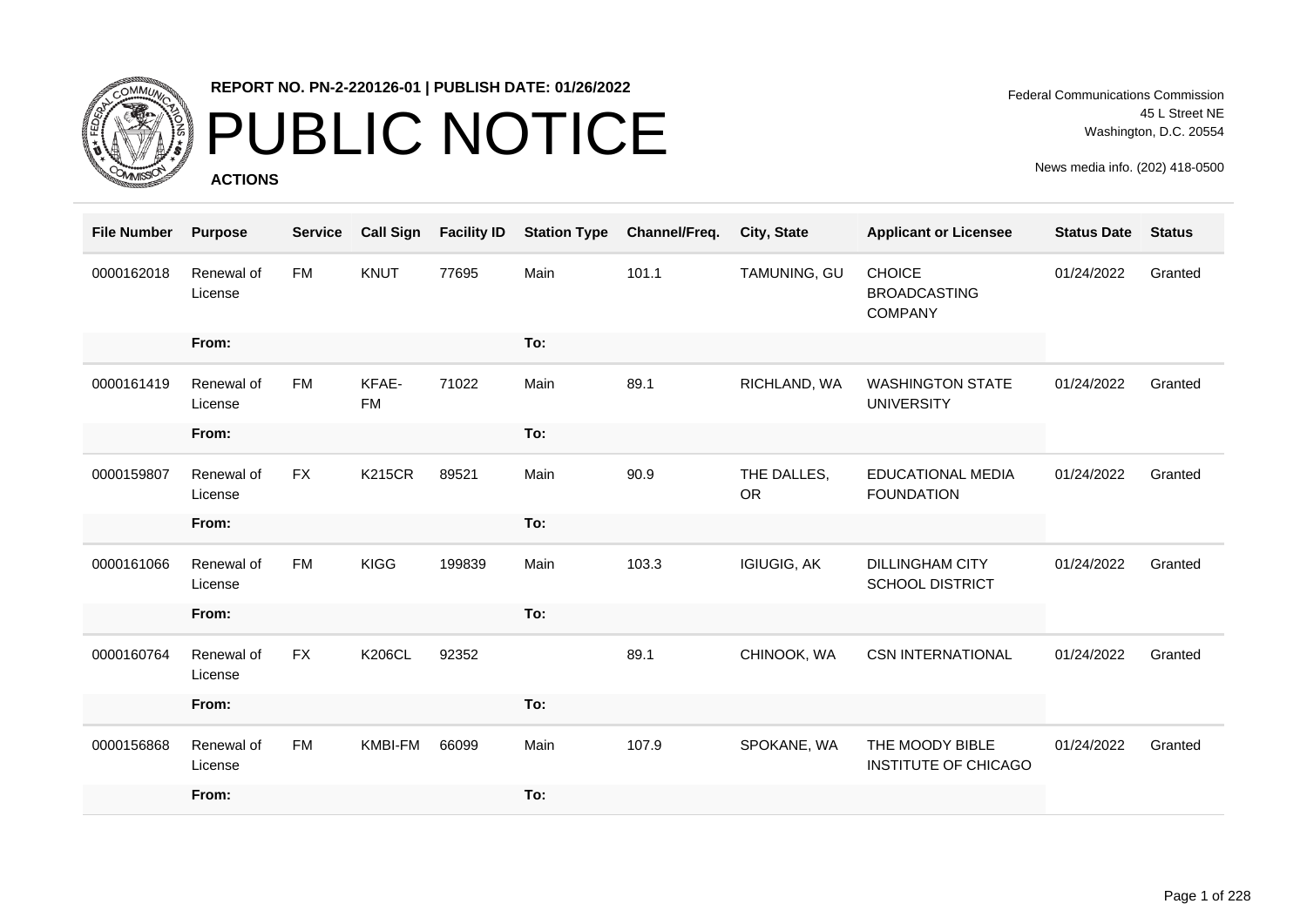

# PUBLIC NOTICE

**ACTIONS**

| <b>File Number</b> | <b>Purpose</b>        | <b>Service</b> | <b>Call Sign</b> | <b>Facility ID</b> | <b>Station Type</b> | Channel/Freq. | City, State                  | <b>Applicant or Licensee</b>                          | <b>Status Date</b> | <b>Status</b> |
|--------------------|-----------------------|----------------|------------------|--------------------|---------------------|---------------|------------------------------|-------------------------------------------------------|--------------------|---------------|
| 0000158737         | Renewal of<br>License | <b>FM</b>      | <b>KGNR</b>      | 37433              | Main                | 91.9          | JOHN DAY, OR                 | <b>CSN INTERNATIONAL</b>                              | 01/24/2022         | Granted       |
|                    | From:                 |                |                  |                    | To:                 |               |                              |                                                       |                    |               |
| 0000160372         | Renewal of<br>License | <b>FX</b>      | <b>K205EB</b>    | 122260             |                     | 88.9          | LANAI CITY, HI               | <b>CSN INTERNATIONAL</b>                              | 01/24/2022         | Granted       |
|                    | From:                 |                |                  |                    | To:                 |               |                              |                                                       |                    |               |
| 0000157859         | Renewal of<br>License | AM             | <b>KVAK</b>      | 12187              | Main                | 1230.0        | VALDEZ, AK                   | NORTH WAVE<br>COMMUNICATIONS, INC.                    | 01/24/2022         | Granted       |
|                    | From:                 |                |                  |                    | To:                 |               |                              |                                                       |                    |               |
| 0000160376         | Renewal of<br>License | <b>FX</b>      | <b>K217GG</b>    | 92797              | Main                | 91.3          | KALAOA, HI                   | <b>CSN INTERNATIONAL</b>                              | 01/24/2022         | Granted       |
|                    | From:                 |                |                  |                    | To:                 |               |                              |                                                       |                    |               |
| 0000160383         | Renewal of<br>License | <b>FM</b>      | <b>KPIJ</b>      | 92491              | Main                | 88.5          | <b>JUNCTION CITY</b><br>, OR | <b>CSN INTERNATIONAL</b>                              | 01/24/2022         | Granted       |
|                    | From:                 |                |                  |                    | To:                 |               |                              |                                                       |                    |               |
| 0000160586         | Renewal of<br>License | <b>FM</b>      | <b>KPKL</b>      | 3922               | Main                | 107.1         | DEER PARK,<br><b>WA</b>      | <b>SPOKANE</b><br><b>BROADCASTING</b><br>COMPANY, LLC | 01/24/2022         | Granted       |
|                    | From:                 |                |                  |                    | To:                 |               |                              |                                                       |                    |               |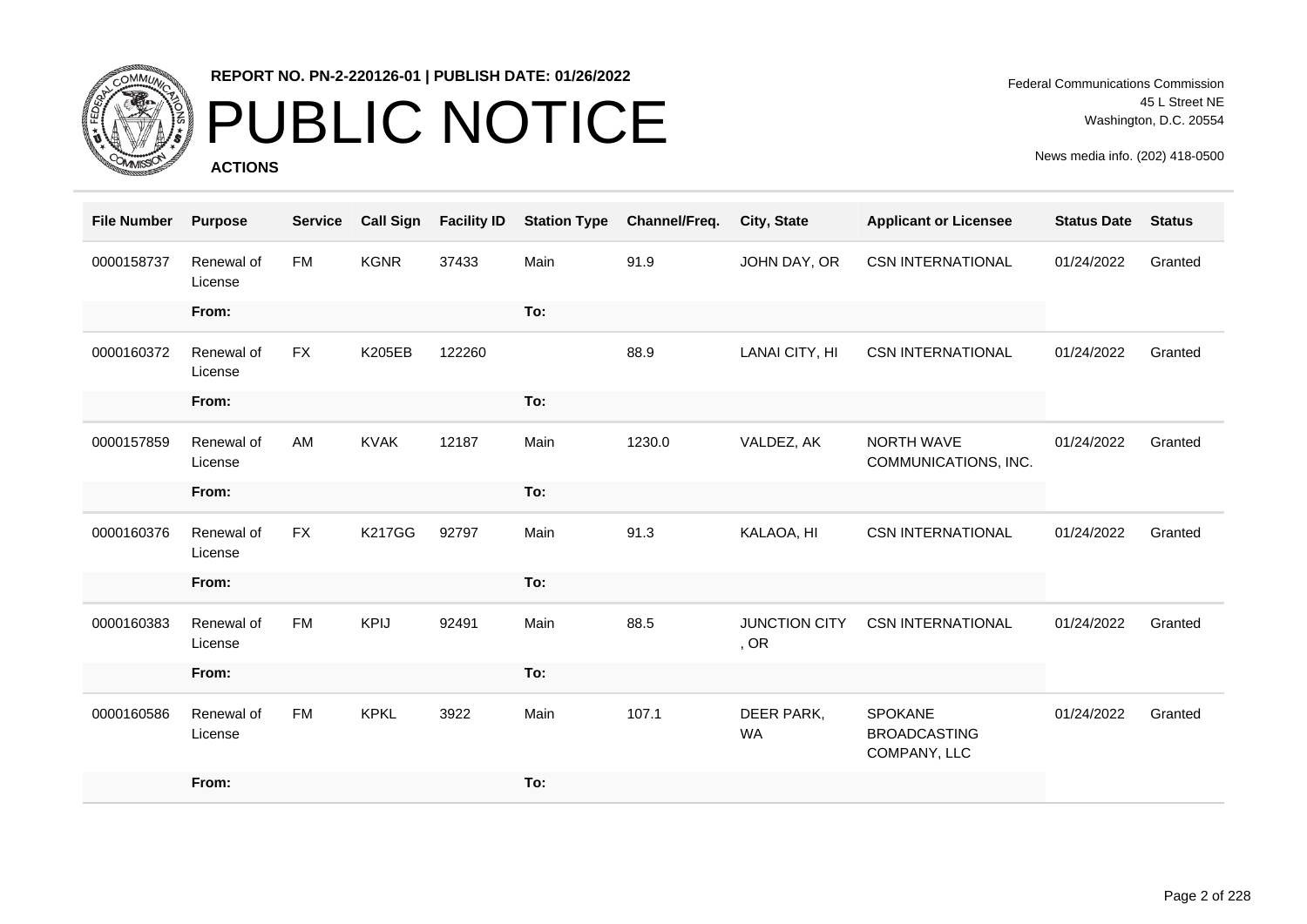

# PUBLIC NOTICE

**ACTIONS**

Federal Communications Commission 45 L Street NE Washington, D.C. 20554

| <b>File Number</b> | <b>Purpose</b>        | <b>Service</b> | <b>Call Sign</b> | <b>Facility ID</b> | <b>Station Type</b> | Channel/Freq. | City, State          | <b>Applicant or Licensee</b>                          | <b>Status Date</b> | <b>Status</b> |
|--------------------|-----------------------|----------------|------------------|--------------------|---------------------|---------------|----------------------|-------------------------------------------------------|--------------------|---------------|
| 0000159724         | Renewal of<br>License | <b>FX</b>      | <b>K211AU</b>    | 54936              | Main                | 90.1          | THORNE BAY,<br>AK    | <b>RAINBIRD COMMUNITY</b><br><b>BROADCASTING CORP</b> | 01/24/2022         | Granted       |
|                    | From:                 |                |                  |                    | To:                 |               |                      |                                                       |                    |               |
| 0000161730         | Renewal of<br>License | FM             | <b>KYOR</b>      | 92485              | Main                | 88.9          | NEWPORT, OR          | FAMILY STATIONS, INC.                                 | 01/24/2022         | Granted       |
|                    | From:                 |                |                  |                    | To:                 |               |                      |                                                       |                    |               |
| 0000162249         | Renewal of<br>License | AM             | <b>KKNE</b>      | 14937              | Main                | 940.0         | WAIPAHU, HI          | SM-KKNE, LLC                                          | 01/24/2022         | Granted       |
|                    | From:                 |                |                  |                    | To:                 |               |                      |                                                       |                    |               |
| 0000157949         | Renewal of<br>License | <b>FX</b>      | <b>K293CQ</b>    | 201508             |                     | 106.5         | ALTAMONT, OR         | <b>COVE ROAD</b><br>PUBLISHING, LLC                   | 01/24/2022         | Granted       |
|                    | From:                 |                |                  |                    | To:                 |               |                      |                                                       |                    |               |
| 0000161404         | Renewal of<br>License | FL             | KSOW-<br>LP      | 135431             |                     | 106.7         | COTTAGE<br>GROVE, OR | <b>REAL RURAL RADIO</b>                               | 01/24/2022         | Granted       |
|                    | From:                 |                |                  |                    | To:                 |               |                      |                                                       |                    |               |
| 0000158638         | Renewal of<br>License | <b>FX</b>      | <b>K262CY</b>    | 149094             |                     | 100.3         | OLYMPIA, WA          | NORTHWEST INDY<br><b>RADIO</b>                        | 01/24/2022         | Granted       |
|                    | From:                 |                |                  |                    | To:                 |               |                      |                                                       |                    |               |
| 0000162263         | Renewal of<br>License | <b>FM</b>      | <b>KPHW</b>      | 27424              | Main                | 104.3         | KANEOHE, HI          | SM-KPHW, LLC                                          | 01/24/2022         | Granted       |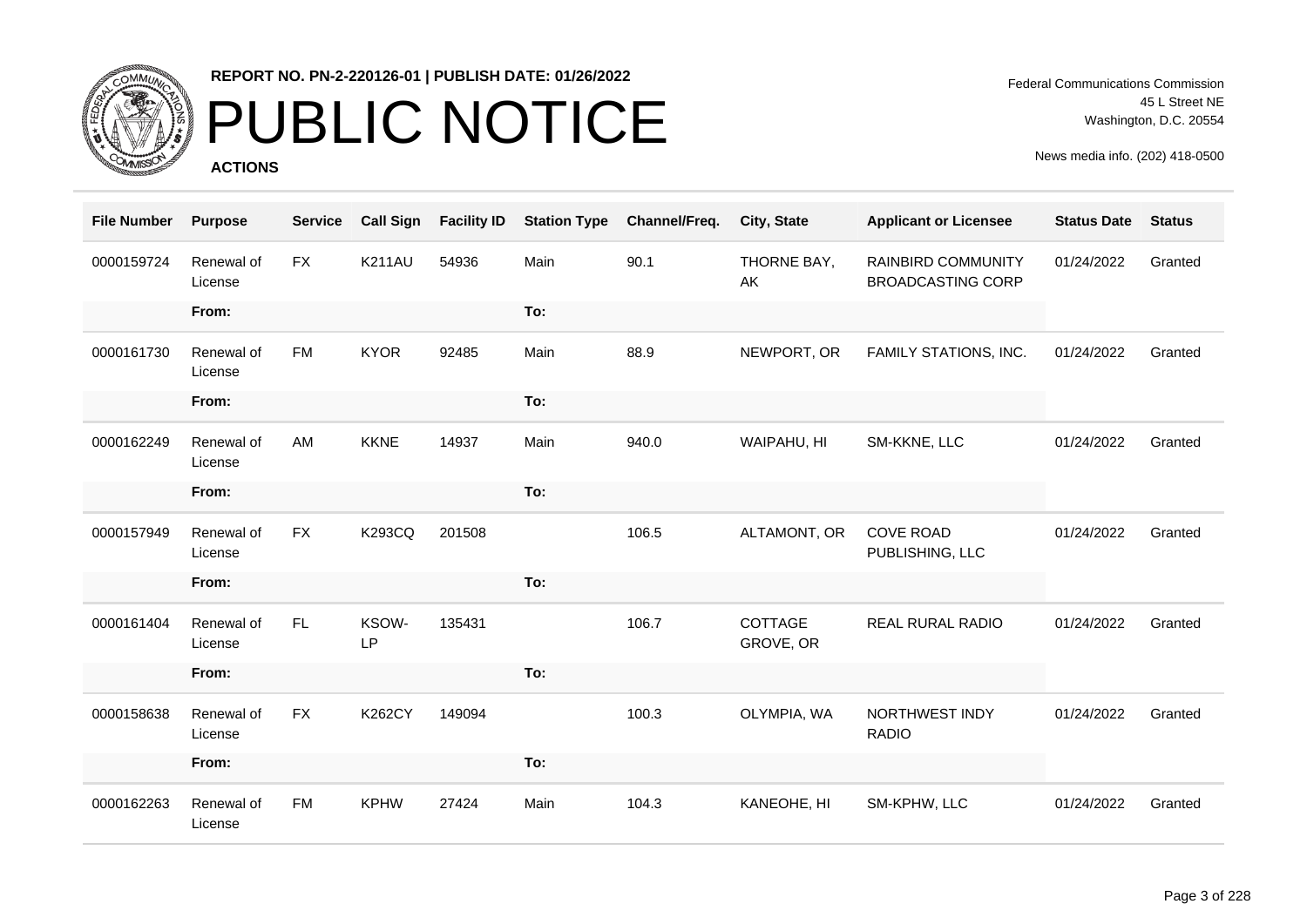

### PUBLIC NOTICE

**ACTIONS**

Federal Communications Commission 45 L Street NE Washington, D.C. 20554

| <b>File Number</b> | <b>Purpose</b>                     | <b>Service</b> | <b>Call Sign</b> | <b>Facility ID</b> | <b>Station Type</b> | Channel/Freq. | <b>City, State</b>                | <b>Applicant or Licensee</b>                | <b>Status Date</b> | <b>Status</b> |
|--------------------|------------------------------------|----------------|------------------|--------------------|---------------------|---------------|-----------------------------------|---------------------------------------------|--------------------|---------------|
|                    | From:                              |                |                  |                    | To:                 |               |                                   |                                             |                    |               |
| 0000135059         | Renewal of<br>License<br>Amendment | <b>FM</b>      | <b>KWJP</b>      | 171650             | Main                | 89.7          | PAOLA, KS                         | UNIFIED PENTECOSTAL<br>LOCAL CHURCHES, INC. | 01/24/2022         | Granted       |
|                    | From:                              |                |                  |                    | To:                 |               |                                   |                                             |                    |               |
| 0000160876         | Renewal of<br>License              | <b>FM</b>      | <b>KUCD</b>      | 48778              | Main                | 101.9         | PEARL CITY, HI                    | IHM LICENSES, LLC                           | 01/24/2022         | Granted       |
|                    | From:                              |                |                  |                    | To:                 |               |                                   |                                             |                    |               |
| 0000161357         | Renewal of<br>License              | <b>FX</b>      | <b>K266CJ</b>    | 156877             |                     | 101.1         | EVERETT, WA                       | <b>CAAM PARTNERSHIP</b><br><b>LLC</b>       | 01/24/2022         | Granted       |
|                    | From:                              |                |                  |                    | To:                 |               |                                   |                                             |                    |               |
| 0000160697         | Renewal of<br>License              | <b>FX</b>      | <b>K207EY</b>    | 89164              | Main                | 89.3          | ENTERPRISE,<br>ETC., OR           | SPOKANE PUBLIC<br>RADIO, INC.               | 01/24/2022         | Granted       |
|                    | From:                              |                |                  |                    | To:                 |               |                                   |                                             |                    |               |
| 0000157948         | Renewal of<br>License              | AM             | <b>KRJW</b>      | 160745             | Main                | 1240.0        | ALTAMONT, OR                      | <b>COVE ROAD</b><br>PUBLISHING, LLC         | 01/24/2022         | Granted       |
|                    | From:                              |                |                  |                    | To:                 |               |                                   |                                             |                    |               |
| 0000161537         | Renewal of<br>License              | <b>FX</b>      | <b>K288GG</b>    | 51198              | Main                | 105.5         | <b>MOUNT</b><br><b>VERNON, WA</b> | PACIFIC PUBLIC MEDIA                        | 01/24/2022         | Granted       |
|                    | From:                              |                |                  |                    | To:                 |               |                                   |                                             |                    |               |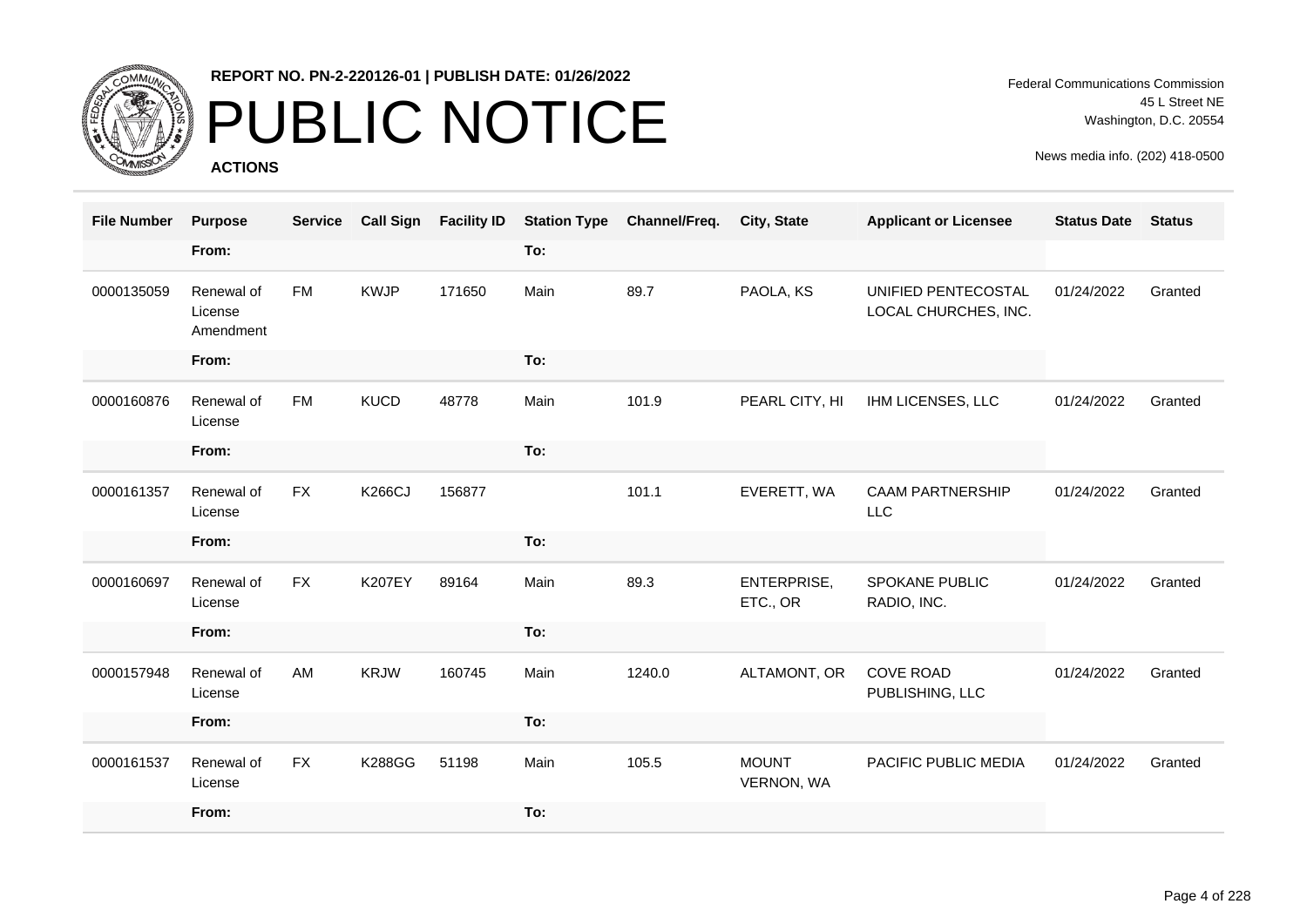

# PUBLIC NOTICE

**ACTIONS**

Federal Communications Commission 45 L Street NE Washington, D.C. 20554

| <b>File Number</b> | <b>Purpose</b>        | <b>Service</b> | <b>Call Sign</b> | <b>Facility ID</b> | <b>Station Type</b> | Channel/Freq. | <b>City, State</b>        | <b>Applicant or Licensee</b>                  | <b>Status Date</b> | <b>Status</b> |
|--------------------|-----------------------|----------------|------------------|--------------------|---------------------|---------------|---------------------------|-----------------------------------------------|--------------------|---------------|
| 0000160224         | Renewal of<br>License | <b>FL</b>      | KYYR-LP          | 135089             |                     | 97.9          | YAKIMA, WA                | Calvary Chapel Yakima<br>Valley               | 01/24/2022         | Granted       |
|                    | From:                 |                |                  |                    | To:                 |               |                           |                                               |                    |               |
| 0000161228         | Renewal of<br>License | <b>FM</b>      | <b>KLCR</b>      | 82295              | Main                | 95.3          | LAKEVIEW, OR              | Woodrow M Warren                              | 01/24/2022         | Granted       |
|                    | From:                 |                |                  |                    | To:                 |               |                           |                                               |                    |               |
| 0000157596         | Renewal of<br>License | <b>FX</b>      | <b>K265EX</b>    | 142788             |                     | 100.9         | SOLDOTNA, AK              | <b>PENINSULA</b><br>COMMUNICATIONS, INC.      | 01/24/2022         | Granted       |
|                    | From:                 |                |                  |                    | To:                 |               |                           |                                               |                    |               |
| 0000160771         | Renewal of<br>License | <b>FX</b>      | <b>K220HE</b>    | 91974              | Main                | 91.9          | CHEHALIS, WA              | <b>CSN INTERNATIONAL</b>                      | 01/24/2022         | Granted       |
|                    | From:                 |                |                  |                    | To:                 |               |                           |                                               |                    |               |
| 0000161380         | Renewal of<br>License | <b>FM</b>      | <b>KWWS</b>      | 71044              | Main                | 89.7          | WALLA WALLA,<br><b>WA</b> | <b>WASHINGTON STATE</b><br><b>UNIVERSITY</b>  | 01/24/2022         | Granted       |
|                    | From:                 |                |                  |                    | To:                 |               |                           |                                               |                    |               |
| 0000157589         | Renewal of<br>License | <b>FM</b>      | <b>KXBA</b>      | 86717              | Main                | 93.3          | NIKISKI, AK               | <b>PENINSULA</b><br><b>COMMUNICATIONS INC</b> | 01/24/2022         | Granted       |
|                    | From:                 |                |                  |                    | To:                 |               |                           |                                               |                    |               |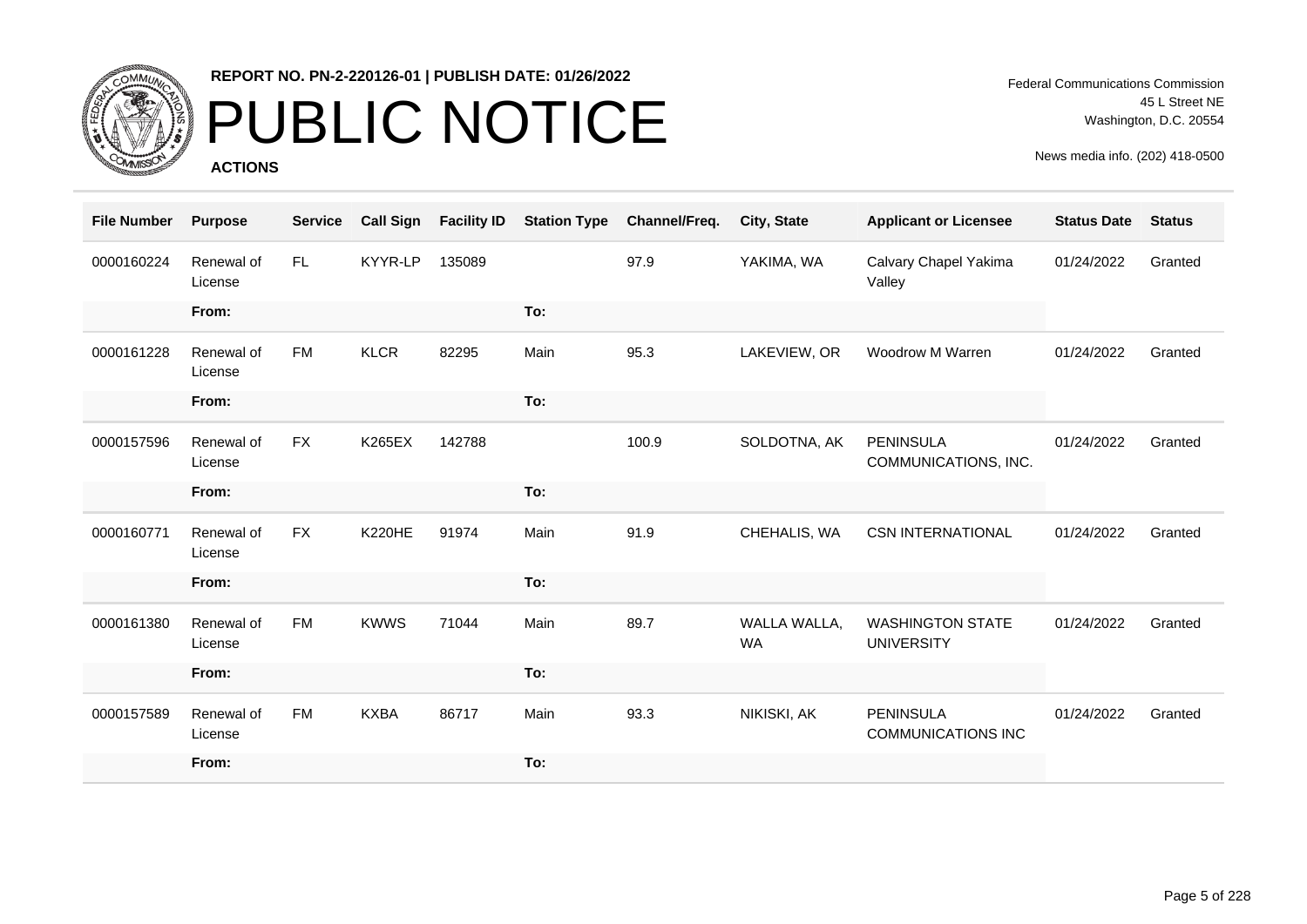

# PUBLIC NOTICE

**ACTIONS**

| <b>File Number</b> | <b>Purpose</b>        | <b>Service</b> | <b>Call Sign</b> | <b>Facility ID</b> | <b>Station Type</b> | Channel/Freq. | City, State       | <b>Applicant or Licensee</b>                                        | <b>Status Date</b> | <b>Status</b> |
|--------------------|-----------------------|----------------|------------------|--------------------|---------------------|---------------|-------------------|---------------------------------------------------------------------|--------------------|---------------|
| 0000161595         | Renewal of<br>License | <b>FX</b>      | <b>K285AL</b>    | 20017              | Main                | 104.9         | FORT YUKON,<br>AK | EVANGELISTIC ALASKA<br><b>MISSIONARY</b><br>FELLOWSHIP, INC.        | 01/24/2022         | Granted       |
|                    | From:                 |                |                  |                    | To:                 |               |                   |                                                                     |                    |               |
| 0000161734         | Renewal of<br>License | FM             | <b>KXIR</b>      | 173833             | Main                | 89.9          | FREELAND, WA      | <b>KSER FOUNDATION</b>                                              | 01/24/2022         | Granted       |
|                    | From:                 |                |                  |                    | To:                 |               |                   |                                                                     |                    |               |
| 0000162250         | Renewal of<br>License | <b>FM</b>      | <b>KNDD</b>      | 34530              | Main                | 107.7         | SEATTLE, WA       | Audacy License, LLC                                                 | 01/24/2022         | Granted       |
|                    | From:                 |                |                  |                    | To:                 |               |                   |                                                                     |                    |               |
| 0000160590         | Renewal of<br>License | <b>FX</b>      | <b>K282CA</b>    | 200049             |                     | 104.3         | EUGENE, OR        | John Mielke                                                         | 01/24/2022         | Granted       |
|                    | From:                 |                |                  |                    | To:                 |               |                   |                                                                     |                    |               |
| 0000161596         | Renewal of<br>License | <b>FM</b>      | <b>KJHA</b>      | 77894              | Main                | 88.7          | HOUSTON, AK       | <b>EVANGELISTIC ALASKA</b><br><b>MISSIONARY</b><br>FELLOWSHIP, INC. | 01/24/2022         | Granted       |
|                    | From:                 |                |                  |                    | To:                 |               |                   |                                                                     |                    |               |
| 0000161010         | Renewal of<br>License | <b>FM</b>      | <b>KYMG</b>      | 12514              | Main                | 98.9          | ANCHORAGE,<br>AK  | IHM LICENSES, LLC                                                   | 01/24/2022         | Granted       |
|                    | From:                 |                |                  |                    | To:                 |               |                   |                                                                     |                    |               |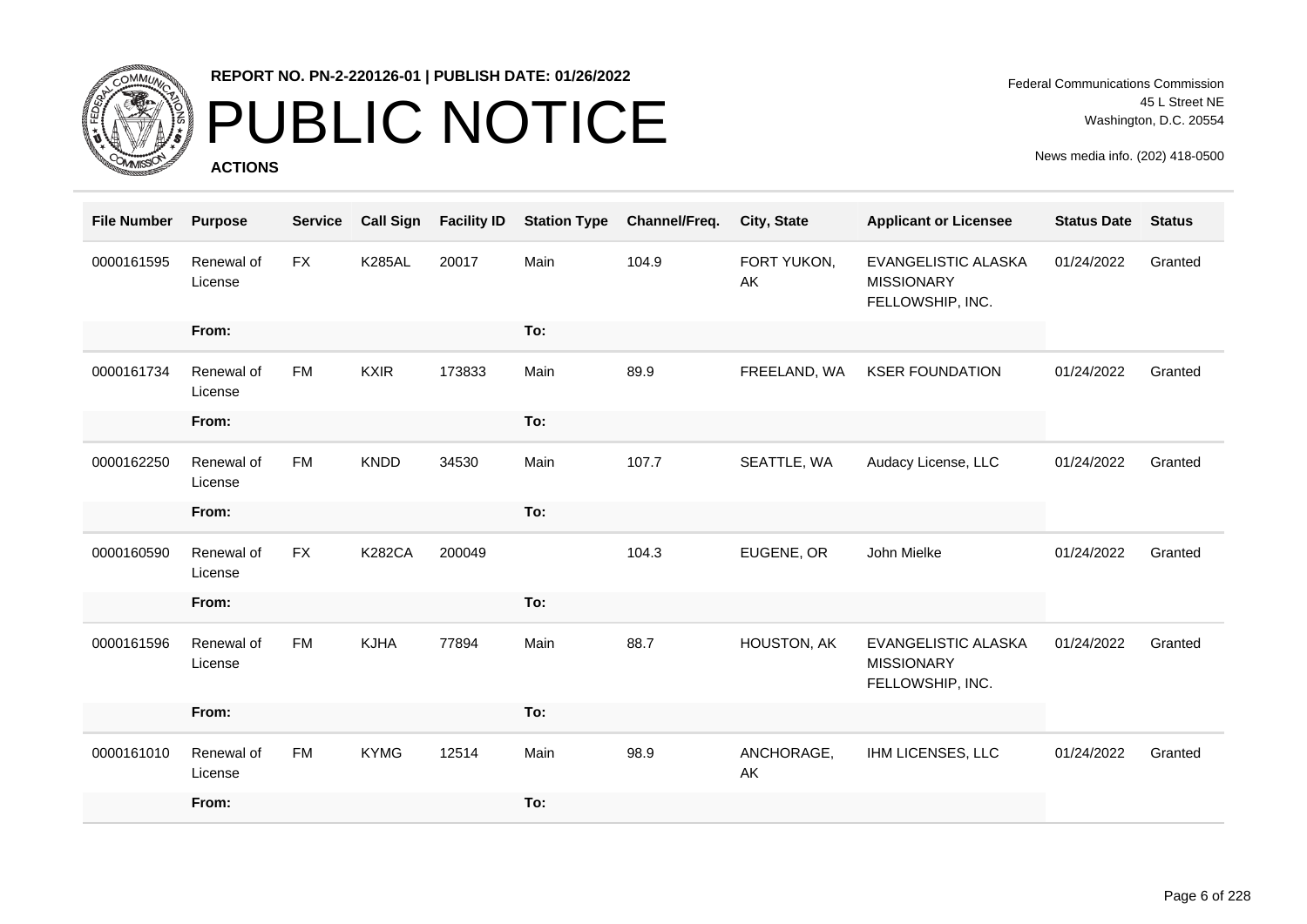

# PUBLIC NOTICE

**ACTIONS**

Federal Communications Commission 45 L Street NE Washington, D.C. 20554

| <b>File Number</b> | <b>Purpose</b>             | <b>Service</b> | <b>Call Sign</b> | <b>Facility ID</b> | <b>Station Type</b> | Channel/Freq. | City, State                | <b>Applicant or Licensee</b>               | <b>Status Date</b> | <b>Status</b> |
|--------------------|----------------------------|----------------|------------------|--------------------|---------------------|---------------|----------------------------|--------------------------------------------|--------------------|---------------|
| 0000159680         | Renewal of<br>License      | <b>FX</b>      | <b>K221ED</b>    | 142073             |                     | 92.1          | MEDFORD AND<br>CENTRAL, OR | theDove Media, Inc.                        | 01/24/2022         | Granted       |
|                    | From:                      |                |                  |                    | To:                 |               |                            |                                            |                    |               |
| 0000160391         | Renewal of<br>License      | <b>FX</b>      | <b>K212DQ</b>    | 122154             |                     | 90.3          | LAKEVIEW, OR               | <b>CSN INTERNATIONAL</b>                   | 01/24/2022         | Granted       |
|                    | From:                      |                |                  |                    | To:                 |               |                            |                                            |                    |               |
| 0000162353         | Renewal of<br>License      | <b>FX</b>      | <b>K243CD</b>    | 155536             |                     | 96.5          | BREWSTER,<br><b>WA</b>     | <b>DIVINE MERCY</b><br><b>BROADCASTING</b> | 01/24/2022         | Granted       |
|                    | From:                      |                |                  |                    | To:                 |               |                            |                                            |                    |               |
| 0000158352         | Modification<br>of License | <b>FM</b>      | <b>KKMT</b>      | 2205               | Main                | 92.3          | RONAN, MT                  | ANDERSON RADIO<br>BROADCASTING, INC.       | 01/24/2022         | Granted       |
|                    | From:                      |                |                  |                    | To:                 |               |                            |                                            |                    |               |
| 0000162000         | Renewal of<br>License      | <b>FM</b>      | <b>KSVQ</b>      | 198593             | Main                | 89.3          | GAMBELL, AK                | NOME SEVENTH-DAY<br>ADVENTIST CHURCH       | 01/24/2022         | Granted       |
|                    | From:                      |                |                  |                    | To:                 |               |                            |                                            |                    |               |
| 0000159439         | Renewal of<br>License      | <b>FX</b>      | <b>K271BS</b>    | 142716             |                     | 102.1         | AUBURN, WA                 | SOUTH SOUND<br><b>BROADCASTING, LP</b>     | 01/24/2022         | Granted       |
|                    | From:                      |                |                  |                    | To:                 |               |                            |                                            |                    |               |
| 0000162455         | Renewal of<br>License      | <b>FX</b>      | <b>K262DE</b>    | 201452             |                     | 100.3         | BREMERTON,<br><b>WA</b>    | Iglesia Pentecostal<br>Vispera del Fin     | 01/24/2022         | Granted       |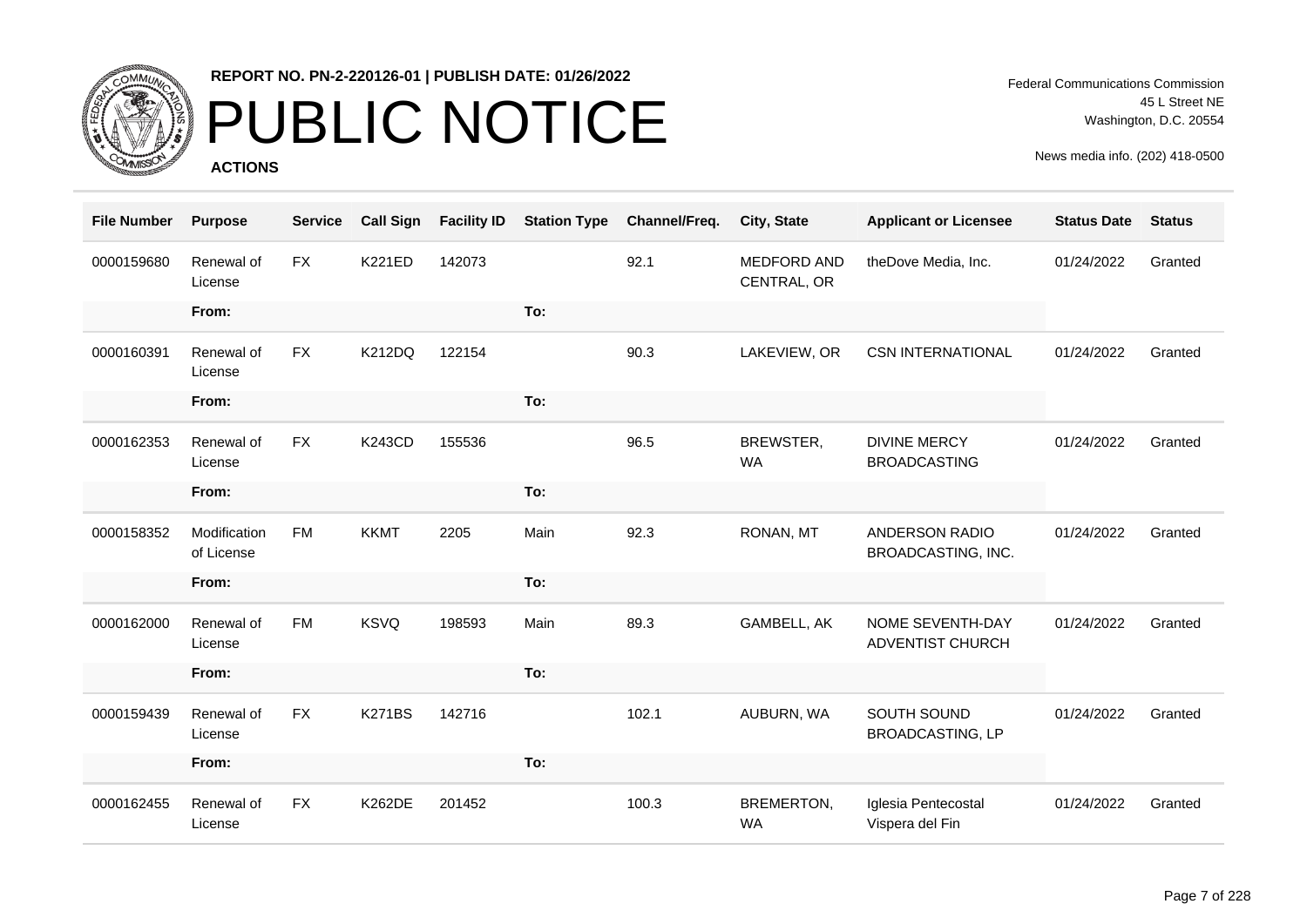

# PUBLIC NOTICE

**ACTIONS**

Federal Communications Commission 45 L Street NE Washington, D.C. 20554

| <b>File Number</b> | <b>Purpose</b>                     | <b>Service</b> | <b>Call Sign</b> | <b>Facility ID</b> | <b>Station Type</b> | Channel/Freq. | <b>City, State</b>       | <b>Applicant or Licensee</b>                 | <b>Status Date</b> | <b>Status</b> |
|--------------------|------------------------------------|----------------|------------------|--------------------|---------------------|---------------|--------------------------|----------------------------------------------|--------------------|---------------|
|                    | From:                              |                |                  |                    | To:                 |               |                          |                                              |                    |               |
| 0000161936         | Renewal of<br>License              | <b>FX</b>      | <b>K241CD</b>    | 156758             |                     | 96.1          | MOOSE PASS,<br>AK        | <b>KENAI MOUNTAINS</b><br>PUBLIC MEDIA, INC. | 01/24/2022         | Granted       |
|                    | From:                              |                |                  |                    | To:                 |               |                          |                                              |                    |               |
| 0000162527         | Renewal of<br>License<br>Amendment | AM             | <b>KZOO</b>      | 52914              | Main                | 1210.0        | HONOLULU, HI             | POLYNESIAN<br>BROADCASTING, INC.             | 01/24/2022         | Granted       |
|                    | From:                              |                |                  |                    | To:                 |               |                          |                                              |                    |               |
| 0000163222         | Renewal of<br>License              | FL             | KAHG-<br>LP      | 195536             |                     | 99.9          | HOOD RIVER,<br><b>OR</b> | <b>RIVER OF LIFE</b><br><b>ASSEMBLY</b>      | 01/24/2022         | Granted       |
|                    | From:                              |                |                  |                    | To:                 |               |                          |                                              |                    |               |
| 0000161778         | Renewal of<br>License              | FM             | <b>KNBA</b>      | 35289              | Main                | 90.3          | ANCHORAGE,<br>AK         | KOAHNIC BROADCAST<br>CORPORATION             | 01/24/2022         | Granted       |
|                    | From:                              |                |                  |                    | To:                 |               |                          |                                              |                    |               |
| 0000160794         | Renewal of<br>License              | <b>FM</b>      | <b>KIOK</b>      | 12455              | Main                | 94.9          | RICHLAND, WA             | SMG - TRI-CITIES, LLC                        | 01/24/2022         | Granted       |
|                    | From:                              |                |                  |                    | To:                 |               |                          |                                              |                    |               |
| 0000161836         | Renewal of<br>License              | AM             | <b>KEX</b>       | 11271              | Main                | 1190.0        | PORTLAND, OR             | IHM LICENSES, LLC                            | 01/24/2022         | Granted       |
|                    | From:                              |                |                  |                    | To:                 |               |                          |                                              |                    |               |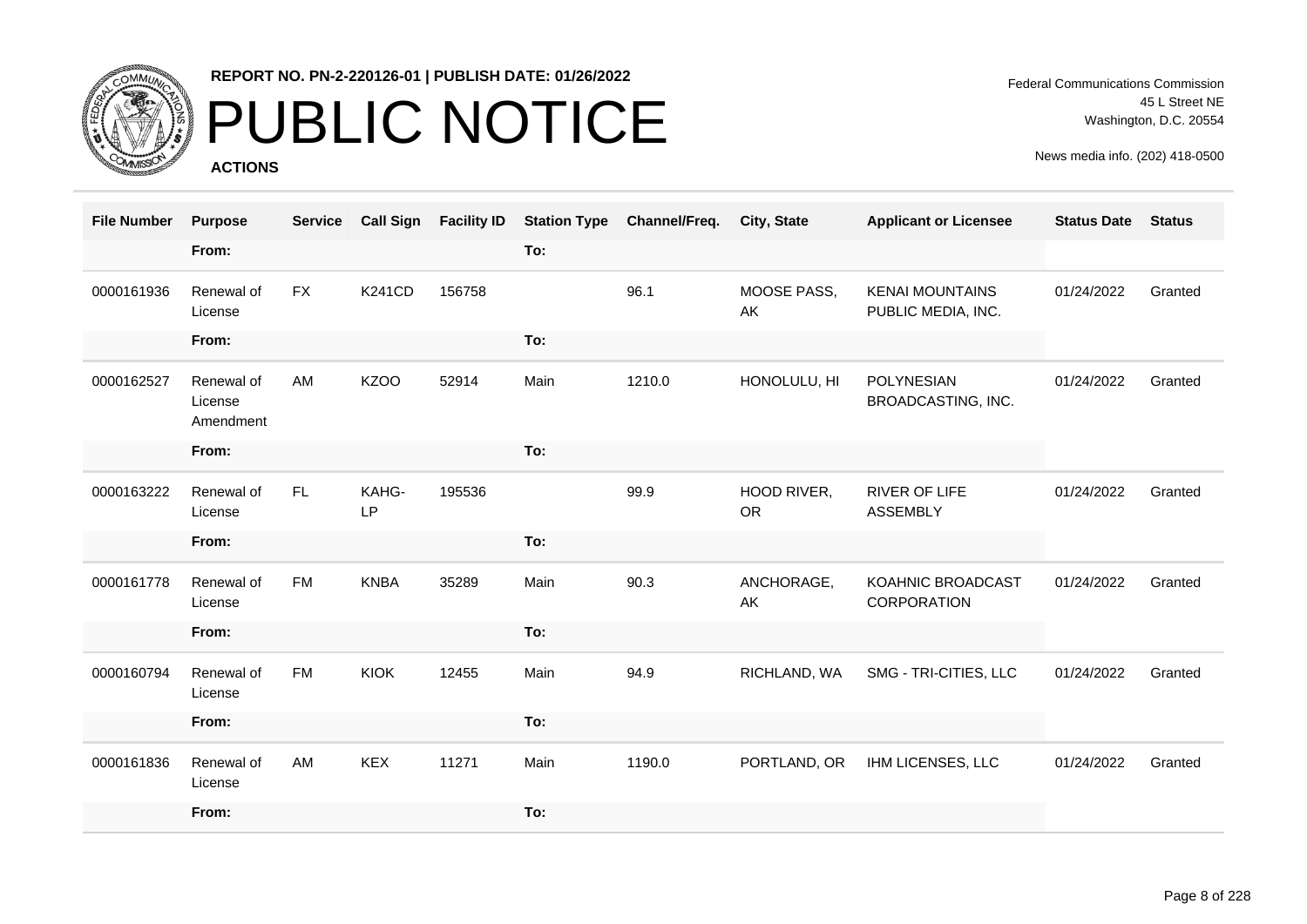

# PUBLIC NOTICE

**ACTIONS**

Federal Communications Commission 45 L Street NE Washington, D.C. 20554

| <b>File Number</b> | <b>Purpose</b>        | <b>Service</b> | <b>Call Sign</b> | <b>Facility ID</b> | <b>Station Type</b> | Channel/Freq. | City, State               | <b>Applicant or Licensee</b>                                  | <b>Status Date</b> | <b>Status</b> |
|--------------------|-----------------------|----------------|------------------|--------------------|---------------------|---------------|---------------------------|---------------------------------------------------------------|--------------------|---------------|
| 0000161448         | Renewal of<br>License | <b>FM</b>      | <b>KLDR</b>      | 24821              | Main                | 98.3          | HARBECK-<br>FRUITDALE, OR | <b>GRANTS PASS</b><br>BROADCASTING CORP.                      | 01/24/2022         | Granted       |
|                    | From:                 |                |                  |                    | To:                 |               |                           |                                                               |                    |               |
| 0000160374         | Renewal of<br>License | <b>FX</b>      | <b>K212GE</b>    | 78522              | Main                | 90.3          | LIHUE, HI                 | <b>CSN INTERNATIONAL</b>                                      | 01/24/2022         | Granted       |
|                    | From:                 |                |                  |                    | To:                 |               |                           |                                                               |                    |               |
| 0000162435         | Renewal of<br>License | <b>FM</b>      | <b>KSLC</b>      | 37731              | Main                | 90.3          | MCMINNVILLE,<br><b>OR</b> | ALL CLASSICAL PUBLIC<br>MEDIA, INC.                           | 01/24/2022         | Granted       |
|                    | From:                 |                |                  |                    | To:                 |               |                           |                                                               |                    |               |
| 0000161036         | Renewal of<br>License | <b>FM</b>      | <b>KKET</b>      | 199490             | Main                | 95.9          | ALLAKAKET, AK             | <b>BIG RIVER PUBLIC</b><br><b>BROADCASTING</b><br>CORPORATION | 01/24/2022         | Granted       |
|                    | From:                 |                |                  |                    | To:                 |               |                           |                                                               |                    |               |
| 0000162235         | Renewal of<br>License | <b>FM</b>      | KAIM-FM          | 10950              | Main                | 95.5          | HONOLULU, HI              | SALEM MEDIA OF<br>HAWAII, INC.                                | 01/24/2022         | Granted       |
|                    | From:                 |                |                  |                    | To:                 |               |                           |                                                               |                    |               |
| 0000162462         | Renewal of<br>License | <b>FX</b>      | <b>K237GY</b>    | 200284             |                     | 95.3          | PROSSER, WA               | Iglesia Pentecostal<br>Vispera del Fin                        | 01/24/2022         | Granted       |
|                    | From:                 |                |                  |                    | To:                 |               |                           |                                                               |                    |               |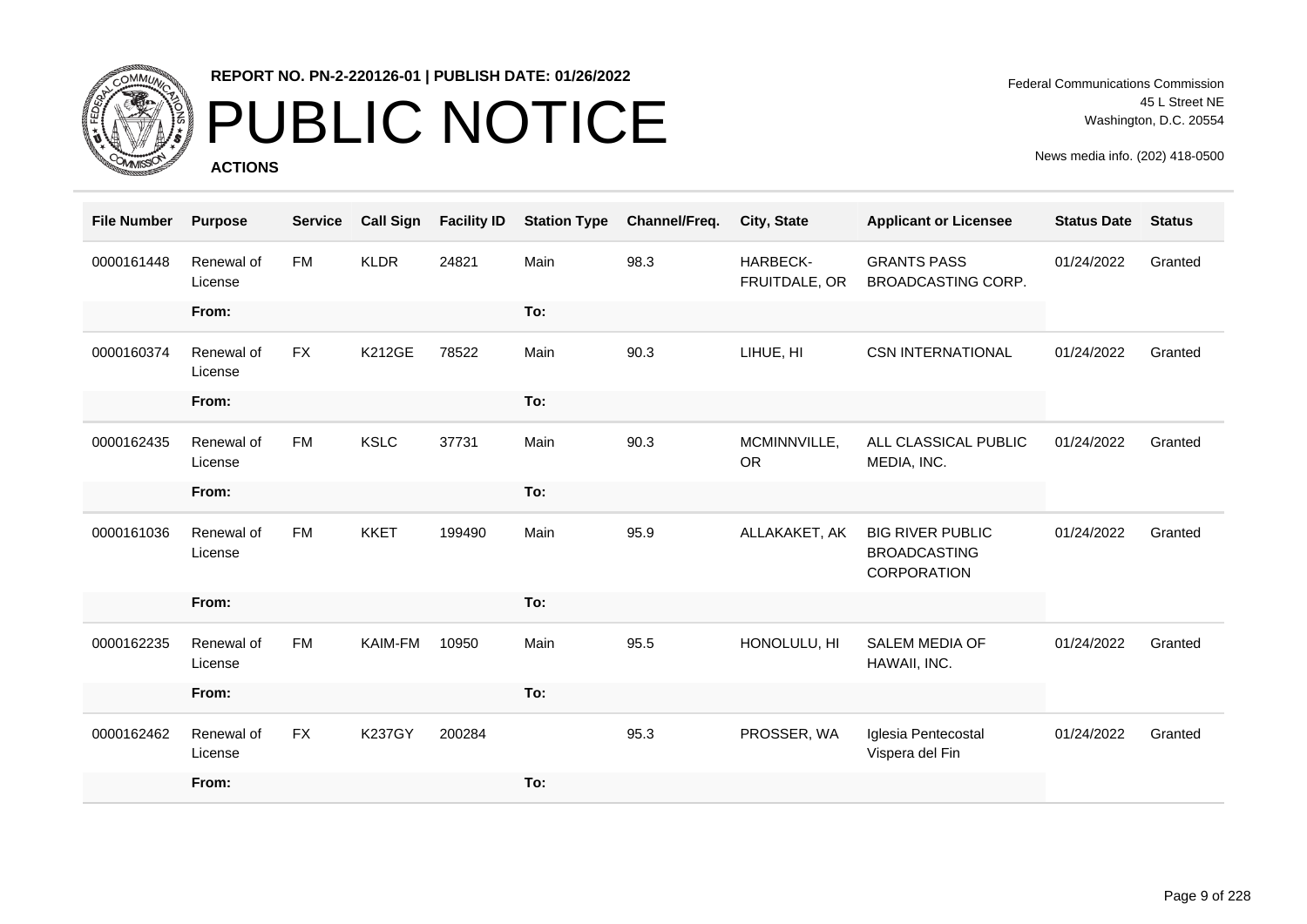

# PUBLIC NOTICE

**ACTIONS**

Federal Communications Commission 45 L Street NE Washington, D.C. 20554

| <b>File Number</b> | <b>Purpose</b>        | <b>Service</b> | <b>Call Sign</b> | <b>Facility ID</b> | <b>Station Type</b> | Channel/Freq. | City, State              | <b>Applicant or Licensee</b>                                      | <b>Status Date</b> | <b>Status</b> |
|--------------------|-----------------------|----------------|------------------|--------------------|---------------------|---------------|--------------------------|-------------------------------------------------------------------|--------------------|---------------|
| 0000160670         | Renewal of<br>License | <b>FM</b>      | KZEL-FM          | 49822              | Main                | 96.1          | EUGENE, OR               | <b>CUMULUS LICENSING</b><br><b>LLC</b>                            | 01/24/2022         | Granted       |
|                    | From:                 |                |                  |                    | To:                 |               |                          |                                                                   |                    |               |
| 0000160392         | Renewal of<br>License | <b>FX</b>      | <b>K202EH</b>    | 90256              | Main                | 88.3          | GOLD BEACH,<br><b>OR</b> | <b>CSN INTERNATIONAL</b>                                          | 01/24/2022         | Granted       |
|                    | From:                 |                |                  |                    | To:                 |               |                          |                                                                   |                    |               |
| 0000161536         | Renewal of<br>License | <b>FX</b>      | <b>K265DP</b>    | 51200              | Main                | 100.9         | ABERDEEN, WA             | PACIFIC PUBLIC MEDIA                                              | 01/24/2022         | Granted       |
|                    | From:                 |                |                  |                    | To:                 |               |                          |                                                                   |                    |               |
| 0000161079         | Renewal of<br>License | FL.            | KSHD-<br>LP      | 134026             |                     | 94.3          | SHADY COVE,<br><b>OR</b> | CITY OF SHADY COVE,<br><b>OR</b>                                  | 01/24/2022         | Granted       |
|                    | From:                 |                |                  |                    | To:                 |               |                          |                                                                   |                    |               |
| 0000159855         | Renewal of<br>License | <b>FX</b>      | <b>K220IV</b>    | 141112             |                     | 91.9          | NORTH POLE,<br>AK        | <b>EDUCATIONAL MEDIA</b><br><b>FOUNDATION</b>                     | 01/24/2022         | Granted       |
|                    | From:                 |                |                  |                    | To:                 |               |                          |                                                                   |                    |               |
| 0000162079         | Renewal of<br>License | <b>FX</b>      | <b>K250BB</b>    | 37181              | Main                | 97.9          | PACKWOOD,<br><b>WA</b>   | <b>CHEHALIS VALLEY</b><br><b>EDUCATIONAL</b><br><b>FOUNDATION</b> | 01/24/2022         | Granted       |
|                    | From:                 |                |                  |                    | To:                 |               |                          |                                                                   |                    |               |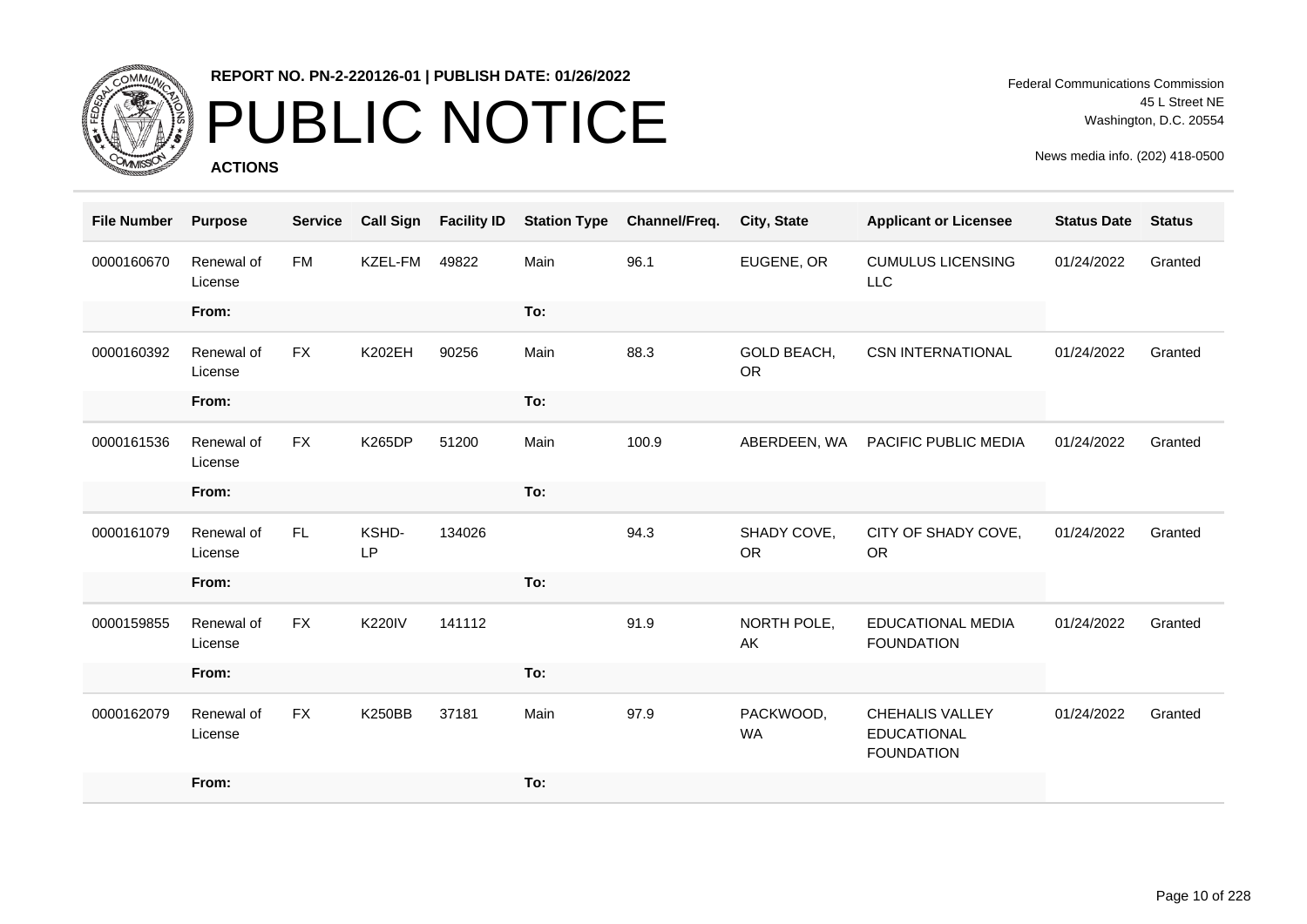

# PUBLIC NOTICE

**ACTIONS**

Federal Communications Commission 45 L Street NE Washington, D.C. 20554

| <b>File Number</b> | <b>Purpose</b>        | <b>Service</b> | <b>Call Sign</b>          | <b>Facility ID</b> | <b>Station Type</b> | Channel/Freq. | City, State             | <b>Applicant or Licensee</b>                                                   | <b>Status Date</b> | <b>Status</b> |
|--------------------|-----------------------|----------------|---------------------------|--------------------|---------------------|---------------|-------------------------|--------------------------------------------------------------------------------|--------------------|---------------|
| 0000159578         | Renewal of<br>License | <b>FM</b>      | <b>KSRV-</b><br><b>FM</b> | 35638              | Main                | 96.1          | ONTARIO, OR             | ILIAD MEDIA BOISE, LLC                                                         | 01/24/2022         | Granted       |
|                    | From:                 |                |                           |                    | To:                 |               |                         |                                                                                |                    |               |
| 0000157751         | Renewal of<br>License | <b>FX</b>      | <b>K244CU</b>             | 8614               | Main                | 96.7          | JUNEAU, AK              | <b>CAPITAL CHRISTIAN</b><br>BROADCASTING, INC.                                 | 01/24/2022         | Granted       |
|                    | From:                 |                |                           |                    | To:                 |               |                         |                                                                                |                    |               |
| 0000160298         | Renewal of<br>License | FL.            | KOLH-LP                   | 192847             |                     | 105.9         | HERMISTON,<br><b>OR</b> | Hermiston Catholic Radio                                                       | 01/24/2022         | Granted       |
|                    | From:                 |                |                           |                    | To:                 |               |                         |                                                                                |                    |               |
| 0000161560         | Renewal of<br>License | <b>FX</b>      | <b>K247CR</b>             | 201360             |                     | 97.3          | ALBANY, OR              | <b>BICOASTAL MEDIA</b><br>LICENSES V, LLC                                      | 01/24/2022         | Granted       |
|                    | From:                 |                |                           |                    | To:                 |               |                         |                                                                                |                    |               |
| 0000161038         | Renewal of<br>License | <b>FX</b>      | <b>K239CY</b>             | 202960             |                     | 95.7          | BLAINE, WA              | Way Broadcasting<br>Licensee, LLC                                              | 01/24/2022         | Granted       |
|                    | From:                 |                |                           |                    | To:                 |               |                         |                                                                                |                    |               |
| 0000157098         | Renewal of<br>License | <b>FX</b>      | <b>K264CU</b>             | 201531             |                     | 100.7         | KELSO, WA               | <b>WASHINGTON</b><br><b>INTERSTATE</b><br><b>BROADCASTING</b><br>COMPANY, INC. | 01/24/2022         | Granted       |
|                    | From:                 |                |                           |                    | To:                 |               |                         |                                                                                |                    |               |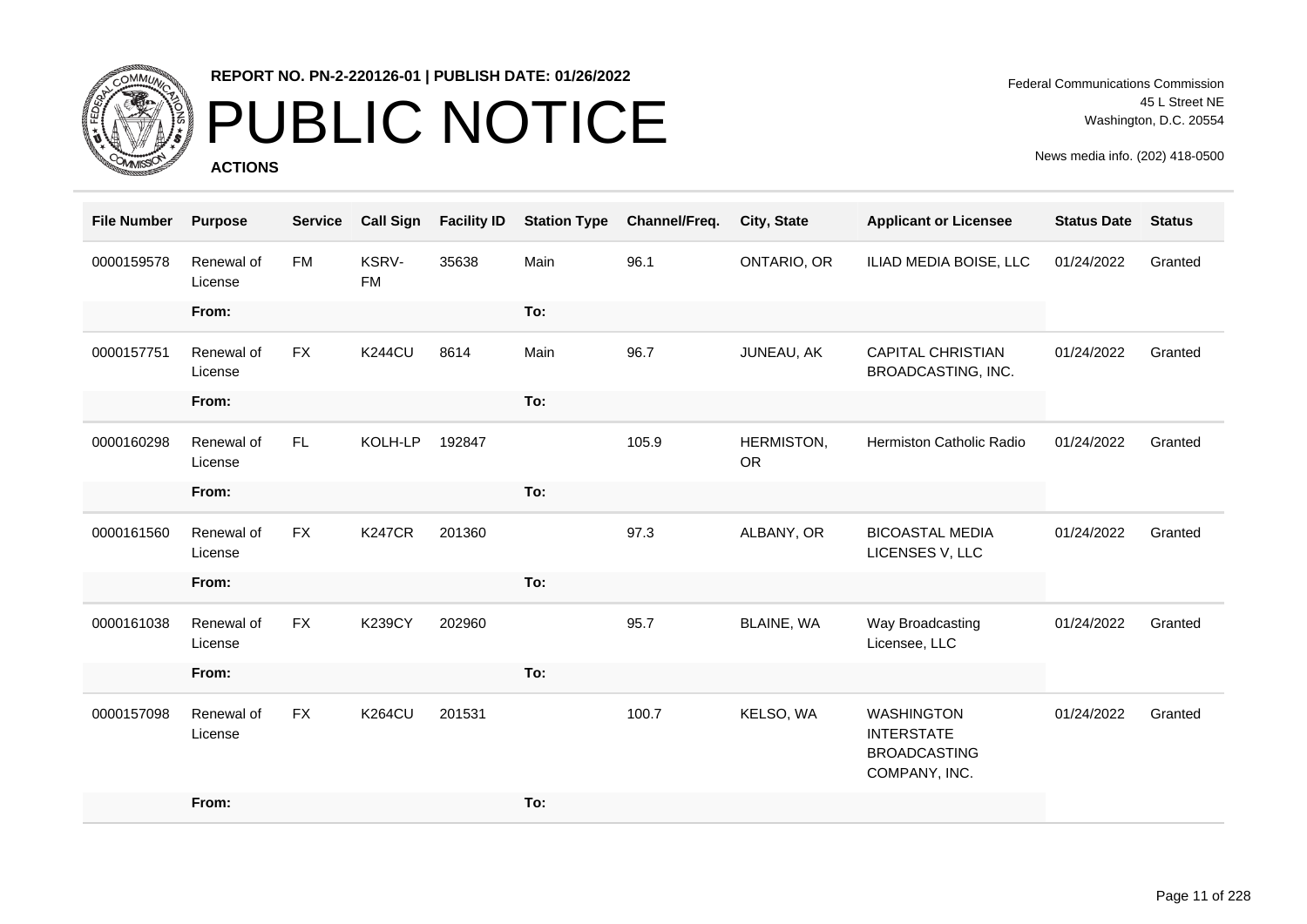

# PUBLIC NOTICE

**ACTIONS**

| <b>File Number</b> | <b>Purpose</b>        | <b>Service</b> | <b>Call Sign</b>   | <b>Facility ID</b> | <b>Station Type</b> | Channel/Freq. | City, State                      | <b>Applicant or Licensee</b>                                 | <b>Status Date</b> | <b>Status</b> |
|--------------------|-----------------------|----------------|--------------------|--------------------|---------------------|---------------|----------------------------------|--------------------------------------------------------------|--------------------|---------------|
| 0000179522         | License To<br>Cover   | <b>LPD</b>     | <b>W20DY-</b><br>D | 186773             | Main                | 20            | ROANOKE, WV                      | Lowcountry 34 Media, LLC                                     | 01/24/2022         | Granted       |
|                    | From:                 |                |                    |                    | To:                 |               |                                  |                                                              |                    |               |
| 0000158608         | Renewal of<br>License | <b>FX</b>      | <b>K297BD</b>      | 91810              | Main                | 107.3         | GREENWATER,<br><b>WA</b>         | <b>CSN INTERNATIONAL</b>                                     | 01/24/2022         | Granted       |
|                    | From:                 |                |                    |                    | To:                 |               |                                  |                                                              |                    |               |
| 0000177281         | Minor<br>Modification | <b>DCA</b>     | K31KK-D            | 51374              | Main                | 506.0         | KINGSVILLE-<br>ALICE, TX         | <b>SCRIPPS</b><br><b>BROADCASTING</b><br><b>HOLDINGS LLC</b> | 01/24/2022         | Granted       |
|                    | From:                 |                |                    |                    | To:                 |               |                                  |                                                              |                    |               |
| 0000160390         | Renewal of<br>License | <b>FX</b>      | <b>K213CF</b>      | 82789              | Main                | 90.5          | <b>GRANTS PASS,</b><br><b>OR</b> | <b>CSN INTERNATIONAL</b>                                     | 01/24/2022         | Granted       |
|                    | From:                 |                |                    |                    | To:                 |               |                                  |                                                              |                    |               |
| 0000161339         | Renewal of<br>License | AM             | <b>KSUH</b>        | 32339              | Main                | 1450.0        | PUYALLUP, WA                     | Jean Suh                                                     | 01/24/2022         | Granted       |
|                    | From:                 |                |                    |                    | To:                 |               |                                  |                                                              |                    |               |
| 0000160772         | Renewal of<br>License | <b>FX</b>      | <b>K210CN</b>      | 92022              | Main                | 89.9          | BELLINGHAM,<br>WA                | <b>CSN INTERNATIONAL</b>                                     | 01/24/2022         | Granted       |
|                    | From:                 |                |                    |                    | To:                 |               |                                  |                                                              |                    |               |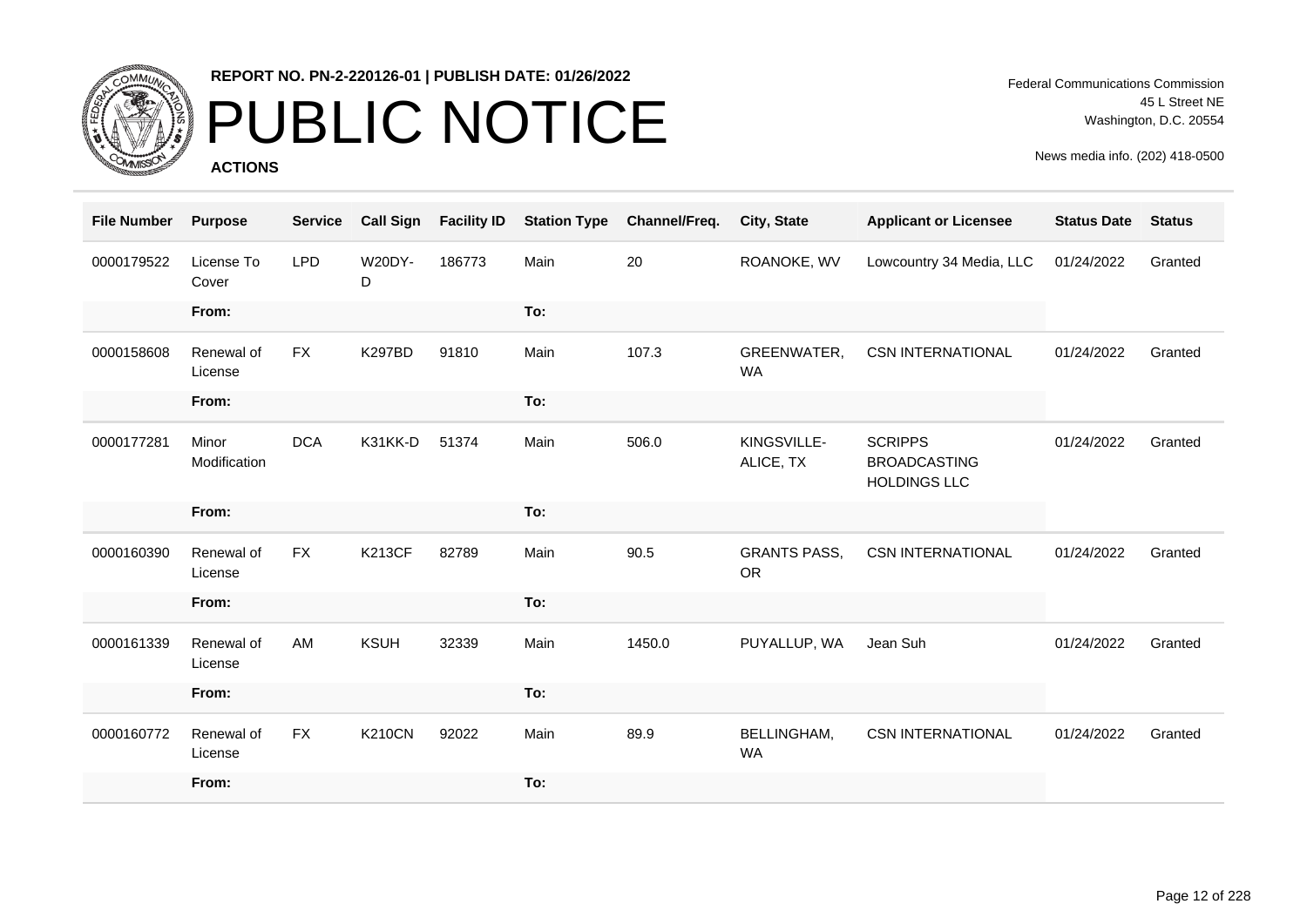

# PUBLIC NOTICE

**ACTIONS**

Federal Communications Commission 45 L Street NE Washington, D.C. 20554

| <b>File Number</b> | <b>Purpose</b>        | <b>Service</b> | <b>Call Sign</b> | <b>Facility ID</b> | <b>Station Type</b> | Channel/Freq. | City, State           | <b>Applicant or Licensee</b>                       | <b>Status Date</b> | <b>Status</b> |
|--------------------|-----------------------|----------------|------------------|--------------------|---------------------|---------------|-----------------------|----------------------------------------------------|--------------------|---------------|
| 0000159368         | Renewal of<br>License | <b>FM</b>      | <b>KRFF</b>      | 173890             | Main                | 89.1          | FAIRBANKS, AK         | ATHABASCAN<br><b>FIDDLERS</b><br>ASSOCIATION, INC. | 01/24/2022         | Granted       |
|                    | From:                 |                |                  |                    | To:                 |               |                       |                                                    |                    |               |
| 0000160165         | Renewal of<br>License | <b>FM</b>      | <b>KSOR</b>      | 50622              | Main                | 90.1          | ASHLAND, OR           | SOUTHERN OREGON<br><b>UNIVERSITY</b>               | 01/24/2022         | Granted       |
|                    | From:                 |                |                  |                    | To:                 |               |                       |                                                    |                    |               |
| 0000161341         | Renewal of<br>License | AM             | <b>KWYZ</b>      | 54040              | Main                | 1230.0        | EVERETT, WA           | Jean Suh                                           | 01/24/2022         | Granted       |
|                    | From:                 |                |                  |                    | To:                 |               |                       |                                                    |                    |               |
| 0000162120         | Renewal of<br>License | <b>FM</b>      | <b>KMHD</b>      | 46719              | Main                | 89.1          | GRESHAM, OR           | MT. HOOD COMMUNITY<br><b>COLLEGE DISTRICT</b>      | 01/24/2022         | Granted       |
|                    | From:                 |                |                  |                    | To:                 |               |                       |                                                    |                    |               |
| 0000157597         | Renewal of<br>License | <b>FX</b>      | <b>K257ER</b>    | 142784             |                     | 99.3          | KENAI, AK             | <b>PENINSULA</b><br>COMMUNICATIONS, INC.           | 01/24/2022         | Granted       |
|                    | From:                 |                |                  |                    | To:                 |               |                       |                                                    |                    |               |
| 0000160436         | Renewal of<br>License | <b>FM</b>      | <b>KZGI</b>      | 191536             | Main                | 105.7         | SEDRO-<br>WOOLLEY, WA | Bustos Media Holdings,<br><b>LLC</b>               | 01/24/2022         | Granted       |
|                    | From:                 |                |                  |                    | To:                 |               |                       |                                                    |                    |               |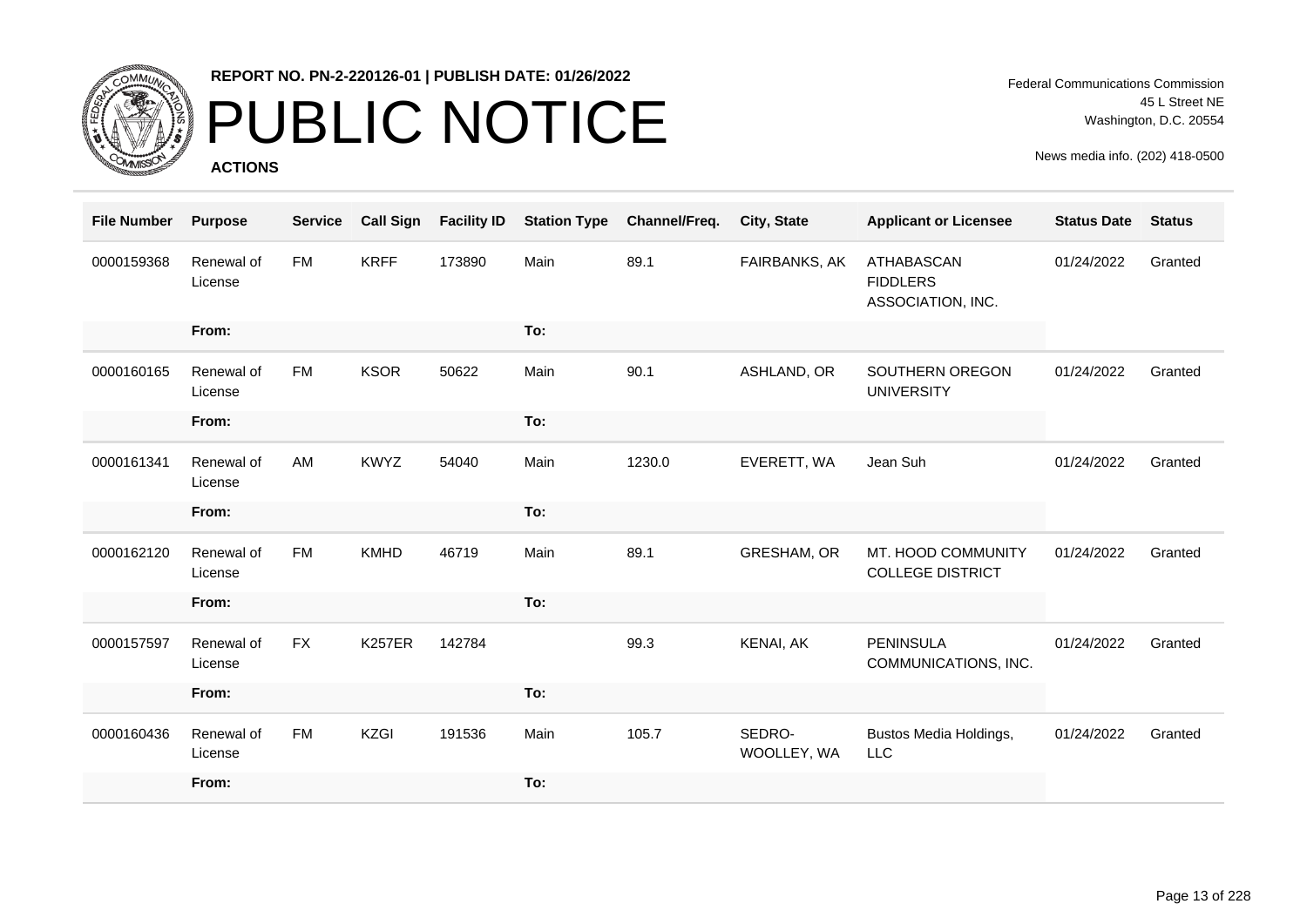

# PUBLIC NOTICE

**ACTIONS**

| <b>File Number</b> | <b>Purpose</b>        | <b>Service</b> | <b>Call Sign</b> | <b>Facility ID</b> | <b>Station Type</b> | Channel/Freq. | City, State             | <b>Applicant or Licensee</b>               | <b>Status Date</b> | <b>Status</b> |
|--------------------|-----------------------|----------------|------------------|--------------------|---------------------|---------------|-------------------------|--------------------------------------------|--------------------|---------------|
| 0000159390         | Renewal of<br>License | <b>FM</b>      | <b>KGDN</b>      | 71636              | Main                | 101.3         | PASCO, WA               | Thomas W. Read                             | 01/24/2022         | Granted       |
|                    | From:                 |                |                  |                    | To:                 |               |                         |                                            |                    |               |
| 0000160216         | Renewal of<br>License | <b>FX</b>      | <b>K229CV</b>    | 139013             |                     | 93.7          | KALSKAG, AK             | <b>VOICE FOR CHRIST</b><br>MINISTRIES, INC | 01/24/2022         | Granted       |
|                    | From:                 |                |                  |                    | To:                 |               |                         |                                            |                    |               |
| 0000161014         | Renewal of<br>License | AM             | <b>KWLE</b>      | 29237              | Main                | 1340.0        | ANACORTES,<br><b>WA</b> | New Age Media Ltd.                         | 01/24/2022         | Granted       |
|                    | From:                 |                |                  |                    | To:                 |               |                         |                                            |                    |               |
| 0000162413         | Renewal of<br>License | <b>FX</b>      | K294BJ           | 148318             |                     | 106.7         | LA GRANDE,<br><b>OR</b> | <b>WALLA WALLA</b><br><b>UNIVERSITY</b>    | 01/24/2022         | Granted       |
|                    | From:                 |                |                  |                    | To:                 |               |                         |                                            |                    |               |
| 0000162116         | Renewal of<br>License | AM             | <b>KHHO</b>      | 18523              | Main                | 850.0         | TACOMA, WA              | IHM LICENSES, LLC                          | 01/24/2022         | Granted       |
|                    | From:                 |                |                  |                    | To:                 |               |                         |                                            |                    |               |
| 0000159574         | Renewal of<br>License | <b>FX</b>      | <b>K276IH</b>    | 57283              | Main                | 103.1         | MAPLETON, OR            | COAST BROADCASTING<br><b>COMPANY</b>       | 01/24/2022         | Granted       |
|                    | From:                 |                |                  |                    | To:                 |               |                         |                                            |                    |               |
| 0000158992         | Renewal of<br>License | <b>FX</b>      | <b>K297BZ</b>    | 202217             |                     | 107.3         | ASOTIN, WA              | PACIFIC EMPIRE RADIO<br>CORPORATION        | 01/24/2022         | Granted       |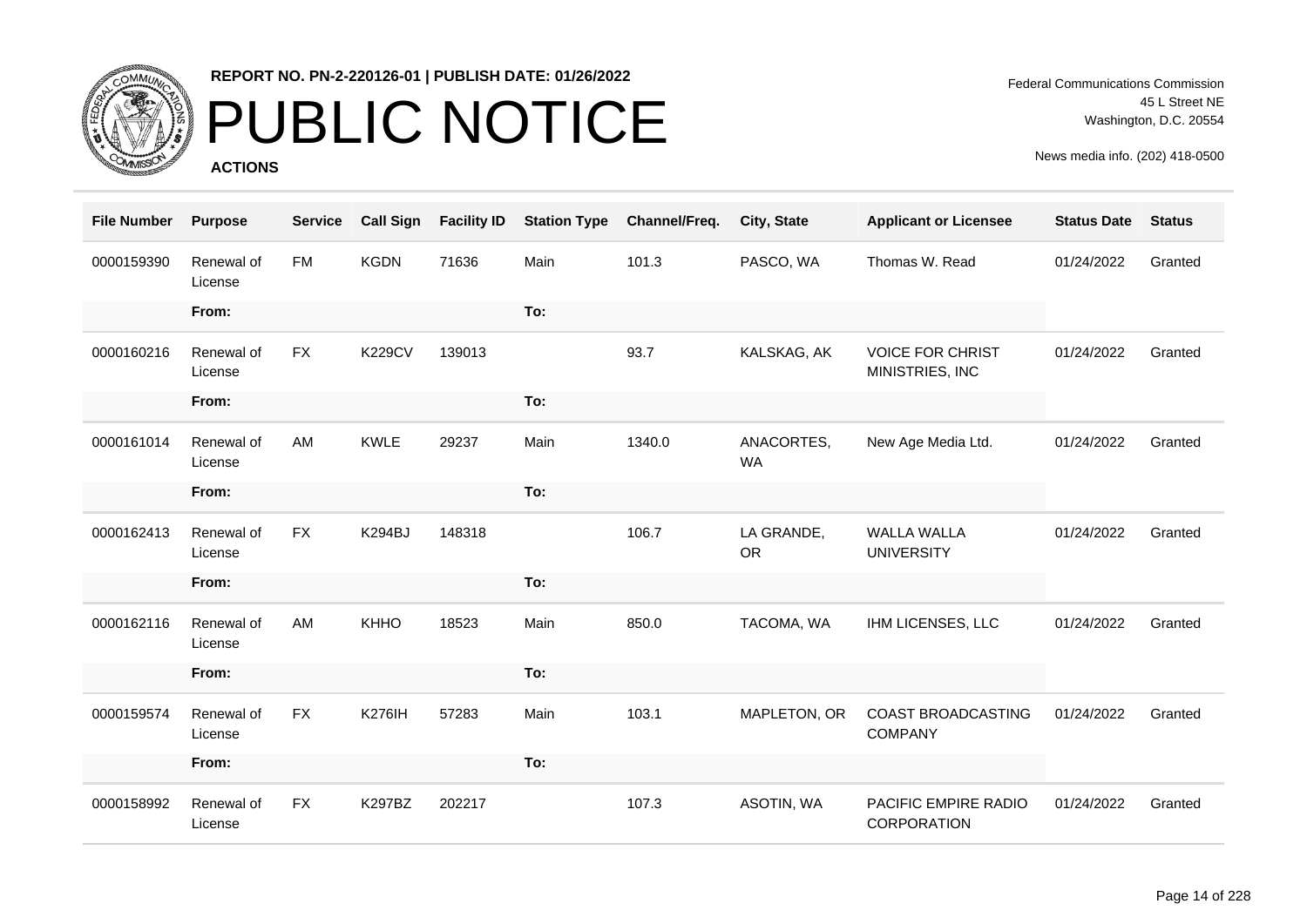

# PUBLIC NOTICE

**ACTIONS**

Federal Communications Commission 45 L Street NE Washington, D.C. 20554

| <b>File Number</b> | <b>Purpose</b>        | <b>Service</b> | <b>Call Sign</b>   | <b>Facility ID</b> | <b>Station Type</b> | Channel/Freq. | City, State                 | <b>Applicant or Licensee</b>                 | <b>Status Date</b> | <b>Status</b> |
|--------------------|-----------------------|----------------|--------------------|--------------------|---------------------|---------------|-----------------------------|----------------------------------------------|--------------------|---------------|
|                    | From:                 |                |                    |                    | To:                 |               |                             |                                              |                    |               |
| 0000159853         | Renewal of<br>License | <b>FM</b>      | <b>KZLR</b>        | 176152             | Main                | 88.3          | FAIRBANKS, AK               | EDUCATIONAL MEDIA<br><b>FOUNDATION</b>       | 01/24/2022         | Granted       |
|                    | From:                 |                |                    |                    | To:                 |               |                             |                                              |                    |               |
| 0000161368         | Renewal of<br>License | <b>FX</b>      | <b>K259CY</b>      | 138079             |                     | 99.7          | BELLINGHAM,<br><b>WA</b>    | <b>WASHINGTON STATE</b><br><b>UNIVERSITY</b> | 01/24/2022         | Granted       |
|                    | From:                 |                |                    |                    | To:                 |               |                             |                                              |                    |               |
| 0000161988         | Renewal of<br>License | <b>FM</b>      | KLAD-<br><b>FM</b> | 3409               | Main                | 92.5          | <b>KLAMATH</b><br>FALLS, OR | <b>BASIN MEDIACTIVE, LLC</b>                 | 01/24/2022         | Granted       |
|                    | From:                 |                |                    |                    | To:                 |               |                             |                                              |                    |               |
| 0000160711         | Renewal of<br>License | <b>FM</b>      | <b>KTWP</b>        | 173815             | Main                | 91.1          | TWISP, WA                   | SPOKANE PUBLIC<br>RADIO, INC.                | 01/24/2022         | Granted       |
|                    | From:                 |                |                    |                    | To:                 |               |                             |                                              |                    |               |
| 0000160062         | Renewal of<br>License | AM             | <b>KAST</b>        | 74433              | Main                | 1370.0        | ASTORIA, OR                 | OMG FCC LICENSES LLC                         | 01/24/2022         | Granted       |
|                    | From:                 |                |                    |                    | To:                 |               |                             |                                              |                    |               |
| 0000158601         | Renewal of<br>License | <b>FX</b>      | <b>K218DF</b>      | 106582             |                     | 91.5          | CLE ELUM, WA                | <b>CSN INTERNATIONAL</b>                     | 01/24/2022         | Granted       |
|                    | From:                 |                |                    |                    | To:                 |               |                             |                                              |                    |               |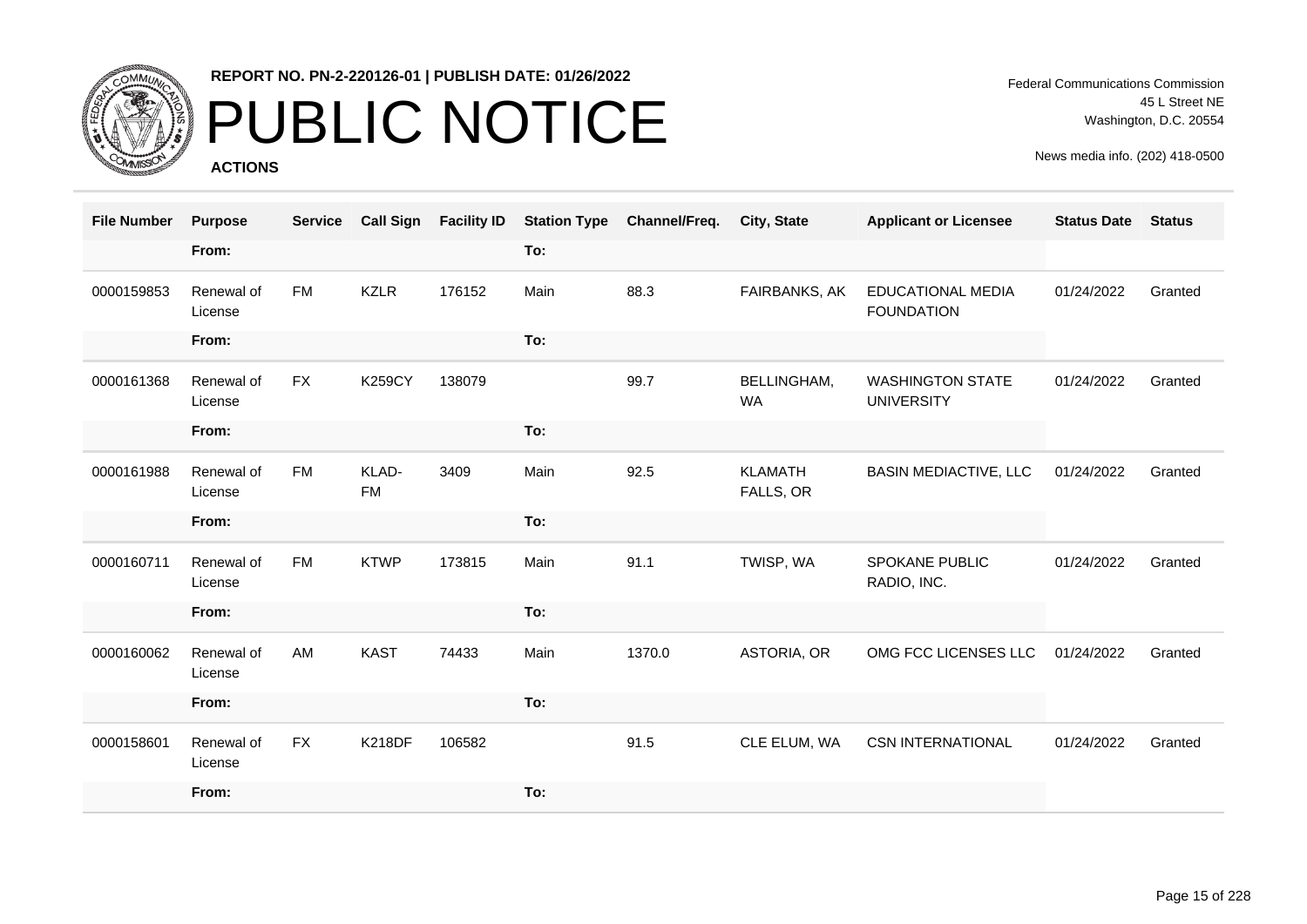

### PUBLIC NOTICE

**ACTIONS**

Federal Communications Commission 45 L Street NE Washington, D.C. 20554

| <b>File Number</b> | <b>Purpose</b>        | <b>Service</b> | <b>Call Sign</b>   | <b>Facility ID</b> | <b>Station Type</b> | Channel/Freq. | City, State       | <b>Applicant or Licensee</b>                                          | <b>Status Date</b> | <b>Status</b> |
|--------------------|-----------------------|----------------|--------------------|--------------------|---------------------|---------------|-------------------|-----------------------------------------------------------------------|--------------------|---------------|
| 0000160481         | Renewal of<br>License | FL.            | KTAH-LP            | 194570             |                     | 101.9         | TACOMA, WA        | THE BRIDGE, A<br>MINISTRY OF THE<br>UNITED METHODIST<br><b>CHURCH</b> | 01/24/2022         | Granted       |
|                    | From:                 |                |                    |                    | To:                 |               |                   |                                                                       |                    |               |
| 0000161461         | Renewal of<br>License | <b>FX</b>      | <b>K283BT</b>      | 142734             |                     | 104.5         | ASTORIA, OR       | OREGON PUBLIC<br><b>BROADCASTING</b>                                  | 01/24/2022         | Granted       |
|                    | From:                 |                |                    |                    | To:                 |               |                   |                                                                       |                    |               |
| 0000160889         | Renewal of<br>License | <b>FM</b>      | KOLD-<br><b>FM</b> | 756181             | Main                | 91.9          | COLD BAY, AK      | Aleutian Peninsula<br>Broadcasting, Inc.                              | 01/24/2022         | Granted       |
|                    | From:                 |                |                    |                    | To:                 |               |                   |                                                                       |                    |               |
| 0000160502         | Renewal of<br>License | <b>FX</b>      | <b>K281AF</b>      | 40892              | Main                | 104.1         | OAKRIDGE, OR      | MCKENZIE RIVER<br><b>BROADCASTING</b><br>COMPANY, INC.                | 01/24/2022         | Granted       |
|                    | From:                 |                |                    |                    | To:                 |               |                   |                                                                       |                    |               |
| 0000160144         | Renewal of<br>License | AM             | KOHI               | 70467              | Main                | 1600.0        | ST. HELENS,<br>OR | THE MOUNTAIN<br><b>BROADCASTING LLC</b>                               | 01/24/2022         | Granted       |
|                    | From:                 |                |                    |                    | To:                 |               |                   |                                                                       |                    |               |
| 0000159596         | Renewal of<br>License | <b>FM</b>      | <b>KBKO</b>        | 177368             | Main                | 88.3          | KODIAK, AK        | Sacred Heart Radio, Inc.                                              | 01/24/2022         | Granted       |
|                    | From:                 |                |                    |                    | To:                 |               |                   |                                                                       |                    |               |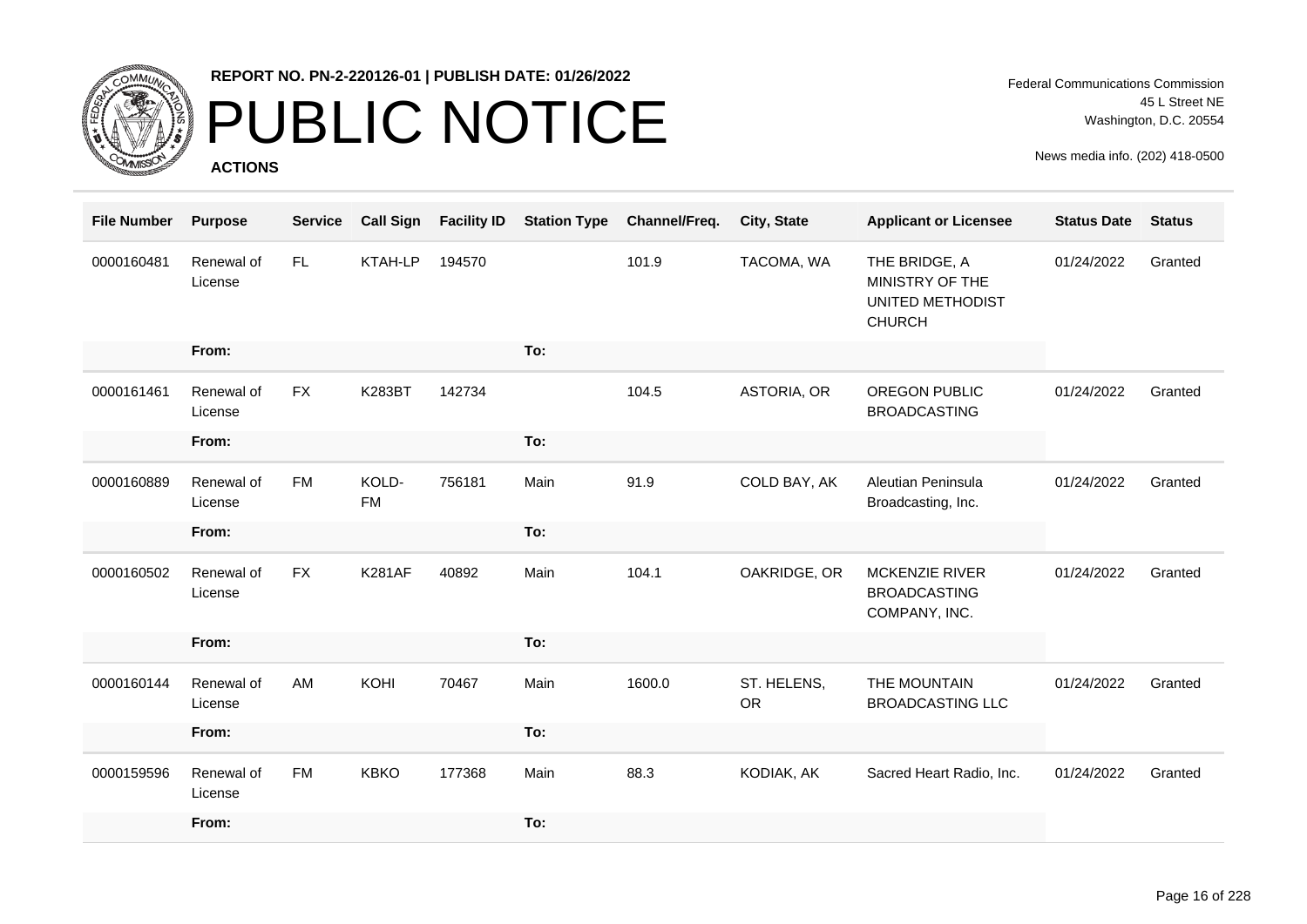

# PUBLIC NOTICE

**ACTIONS**

Federal Communications Commission 45 L Street NE Washington, D.C. 20554

| <b>File Number</b> | <b>Purpose</b>        | <b>Service</b> | <b>Call Sign</b> | <b>Facility ID</b> | <b>Station Type</b> | Channel/Freq. | City, State             | <b>Applicant or Licensee</b>                 | <b>Status Date</b> | <b>Status</b> |
|--------------------|-----------------------|----------------|------------------|--------------------|---------------------|---------------|-------------------------|----------------------------------------------|--------------------|---------------|
| 0000161904         | Renewal of<br>License | <b>FM</b>      | <b>KPMW</b>      | 56069              | Main                | 105.5         | HALIIMAILE, HI          | REY-CEL<br>BROADCASTING, INC.                | 01/24/2022         | Granted       |
|                    | From:                 |                |                  |                    | To:                 |               |                         |                                              |                    |               |
| 0000158617         | Renewal of<br>License | <b>FX</b>      | <b>K220IN</b>    | 121763             | Main                | 91.9          | PORTLAND, OR            | <b>CSN INTERNATIONAL</b>                     | 01/24/2022         | Granted       |
|                    | From:                 |                |                  |                    | To:                 |               |                         |                                              |                    |               |
| 0000157523         | Renewal of<br>License | <b>FX</b>      | <b>K237CI</b>    | 812                | Main                | 95.3          | KENAI, AK               | <b>ALASKA VILLAGE</b><br>MISSIONS, INC.      | 01/24/2022         | Granted       |
|                    | From:                 |                |                  |                    | To:                 |               |                         |                                              |                    |               |
| 0000161209         | Renewal of<br>License | <b>FM</b>      | <b>KDRG</b>      | 180900             | Main                | 91.9          | DEERING, AK             | <b>KOTZEBUE</b><br>BROADCASTING, INC.        | 01/24/2022         | Granted       |
|                    | From:                 |                |                  |                    | To:                 |               |                         |                                              |                    |               |
| 0000162040         | Renewal of<br>License | <b>FX</b>      | <b>K299AY</b>    | 155369             |                     | 107.7         | BREWSTER,<br><b>WA</b>  | <b>JERALD EDSON</b><br><b>ISENHART TRUST</b> | 01/24/2022         | Granted       |
|                    | From:                 |                |                  |                    | To:                 |               |                         |                                              |                    |               |
| 0000160013         | Renewal of<br>License | <b>FL</b>      | KUPO-<br>LP      | 192107             |                     | 105.5         | PORT ORFORD<br>, OR     | <b>BATTLE ROCK</b><br>COMMUNICATIONS, INC.   | 01/24/2022         | Granted       |
|                    | From:                 |                |                  |                    | To:                 |               |                         |                                              |                    |               |
| 0000161390         | Renewal of<br>License | <b>FM</b>      | <b>KNWV</b>      | 71042              | Main                | 90.5          | CLARKSTON,<br><b>WA</b> | <b>WASHINGTON STATE</b><br><b>UNIVERSITY</b> | 01/24/2022         | Granted       |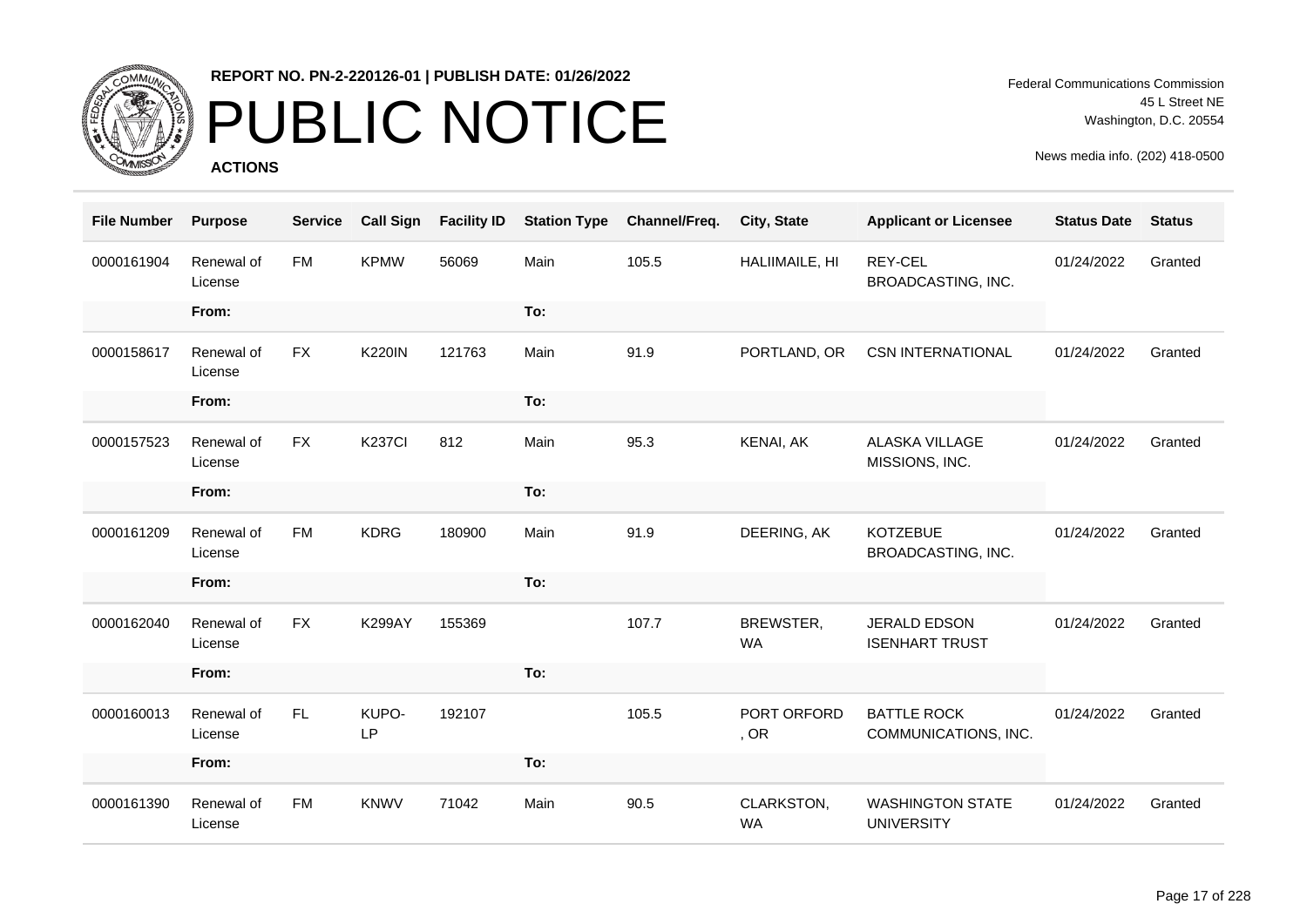

### PUBLIC NOTICE

**ACTIONS**

Federal Communications Commission 45 L Street NE Washington, D.C. 20554

| <b>File Number</b> | <b>Purpose</b>        | <b>Service</b> | <b>Call Sign</b> | <b>Facility ID</b> | <b>Station Type</b> | Channel/Freq. | <b>City, State</b>         | <b>Applicant or Licensee</b>                                  | <b>Status Date</b> | <b>Status</b> |
|--------------------|-----------------------|----------------|------------------|--------------------|---------------------|---------------|----------------------------|---------------------------------------------------------------|--------------------|---------------|
|                    | From:                 |                |                  |                    | To:                 |               |                            |                                                               |                    |               |
| 0000162407         | Renewal of<br>License | <b>FX</b>      | <b>K201CH</b>    | 65234              | Main                | 88.1          | <b>CHENEGA BAY</b><br>, AK | TERMINAL RADIO, INC.                                          | 01/24/2022         | Granted       |
|                    | From:                 |                |                  |                    | To:                 |               |                            |                                                               |                    |               |
| 0000159600         | Renewal of<br>License | AM             | <b>KTTO</b>      | 38492              | Main                | 970.0         | SPOKANE, WA                | Sacred Heart Radio, Inc.                                      | 01/24/2022         | Granted       |
|                    | From:                 |                |                  |                    | To:                 |               |                            |                                                               |                    |               |
| 0000162269         | Renewal of<br>License | AM             | <b>KMTT</b>      | 35033              | Main                | 910.0         | VANCOUVER,<br><b>WA</b>    | Audacy License, LLC                                           | 01/24/2022         | Granted       |
|                    | From:                 |                |                  |                    | To:                 |               |                            |                                                               |                    |               |
| 0000159382         | Renewal of<br>License | <b>FX</b>      | <b>K221BG</b>    | 24917              | Main                | 92.1          | ABERDEEN, WA               | <b>GRAYS HARBOR</b><br><b>CHRISTIAN</b><br>BROADCASTING, INC. | 01/24/2022         | Granted       |
|                    | From:                 |                |                  |                    | To:                 |               |                            |                                                               |                    |               |
| 0000160174         | Renewal of<br>License | <b>FX</b>      | <b>K201BK</b>    | 62952              | Main                | 88.1          | COQUILLE, OR               | SOUTHERN OREGON<br><b>UNIVERSITY</b>                          | 01/24/2022         | Granted       |
|                    | From:                 |                |                  |                    | To:                 |               |                            |                                                               |                    |               |
| 0000162251         | Renewal of<br>License | <b>FX</b>      | K277AE           | 18522              | Main                | 103.3         | SEATTLE, WA                | Audacy License, LLC                                           | 01/24/2022         | Granted       |
|                    | From:                 |                |                  |                    | To:                 |               |                            |                                                               |                    |               |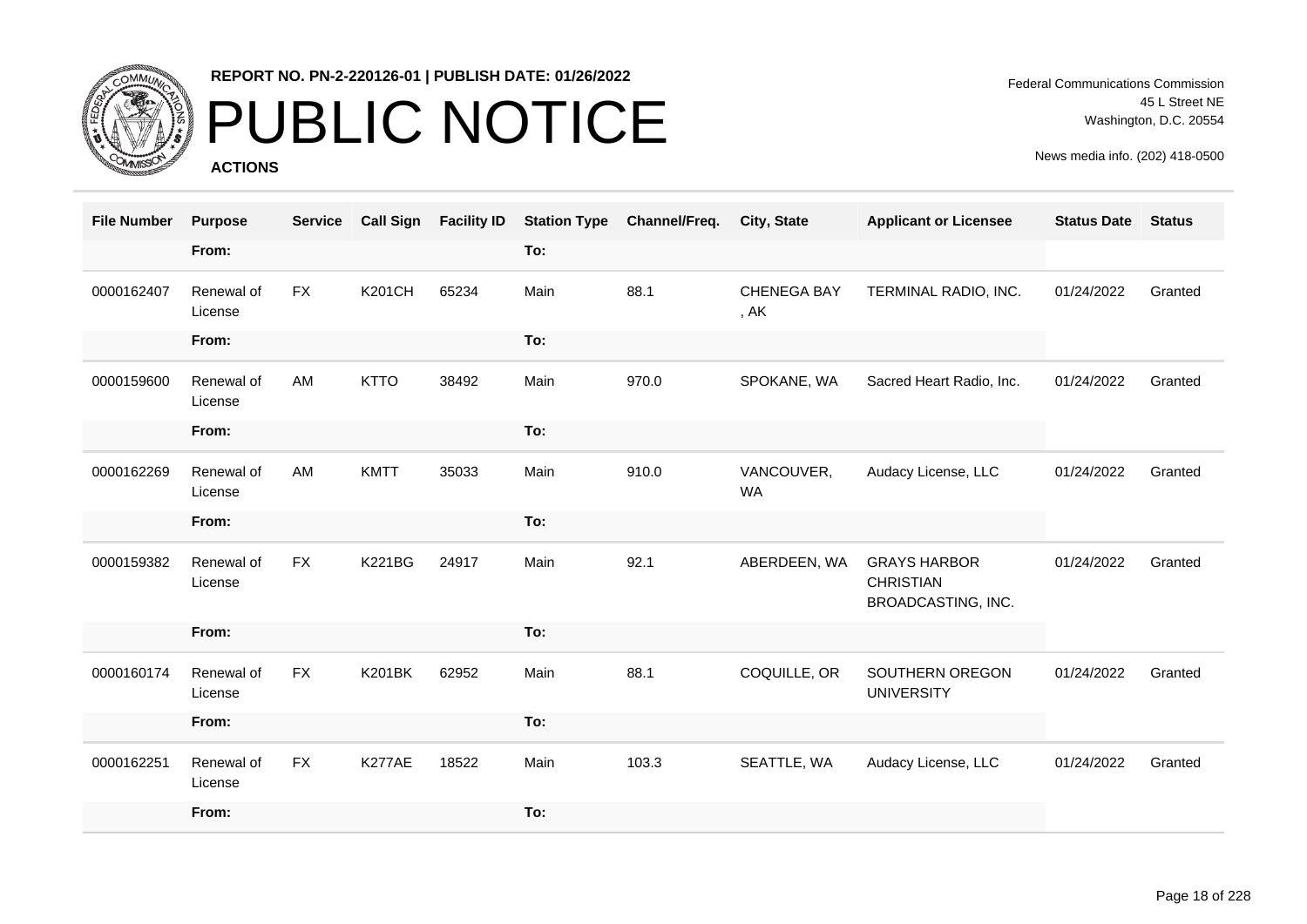

# PUBLIC NOTICE

**ACTIONS**

| <b>File Number</b> | <b>Purpose</b>        | <b>Service</b> | <b>Call Sign</b>   | <b>Facility ID</b> | <b>Station Type</b> | Channel/Freq. | City, State               | <b>Applicant or Licensee</b>                       | <b>Status Date</b> | <b>Status</b> |
|--------------------|-----------------------|----------------|--------------------|--------------------|---------------------|---------------|---------------------------|----------------------------------------------------|--------------------|---------------|
| 0000162395         | Renewal of<br>License | <b>FM</b>      | KUDU               | 76851              | Main                | 91.9          | TOK, AK                   | LIFETALK RADIO, INC.                               | 01/24/2022         | Granted       |
|                    | From:                 |                |                    |                    | To:                 |               |                           |                                                    |                    |               |
| 0000161457         | Renewal of<br>License | <b>FX</b>      | <b>K216BI</b>      | 50602              | Main                | 91.1          | VALLEY FALLS,<br>ETC., OR | <b>OREGON PUBLIC</b><br><b>BROADCASTING</b>        | 01/24/2022         | Granted       |
|                    | From:                 |                |                    |                    | To:                 |               |                           |                                                    |                    |               |
| 0000161812         | Renewal of<br>License | <b>FM</b>      | <b>KXLR</b>        | 49622              | Main                | 95.9          | FAIRBANKS, AK             | <b>ROB INGSTAD</b><br>LICENSES, LLC                | 01/24/2022         | Granted       |
|                    | From:                 |                |                    |                    | To:                 |               |                           |                                                    |                    |               |
| 0000160957         | Renewal of<br>License | <b>FX</b>      | <b>K280DX</b>      | 821                | Main                | 103.9         | ANGOON, AK                | <b>JUNEAU ALASKA</b><br><b>COMMUNICATIONS, LLC</b> | 01/24/2022         | Granted       |
|                    | From:                 |                |                    |                    | To:                 |               |                           |                                                    |                    |               |
| 0000161917         | Renewal of<br>License | <b>FM</b>      | KZND-<br><b>FM</b> | 10770              | Main                | 94.7          | HOUSTON, AK               | <b>LAST FRONTIER</b><br>MEDIACTIVE, LLC            | 01/24/2022         | Granted       |
|                    | From:                 |                |                    |                    | To:                 |               |                           |                                                    |                    |               |
| 0000161896         | Renewal of<br>License | <b>FX</b>      | <b>K300DL</b>      | 202143             |                     | 107.9         | FAIRBANKS, AK             | <b>TOR INGSTAD</b><br>LICENSES, LLC                | 01/24/2022         | Granted       |
|                    | From:                 |                |                    |                    | To:                 |               |                           |                                                    |                    |               |
| 0000161933         | Renewal of<br>License | <b>FM</b>      | KIBH-FM            | 176521             | Main                | 91.7          | SEWARD, AK                | <b>KENAI MOUNTAINS</b><br>PUBLIC MEDIA, INC.       | 01/24/2022         | Granted       |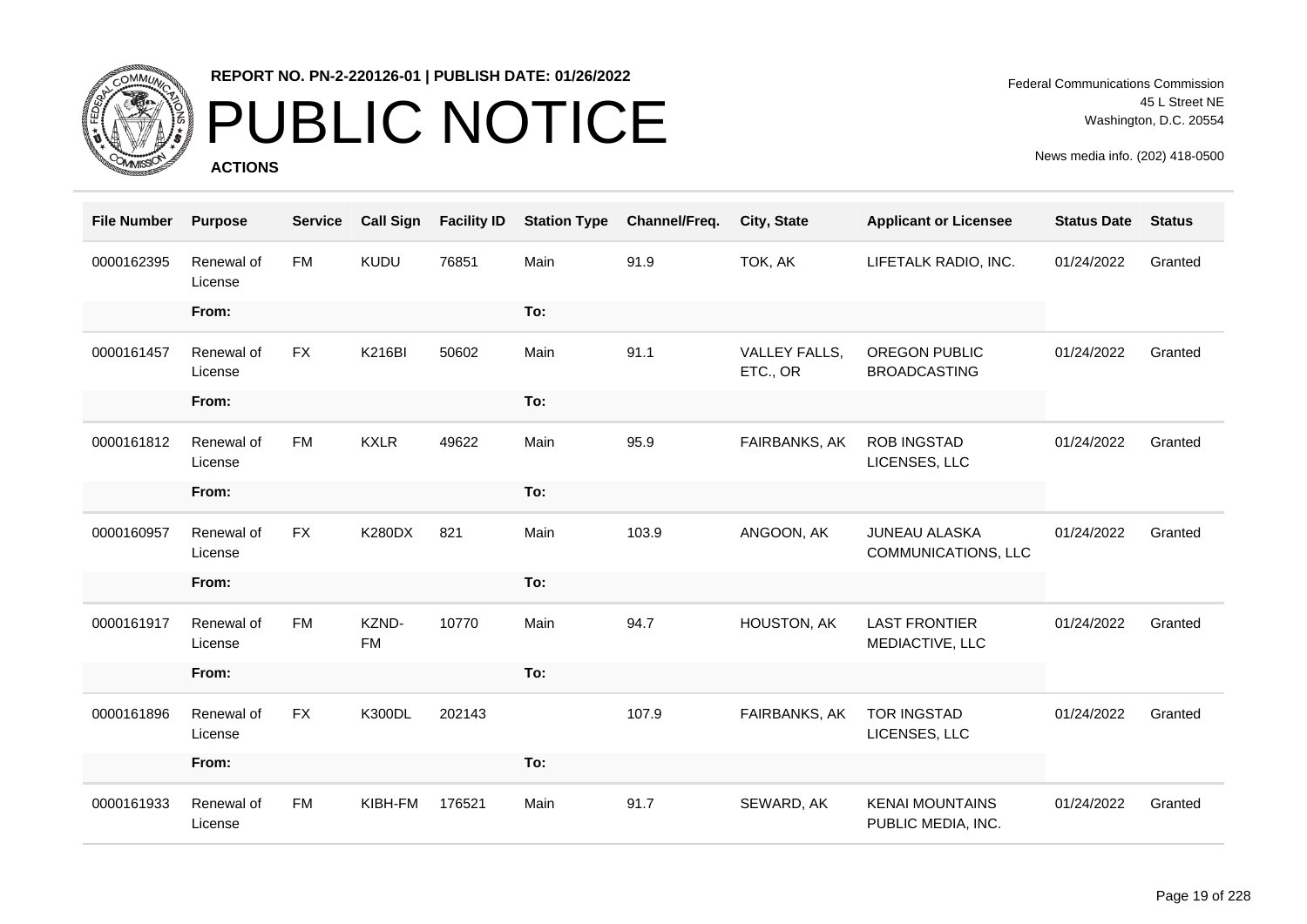

# PUBLIC NOTICE

**ACTIONS**

Federal Communications Commission 45 L Street NE Washington, D.C. 20554

| <b>File Number</b> | <b>Purpose</b>        | <b>Service</b> | <b>Call Sign</b> | <b>Facility ID</b> | <b>Station Type</b> | Channel/Freq. | City, State                    | <b>Applicant or Licensee</b>               | <b>Status Date</b> | <b>Status</b> |
|--------------------|-----------------------|----------------|------------------|--------------------|---------------------|---------------|--------------------------------|--------------------------------------------|--------------------|---------------|
|                    | From:                 |                |                  |                    | To:                 |               |                                |                                            |                    |               |
| 0000158667         | Renewal of<br>License | <b>FX</b>      | <b>K280BZ</b>    | 31467              | Main                | 103.9         | WENATCHEE,<br><b>WA</b>        | <b>HUSKY</b><br><b>BROADCASTING, LLC</b>   | 01/24/2022         | Granted       |
|                    | From:                 |                |                  |                    | To:                 |               |                                |                                            |                    |               |
| 0000160222         | Renewal of<br>License | FL.            | KIOM-LP          | 132182             |                     | 98.9          | KAUNAKAKAI,<br>H <sub>l</sub>  | <b>KROS Radio Association</b>              | 01/24/2022         | Granted       |
|                    | From:                 |                |                  |                    | To:                 |               |                                |                                            |                    |               |
| 0000160716         | Renewal of<br>License | <b>FM</b>      | <b>KTUP</b>      | 184143             |                     | 98.3          | DALLAS, OR                     | <b>MANO A MANO FAMILY</b><br><b>CENTER</b> | 01/24/2022         | Granted       |
|                    | From:                 |                |                  |                    | To:                 |               |                                |                                            |                    |               |
| 0000158616         | Renewal of<br>License | <b>FX</b>      | <b>K294CV</b>    | 89202              |                     | 106.7         | POWELL BUTTE<br>, OR           | <b>CSN INTERNATIONAL</b>                   | 01/24/2022         | Granted       |
|                    | From:                 |                |                  |                    | To:                 |               |                                |                                            |                    |               |
| 0000161972         | Renewal of<br>License | <b>FX</b>      | <b>K280EZ</b>    | 147891             |                     | 103.9         | PRINCEVILLE,<br>H <sub>l</sub> | PACIFIC RADIO GROUP,<br>INC.               | 01/24/2022         | Granted       |
|                    | From:                 |                |                  |                    | To:                 |               |                                |                                            |                    |               |
| 0000161880         | Renewal of<br>License | <b>FM</b>      | <b>KQBG</b>      | 63882              | Main                | 99.5          | ROCK ISLAND,<br><b>WA</b>      | CCR-Wenatchee IV, LLC                      | 01/24/2022         | Granted       |
|                    | From:                 |                |                  |                    | To:                 |               |                                |                                            |                    |               |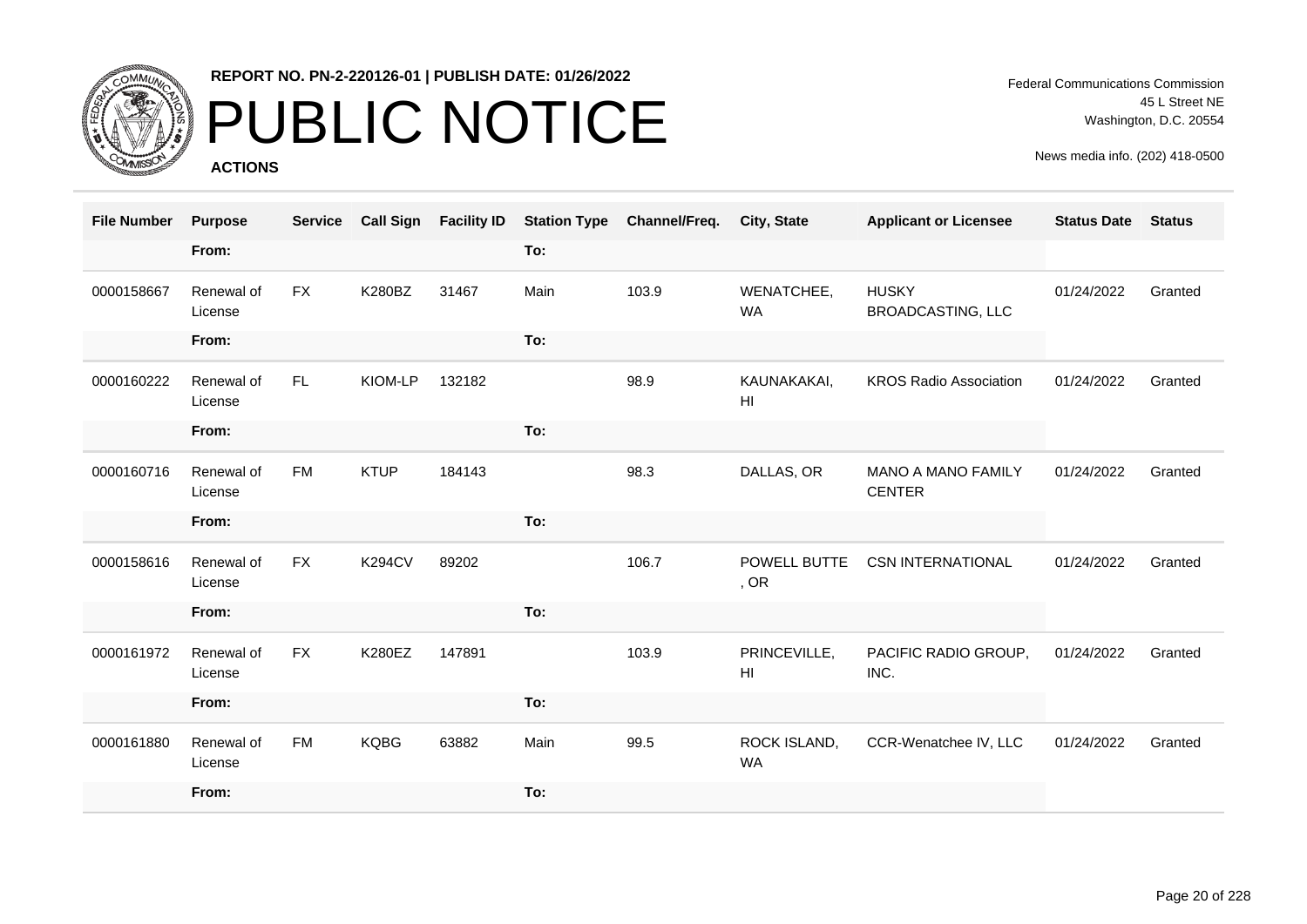

# PUBLIC NOTICE

**ACTIONS**

| <b>File Number</b> | <b>Purpose</b>        | <b>Service</b> | <b>Call Sign</b>   | <b>Facility ID</b> | <b>Station Type</b> | Channel/Freq. | City, State              | <b>Applicant or Licensee</b>                  | <b>Status Date</b> | <b>Status</b> |
|--------------------|-----------------------|----------------|--------------------|--------------------|---------------------|---------------|--------------------------|-----------------------------------------------|--------------------|---------------|
| 0000159575         | Renewal of<br>License | <b>FM</b>      | KGRG-<br><b>FM</b> | 25168              | Main                | 89.9          | AUBURN, WA               | <b>GREEN RIVER COLLEGE</b>                    | 01/24/2022         | Granted       |
|                    | From:                 |                |                    |                    | To:                 |               |                          |                                               |                    |               |
| 0000160519         | Renewal of<br>License | FL.            | KIHL-LP            | 132082             |                     | 103.7         | HILO, HI                 | CALVARY CHAPEL HILO                           | 01/24/2022         | Granted       |
|                    | From:                 |                |                    |                    | To:                 |               |                          |                                               |                    |               |
| 0000159590         | Renewal of<br>License | <b>FX</b>      | <b>K220CV</b>      | 73925              | Main                | 91.9          | WRANGELL,<br>ETC., AK    | COASTALASKA, INC.                             | 01/24/2022         | Granted       |
|                    | From:                 |                |                    |                    | To:                 |               |                          |                                               |                    |               |
| 0000162345         | Renewal of<br>License | FL.            | KFXP-LP            | 192468             |                     | 98.7          | WENATCHEE,<br><b>WA</b>  | <b>ST. FRANCIS XAVIER</b><br><b>GIFT SHOP</b> | 01/24/2022         | Granted       |
|                    | From:                 |                |                    |                    | To:                 |               |                          |                                               |                    |               |
| 0000161695         | Renewal of<br>License | <b>FM</b>      | <b>KPLI</b>        | 91212              | Main                | 90.1          | OLYMPIA, WA              | PACIFIC PUBLIC MEDIA                          | 01/24/2022         | Granted       |
|                    | From:                 |                |                    |                    | To:                 |               |                          |                                               |                    |               |
| 0000161907         | Renewal of<br>License | AM             | <b>KWNC</b>        | 29647              | Main                | 1370.0        | QUINCY, WA               | CCR-Wescoast IV, LLC                          | 01/24/2022         | Granted       |
|                    | From:                 |                |                    |                    | To:                 |               |                          |                                               |                    |               |
| 0000179362         | License To<br>Cover   | <b>LPD</b>     | <b>W31DR-</b><br>D | 185718             | Main                | 31            | WILMINGTON,<br><b>NC</b> | Lowcountry 34 Media, LLC                      | 01/24/2022         | Granted       |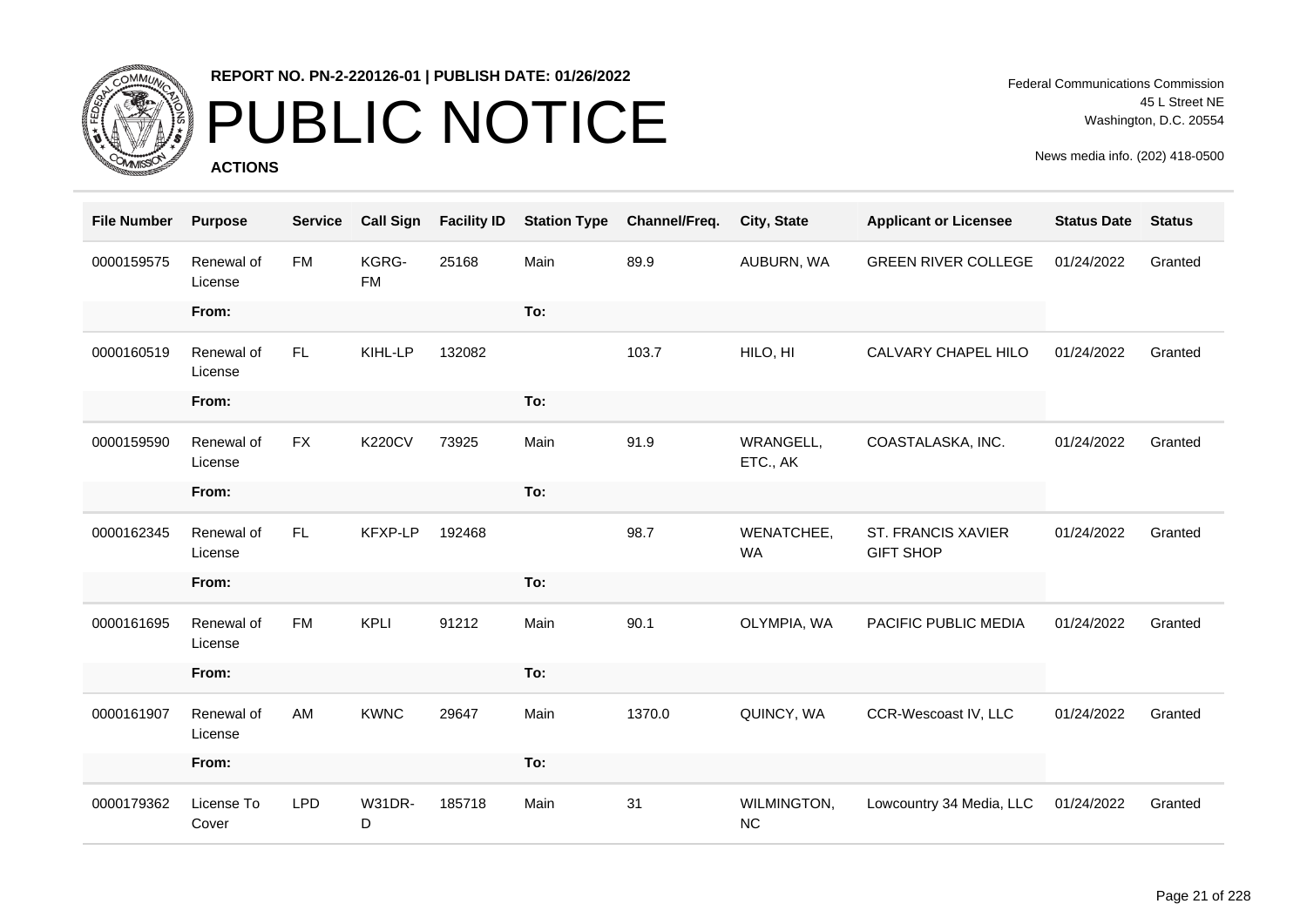

# PUBLIC NOTICE

**ACTIONS**

Federal Communications Commission 45 L Street NE Washington, D.C. 20554

| <b>File Number</b> | <b>Purpose</b>        | <b>Service</b> | <b>Call Sign</b> | <b>Facility ID</b> | <b>Station Type</b> | Channel/Freq. | City, State             | <b>Applicant or Licensee</b>                     | <b>Status Date</b> | <b>Status</b> |
|--------------------|-----------------------|----------------|------------------|--------------------|---------------------|---------------|-------------------------|--------------------------------------------------|--------------------|---------------|
|                    | From:                 |                |                  |                    | To:                 |               |                         |                                                  |                    |               |
| 0000161119         | Renewal of<br>License | <b>FM</b>      | KPLZ-FM          | 21663              | Main                | 101.5         | SEATTLE, WA             | Lotus Seattle Corp.                              | 01/24/2022         | Granted       |
|                    | From:                 |                |                  |                    | To:                 |               |                         |                                                  |                    |               |
| 0000160485         | Renewal of<br>License | <b>FX</b>      | <b>K290CH</b>    | 142909             |                     | 105.9         | WENATCHEE,<br><b>WA</b> | <b>COMMUNITY ORIENTED</b><br>RADIO ENDEAVOURS    | 01/24/2022         | Granted       |
|                    | From:                 |                |                  |                    | To:                 |               |                         |                                                  |                    |               |
| 0000161087         | Renewal of<br>License | <b>FM</b>      | <b>KISC</b>      | 60419              | Main                | 98.1          | SPOKANE, WA             | IHM LICENSES, LLC                                | 01/24/2022         | Granted       |
|                    | From:                 |                |                  |                    | To:                 |               |                         |                                                  |                    |               |
| 0000159736         | Renewal of<br>License | <b>FX</b>      | <b>K280GS</b>    | 24673              | Main                | 103.9         | SALEM, OR               | VALLEY<br><b>BROADCASTING</b><br>ASSOCIATES, LLC | 01/24/2022         | Granted       |
|                    | From:                 |                |                  |                    | To:                 |               |                         |                                                  |                    |               |
| 0000161842         | Renewal of<br>License | <b>FM</b>      | <b>KFBW</b>      | 60640              | Main                | 105.9         | VANCOUVER,<br><b>WA</b> | IHM LICENSES, LLC                                | 01/24/2022         | Granted       |
|                    | From:                 |                |                  |                    | To:                 |               |                         |                                                  |                    |               |
| 0000159634         | Renewal of<br>License | <b>FM</b>      | <b>KSQM</b>      | 172153             | Main                | 91.5          | SEQUIM, WA              | <b>Sequim Community</b><br><b>Broadcasting</b>   | 01/24/2022         | Granted       |
|                    | From:                 |                |                  |                    | To:                 |               |                         |                                                  |                    |               |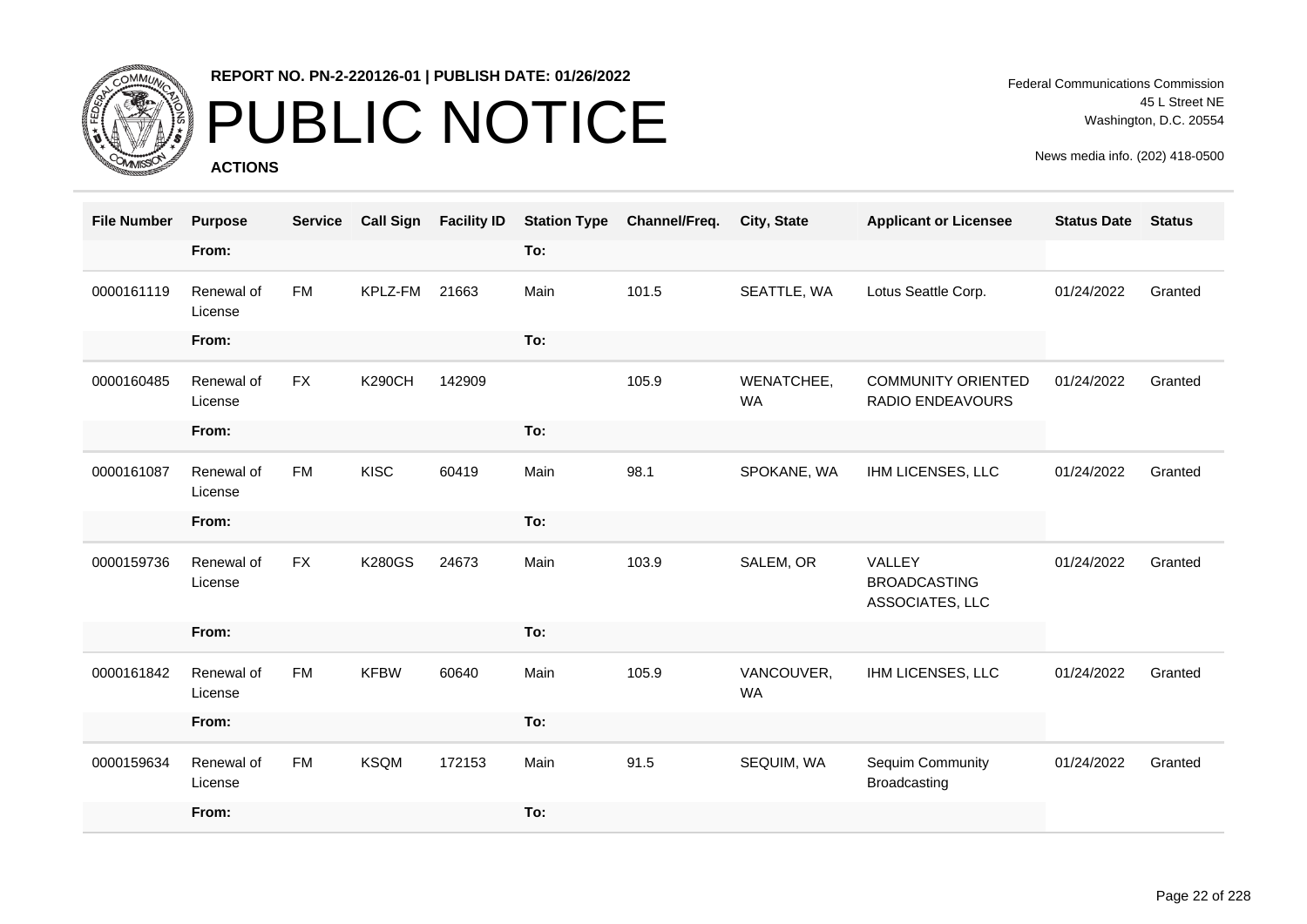

# PUBLIC NOTICE

**ACTIONS**

Federal Communications Commission 45 L Street NE Washington, D.C. 20554

| <b>File Number</b> | <b>Purpose</b>        | <b>Service</b> | <b>Call Sign</b> | <b>Facility ID</b> | <b>Station Type</b> | Channel/Freq. | City, State               | <b>Applicant or Licensee</b>                                  | <b>Status Date</b> | <b>Status</b> |
|--------------------|-----------------------|----------------|------------------|--------------------|---------------------|---------------|---------------------------|---------------------------------------------------------------|--------------------|---------------|
| 0000162759         | Renewal of<br>License | <b>FM</b>      | <b>KWCW</b>      | 3073               | Main                | 90.5          | WALLA WALLA,<br><b>WA</b> | <b>ASWC RADIO</b><br><b>COMMITTEE</b>                         | 01/24/2022         | Granted       |
|                    | From:                 |                |                  |                    | To:                 |               |                           |                                                               |                    |               |
| 0000161561         | Renewal of<br>License | FM             | KJVH             | 20734              | Main                | 89.5          | LONGVIEW, WA              | FAMILY STATIONS, INC.                                         | 01/24/2022         | Granted       |
|                    | From:                 |                |                  |                    | To:                 |               |                           |                                                               |                    |               |
| 0000162351         | Renewal of<br>License | <b>FX</b>      | <b>K221BT</b>    | 31024              | Main                | 92.7          | OTHELLO, ETC.<br>, WA     | <b>DIVINE MERCY</b><br><b>BROADCASTING</b>                    | 01/24/2022         | Granted       |
|                    | From:                 |                |                  |                    | To:                 |               |                           |                                                               |                    |               |
| 0000160517         | Renewal of<br>License | <b>FM</b>      | <b>KEUG</b>      | 60358              | Main                | 105.5         | VENETA, OR                | <b>MCKENZIE RIVER</b><br><b>BROADCASTING</b><br>COMPANY, INC. | 01/24/2022         | Granted       |
|                    | From:                 |                |                  |                    | To:                 |               |                           |                                                               |                    |               |
| 0000161526         | Renewal of<br>License | AM             | KYOZ             | 65985              | Main                | 1330.0        | SPOKANE, WA               | Xana Oregon, LLC                                              | 01/24/2022         | Granted       |
|                    | From:                 |                |                  |                    | To:                 |               |                           |                                                               |                    |               |
| 0000159502         | Renewal of<br>License | <b>FM</b>      | <b>KWFJ</b>      | 8393               | Main                | 89.7          | ROY, WA                   | <b>BIBLE BROADCASTING</b><br>NETWORK, INC.                    | 01/24/2022         | Granted       |
|                    | From:                 |                |                  |                    | To:                 |               |                           |                                                               |                    |               |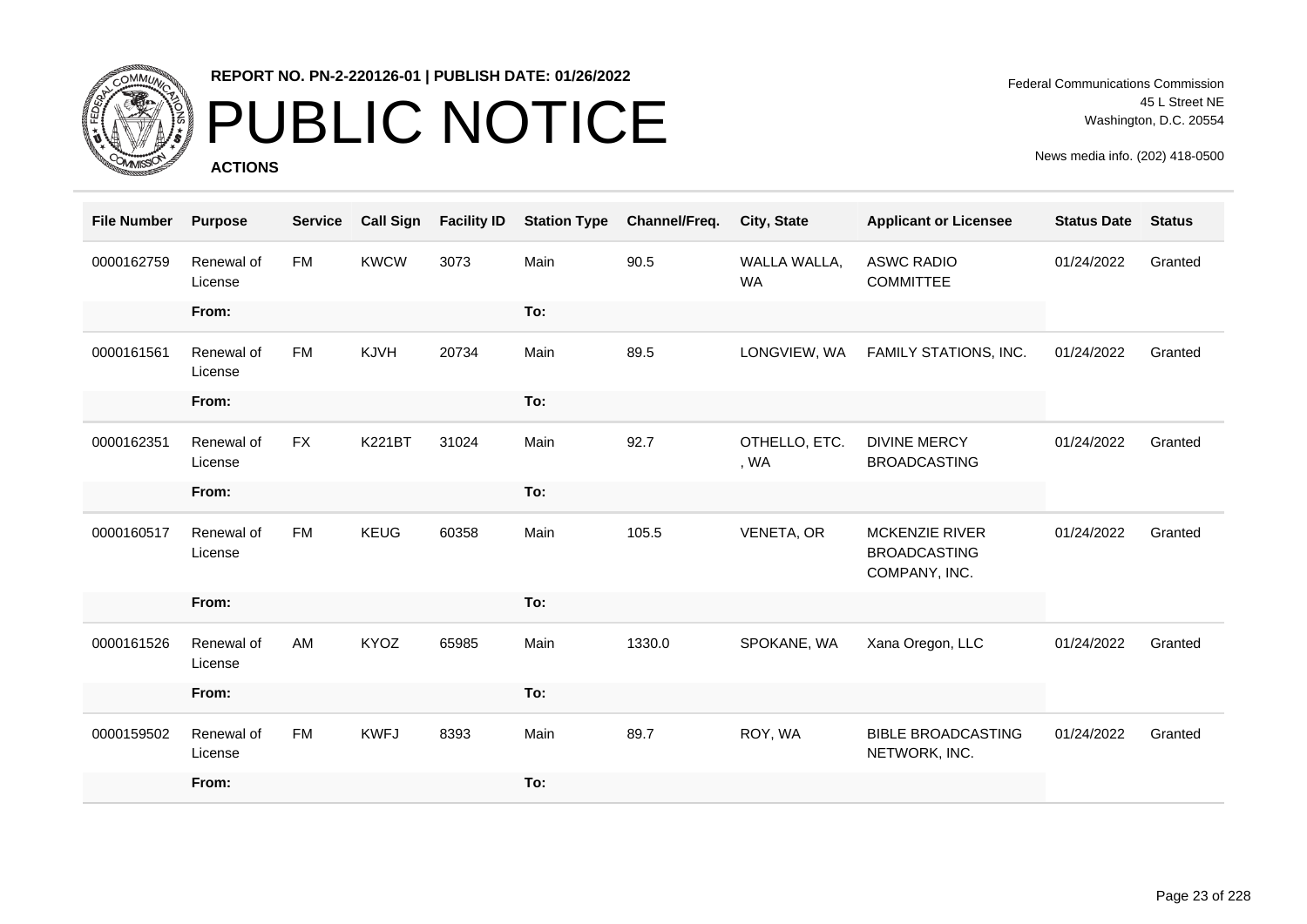

# PUBLIC NOTICE

**ACTIONS**

| <b>File Number</b> | <b>Purpose</b>        | <b>Service</b> | <b>Call Sign</b> | <b>Facility ID</b> | <b>Station Type</b> | Channel/Freq. | City, State                     | <b>Applicant or Licensee</b>                 | <b>Status Date</b> | <b>Status</b> |
|--------------------|-----------------------|----------------|------------------|--------------------|---------------------|---------------|---------------------------------|----------------------------------------------|--------------------|---------------|
| 0000162323         | Renewal of<br>License | <b>FM</b>      | <b>KMUN</b>      | 67107              | Main                | 91.9          | ASTORIA, OR                     | TILLICUM FOUNDATION                          | 01/24/2022         | Granted       |
|                    | From:                 |                |                  |                    | To:                 |               |                                 |                                              |                    |               |
| 0000160844         | Renewal of<br>License | <b>FX</b>      | <b>K236CI</b>    | 138950             |                     | 95.1          | MEDFORD, OR                     | SMG-MEDFORD, LLC                             | 01/24/2022         | Granted       |
|                    | From:                 |                |                  |                    | To:                 |               |                                 |                                              |                    |               |
| 0000161769         | Renewal of<br>License | <b>FM</b>      | <b>KQOW</b>      | 174445             | Main                | 90.3          | <b>BELLINGHAM,</b><br><b>WA</b> | THE UNIVERSITY OF<br><b>WASHINGTON</b>       | 01/24/2022         | Granted       |
|                    | From:                 |                |                  |                    | To:                 |               |                                 |                                              |                    |               |
| 0000161937         | Renewal of<br>License | <b>FX</b>      | <b>K260CY</b>    | 153978             |                     | 99.9          | HOPE, AK                        | <b>KENAI MOUNTAINS</b><br>PUBLIC MEDIA, INC. | 01/24/2022         | Granted       |
|                    | From:                 |                |                  |                    | To:                 |               |                                 |                                              |                    |               |
| 0000180488         | License To<br>Cover   | <b>LPD</b>     | WOTM-<br>LD      | 64339              | Main                | 500.0         | Birmingham, AL                  | Broadway<br>Communications, LLC              | 01/24/2022         | Granted       |
|                    | From:                 |                |                  |                    | To:                 |               |                                 |                                              |                    |               |
| 0000162762         | Renewal of<br>License | <b>FM</b>      | <b>KBOO</b>      | 65755              | Main                | 90.7          | PORTLAND, OR                    | THE KBOO FOUNDATION                          | 01/24/2022         | Granted       |
|                    | From:                 |                |                  |                    | To:                 |               |                                 |                                              |                    |               |
| 0000160066         | Renewal of<br>License | <b>FX</b>      | K292GZ           | 139112             |                     | 106.3         | ASTORIA, OR                     | OMG FCC LICENSES LLC                         | 01/24/2022         | Granted       |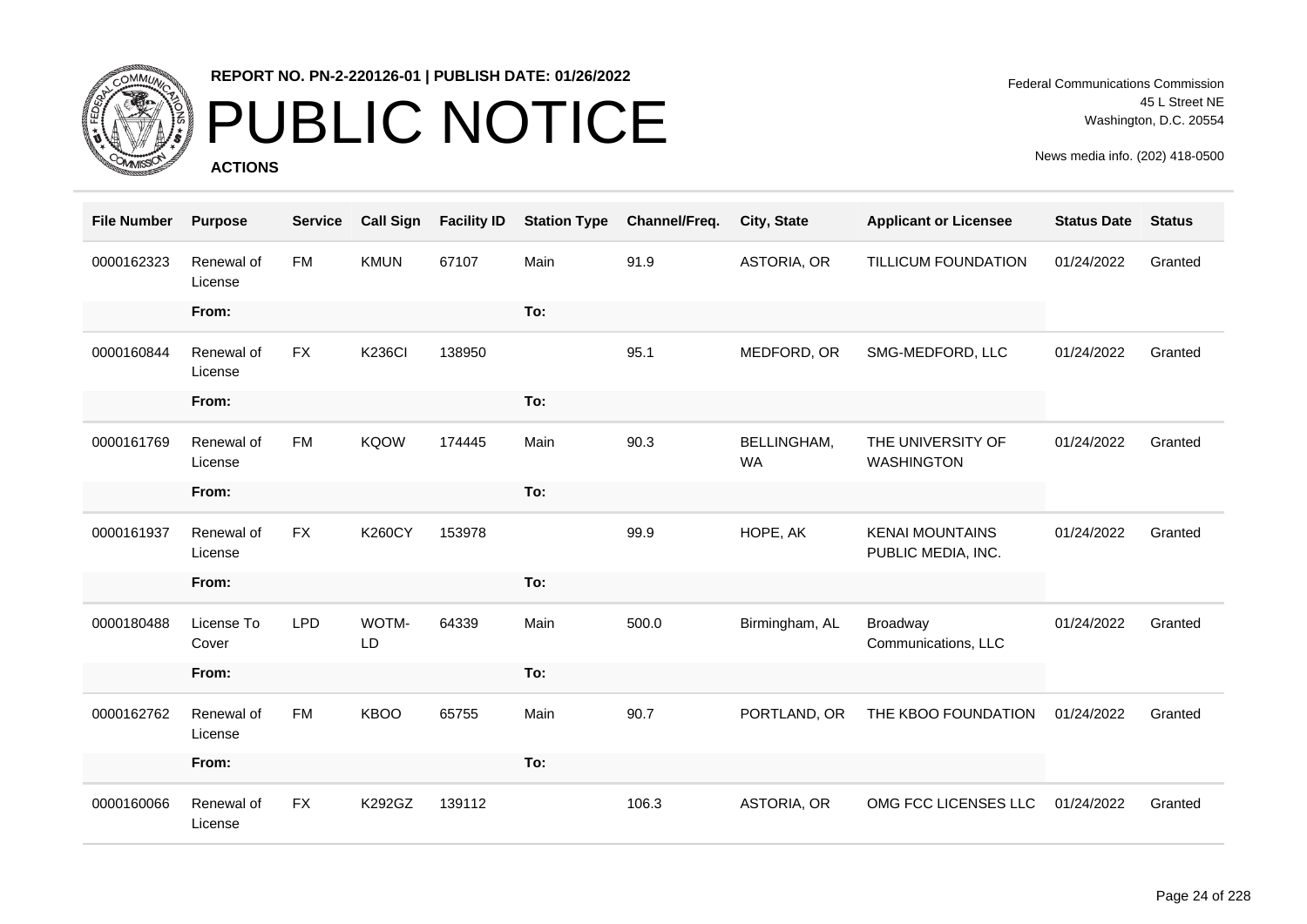

# PUBLIC NOTICE

**ACTIONS**

Federal Communications Commission 45 L Street NE Washington, D.C. 20554

| <b>File Number</b> | <b>Purpose</b>        | <b>Service</b> | <b>Call Sign</b>   | <b>Facility ID</b> | <b>Station Type</b> | Channel/Freq. | City, State               | <b>Applicant or Licensee</b>                  | <b>Status Date</b> | <b>Status</b> |
|--------------------|-----------------------|----------------|--------------------|--------------------|---------------------|---------------|---------------------------|-----------------------------------------------|--------------------|---------------|
|                    | From:                 |                |                    |                    | To:                 |               |                           |                                               |                    |               |
| 0000161076         | Renewal of<br>License | <b>FX</b>      | <b>K299BB</b>      | 149165             |                     | 107.7         | THE DALLES,<br><b>OR</b>  | RADIO TIERRA                                  | 01/24/2022         | Granted       |
|                    | From:                 |                |                    |                    | To:                 |               |                           |                                               |                    |               |
| 0000160667         | Renewal of<br>License | AM             | <b>KUGN</b>        | 12506              | Main                | 590.0         | EUGENE, OR                | <b>CUMULUS LICENSING</b><br>LLC               | 01/24/2022         | Granted       |
|                    | From:                 |                |                    |                    | To:                 |               |                           |                                               |                    |               |
| 0000161565         | Renewal of<br>License | <b>FM</b>      | KJDY-<br><b>FM</b> | 5907               | Main                | 94.5          | CANYON CITY,<br><b>OR</b> | KJDY, LLC                                     | 01/24/2022         | Granted       |
|                    | From:                 |                |                    |                    | To:                 |               |                           |                                               |                    |               |
| 0000161445         | Renewal of<br>License | <b>FM</b>      | <b>KOJD</b>        | 174221             | Main                | 89.7          | JOHN DAY, OR              | OREGON PUBLIC<br><b>BROADCASTING</b>          | 01/24/2022         | Granted       |
|                    | From:                 |                |                    |                    | To:                 |               |                           |                                               |                    |               |
| 0000162470         | Renewal of<br>License | <b>FM</b>      | <b>KPLW</b>        | 25465              | Main                | 89.9          | WENATCHEE,<br>WA          | <b>GROWING CHRISTIAN</b><br><b>FOUNDATION</b> | 01/24/2022         | Granted       |
|                    | From:                 |                |                    |                    | To:                 |               |                           |                                               |                    |               |
| 0000162517         | Renewal of<br>License | <b>FM</b>      | <b>KJHF</b>        | 198744             | Main                | 103.1         | KUALAPUU, HI              | HAWAII PUBLIC RADIO,<br>INC.                  | 01/24/2022         | Granted       |
|                    | From:                 |                |                    |                    | To:                 |               |                           |                                               |                    |               |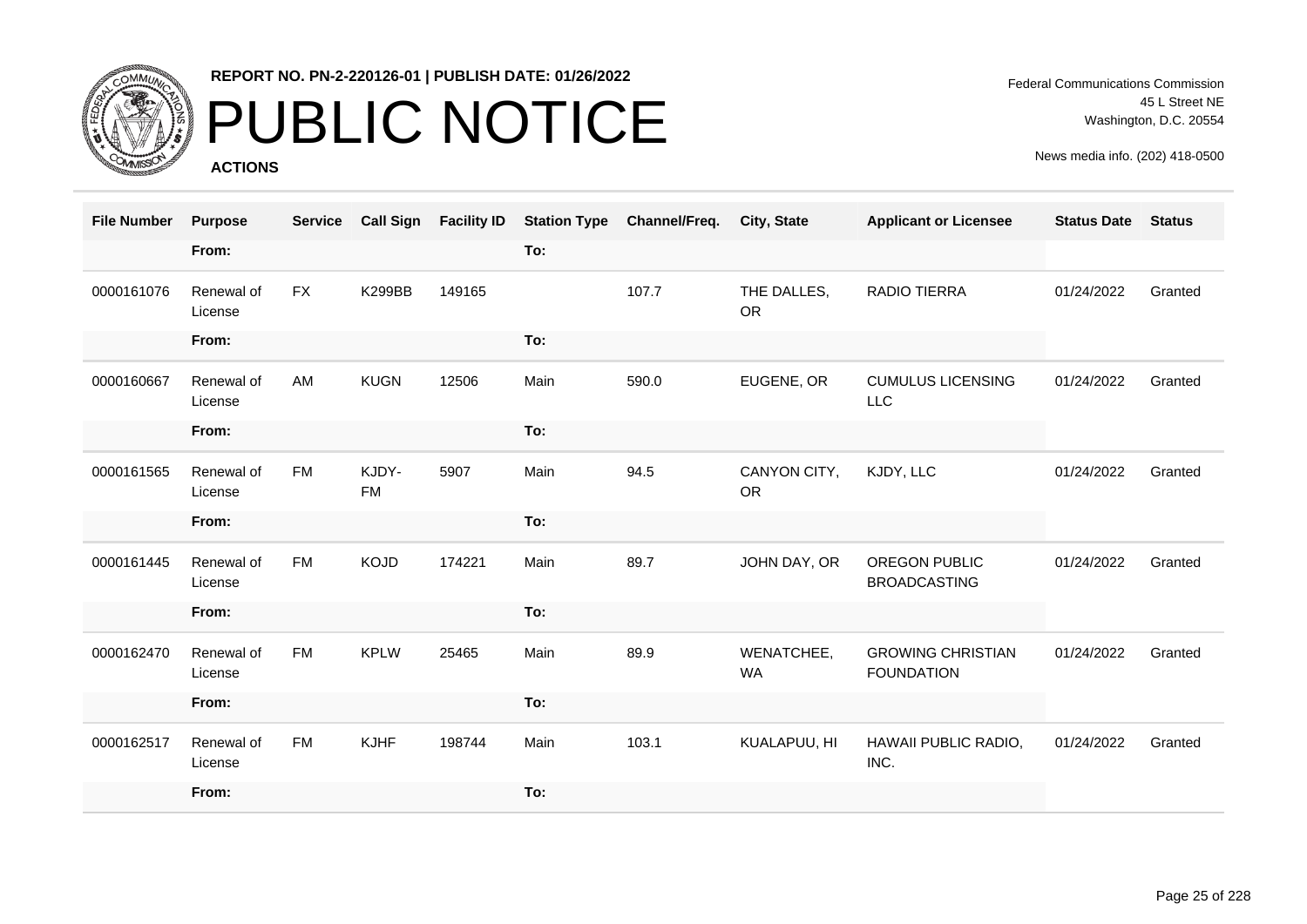

# PUBLIC NOTICE

**ACTIONS**

Federal Communications Commission 45 L Street NE Washington, D.C. 20554

| <b>File Number</b> | <b>Purpose</b>        | <b>Service</b> | <b>Call Sign</b> | <b>Facility ID</b> | <b>Station Type</b> | Channel/Freq. | City, State                | <b>Applicant or Licensee</b>                        | <b>Status Date</b> | <b>Status</b> |
|--------------------|-----------------------|----------------|------------------|--------------------|---------------------|---------------|----------------------------|-----------------------------------------------------|--------------------|---------------|
| 0000160978         | Renewal of<br>License | <b>FM</b>      | <b>KWRZ</b>      | 59346              | Main                | 92.3          | CANYONVILLE,<br><b>OR</b>  | <b>BROOKE</b><br>COMMUNICATIONS, INC.               | 01/24/2022         | Granted       |
|                    | From:                 |                |                  |                    | To:                 |               |                            |                                                     |                    |               |
| 0000160983         | Renewal of<br>License | <b>FM</b>      | <b>KHSK</b>      | 758543             | Main                | 93.3          | EMMONAK, AK                | Bethel Broadcasting, Inc.                           | 01/24/2022         | Granted       |
|                    | From:                 |                |                  |                    | To:                 |               |                            |                                                     |                    |               |
| 0000161809         | Renewal of<br>License | <b>FX</b>      | <b>K288CP</b>    | 27228              | Main                | 105.5         | ASHLAND, OR                | <b>BICOASTAL MEDIA</b><br>LICENSES VI, LLC          | 01/24/2022         | Granted       |
|                    | From:                 |                |                  |                    | To:                 |               |                            |                                                     |                    |               |
| 0000161453         | Renewal of<br>License | <b>FX</b>      | <b>K228DT</b>    | 50614              | Main                | 93.5          | <b>HAPPY</b><br>HOLLOW, OR | OREGON PUBLIC<br><b>BROADCASTING</b>                | 01/24/2022         | Granted       |
|                    | From:                 |                |                  |                    | To:                 |               |                            |                                                     |                    |               |
| 0000162451         | Renewal of<br>License | <b>FM</b>      | <b>KTNA</b>      | 64555              | Main                | 88.9          | TALKEETNA, AK              | <b>TALKEETNA</b><br><b>COMMUNITY RADIO,</b><br>INC. | 01/24/2022         | Granted       |
|                    | From:                 |                |                  |                    | To:                 |               |                            |                                                     |                    |               |
| 0000160798         | Renewal of<br>License | <b>FM</b>      | <b>KKSR</b>      | 35717              | Main                | 95.7          | WALLA WALLA,<br><b>WA</b>  | SMG - TRI-CITIES, LLC                               | 01/24/2022         | Granted       |
|                    | From:                 |                |                  |                    | To:                 |               |                            |                                                     |                    |               |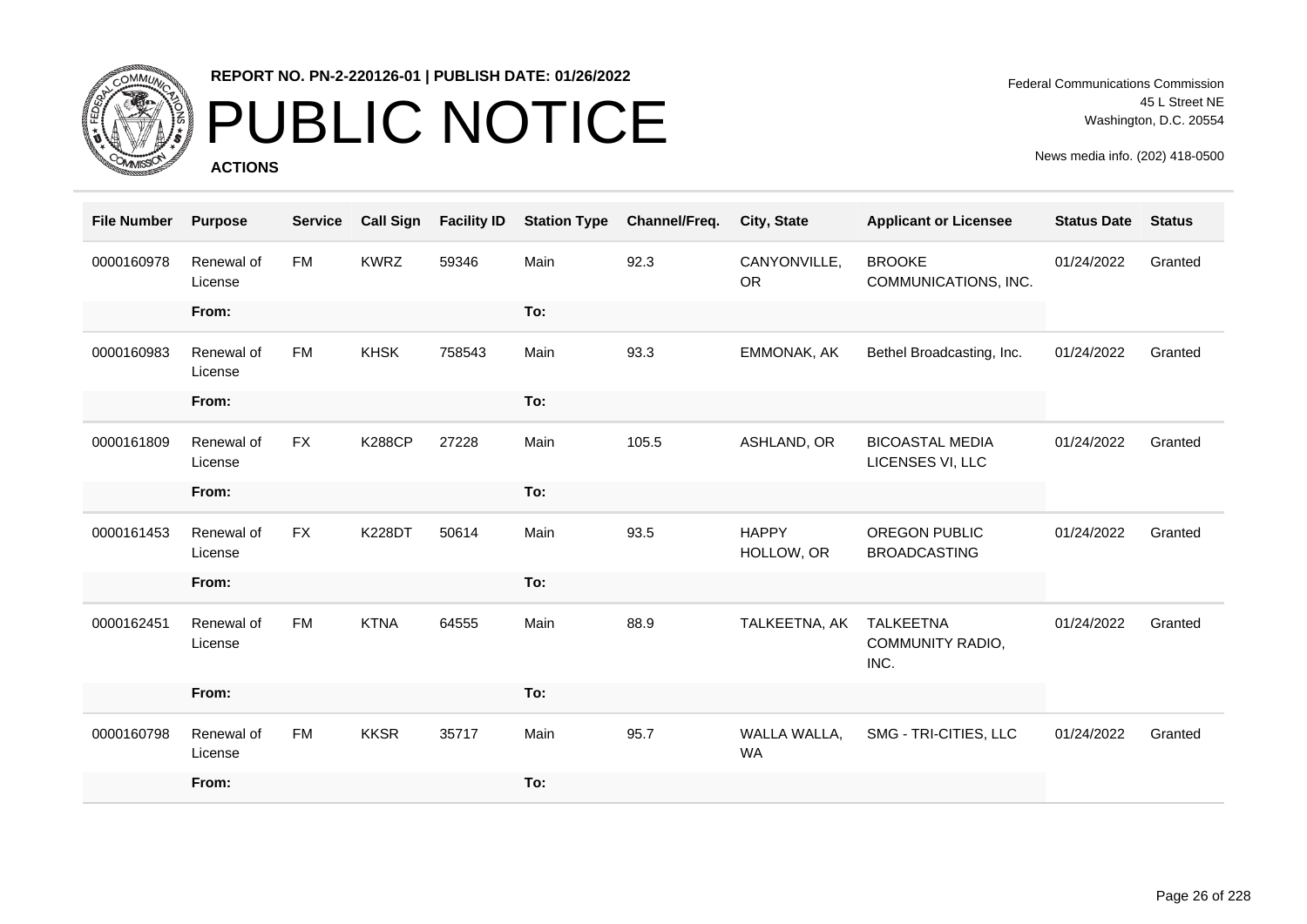

# PUBLIC NOTICE

**ACTIONS**

Federal Communications Commission 45 L Street NE Washington, D.C. 20554

| <b>File Number</b> | <b>Purpose</b>        | <b>Service</b> | <b>Call Sign</b>    | <b>Facility ID</b> | <b>Station Type</b> | Channel/Freq. | City, State                        | <b>Applicant or Licensee</b>                        | <b>Status Date</b> | <b>Status</b> |
|--------------------|-----------------------|----------------|---------------------|--------------------|---------------------|---------------|------------------------------------|-----------------------------------------------------|--------------------|---------------|
| 0000160042         | Renewal of<br>License | <b>FM</b>      | <b>KMIH</b>         | 41205              | Main                | 88.9          | <b>MERCER</b><br><b>ISLAND, WA</b> | <b>MERCER ISLAND</b><br><b>SCHOOL DISTRICT #400</b> | 01/24/2022         | Granted       |
|                    | From:                 |                |                     |                    | To:                 |               |                                    |                                                     |                    |               |
| 0000180764         | Cancellation          | FL.            | DWBED-<br><b>LP</b> | 197257             |                     | 99.3          | BEDFORD, IN                        | CAUSE 4 PAWS INC.                                   | 01/24/2022         | Cancelled     |
|                    | From:                 |                |                     |                    | To:                 |               |                                    |                                                     |                    |               |
| 0000160619         | Renewal of<br>License | <b>FM</b>      | <b>KATS</b>         | 64397              | Main                | 94.5          | YAKIMA, WA                         | Townsquare License, LLC                             | 01/24/2022         | Granted       |
|                    | From:                 |                |                     |                    | To:                 |               |                                    |                                                     |                    |               |
| 0000160829         | Renewal of<br>License | <b>FM</b>      | KTMT-<br><b>FM</b>  | 60313              | Main                | 93.7          | MEDFORD, OR                        | SMG-MEDFORD, LLC                                    | 01/24/2022         | Granted       |
|                    | From:                 |                |                     |                    | To:                 |               |                                    |                                                     |                    |               |
| 0000158598         | Renewal of<br>License | <b>FM</b>      | <b>KTJC</b>         | 92487              | Main                | 91.1          | KELSO, WA                          | <b>CSN INTERNATIONAL</b>                            | 01/24/2022         | Granted       |
|                    | From:                 |                |                     |                    | To:                 |               |                                    |                                                     |                    |               |
| 0000159808         | Renewal of<br>License | <b>FX</b>      | <b>K205DV</b>       | 94265              | Main                | 88.9          | LA GRANDE,<br><b>OR</b>            | EDUCATIONAL MEDIA<br><b>FOUNDATION</b>              | 01/24/2022         | Granted       |
|                    | From:                 |                |                     |                    | To:                 |               |                                    |                                                     |                    |               |
| 0000160622         | Renewal of<br>License | <b>FM</b>      | <b>KFFM</b>         | 49723              | Main                | 107.3         | YAKIMA, WA                         | Townsquare License, LLC                             | 01/24/2022         | Granted       |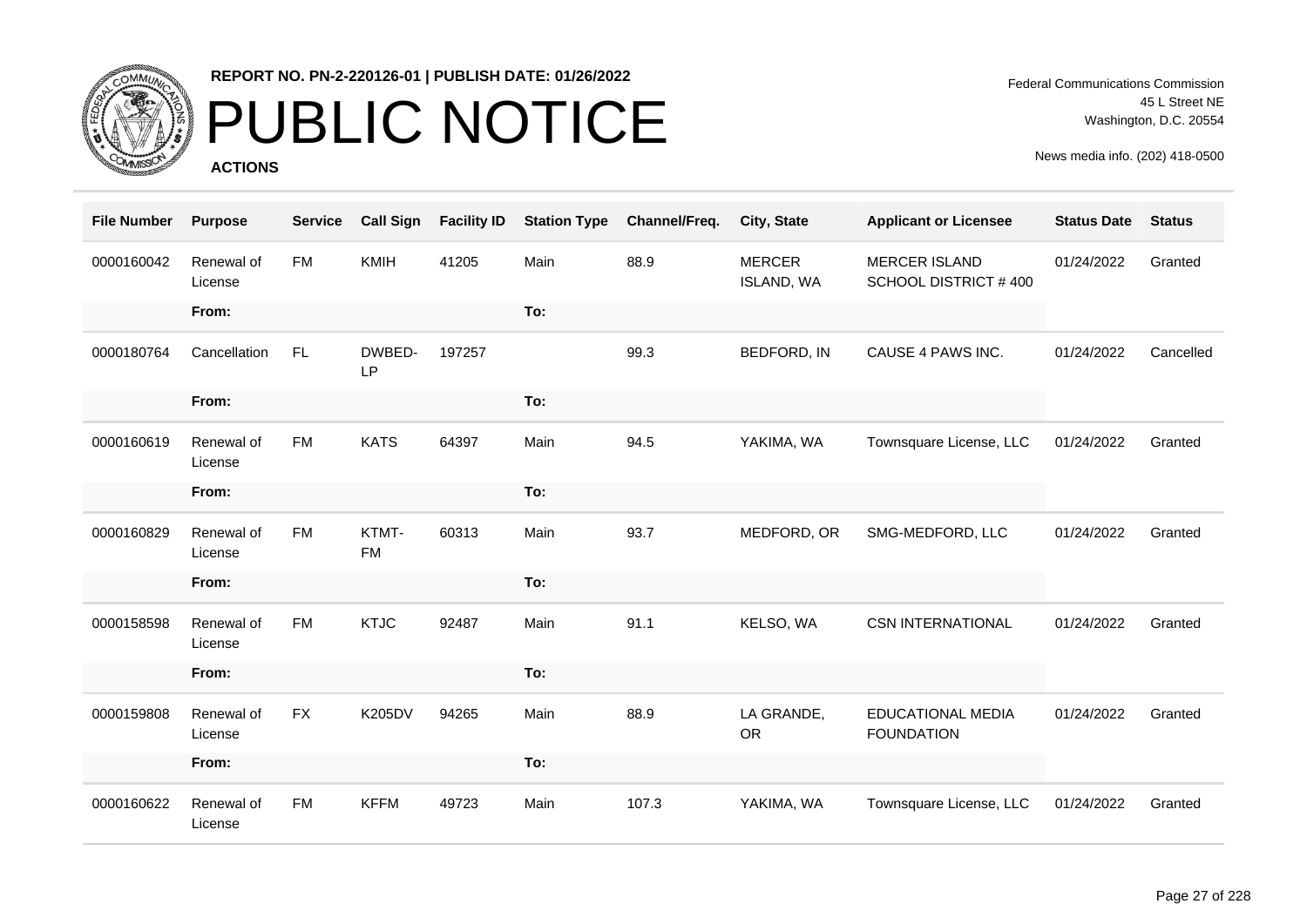

# PUBLIC NOTICE

**ACTIONS**

| <b>File Number</b> | <b>Purpose</b>        | <b>Service</b> | <b>Call Sign</b> | <b>Facility ID</b> |      | <b>Station Type Channel/Freq.</b> | <b>City, State</b> | <b>Applicant or Licensee</b>                                  | <b>Status Date</b> | <b>Status</b> |
|--------------------|-----------------------|----------------|------------------|--------------------|------|-----------------------------------|--------------------|---------------------------------------------------------------|--------------------|---------------|
|                    | From:                 |                |                  |                    | To:  |                                   |                    |                                                               |                    |               |
| 0000161355         | Renewal of<br>License | <b>FM</b>      | <b>KLOP</b>      | 189898             | Main | 91.5                              | HOLY CROSS,<br>AK  | <b>KUSKOKWIM PUBLIC</b><br><b>BROADCASTING</b><br>CORPORATION | 01/24/2022         | Granted       |
|                    | From:                 |                |                  |                    | To:  |                                   |                    |                                                               |                    |               |
| 0000161838         | Renewal of<br>License | AM             | <b>KPOJ</b>      | 53069              | Main | 620.0                             | PORTLAND, OR       | IHM LICENSES, LLC                                             | 01/24/2022         | Granted       |
|                    | From:                 |                |                  |                    | To:  |                                   |                    |                                                               |                    |               |
| 0000157438         | Renewal of<br>License | <b>FM</b>      | <b>KQMY</b>      | 164113             | Main | 102.1                             | PAIA, HI           | <b>HOCHMAN HAWAII</b><br>FOUR, INC.                           | 01/24/2022         | Granted       |
|                    | From:                 |                |                  |                    | To:  |                                   |                    |                                                               |                    |               |
| 0000159393         | Renewal of<br>License | AM             | <b>KTBI</b>      | 68159              | Main | 810.0                             | EPHRATA, WA        | <b>TACOMA</b><br>BROADCASTERS,<br><b>INCORPORATED</b>         | 01/24/2022         | Granted       |
|                    | From:                 |                |                  |                    | To:  |                                   |                    |                                                               |                    |               |
| 0000161358         | Renewal of<br>License | <b>FM</b>      | <b>KMGS</b>      | 189897             | Main | 89.5                              | ANVIK, AK          | <b>KUSKOKWIM PUBLIC</b><br><b>BROADCASTING</b><br>CORPORATION | 01/24/2022         | Granted       |
|                    | From:                 |                |                  |                    | To:  |                                   |                    |                                                               |                    |               |
| 0000162311         | Renewal of<br>License | AM             | <b>KULE</b>      | 4041               | Main | 730.0                             | EPHRATA, WA        | Centro Familiar Cristiano                                     | 01/24/2022         | Granted       |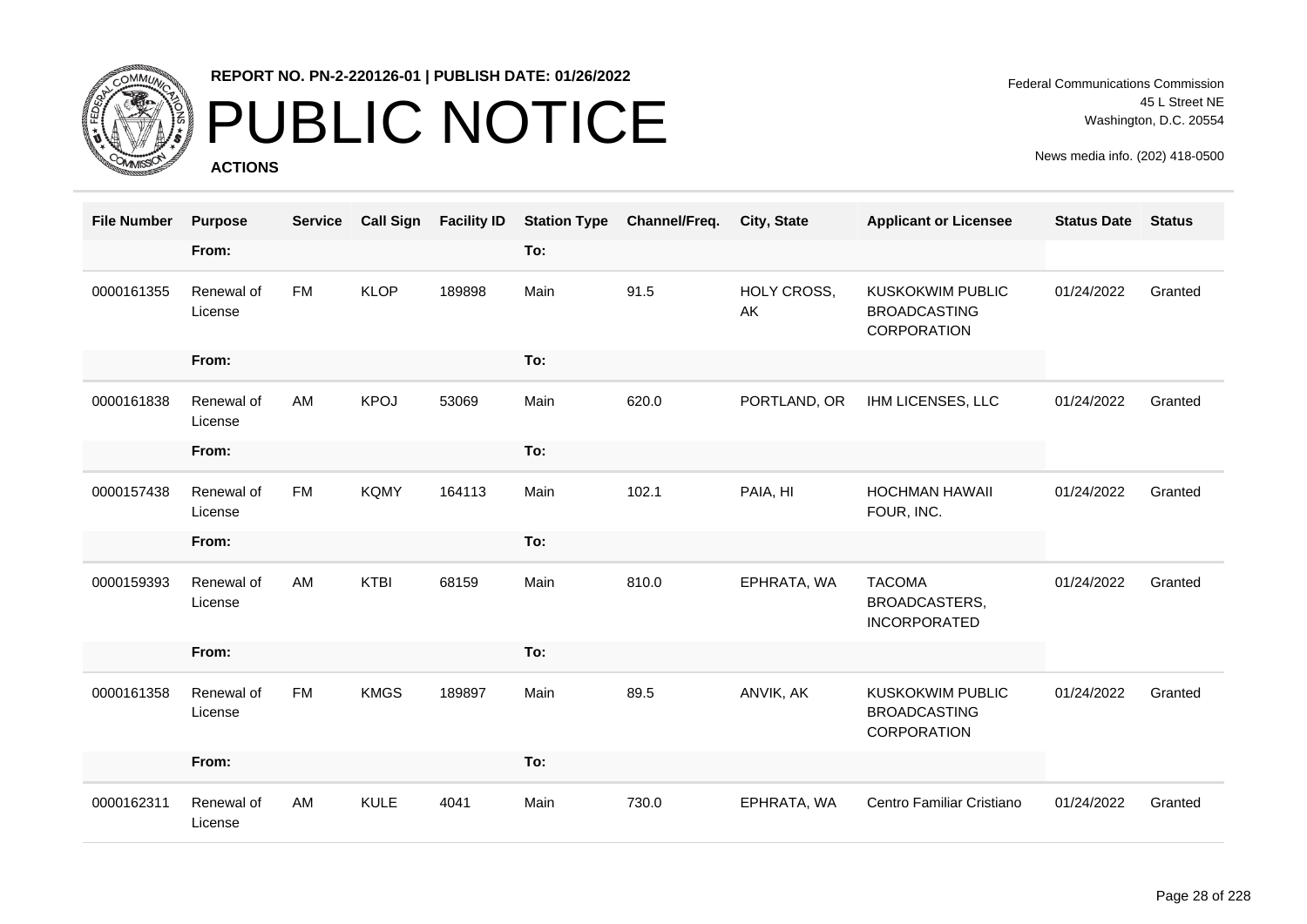

# PUBLIC NOTICE

**ACTIONS**

Federal Communications Commission 45 L Street NE Washington, D.C. 20554

| <b>File Number</b> | <b>Purpose</b>        | <b>Service</b> | <b>Call Sign</b> | <b>Facility ID</b> | <b>Station Type</b> | Channel/Freq. | City, State                     | <b>Applicant or Licensee</b>                  | <b>Status Date</b> | <b>Status</b> |
|--------------------|-----------------------|----------------|------------------|--------------------|---------------------|---------------|---------------------------------|-----------------------------------------------|--------------------|---------------|
|                    | From:                 |                |                  |                    | To:                 |               |                                 |                                               |                    |               |
| 0000161221         | Renewal of<br>License | <b>FM</b>      | <b>KZNC</b>      | 180952             | Main                | 91.9          | <b>RED DOG MINE</b><br>PORT, AK | <b>KOTZEBUE</b><br>BROADCASTING, INC.         | 01/24/2022         | Granted       |
|                    | From:                 |                |                  |                    | To:                 |               |                                 |                                               |                    |               |
| 0000161048         | Renewal of<br>License | <b>FX</b>      | <b>K257CN</b>    | 32949              | Main                | 99.3          | JUNEAU, AK                      | ALASKA BROADCAST<br>COMMUNICATIONS, INC       | 01/24/2022         | Granted       |
|                    | From:                 |                |                  |                    | To:                 |               |                                 |                                               |                    |               |
| 0000161477         | Renewal of<br>License | <b>FX</b>      | <b>K219BH</b>    | 50597              | Main                | 91.7          | BURNS, ETC.,<br><b>OR</b>       | OREGON PUBLIC<br><b>BROADCASTING</b>          | 01/24/2022         | Granted       |
|                    | From:                 |                |                  |                    | To:                 |               |                                 |                                               |                    |               |
| 0000159840         | Renewal of<br>License | <b>FM</b>      | <b>KYKV</b>      | 52035              | Main                | 103.1         | SELAH, WA                       | <b>EDUCATIONAL MEDIA</b><br><b>FOUNDATION</b> | 01/24/2022         | Granted       |
|                    | From:                 |                |                  |                    | To:                 |               |                                 |                                               |                    |               |
| 0000162127         | Renewal of<br>License | AM             | <b>KMHS</b>      | 55243              | Main                | 1420.0        | COOS BAY, OR                    | COOS BAY SCHOOL<br><b>DISTRICT NO. 9</b>      | 01/24/2022         | Granted       |
|                    | From:                 |                |                  |                    | To:                 |               |                                 |                                               |                    |               |
| 0000160412         | Renewal of<br>License | <b>FX</b>      | <b>K223BC</b>    | 148441             |                     | 92.5          | NACHES, WA                      | <b>CSN INTERNATIONAL</b>                      | 01/24/2022         | Granted       |
|                    | From:                 |                |                  |                    | To:                 |               |                                 |                                               |                    |               |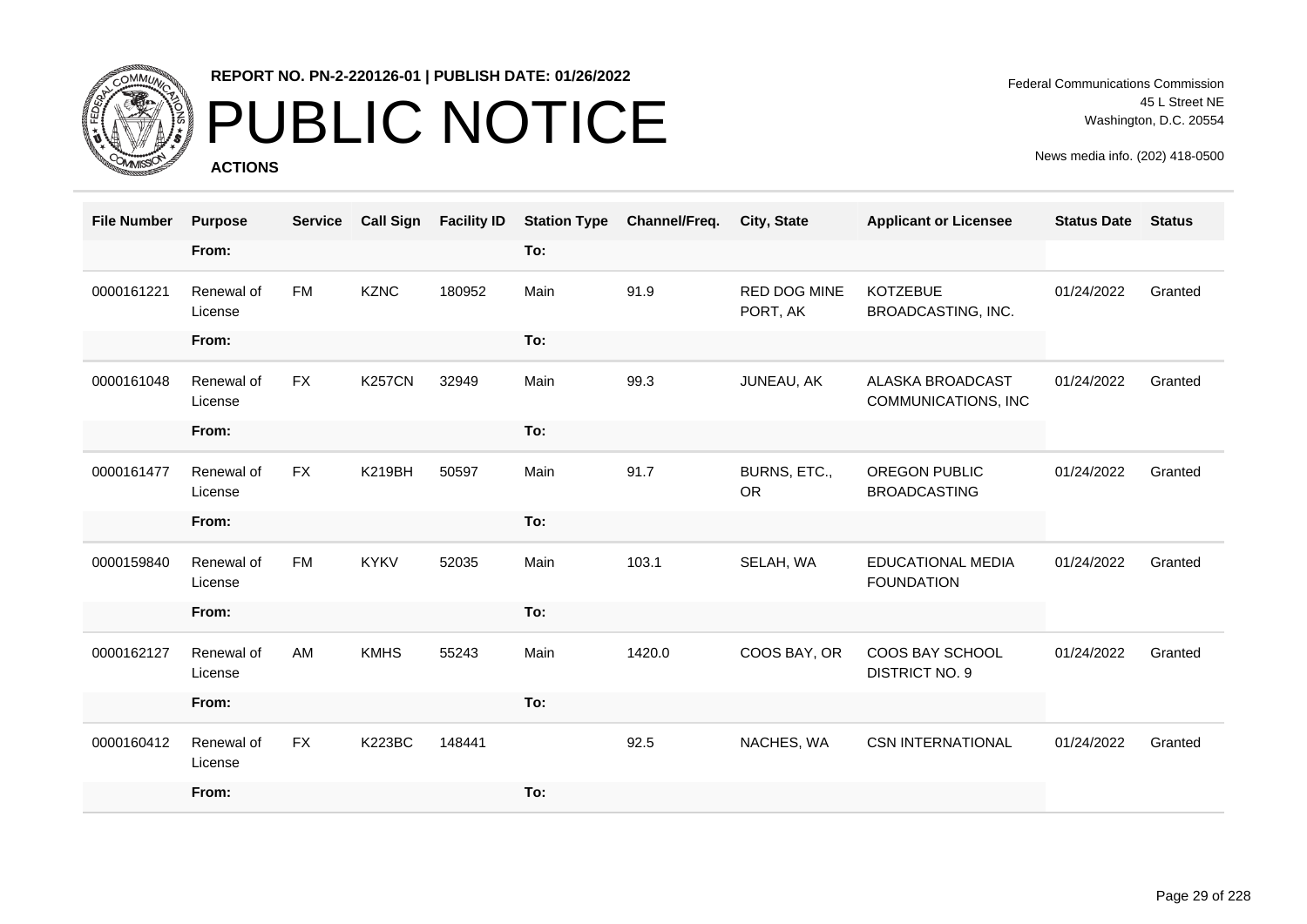

# PUBLIC NOTICE

**ACTIONS**

| <b>File Number</b> | <b>Purpose</b>        | <b>Service</b> | <b>Call Sign</b>   | <b>Facility ID</b> | <b>Station Type</b> | Channel/Freq. | City, State             | <b>Applicant or Licensee</b>                                                     | <b>Status Date</b> | <b>Status</b> |
|--------------------|-----------------------|----------------|--------------------|--------------------|---------------------|---------------|-------------------------|----------------------------------------------------------------------------------|--------------------|---------------|
| 0000179360         | License To<br>Cover   | <b>LPD</b>     | W04DZ-<br>D        | 186771             | Main                | 4             | SUTTON, WV              | Lowcountry 34 Media, LLC                                                         | 01/24/2022         | Granted       |
|                    | From:                 |                |                    |                    | To:                 |               |                         |                                                                                  |                    |               |
| 0000160910         | Renewal of<br>License | <b>FM</b>      | <b>KBVM</b>        | 41330              | Main                | 88.3          | PORTLAND, OR            | <b>CATHOLIC</b><br><b>BROADCASTING</b><br>NORTHWEST, INC. DBA<br>MATER DEI RADIO | 01/24/2022         | Granted       |
|                    | From:                 |                |                    |                    | To:                 |               |                         |                                                                                  |                    |               |
| 0000159274         | Renewal of<br>License | AM             | <b>KGRG</b>        | 14061              | Main                | 1330.0        | ENUMCLAW,<br><b>WA</b>  | <b>GREEN RIVER</b><br><b>FOUNDATION</b>                                          | 01/24/2022         | Granted       |
|                    | From:                 |                |                    |                    | To:                 |               |                         |                                                                                  |                    |               |
| 0000162322         | Renewal of<br>License | <b>FM</b>      | KCPB-<br><b>FM</b> | 93685              | Main                | 90.9          | WARRENTON,<br><b>OR</b> | <b>TILLICUM FOUNDATION</b>                                                       | 01/24/2022         | Granted       |
|                    | From:                 |                |                    |                    | To:                 |               |                         |                                                                                  |                    |               |
| 0000159861         | Renewal of<br>License | <b>FX</b>      | <b>K288FB</b>      | 150317             |                     | 105.5         | HONOLULU, HI            | <b>EDUCATIONAL MEDIA</b><br><b>FOUNDATION</b>                                    | 01/24/2022         | Granted       |
|                    | From:                 |                |                    |                    | To:                 |               |                         |                                                                                  |                    |               |
| 0000160621         | Renewal of<br>License | <b>FM</b>      | <b>KDBL</b>        | 64507              | Main                | 92.9          | TOPPENISH,<br><b>WA</b> | Townsquare License, LLC                                                          | 01/24/2022         | Granted       |
|                    | From:                 |                |                    |                    | To:                 |               |                         |                                                                                  |                    |               |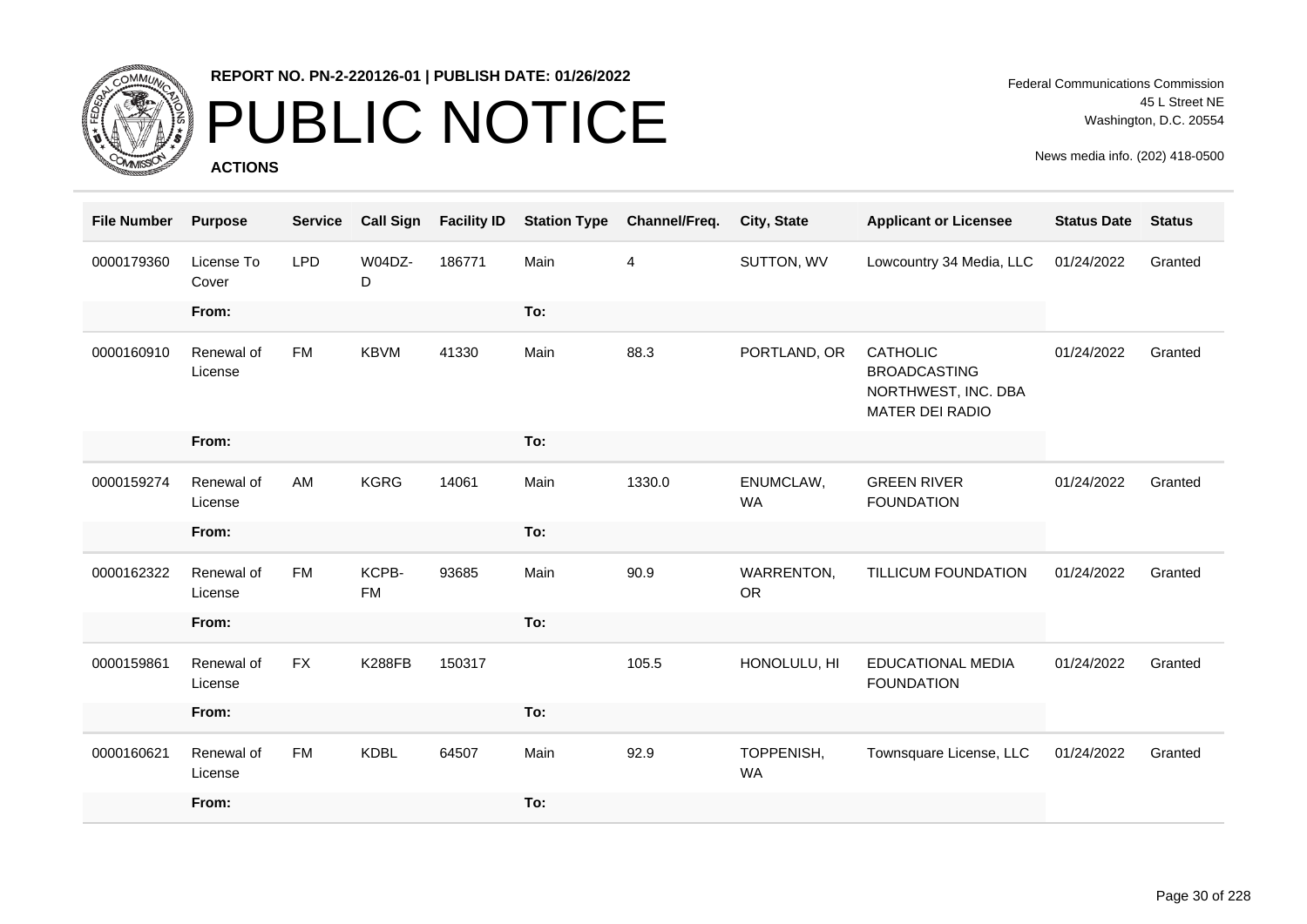

### PUBLIC NOTICE

**ACTIONS**

| <b>File Number</b> | <b>Purpose</b>        | <b>Service</b> | <b>Call Sign</b> | <b>Facility ID</b> | <b>Station Type</b> | Channel/Freq. | City, State                      | <b>Applicant or Licensee</b>                                                          | <b>Status Date</b> | <b>Status</b> |
|--------------------|-----------------------|----------------|------------------|--------------------|---------------------|---------------|----------------------------------|---------------------------------------------------------------------------------------|--------------------|---------------|
| 0000159297         | Renewal of<br>License | <b>FX</b>      | <b>K264AA</b>    | 65756              | Main                | 100.7         | SALEM, OR                        | <b>WILLAMETTE</b><br><b>INFORMATION, NEWS,</b><br>AND ENTERTAINMENT<br><b>SERVICE</b> | 01/24/2022         | Granted       |
|                    | From:                 |                |                  |                    | To:                 |               |                                  |                                                                                       |                    |               |
| 0000159367         | Renewal of<br>License | FL.            | KJCR-LP          | 135682             |                     | 107.9         | <b>GRANTS PASS,</b><br><b>OR</b> | HIS MERCY RADIO, INC.                                                                 | 01/24/2022         | Granted       |
|                    | From:                 |                |                  |                    | To:                 |               |                                  |                                                                                       |                    |               |
| 0000160368         | Renewal of<br>License | <b>FM</b>      | <b>KCIF</b>      | 81518              | Main                | 90.3          | HILO, HI                         | <b>CSN INTERNATIONAL</b>                                                              | 01/24/2022         | Granted       |
|                    | From:                 |                |                  |                    | To:                 |               |                                  |                                                                                       |                    |               |
| 0000157532         | Renewal of<br>License | <b>FX</b>      | <b>K296DC</b>    | 35338              | Main                | 107.1         | KODIAK, AK                       | ALASKA VILLAGE<br>MISSIONS, INC.                                                      | 01/24/2022         | Granted       |
|                    | From:                 |                |                  |                    | To:                 |               |                                  |                                                                                       |                    |               |
| 0000160691         | Renewal of<br>License | <b>FM</b>      | <b>KSFC</b>      | 61933              | Main                | 91.9          | SPOKANE, WA                      | <b>SPOKANE PUBLIC</b><br>RADIO, INC.                                                  | 01/24/2022         | Granted       |
|                    | From:                 |                |                  |                    | To:                 |               |                                  |                                                                                       |                    |               |
| 0000161033         | Renewal of<br>License | <b>FM</b>      | KIYU-FM          | 178861             | Main                | 88.1          | GALENA, AK                       | <b>BIG RIVER PUBLIC</b><br><b>BROADCASTING</b><br>CORPORATION                         | 01/24/2022         | Granted       |
|                    | From:                 |                |                  |                    | To:                 |               |                                  |                                                                                       |                    |               |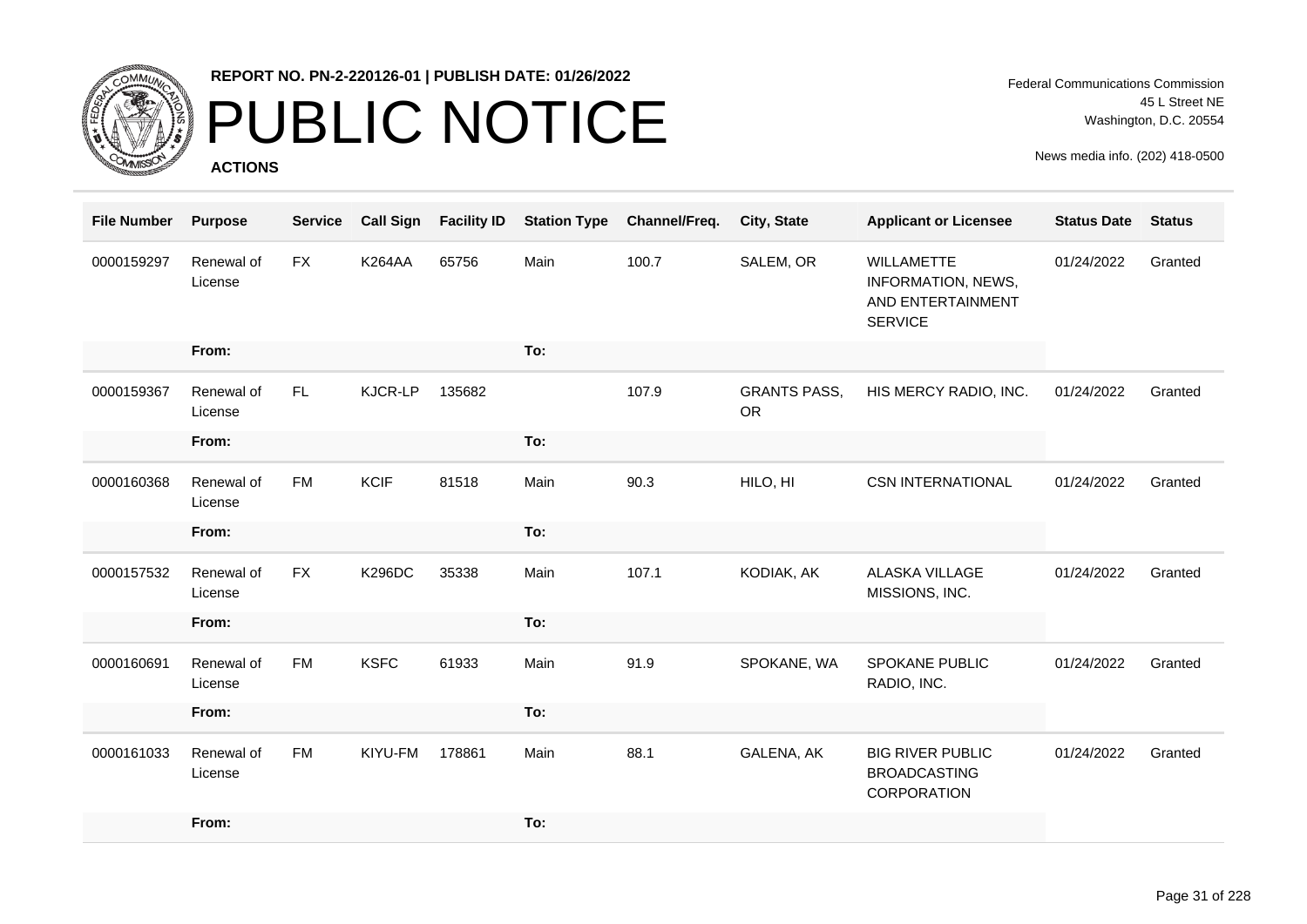

# PUBLIC NOTICE

**ACTIONS**

Federal Communications Commission 45 L Street NE Washington, D.C. 20554

| <b>File Number</b> | <b>Purpose</b>        | <b>Service</b> | <b>Call Sign</b>   | <b>Facility ID</b> | <b>Station Type</b> | Channel/Freq. | <b>City, State</b>      | <b>Applicant or Licensee</b>                                  | <b>Status Date</b> | <b>Status</b> |
|--------------------|-----------------------|----------------|--------------------|--------------------|---------------------|---------------|-------------------------|---------------------------------------------------------------|--------------------|---------------|
| 0000160405         | Renewal of<br>License | <b>FX</b>      | <b>K208EY</b>      | 86506              | Main                | 89.5          | WENATCHEE,<br><b>WA</b> | <b>CSN INTERNATIONAL</b>                                      | 01/24/2022         | Granted       |
|                    | From:                 |                |                    |                    | To:                 |               |                         |                                                               |                    |               |
| 0000159360         | Renewal of<br>License | <b>FM</b>      | <b>KWAX</b>        | 62413              | Main                | 91.1          | EUGENE, OR              | UNIVERSITY OF<br><b>OREGON</b>                                | 01/24/2022         | Granted       |
|                    | From:                 |                |                    |                    | To:                 |               |                         |                                                               |                    |               |
| 0000161818         | Renewal of<br>License | <b>FX</b>      | K279AJ             | 13709              | Main                | 103.7         | ROSEBURG,<br><b>OR</b>  | <b>RAIDER</b><br>COMMUNICATIONS, INC.                         | 01/24/2022         | Granted       |
|                    | From:                 |                |                    |                    | To:                 |               |                         |                                                               |                    |               |
| 0000160696         | Renewal of<br>License | <b>FM</b>      | KPBX-<br><b>FM</b> | 61942              | Main                | 91.1          | SPOKANE, WA             | SPOKANE PUBLIC<br>RADIO, INC.                                 | 01/24/2022         | Granted       |
|                    | From:                 |                |                    |                    | To:                 |               |                         |                                                               |                    |               |
| 0000160510         | Renewal of<br>License | <b>FM</b>      | <b>KMGE</b>        | 40885              | Main                | 94.5          | EUGENE, OR              | <b>MCKENZIE RIVER</b><br><b>BROADCASTING</b><br>COMPANY, INC. | 01/24/2022         | Granted       |
|                    | From:                 |                |                    |                    | To:                 |               |                         |                                                               |                    |               |
| 0000162190         | Renewal of<br>License | <b>FM</b>      | KBKS-<br><b>FM</b> | 27020              | Main                | 106.1         | TACOMA, WA              | IHM LICENSES, LLC                                             | 01/24/2022         | Granted       |
|                    | From:                 |                |                    |                    | To:                 |               |                         |                                                               |                    |               |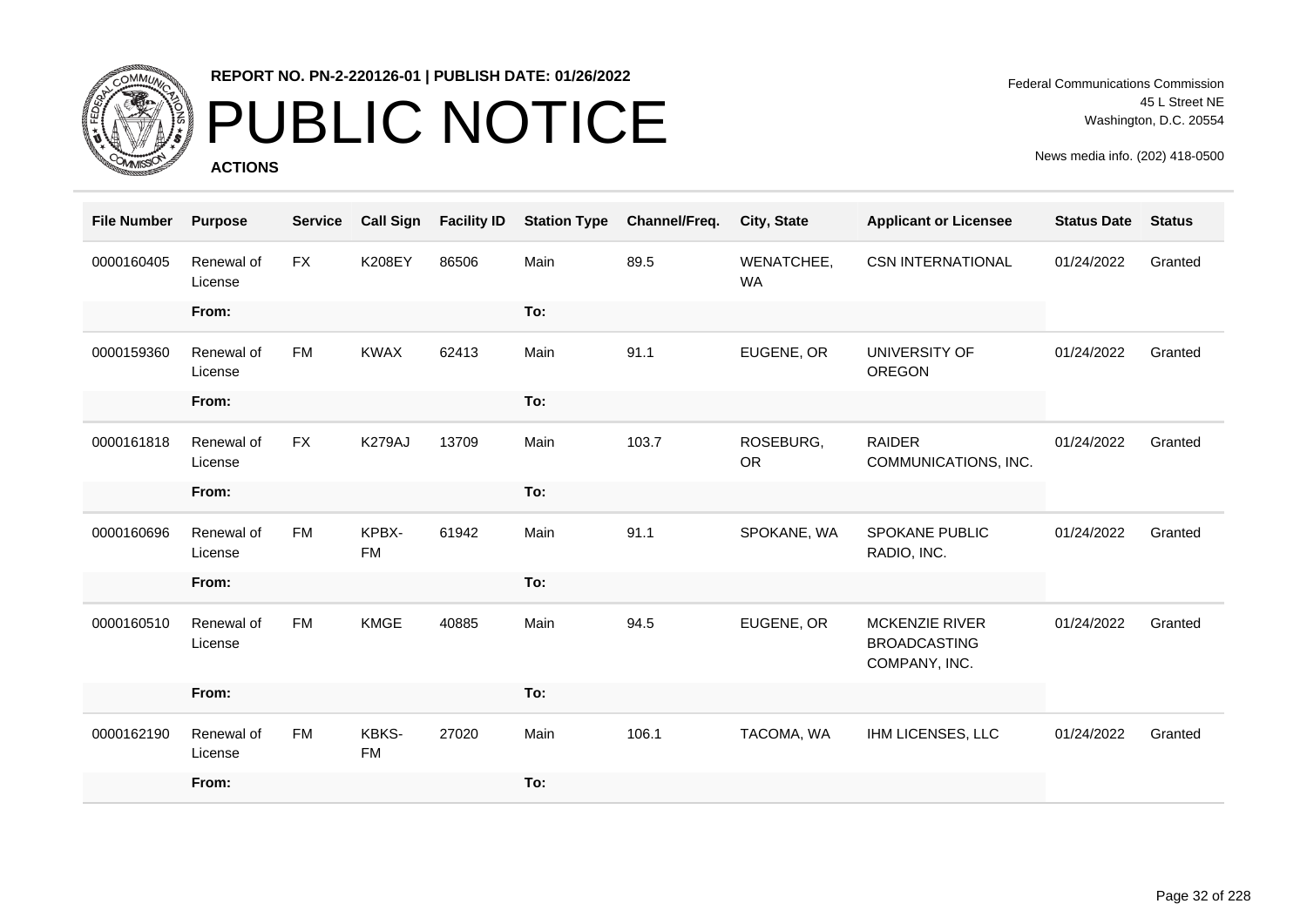

# PUBLIC NOTICE

**ACTIONS**

Federal Communications Commission 45 L Street NE Washington, D.C. 20554

| <b>File Number</b> | <b>Purpose</b>        | <b>Service</b> | <b>Call Sign</b> | <b>Facility ID</b> | <b>Station Type</b> | Channel/Freq. | City, State                       | <b>Applicant or Licensee</b>                                        | <b>Status Date</b> | <b>Status</b> |
|--------------------|-----------------------|----------------|------------------|--------------------|---------------------|---------------|-----------------------------------|---------------------------------------------------------------------|--------------------|---------------|
| 0000160999         | Renewal of<br>License | <b>FM</b>      | <b>KTCV</b>      | 34022              | Main                | 88.1          | KENNEWICK,<br><b>WA</b>           | <b>KENNEWICK SCHOOL</b><br><b>DISTRICT NO. 17</b>                   | 01/24/2022         | Granted       |
|                    | From:                 |                |                  |                    | To:                 |               |                                   |                                                                     |                    |               |
| 0000157681         | Renewal of<br>License | FL.            | KGBZ-LP          | 135771             |                     | 102.5         | MADRAS, OR                        | <b>CENTRAL OREGON</b><br><b>EDUCATIONAL RADIO</b><br>CORPORATION    | 01/24/2022         | Granted       |
|                    | From:                 |                |                  |                    | To:                 |               |                                   |                                                                     |                    |               |
| 0000162328         | Renewal of<br>License | <b>FX</b>      | <b>K282BV</b>    | 67109              | Main                | 104.3         | WHEELER,<br>ETC., OR              | TILLICUM FOUNDATION                                                 | 01/24/2022         | Granted       |
|                    | From:                 |                |                  |                    | To:                 |               |                                   |                                                                     |                    |               |
| 0000161585         | Renewal of<br>License | <b>FX</b>      | K285DQ           | 20009              | Main                | 104.9         | CIRCLE, AK                        | <b>EVANGELISTIC ALASKA</b><br><b>MISSIONARY</b><br>FELLOWSHIP, INC. | 01/24/2022         | Granted       |
|                    | From:                 |                |                  |                    | To:                 |               |                                   |                                                                     |                    |               |
| 0000161978         | Renewal of<br>License | <b>FX</b>      | <b>K296GD</b>    | 35489              | Main                | 107.1         | WAILUKU, ETC.<br>, H <sub>l</sub> | PACIFIC RADIO GROUP,<br>INC.                                        | 01/24/2022         | Granted       |
|                    | From:                 |                |                  |                    | To:                 |               |                                   |                                                                     |                    |               |
| 0000160276         | Renewal of<br>License | <b>FX</b>      | <b>K241AS</b>    | 152996             |                     | 96.1          | <b>WHALE PASS,</b><br>AK          | <b>NARROWS</b><br><b>BROADCASTING CORP.</b>                         | 01/24/2022         | Granted       |
|                    | From:                 |                |                  |                    | To:                 |               |                                   |                                                                     |                    |               |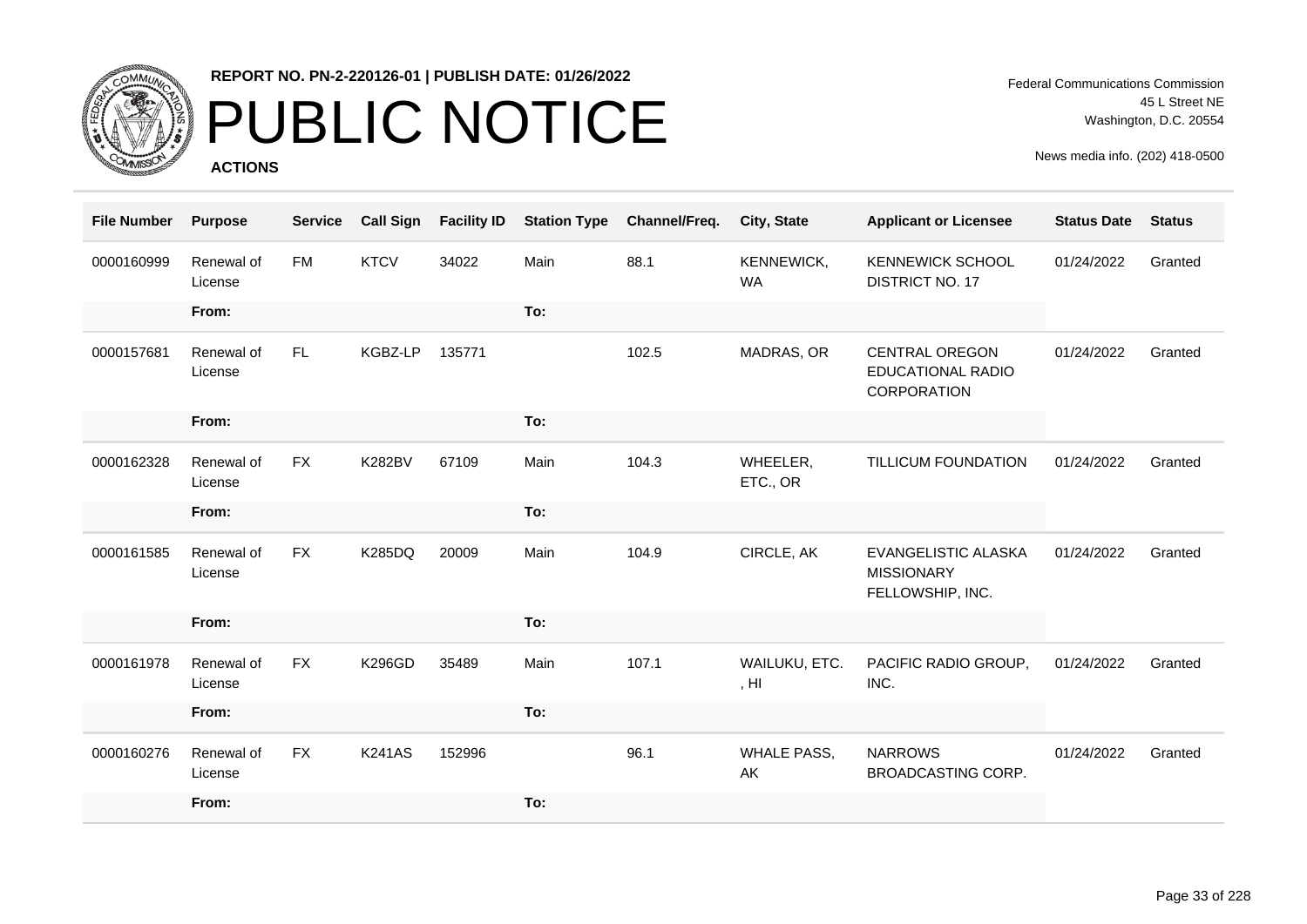

### PUBLIC NOTICE

**ACTIONS**

Federal Communications Commission 45 L Street NE Washington, D.C. 20554

| <b>File Number</b> | <b>Purpose</b>        | <b>Service</b> | <b>Call Sign</b> | <b>Facility ID</b> | <b>Station Type</b> | Channel/Freq. | City, State          | <b>Applicant or Licensee</b>                                  | <b>Status Date</b> | <b>Status</b> |
|--------------------|-----------------------|----------------|------------------|--------------------|---------------------|---------------|----------------------|---------------------------------------------------------------|--------------------|---------------|
| 0000162132         | Renewal of<br>License | <b>FM</b>      | <b>KMOP</b>      | 176103             | Main                | 91.5          | GARAPAN, MP          | <b>MARIANAS</b><br><b>EDUCATIONAL MEDIA</b><br>SERVICES, INC. | 01/24/2022         | Granted       |
|                    | From:                 |                |                  |                    | To:                 |               |                      |                                                               |                    |               |
| 0000160928         | Renewal of<br>License | AM             | <b>KNND</b>      | 66972              | Main                | 1400.0        | COTTAGE<br>GROVE, OR | <b>REITEN</b><br>COMMUNICATIONS, LLC                          | 01/24/2022         | Granted       |
|                    | From:                 |                |                  |                    | To:                 |               |                      |                                                               |                    |               |
| 0000160438         | Renewal of<br>License | <b>FX</b>      | <b>K261DL</b>    | 143693             |                     | 100.1         | BANDON, OR           | JPR FOUNDATION, INC.                                          | 01/24/2022         | Granted       |
|                    | From:                 |                |                  |                    | To:                 |               |                      |                                                               |                    |               |
| 0000159462         | Renewal of<br>License | FL.            | KRKW-<br>LP      | 196422             |                     | 107.3         | WAIMEA, HI           | <b>WAIMEA BAPTIST</b><br><b>CHURCH</b>                        | 01/24/2022         | Granted       |
|                    | From:                 |                |                  |                    | To:                 |               |                      |                                                               |                    |               |
| 0000161444         | Renewal of<br>License | <b>FX</b>      | <b>K295BJ</b>    | 142740             |                     | 106.9         | NEWPORT, OR          | OREGON PUBLIC<br><b>BROADCASTING</b>                          | 01/24/2022         | Granted       |
|                    | From:                 |                |                  |                    | To:                 |               |                      |                                                               |                    |               |
| 0000159372         | Renewal of<br>License | <b>FX</b>      | <b>K240AW</b>    | 26152              | Main                | 95.9          | <b>BURNS, OR</b>     | <b>HARNEY COUNTY</b><br>CHURCH OF THE<br>NAZARENE             | 01/24/2022         | Granted       |
|                    | From:                 |                |                  |                    | To:                 |               |                      |                                                               |                    |               |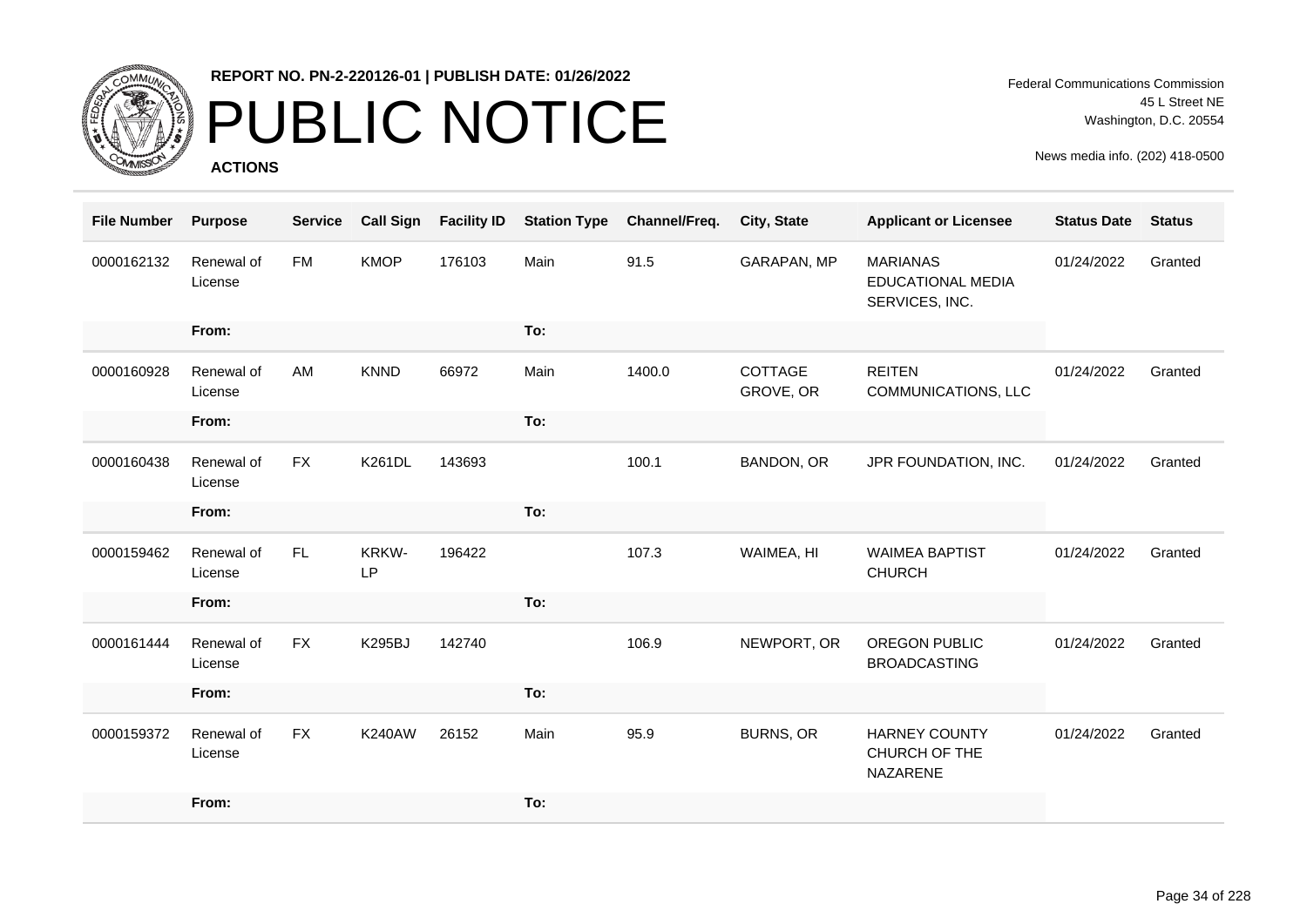

# PUBLIC NOTICE

**ACTIONS**

Federal Communications Commission 45 L Street NE Washington, D.C. 20554

| <b>File Number</b> | <b>Purpose</b>        | <b>Service</b> | <b>Call Sign</b> | <b>Facility ID</b> | <b>Station Type</b> | Channel/Freq. | City, State                   | <b>Applicant or Licensee</b>                    | <b>Status Date</b> | <b>Status</b> |
|--------------------|-----------------------|----------------|------------------|--------------------|---------------------|---------------|-------------------------------|-------------------------------------------------|--------------------|---------------|
| 0000162144         | Renewal of<br>License | <b>FM</b>      | KAOI-FM          | 70375              | Main                | 95.1          | WAILUKU, HI                   | <b>VISIONARY RELATED</b><br>ENTERTAINMENT, INC. | 01/24/2022         | Granted       |
|                    | From:                 |                |                  |                    | To:                 |               |                               |                                                 |                    |               |
| 0000160228         | Renewal of<br>License | <b>FX</b>      | <b>K215AR</b>    | 62996              | Main                | 90.9          | CAVE<br>JUNCTION,<br>ETC., OR | SOUTHERN OREGON<br><b>UNIVERSITY</b>            | 01/24/2022         | Granted       |
|                    | From:                 |                |                  |                    | To:                 |               |                               |                                                 |                    |               |
| 0000160827         | Renewal of<br>License | AM             | <b>KCMX</b>      | 60314              | Main                | 880.0         | PHOENIX, OR                   | SMG-MEDFORD, LLC                                | 01/24/2022         | Granted       |
|                    | From:                 |                |                  |                    | To:                 |               |                               |                                                 |                    |               |
| 0000159604         | Renewal of<br>License | <b>FX</b>      | <b>K262CX</b>    | 146318             |                     | 100.3         | SHORELINE,<br><b>WA</b>       | Sacred Heart Radio, Inc.                        | 01/24/2022         | Granted       |
|                    | From:                 |                |                  |                    | To:                 |               |                               |                                                 |                    |               |
| 0000157527         | Renewal of<br>License | <b>FX</b>      | <b>K237CL</b>    | 818                | Main                | 95.3          | HOMER, AK                     | <b>ALASKA VILLAGE</b><br>MISSIONS, INC.         | 01/24/2022         | Granted       |
|                    | From:                 |                |                  |                    | To:                 |               |                               |                                                 |                    |               |
| 0000161008         | Renewal of<br>License | AM             | <b>KRPA</b>      | 49918              | Main                | 1110.0        | OAK HARBOR,<br><b>WA</b>      | New Age Media Ltd.                              | 01/24/2022         | Granted       |
|                    | From:                 |                |                  |                    | To:                 |               |                               |                                                 |                    |               |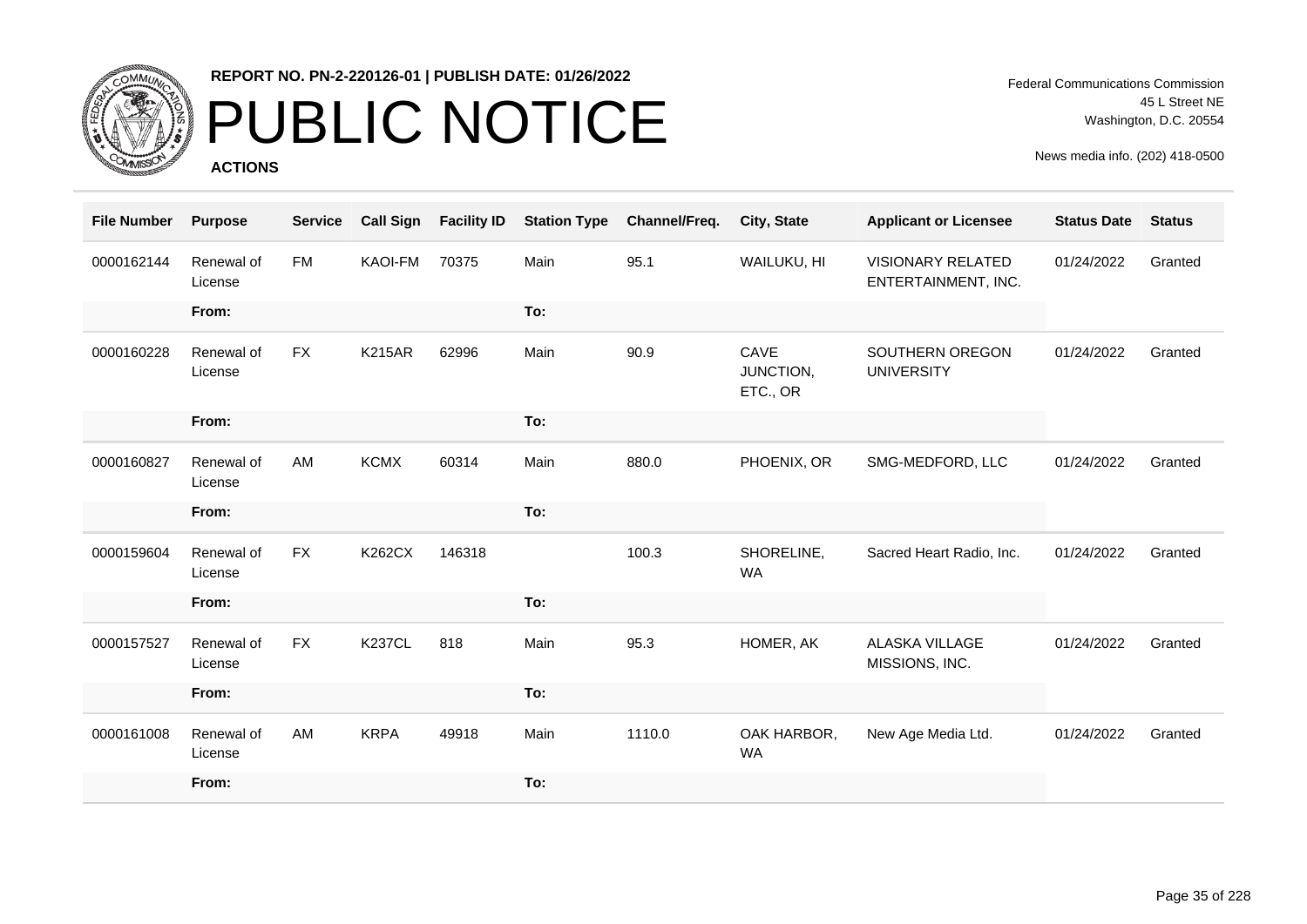

# PUBLIC NOTICE

**ACTIONS**

Federal Communications Commission 45 L Street NE Washington, D.C. 20554

| <b>File Number</b> | <b>Purpose</b>        | <b>Service</b> | <b>Call Sign</b> | <b>Facility ID</b> | <b>Station Type</b> | Channel/Freq. | City, State           | <b>Applicant or Licensee</b>                                  | <b>Status Date</b> | <b>Status</b> |
|--------------------|-----------------------|----------------|------------------|--------------------|---------------------|---------------|-----------------------|---------------------------------------------------------------|--------------------|---------------|
| 0000160703         | Renewal of<br>License | <b>FX</b>      | <b>K220CQ</b>    | 61941              | Main                | 91.9          | BREWSTER,<br>ETC,, WA | <b>SPOKANE PUBLIC</b><br>RADIO, INC.                          | 01/24/2022         | Granted       |
|                    | From:                 |                |                  |                    | To:                 |               |                       |                                                               |                    |               |
| 0000159358         | Renewal of<br>License | <b>FX</b>      | <b>K215ED</b>    | 50617              | Main                | 90.9          | SUNRIVER, OR          | <b>UNIVERSITY OF</b><br><b>OREGON</b>                         | 01/24/2022         | Granted       |
|                    | From:                 |                |                  |                    | To:                 |               |                       |                                                               |                    |               |
| 0000160430         | Renewal of<br>License | <b>FM</b>      | <b>KZTA</b>      | 36006              | Main                | 96.9          | NACHES, WA            | Bustos Media Holdings,<br>LLC                                 | 01/24/2022         | Granted       |
|                    | From:                 |                |                  |                    | To:                 |               |                       |                                                               |                    |               |
| 0000160518         | Renewal of<br>License | <b>FX</b>      | <b>K277CT</b>    | 156660             |                     | 103.3         | COTTAGE<br>GROVE, OR  | <b>MCKENZIE RIVER</b><br><b>BROADCASTING</b><br>COMPANY, INC. | 01/24/2022         | Granted       |
|                    | From:                 |                |                  |                    | To:                 |               |                       |                                                               |                    |               |
| 0000158995         | Renewal of<br>License | <b>FX</b>      | <b>K218DP</b>    | 90439              | Main                | 91.5          | CAVE<br>JUNCTION, OR  | <b>CSN INTERNATIONAL</b>                                      | 01/24/2022         | Granted       |
|                    | From:                 |                |                  |                    | To:                 |               |                       |                                                               |                    |               |
| 0000161439         | Renewal of<br>License | <b>FX</b>      | <b>K220DA</b>    | 50594              | Main                | 91.9          | RICHLAND, OR          | OREGON PUBLIC<br><b>BROADCASTING</b>                          | 01/24/2022         | Granted       |
|                    | From:                 |                |                  |                    | To:                 |               |                       |                                                               |                    |               |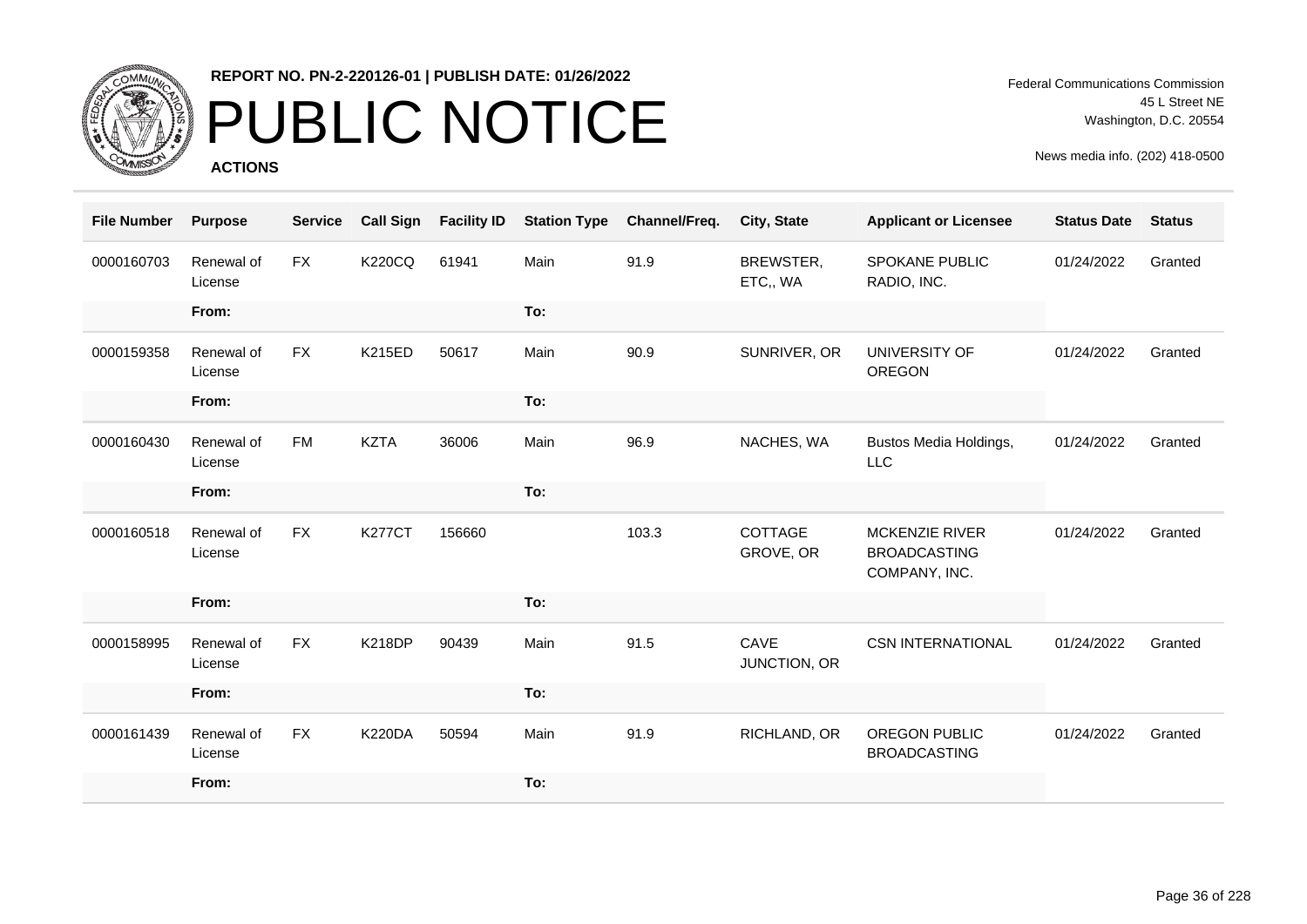

# PUBLIC NOTICE

**ACTIONS**

Federal Communications Commission 45 L Street NE Washington, D.C. 20554

| <b>File Number</b> | <b>Purpose</b>        | <b>Service</b> | <b>Call Sign</b>   | <b>Facility ID</b> | <b>Station Type</b> | Channel/Freq. | City, State                      | <b>Applicant or Licensee</b>                   | <b>Status Date</b> | <b>Status</b> |
|--------------------|-----------------------|----------------|--------------------|--------------------|---------------------|---------------|----------------------------------|------------------------------------------------|--------------------|---------------|
| 0000160896         | Renewal of<br>License | AM             | KUAU               | 36687              | Main                | 1570.0        | HAIKU, HI                        | First Assembly King's<br>Cathedral and Chapels | 01/24/2022         | Granted       |
|                    | From:                 |                |                    |                    | To:                 |               |                                  |                                                |                    |               |
| 0000160378         | Renewal of<br>License | <b>FX</b>      | <b>K212FS</b>      | 91592              | Main                | 90.3          | KIHEI, HI                        | <b>CSN INTERNATIONAL</b>                       | 01/24/2022         | Granted       |
|                    | From:                 |                |                    |                    | To:                 |               |                                  |                                                |                    |               |
| 0000161715         | Renewal of<br>License | <b>FM</b>      | KRVM-<br><b>FM</b> | 59340              | Main                | 91.9          | EUGENE, OR                       | LANE COUNTY SCHOOL<br><b>DISTRICT NO. 4J</b>   | 01/24/2022         | Granted       |
|                    | From:                 |                |                    |                    | To:                 |               |                                  |                                                |                    |               |
| 0000159869         | Renewal of<br>License | <b>FM</b>      | KQXI               | 170239             | Main                | 91.5          | <b>GRANITE</b><br>FALLS, WA      | Spirit Communications,<br>Inc.                 | 01/24/2022         | Granted       |
|                    | From:                 |                |                    |                    | To:                 |               |                                  |                                                |                    |               |
| 0000162483         | Renewal of<br>License | <b>FM</b>      | <b>KQBC</b>        | 174194             | Main                | 90.5          | <b>BENTON CITY,</b><br><b>WA</b> | RADIO 74<br><b>INTERNATIONALE</b>              | 01/24/2022         | Granted       |
|                    | From:                 |                |                    |                    | To:                 |               |                                  |                                                |                    |               |
| 0000162354         | Renewal of<br>License | <b>FM</b>      | <b>KXAA</b>        | 87569              | Main                | 100.3         | CLE ELUM, WA                     | <b>DIVINE MERCY</b><br><b>BROADCASTING</b>     | 01/24/2022         | Granted       |
|                    | From:                 |                |                    |                    | To:                 |               |                                  |                                                |                    |               |
| 0000160823         | Renewal of<br>License | <b>FX</b>      | <b>K278CY</b>      | 202782             |                     | 103.5         | SPOKANE, WA                      | SMG-SPOKANE, LLC                               | 01/24/2022         | Granted       |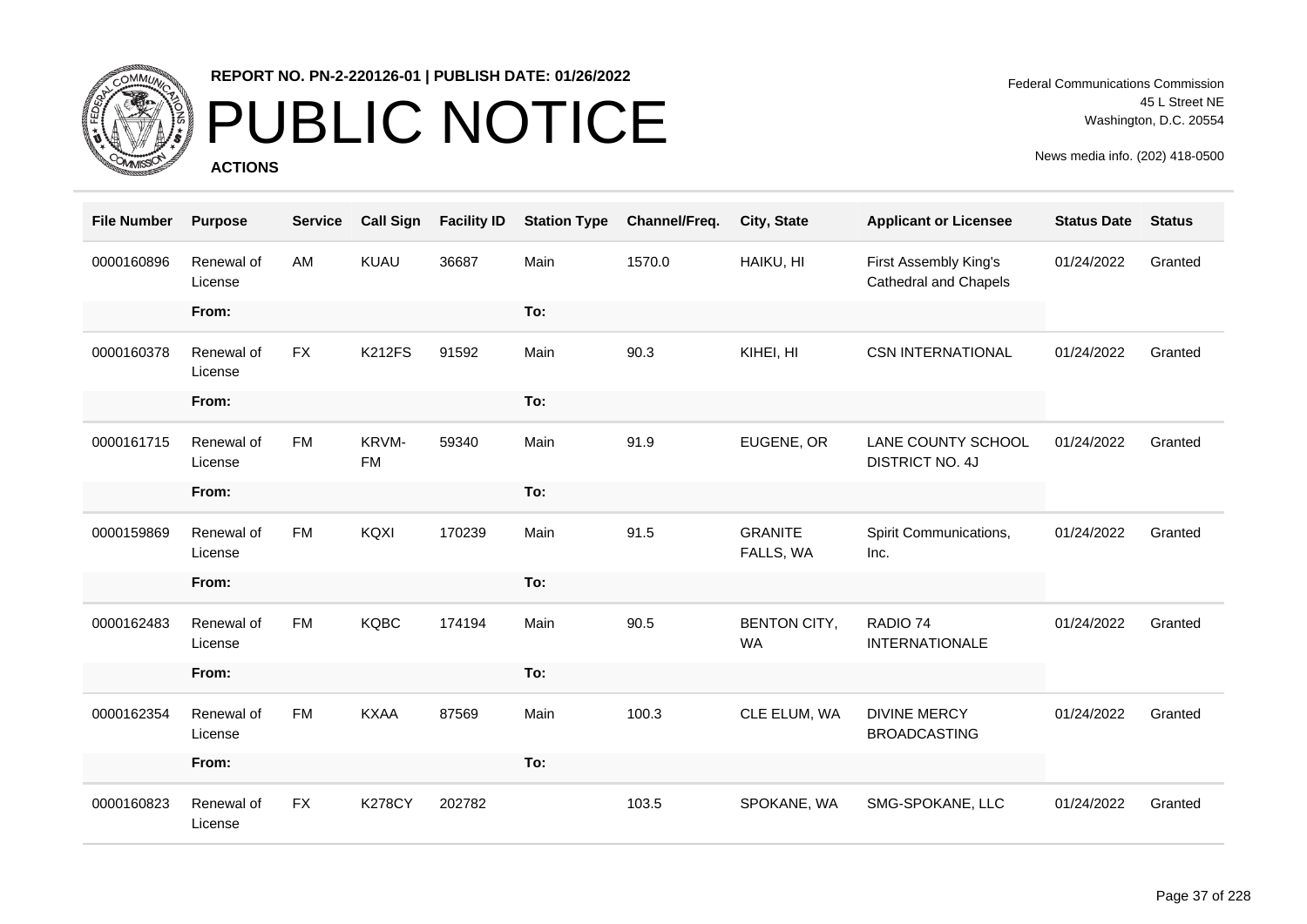

# PUBLIC NOTICE

**ACTIONS**

Federal Communications Commission 45 L Street NE Washington, D.C. 20554

| <b>File Number</b> | <b>Purpose</b>                | <b>Service</b> | <b>Call Sign</b>   | <b>Facility ID</b> | <b>Station Type</b> | Channel/Freq. | <b>City, State</b>          | <b>Applicant or Licensee</b>                   | <b>Status Date</b> | <b>Status</b> |
|--------------------|-------------------------------|----------------|--------------------|--------------------|---------------------|---------------|-----------------------------|------------------------------------------------|--------------------|---------------|
|                    | From:                         |                |                    |                    | To:                 |               |                             |                                                |                    |               |
| 0000158826         | Renewal of<br>License         | FL             | KAPY-LP            | 196829             |                     | 104.9         | DUVALL, WA                  | <b>VALLEY COMMUNITY</b><br><b>BROADCASTING</b> | 01/24/2022         | Granted       |
|                    | From:                         |                |                    |                    | To:                 |               |                             |                                                |                    |               |
| 0000160083         | Renewal of<br>License         | <b>FM</b>      | <b>KXRX</b>        | 16727              | Main                | 97.1          | WALLA WALLA,<br><b>WA</b>   | Townsquare License, LLC                        | 01/24/2022         | Granted       |
|                    | From:                         |                |                    |                    | To:                 |               |                             |                                                |                    |               |
| 0000167746         | New NCE<br>FM CP<br>Amendment | <b>FM</b>      |                    | 769007             | Main                | 88.9          | HOUMA, LA                   | <b>Call Communications</b><br>Group, Inc.      | 01/24/2022         | Granted       |
|                    | From:                         |                |                    |                    | To:                 |               |                             |                                                |                    |               |
| 0000160212         | Renewal of<br>License         | <b>FX</b>      | <b>K232ES</b>      | 139018             |                     | 94.3          | <b>PORT</b><br>ALSWORTH, AK | <b>VOICE FOR CHRIST</b><br>MINISTRIES, INC     | 01/24/2022         | Granted       |
|                    | From:                         |                |                    |                    | To:                 |               |                             |                                                |                    |               |
| 0000162261         | Renewal of<br>License         | <b>FM</b>      | KYCH-<br><b>FM</b> | 35034              | Main                | 97.1          | PORTLAND, OR                | Audacy License, LLC                            | 01/24/2022         | Granted       |
|                    | From:                         |                |                    |                    | To:                 |               |                             |                                                |                    |               |
| 0000160394         | Renewal of<br>License         | <b>FX</b>      | K273AJ             | 91973              | Main                | 102.5         | ELWOOD, OR                  | <b>CSN INTERNATIONAL</b>                       | 01/24/2022         | Granted       |
|                    | From:                         |                |                    |                    | To:                 |               |                             |                                                |                    |               |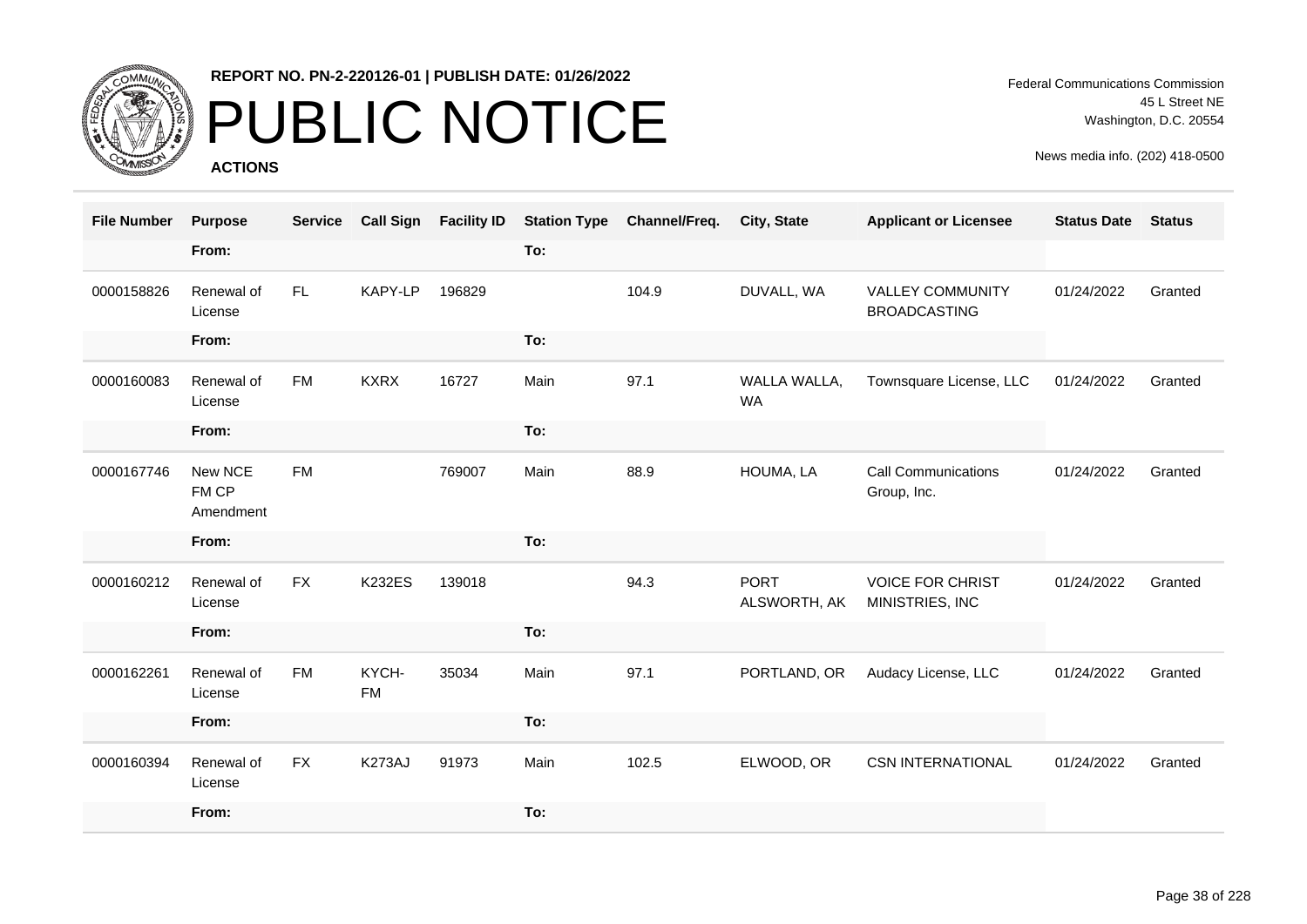

# PUBLIC NOTICE

**ACTIONS**

Federal Communications Commission 45 L Street NE Washington, D.C. 20554

| <b>File Number</b> | <b>Purpose</b>        | <b>Service</b> | <b>Call Sign</b> | <b>Facility ID</b> | <b>Station Type</b> | Channel/Freq. | City, State                      | <b>Applicant or Licensee</b>                | <b>Status Date</b> | <b>Status</b> |
|--------------------|-----------------------|----------------|------------------|--------------------|---------------------|---------------|----------------------------------|---------------------------------------------|--------------------|---------------|
| 0000159822         | Renewal of<br>License | <b>FM</b>      | <b>KVLQ</b>      | 90659              | Main                | 90.1          | LA PINE, OR                      | EDUCATIONAL MEDIA<br><b>FOUNDATION</b>      | 01/24/2022         | Granted       |
|                    | From:                 |                |                  |                    | To:                 |               |                                  |                                             |                    |               |
| 0000160395         | Renewal of<br>License | <b>FX</b>      | <b>K216FU</b>    | 92615              | Main                | 91.1          | <b>ISLAND CITY,</b><br><b>OR</b> | <b>CSN INTERNATIONAL</b>                    | 01/24/2022         | Granted       |
|                    | From:                 |                |                  |                    | To:                 |               |                                  |                                             |                    |               |
| 0000160312         | Renewal of<br>License | FL.            | KFIP-LP          | 197667             |                     | 107.3         | KAILUA-KONA,<br>HI               | Faith Up Inc.                               | 01/24/2022         | Granted       |
|                    | From:                 |                |                  |                    | To:                 |               |                                  |                                             |                    |               |
| 0000160217         | Renewal of<br>License | <b>FX</b>      | <b>K232DK</b>    | 139009             |                     | 94.3          | HUGHES, AK                       | <b>VOICE FOR CHRIST</b><br>MINISTRIES, INC  | 01/24/2022         | Granted       |
|                    | From:                 |                |                  |                    | To:                 |               |                                  |                                             |                    |               |
| 0000158612         | Renewal of<br>License | <b>FX</b>      | K220II           | 122157             |                     | 91.9          | LAKEVIEW, OR                     | <b>CSN INTERNATIONAL</b>                    | 01/24/2022         | Granted       |
|                    | From:                 |                |                  |                    | To:                 |               |                                  |                                             |                    |               |
| 0000160205         | Renewal of<br>License | <b>FX</b>      | <b>K232DT</b>    | 139021             |                     | 94.3          | SAND POINT,<br>AK                | <b>VOICE FOR CHRIST</b><br>MINISTRIES, INC  | 01/24/2022         | Granted       |
|                    | From:                 |                |                  |                    | To:                 |               |                                  |                                             |                    |               |
| 0000160361         | Renewal of<br>License | <b>FX</b>      | <b>K232FQ</b>    | 10823              | Main                | 94.3          | <b>TOGIAK, AK</b>                | <b>VOICE FOR CHRIST</b><br>MINISTRIES, INC. | 01/24/2022         | Granted       |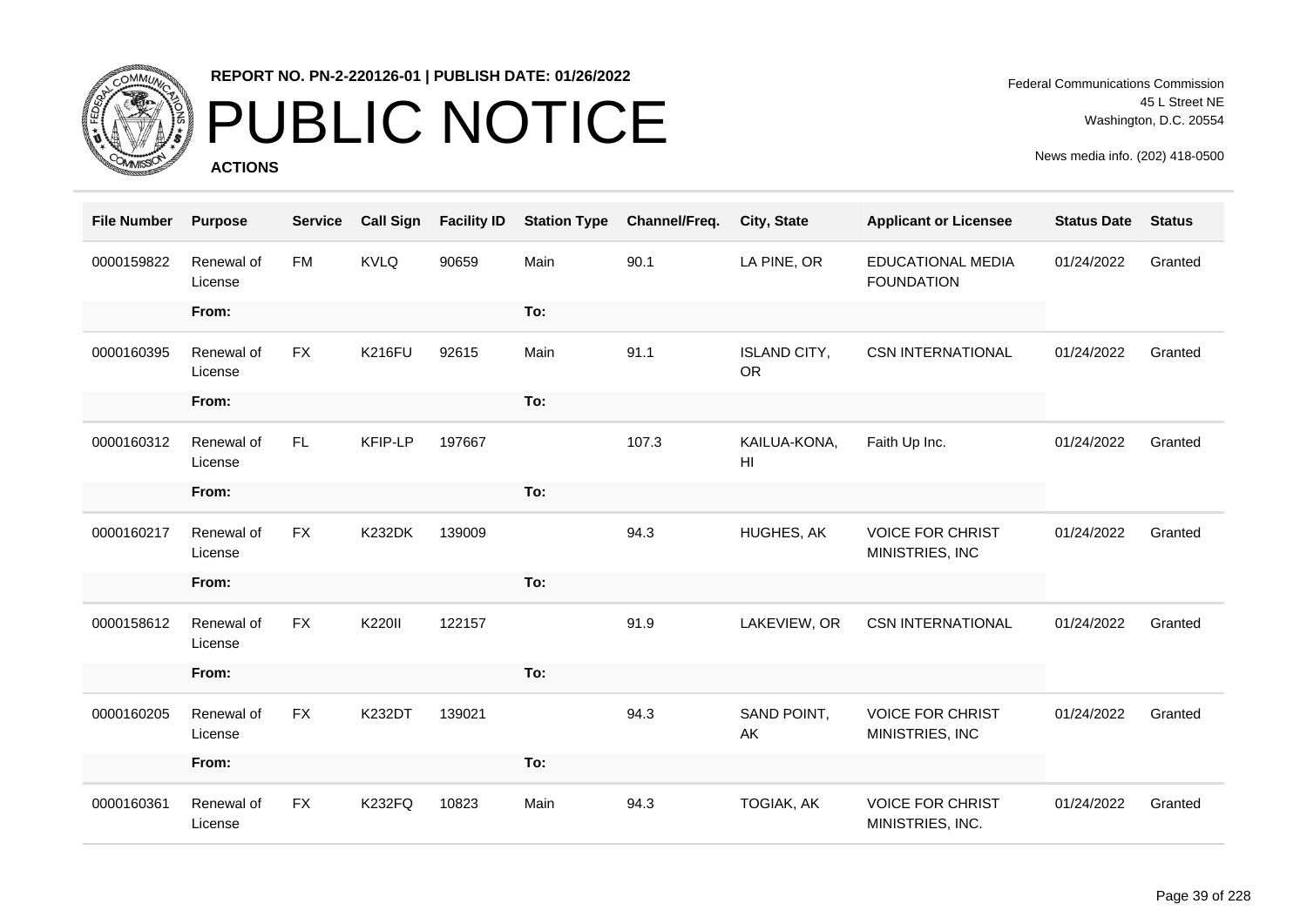

# PUBLIC NOTICE

**ACTIONS**

Federal Communications Commission 45 L Street NE Washington, D.C. 20554

| <b>File Number</b> | <b>Purpose</b>        | <b>Service</b> | <b>Call Sign</b> | <b>Facility ID</b> | <b>Station Type</b> | Channel/Freq. | <b>City, State</b>        | <b>Applicant or Licensee</b>                            | <b>Status Date</b> | <b>Status</b> |
|--------------------|-----------------------|----------------|------------------|--------------------|---------------------|---------------|---------------------------|---------------------------------------------------------|--------------------|---------------|
|                    | From:                 |                |                  |                    | To:                 |               |                           |                                                         |                    |               |
| 0000162509         | Renewal of<br>License | FL.            | KYRF-LP          | 195641             |                     | 107.9         | YAKIMA, WA                | TABERNACULO DE LA<br><b>FE</b>                          | 01/24/2022         | Granted       |
|                    | From:                 |                |                  |                    | To:                 |               |                           |                                                         |                    |               |
| 0000160303         | Renewal of<br>License | FL.            | KTNH-LP          | 197231             |                     | 107.3         | WALLA WALLA,<br><b>WA</b> | Walla Walla Catholic Radio                              | 01/24/2022         | Granted       |
|                    | From:                 |                |                  |                    | To:                 |               |                           |                                                         |                    |               |
| 0000157971         | Renewal of<br>License | <b>FX</b>      | <b>K217ER</b>    | 12928              | Main                | 91.3          | PATEROS, ETC.<br>, WA     | <b>COMMUNITY LOG</b><br><b>CHURCH</b>                   | 01/24/2022         | Granted       |
|                    | From:                 |                |                  |                    | To:                 |               |                           |                                                         |                    |               |
| 0000159079         | Renewal of<br>License | <b>FX</b>      | <b>K204GH</b>    | 93928              |                     | 88.7          | CHILOQUIN, OR             | PACIFIC CASCADE<br><b>COMMUNICATIONS</b><br>CORPORATION | 01/24/2022         | Granted       |
|                    | From:                 |                |                  |                    | To:                 |               |                           |                                                         |                    |               |
| 0000159892         | Renewal of<br>License | <b>FX</b>      | <b>K272EZ</b>    | 155104             |                     | 102.3         | WALLA WALLA,<br><b>WA</b> | <b>Two Hearts</b><br>Communications, LLC                | 01/24/2022         | Granted       |
|                    | From:                 |                |                  |                    | To:                 |               |                           |                                                         |                    |               |
| 0000161717         | Renewal of<br>License | <b>FM</b>      | <b>KQFE</b>      | 21029              | Main                | 88.9          | SPRINGFIELD,<br><b>OR</b> | FAMILY STATIONS, INC.                                   | 01/24/2022         | Granted       |
|                    | From:                 |                |                  |                    | To:                 |               |                           |                                                         |                    |               |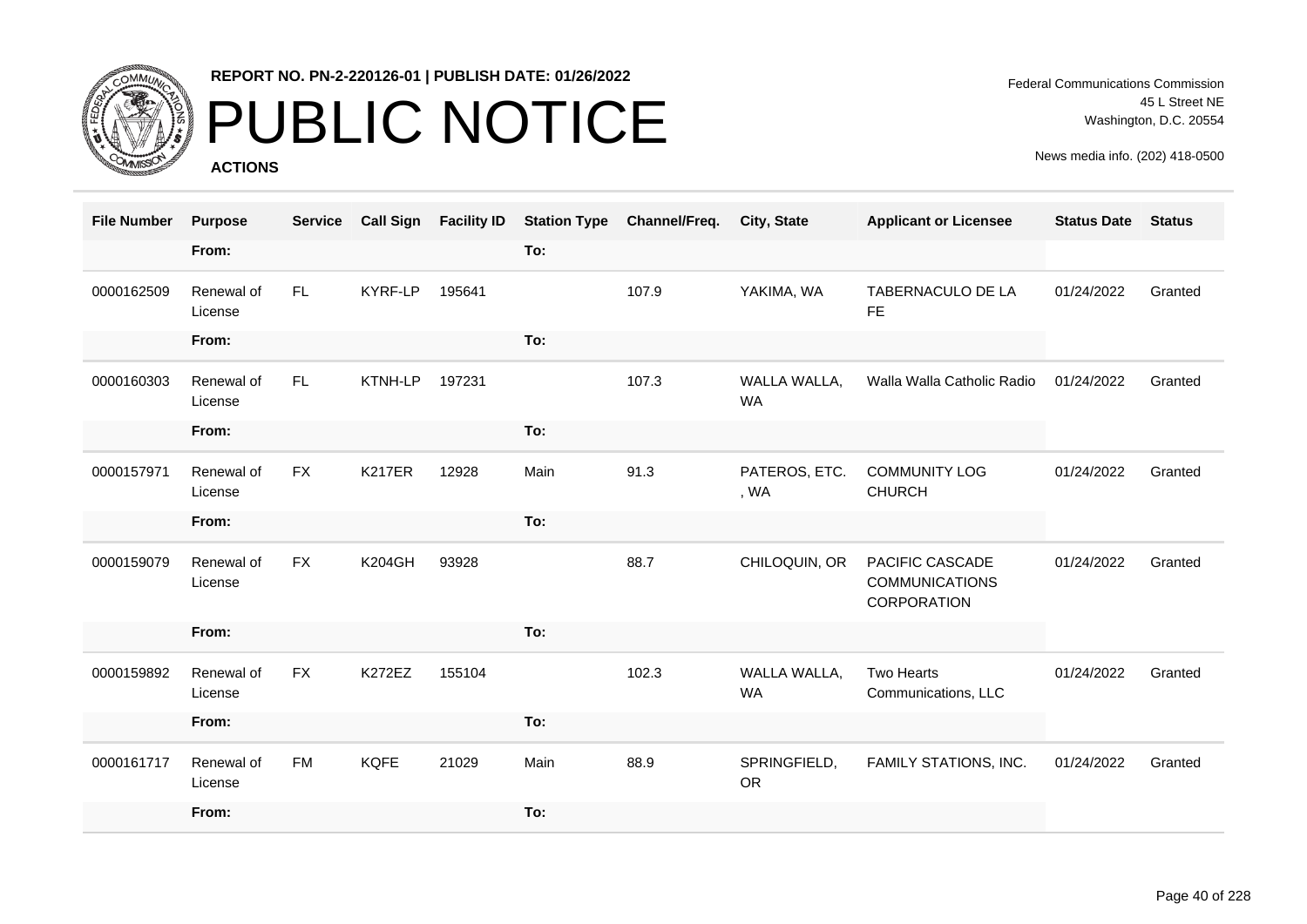

# PUBLIC NOTICE

**ACTIONS**

Federal Communications Commission 45 L Street NE Washington, D.C. 20554

| <b>File Number</b> | <b>Purpose</b>        | <b>Service</b> | <b>Call Sign</b> | <b>Facility ID</b> | <b>Station Type</b> | Channel/Freq. | City, State                      | <b>Applicant or Licensee</b>                      | <b>Status Date</b> | <b>Status</b> |
|--------------------|-----------------------|----------------|------------------|--------------------|---------------------|---------------|----------------------------------|---------------------------------------------------|--------------------|---------------|
| 0000160442         | Renewal of<br>License | <b>FX</b>      | <b>K209FY</b>    | 807                | Main                | 89.7          | PALMER, AK                       | RADIO FREE PALMER,<br>INC.                        | 01/24/2022         | Granted       |
|                    | From:                 |                |                  |                    | To:                 |               |                                  |                                                   |                    |               |
| 0000159118         | Renewal of<br>License | <b>FM</b>      | KEEH             | 63876              | Main                | 104.9         | SPOKANE, WA                      | <b>UPPER COLUMBIA</b><br><b>MEDIA ASSOCIATION</b> | 01/24/2022         | Granted       |
|                    | From:                 |                |                  |                    | To:                 |               |                                  |                                                   |                    |               |
| 0000159986         | Renewal of<br>License | <b>FM</b>      | <b>KORJ</b>      | 189493             | Main                | 97.7          | <b>BUTTE FALLS,</b><br><b>OR</b> | <b>THRESHOLD</b><br><b>COMMUNICATIONS</b>         | 01/24/2022         | Granted       |
|                    | From:                 |                |                  |                    | To:                 |               |                                  |                                                   |                    |               |
| 0000162069         | Renewal of<br>License | <b>FM</b>      | <b>KODK</b>      | 171986             | Main                | 90.7          | KODIAK, AK                       | Kodiak Public<br><b>Broadcasting Corporation</b>  | 01/24/2022         | Granted       |
|                    | From:                 |                |                  |                    | To:                 |               |                                  |                                                   |                    |               |
| 0000158227         | Renewal of<br>License | <b>FM</b>      | <b>KRUP</b>      | 40842              | Main                | 99.1          | DILLINGHAM,<br>AK                | <b>MCCORMICK</b><br>BROADCASTING L.L.C.           | 01/24/2022         | Granted       |
|                    | From:                 |                |                  |                    | To:                 |               |                                  |                                                   |                    |               |
| 0000161487         | Renewal of<br>License | FL.            | KHUH-<br>LP      | 195500             |                     | 104.9         | SEATTLE, WA                      | <b>HOLLOW EARTH RADIO</b>                         | 01/24/2022         | Granted       |
|                    | From:                 |                |                  |                    | To:                 |               |                                  |                                                   |                    |               |
| 0000161466         | Renewal of<br>License | <b>FX</b>      | <b>K210AV</b>    | 50596              | Main                | 89.9          | LA GRANDE,<br><b>OR</b>          | OREGON PUBLIC<br><b>BROADCASTING</b>              | 01/24/2022         | Granted       |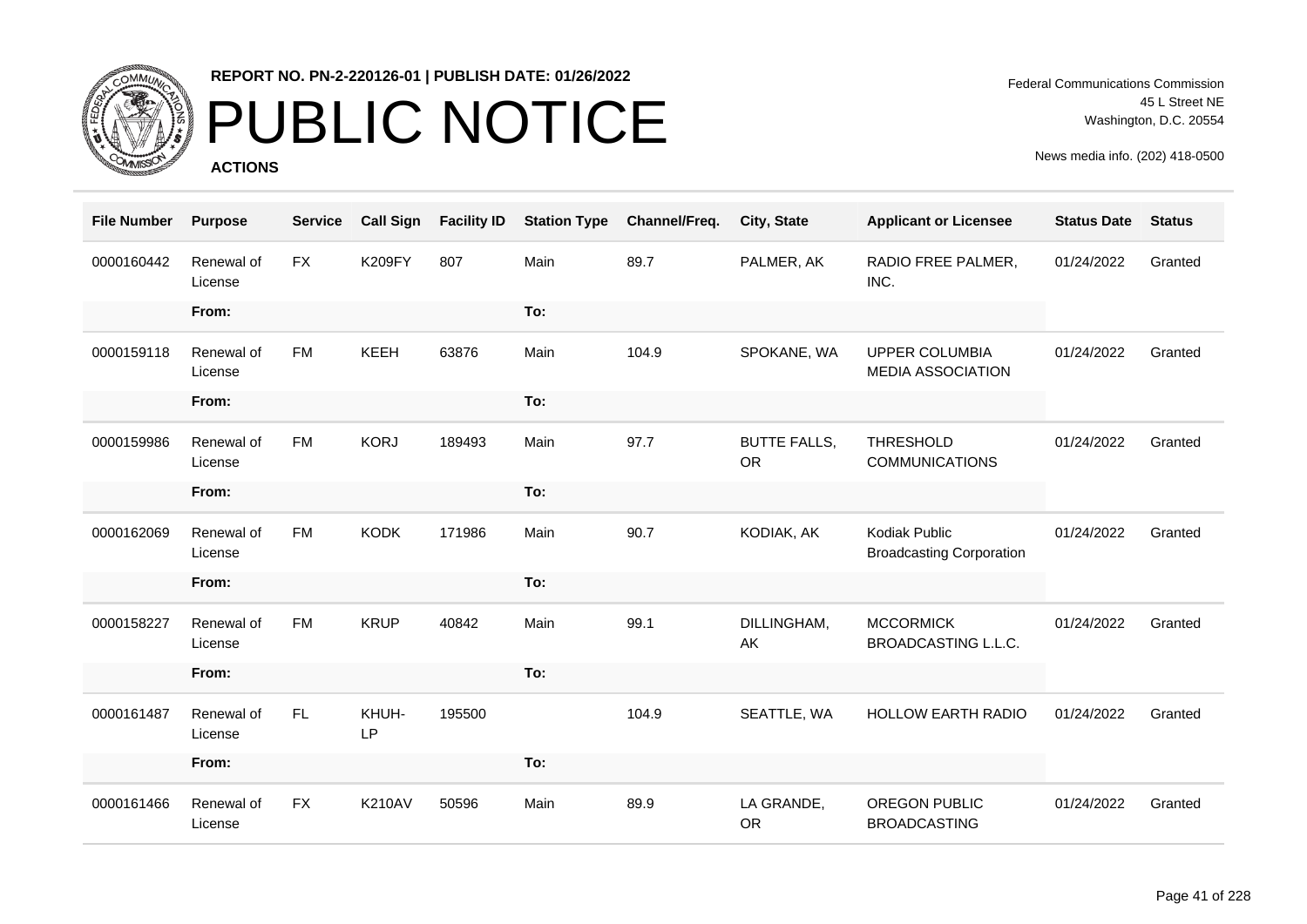

### PUBLIC NOTICE

**ACTIONS**

Federal Communications Commission 45 L Street NE Washington, D.C. 20554

| <b>File Number</b> | <b>Purpose</b>        | <b>Service</b> | <b>Call Sign</b>   | <b>Facility ID</b> | <b>Station Type</b> | Channel/Freq. | City, State             | <b>Applicant or Licensee</b>            | <b>Status Date</b> | <b>Status</b> |
|--------------------|-----------------------|----------------|--------------------|--------------------|---------------------|---------------|-------------------------|-----------------------------------------|--------------------|---------------|
|                    | From:                 |                |                    |                    | To:                 |               |                         |                                         |                    |               |
| 0000160855         | Renewal of<br>License | AM             | KIKI               | 40143              | Main                | 990.0         | HONOLULU, HI            | IHM LICENSES, LLC                       | 01/24/2022         | Granted       |
|                    | From:                 |                |                    |                    | To:                 |               |                         |                                         |                    |               |
| 0000160929         | Renewal of<br>License | <b>FX</b>      | <b>K259DE</b>      | 202475             |                     | 99.7          | COTTAGE<br>GROVE, OR    | <b>REITEN</b><br>COMMUNICATIONS, LLC    | 01/24/2022         | Granted       |
|                    | From:                 |                |                    |                    | To:                 |               |                         |                                         |                    |               |
| 0000161451         | Renewal of<br>License | <b>FM</b>      | KOPB-<br><b>FM</b> | 50607              | Main                | 91.5          | PORTLAND, OR            | OREGON PUBLIC<br><b>BROADCASTING</b>    | 01/24/2022         | Granted       |
|                    | From:                 |                |                    |                    | To:                 |               |                         |                                         |                    |               |
| 0000161254         | Renewal of<br>License | <b>FX</b>      | <b>K233DT</b>      | 202044             |                     | 94.5          | EASTLAKE, WA            | Bonneville International<br>Corporation | 01/24/2022         | Granted       |
|                    | From:                 |                |                    |                    | To:                 |               |                         |                                         |                    |               |
| 0000158660         | Renewal of<br>License | <b>FM</b>      | <b>KGHE</b>        | 176823             | Main                | 89.1          | MONTESANO,<br><b>WA</b> | <b>GRAYS HARBOR</b><br><b>INSTITUTE</b> | 01/24/2022         | Granted       |
|                    | From:                 |                |                    |                    | To:                 |               |                         |                                         |                    |               |
| 0000159744         | Renewal of<br>License | FL.            | KWRK-<br>LP        | 196531             |                     | 90.9          | FAIRBANKS, AK           | ALASKA PEACE CENTER                     | 01/24/2022         | Granted       |
|                    | From:                 |                |                    |                    | To:                 |               |                         |                                         |                    |               |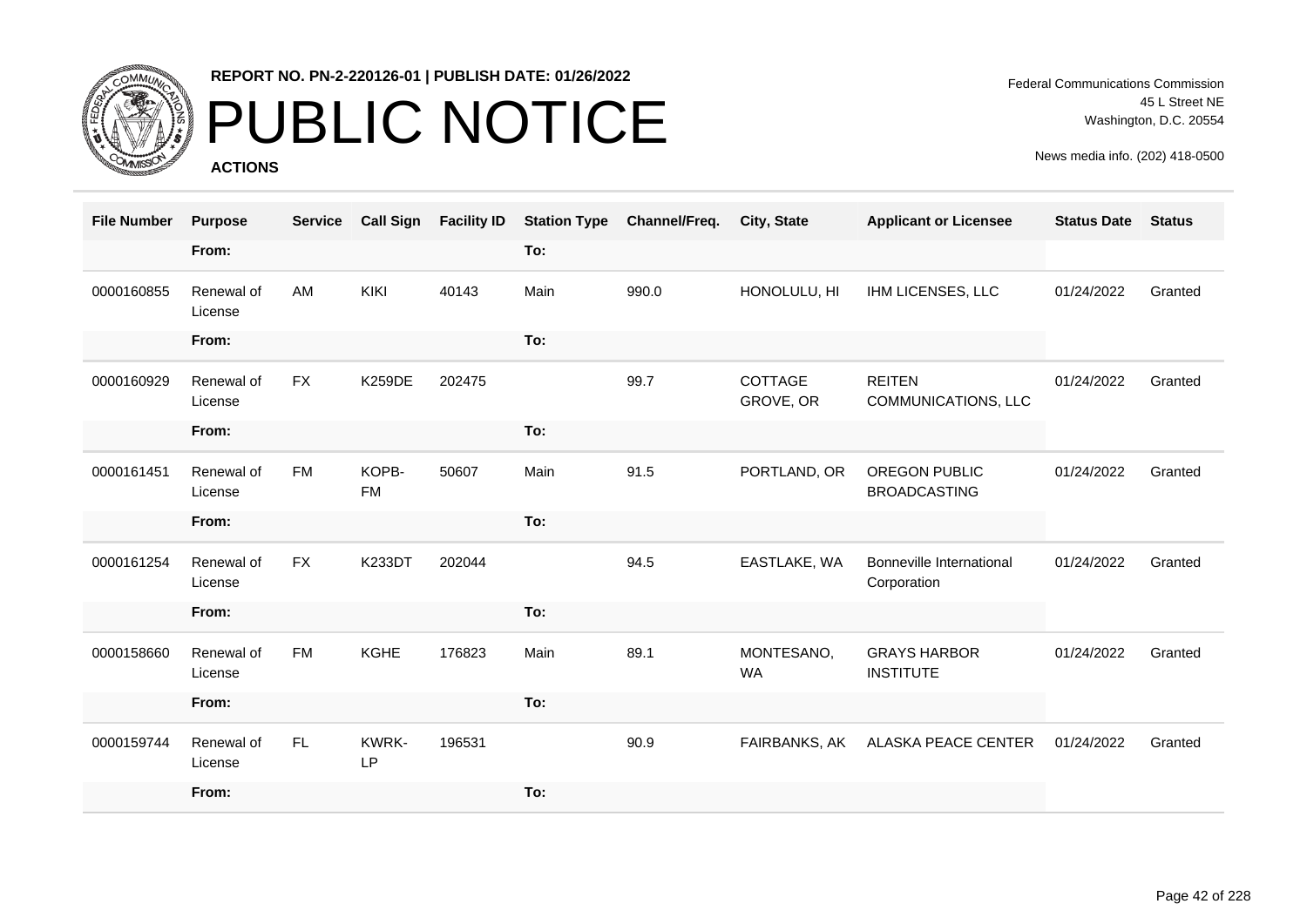

# PUBLIC NOTICE

**ACTIONS**

| <b>File Number</b> | <b>Purpose</b>        | <b>Service</b> | <b>Call Sign</b> | <b>Facility ID</b> | <b>Station Type</b> | Channel/Freq. | City, State                                 | <b>Applicant or Licensee</b>                  | <b>Status Date</b> | <b>Status</b> |
|--------------------|-----------------------|----------------|------------------|--------------------|---------------------|---------------|---------------------------------------------|-----------------------------------------------|--------------------|---------------|
| 0000159676         | Renewal of<br>License | FX             | <b>K300BE</b>    | 140454             |                     | 107.9         | ASHLAND, OR                                 | theDove Media, Inc.                           | 01/24/2022         | Granted       |
|                    | From:                 |                |                  |                    | To:                 |               |                                             |                                               |                    |               |
| 0000159601         | Renewal of<br>License | <b>FX</b>      | K291CO           | 142904             |                     | 106.1         | SPOKANE, WA                                 | Sacred Heart Radio, Inc.                      | 01/24/2022         | Granted       |
|                    | From:                 |                |                  |                    | To:                 |               |                                             |                                               |                    |               |
| 0000162150         | Renewal of<br>License | <b>FM</b>      | <b>KDLX</b>      | 14699              | Main                | 94.3          | MAKAWAO, HI                                 | VISIONARY RELATED<br>ENTERTAINMENT, INC.      | 01/24/2022         | Granted       |
|                    | From:                 |                |                  |                    | To:                 |               |                                             |                                               |                    |               |
| 0000159843         | Renewal of<br>License | <b>FM</b>      | <b>KLWO</b>      | 12440              | Main                | 90.3          | LONGVIEW, WA                                | <b>EDUCATIONAL MEDIA</b><br><b>FOUNDATION</b> | 01/24/2022         | Granted       |
|                    | From:                 |                |                  |                    | To:                 |               |                                             |                                               |                    |               |
| 0000161967         | Renewal of<br>License | <b>FX</b>      | <b>K227CU</b>    | 28779              | Main                | 93.3          | <b>KLAMATH</b><br>FALLS, ETC.,<br><b>OR</b> | <b>BASIN MEDIACTIVE, LLC</b>                  | 01/24/2022         | Granted       |
|                    | From:                 |                |                  |                    | To:                 |               |                                             |                                               |                    |               |
| 0000160799         | Renewal of<br>License | <b>FM</b>      | KUJ-FM           | 77777              | Main                | 99.1          | BURBANK, WA                                 | SMG - TRI-CITIES, LLC                         | 01/24/2022         | Granted       |
|                    | From:                 |                |                  |                    | To:                 |               |                                             |                                               |                    |               |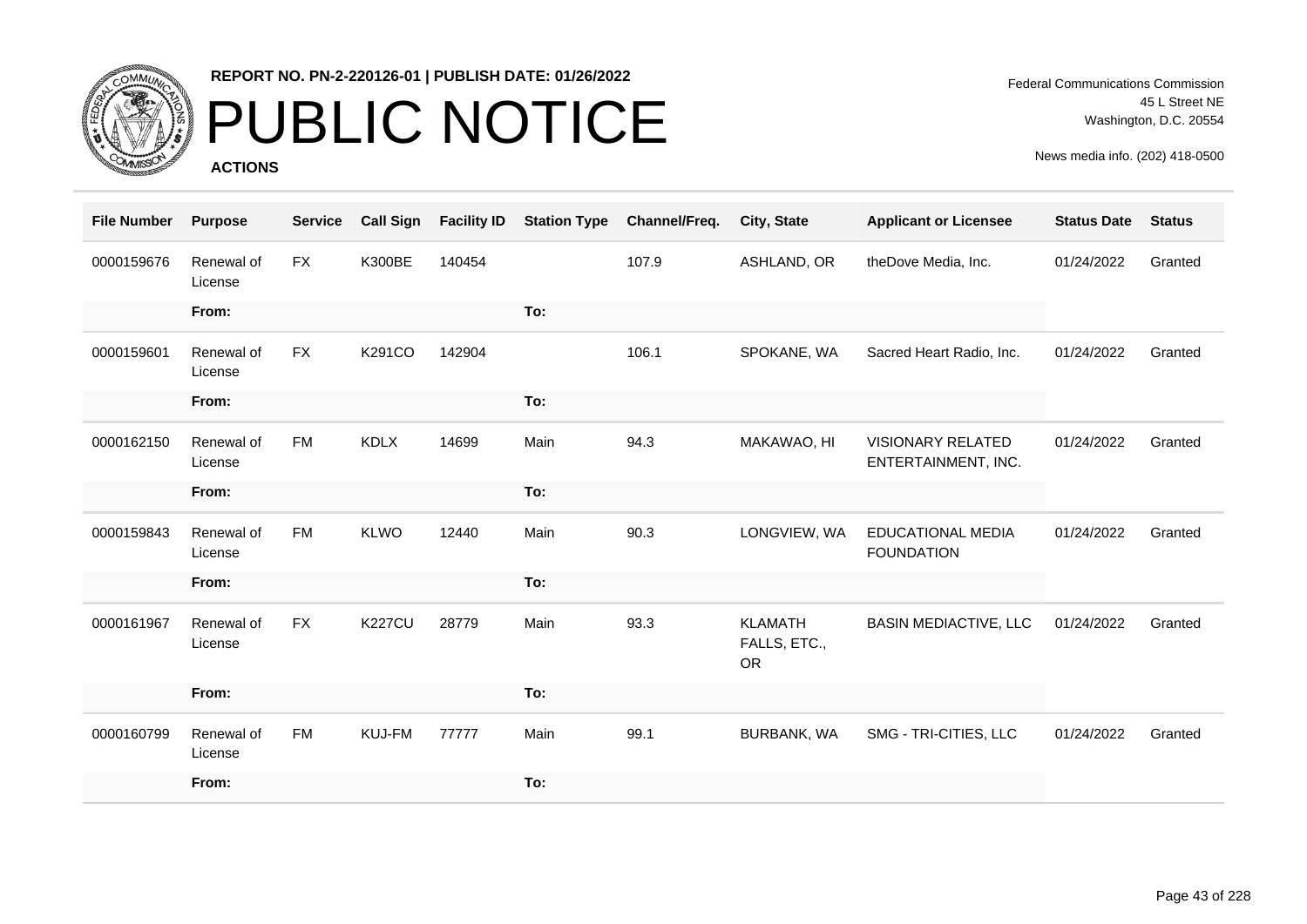

# PUBLIC NOTICE

**ACTIONS**

| <b>File Number</b> | <b>Purpose</b>        | <b>Service</b> | <b>Call Sign</b>   | <b>Facility ID</b> | <b>Station Type</b> | Channel/Freq. | City, State  | <b>Applicant or Licensee</b>           | <b>Status Date</b> | <b>Status</b> |
|--------------------|-----------------------|----------------|--------------------|--------------------|---------------------|---------------|--------------|----------------------------------------|--------------------|---------------|
| 0000177935         | Minor<br>Modification | <b>FM</b>      | <b>WIID</b>        | 762575             | Main                | 88.1          | RODANTHE, NC | Craven County SBA Inc                  | 01/24/2022         | Granted       |
|                    | From:                 |                |                    |                    | To:                 |               |              |                                        |                    |               |
| 0000162113         | Renewal of<br>License | AM             | <b>KFNQ</b>        | 6387               | Main                | 1090.0        | SEATTLE, WA  | IHM LICENSES, LLC                      | 01/24/2022         | Granted       |
|                    | From:                 |                |                    |                    | To:                 |               |              |                                        |                    |               |
| 0000158925         | Renewal of<br>License | FL.            | <b>KTRJ-LP</b>     | 193196             |                     | 93.7          | WINTHROP, WA | METHOW VALLEY RADIO                    | 01/24/2022         | Granted       |
|                    | From:                 |                |                    |                    | To:                 |               |              |                                        |                    |               |
| 0000160260         | Renewal of<br>License | <b>FX</b>      | <b>K211BY</b>      | 55217              | Main                | 90.1          | YAKUTAT, AK  | <b>RAVEN RADIO</b><br>FOUNDATION, INC. | 01/24/2022         | Granted       |
|                    | From:                 |                |                    |                    | To:                 |               |              |                                        |                    |               |
| 0000161120         | Renewal of<br>License | <b>FM</b>      | KOMO-<br><b>FM</b> | 51167              | Main                | 97.7          | OAKVILLE, WA | Lotus Seattle Corp.                    | 01/24/2022         | Granted       |
|                    | From:                 |                |                    |                    | To:                 |               |              |                                        |                    |               |
| 0000161386         | Renewal of<br>License | FL.            | KAYN-LP            | 195077             |                     | 92.9          | BAY CITY, OR | <b>BAY CITY ARTS CENTER</b>            | 01/24/2022         | Granted       |
|                    | From:                 |                |                    |                    | To:                 |               |              |                                        |                    |               |
| 0000157528         | Renewal of<br>License | <b>FX</b>      | <b>K220AD</b>      | 819                | Main                | 91.9          | VALDEZ, AK   | ALASKA VILLAGE<br>MISSIONS, INC.       | 01/24/2022         | Granted       |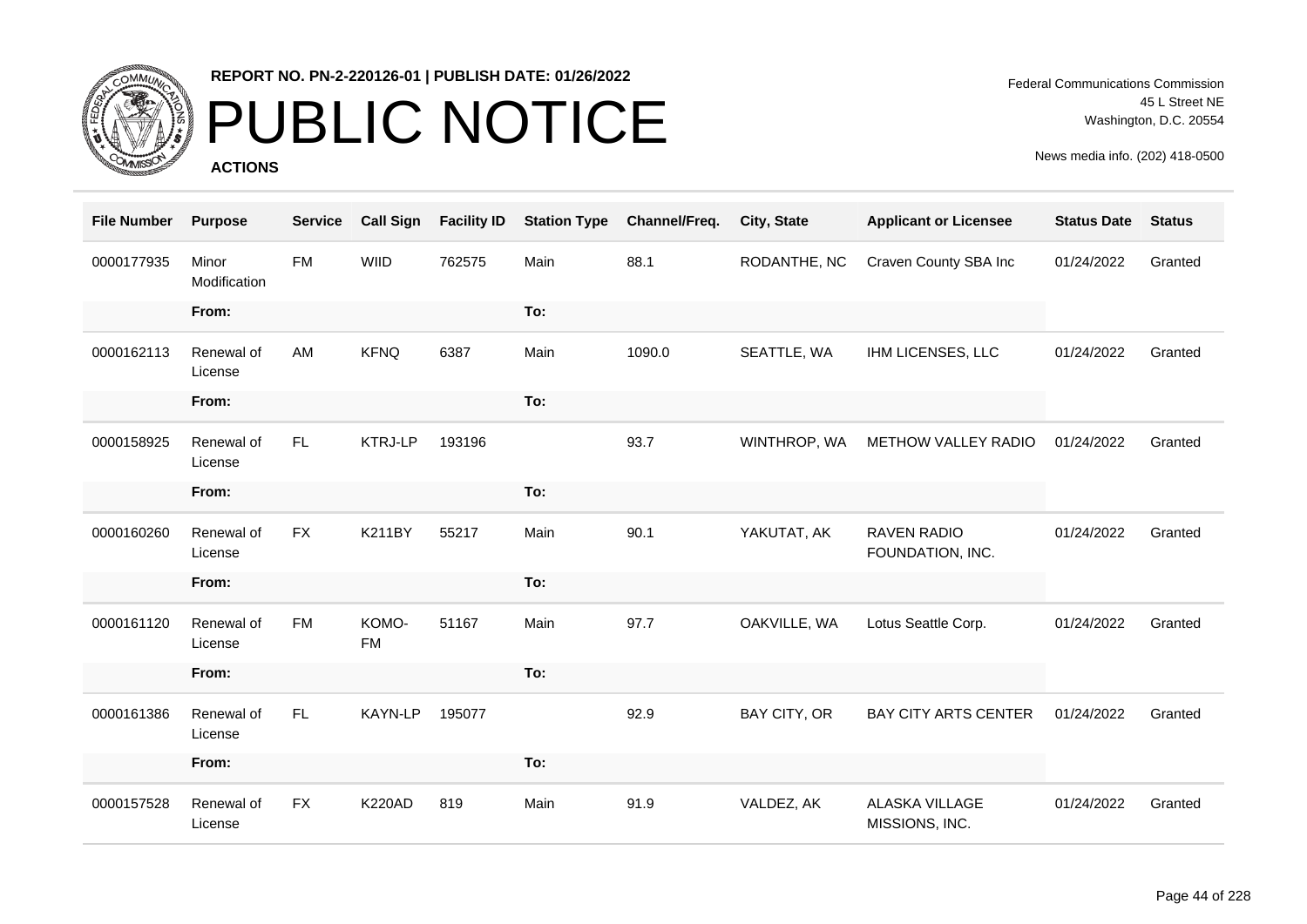

# PUBLIC NOTICE

**ACTIONS**

| <b>File Number</b> | <b>Purpose</b>        | <b>Service</b> | <b>Call Sign</b>   | <b>Facility ID</b> |      | <b>Station Type Channel/Freq.</b> | <b>City, State</b>               | <b>Applicant or Licensee</b>                                         | <b>Status Date</b> | <b>Status</b> |
|--------------------|-----------------------|----------------|--------------------|--------------------|------|-----------------------------------|----------------------------------|----------------------------------------------------------------------|--------------------|---------------|
|                    | From:                 |                |                    |                    | To:  |                                   |                                  |                                                                      |                    |               |
| 0000161354         | Renewal of<br>License | <b>FM</b>      | <b>KGYA</b>        | 190173             | Main | 90.5                              | <b>GRAYLING, AK</b>              | <b>KUSKOKWIM PUBLIC</b><br><b>BROADCASTING</b><br><b>CORPORATION</b> | 01/24/2022         | Granted       |
|                    | From:                 |                |                    |                    | To:  |                                   |                                  |                                                                      |                    |               |
| 0000162072         | Renewal of<br>License | <b>FM</b>      | <b>KBSG</b>        | 174954             | Main | 90.1                              | RAYMOND, WA                      | CHEHALIS VALLEY<br><b>EDUCATIONAL</b><br><b>FOUNDATION</b>           | 01/24/2022         | Granted       |
|                    | From:                 |                |                    |                    | To:  |                                   |                                  |                                                                      |                    |               |
| 0000159675         | Renewal of<br>License | <b>FX</b>      | K201DI             | 81579              | Main | 88.1                              | <b>GRANTS PASS,</b><br><b>OR</b> | theDove Media, Inc.                                                  | 01/24/2022         | Granted       |
|                    | From:                 |                |                    |                    | To:  |                                   |                                  |                                                                      |                    |               |
| 0000161112         | Renewal of<br>License | <b>FM</b>      | <b>KAKD</b>        | 201835             | Main | 104.9                             | DILLINGHAM,<br>AK                | <b>BAY BROADCASTING</b><br><b>COMPANY</b>                            | 01/24/2022         | Granted       |
|                    | From:                 |                |                    |                    | To:  |                                   |                                  |                                                                      |                    |               |
| 0000162008         | Renewal of<br>License | <b>FM</b>      | <b>KIAO</b>        | 173632             | Main | 90.3                              | <b>DELTA</b><br>JUNCTION, AK     | <b>DELTA JUNCTION</b><br>SEVENTH-DAY<br><b>ADVENTIST CHURCH</b>      | 01/24/2022         | Granted       |
|                    | From:                 |                |                    |                    | To:  |                                   |                                  |                                                                      |                    |               |
| 0000160068         | Renewal of<br>License | <b>FM</b>      | KCRX-<br><b>FM</b> | 33946              | Main | 102.3                             | SEASIDE, OR                      | OMG FCC LICENSES LLC                                                 | 01/24/2022         | Granted       |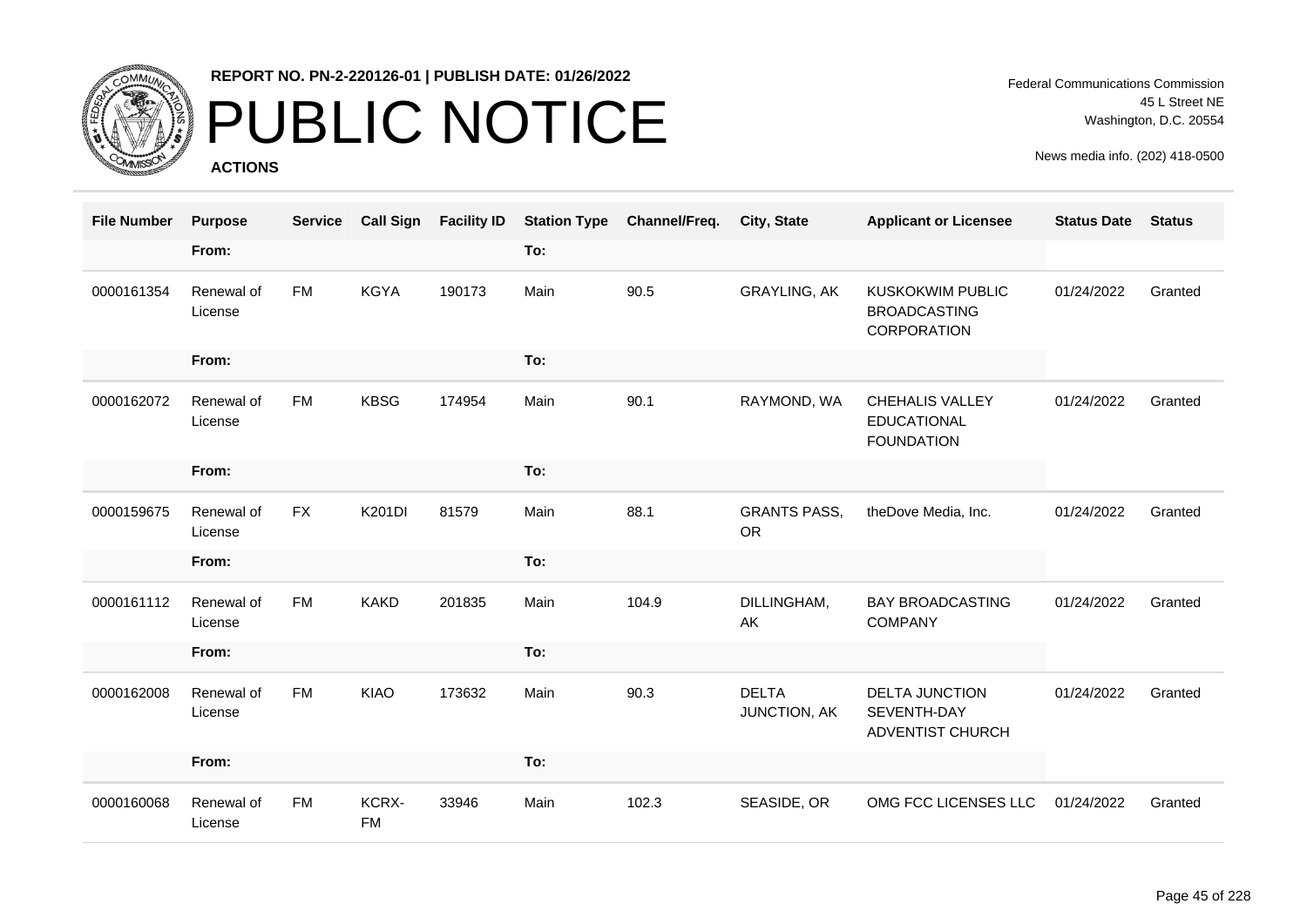

# PUBLIC NOTICE

**ACTIONS**

Federal Communications Commission 45 L Street NE Washington, D.C. 20554

| <b>File Number</b> | <b>Purpose</b>        | <b>Service</b> | <b>Call Sign</b>   | <b>Facility ID</b> |      | <b>Station Type Channel/Freq.</b> | <b>City, State</b>               | <b>Applicant or Licensee</b>                                  | <b>Status Date</b> | <b>Status</b> |
|--------------------|-----------------------|----------------|--------------------|--------------------|------|-----------------------------------|----------------------------------|---------------------------------------------------------------|--------------------|---------------|
|                    | From:                 |                |                    |                    | To:  |                                   |                                  |                                                               |                    |               |
| 0000161242         | Renewal of<br>License | <b>FM</b>      | <b>KRNM</b>        | 49570              | Main | 88.1                              | CHALAN<br>KANOA-SAIPAN<br>, $MP$ | <b>MARIANAS</b><br><b>EDUCATIONAL MEDIA</b><br>SERVICES, INC. | 01/24/2022         | Granted       |
|                    | From:                 |                |                    |                    | To:  |                                   |                                  |                                                               |                    |               |
| 0000159844         | Renewal of<br>License | <b>FX</b>      | <b>K269FS</b>      | 93815              | Main | 101.7                             | CENTRALIA,<br><b>WA</b>          | <b>EDUCATIONAL MEDIA</b><br><b>FOUNDATION</b>                 | 01/24/2022         | Granted       |
|                    | From:                 |                |                    |                    | To:  |                                   |                                  |                                                               |                    |               |
| 0000160894         | Renewal of<br>License | FL.            | KGHO-<br><b>LP</b> | 134721             |      | 99.9                              | HOQUIAM, WA                      | <b>GRAYS HARBOR LPFM</b>                                      | 01/24/2022         | Granted       |
|                    | From:                 |                |                    |                    | To:  |                                   |                                  |                                                               |                    |               |
| 0000161586         | Renewal of<br>License | <b>FX</b>      | <b>K296BG</b>      | 20013              | Main | 107.1                             | FORT YUKON,<br>AK                | EVANGELISTIC ALASKA<br><b>MISSIONARY</b><br>FELLOWSHIP, INC.  | 01/24/2022         | Granted       |
|                    | From:                 |                |                    |                    | To:  |                                   |                                  |                                                               |                    |               |
| 0000160332         | Renewal of<br>License | AM             | <b>KNOM</b>        | 9340               | Main | 780.0                             | NOME, AK                         | KNOM RADIO MISSION,<br>INC.                                   | 01/24/2022         | Granted       |
|                    | From:                 |                |                    |                    | To:  |                                   |                                  |                                                               |                    |               |
| 0000158722         | Renewal of<br>License | AM             | <b>KIPA</b>        | 33324              | Main | 1060.0                            | HILO, HI                         | <b>CSN INTERNATIONAL</b>                                      | 01/24/2022         | Granted       |
|                    | From:                 |                |                    |                    | To:  |                                   |                                  |                                                               |                    |               |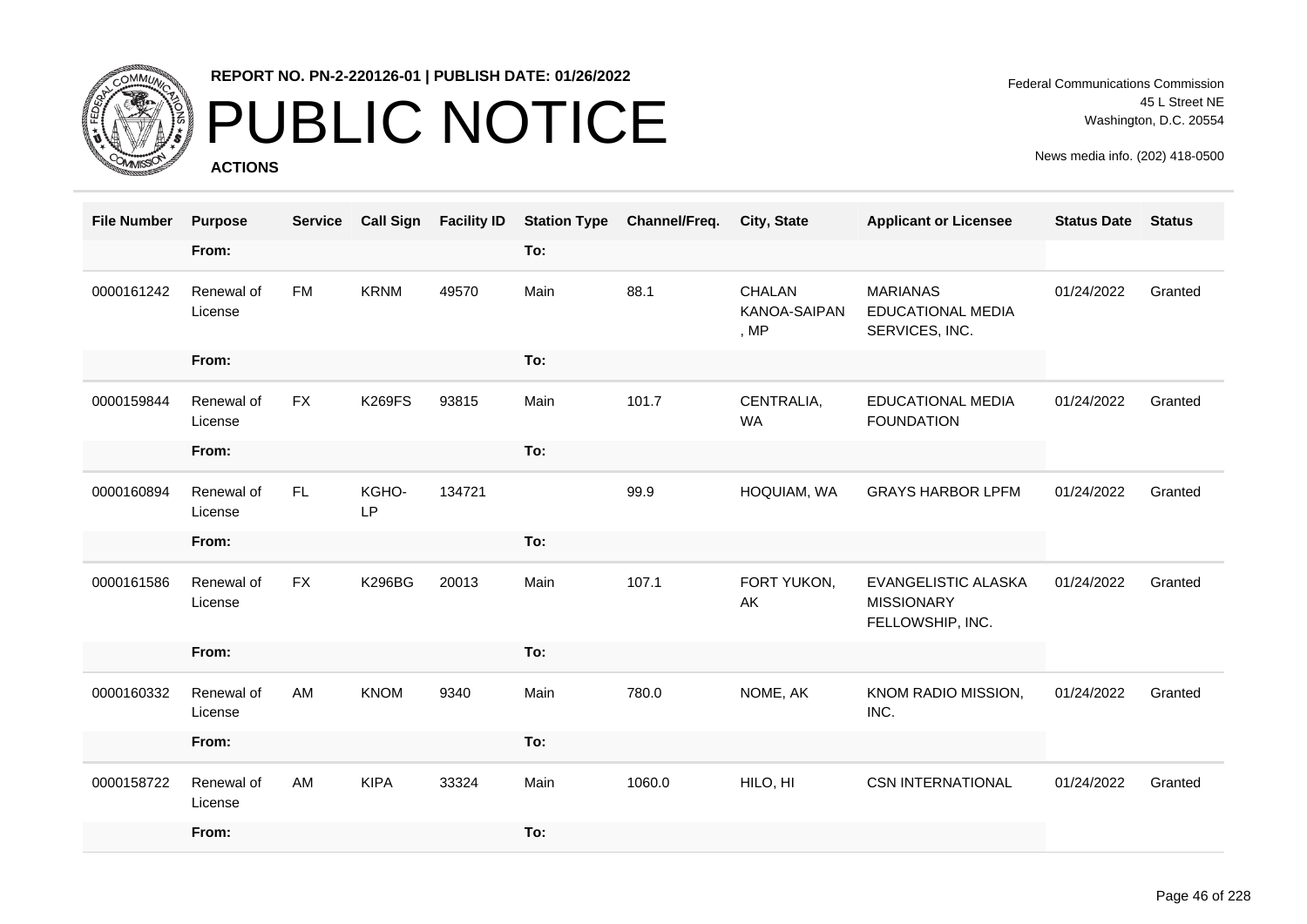

# PUBLIC NOTICE

**ACTIONS**

Federal Communications Commission 45 L Street NE Washington, D.C. 20554

| <b>File Number</b> | <b>Purpose</b>        | <b>Service</b> | <b>Call Sign</b>   | <b>Facility ID</b> | <b>Station Type</b> | Channel/Freq. | City, State                | <b>Applicant or Licensee</b>                                         | <b>Status Date</b> | <b>Status</b> |
|--------------------|-----------------------|----------------|--------------------|--------------------|---------------------|---------------|----------------------------|----------------------------------------------------------------------|--------------------|---------------|
| 0000162228         | Renewal of<br>License | AM             | KGU                | 53705              | Main                | 760.0         | HONOLULU, HI               | SALEM MEDIA OF<br>HAWAII, INC.                                       | 01/24/2022         | Granted       |
|                    | From:                 |                |                    |                    | To:                 |               |                            |                                                                      |                    |               |
| 0000161353         | Renewal of<br>License | FM             | KSKO-<br><b>FM</b> | 198148             | Main                | 89.5          | MCGRATH, AK                | <b>KUSKOKWIM PUBLIC</b><br><b>BROADCASTING</b><br><b>CORPORATION</b> | 01/24/2022         | Granted       |
|                    | From:                 |                |                    |                    | To:                 |               |                            |                                                                      |                    |               |
| 0000162411         | Renewal of<br>License | <b>FX</b>      | <b>K277BG</b>      | 155334             |                     | 103.3         | GRANDVIEW,<br><b>WA</b>    | <b>WALLA WALLA</b><br><b>UNIVERSITY</b>                              | 01/24/2022         | Granted       |
|                    | From:                 |                |                    |                    | To:                 |               |                            |                                                                      |                    |               |
| 0000159544         | Renewal of<br>License | <b>FX</b>      | <b>K220AB</b>      | 34299              | Main                | 91.9          | KETCHIKAN, AK              | <b>KETCHIKAN CHRISTIAN</b><br><b>BROADCASTING</b><br>CORPORATION     | 01/24/2022         | Granted       |
|                    | From:                 |                |                    |                    | To:                 |               |                            |                                                                      |                    |               |
| 0000160391         | Renewal of<br>License | <b>FX</b>      | <b>K212DQ</b>      | 122154             |                     | 90.3          | LAKEVIEW, OR               | <b>CSN INTERNATIONAL</b>                                             | 01/24/2022         | Granted       |
|                    | From:                 |                |                    |                    | To:                 |               |                            |                                                                      |                    |               |
| 0000158813         | Renewal of<br>License | <b>FM</b>      | <b>KSVR</b>        | 83092              | Main                | 91.7          | <b>MOUNT</b><br>VERNON, WA | <b>BOARD OF TRUSTEES</b><br>OF SKAGIT VALLEY<br>COLLEGE              | 01/24/2022         | Granted       |
|                    | From:                 |                |                    |                    | To:                 |               |                            |                                                                      |                    |               |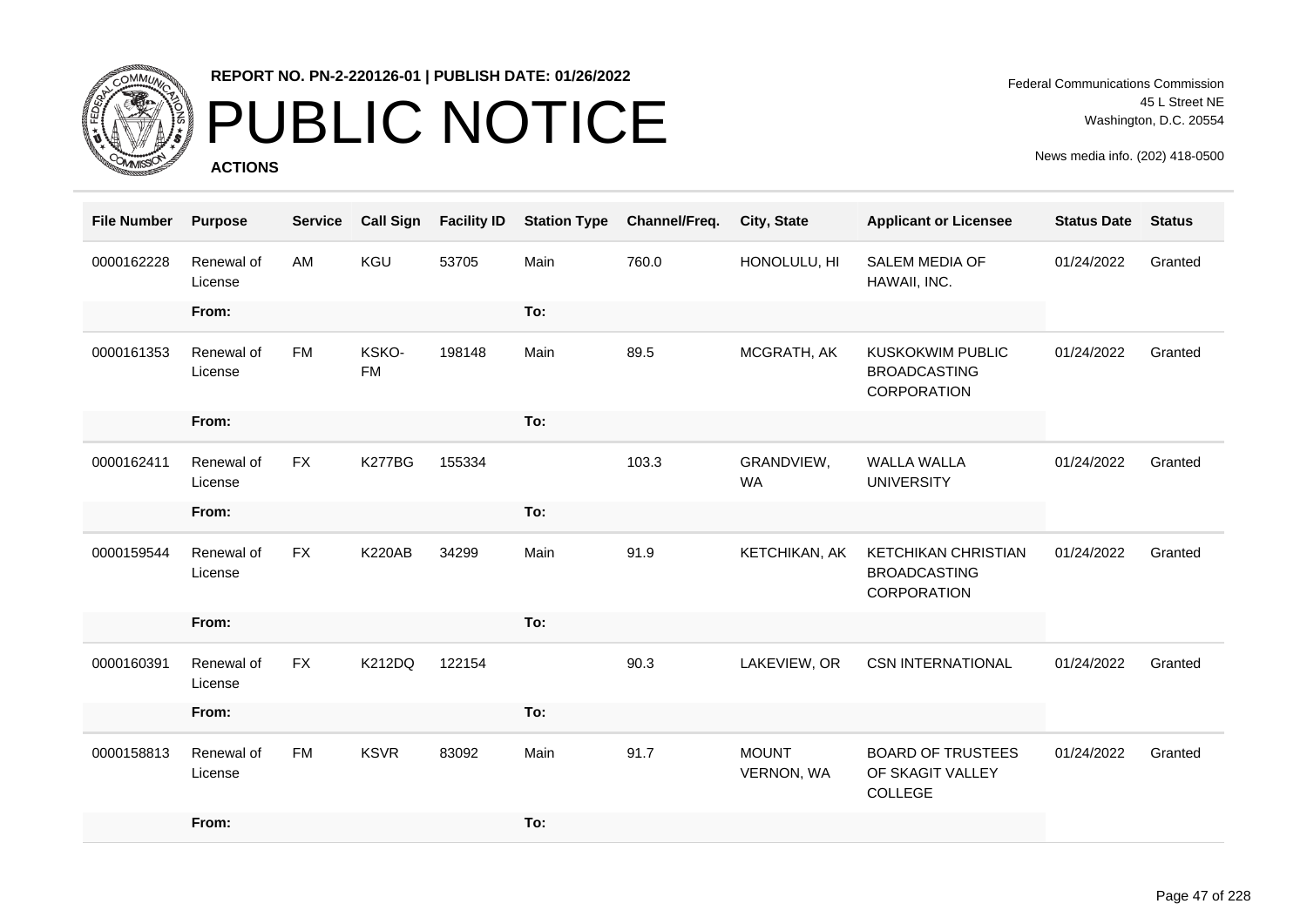

## PUBLIC NOTICE

**ACTIONS**

Federal Communications Commission 45 L Street NE Washington, D.C. 20554

| <b>File Number</b> | <b>Purpose</b>        | <b>Service</b> | <b>Call Sign</b> | <b>Facility ID</b> | <b>Station Type</b> | Channel/Freq. | City, State             | <b>Applicant or Licensee</b>                            | <b>Status Date</b> | <b>Status</b> |
|--------------------|-----------------------|----------------|------------------|--------------------|---------------------|---------------|-------------------------|---------------------------------------------------------|--------------------|---------------|
| 0000160269         | Renewal of<br>License | <b>FX</b>      | <b>K283CS</b>    | 142643             |                     | 104.5         | SEWARD-<br>WOODROW, AK  | <b>TURQUOISE</b><br><b>BROADCASTING</b><br>COMPANY, LLC | 01/24/2022         | Granted       |
|                    | From:                 |                |                  |                    | To:                 |               |                         |                                                         |                    |               |
| 0000159914         | Renewal of<br>License | FL.            | <b>KEAA-LP</b>   | 124743             |                     | 97.9          | EAGLE, AK               | <b>EAGLE COMMUNITY</b><br><b>SCHOOL</b>                 | 01/24/2022         | Granted       |
|                    | From:                 |                |                  |                    | To:                 |               |                         |                                                         |                    |               |
| 0000161275         | Renewal of<br>License | <b>FM</b>      | <b>KRWM</b>      | 53870              | Main                | 106.9         | BREMERTON,<br><b>WA</b> | Seattle FCC License Sub,<br><b>LLC</b>                  | 01/24/2022         | Granted       |
|                    | From:                 |                |                  |                    | To:                 |               |                         |                                                         |                    |               |
|                    |                       |                |                  |                    |                     |               |                         |                                                         |                    |               |
| 0000159572         | Renewal of<br>License | AM             | <b>KCFM</b>      | 12138              | Main                | 1250.0        | FLORENCE, OR            | COAST BROADCASTING<br><b>COMPANY</b>                    | 01/24/2022         | Granted       |
|                    | From:                 |                |                  |                    | To:                 |               |                         |                                                         |                    |               |
| 0000160778         | Renewal of<br>License | <b>FX</b>      | <b>K216DF</b>    | 77070              | Main                | 91.1          | KODIAK, AK              | <b>CSN INTERNATIONAL</b>                                | 01/24/2022         | Granted       |
|                    | From:                 |                |                  |                    | To:                 |               |                         |                                                         |                    |               |
| 0000159824         | Renewal of<br>License | <b>FM</b>      | <b>KARO</b>      | 57066              | Main                | 98.7          | NYSSA, OR               | <b>EDUCATIONAL MEDIA</b><br><b>FOUNDATION</b>           | 01/24/2022         | Granted       |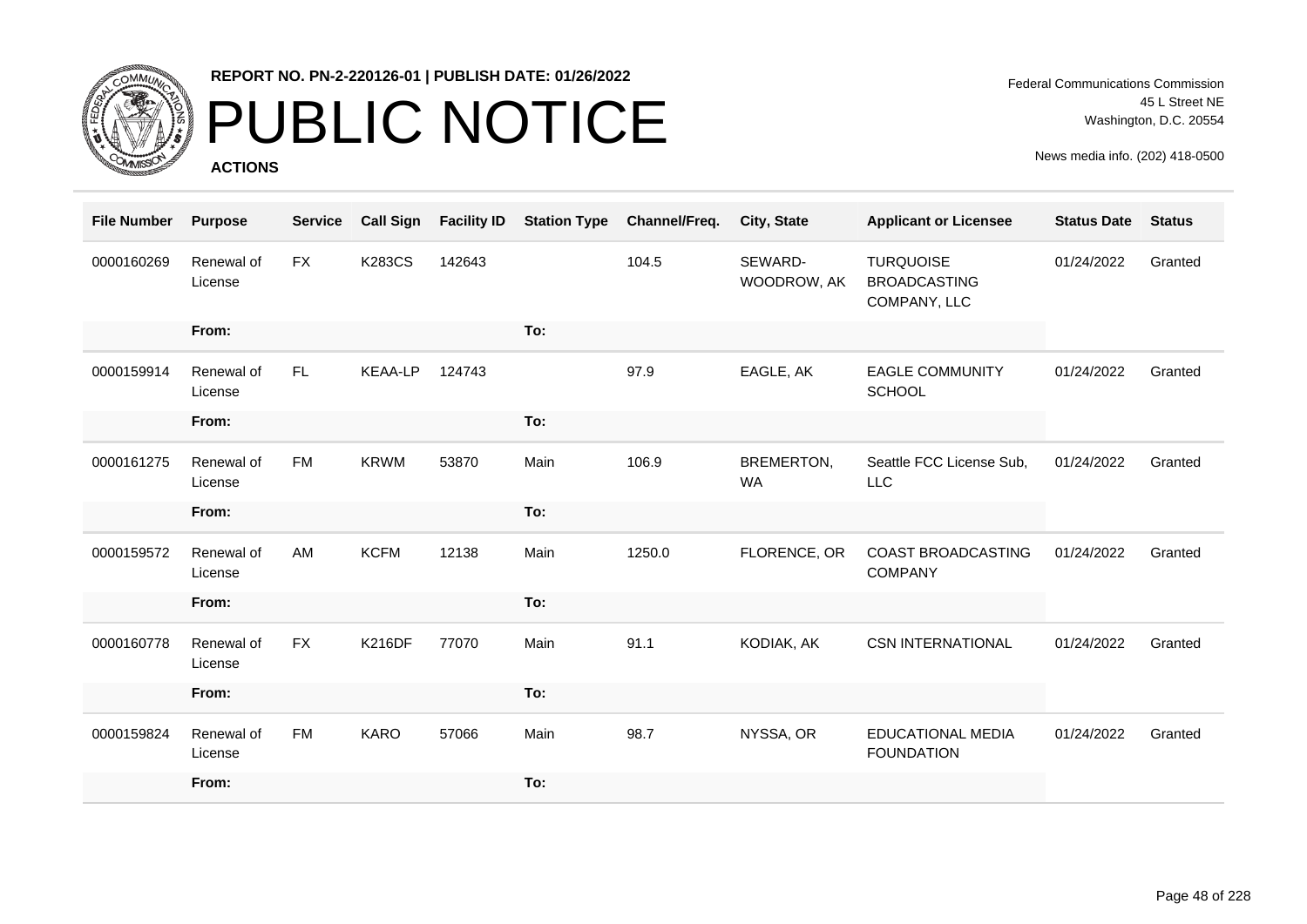

# PUBLIC NOTICE

**ACTIONS**

Federal Communications Commission 45 L Street NE Washington, D.C. 20554

| <b>File Number</b> | <b>Purpose</b>                   | <b>Service</b> | <b>Call Sign</b>   | <b>Facility ID</b> | <b>Station Type</b> | Channel/Freq. | City, State                               | <b>Applicant or Licensee</b>                                       | <b>Status Date</b> | <b>Status</b> |
|--------------------|----------------------------------|----------------|--------------------|--------------------|---------------------|---------------|-------------------------------------------|--------------------------------------------------------------------|--------------------|---------------|
| 0000161761         | Renewal of<br>License            | <b>FM</b>      | <b>KLFO</b>        | 88117              | Main                | 88.1          | FLORENCE, OR                              | <b>LANE COMMUNITY</b><br>COLLEGE                                   | 01/24/2022         | Granted       |
|                    | From:                            |                |                    |                    | To:                 |               |                                           |                                                                    |                    |               |
| 0000159880         | Renewal of<br>License            | FL.            | KISN-LP            | 195134             |                     | 95.1          | PORTLAND, OR                              | <b>WESTERN OREGON</b><br>RADIO CLUB, INC.                          | 01/24/2022         | Granted       |
|                    | From:                            |                |                    |                    | To:                 |               |                                           |                                                                    |                    |               |
| 0000161594         | Renewal of<br>License            | <b>FM</b>      | KJNP-<br><b>FM</b> | 20016              | Main                | 100.3         | NORTH POLE,<br>AK                         | EVANGELISTIC ALASKA<br><b>MISSIONARY</b><br>FELLOWSHIP, INC.       | 01/24/2022         | Granted       |
|                    | From:                            |                |                    |                    | To:                 |               |                                           |                                                                    |                    |               |
| 0000162294         | Renewal of<br>License            | <b>FM</b>      | <b>KLRF</b>        | 37455              | Main                | 88.5          | <b>MILTON-</b><br>FREEWATER,<br><b>OR</b> | <b>STATELINE SEVENTH-</b><br><b>DAY ADVENTIST</b><br><b>CHURCH</b> | 01/24/2022         | Granted       |
|                    | From:                            |                |                    |                    | To:                 |               |                                           |                                                                    |                    |               |
| 0000149510         | License To<br>Cover<br>Amendment | <b>FX</b>      | <b>W260DM</b>      | 203268             |                     | 99.9          | ST.<br>PETERSBURG,<br>FL.                 | RELEVANT RADIO, INC.                                               | 01/24/2022         | Granted       |
|                    | From:                            |                |                    |                    | To:                 |               |                                           |                                                                    |                    |               |
| 0000159481         | Renewal of<br>License            | FL.            | KXRG-<br><b>LP</b> | 132054             |                     | 95.9          | HONOLULU, HI                              | <b>Ohana Broadcasters</b><br>Corporation                           | 01/24/2022         | Granted       |
|                    | From:                            |                |                    |                    | To:                 |               |                                           |                                                                    |                    |               |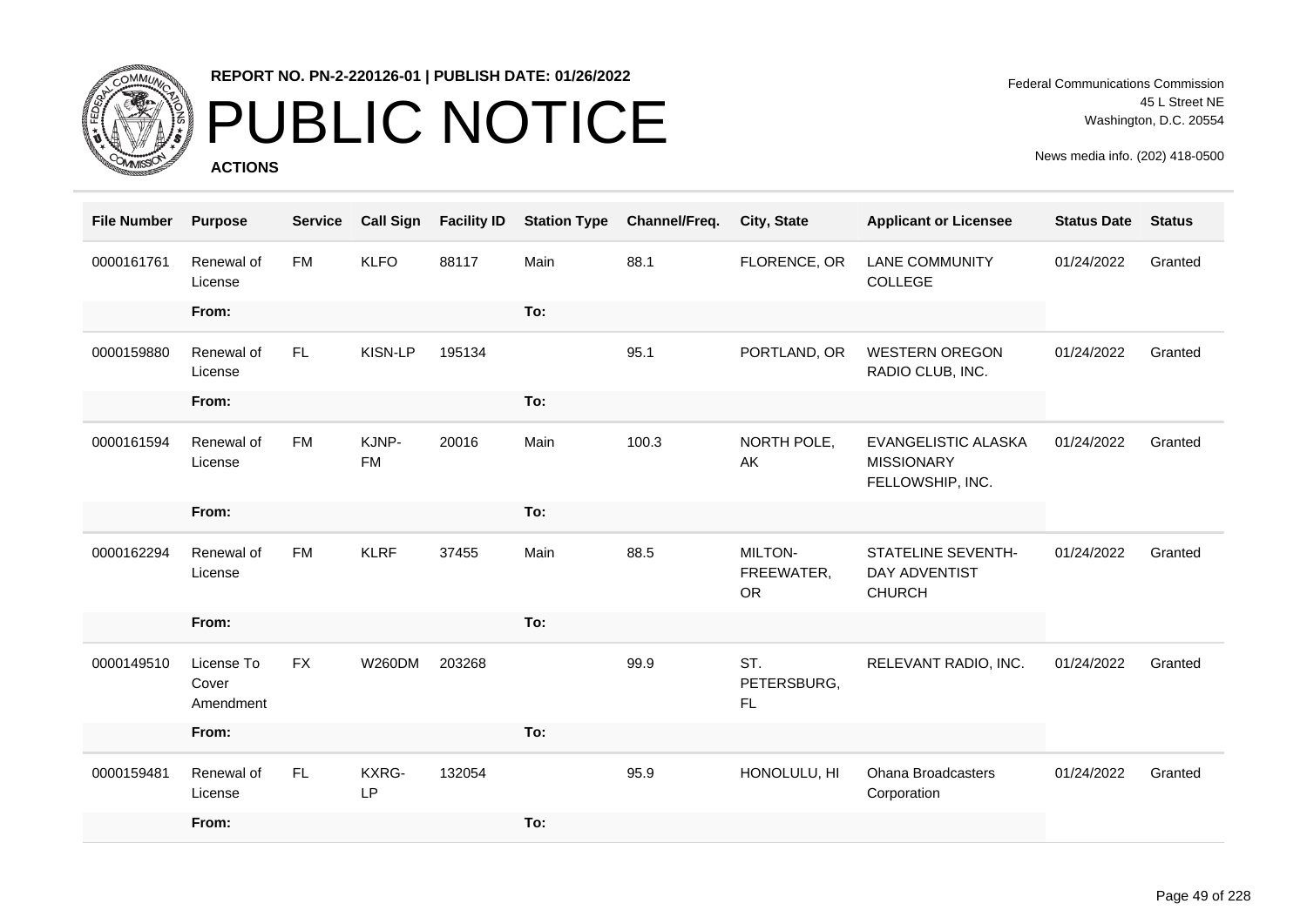

# PUBLIC NOTICE

**ACTIONS**

Federal Communications Commission 45 L Street NE Washington, D.C. 20554

| <b>File Number</b> | <b>Purpose</b>        | <b>Service</b> | <b>Call Sign</b>   | <b>Facility ID</b> | <b>Station Type</b> | Channel/Freq. | City, State               | <b>Applicant or Licensee</b>                 | <b>Status Date</b> | <b>Status</b> |
|--------------------|-----------------------|----------------|--------------------|--------------------|---------------------|---------------|---------------------------|----------------------------------------------|--------------------|---------------|
| 0000160982         | Renewal of<br>License | AM             | <b>KENI</b>        | 12516              | Main                | 650.0         | ANCHORAGE,<br>AK          | IHM LICENSES, LLC                            | 01/24/2022         | Granted       |
|                    | From:                 |                |                    |                    | To:                 |               |                           |                                              |                    |               |
| 0000161029         | Renewal of<br>License | AM             | <b>KVRI</b>        | 5350               | Main                | 1600.0        | BLAINE, WA                | Way Broadcasting<br>Licensee, LLC            | 01/24/2022         | Granted       |
|                    | From:                 |                |                    |                    | To:                 |               |                           |                                              |                    |               |
| 0000159002         | Renewal of<br>License | <b>FX</b>      | K202DT             | 91875              | Main                | 88.3          | CANYONVILLE,<br><b>OR</b> | <b>CSN INTERNATIONAL</b>                     | 01/24/2022         | Granted       |
|                    | From:                 |                |                    |                    | To:                 |               |                           |                                              |                    |               |
| 0000161764         | Renewal of<br>License | <b>FM</b>      | <b>KLCO</b>        | 36516              | Main                | 90.5          | NEWPORT, OR               | <b>LANE COMMUNITY</b><br>COLLEGE             | 01/24/2022         | Granted       |
|                    | From:                 |                |                    |                    | To:                 |               |                           |                                              |                    |               |
| 0000162110         | Renewal of<br>License | <b>FX</b>      | <b>K251AZ</b>      | 157021             |                     | 98.1          | MALAGA, WA                | Greg Hindman                                 | 01/24/2022         | Granted       |
|                    | From:                 |                |                    |                    | To:                 |               |                           |                                              |                    |               |
| 0000161300         | Renewal of<br>License | <b>FM</b>      | KRAO-<br><b>FM</b> | 15269              | Main                | 102.5         | COLFAX, WA                | <b>Inland Northwest</b><br>Broadcasting, LLC | 01/24/2022         | Granted       |
|                    | From:                 |                |                    |                    | To:                 |               |                           |                                              |                    |               |
| 0000157943         | Renewal of<br>License | <b>FM</b>      | <b>KKKJ</b>        | 78319              | Main                | 105.5         | MERRILL, OR               | <b>COVE ROAD</b><br>PUBLISHING, LLC          | 01/24/2022         | Granted       |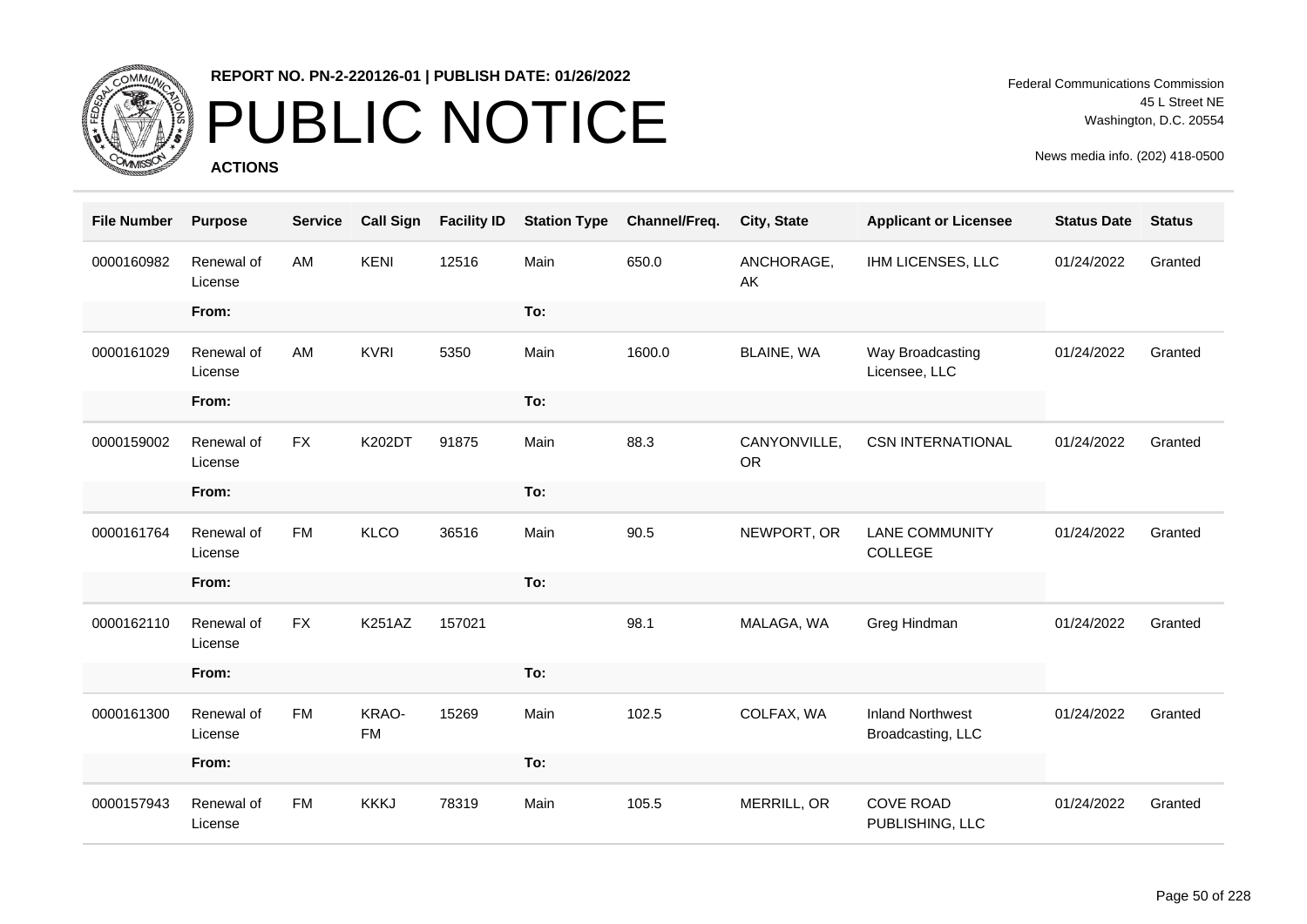

# PUBLIC NOTICE

**ACTIONS**

Federal Communications Commission 45 L Street NE Washington, D.C. 20554

| <b>File Number</b> | <b>Purpose</b>        | <b>Service</b> | <b>Call Sign</b> | <b>Facility ID</b> | <b>Station Type</b> | Channel/Freq. | City, State                   | <b>Applicant or Licensee</b>                           | <b>Status Date</b> | <b>Status</b> |
|--------------------|-----------------------|----------------|------------------|--------------------|---------------------|---------------|-------------------------------|--------------------------------------------------------|--------------------|---------------|
|                    | From:                 |                |                  |                    | To:                 |               |                               |                                                        |                    |               |
| 0000158530         | Renewal of<br>License | <b>FM</b>      | <b>KWAW</b>      | 12587              | Main                | 100.3         | <b>GARAPAN-</b><br>SAIPAN, MP | Leon Padilla Ganacias                                  | 01/24/2022         | Granted       |
|                    | From:                 |                |                  |                    | To:                 |               |                               |                                                        |                    |               |
| 0000180069         | Minor<br>Modification | <b>LPD</b>     | W03BV-<br>D      | 187412             | Main                | 3             | Orlando, FL                   | TV-49 Inc.                                             | 01/24/2022         | Granted       |
|                    | From:                 |                |                  |                    | To:                 |               |                               |                                                        |                    |               |
| 0000160088         | Renewal of<br>License | <b>FM</b>      | KORU             | 172880             | Main                | 89.9          | GARAPAN-<br>SAIPAN, MP        | <b>GOOD NEWS</b><br><b>BROADCASTING</b><br>CORPORATION | 01/24/2022         | Granted       |
|                    | From:                 |                |                  |                    | To:                 |               |                               |                                                        |                    |               |
| 0000162291         | Renewal of<br>License | <b>FM</b>      | <b>KZAL</b>      | 162412             | Main                | 94.7          | MANSON, WA                    | Chelan Valley Media<br>Group LLC                       | 01/24/2022         | Granted       |
|                    | From:                 |                |                  |                    | To:                 |               |                               |                                                        |                    |               |
| 0000161049         | Renewal of<br>License | <b>FM</b>      | KTKU             | 32950              | Main                | 105.1         | JUNEAU, AK                    | ALASKA BROADCAST<br>COMMUNICATIONS, INC.               | 01/24/2022         | Granted       |
|                    | From:                 |                |                  |                    | To:                 |               |                               |                                                        |                    |               |
| 0000159889         | Renewal of<br>License | <b>FX</b>      | <b>K225CJ</b>    | 147314             |                     | 92.9          | WALLA WALLA,<br><b>WA</b>     | <b>Two Hearts</b><br>Communications, LLC               | 01/24/2022         | Granted       |
|                    | From:                 |                |                  |                    | To:                 |               |                               |                                                        |                    |               |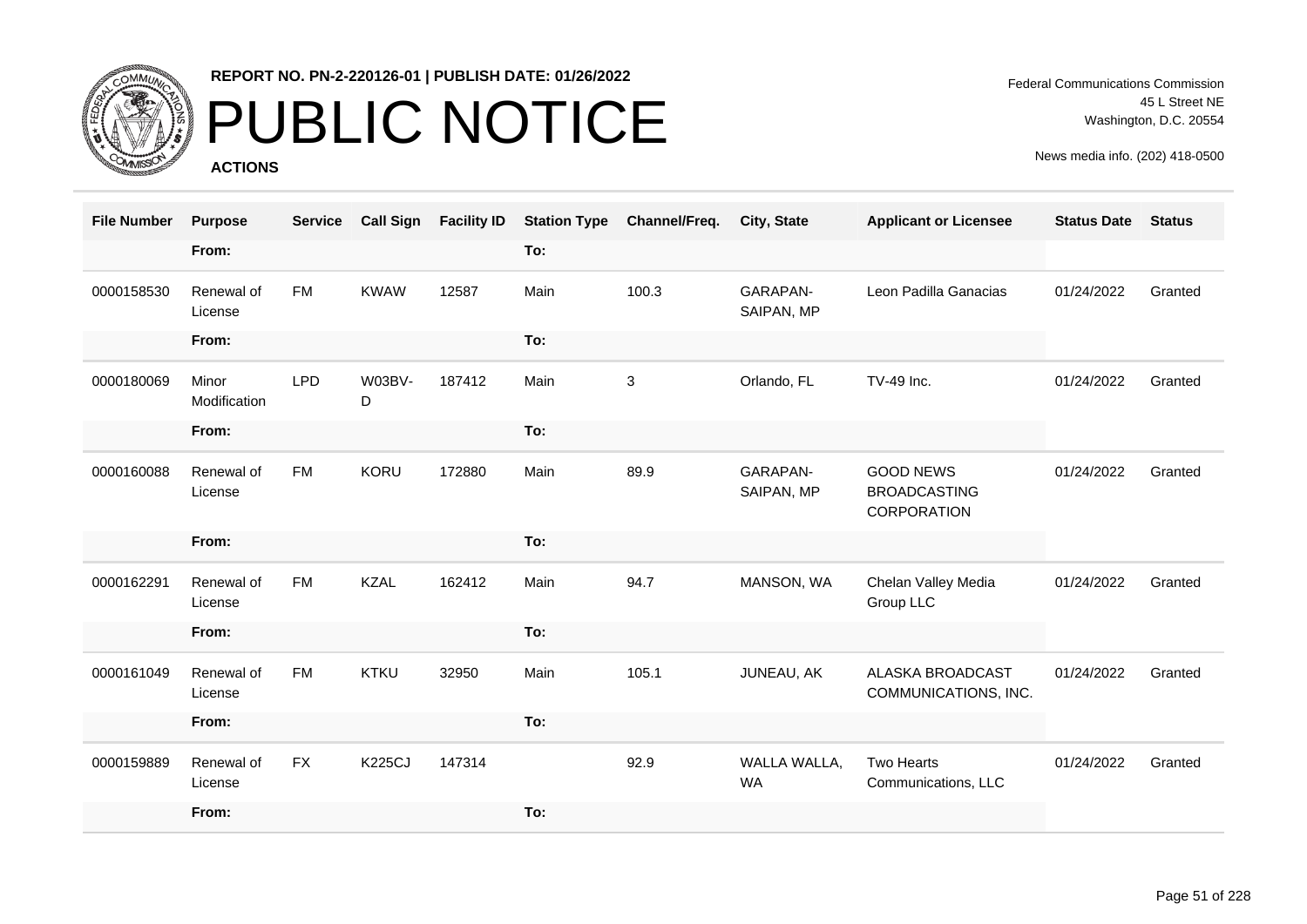

# PUBLIC NOTICE

**ACTIONS**

| <b>File Number</b> | <b>Purpose</b>        | <b>Service</b> | <b>Call Sign</b> | <b>Facility ID</b> | <b>Station Type</b> | Channel/Freq. | City, State                     | <b>Applicant or Licensee</b>                                                        | <b>Status Date</b> | <b>Status</b> |
|--------------------|-----------------------|----------------|------------------|--------------------|---------------------|---------------|---------------------------------|-------------------------------------------------------------------------------------|--------------------|---------------|
| 0000160270         | Renewal of<br>License | <b>FM</b>      | <b>KESY</b>      | 172884             | Main                | 91.9          | <b>BAKER CITY,</b><br><b>OR</b> | <b>IDAHO CONFERENCE</b><br>OF SEVENTH-DAY<br>ADVENTISTS, INC.                       | 01/24/2022         | Granted       |
|                    | From:                 |                |                  |                    | To:                 |               |                                 |                                                                                     |                    |               |
| 0000157601         | Renewal of<br>License | <b>FX</b>      | <b>K285DU</b>    | 52157              | Main                | 104.9         | HOMER, AK                       | <b>PENINSULA</b><br>COMMUNICATIONS, INC.                                            | 01/24/2022         | Granted       |
|                    | From:                 |                |                  |                    | To:                 |               |                                 |                                                                                     |                    |               |
| 0000160424         | Renewal of<br>License | <b>FX</b>      | <b>K225AR</b>    | 139113             |                     | 92.9          | WENATCHEE,<br><b>WA</b>         | Bustos Media Holdings,<br>LLC                                                       | 01/24/2022         | Granted       |
|                    | From:                 |                |                  |                    | To:                 |               |                                 |                                                                                     |                    |               |
| 0000159391         | Renewal of<br>License | <b>FM</b>      | <b>KTAC</b>      | 68158              | Main                | 93.9          | EPHRATA, WA                     | <b>TACOMA</b><br>BROADCASTERS,<br><b>INCORPORATED</b>                               | 01/24/2022         | Granted       |
|                    | From:                 |                |                  |                    | To:                 |               |                                 |                                                                                     |                    |               |
| 0000160070         | Renewal of<br>License | <b>FM</b>      | <b>KRLF</b>      | 37807              | Main                | 88.5          | PULLMAN, WA                     | <b>LIVING FAITH</b><br><b>FELLOWSHIP</b><br><b>EDUCATIONAL</b><br><b>MINISTRIES</b> | 01/24/2022         | Granted       |
|                    | From:                 |                |                  |                    | To:                 |               |                                 |                                                                                     |                    |               |
| 0000160989         | Renewal of<br>License | <b>FM</b>      | <b>KUZY</b>      | 758540             | Main                | 93.3          | NUNAM IQUA,<br>AK               | Bethel Broadcasting, Inc.                                                           | 01/24/2022         | Granted       |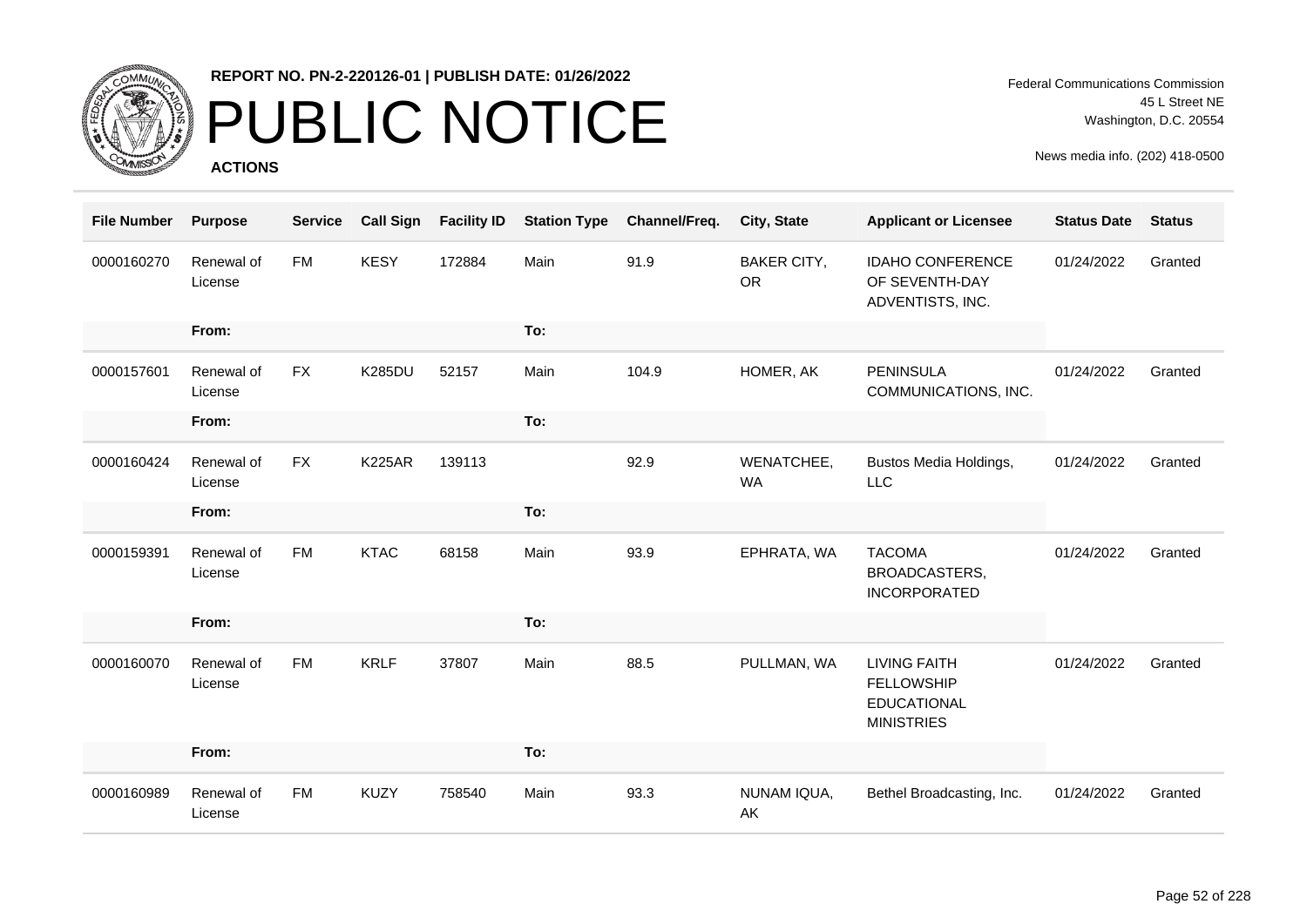

# PUBLIC NOTICE

**ACTIONS**

| <b>File Number</b> | <b>Purpose</b>        | <b>Service</b> | <b>Call Sign</b> | <b>Facility ID</b> |      | <b>Station Type Channel/Freq.</b> | City, State                     | <b>Applicant or Licensee</b>                                 | <b>Status Date</b> | <b>Status</b> |
|--------------------|-----------------------|----------------|------------------|--------------------|------|-----------------------------------|---------------------------------|--------------------------------------------------------------|--------------------|---------------|
|                    | From:                 |                |                  |                    | To:  |                                   |                                 |                                                              |                    |               |
| 0000161583         | Renewal of<br>License | <b>FX</b>      | <b>K296DI</b>    | 20021              | Main | 107.1                             | BARROW, AK                      | EVANGELISTIC ALASKA<br><b>MISSIONARY</b><br>FELLOWSHIP, INC. | 01/24/2022         | Granted       |
|                    | From:                 |                |                  |                    | To:  |                                   |                                 |                                                              |                    |               |
| 0000159686         | Renewal of<br>License | <b>FM</b>      | <b>KDCB</b>      | 176687             | Main | 89.5                              | COOS BAY, OR                    | theDove Media, Inc.                                          | 01/24/2022         | Granted       |
|                    | From:                 |                |                  |                    | To:  |                                   |                                 |                                                              |                    |               |
| 0000161367         | Renewal of<br>License | <b>FX</b>      | <b>K284BL</b>    | 138227             |      | 104.7                             | <b>BELLINGHAM,</b><br><b>WA</b> | <b>WASHINGTON STATE</b><br><b>UNIVERSITY</b>                 | 01/24/2022         | Granted       |
|                    | From:                 |                |                  |                    | To:  |                                   |                                 |                                                              |                    |               |
| 0000161213         | Renewal of<br>License | <b>FM</b>      | <b>KINU</b>      | 171728             | Main | 89.9                              | KOTZEBUE, AK                    | <b>KOTZEBUE</b><br><b>BROADCASTING INC.</b>                  | 01/24/2022         | Granted       |
|                    | From:                 |                |                  |                    | To:  |                                   |                                 |                                                              |                    |               |
| 0000159725         | Renewal of<br>License | <b>FX</b>      | <b>K211AX</b>    | 54931              | Main | 90.1                              | KLAWOCK, AK                     | RAINBIRD COMMUNITY<br><b>BROADCASTING CORP</b>               | 01/24/2022         | Granted       |
|                    | From:                 |                |                  |                    | To:  |                                   |                                 |                                                              |                    |               |
| 0000159373         | Renewal of<br>License | <b>FM</b>      | <b>KTKF</b>      | 198722             | Main | 89.5                              | TOK, AK                         | ATHABASCAN<br><b>FIDDLERS</b><br>ASSOCIATION, INC.           | 01/24/2022         | Granted       |
|                    | From:                 |                |                  |                    | To:  |                                   |                                 |                                                              |                    |               |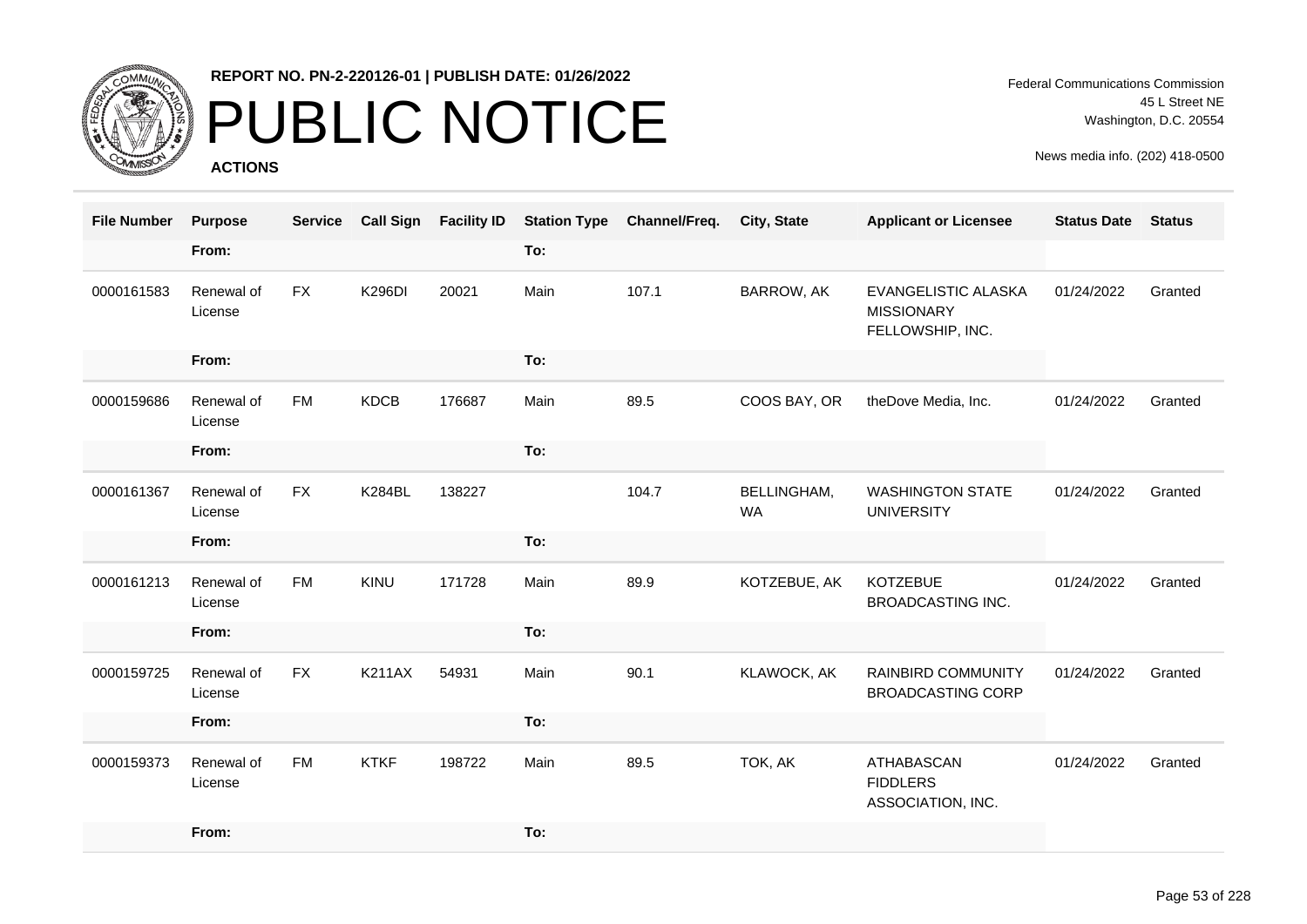

### PUBLIC NOTICE

**ACTIONS**

| <b>File Number</b> | <b>Purpose</b>        | <b>Service</b> | <b>Call Sign</b> | <b>Facility ID</b> | <b>Station Type</b> | Channel/Freq. | City, State              | <b>Applicant or Licensee</b>                  | <b>Status Date</b> | <b>Status</b> |
|--------------------|-----------------------|----------------|------------------|--------------------|---------------------|---------------|--------------------------|-----------------------------------------------|--------------------|---------------|
| 0000160777         | Renewal of<br>License | <b>FX</b>      | <b>K216DG</b>    | 77115              | Main                | 91.1          | KETCHIKAN, AK            | <b>CSN INTERNATIONAL</b>                      | 01/24/2022         | Granted       |
|                    | From:                 |                |                  |                    | To:                 |               |                          |                                               |                    |               |
| 0000159921         | Renewal of<br>License | <b>FL</b>      | KMRE-<br>LP      | 134425             |                     | 102.3         | BELLINGHAM,<br><b>WA</b> | <b>KULSHAN COMMUNITY</b><br><b>MEDIA</b>      | 01/24/2022         | Granted       |
|                    | From:                 |                |                  |                    | To:                 |               |                          |                                               |                    |               |
| 0000161774         | Renewal of<br>License | <b>FX</b>      | <b>K212AS</b>    | 36513              | Main                | 90.3          | SISTERS, OR              | <b>LANE COMMUNITY</b><br>COLLEGE              | 01/24/2022         | Granted       |
|                    | From:                 |                |                  |                    | To:                 |               |                          |                                               |                    |               |
| 0000161462         | Renewal of<br>License | <b>FM</b>      | <b>KOTD</b>      | 173179             | Main                | 89.7          | THE DALLES,<br><b>OR</b> | OREGON PUBLIC<br><b>BROADCASTING</b>          | 01/24/2022         | Granted       |
|                    | From:                 |                |                  |                    | To:                 |               |                          |                                               |                    |               |
| 0000162949         | Renewal of<br>License | <b>FM</b>      | KING-FM          | 11755              | Main                | 98.1          | SEATTLE, WA              | <b>CLASSIC RADIO</b>                          | 01/24/2022         | Granted       |
|                    | From:                 |                |                  |                    | To:                 |               |                          |                                               |                    |               |
| 0000161059         | Renewal of<br>License | <b>FX</b>      | K289BZ           | 86946              | Main                | 105.7         | GIG HARBOR,<br><b>WA</b> | PENINSULA SCHOOL<br>DISTRICT NO. 401          | 01/24/2022         | Granted       |
|                    | From:                 |                |                  |                    | To:                 |               |                          |                                               |                    |               |
| 0000159809         | Renewal of<br>License | <b>FX</b>      | <b>K216EB</b>    | 90504              | Main                | 91.1          | HOOD RIVER,<br><b>OR</b> | <b>EDUCATIONAL MEDIA</b><br><b>FOUNDATION</b> | 01/24/2022         | Granted       |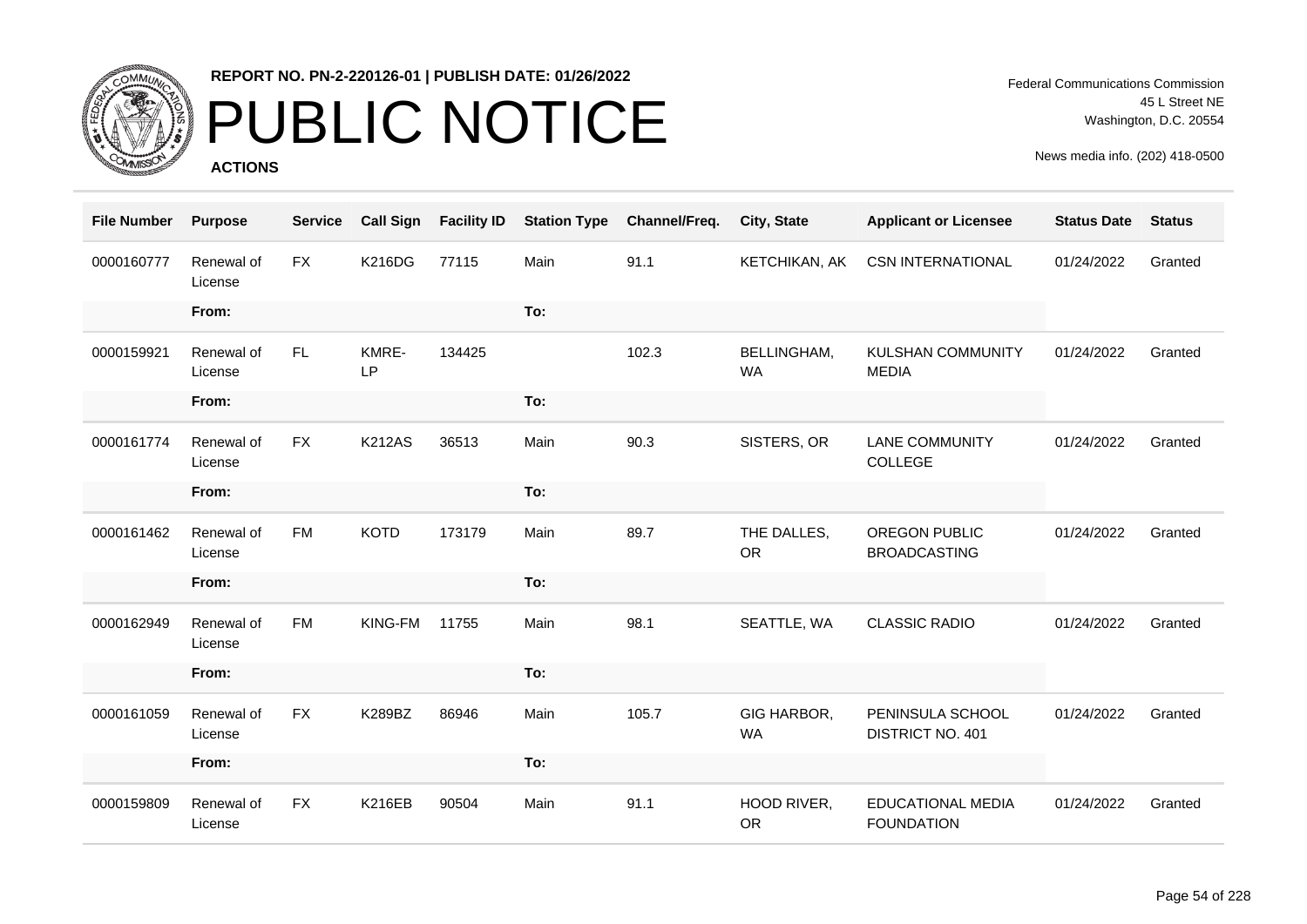

### PUBLIC NOTICE

**ACTIONS**

Federal Communications Commission 45 L Street NE Washington, D.C. 20554

| <b>File Number</b> | <b>Purpose</b>        | <b>Service</b> | <b>Call Sign</b> | <b>Facility ID</b> | <b>Station Type</b> | Channel/Freq. | City, State              | <b>Applicant or Licensee</b>                | <b>Status Date</b> | <b>Status</b> |
|--------------------|-----------------------|----------------|------------------|--------------------|---------------------|---------------|--------------------------|---------------------------------------------|--------------------|---------------|
|                    | From:                 |                |                  |                    | To:                 |               |                          |                                             |                    |               |
| 0000160795         | Renewal of<br>License | <b>FX</b>      | <b>K232CB</b>    | 12456              | Main                | 94.3          | PENDLETON,<br><b>OR</b>  | SMG - TRI-CITIES, LLC                       | 01/24/2022         | Granted       |
|                    | From:                 |                |                  |                    | To:                 |               |                          |                                             |                    |               |
| 0000161542         | Renewal of<br>License | <b>FX</b>      | <b>K214FI</b>    | 51196              | Main                | 90.7          | RAYMOND, WA              | PACIFIC PUBLIC MEDIA                        | 01/24/2022         | Granted       |
|                    | From:                 |                |                  |                    | To:                 |               |                          |                                             |                    |               |
| 0000162009         | Renewal of<br>License | FL.            | KWMG-<br>LP      | 196074             |                     | 99.9          | WHITE CITY,<br><b>OR</b> | WORDCASTER, INC.                            | 01/24/2022         | Granted       |
|                    | From:                 |                |                  |                    | To:                 |               |                          |                                             |                    |               |
| 0000160110         | Renewal of<br>License | <b>FM</b>      | <b>KDCQ</b>      | 4086               | Main                | 92.9          | COOS BAY, OR             | <b>BAY CITIES BUILDING</b><br>COMPANY, INC. | 01/24/2022         | Granted       |
|                    | From:                 |                |                  |                    | To:                 |               |                          |                                             |                    |               |
| 0000160369         | Renewal of<br>License | FX             | <b>K215EH</b>    | 89650              | Main                | 90.9          | KAILUA, HI               | <b>CSN INTERNATIONAL</b>                    | 01/24/2022         | Granted       |
|                    | From:                 |                |                  |                    | To:                 |               |                          |                                             |                    |               |
| 0000162244         | Renewal of<br>License | AM             | <b>KHCM</b>      | 10934              | Main                | 880.0         | HONOLULU, HI             | <b>SALEM MEDIA OF</b><br>HAWAII, INC.       | 01/24/2022         | Granted       |
|                    | From:                 |                |                  |                    | To:                 |               |                          |                                             |                    |               |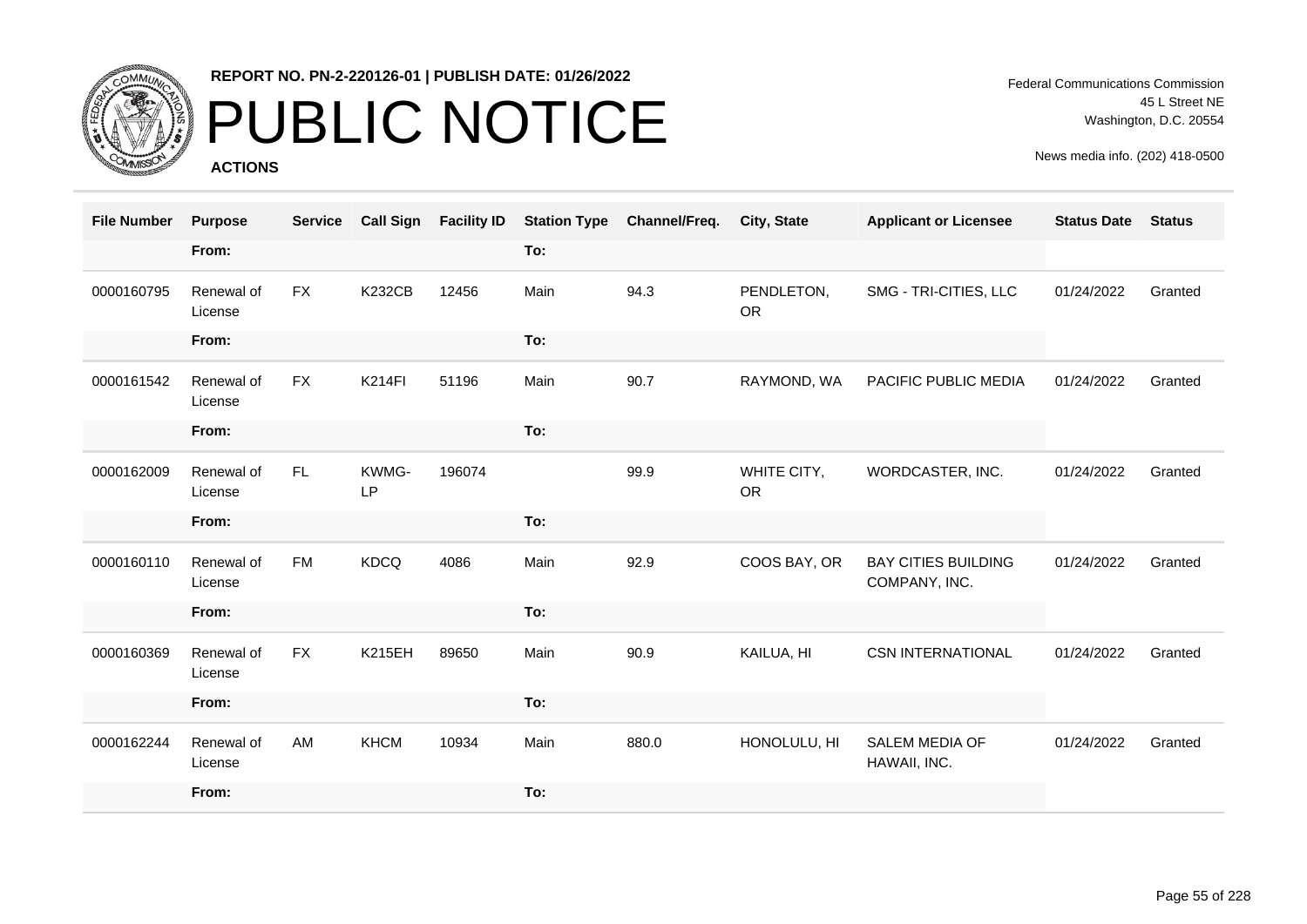

# PUBLIC NOTICE

**ACTIONS**

| <b>File Number</b> | <b>Purpose</b>        | <b>Service</b> | <b>Call Sign</b> | <b>Facility ID</b> | <b>Station Type</b> | Channel/Freq. | City, State              | <b>Applicant or Licensee</b>                                      | <b>Status Date</b> | <b>Status</b> |
|--------------------|-----------------------|----------------|------------------|--------------------|---------------------|---------------|--------------------------|-------------------------------------------------------------------|--------------------|---------------|
| 0000161992         | Renewal of<br>License | <b>FM</b>      | <b>KHIC</b>      | 190240             | Main                | 98.5          | KENO, OR                 | <b>BASIN MEDIACTIVE, LLC</b>                                      | 01/24/2022         | Granted       |
|                    | From:                 |                |                  |                    | To:                 |               |                          |                                                                   |                    |               |
| 0000158701         | Renewal of<br>License | <b>FM</b>      | <b>KHRS</b>      | 203334             | Main                | 96.3          | HEALY, AK                | 40 BELOW<br><b>BROADCASTING</b>                                   | 01/24/2022         | Granted       |
|                    | From:                 |                |                  |                    | To:                 |               |                          |                                                                   |                    |               |
| 0000161773         | Renewal of<br>License | <b>FX</b>      | <b>K218AG</b>    | 36517              | Main                | 91.5          | OAKRIDGE, OR             | <b>LANE COMMUNITY</b><br>COLLEGE                                  | 01/24/2022         | Granted       |
|                    | From:                 |                |                  |                    | To:                 |               |                          |                                                                   |                    |               |
| 0000161902         | Renewal of<br>License | AM             | KICH             | 51238              | Main                | 630.0         | AGANA, GU                | Good News Broadcasting<br>Corporation                             | 01/24/2022         | Granted       |
|                    | From:                 |                |                  |                    | To:                 |               |                          |                                                                   |                    |               |
| 0000180341         | Minor<br>Modification | <b>LPD</b>     | KVAD-<br>LD      | 167486             | Main                | 16            | AMARILLO, TX             | MICHAEL MINTZ                                                     | 01/24/2022         | Granted       |
|                    | From:                 |                |                  |                    | To:                 |               |                          |                                                                   |                    |               |
| 0000162071         | Renewal of<br>License | <b>FM</b>      | <b>KACW</b>      | 173182             | Main                | 91.3          | SOUTH BEND,<br><b>WA</b> | <b>CHEHALIS VALLEY</b><br><b>EDUCATIONAL</b><br><b>FOUNDATION</b> | 01/24/2022         | Granted       |
|                    | From:                 |                |                  |                    | To:                 |               |                          |                                                                   |                    |               |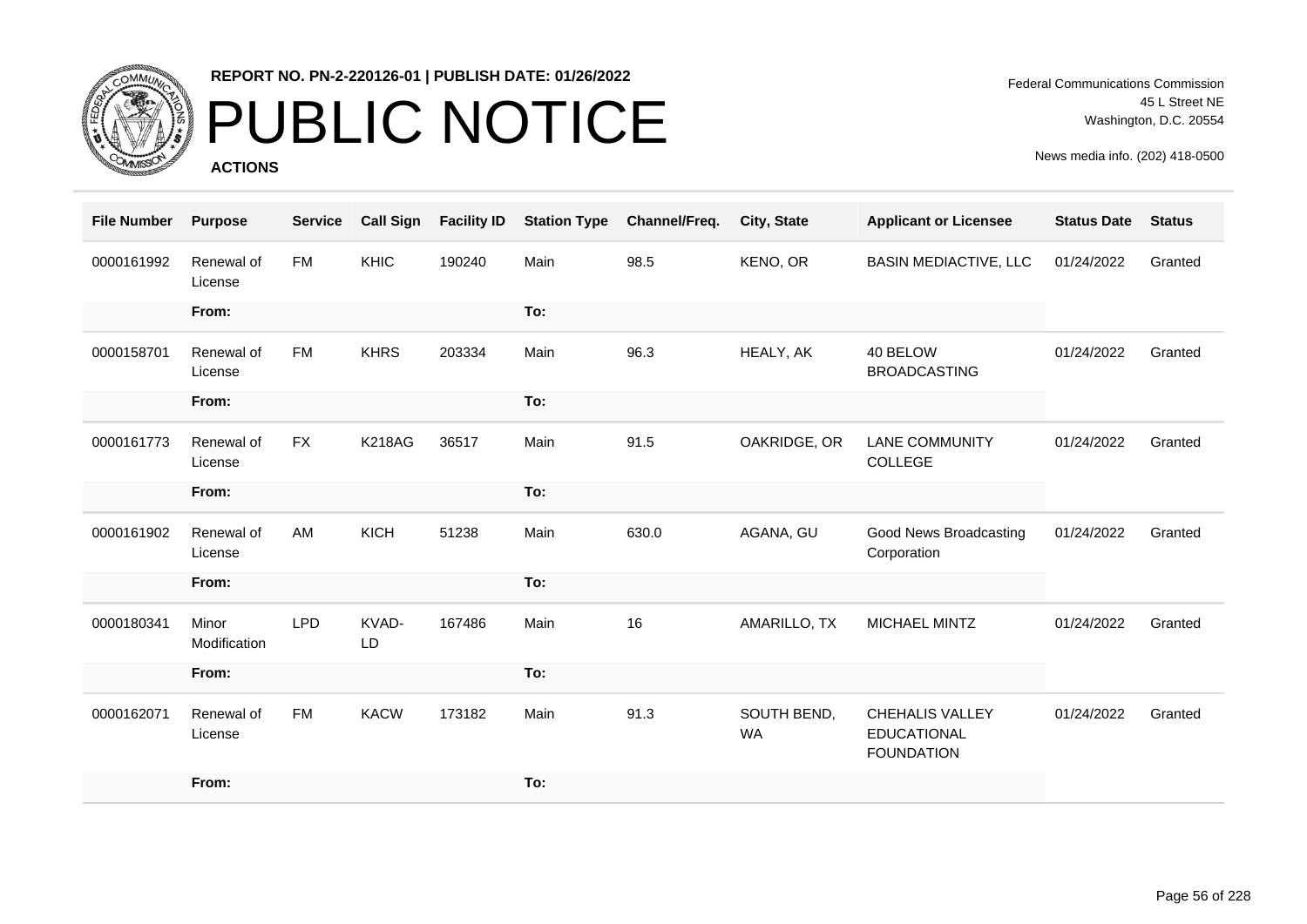

# PUBLIC NOTICE

**ACTIONS**

Federal Communications Commission 45 L Street NE Washington, D.C. 20554

| <b>File Number</b> | <b>Purpose</b>        | <b>Service</b> | <b>Call Sign</b> | <b>Facility ID</b> | <b>Station Type</b> | Channel/Freq. | <b>City, State</b>               | <b>Applicant or Licensee</b>                | <b>Status Date</b> | <b>Status</b> |
|--------------------|-----------------------|----------------|------------------|--------------------|---------------------|---------------|----------------------------------|---------------------------------------------|--------------------|---------------|
| 0000160837         | Renewal of<br>License | <b>FX</b>      | <b>K241AG</b>    | 17571              | Main                | 96.1          | <b>GRANTS PASS,</b><br><b>OR</b> | SMG-MEDFORD, LLC                            | 01/24/2022         | Granted       |
|                    | From:                 |                |                  |                    | To:                 |               |                                  |                                             |                    |               |
| 0000161446         | Renewal of<br>License | AM             | <b>KOPB</b>      | 841                | Main                | 1600.0        | EUGENE, OR                       | <b>OREGON PUBLIC</b><br><b>BROADCASTING</b> | 01/24/2022         | Granted       |
|                    | From:                 |                |                  |                    | To:                 |               |                                  |                                             |                    |               |
| 0000157592         | Renewal of<br>License | <b>FX</b>      | <b>K261DV</b>    | 142498             |                     | 100.1         | HOMER, AK                        | <b>PENINSULA</b><br>COMMUNICATIONS, INC.    | 01/24/2022         | Granted       |
|                    | From:                 |                |                  |                    | To:                 |               |                                  |                                             |                    |               |
| 0000161701         | Renewal of<br>License | FM             | <b>KVIX</b>      | 91468              | Main                | 89.3          | <b>PORT</b><br>ANGELES, WA       | PACIFIC PUBLIC MEDIA                        | 01/24/2022         | Granted       |
|                    | From:                 |                |                  |                    | To:                 |               |                                  |                                             |                    |               |
| 0000161098         | Renewal of<br>License | <b>FM</b>      | <b>KHMG</b>      | 26384              | Main                | 88.1          | BARRIGADA,<br>GU                 | <b>HARVEST CHRISTIAN</b><br><b>ACADEMY</b>  | 01/24/2022         | Granted       |
|                    | From:                 |                |                  |                    | To:                 |               |                                  |                                             |                    |               |
| 0000160669         | Renewal of<br>License | <b>FM</b>      | KUJZ             | 30650              | Main                | 95.3          | CRESWELL, OR                     | <b>CUMULUS LICENSING</b><br>LLC             | 01/24/2022         | Granted       |
|                    | From:                 |                |                  |                    | To:                 |               |                                  |                                             |                    |               |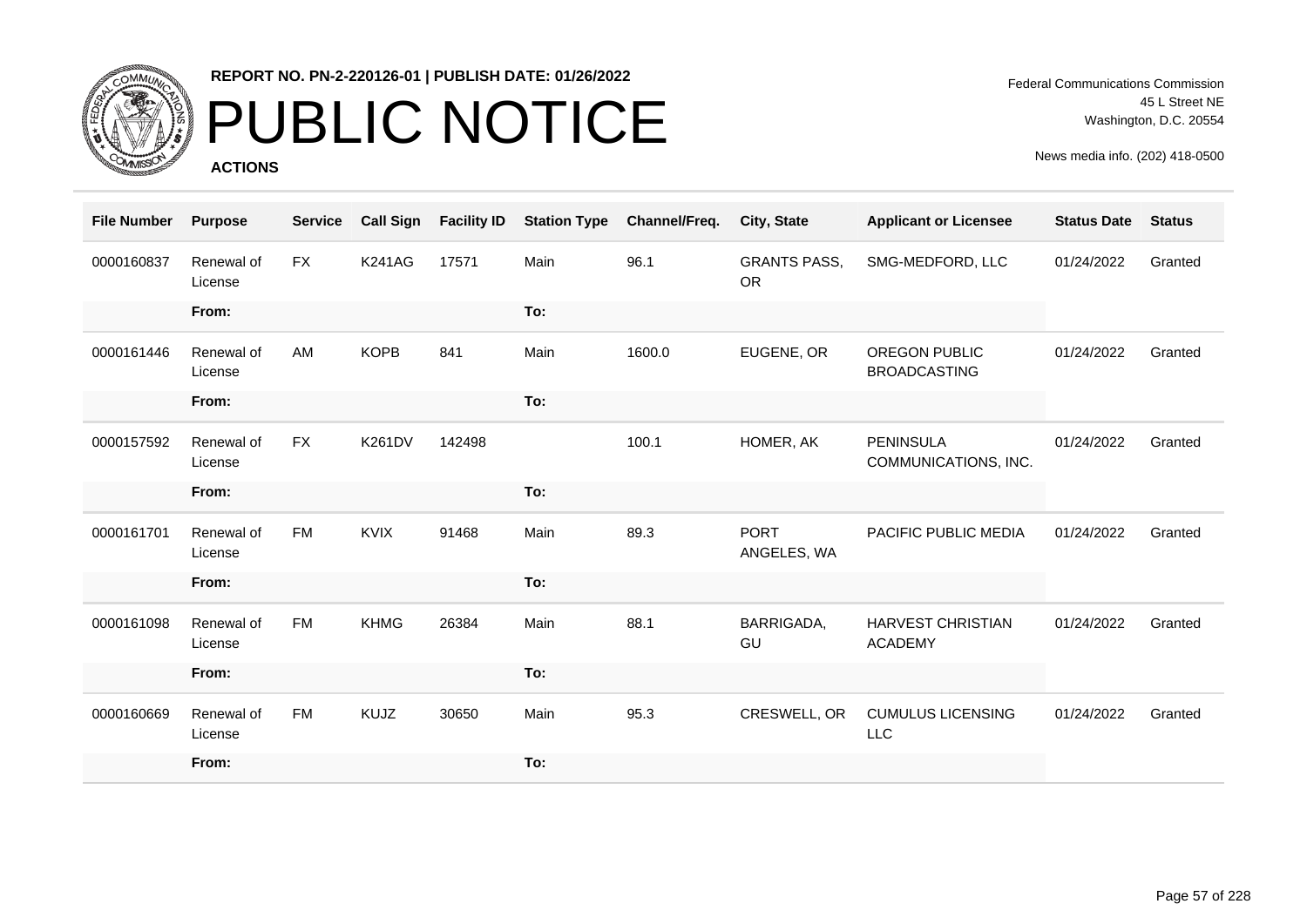

## PUBLIC NOTICE

**ACTIONS**

Federal Communications Commission 45 L Street NE Washington, D.C. 20554

| <b>File Number</b> | <b>Purpose</b>        | <b>Service</b> | <b>Call Sign</b> | <b>Facility ID</b> | <b>Station Type</b> | Channel/Freq. | City, State                       | <b>Applicant or Licensee</b>                        | <b>Status Date</b> | <b>Status</b> |
|--------------------|-----------------------|----------------|------------------|--------------------|---------------------|---------------|-----------------------------------|-----------------------------------------------------|--------------------|---------------|
| 0000159838         | Renewal of<br>License | <b>FM</b>      | <b>KLUW</b>      | 85971              | Main                | 88.1          | <b>EAST</b><br>WENATCHEE,<br>WA   | <b>EDUCATIONAL MEDIA</b><br><b>FOUNDATION</b>       | 01/24/2022         | Granted       |
|                    | From:                 |                |                  |                    | To:                 |               |                                   |                                                     |                    |               |
| 0000160457         | Renewal of<br>License | <b>FX</b>      | <b>K244ES</b>    | 148275             |                     | 96.7          | CARSON, WA                        | <b>COMMUNITY MEDIA</b><br><b>ASSISTANCE PROJECT</b> | 01/24/2022         | Granted       |
|                    | From:                 |                |                  |                    | To:                 |               |                                   |                                                     |                    |               |
| 0000160208         | Renewal of<br>License | <b>FX</b>      | <b>K241AB</b>    | 70441              | Main                | 96.1          | RUBY, AK                          | <b>VOICE FOR CHRIST</b><br>MINISTRIES, INC          | 01/24/2022         | Granted       |
|                    | From:                 |                |                  |                    | To:                 |               |                                   |                                                     |                    |               |
| 0000158351         | Renewal of<br>License | <b>FM</b>      | <b>KDLL</b>      | 52538              | Main                | 91.9          | KENAI, AK                         | PICKLE HILL PUBLIC<br>BROADCASTING, INC.            | 01/24/2022         | Granted       |
|                    | From:                 |                |                  |                    | To:                 |               |                                   |                                                     |                    |               |
| 0000161055         | Renewal of<br>License | <b>FM</b>      | <b>KSBZ</b>      | 60517              | Main                | 103.1         | SITKA, AK                         | ALASKA BROADCAST<br>COMMUNICATIONS, INC             | 01/24/2022         | Granted       |
|                    | From:                 |                |                  |                    | To:                 |               |                                   |                                                     |                    |               |
| 0000162325         | Renewal of<br>License | <b>FX</b>      | <b>K207FG</b>    | 67110              | Main                | 89.3          | <b>CANNON</b><br><b>BEACH, OR</b> | <b>TILLICUM FOUNDATION</b>                          | 01/24/2022         | Granted       |
|                    | From:                 |                |                  |                    | To:                 |               |                                   |                                                     |                    |               |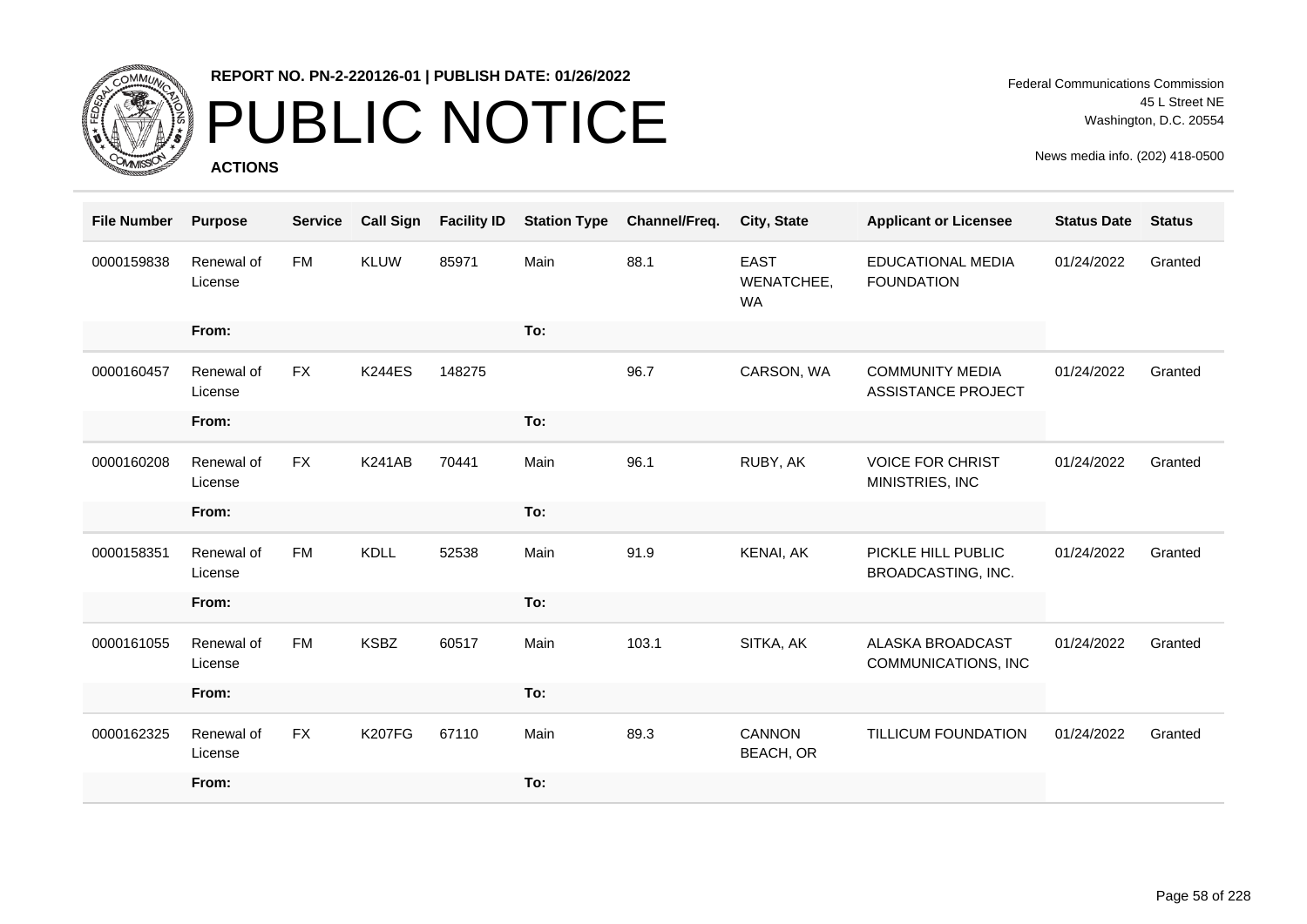

# PUBLIC NOTICE

**ACTIONS**

Federal Communications Commission 45 L Street NE Washington, D.C. 20554

| <b>File Number</b> | <b>Purpose</b>        | <b>Service</b> | <b>Call Sign</b>   | <b>Facility ID</b> | <b>Station Type</b> | Channel/Freq. | City, State                  | <b>Applicant or Licensee</b>                | <b>Status Date</b> | <b>Status</b> |
|--------------------|-----------------------|----------------|--------------------|--------------------|---------------------|---------------|------------------------------|---------------------------------------------|--------------------|---------------|
| 0000159990         | Renewal of<br>License | FL.            | <b>KXPB-LP</b>     | 132687             |                     | 89.1          | PACIFIC BEACH<br>, WA        | PACIFIC BEACH FOOD<br><b>BANK</b>           | 01/24/2022         | Granted       |
|                    | From:                 |                |                    |                    | To:                 |               |                              |                                             |                    |               |
| 0000161599         | Renewal of<br>License | <b>FM</b>      | KWVN-<br><b>FM</b> | 57757              | Main                | 107.7         | PENDLETON,<br><b>OR</b>      | EMG2, LLC                                   | 01/24/2022         | Granted       |
|                    | From:                 |                |                    |                    | To:                 |               |                              |                                             |                    |               |
| 0000161212         | Renewal of<br>License | AM             | KOHU               | 27077              | Main                | 1360.0        | HERMISTON,<br><b>OR</b>      | WESTEND RADIO, LLC                          | 01/24/2022         | Granted       |
|                    | From:                 |                |                    |                    | To:                 |               |                              |                                             |                    |               |
| 0000161350         | Renewal of<br>License | <b>FX</b>      | <b>K229BN</b>      | 156779             |                     | 93.7          | LA GRANDE,<br><b>OR</b>      | <b>FIRST BAPTIST</b><br>CHURCH OF RIVERVIEW | 01/24/2022         | Granted       |
|                    | From:                 |                |                    |                    | To:                 |               |                              |                                             |                    |               |
| 0000160243         | Renewal of<br>License | AM             | <b>KTBR</b>        | 33247              | Main                | 950.0         | ROSEBURG,<br><b>OR</b>       | SOUTHERN OREGON<br><b>UNIVERSITY</b>        | 01/24/2022         | Granted       |
|                    | From:                 |                |                    |                    | To:                 |               |                              |                                             |                    |               |
| 0000161942         | Renewal of<br>License | <b>FM</b>      | KIOE               | 177194             | Main                | 91.3          | <b>UTULEI</b><br>VILLAGE, AS | Leone Church of Christ                      | 01/24/2022         | Granted       |
|                    | From:                 |                |                    |                    | To:                 |               |                              |                                             |                    |               |
| 0000161211         | Renewal of<br>License | <b>FM</b>      | <b>KIEA</b>        | 180909             | Main                | 91.9          | SELAWIK, AK                  | <b>KOTZEBUE</b><br>BROADCASTING, INC.       | 01/24/2022         | Granted       |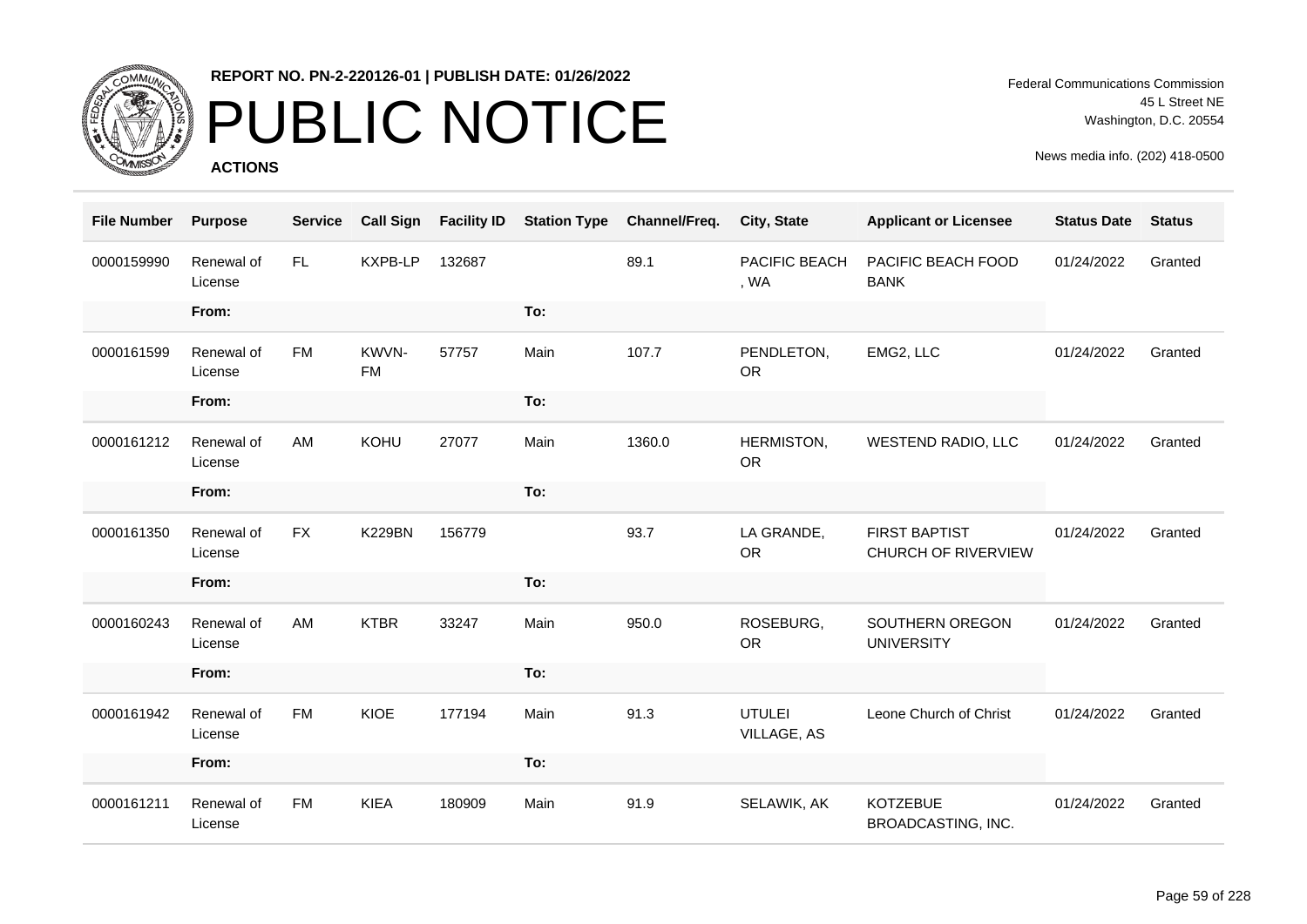

# PUBLIC NOTICE

**ACTIONS**

Federal Communications Commission 45 L Street NE Washington, D.C. 20554

| <b>File Number</b> | <b>Purpose</b>        | <b>Service</b> | <b>Call Sign</b>   | <b>Facility ID</b> | <b>Station Type</b> | Channel/Freq. | City, State               | <b>Applicant or Licensee</b>                  | <b>Status Date</b> | <b>Status</b> |
|--------------------|-----------------------|----------------|--------------------|--------------------|---------------------|---------------|---------------------------|-----------------------------------------------|--------------------|---------------|
|                    | From:                 |                |                    |                    | To:                 |               |                           |                                               |                    |               |
| 0000160428         | Renewal of<br>License | <b>FM</b>      | KZXR-<br><b>FM</b> | 6266               | Main                | 101.7         | PROSSER, WA               | Bustos Media Holdings,<br><b>LLC</b>          | 01/24/2022         | Granted       |
|                    | From:                 |                |                    |                    | To:                 |               |                           |                                               |                    |               |
| 0000159831         | Renewal of<br>License | <b>FX</b>      | <b>K201DX</b>      | 85377              | Main                | 88.1          | WALLA WALLA,<br><b>WA</b> | <b>EDUCATIONAL MEDIA</b><br><b>FOUNDATION</b> | 01/24/2022         | Granted       |
|                    | From:                 |                |                    |                    | To:                 |               |                           |                                               |                    |               |
| 0000159827         | Renewal of<br>License | FX             | K212BF             | 18844              | Main                | 90.3          | EUGENE, OR                | <b>EDUCATIONAL MEDIA</b><br><b>FOUNDATION</b> | 01/24/2022         | Granted       |
|                    | From:                 |                |                    |                    | To:                 |               |                           |                                               |                    |               |
| 0000157459         | Renewal of<br>License | <b>FX</b>      | <b>K244EO</b>      | 146666             |                     | 96.7          | HONOLULU, HI              | <b>HOCHMAN - MCCANN</b><br>HAWAII, INC.       | 01/24/2022         | Granted       |
|                    | From:                 |                |                    |                    | To:                 |               |                           |                                               |                    |               |
| 0000158599         | Renewal of<br>License | <b>FX</b>      | <b>K212DB</b>      | 90750              | Main                | 90.3          | MOSES LAKE,<br><b>WA</b>  | <b>CSN INTERNATIONAL</b>                      | 01/24/2022         | Granted       |
|                    | From:                 |                |                    |                    | To:                 |               |                           |                                               |                    |               |
| 0000159857         | Renewal of<br>License | <b>FX</b>      | <b>K204GE</b>      | 91452              | Main                | 88.7          | FAIRBANKS, AK             | EDUCATIONAL MEDIA<br><b>FOUNDATION</b>        | 01/24/2022         | Granted       |
|                    | From:                 |                |                    |                    | To:                 |               |                           |                                               |                    |               |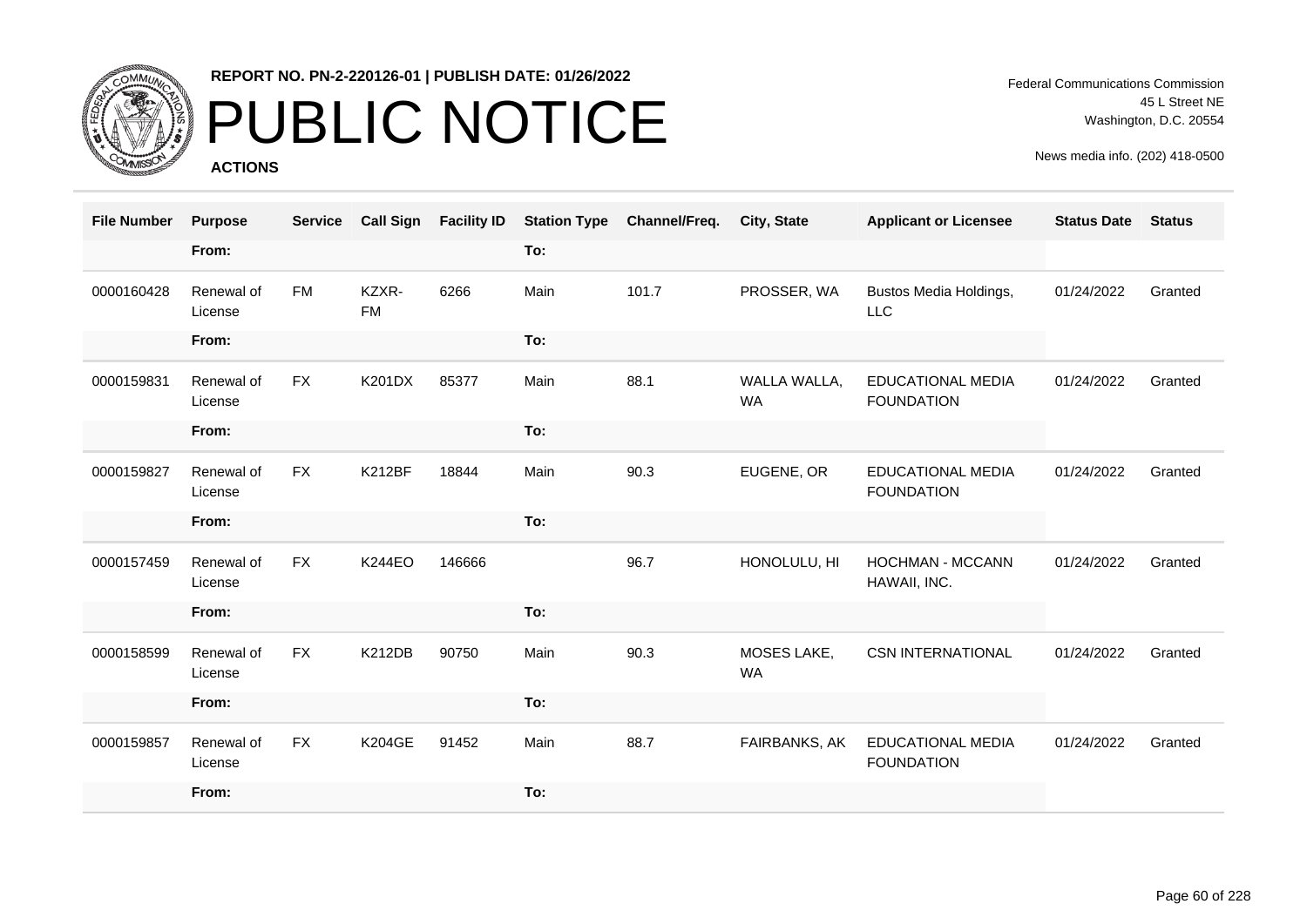

# PUBLIC NOTICE

**ACTIONS**

| <b>File Number</b> | <b>Purpose</b>        | <b>Service</b> | <b>Call Sign</b>   | <b>Facility ID</b> | <b>Station Type</b> | Channel/Freq. | City, State                 | <b>Applicant or Licensee</b>           | <b>Status Date</b> | <b>Status</b> |
|--------------------|-----------------------|----------------|--------------------|--------------------|---------------------|---------------|-----------------------------|----------------------------------------|--------------------|---------------|
| 0000160406         | Renewal of<br>License | <b>FX</b>      | <b>K209FO</b>      | 89649              | Main                | 89.7          | OLYMPIA, WA                 | <b>CSN INTERNATIONAL</b>               | 01/24/2022         | Granted       |
|                    | From:                 |                |                    |                    | To:                 |               |                             |                                        |                    |               |
| 0000157954         | Renewal of<br>License | <b>FM</b>      | <b>KKRB</b>        | 74251              | Main                | 106.9         | <b>KLAMATH</b><br>FALLS, OR | <b>WYNNE ENTERPRISES</b><br>LLC        | 01/24/2022         | Granted       |
|                    | From:                 |                |                    |                    | To:                 |               |                             |                                        |                    |               |
| 0000161272         | Renewal of<br>License | <b>FM</b>      | KNUC               | 57843              | Main                | 98.9          | SEATTLE, WA                 | Seattle FCC License Sub,<br><b>LLC</b> | 01/24/2022         | Granted       |
|                    | From:                 |                |                    |                    | To:                 |               |                             |                                        |                    |               |
| 0000180344         | License To<br>Cover   | LPT            | K31AH-D            | 58689              | Main                | 572.0         | OMAK, ETC, WA               | Mountain Licenses, L.P.                | 01/24/2022         | Granted       |
|                    | From:                 |                |                    |                    | To:                 |               |                             |                                        |                    |               |
| 0000160966         | Renewal of<br>License | <b>FM</b>      | KRSB-<br><b>FM</b> | 7119               | Main                | 103.1         | ROSEBURG,<br><b>OR</b>      | <b>BROOKE</b><br>COMMUNICATIONS, INC.  | 01/24/2022         | Granted       |
|                    | From:                 |                |                    |                    | To:                 |               |                             |                                        |                    |               |
| 0000162952         | Renewal of<br>License | <b>FM</b>      | <b>KAOS</b>        | 65611              | Main                | 89.3          | OLYMPIA, WA                 | THE EVERGREEN<br><b>STATE COLLEGE</b>  | 01/24/2022         | Granted       |
|                    | From:                 |                |                    |                    | To:                 |               |                             |                                        |                    |               |
| 0000162744         | Renewal of<br>License | <b>FM</b>      | <b>KKUA</b>        | 26437              | Main                | 90.7          | WAILUKU, HI                 | HAWAII PUBLIC RADIO,<br>INC.           | 01/24/2022         | Granted       |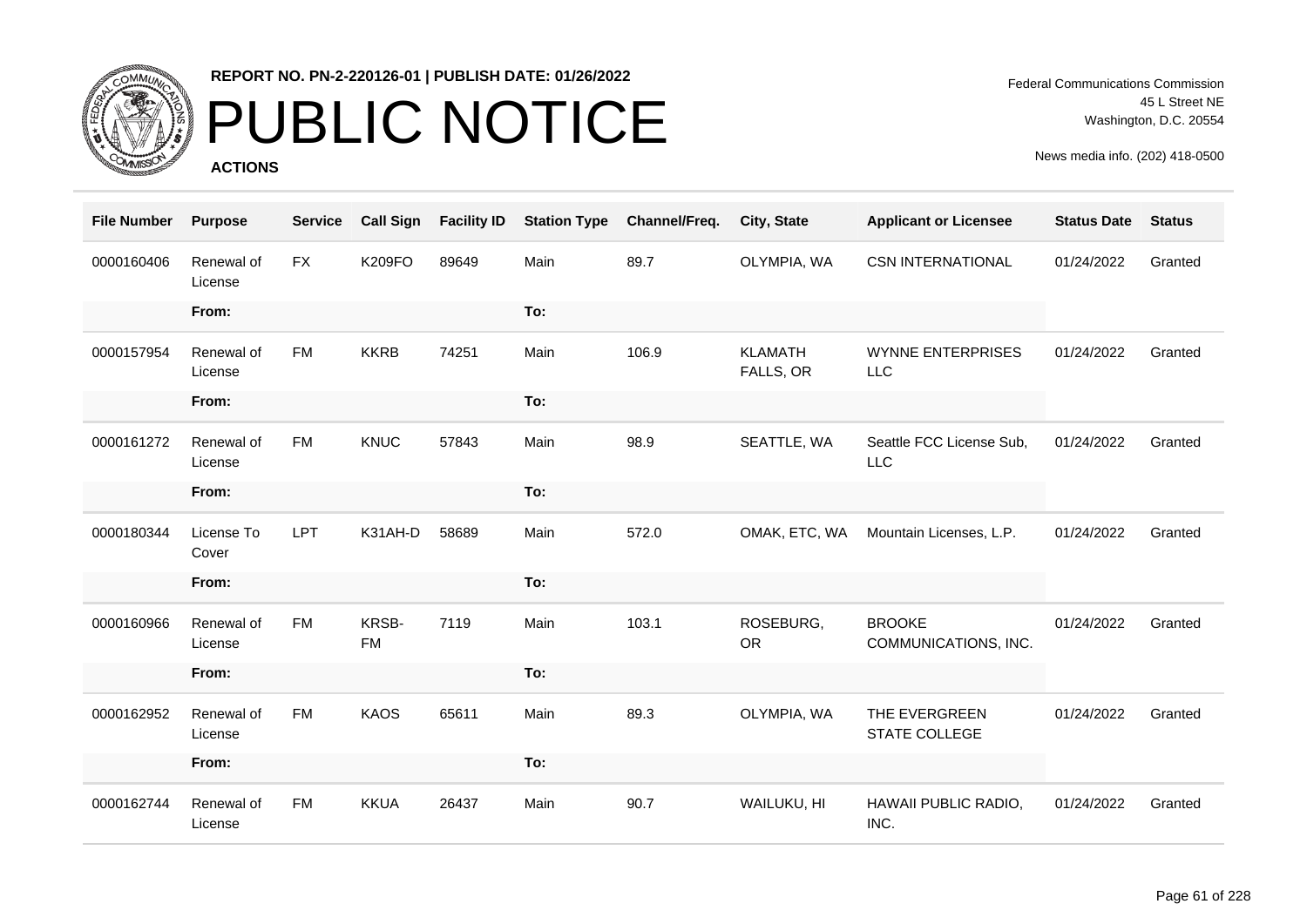

## PUBLIC NOTICE

**ACTIONS**

Federal Communications Commission 45 L Street NE Washington, D.C. 20554

| <b>File Number</b> | <b>Purpose</b>        | <b>Service</b> | <b>Call Sign</b> | <b>Facility ID</b> | <b>Station Type</b> | Channel/Freq. | City, State  | <b>Applicant or Licensee</b>                                   | <b>Status Date</b> | <b>Status</b> |
|--------------------|-----------------------|----------------|------------------|--------------------|---------------------|---------------|--------------|----------------------------------------------------------------|--------------------|---------------|
|                    | From:                 |                |                  |                    | To:                 |               |              |                                                                |                    |               |
| 0000162267         | Renewal of<br>License | <b>FM</b>      | <b>KNRK</b>      | 51213              | Main                | 94.7          | CAMAS, WA    | Audacy License, LLC                                            | 01/24/2022         | Granted       |
|                    | From:                 |                |                  |                    | To:                 |               |              |                                                                |                    |               |
| 0000179431         | License To<br>Cover   | <b>LPD</b>     | K25QT-D          | 182794             |                     | 25            | COLUMBIA, MO | Roseland Broadcasting,<br>Inc.                                 | 01/24/2022         | Granted       |
|                    | From:                 |                |                  |                    | To:                 |               |              |                                                                |                    |               |
| 0000158980         | Minor<br>Modification | <b>FM</b>      | <b>KGGA</b>      | 94220              | Main                | 88.1          | GALLUP, NM   | <b>BOARD OF EDUCATION</b><br>OF THE CITY OF<br>ALBUQUERQUE, NM | 01/24/2022         | Granted       |
|                    | From:                 |                |                  |                    | To:                 |               |              |                                                                |                    |               |
| 0000160792         | Renewal of<br>License | FL.            | KRWL-<br>LP      | 195028             |                     | 97.7          | COQUILLE, OR | <b>Coquille School District</b>                                | 01/24/2022         | Granted       |
|                    | From:                 |                |                  |                    | To:                 |               |              |                                                                |                    |               |
| 0000159585         | Renewal of<br>License | AM             | <b>KLAM</b>      | 56491              | Main                | 1450.0        | CORDOVA, AK  | <b>BAYVIEW</b><br>COMMUNICATIONS, INC.                         | 01/24/2022         | Granted       |
|                    | From:                 |                |                  |                    | To:                 |               |              |                                                                |                    |               |
| 0000161521         | Renewal of<br>License | <b>FX</b>      | <b>K256DC</b>    | 200955             |                     | 99.1          | BURNS, OR    | KJDY, LLC                                                      | 01/24/2022         | Granted       |
|                    | From:                 |                |                  |                    | To:                 |               |              |                                                                |                    |               |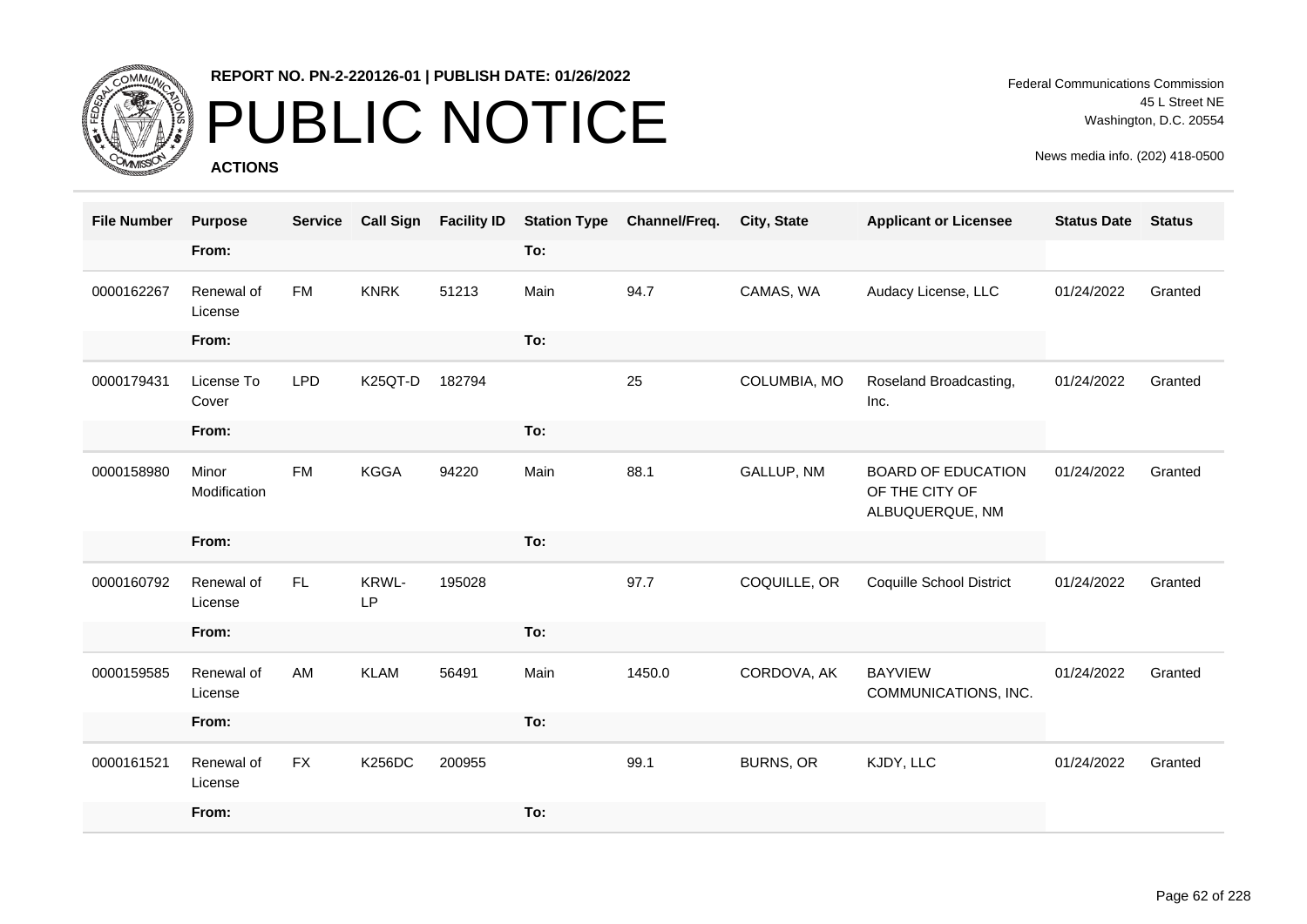

# PUBLIC NOTICE

**ACTIONS**

Federal Communications Commission 45 L Street NE Washington, D.C. 20554

| <b>File Number</b> | <b>Purpose</b>        | <b>Service</b> | <b>Call Sign</b> | <b>Facility ID</b> | <b>Station Type</b> | Channel/Freq. | City, State                   | <b>Applicant or Licensee</b>             | <b>Status Date</b> | <b>Status</b> |
|--------------------|-----------------------|----------------|------------------|--------------------|---------------------|---------------|-------------------------------|------------------------------------------|--------------------|---------------|
| 0000161449         | Renewal of<br>License | <b>FX</b>      | <b>K283AE</b>    | 24826              | Main                | 104.5         | CAVE<br>JUNCTION, OR          | <b>GRANTS PASS</b><br>BROADCASTING CORP. | 01/24/2022         | Granted       |
|                    | From:                 |                |                  |                    | To:                 |               |                               |                                          |                    |               |
| 0000161713         | Renewal of<br>License | <b>FX</b>      | <b>K254DN</b>    | 202478             |                     | 98.7          | EUGENE, OR                    | LANE COUNTY SCHOOL<br><b>DISTRICT 4J</b> | 01/24/2022         | Granted       |
|                    | From:                 |                |                  |                    | To:                 |               |                               |                                          |                    |               |
| 0000160714         | Renewal of<br>License | <b>FM</b>      | <b>KPBG</b>      | 173880             | Main                | 90.9          | OROVILLE, WA                  | SPOKANE PUBLIC<br>RADIO, INC.            | 01/24/2022         | Granted       |
|                    | From:                 |                |                  |                    | To:                 |               |                               |                                          |                    |               |
| 0000160986         | Renewal of<br>License | <b>FM</b>      | <b>KRMR</b>      | 758545             | Main                | 93.3          | <b>RUSSIAN</b><br>MISSION, AK | Bethel Broadcasting, Inc.                | 01/24/2022         | Granted       |
|                    | From:                 |                |                  |                    | To:                 |               |                               |                                          |                    |               |
| 0000160198         | Renewal of<br>License | <b>FM</b>      | <b>KSBA</b>      | 50616              | Main                | 88.5          | COOS BAY, OR                  | SOUTHERN OREGON<br><b>UNIVERSITY</b>     | 01/24/2022         | Granted       |
|                    | From:                 |                |                  |                    | To:                 |               |                               |                                          |                    |               |
| 0000162440         | Renewal of<br>License | <b>FM</b>      | <b>KGTS</b>      | 70732              | Main                | 91.3          | COLLEGE<br>PLACE, WA          | <b>WALLA WALLA</b><br><b>UNIVERSITY</b>  | 01/24/2022         | Granted       |
|                    | From:                 |                |                  |                    | To:                 |               |                               |                                          |                    |               |
| 0000158606         | Renewal of<br>License | <b>FX</b>      | <b>K201EN</b>    | 89734              | Main                | 88.1          | EVERETT, WA                   | <b>CSN INTERNATIONAL</b>                 | 01/24/2022         | Granted       |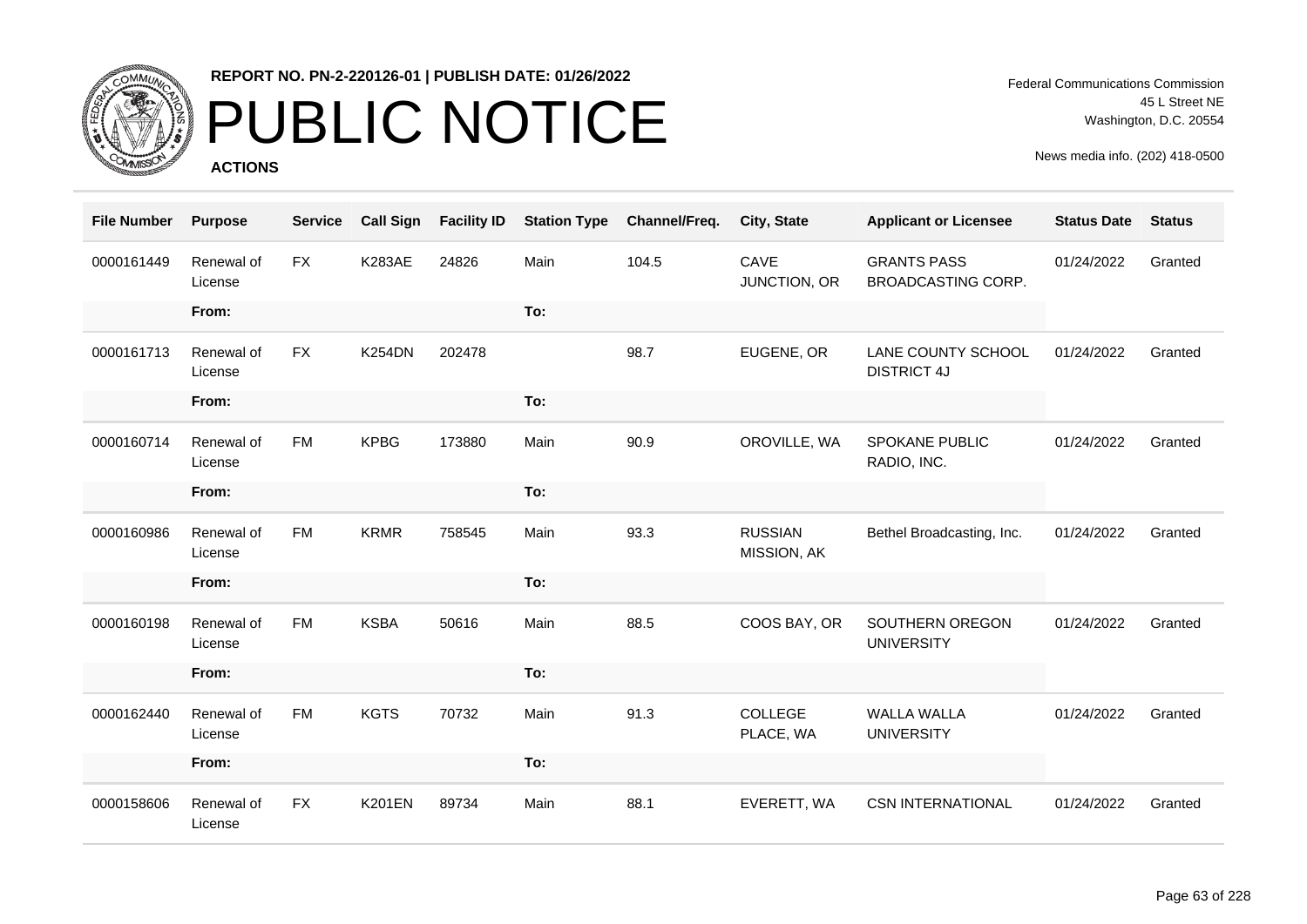

# PUBLIC NOTICE

**ACTIONS**

Federal Communications Commission 45 L Street NE Washington, D.C. 20554

| <b>File Number</b> | <b>Purpose</b>        | <b>Service</b> | <b>Call Sign</b> | <b>Facility ID</b> | <b>Station Type</b> | Channel/Freq. | City, State                                 | <b>Applicant or Licensee</b>          | <b>Status Date</b> | <b>Status</b> |
|--------------------|-----------------------|----------------|------------------|--------------------|---------------------|---------------|---------------------------------------------|---------------------------------------|--------------------|---------------|
|                    | From:                 |                |                  |                    | To:                 |               |                                             |                                       |                    |               |
| 0000160162         | Renewal of<br>License | <b>FM</b>      | <b>KSKF</b>      | 62071              | Main                | 90.9          | <b>KLAMATH</b><br>FALLS, OR                 | SOUTHERN OREGON<br><b>UNIVERSITY</b>  | 01/24/2022         | Granted       |
|                    | From:                 |                |                  |                    | To:                 |               |                                             |                                       |                    |               |
| 0000160171         | Renewal of<br>License | <b>FX</b>      | <b>K220BJ</b>    | 62993              | Main                | 91.9          | <b>KLAMATH</b><br>FALLS, ETC.,<br><b>OR</b> | SOUTHERN OREGON<br><b>UNIVERSITY</b>  | 01/24/2022         | Granted       |
|                    | From:                 |                |                  |                    | To:                 |               |                                             |                                       |                    |               |
| 0000160987         | Renewal of<br>License | AM             | <b>KSKR</b>      | 17415              | Main                | 1490.0        | ROSEBURG,<br><b>OR</b>                      | <b>BROOKE</b><br>COMMUNICATIONS, INC. | 01/24/2022         | Granted       |
|                    | From:                 |                |                  |                    | To:                 |               |                                             |                                       |                    |               |
| 0000161216         | Renewal of<br>License | <b>FX</b>      | <b>K203AP</b>    | 35437              | Main                | 88.5          | AMBLER, AK                                  | <b>KOTZEBUE</b><br>BROADCASTING, INC. | 01/24/2022         | Granted       |
|                    | From:                 |                |                  |                    | To:                 |               |                                             |                                       |                    |               |
| 0000161980         | Renewal of<br>License | <b>FX</b>      | K291CZ           | 202651             |                     | 106.1         | WAILUKU, HI                                 | PACIFIC RADIO GROUP,<br>INC.          | 01/24/2022         | Granted       |
|                    | From:                 |                |                  |                    | To:                 |               |                                             |                                       |                    |               |
| 0000161223         | Renewal of<br>License | <b>FM</b>      | <b>KQFM</b>      | 27076              | Main                | 93.7          | HERMISTON,<br><b>OR</b>                     | <b>WESTEND RADIO, LLC</b>             | 01/24/2022         | Granted       |
|                    | From:                 |                |                  |                    | To:                 |               |                                             |                                       |                    |               |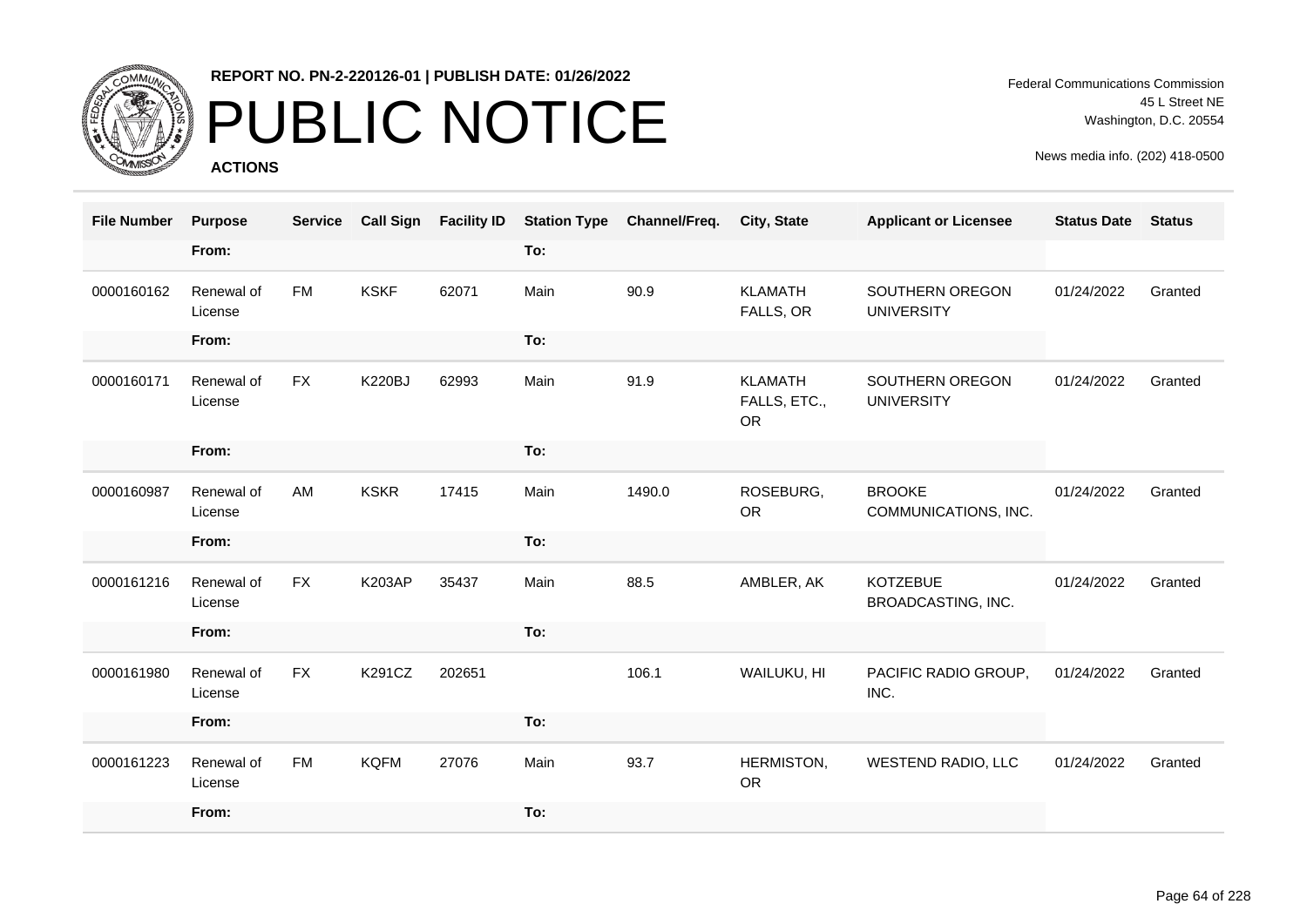

# PUBLIC NOTICE

**ACTIONS**

Federal Communications Commission 45 L Street NE Washington, D.C. 20554

| <b>File Number</b> | <b>Purpose</b>        | <b>Service</b> | <b>Call Sign</b> | <b>Facility ID</b> | <b>Station Type</b> | Channel/Freq. | City, State                    | <b>Applicant or Licensee</b>         | <b>Status Date</b> | <b>Status</b> |
|--------------------|-----------------------|----------------|------------------|--------------------|---------------------|---------------|--------------------------------|--------------------------------------|--------------------|---------------|
| 0000162695         | Renewal of<br>License | <b>FX</b>      | <b>K280GM</b>    | 140552             |                     | 103.9         | <b>CENTRAL</b><br>POINT, OR    | GO AND TELL, INC.                    | 01/24/2022         | Granted       |
|                    | From:                 |                |                  |                    | To:                 |               |                                |                                      |                    |               |
| 0000160404         | Renewal of<br>License | <b>FX</b>      | <b>K289AK</b>    | 142691             |                     | 105.7         | ORTING, WA                     | <b>CSN INTERNATIONAL</b>             | 01/24/2022         | Granted       |
|                    | From:                 |                |                  |                    | To:                 |               |                                |                                      |                    |               |
| 0000160992         | Renewal of<br>License | AM             | <b>KTZN</b>      | 12967              | Main                | 550.0         | ANCHORAGE,<br>AK               | IHM LICENSES, LLC                    | 01/24/2022         | Granted       |
|                    | From:                 |                |                  |                    | To:                 |               |                                |                                      |                    |               |
| 0000160371         | Renewal of<br>License | <b>FX</b>      | <b>K206EJ</b>    | 86906              | Main                | 89.1          | KAILUA KONA,<br>H <sub>l</sub> | <b>CSN INTERNATIONAL</b>             | 01/24/2022         | Granted       |
|                    | From:                 |                |                  |                    | To:                 |               |                                |                                      |                    |               |
| 0000162006         | Renewal of<br>License | FL.            | KMAB-<br>LP      | 135331             |                     | 99.3          | MADRAS, OR                     | THE GIBBONS SCHOOL                   | 01/24/2022         | Granted       |
|                    | From:                 |                |                  |                    | To:                 |               |                                |                                      |                    |               |
| 0000160231         | Renewal of<br>License | FM             | <b>KSRS</b>      | 62158              | Main                | 91.5          | ROSEBURG,<br><b>OR</b>         | SOUTHERN OREGON<br><b>UNIVERSITY</b> | 01/24/2022         | Granted       |
|                    | From:                 |                |                  |                    | To:                 |               |                                |                                      |                    |               |
| 0000160423         | Renewal of<br>License | <b>FM</b>      | <b>KZML</b>      | 15137              | Main                | 95.9          | QUINCY, WA                     | Bustos Media Holdings,<br><b>LLC</b> | 01/24/2022         | Granted       |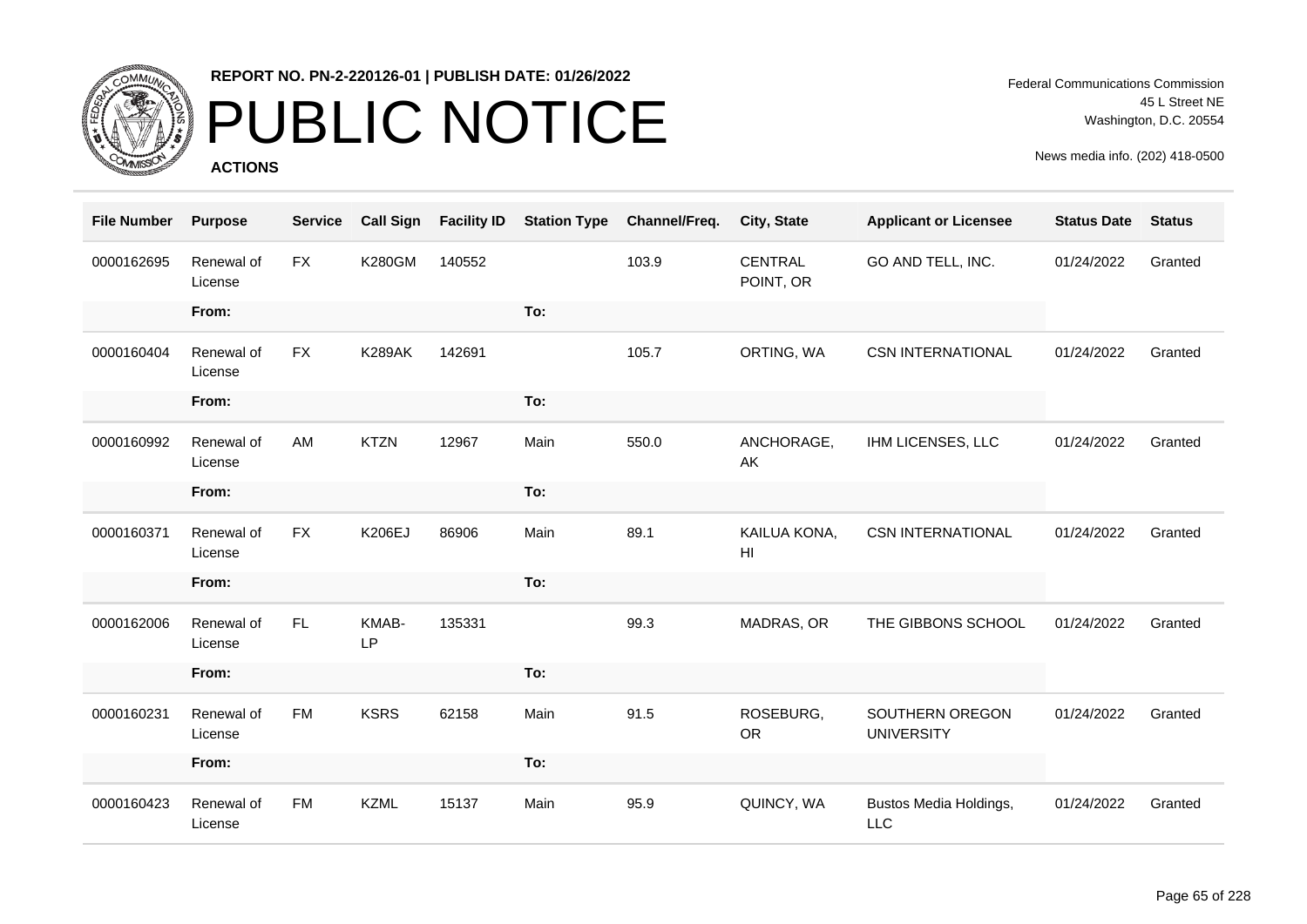

# PUBLIC NOTICE

**ACTIONS**

| <b>File Number</b> | <b>Purpose</b>                     | <b>Service</b> | <b>Call Sign</b> | <b>Facility ID</b> | <b>Station Type</b> | Channel/Freq. | <b>City, State</b>                    | <b>Applicant or Licensee</b>                  | <b>Status Date</b> | <b>Status</b> |
|--------------------|------------------------------------|----------------|------------------|--------------------|---------------------|---------------|---------------------------------------|-----------------------------------------------|--------------------|---------------|
|                    | From:                              |                |                  |                    | To:                 |               |                                       |                                               |                    |               |
| 0000159815         | Renewal of<br>License              | <b>FX</b>      | <b>K223CS</b>    | 82428              | Main                | 92.5          | CAVE<br>JUNCTION, OR                  | <b>EDUCATIONAL MEDIA</b><br><b>FOUNDATION</b> | 01/24/2022         | Granted       |
|                    | From:                              |                |                  |                    | To:                 |               |                                       |                                               |                    |               |
| 0000161990         | Renewal of<br>License              | <b>FX</b>      | <b>K225CW</b>    | 202144             |                     | 92.9          | <b>KLAMATH</b><br>FALLS, OR           | <b>BASIN MEDIACTIVE, LLC</b>                  | 01/24/2022         | Granted       |
|                    | From:                              |                |                  |                    | To:                 |               |                                       |                                               |                    |               |
| 0000157524         | Renewal of<br>License              | <b>FX</b>      | <b>K249BY</b>    | 813                | Main                | 97.7          | SOLDOTNA, AK                          | ALASKA VILLAGE<br>MISSIONS, INC.              | 01/24/2022         | Granted       |
|                    | From:                              |                |                  |                    | To:                 |               |                                       |                                               |                    |               |
| 0000158682         | Renewal of<br>License<br>Amendment | <b>FX</b>      | <b>K269AH</b>    | 50163              | Main                | 101.7         | <b>OROVILLE &amp;</b><br>TONASKET, WA | <b>NORTH CASCADES</b><br>BROADCASTING, INC.   | 01/24/2022         | Granted       |
|                    | From:                              |                |                  |                    | To:                 |               |                                       |                                               |                    |               |
| 0000161373         | Renewal of<br>License              | <b>FM</b>      | <b>KMWS</b>      | 60531              | Main                | 89.7          | <b>MOUNT</b><br>VERNON, WA            | <b>WASHINGTON STATE</b><br><b>UNIVERSITY</b>  | 01/24/2022         | Granted       |
|                    | From:                              |                |                  |                    | To:                 |               |                                       |                                               |                    |               |
| 0000161995         | Renewal of<br>License              | <b>FX</b>      | <b>K300AV</b>    | 158209             |                     | 107.9         | <b>AGAT/SANTA</b><br>RITA, GU         | MCS, LLC                                      | 01/24/2022         | Granted       |
|                    | From:                              |                |                  |                    | To:                 |               |                                       |                                               |                    |               |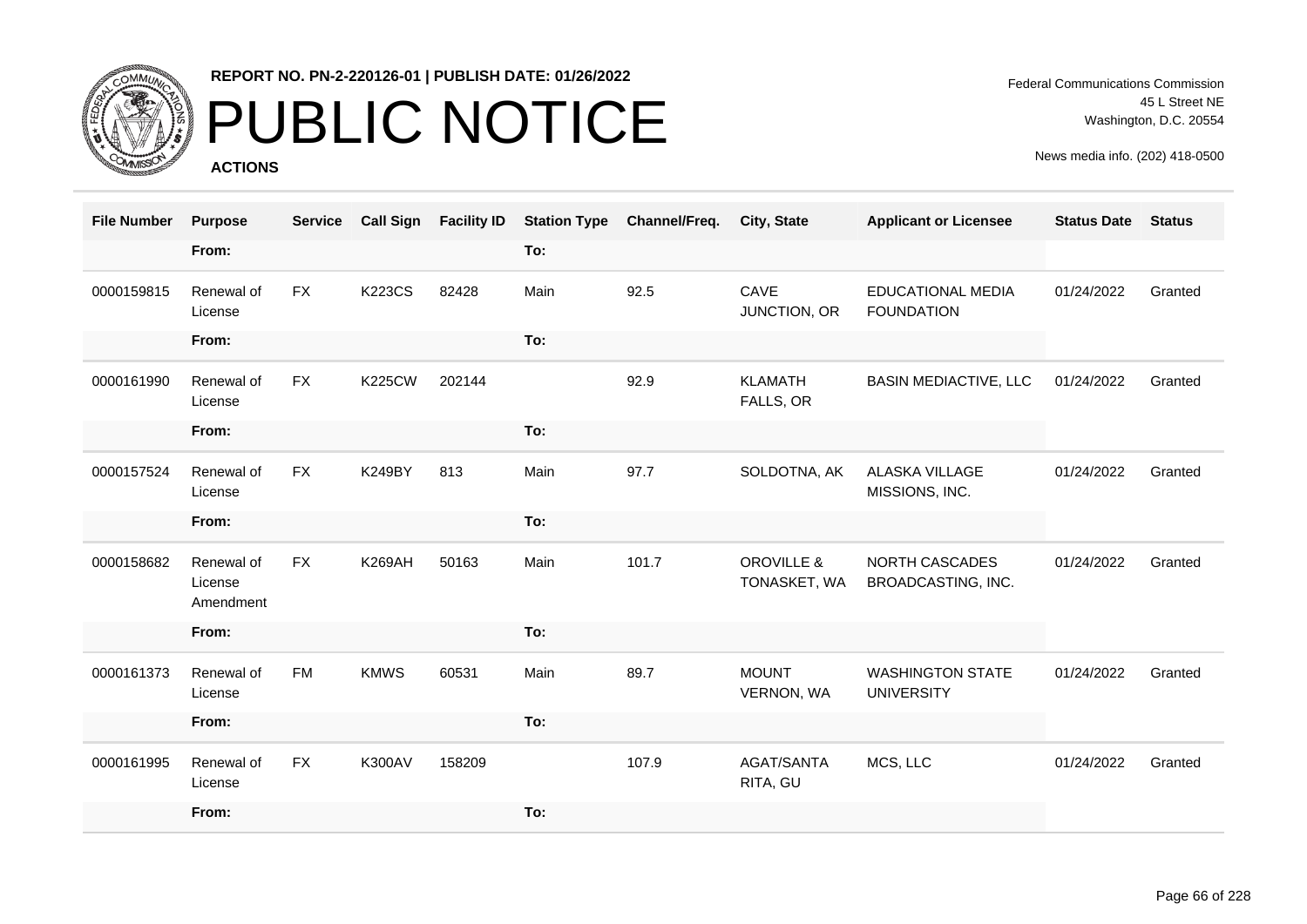

## PUBLIC NOTICE

**ACTIONS**

| <b>File Number</b> | <b>Purpose</b>        | <b>Service</b> | <b>Call Sign</b> | <b>Facility ID</b> | <b>Station Type</b> | Channel/Freq.  | City, State              | <b>Applicant or Licensee</b>                                | <b>Status Date</b> | <b>Status</b> |
|--------------------|-----------------------|----------------|------------------|--------------------|---------------------|----------------|--------------------------|-------------------------------------------------------------|--------------------|---------------|
| 0000179505         | License To<br>Cover   | <b>LPD</b>     | KTNR-<br>LD      | 182828             | Main                | $\overline{c}$ | LAREDO, TX               | <b>MARANATHA CHURCH</b><br>OF LAREDO<br><b>INCORPORATED</b> | 01/24/2022         | Granted       |
|                    | From:                 |                |                  |                    | To:                 |                |                          |                                                             |                    |               |
| 0000160435         | Renewal of<br>License | FM             | <b>KZNW</b>      | 191491             | Main                | 103.3          | OAK HARBOR,<br><b>WA</b> | Bustos Media Holdings,<br>LLC                               | 01/24/2022         | Granted       |
|                    | From:                 |                |                  |                    | To:                 |                |                          |                                                             |                    |               |
| 0000161442         | Renewal of<br>License | <b>FX</b>      | <b>K259AE</b>    | 24827              | Main                | 99.7           | WILLIAMS, OR             | <b>GRANTS PASS</b><br><b>BROADCASTING</b><br>CORPORATION    | 01/24/2022         | Granted       |
|                    | From:                 |                |                  |                    | To:                 |                |                          |                                                             |                    |               |
| 0000159796         | Renewal of<br>License | <b>FM</b>      | <b>KLVU</b>      | 23030              | Main                | 107.1          | SWEET HOME,<br><b>OR</b> | <b>EDUCATIONAL MEDIA</b><br><b>FOUNDATION</b>               | 01/24/2022         | Granted       |
|                    | From:                 |                |                  |                    | To:                 |                |                          |                                                             |                    |               |
| 0000158604         | Renewal of<br>License | <b>FX</b>      | <b>K205DF</b>    | 89775              | Main                | 88.9           | ENUMCLAW,<br><b>WA</b>   | <b>CSN INTERNATIONAL</b>                                    | 01/24/2022         | Granted       |
|                    | From:                 |                |                  |                    | To:                 |                |                          |                                                             |                    |               |
| 0000161052         | Renewal of<br>License | <b>FX</b>      | K272FV           | 824                | Main                | 102.3          | SITKA, AK                | <b>ALASKA BROADCAST</b><br>COMMUNICATIONS, INC              | 01/24/2022         | Granted       |
|                    | From:                 |                |                  |                    | To:                 |                |                          |                                                             |                    |               |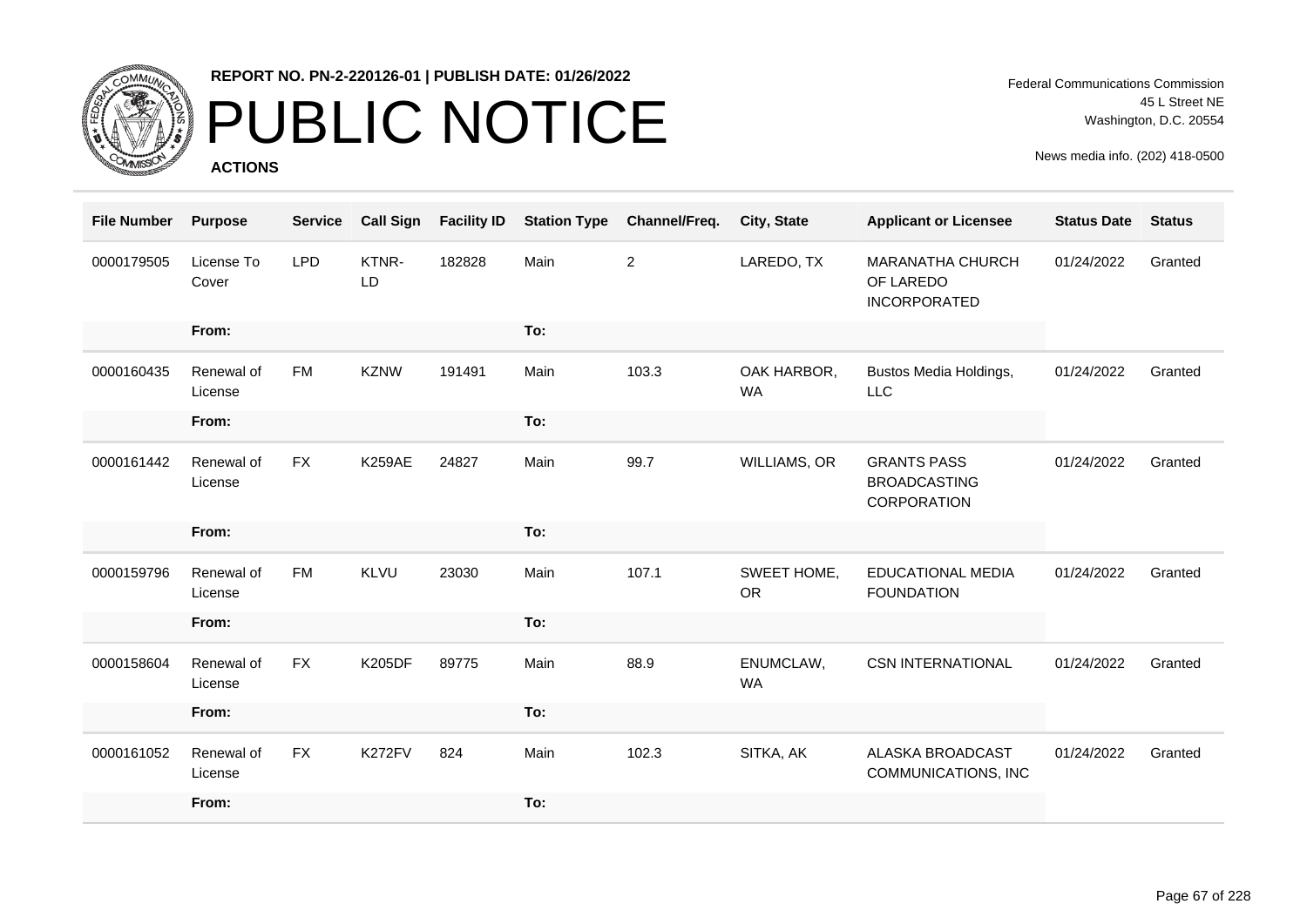

## PUBLIC NOTICE

**ACTIONS**

Federal Communications Commission 45 L Street NE Washington, D.C. 20554

| <b>File Number</b> | <b>Purpose</b>        | <b>Service</b> | <b>Call Sign</b> | <b>Facility ID</b> | <b>Station Type</b> | Channel/Freq. | City, State         | <b>Applicant or Licensee</b>                  | <b>Status Date</b> | <b>Status</b> |
|--------------------|-----------------------|----------------|------------------|--------------------|---------------------|---------------|---------------------|-----------------------------------------------|--------------------|---------------|
| 0000159811         | Renewal of<br>License | <b>FM</b>      | <b>KYSF</b>      | 3462               | Main                | 97.5          | BONANZA, OR         | <b>EDUCATIONAL MEDIA</b><br><b>FOUNDATION</b> | 01/24/2022         | Granted       |
|                    | From:                 |                |                  |                    | To:                 |               |                     |                                               |                    |               |
| 0000160418         | Renewal of<br>License | AM             | <b>KGDD</b>      | 71752              | Main                | 1150.0        | PORTLAND, OR        | Bustos Media Holdings,<br>LLC.                | 01/24/2022         | Granted       |
|                    | From:                 |                |                  |                    | To:                 |               |                     |                                               |                    |               |
| 0000160286         | Renewal of<br>License | FL.            | <b>KUKE-LP</b>   | 196271             |                     | 101.3         | KULA, HI            | <b>CALVARY CHAPEL</b><br><b>UPCOUNTRY</b>     | 01/24/2022         | Granted       |
|                    | From:                 |                |                  |                    | To:                 |               |                     |                                               |                    |               |
| 0000161030         | Renewal of<br>License | <b>FX</b>      | <b>K287CI</b>    | 202963             |                     | 105.3         | BLAINE, WA          | Way Broadcasting<br>Licensee, LLC             | 01/24/2022         | Granted       |
|                    | From:                 |                |                  |                    | To:                 |               |                     |                                               |                    |               |
| 0000159584         | Renewal of<br>License | <b>FM</b>      | <b>KCDV</b>      | 56492              | Main                | 100.9         | CORDOVA, AK         | <b>BAYVIEW</b><br>COMMUNICATIONS, INC.        | 01/24/2022         | Granted       |
|                    | From:                 |                |                  |                    | To:                 |               |                     |                                               |                    |               |
| 0000159681         | Renewal of<br>License | <b>FX</b>      | K272FM           | 28318              | Main                | 102.3         | AZALEA, OR          | theDove Media, Inc.                           | 01/24/2022         | Granted       |
|                    | From:                 |                |                  |                    | To:                 |               |                     |                                               |                    |               |
| 0000161414         | Renewal of<br>License | <b>FX</b>      | <b>K217AJ</b>    | 71017              | Main                | 91.3          | LEAVENWORTH<br>, WA | <b>WASHINGTON STATE</b><br><b>UNIVERSITY</b>  | 01/24/2022         | Granted       |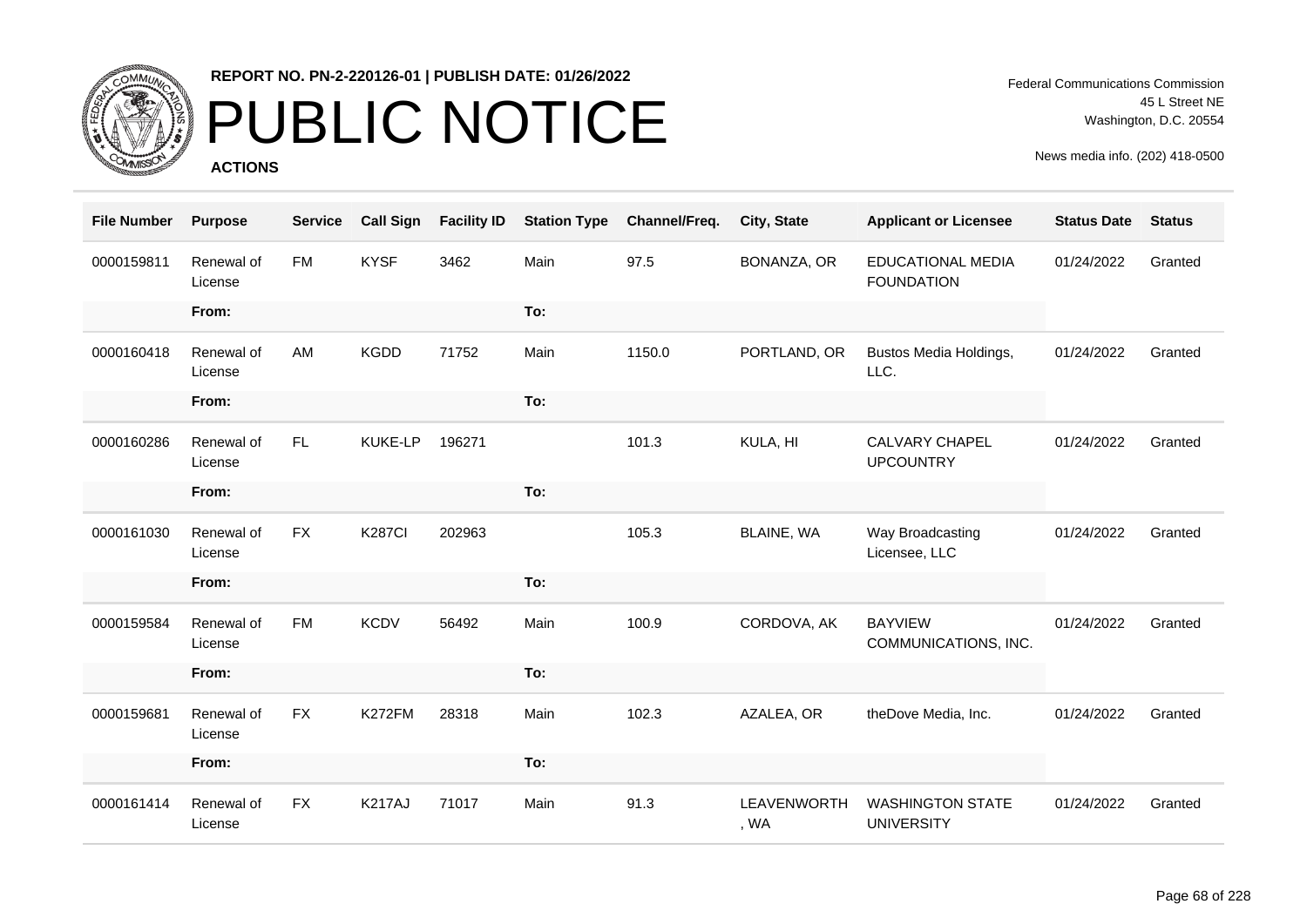

# PUBLIC NOTICE

**ACTIONS**

Federal Communications Commission 45 L Street NE Washington, D.C. 20554

| <b>File Number</b> | <b>Purpose</b>        | <b>Service</b> | <b>Call Sign</b> | <b>Facility ID</b> | <b>Station Type</b> | Channel/Freq. | City, State             | <b>Applicant or Licensee</b>                        | <b>Status Date</b> | <b>Status</b> |
|--------------------|-----------------------|----------------|------------------|--------------------|---------------------|---------------|-------------------------|-----------------------------------------------------|--------------------|---------------|
|                    | From:                 |                |                  |                    | To:                 |               |                         |                                                     |                    |               |
| 0000162254         | Renewal of<br>License | <b>FM</b>      | <b>KKWF</b>      | 6367               | Main                | 100.7         | SEATTLE, WA             | Audacy License, LLC                                 | 01/24/2022         | Granted       |
|                    | From:                 |                |                  |                    | To:                 |               |                         |                                                     |                    |               |
| 0000161130         | Renewal of<br>License | <b>FM</b>      | KUIM             | 199505             | Main                | 96.1          | BETHEL, AK              | <b>ADVENTIST RADIO</b><br>ALASKA CORPORATION        | 01/24/2022         | Granted       |
|                    | From:                 |                |                  |                    | To:                 |               |                         |                                                     |                    |               |
| 0000163694         | Renewal of<br>License | FL.            | KLYF-LP          | 134965             |                     | 100.7         | COQUILLE, OR            | <b>COQUILLE CHRISTIAN</b><br>RADIO, INC             | 01/24/2022         | Granted       |
|                    | From:                 |                |                  |                    | To:                 |               |                         |                                                     |                    |               |
| 0000160633         | Renewal of<br>License | <b>FX</b>      | <b>K253CA</b>    | 138494             |                     | 98.5          | EAGLE RIVER,<br>AK      | RADIO BY GRACE, INC.                                | 01/24/2022         | Granted       |
|                    | From:                 |                |                  |                    | To:                 |               |                         |                                                     |                    |               |
| 0000161465         | Renewal of<br>License | <b>FM</b>      | <b>KRBM</b>      | 50608              | Main                | 90.9          | PENDLETON,<br><b>OR</b> | <b>OREGON PUBLIC</b><br><b>BROADCASTING</b>         | 01/24/2022         | Granted       |
|                    | From:                 |                |                  |                    | To:                 |               |                         |                                                     |                    |               |
| 0000160458         | Renewal of<br>License | <b>FX</b>      | <b>K239BP</b>    | 149659             |                     | 95.7          | FLYNN, OR               | <b>COMMUNITY MEDIA</b><br><b>ASSISTANCE PROJECT</b> | 01/24/2022         | Granted       |
|                    | From:                 |                |                  |                    | To:                 |               |                         |                                                     |                    |               |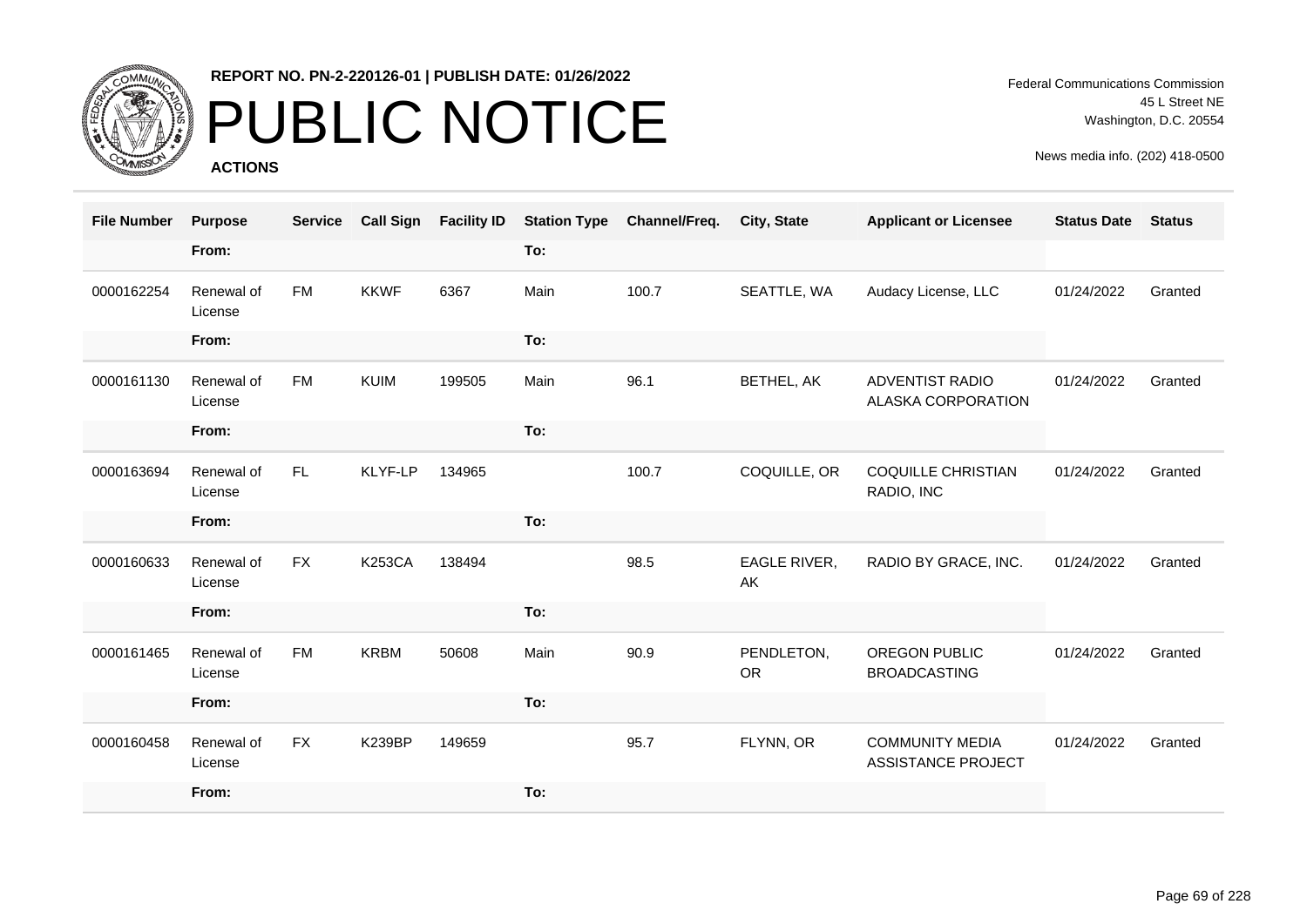

# PUBLIC NOTICE

**ACTIONS**

Federal Communications Commission 45 L Street NE Washington, D.C. 20554

| <b>File Number</b> | <b>Purpose</b>        | <b>Service</b> | <b>Call Sign</b> | <b>Facility ID</b> | <b>Station Type</b> | Channel/Freq. | <b>City, State</b>                  | <b>Applicant or Licensee</b>          | <b>Status Date</b> | <b>Status</b> |
|--------------------|-----------------------|----------------|------------------|--------------------|---------------------|---------------|-------------------------------------|---------------------------------------|--------------------|---------------|
| 0000160425         | Renewal of<br>License | <b>FM</b>      | <b>KRCW</b>      | 49731              | Main                | 96.3          | ROYAL CITY,<br><b>WA</b>            | Bustos Media Holdings,<br><b>LLC</b>  | 01/24/2022         | Granted       |
|                    | From:                 |                |                  |                    | To:                 |               |                                     |                                       |                    |               |
| 0000160975         | Renewal of<br>License | <b>FM</b>      | <b>KKED</b>      | 69120              | Main                | 104.7         | FAIRBANKS, AK                       | IHM LICENSES, LLC                     | 01/24/2022         | Granted       |
|                    | From:                 |                |                  |                    | To:                 |               |                                     |                                       |                    |               |
| 0000161104         | Renewal of<br>License | <b>FM</b>      | <b>KNUN</b>      | 201845             | Main                | 91.9          | <b>TOKSOOK BAY</b><br>, AK          | KASHUNAMIUT SCHOOL<br><b>DISTRICT</b> | 01/24/2022         | Granted       |
|                    | From:                 |                |                  |                    | To:                 |               |                                     |                                       |                    |               |
| 0000160283         | Renewal of<br>License | FL.            | KQNS-<br>LP      | 194203             |                     | 96.9          | HALEIWA, HI                         | NORTHSHORE BIBLE<br><b>TRUTHS</b>     | 01/24/2022         | Granted       |
|                    | From:                 |                |                  |                    | To:                 |               |                                     |                                       |                    |               |
| 0000161443         | Renewal of<br>License | <b>FM</b>      | <b>KOGL</b>      | 91095              | Main                | 89.3          | <b>GLENEDEN</b><br><b>BEACH, OR</b> | OREGON PUBLIC<br><b>BROADCASTING</b>  | 01/24/2022         | Granted       |
|                    | From:                 |                |                  |                    | To:                 |               |                                     |                                       |                    |               |
| 0000161601         | Renewal of<br>License | FX             | <b>K237DM</b>    | 150562             |                     | 95.3          | WALLA WALLA,<br><b>WA</b>           | EMG2, LLC                             | 01/24/2022         | Granted       |
|                    | From:                 |                |                  |                    | To:                 |               |                                     |                                       |                    |               |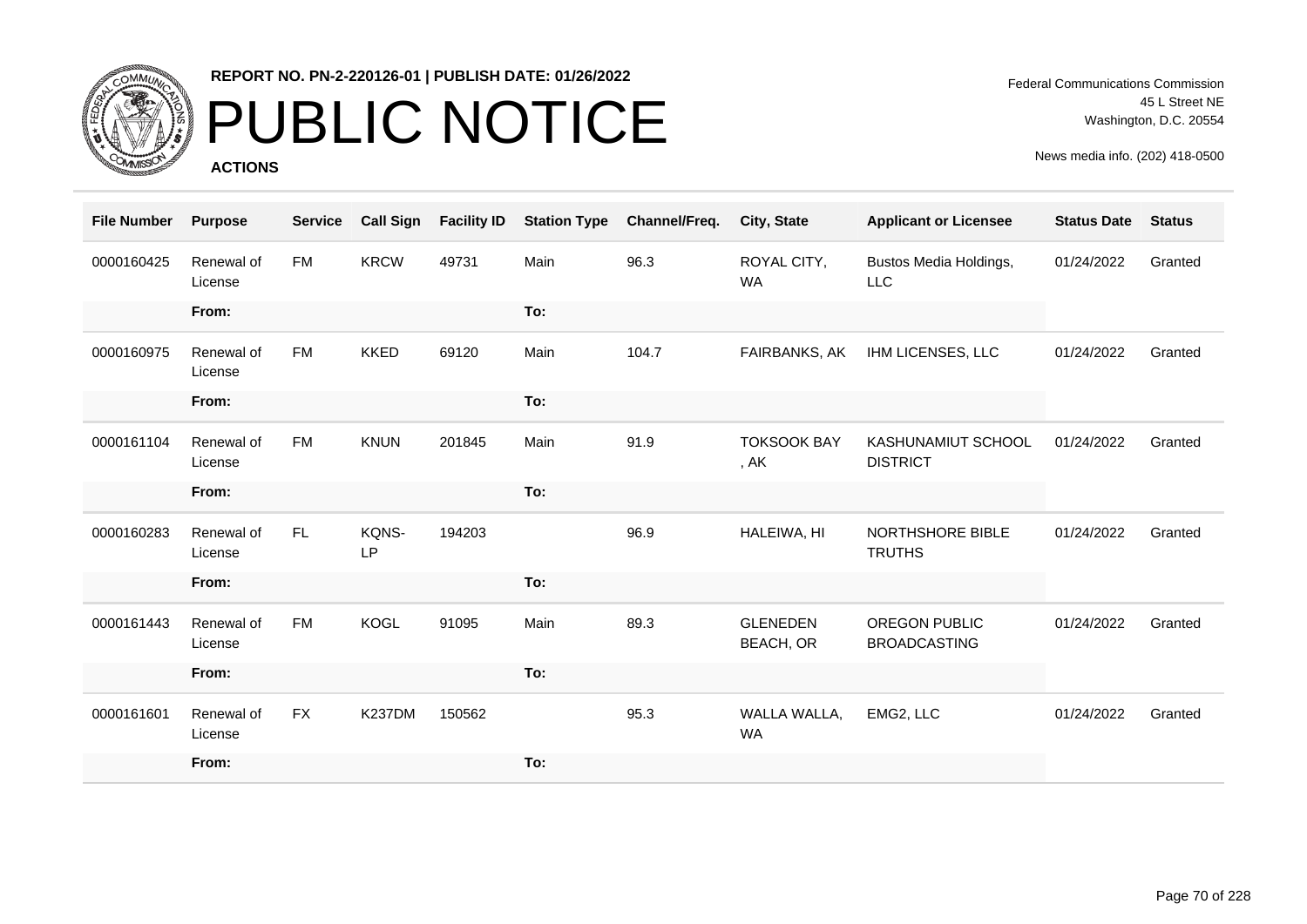

# PUBLIC NOTICE

**ACTIONS**

| <b>File Number</b> | <b>Purpose</b>        | <b>Service</b> | <b>Call Sign</b> | <b>Facility ID</b> | <b>Station Type</b> | Channel/Freq. | City, State                         | <b>Applicant or Licensee</b>                                  | <b>Status Date</b> | <b>Status</b> |
|--------------------|-----------------------|----------------|------------------|--------------------|---------------------|---------------|-------------------------------------|---------------------------------------------------------------|--------------------|---------------|
| 0000161032         | Renewal of<br>License | <b>FM</b>      | KHUU             | 199395             | Main                | 97.1          | HUGHES, AK                          | <b>BIG RIVER PUBLIC</b><br><b>BROADCASTING</b><br>CORPORATION | 01/24/2022         | Granted       |
|                    | From:                 |                |                  |                    | To:                 |               |                                     |                                                               |                    |               |
| 0000162270         | Renewal of<br>License | <b>FM</b>      | <b>KGON</b>      | 2432               | Main                | 92.3          | PORTLAND, OR                        | Audacy License, LLC                                           | 01/24/2022         | Granted       |
|                    | From:                 |                |                  |                    | To:                 |               |                                     |                                                               |                    |               |
| 0000162229         | Renewal of<br>License | FX             | <b>K236CR</b>    | 142637             |                     | 95.1          | HONOLULU, HI                        | <b>SALEM MEDIA OF</b><br>HAWAII, INC.                         | 01/24/2022         | Granted       |
|                    | From:                 |                |                  |                    | To:                 |               |                                     |                                                               |                    |               |
| 0000159394         | Renewal of<br>License | <b>FX</b>      | <b>K291CS</b>    | 200181             |                     | 106.1         | EPHRATA, WA                         | <b>TACOMA</b><br><b>BROADCASTERS,</b><br><b>INCORPORATED</b>  | 01/24/2022         | Granted       |
|                    | From:                 |                |                  |                    | To:                 |               |                                     |                                                               |                    |               |
| 0000160767         | Renewal of<br>License | <b>FX</b>      | <b>K203ER</b>    | 143013             |                     | 88.5          | CLARKSTON,<br><b>WA</b>             | <b>CSN INTERNATIONAL</b>                                      | 01/24/2022         | Granted       |
|                    | From:                 |                |                  |                    | To:                 |               |                                     |                                                               |                    |               |
| 0000159823         | Renewal of<br>License | <b>FM</b>      | <b>KAIK</b>      | 93900              | Main                | 88.5          | <b>ROCKAWAY</b><br><b>BEACH, OR</b> | <b>EDUCATIONAL MEDIA</b><br><b>FOUNDATION</b>                 | 01/24/2022         | Granted       |
|                    | From:                 |                |                  |                    | To:                 |               |                                     |                                                               |                    |               |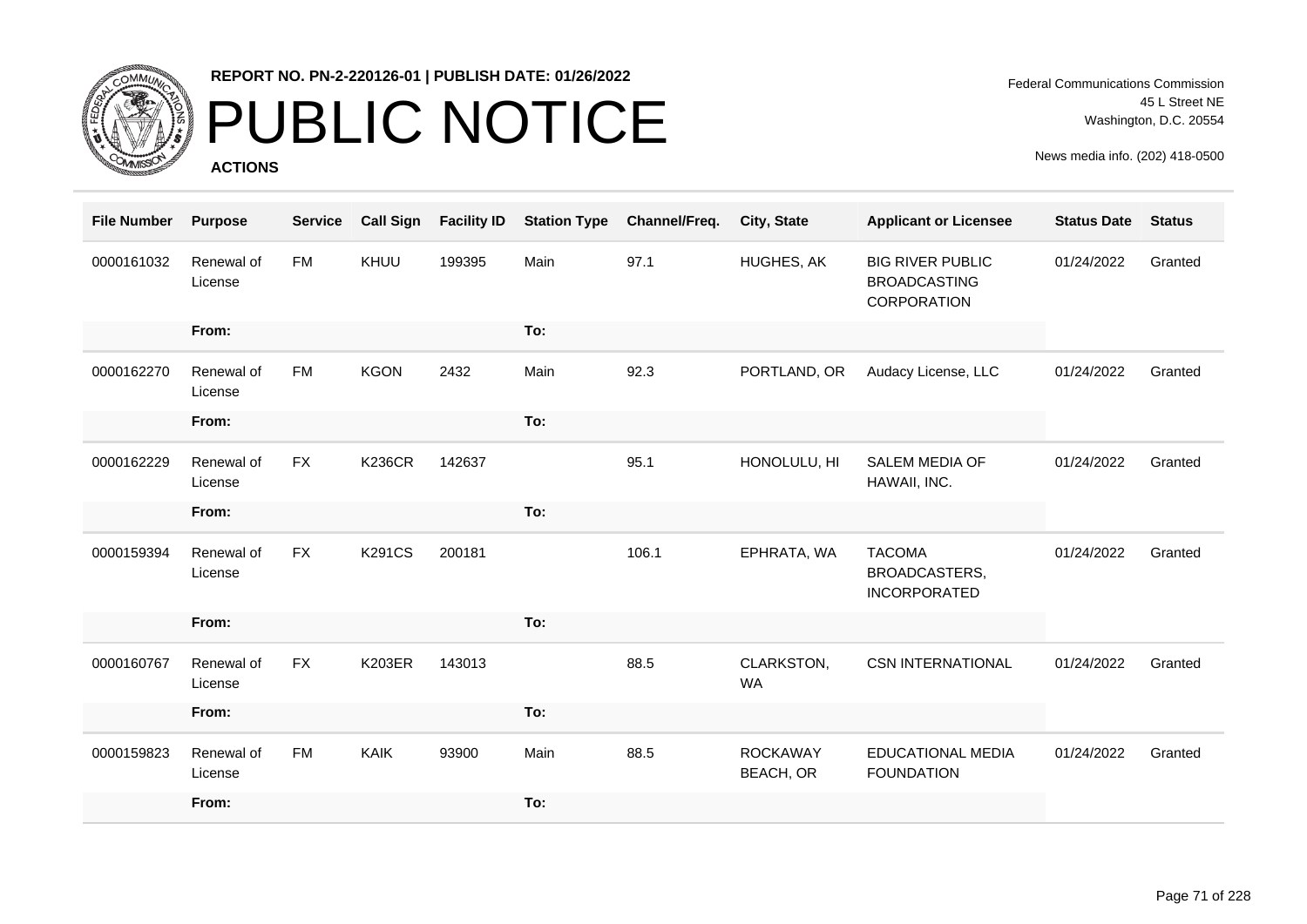

# PUBLIC NOTICE

**ACTIONS**

| <b>File Number</b> | <b>Purpose</b>        | <b>Service</b> | <b>Call Sign</b>   | <b>Facility ID</b> | <b>Station Type</b> | Channel/Freq. | City, State                | <b>Applicant or Licensee</b>                                             | <b>Status Date</b> | <b>Status</b> |
|--------------------|-----------------------|----------------|--------------------|--------------------|---------------------|---------------|----------------------------|--------------------------------------------------------------------------|--------------------|---------------|
| 0000159864         | Renewal of<br>License | <b>FX</b>      | <b>K204GM</b>      | 84047              | Main                | 88.7          | HILO, HI                   | <b>EDUCATIONAL MEDIA</b><br><b>FOUNDATION</b>                            | 01/24/2022         | Granted       |
|                    | From:                 |                |                    |                    | To:                 |               |                            |                                                                          |                    |               |
| 0000160402         | Renewal of<br>License | <b>FX</b>      | <b>K202DS</b>      | 91288              | Main                | 88.3          | <b>PORT</b><br>ANGELES, WA | <b>CSN INTERNATIONAL</b>                                                 | 01/24/2022         | Granted       |
|                    | From:                 |                |                    |                    | To:                 |               |                            |                                                                          |                    |               |
| 0000160301         | Renewal of<br>License | FL.            | KDIL-LP            | 192900             |                     | 105.7         | KENNEWICK,<br><b>WA</b>    | Foundation for<br>Communication of<br><b>Christian Faith and Culture</b> | 01/24/2022         | Granted       |
|                    | From:                 |                |                    |                    | To:                 |               |                            |                                                                          |                    |               |
| 0000157449         | Renewal of<br>License | <b>FM</b>      | KORL-<br><b>FM</b> | 36242              | Main                | 101.1         | WAIANAE, HI                | <b>HOCHMAN HAWAII-</b><br>THREE, INC.                                    | 01/24/2022         | Granted       |
|                    | From:                 |                |                    |                    | To:                 |               |                            |                                                                          |                    |               |
| 0000160984         | Renewal of<br>License | <b>FM</b>      | <b>KSCM</b>        | 203434             | Main                | 94.3          | <b>SCAMMON BAY</b><br>, AK | VISIONALASKA, INC.,<br><b>ALASKA BRETHREN</b><br><b>MINISTRIES</b>       | 01/24/2022         | Granted       |
|                    | From:                 |                |                    |                    | To:                 |               |                            |                                                                          |                    |               |
| 0000160595         | Renewal of<br>License | <b>FM</b>      | <b>KRUA</b>        | 69007              | Main                | 88.1          | ANCHORAGE,<br>AK           | UNIVERSITY OF ALASKA                                                     | 01/24/2022         | Granted       |
|                    | From:                 |                |                    |                    | To:                 |               |                            |                                                                          |                    |               |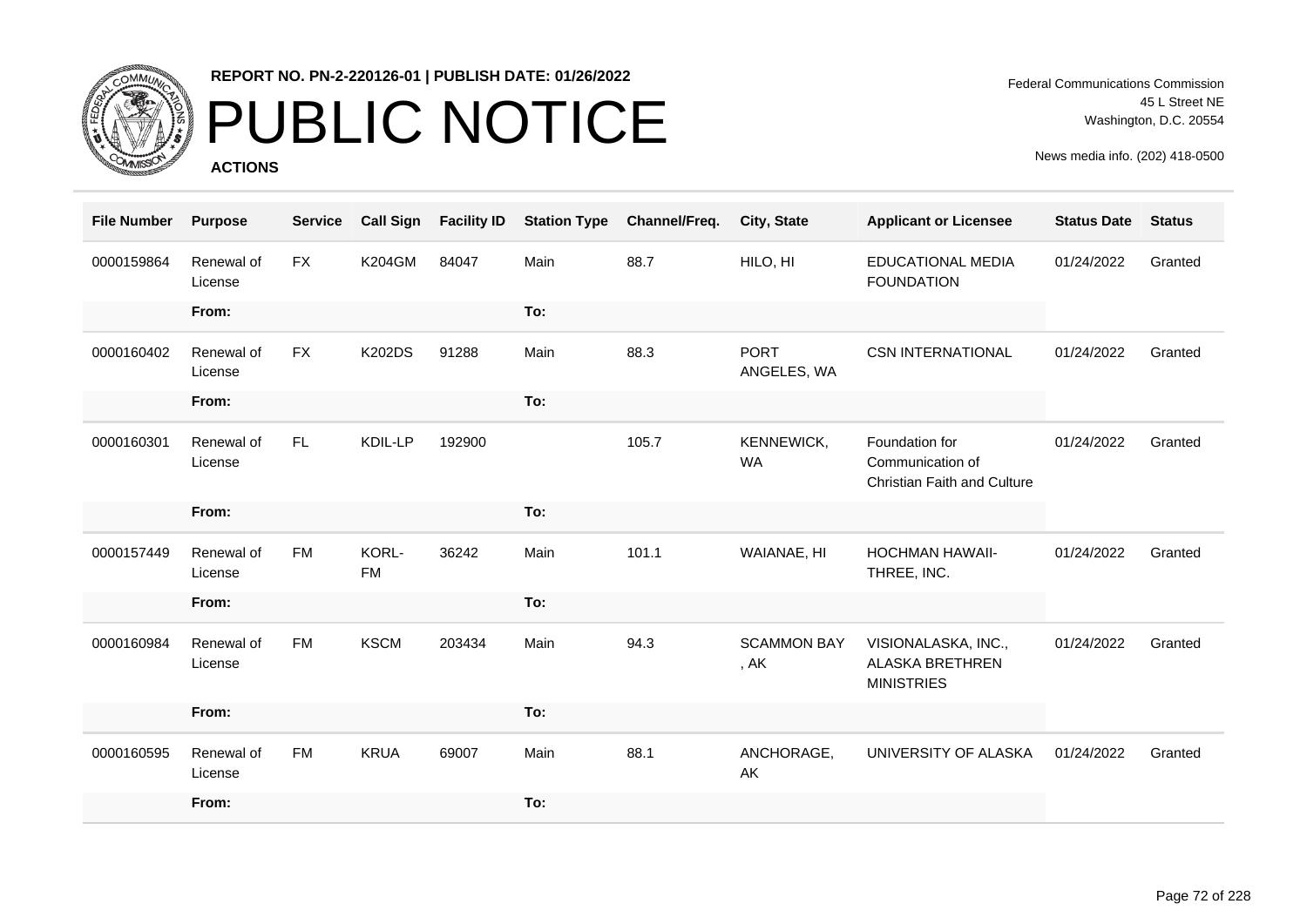

# PUBLIC NOTICE

**ACTIONS**

Federal Communications Commission 45 L Street NE Washington, D.C. 20554

| <b>File Number</b> | <b>Purpose</b>        | <b>Service</b> | <b>Call Sign</b> | <b>Facility ID</b> | <b>Station Type</b> | Channel/Freq. | City, State             | <b>Applicant or Licensee</b>                                    | <b>Status Date</b> | <b>Status</b> |
|--------------------|-----------------------|----------------|------------------|--------------------|---------------------|---------------|-------------------------|-----------------------------------------------------------------|--------------------|---------------|
| 0000162002         | Renewal of<br>License | <b>FM</b>      | <b>KKLK</b>      | 203398             | Main                | 89.3          | SAVOONGA, AK            | NOME SEVENTH-DAY<br>ADVENTIST CHURCH                            | 01/24/2022         | Granted       |
|                    | From:                 |                |                  |                    | To:                 |               |                         |                                                                 |                    |               |
| 0000159677         | Renewal of<br>License | <b>FX</b>      | <b>K290BX</b>    | 146043             |                     | 105.9         | PINEHURST,<br><b>OR</b> | theDove Media, Inc.                                             | 01/24/2022         | Granted       |
|                    | From:                 |                |                  |                    | To:                 |               |                         |                                                                 |                    |               |
| 0000161971         | Renewal of<br>License | <b>FX</b>      | K273DN           | 202650             |                     | 102.5         | KAHULUI, HI             | PACIFIC RADIO GROUP,<br>INC.                                    | 01/24/2022         | Granted       |
|                    | From:                 |                |                  |                    | To:                 |               |                         |                                                                 |                    |               |
| 0000159637         | Renewal of<br>License | <b>FL</b>      | KAVZ-LP          | 135120             |                     | 102.5         | DEMING, WA              | <b>VAN ZANDT</b><br><b>COMMUNITY HALL</b><br><b>ASSOCIATION</b> | 01/24/2022         | Granted       |
|                    | From:                 |                |                  |                    | To:                 |               |                         |                                                                 |                    |               |
| 0000159817         | Renewal of<br>License | <b>FX</b>      | <b>K240CZ</b>    | 141196             |                     | 95.9          | TIGARD, OR              | <b>EDUCATIONAL MEDIA</b><br><b>FOUNDATION</b>                   | 01/24/2022         | Granted       |
|                    | From:                 |                |                  |                    | To:                 |               |                         |                                                                 |                    |               |
| 0000161775         | Renewal of<br>License | <b>FX</b>      | <b>K218AE</b>    | 36512              | Main                | 91.5          | COTTAGE<br>GROVE, OR    | <b>LANE COMMUNITY</b><br>COLLEGE                                | 01/24/2022         | Granted       |
|                    | From:                 |                |                  |                    | To:                 |               |                         |                                                                 |                    |               |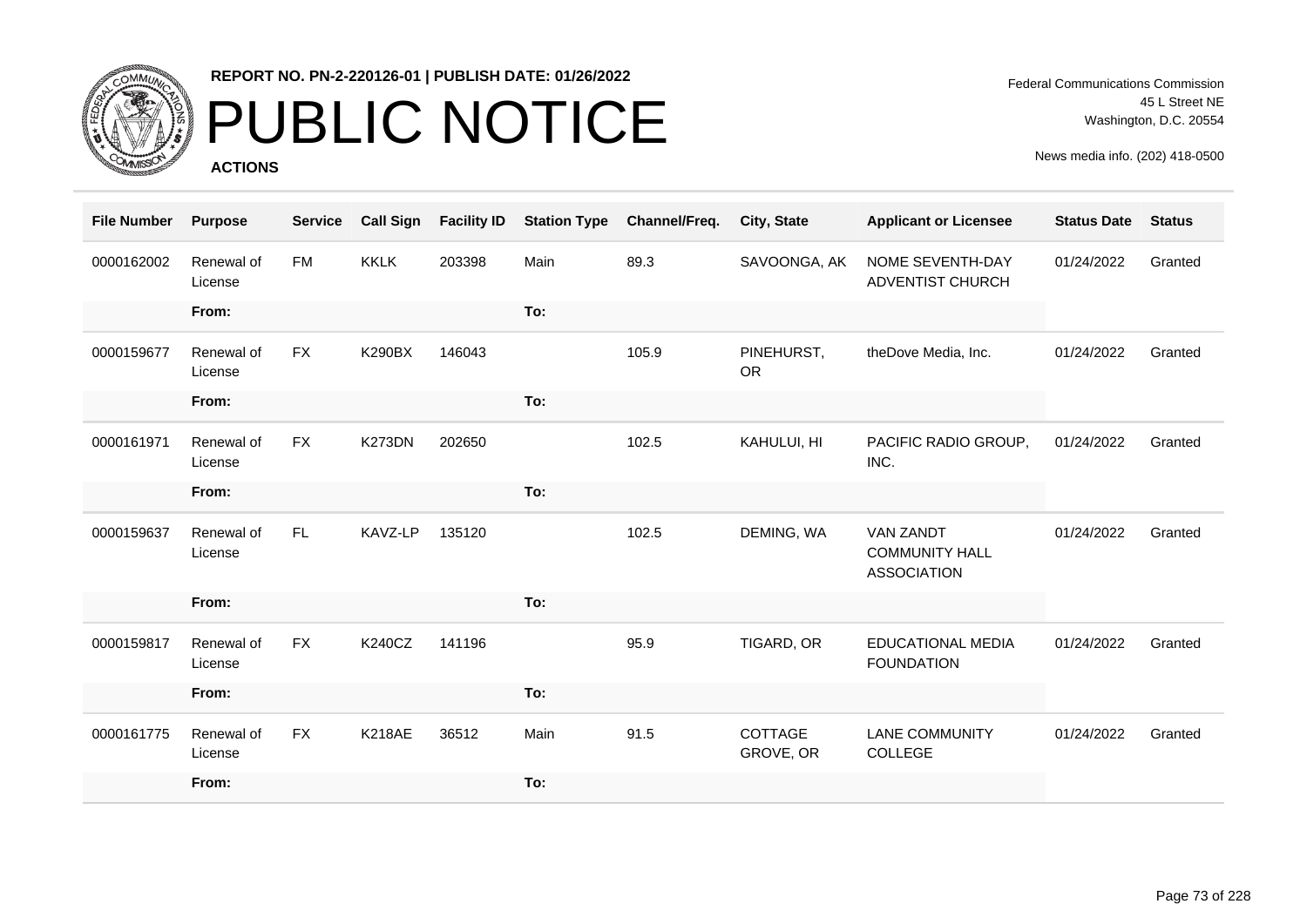

# PUBLIC NOTICE

**ACTIONS**

Federal Communications Commission 45 L Street NE Washington, D.C. 20554

| <b>File Number</b> | <b>Purpose</b>        | <b>Service</b> | <b>Call Sign</b>   | <b>Facility ID</b> | <b>Station Type</b> | Channel/Freq. | City, State              | <b>Applicant or Licensee</b>               | <b>Status Date</b> | <b>Status</b> |
|--------------------|-----------------------|----------------|--------------------|--------------------|---------------------|---------------|--------------------------|--------------------------------------------|--------------------|---------------|
| 0000161771         | Renewal of<br>License | <b>FM</b>      | <b>KLCC</b>        | 36522              | Main                | 89.7          | EUGENE, OR               | <b>LANE COMMUNITY</b><br>COLLEGE           | 01/24/2022         | Granted       |
|                    | From:                 |                |                    |                    | To:                 |               |                          |                                            |                    |               |
| 0000159404         | Renewal of<br>License | <b>FM</b>      | <b>KWDR</b>        | 166057             | Main                | 93.5          | ROYAL CITY,<br><b>WA</b> | <b>JACOBS RADIO</b><br>PROGRAMMING, LLC    | 01/24/2022         | Granted       |
|                    | From:                 |                |                    |                    | To:                 |               |                          |                                            |                    |               |
| 0000159405         | Renewal of<br>License | <b>FM</b>      | <b>KLKY</b>        | 164091             | Main                | 96.1          | STANFIELD, OR            | <b>JACOBS RADIO</b><br>PROGRAMMING, LLC    | 01/24/2022         | Granted       |
|                    | From:                 |                |                    |                    | To:                 |               |                          |                                            |                    |               |
| 0000162285         | Renewal of<br>License | <b>FM</b>      | KOZI-FM            | 49366              | Main                | 93.5          | CHELAN, WA               | Chelan Valley Media<br>Group LLC           | 01/24/2022         | Granted       |
|                    | From:                 |                |                    |                    | To:                 |               |                          |                                            |                    |               |
| 0000160211         | Renewal of<br>License | <b>FX</b>      | <b>K232DI</b>      | 139019             |                     | 94.3          | PRUDHOE BAY<br>, AK      | <b>VOICE FOR CHRIST</b><br>MINISTRIES, INC | 01/24/2022         | Granted       |
|                    | From:                 |                |                    |                    | To:                 |               |                          |                                            |                    |               |
| 0000157860         | Renewal of<br>License | <b>FM</b>      | KVAK-<br><b>FM</b> | 88010              | Main                | 93.3          | VALDEZ, AK               | NORTH WAVE<br>COMMUNICATIONS, INC.         | 01/24/2022         | Granted       |
|                    | From:                 |                |                    |                    | To:                 |               |                          |                                            |                    |               |
| 0000159356         | Renewal of<br>License | <b>FM</b>      | <b>KWRX</b>        | 90887              | Main                | 88.5          | REDMOND, OR              | UNIVERSITY OF<br><b>OREGON</b>             | 01/24/2022         | Granted       |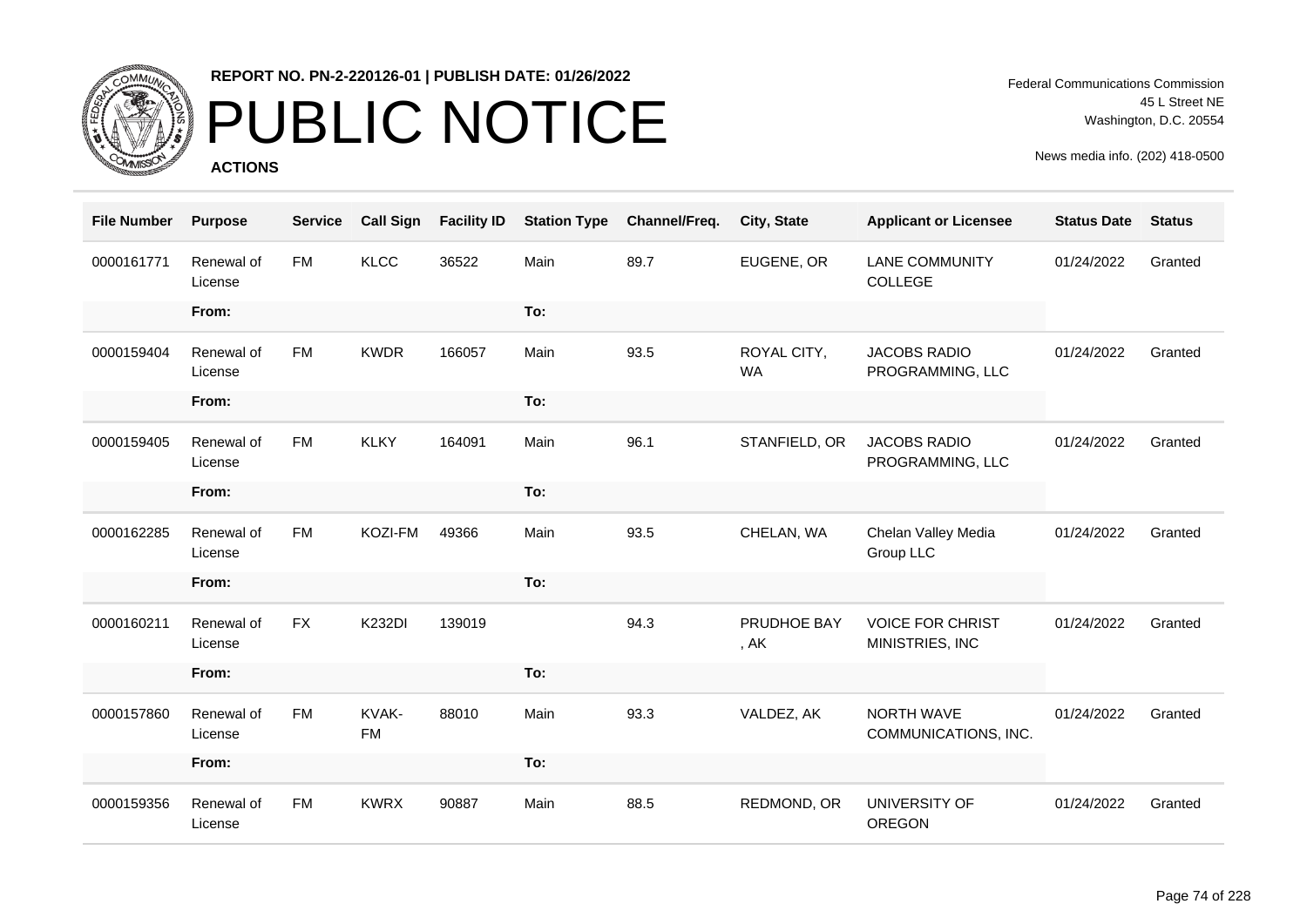

# PUBLIC NOTICE

**ACTIONS**

Federal Communications Commission 45 L Street NE Washington, D.C. 20554

| <b>File Number</b> | <b>Purpose</b>        | <b>Service</b> | <b>Call Sign</b>   | <b>Facility ID</b> | <b>Station Type</b> | Channel/Freq. | City, State                 | <b>Applicant or Licensee</b>                           | <b>Status Date</b> | <b>Status</b> |
|--------------------|-----------------------|----------------|--------------------|--------------------|---------------------|---------------|-----------------------------|--------------------------------------------------------|--------------------|---------------|
|                    | From:                 |                |                    |                    | To:                 |               |                             |                                                        |                    |               |
| 0000160614         | Renewal of<br>License | <b>FM</b>      | <b>KSUA</b>        | 20445              | Main                | 91.5          | FAIRBANKS, AK               | UNIVERSITY OF ALASKA                                   | 01/24/2022         | Granted       |
|                    | From:                 |                |                    |                    | To:                 |               |                             |                                                        |                    |               |
| 0000162515         | Renewal of<br>License | <b>FM</b>      | <b>KIPL</b>        | 174337             | Main                | 89.9          | LIHUE, HI                   | HAWAII PUBLIC RADIO,<br>INC.                           | 01/24/2022         | Granted       |
|                    | From:                 |                |                    |                    | To:                 |               |                             |                                                        |                    |               |
| 0000161455         | Renewal of<br>License | <b>FX</b>      | <b>K293BL</b>      | 50610              | Main                | 106.5         | <b>NEDONNA</b><br>BEACH, OR | OREGON PUBLIC<br><b>BROADCASTING</b>                   | 01/24/2022         | Granted       |
|                    | From:                 |                |                    |                    | To:                 |               |                             |                                                        |                    |               |
| 0000162362         | Renewal of<br>License | <b>FX</b>      | <b>K240DA</b>      | 152925             |                     | 95.9          | STEVENSON,<br><b>WA</b>     | <b>CLAUDIO LOPEZ</b>                                   | 01/24/2022         | Granted       |
|                    | From:                 |                |                    |                    | To:                 |               |                             |                                                        |                    |               |
| 0000159365         | Renewal of<br>License | <b>FX</b>      | <b>K225CC</b>      | 156668             |                     | 92.9          | CORVALLIS, OR               | UNIVERSITY OF<br>OREGON                                | 01/24/2022         | Granted       |
|                    | From:                 |                |                    |                    | To:                 |               |                             |                                                        |                    |               |
| 0000160075         | Renewal of<br>License | <b>FM</b>      | KSDA-<br><b>FM</b> | 499                | Main                | 91.9          | AGAT, GU                    | <b>GOOD NEWS</b><br><b>BROADCASTING</b><br>CORPORATION | 01/24/2022         | Granted       |
|                    | From:                 |                |                    |                    | To:                 |               |                             |                                                        |                    |               |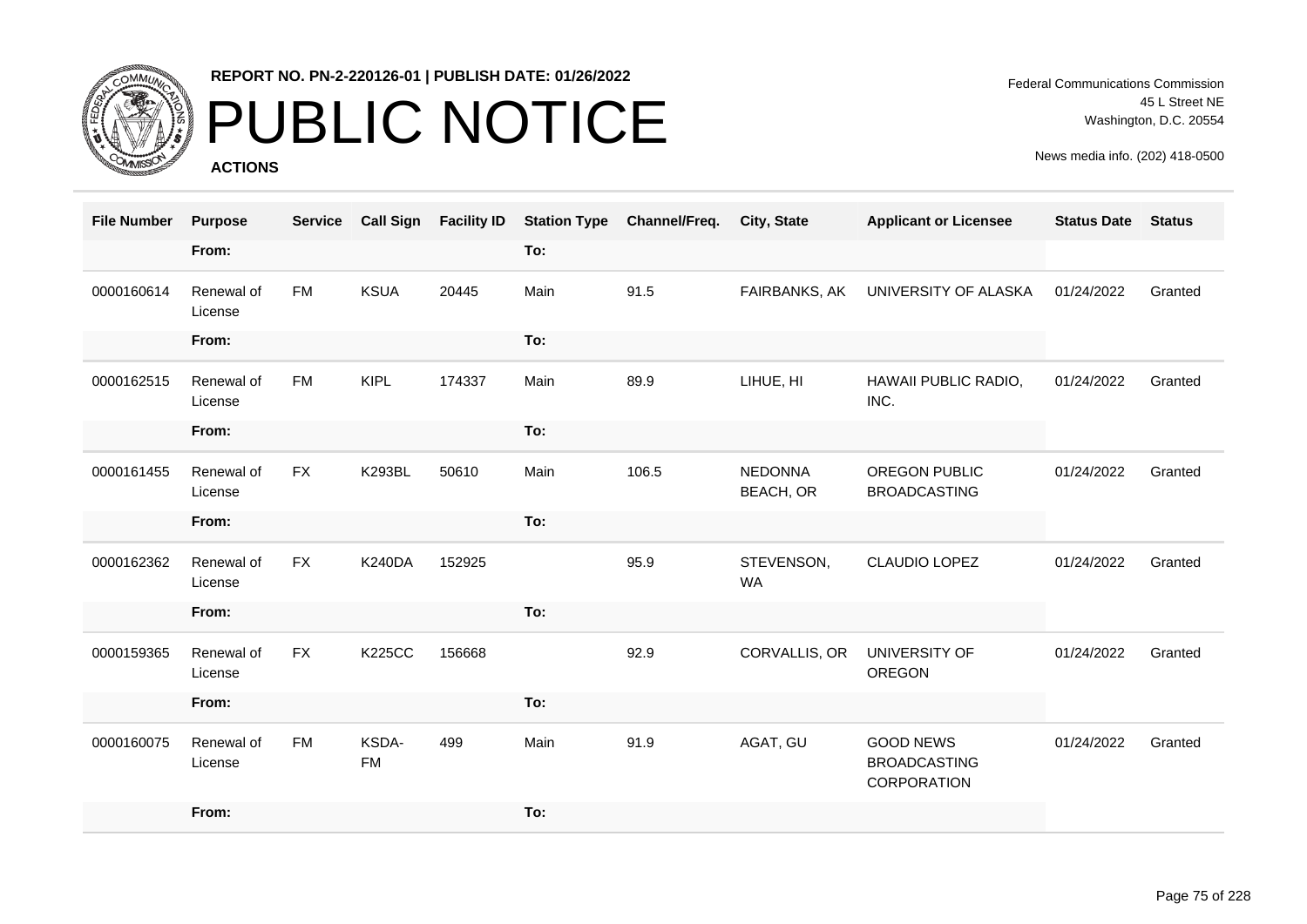

# PUBLIC NOTICE

**ACTIONS**

Federal Communications Commission 45 L Street NE Washington, D.C. 20554

| <b>File Number</b> | <b>Purpose</b>        | <b>Service</b> | <b>Call Sign</b> | <b>Facility ID</b> | <b>Station Type</b> | Channel/Freq. | <b>City, State</b>       | <b>Applicant or Licensee</b>           | <b>Status Date</b> | <b>Status</b> |
|--------------------|-----------------------|----------------|------------------|--------------------|---------------------|---------------|--------------------------|----------------------------------------|--------------------|---------------|
| 0000161392         | Renewal of<br>License | <b>FX</b>      | <b>K209CP</b>    | 88015              | Main                | 89.7          | TALENT, OR               | PENSACOLA CHRISTIAN<br>COLLEGE, INC.   | 01/24/2022         | Granted       |
|                    | From:                 |                |                  |                    | To:                 |               |                          |                                        |                    |               |
| 0000158637         | Renewal of<br>License | <b>FX</b>      | <b>K270CJ</b>    | 142952             |                     | 101.9         | OLYMPIA, WA              | NORTHWEST INDY<br><b>RADIO</b>         | 01/24/2022         | Granted       |
|                    | From:                 |                |                  |                    | To:                 |               |                          |                                        |                    |               |
| 0000161103         | Renewal of<br>License | <b>FM</b>      | <b>KCUK</b>      | 33453              | Main                | 88.1          | CHEVAK, AK               | KASHUNAMIUT SCHOOL<br><b>DISTRICT</b>  | 01/24/2022         | Granted       |
|                    | From:                 |                |                  |                    | To:                 |               |                          |                                        |                    |               |
| 0000161060         | Renewal of<br>License | FX             | <b>K207AZ</b>    | 52166              | Main                | 89.3          | GIG HARBOR,<br><b>WA</b> | PENINSULA SCHOOL<br>DISTRICT NO. 401   | 01/24/2022         | Granted       |
|                    | From:                 |                |                  |                    | To:                 |               |                          |                                        |                    |               |
| 0000162461         | Renewal of<br>License | AM             | <b>KZXR</b>      | 53675              | Main                | 1310.0        | PROSSER, WA              | Iglesia Pentecostal<br>Vispera del Fin | 01/24/2022         | Granted       |
|                    | From:                 |                |                  |                    | To:                 |               |                          |                                        |                    |               |
| 0000160625         | Renewal of<br>License | AM             | KUTI             | 49722              | Main                | 1460.0        | YAKIMA, WA               | Townsquare License, LLC                | 01/24/2022         | Granted       |
|                    | From:                 |                |                  |                    | To:                 |               |                          |                                        |                    |               |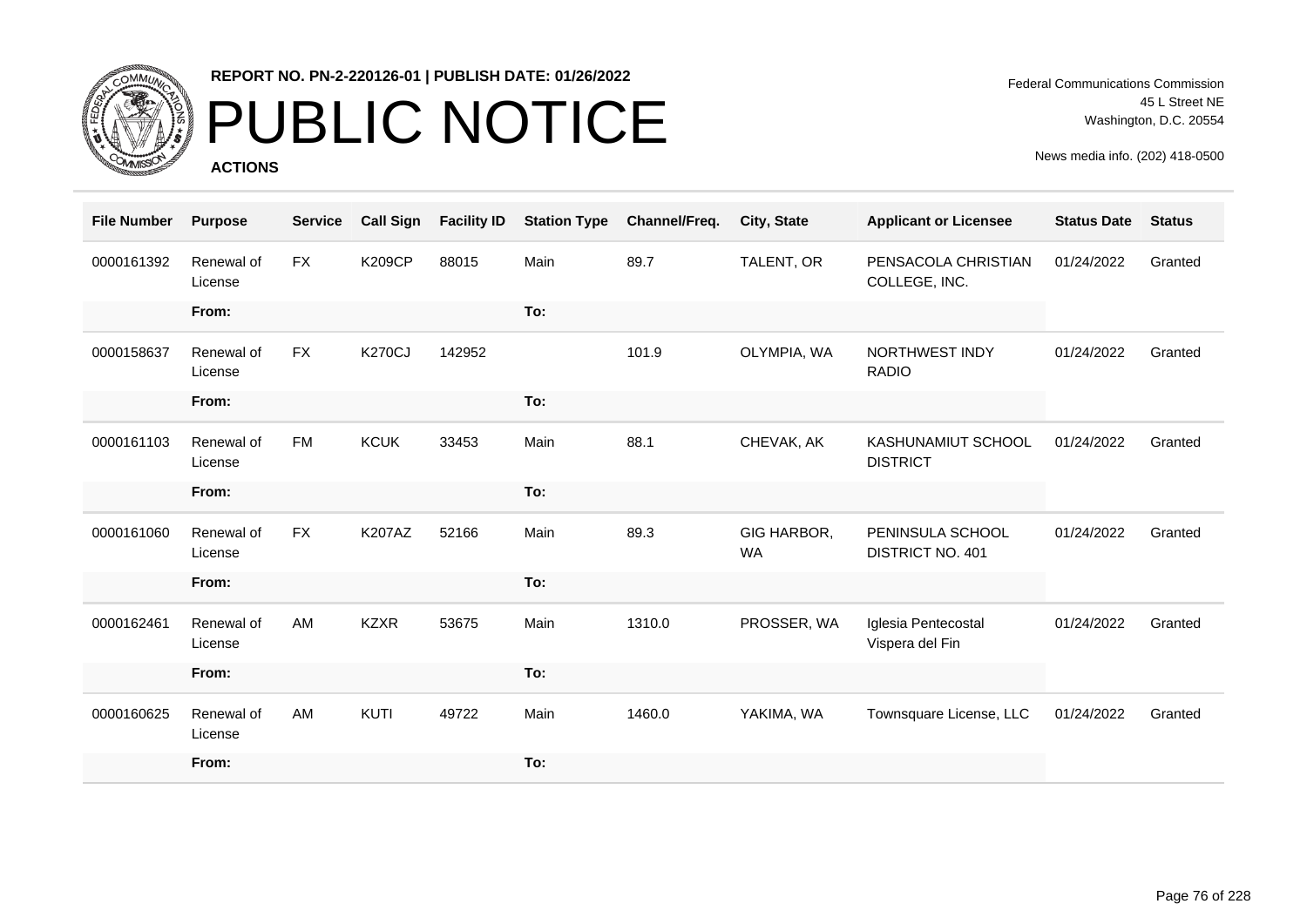

# PUBLIC NOTICE

**ACTIONS**

| <b>File Number</b> | <b>Purpose</b>        | <b>Service</b> | <b>Call Sign</b> | <b>Facility ID</b> | <b>Station Type</b> | Channel/Freq. | <b>City, State</b>       | <b>Applicant or Licensee</b>                               | <b>Status Date</b> | <b>Status</b> |
|--------------------|-----------------------|----------------|------------------|--------------------|---------------------|---------------|--------------------------|------------------------------------------------------------|--------------------|---------------|
| 0000161134         | Renewal of<br>License | AM             | <b>KICY</b>      | 2675               | Main                | 850.0         | NOME, AK                 | <b>ARCTIC</b><br><b>BROADCASTING</b><br><b>ASSOCIATION</b> | 01/24/2022         | Granted       |
|                    | From:                 |                |                  |                    | To:                 |               |                          |                                                            |                    |               |
| 0000162193         | Renewal of<br>License | AM             | <b>KPAM</b>      | 29553              | Main                | 860.0         | TROUTDALE,<br><b>OR</b>  | <b>SALEM MEDIA OF</b><br>OREGON, INC.                      | 01/24/2022         | Granted       |
|                    | From:                 |                |                  |                    | To:                 |               |                          |                                                            |                    |               |
| 0000158811         | Renewal of<br>License | <b>FM</b>      | KBGE             | 8540               | Main                | 94.9          | CANNON<br>BEACH, OR      | <b>CAPTAIN BARBOSA</b><br>MEDIA, LLC                       | 01/24/2022         | Granted       |
|                    | From:                 |                |                  |                    | To:                 |               |                          |                                                            |                    |               |
| 0000160824         | Renewal of<br>License | FL.            | KVSH-LP          | 194123             |                     | 101.9         | VASHON, WA               | <b>VOICE OF VASHON</b>                                     | 01/24/2022         | Granted       |
|                    | From:                 |                |                  |                    | To:                 |               |                          |                                                            |                    |               |
| 0000160178         | Renewal of<br>License | <b>FX</b>      | <b>K208CC</b>    | 50626              | Main                | 89.5          | CAVE<br>JUNCTION, OR     | SOUTHERN OREGON<br><b>UNIVERSITY</b>                       | 01/24/2022         | Granted       |
|                    | From:                 |                |                  |                    | To:                 |               |                          |                                                            |                    |               |
| 0000161463         | Renewal of<br>License | <b>FX</b>      | <b>K218AZ</b>    | 50599              | Main                | 91.5          | THE DALLES,<br><b>OR</b> | <b>OREGON PUBLIC</b><br><b>BROADCASTING</b>                | 01/24/2022         | Granted       |
|                    | From:                 |                |                  |                    | To:                 |               |                          |                                                            |                    |               |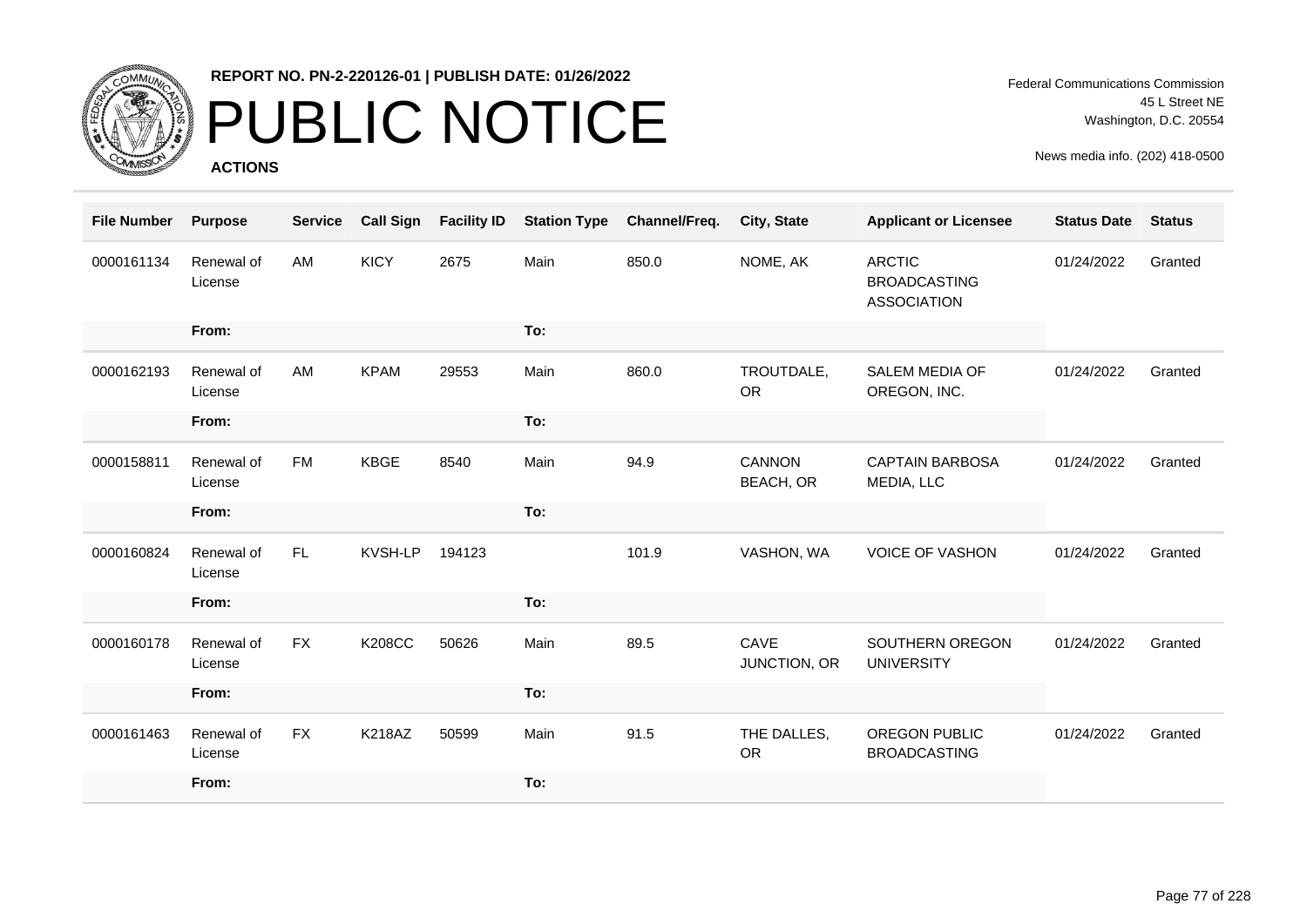

# PUBLIC NOTICE

**ACTIONS**

Federal Communications Commission 45 L Street NE Washington, D.C. 20554

| <b>File Number</b> | <b>Purpose</b>        | <b>Service</b> | <b>Call Sign</b>   | <b>Facility ID</b> | <b>Station Type</b> | Channel/Freq. | City, State                 | <b>Applicant or Licensee</b>                          | <b>Status Date</b> | <b>Status</b> |
|--------------------|-----------------------|----------------|--------------------|--------------------|---------------------|---------------|-----------------------------|-------------------------------------------------------|--------------------|---------------|
| 0000161991         | Renewal of<br>License | <b>FM</b>      | KFXX-<br><b>FM</b> | 23246              | Main                | 99.5          | <b>KLAMATH</b><br>FALLS, OR | <b>BASIN MEDIACTIVE, LLC</b>                          | 01/24/2022         | Granted       |
|                    | From:                 |                |                    |                    | To:                 |               |                             |                                                       |                    |               |
| 0000159165         | Renewal of<br>License | <b>FM</b>      | WVUV-<br><b>FM</b> | 164297             | Main                | 103.1         | FAGAITUA, AS                | SOUTH SEAS<br>BROADCASTING, INC.                      | 01/24/2022         | Granted       |
|                    | From:                 |                |                    |                    | To:                 |               |                             |                                                       |                    |               |
| 0000159950         | Renewal of<br>License | <b>FM</b>      | KXLE-<br><b>FM</b> | 35957              | Main                | 95.3          | ELLENSBURG,<br><b>WA</b>    | KXLE, INC.                                            | 01/24/2022         | Granted       |
|                    | From:                 |                |                    |                    | To:                 |               |                             |                                                       |                    |               |
| 0000159728         | Renewal of<br>License | <b>FX</b>      | <b>K269BA</b>      | 54930              | Main                | 101.7         | CRAIG, AK                   | <b>RAINBIRD COMMUNITY</b><br><b>BROADCASTING CORP</b> | 01/24/2022         | Granted       |
|                    | From:                 |                |                    |                    | To:                 |               |                             |                                                       |                    |               |
| 0000161396         | Renewal of<br>License | <b>FM</b>      | <b>KNWR</b>        | 71028              | Main                | 90.7          | ELLENSBURG,<br><b>WA</b>    | <b>WASHINGTON STATE</b><br><b>UNIVERSITY</b>          | 01/24/2022         | Granted       |
|                    | From:                 |                |                    |                    | To:                 |               |                             |                                                       |                    |               |
| 0000160842         | Renewal of<br>License | <b>FX</b>      | <b>K284AE</b>      | 17572              | Main                | 104.7         | ASHLAND, OR                 | SMG-MEDFORD, LLC                                      | 01/24/2022         | Granted       |
|                    | From:                 |                |                    |                    | To:                 |               |                             |                                                       |                    |               |
| 0000160218         | Renewal of<br>License | <b>FX</b>      | <b>K232DX</b>      | 139008             |                     | 94.3          | <b>GRAYLING, AK</b>         | <b>VOICE FOR CHRIST</b><br>MINISTRIES, INC            | 01/24/2022         | Granted       |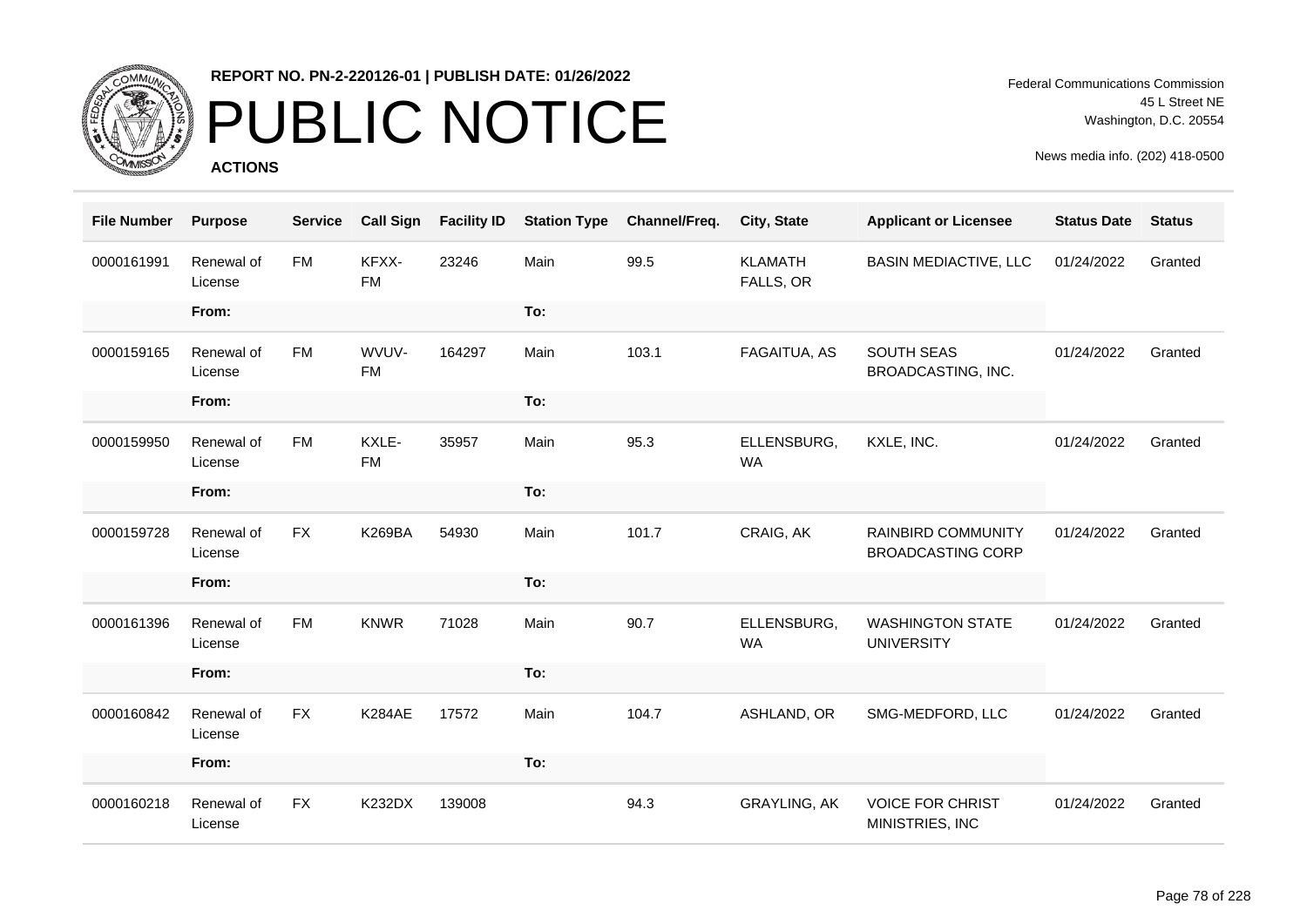

# PUBLIC NOTICE

**ACTIONS**

Federal Communications Commission 45 L Street NE Washington, D.C. 20554

| <b>File Number</b> | <b>Purpose</b>                     | <b>Service</b> | <b>Call Sign</b> | <b>Facility ID</b> | <b>Station Type</b>       | Channel/Freq. | <b>City, State</b>           | <b>Applicant or Licensee</b>                 | <b>Status Date</b> | <b>Status</b> |
|--------------------|------------------------------------|----------------|------------------|--------------------|---------------------------|---------------|------------------------------|----------------------------------------------|--------------------|---------------|
|                    | From:                              |                |                  |                    | To:                       |               |                              |                                              |                    |               |
| 0000160219         | Renewal of<br>License              | <b>FX</b>      | <b>K232DU</b>    | 138968             |                           | 94.3          | <b>ANAKTUVUK</b><br>PASS, AK | <b>VOICE FOR CHRIST</b><br>MINISTRIES, INC   | 01/24/2022         | Granted       |
|                    | From:                              |                |                  |                    | To:                       |               |                              |                                              |                    |               |
| 0000160275         | Renewal of<br>License              | <b>FM</b>      | <b>KFSK</b>      | 47409              | Main                      | 100.9         | PETERSBURG,<br>AK            | <b>NARROWS</b><br>BROADCASTING CORP.         | 01/24/2022         | Granted       |
|                    | From:                              |                |                  |                    | To:                       |               |                              |                                              |                    |               |
| 0000177177         | Assignment<br>of<br>Authorization  | <b>LPD</b>     | KDTL-LD          | 69791              | Main                      | 770.0         | ST LOUIS, MO                 | WORD OF GOD<br>FELLOWSHIP, INC.              | 01/24/2022         | Granted       |
|                    | From: WORD OF GOD FELLOWSHIP, INC. |                |                  |                    | To: Sovryn Holdings, Inc. |               |                              |                                              |                    |               |
| 0000160318         | Renewal of<br>License              | AM             | <b>KWBY</b>      | 165                | Main                      | 940.0         | WOODBURN,<br><b>OR</b>       | Edward C. Distell                            | 01/24/2022         | Granted       |
|                    | From:                              |                |                  |                    | To:                       |               |                              |                                              |                    |               |
| 0000161934         | Renewal of<br>License              | <b>FX</b>      | <b>K291CP</b>    | 156785             |                           | 106.1         | <b>BEAR CREEK,</b><br>AK     | <b>KENAI MOUNTAINS</b><br>PUBLIC MEDIA, INC. | 01/24/2022         | Granted       |
|                    | From:                              |                |                  |                    | To:                       |               |                              |                                              |                    |               |
| 0000159310         | Renewal of                         | <b>FM</b>      | KCAM-            | 173007             | Main                      | 88.7          | GLENNALLEN,                  | <b>JOY MEDIA MINISTRIES</b>                  | 01/24/2022         | Granted       |
|                    | License                            |                | <b>FM</b>        |                    |                           |               | AK                           |                                              |                    |               |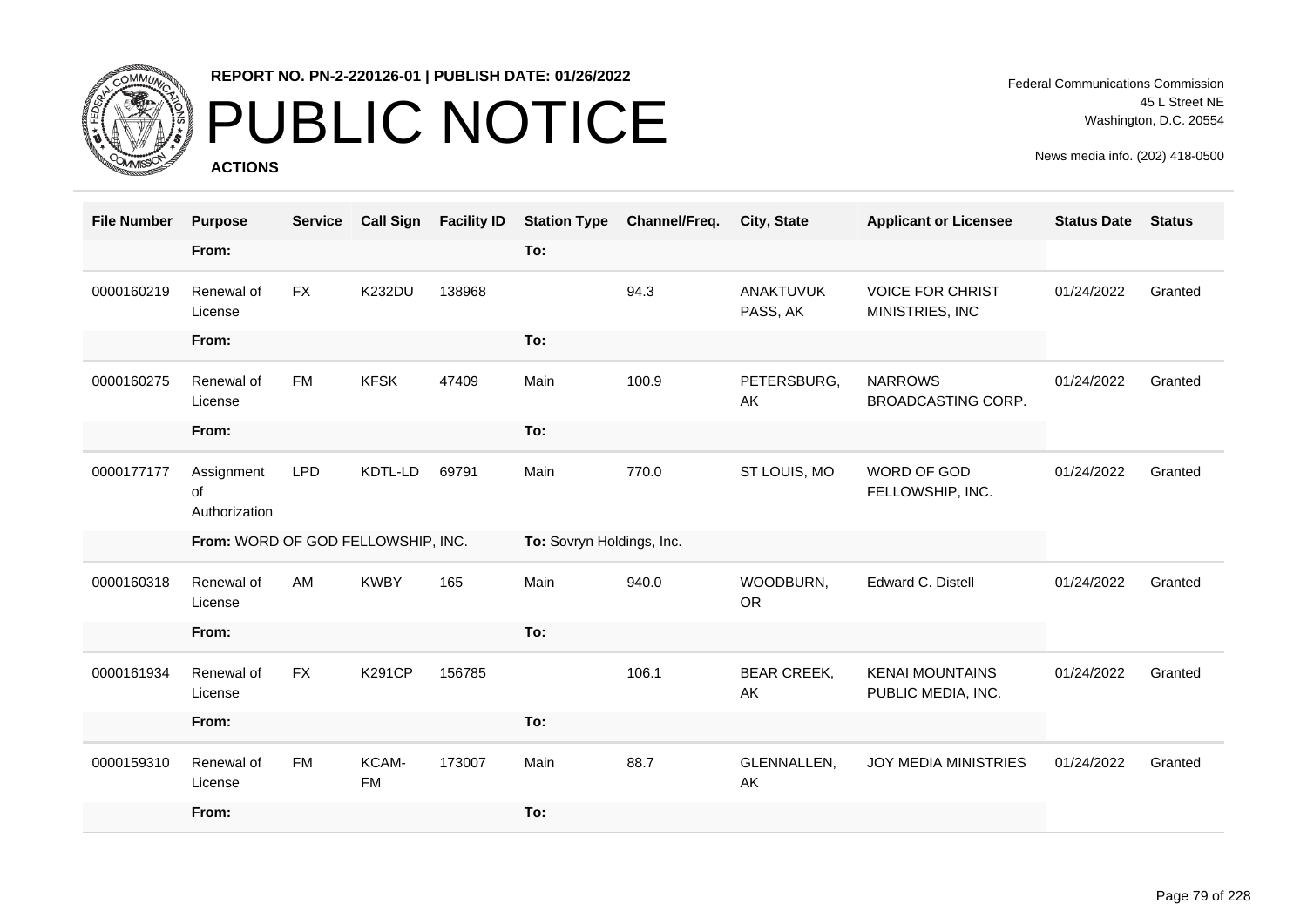

# PUBLIC NOTICE

**ACTIONS**

Federal Communications Commission 45 L Street NE Washington, D.C. 20554

| <b>File Number</b> | <b>Purpose</b>        | <b>Service</b> | <b>Call Sign</b>   | <b>Facility ID</b> | <b>Station Type</b> | Channel/Freq. | City, State              | <b>Applicant or Licensee</b>                  | <b>Status Date</b> | <b>Status</b> |
|--------------------|-----------------------|----------------|--------------------|--------------------|---------------------|---------------|--------------------------|-----------------------------------------------|--------------------|---------------|
| 0000162247         | Renewal of<br>License | <b>AM</b>      | <b>KHNR</b>        | 16742              | Main                | 690.0         | HONOLULU, HI             | <b>SALEM MEDIA OF</b><br>HAWAII, INC.         | 01/24/2022         | Granted       |
|                    | From:                 |                |                    |                    | To:                 |               |                          |                                               |                    |               |
| 0000160471         | Renewal of<br>License | <b>FM</b>      | KLHT-<br><b>FM</b> | 81538              | Main                | 91.5          | HONOLULU, HI             | CALVARY CHAPEL OF<br>HONOLULU, INC.           | 01/24/2022         | Granted       |
|                    | From:                 |                |                    |                    | To:                 |               |                          |                                               |                    |               |
| 0000161541         | Renewal of<br>License | <b>FX</b>      | <b>K204BI</b>      | 51195              | Main                | 88.7          | BELLINGHAM,<br><b>WA</b> | PACIFIC PUBLIC MEDIA                          | 01/24/2022         | Granted       |
|                    | From:                 |                |                    |                    | To:                 |               |                          |                                               |                    |               |
| 0000159835         | Renewal of<br>License | <b>FM</b>      | <b>KLWA</b>        | 164150             | Main                | 101.3         | WESTPORT,<br><b>WA</b>   | <b>EDUCATIONAL MEDIA</b><br><b>FOUNDATION</b> | 01/24/2022         | Granted       |
|                    | From:                 |                |                    |                    | To:                 |               |                          |                                               |                    |               |
| 0000161158         | Renewal of<br>License | AM             | <b>KITZ</b>        | 9737               | Main                | 1400.0        | SILVERDALE,<br><b>WA</b> | KITZ RADIO, INC.                              | 01/24/2022         | Granted       |
|                    | From:                 |                |                    |                    | To:                 |               |                          |                                               |                    |               |
| 0000161739         | Renewal of<br>License | <b>FM</b>      | <b>KSER</b>        | 29649              | Main                | 90.7          | EVERETT, WA              | <b>KSER FOUNDATION</b>                        | 01/24/2022         | Granted       |
|                    | From:                 |                |                    |                    | To:                 |               |                          |                                               |                    |               |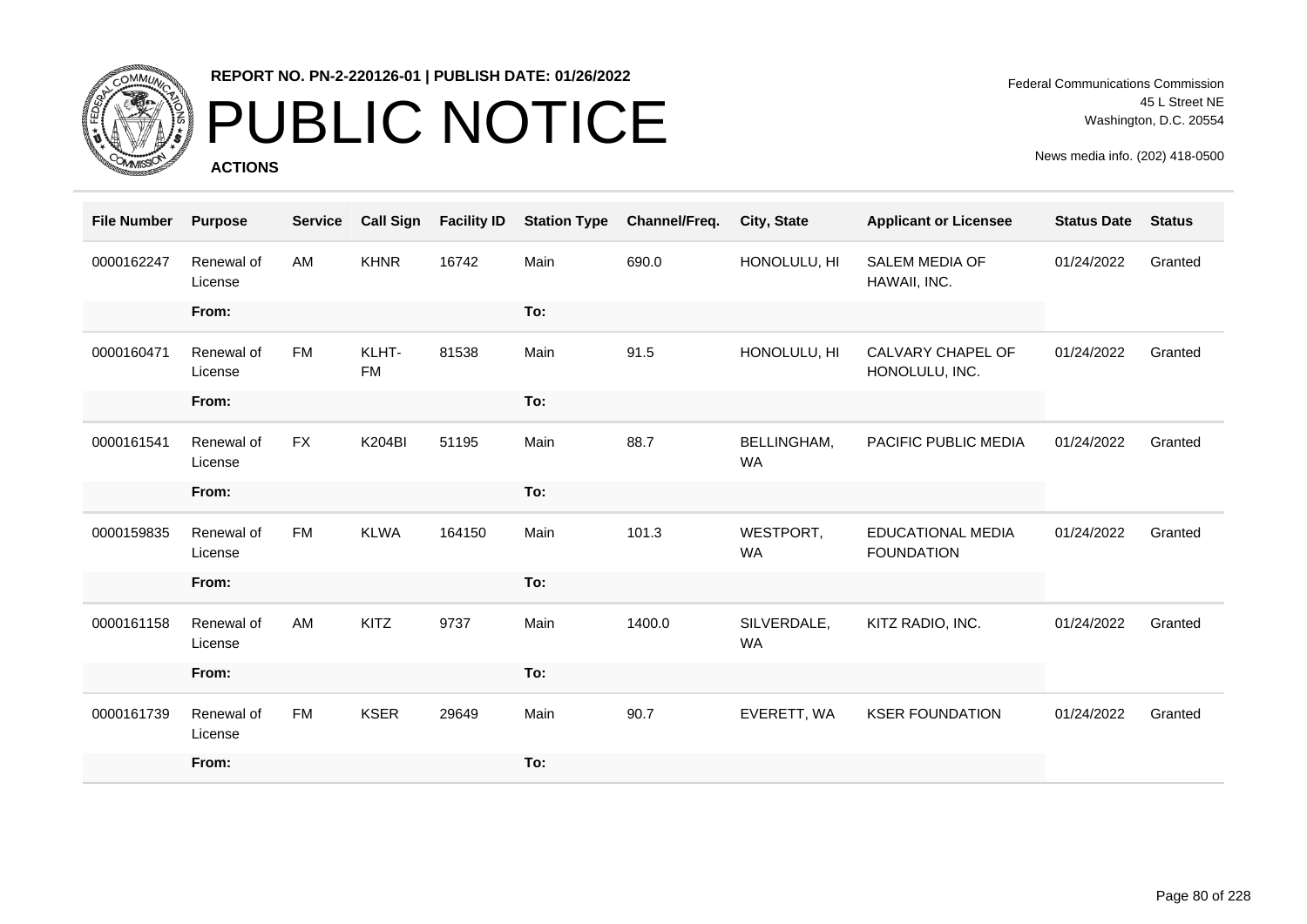

## PUBLIC NOTICE

**ACTIONS**

Federal Communications Commission 45 L Street NE Washington, D.C. 20554

| <b>File Number</b> | <b>Purpose</b>        | <b>Service</b> | <b>Call Sign</b> | <b>Facility ID</b> | <b>Station Type</b> | Channel/Freq. | City, State                | <b>Applicant or Licensee</b>                                  | <b>Status Date</b> | <b>Status</b> |
|--------------------|-----------------------|----------------|------------------|--------------------|---------------------|---------------|----------------------------|---------------------------------------------------------------|--------------------|---------------|
| 0000160500         | Renewal of<br>License | <b>FM</b>      | <b>KKNU</b>      | 40887              | Main                | 93.3          | SPRINGFIELD-<br>EUGENE, OR | <b>MCKENZIE RIVER</b><br><b>BROADCASTING</b><br>COMPANY, INC. | 01/24/2022         | Granted       |
|                    | From:                 |                |                  |                    | To:                 |               |                            |                                                               |                    |               |
| 0000160985         | Renewal of<br>License | <b>FM</b>      | <b>KKWG</b>      | 758544             | Main                | 93.3          | KONGIGANAK,<br>AK          | Bethel Broadcasting, Inc.                                     | 01/24/2022         | Granted       |
|                    | From:                 |                |                  |                    | To:                 |               |                            |                                                               |                    |               |
| 0000161428         | Renewal of<br>License | <b>FM</b>      | <b>KHRV</b>      | 90769              | Main                | 90.1          | HOOD RIVER,<br><b>OR</b>   | <b>OREGON PUBLIC</b><br><b>BROADCASTING</b>                   | 01/24/2022         | Granted       |
|                    | From:                 |                |                  |                    | To:                 |               |                            |                                                               |                    |               |
| 0000156869         | Renewal of<br>License | <b>FX</b>      | <b>K215AD</b>    | 10686              | Main                | 90.9          | CHELAN, ETC.,<br><b>WA</b> | THE MOODY BIBLE<br>INSTITUTE OF CHICAGO                       | 01/24/2022         | Granted       |
|                    | From:                 |                |                  |                    | To:                 |               |                            |                                                               |                    |               |
| 0000162401         | Renewal of<br>License | <b>FM</b>      | <b>KCSH</b>      | 81756              | Main                | 88.9          | ELLENSBURG,<br>WA          | LIFETALK RADIO, INC.                                          | 01/24/2022         | Granted       |
|                    | From:                 |                |                  |                    | To:                 |               |                            |                                                               |                    |               |
| 0000161900         | Renewal of<br>License | AM             | <b>KPQ</b>       | 71715              | Main                | 560.0         | WENATCHEE,<br><b>WA</b>    | CCR-Wescoast IV, LLC                                          | 01/24/2022         | Granted       |
|                    | From:                 |                |                  |                    | To:                 |               |                            |                                                               |                    |               |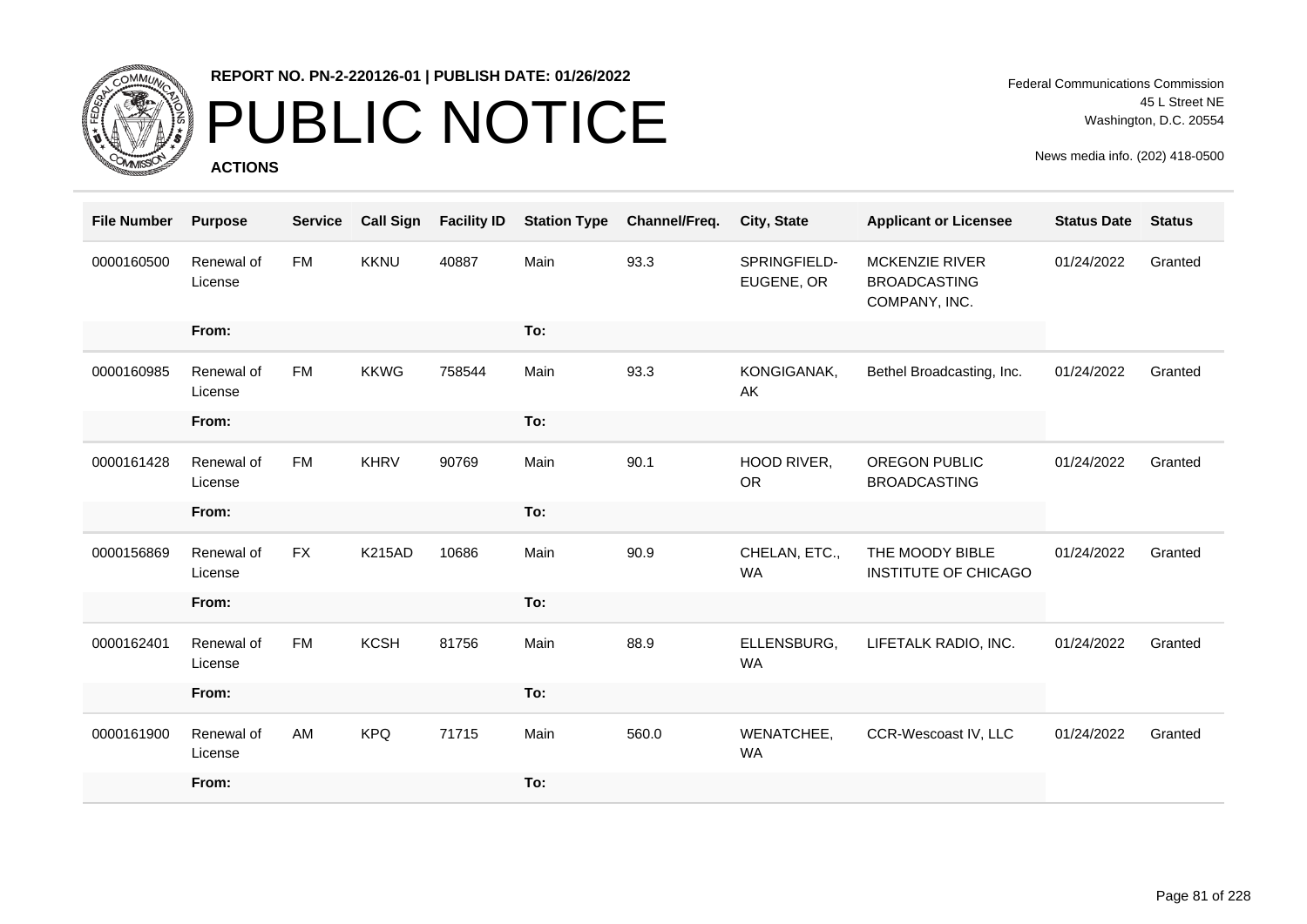

### PUBLIC NOTICE

**ACTIONS**

Federal Communications Commission 45 L Street NE Washington, D.C. 20554

| <b>File Number</b> | <b>Purpose</b>        | <b>Service</b> | <b>Call Sign</b> | <b>Facility ID</b> | <b>Station Type</b> | Channel/Freq. | <b>City, State</b>       | <b>Applicant or Licensee</b>                      | <b>Status Date</b> | <b>Status</b> |
|--------------------|-----------------------|----------------|------------------|--------------------|---------------------|---------------|--------------------------|---------------------------------------------------|--------------------|---------------|
| 0000160300         | Renewal of<br>License | <b>FM</b>      | <b>KUGS</b>      | 72017              | Main                | 89.3          | BELLINGHAM,<br><b>WA</b> | WESTERN<br><b>WASHINGTON</b><br><b>UNIVERSITY</b> | 01/24/2022         | Granted       |
|                    | From:                 |                |                  |                    | To:                 |               |                          |                                                   |                    |               |
| 0000160967         | Renewal of<br>License | <b>FX</b>      | <b>K280BJ</b>    | 7117               | Main                | 103.9         | SUTHERLIN, OR            | <b>BROOKE</b><br>COMMUNICATIONS, INC.             | 01/24/2022         | Granted       |
|                    | From:                 |                |                  |                    | To:                 |               |                          |                                                   |                    |               |
| 0000159870         | Renewal of<br>License | FX             | <b>K206CJ</b>    | 91156              | Main                | 89.1          | ISSAQUAH, WA             | Spirit Communications,<br>Inc.                    | 01/24/2022         | Granted       |
|                    | From:                 |                |                  |                    | To:                 |               |                          |                                                   |                    |               |
| 0000159159         | Renewal of<br>License | FL.            | <b>KFAC-LP</b>   | 191843             |                     | 105.5         | TWISP, WA                | AMERICAN LEGION<br>POST 0143 METHOW<br>VALLEY     | 01/24/2022         | Granted       |
|                    | From:                 |                |                  |                    | To:                 |               |                          |                                                   |                    |               |
| 0000161535         | Renewal of<br>License | <b>FX</b>      | <b>K244EV</b>    | 142359             |                     | 96.7          | WOODLAND,<br><b>WA</b>   | PACIFIC PUBLIC MEDIA                              | 01/24/2022         | Granted       |
|                    | From:                 |                |                  |                    | To:                 |               |                          |                                                   |                    |               |
| 0000159527         | Renewal of<br>License | FL             | KONR-<br>LP      | 124266             |                     | 106.1         | ANCHORAGE,<br>AK         | <b>OUT NORTH</b>                                  | 01/24/2022         | Granted       |
|                    | From:                 |                |                  |                    | To:                 |               |                          |                                                   |                    |               |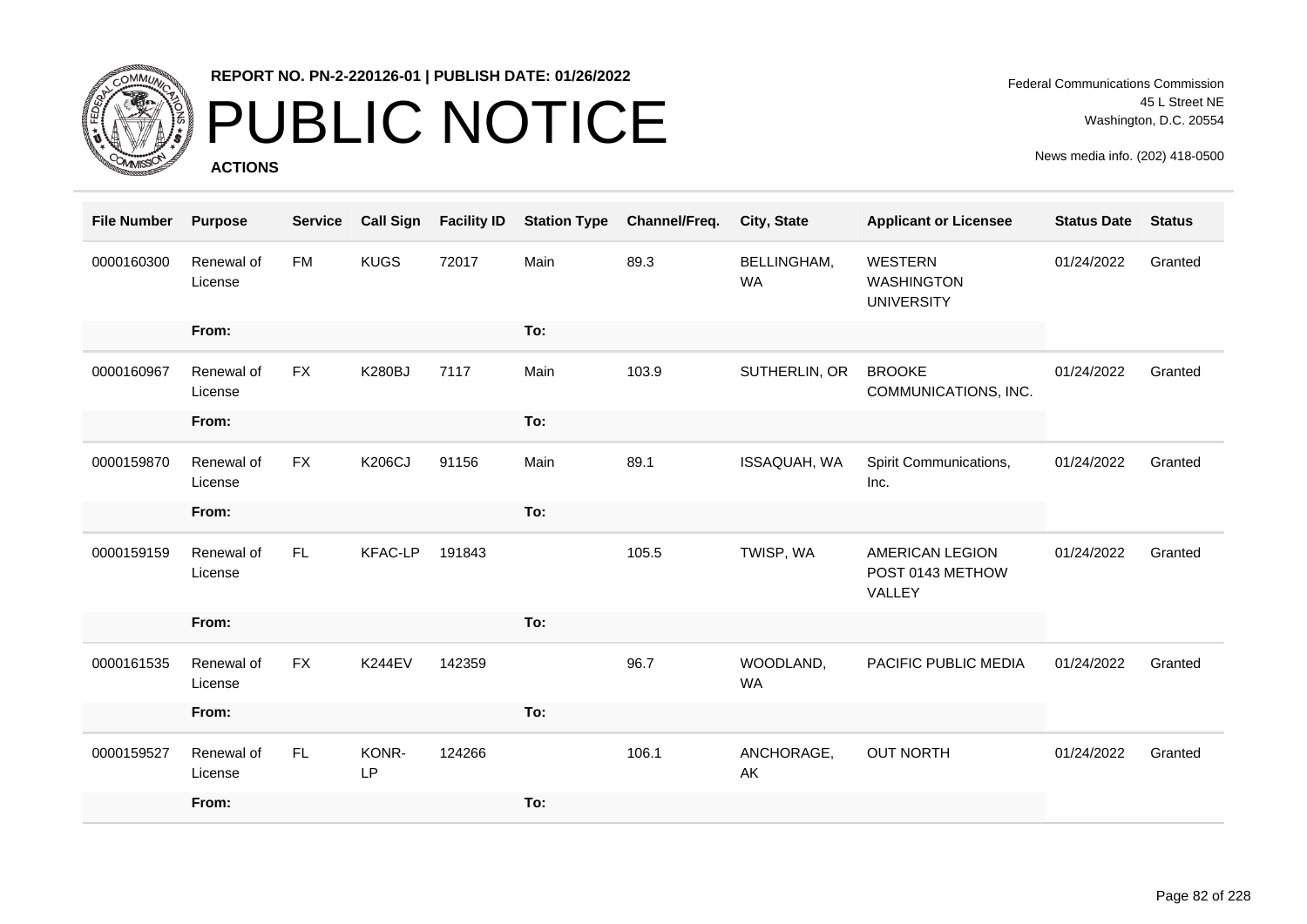

# PUBLIC NOTICE

**ACTIONS**

Federal Communications Commission 45 L Street NE Washington, D.C. 20554

| <b>File Number</b> | <b>Purpose</b>        | <b>Service</b> | <b>Call Sign</b> | <b>Facility ID</b> | <b>Station Type</b> | Channel/Freq. | City, State             | <b>Applicant or Licensee</b>                            | <b>Status Date</b> | <b>Status</b> |
|--------------------|-----------------------|----------------|------------------|--------------------|---------------------|---------------|-------------------------|---------------------------------------------------------|--------------------|---------------|
| 0000161901         | Renewal of<br>License | <b>FX</b>      | <b>K269HC</b>    | 203007             |                     | 101.7         | WENATCHEE,<br><b>WA</b> | CCR-Wescoast IV, LLC                                    | 01/24/2022         | Granted       |
|                    | From:                 |                |                  |                    | To:                 |               |                         |                                                         |                    |               |
| 0000159845         | Renewal of<br>License | FM             | <b>KAKL</b>      | 93003              | Main                | 88.5          | ANCHORAGE,<br>AK        | EDUCATIONAL MEDIA<br><b>FOUNDATION</b>                  | 01/24/2022         | Granted       |
|                    | From:                 |                |                  |                    | To:                 |               |                         |                                                         |                    |               |
| 0000160419         | Renewal of<br>License | <b>FX</b>      | <b>K228EU</b>    | 87066              | Main                | 93.5          | PORTLAND, OR            | Bustos Media Holdings,<br>LLC.                          | 01/24/2022         | Granted       |
|                    | From:                 |                |                  |                    | To:                 |               |                         |                                                         |                    |               |
| 0000161401         | Renewal of<br>License | FL             | KNUM-<br>LP      | 196097             |                     | 96.7          | PORTLAND, OR            | <b>COMMUNITY ALLIANCE</b><br>OF TENANTS                 | 01/24/2022         | Granted       |
|                    | From:                 |                |                  |                    | To:                 |               |                         |                                                         |                    |               |
| 0000159069         | Renewal of<br>License | AM             | <b>KGRV</b>      | 51181              | Main                | 700.0         | WINSTON, OR             | PACIFIC CASCADE<br><b>COMMUNICATIONS</b><br>CORPORATION | 01/24/2022         | Granted       |
|                    | From:                 |                |                  |                    | To:                 |               |                         |                                                         |                    |               |
| 0000159996         | Renewal of<br>License | AM             | KQQQ             | 54724              | Main                | 1150.0        | PULLMAN, WA             | RADIO PALOUSE, INC.                                     | 01/24/2022         | Granted       |
|                    | From:                 |                |                  |                    | To:                 |               |                         |                                                         |                    |               |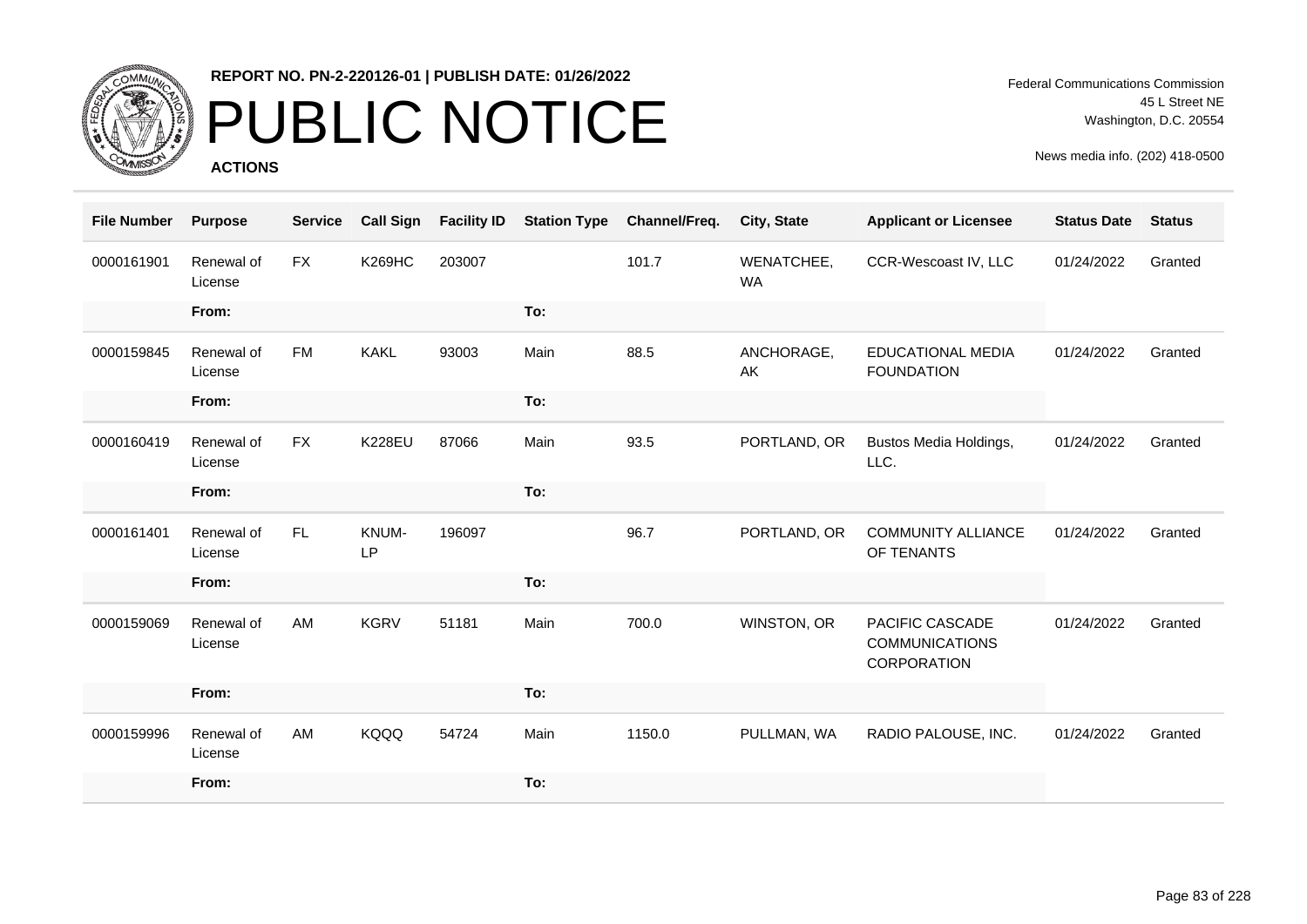

# PUBLIC NOTICE

**ACTIONS**

Federal Communications Commission 45 L Street NE Washington, D.C. 20554

| <b>File Number</b> | <b>Purpose</b>        | <b>Service</b> | <b>Call Sign</b> | <b>Facility ID</b> | <b>Station Type</b> | Channel/Freq. | City, State             | <b>Applicant or Licensee</b>           | <b>Status Date</b> | <b>Status</b> |
|--------------------|-----------------------|----------------|------------------|--------------------|---------------------|---------------|-------------------------|----------------------------------------|--------------------|---------------|
| 0000161356         | Renewal of<br>License | AM             | <b>KKXA</b>      | 160891             | Main                | 1520.0        | SNOHOMISH,<br><b>WA</b> | <b>CAAM PARTNERSHIP</b><br><b>LLC</b>  | 01/24/2022         | Granted       |
|                    | From:                 |                |                  |                    | To:                 |               |                         |                                        |                    |               |
| 0000159850         | Renewal of<br>License | <b>FX</b>      | <b>K216DR</b>    | 88012              | Main                | 91.1          | CENTRAL<br>POINT, OR    | EDUCATIONAL MEDIA<br><b>FOUNDATION</b> | 01/24/2022         | Granted       |
|                    | From:                 |                |                  |                    | To:                 |               |                         |                                        |                    |               |
| 0000159922         | Renewal of<br>License | <b>FM</b>      | <b>KHNS</b>      | 39331              | Main                | 102.3         | HAINES, AK              | Lynn Canal Broadcasting                | 01/24/2022         | Granted       |
|                    | From:                 |                |                  |                    | To:                 |               |                         |                                        |                    |               |
| 0000160708         | Renewal of<br>License | <b>FM</b>      | <b>KOMQ</b>      | 173719             | Main                | 88.5          | OMAK, WA                | <b>SPOKANE PUBLIC</b><br>RADIO, INC.   | 01/24/2022         | Granted       |
|                    | From:                 |                |                  |                    | To:                 |               |                         |                                        |                    |               |
| 0000160830         | Renewal of<br>License | <b>FX</b>      | <b>K227AA</b>    | 60311              | Main                | 93.3          | ASHLAND, ETC.<br>, OR   | SMG-MEDFORD, LLC                       | 01/24/2022         | Granted       |
|                    | From:                 |                |                  |                    | To:                 |               |                         |                                        |                    |               |
| 0000161753         | Renewal of<br>License | AM             | <b>KNSA</b>      | 68754              | Main                | 930.0         | UNALAKLEET,<br>AK       | UNALAKLEET<br>BROADCASTING, INC.       | 01/24/2022         | Granted       |
|                    | From:                 |                |                  |                    | To:                 |               |                         |                                        |                    |               |
| 0000160279         | Renewal of<br>License | <b>FX</b>      | <b>K276BD</b>    | 47407              | Main                | 103.1         | PETERSBURG,<br>AK       | <b>NARROWS</b><br>BROADCASTING CORP.   | 01/24/2022         | Granted       |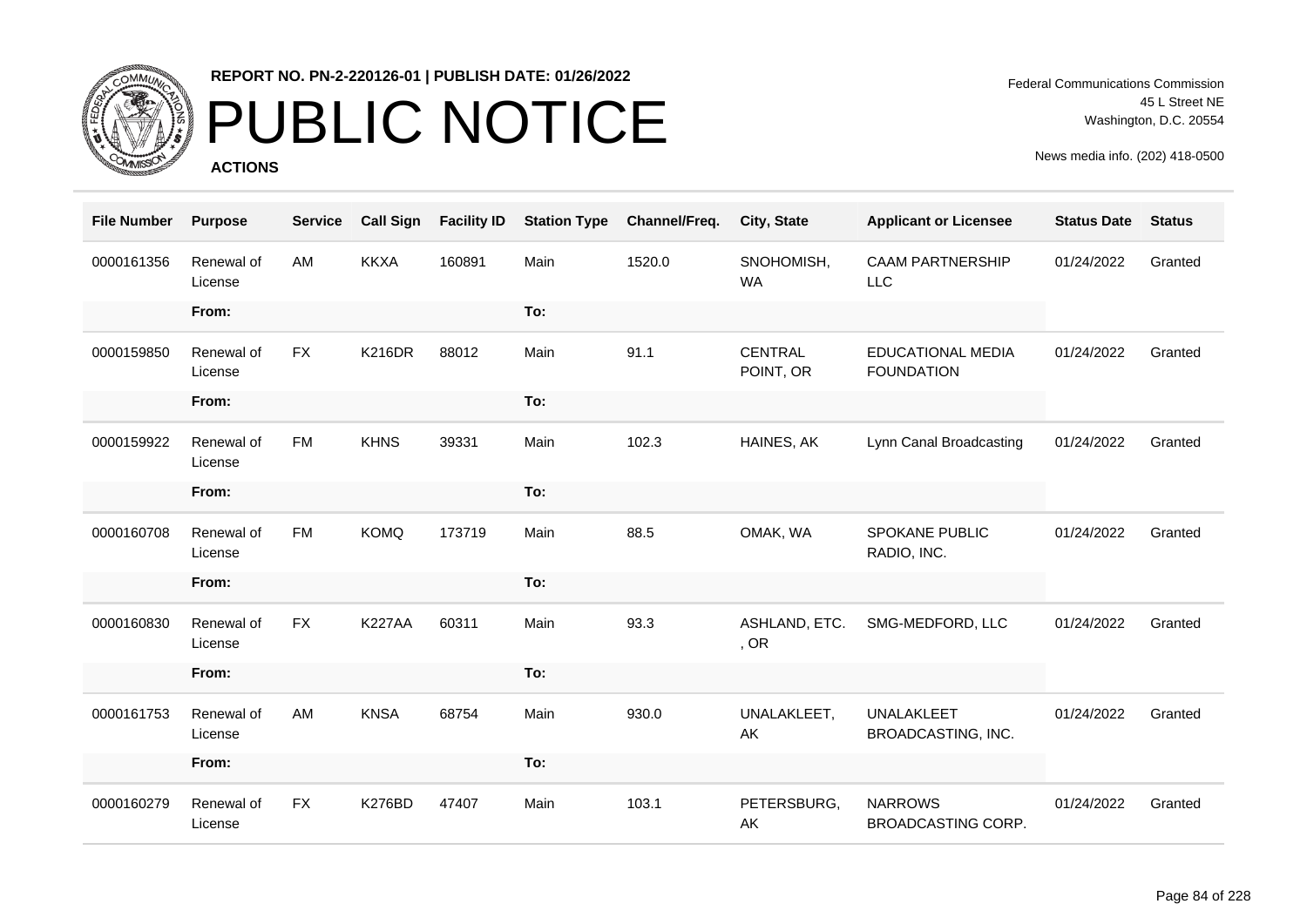

# PUBLIC NOTICE

**ACTIONS**

Federal Communications Commission 45 L Street NE Washington, D.C. 20554

| <b>File Number</b> | <b>Purpose</b>        | <b>Service</b> | <b>Call Sign</b>   | <b>Facility ID</b> |      | <b>Station Type Channel/Freq.</b> | <b>City, State</b>          | <b>Applicant or Licensee</b>                           | <b>Status Date</b> | <b>Status</b> |
|--------------------|-----------------------|----------------|--------------------|--------------------|------|-----------------------------------|-----------------------------|--------------------------------------------------------|--------------------|---------------|
|                    | From:                 |                |                    |                    | To:  |                                   |                             |                                                        |                    |               |
| 0000162125         | Renewal of<br>License | <b>FM</b>      | <b>KCKD</b>        | 176102             | Main | 90.7                              | GARAPAN, MP                 | <b>MARIANAS</b><br>EDUCATIONAL MEDIA<br>SERVICES, INC. | 01/24/2022         | Granted       |
|                    | From:                 |                |                    |                    | To:  |                                   |                             |                                                        |                    |               |
| 0000157939         | Renewal of<br>License | <b>FM</b>      | <b>KFEG</b>        | 77829              | Main | 104.7                             | <b>KLAMATH</b><br>FALLS, OR | <b>COVE ROAD</b><br>PUBLISHING LLC                     | 01/24/2022         | Granted       |
|                    | From:                 |                |                    |                    | To:  |                                   |                             |                                                        |                    |               |
| 0000157109         | Renewal of<br>License | <b>FM</b>      | KPPT-<br><b>FM</b> | 642                | Main | 100.7                             | DEPOE BAY,<br><b>OR</b>     | <b>PACNW</b><br><b>BROADCASTING, LLC</b>               | 01/24/2022         | Granted       |
|                    | From:                 |                |                    |                    | To:  |                                   |                             |                                                        |                    |               |
| 0000161532         | Renewal of<br>License | <b>FM</b>      | KVTI               | 12068              | Main | 90.9                              | TACOMA, WA                  | <b>CLOVER PARK</b><br>TECHNICAL COLLEGE                | 01/24/2022         | Granted       |
|                    | From:                 |                |                    |                    | To:  |                                   |                             |                                                        |                    |               |
| 0000160059         | Renewal of<br>License | <b>FM</b>      | KMBQ-<br><b>FM</b> | 35118              | Main | 99.7                              | WASILLA, AK                 | OMG FCC LICENSES LLC                                   | 01/24/2022         | Granted       |
|                    | From:                 |                |                    |                    | To:  |                                   |                             |                                                        |                    |               |
| 0000160215         | Renewal of<br>License | <b>FX</b>      | <b>K232DV</b>      | 139014             |      | 94.3                              | AMBLER, AK                  | <b>VOICE FOR CHRIST</b><br>MINISTRIES, INC             | 01/24/2022         | Granted       |
|                    | From:                 |                |                    |                    | To:  |                                   |                             |                                                        |                    |               |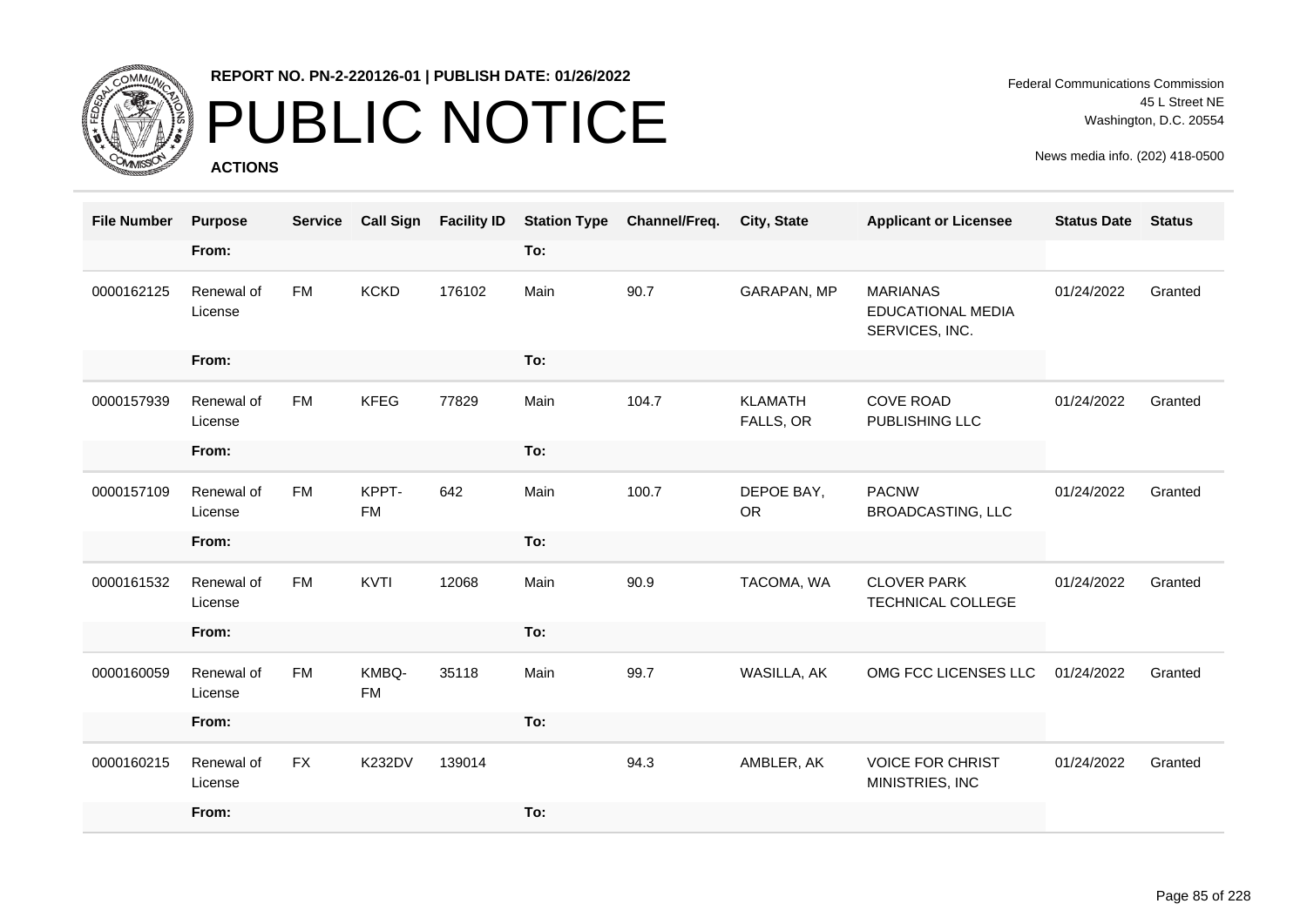

# PUBLIC NOTICE

**ACTIONS**

Federal Communications Commission 45 L Street NE Washington, D.C. 20554

| <b>File Number</b> | <b>Purpose</b>        | <b>Service</b> | <b>Call Sign</b> | <b>Facility ID</b> | <b>Station Type</b> | Channel/Freq. | City, State                | <b>Applicant or Licensee</b>                  | <b>Status Date</b> | <b>Status</b> |
|--------------------|-----------------------|----------------|------------------|--------------------|---------------------|---------------|----------------------------|-----------------------------------------------|--------------------|---------------|
| 0000159361         | Renewal of<br>License | <b>FX</b>      | <b>K270BJ</b>    | 36521              | Main                | 101.9         | COTTAGE<br>GROVE, OR       | UNIVERSITY OF<br><b>OREGON</b>                | 01/24/2022         | Granted       |
|                    | From:                 |                |                  |                    | To:                 |               |                            |                                               |                    |               |
| 0000162414         | Renewal of<br>License | <b>FM</b>      | <b>KRXY</b>      | 82527              | Main                | 94.5          | SHELTON, WA                | <b>OLYMPIA</b><br>BROADCASTERS, INC.          | 01/24/2022         | Granted       |
|                    | From:                 |                |                  |                    | To:                 |               |                            |                                               |                    |               |
| 0000160624         | Renewal of<br>License | <b>FM</b>      | <b>KMGW</b>      | 88006              | Main                | 99.3          | NACHES, WA                 | Townsquare License, LLC                       | 01/24/2022         | Granted       |
|                    | From:                 |                |                  |                    | To:                 |               |                            |                                               |                    |               |
| 0000160666         | Renewal of<br>License | <b>FM</b>      | <b>KEHK</b>      | 7989               | Main                | 102.3         | <b>BROWNSVILLE</b><br>, OR | <b>CUMULUS LICENSING</b><br><b>LLC</b>        | 01/24/2022         | Granted       |
|                    | From:                 |                |                  |                    | To:                 |               |                            |                                               |                    |               |
| 0000162472         | Renewal of<br>License | <b>FX</b>      | <b>K226AW</b>    | 147256             |                     | 93.1          | LEAVENWORTH<br>, WA        | <b>GROWING CHRISTIAN</b><br><b>FOUNDATION</b> | 01/24/2022         | Granted       |
|                    | From:                 |                |                  |                    | To:                 |               |                            |                                               |                    |               |
| 0000158620         | Renewal of<br>License | FX             | <b>K276EO</b>    | 139145             |                     | 103.1         | MERLIN, OR                 | <b>CSN INTERNATIONAL</b>                      | 01/24/2022         | Granted       |
|                    | From:                 |                |                  |                    | To:                 |               |                            |                                               |                    |               |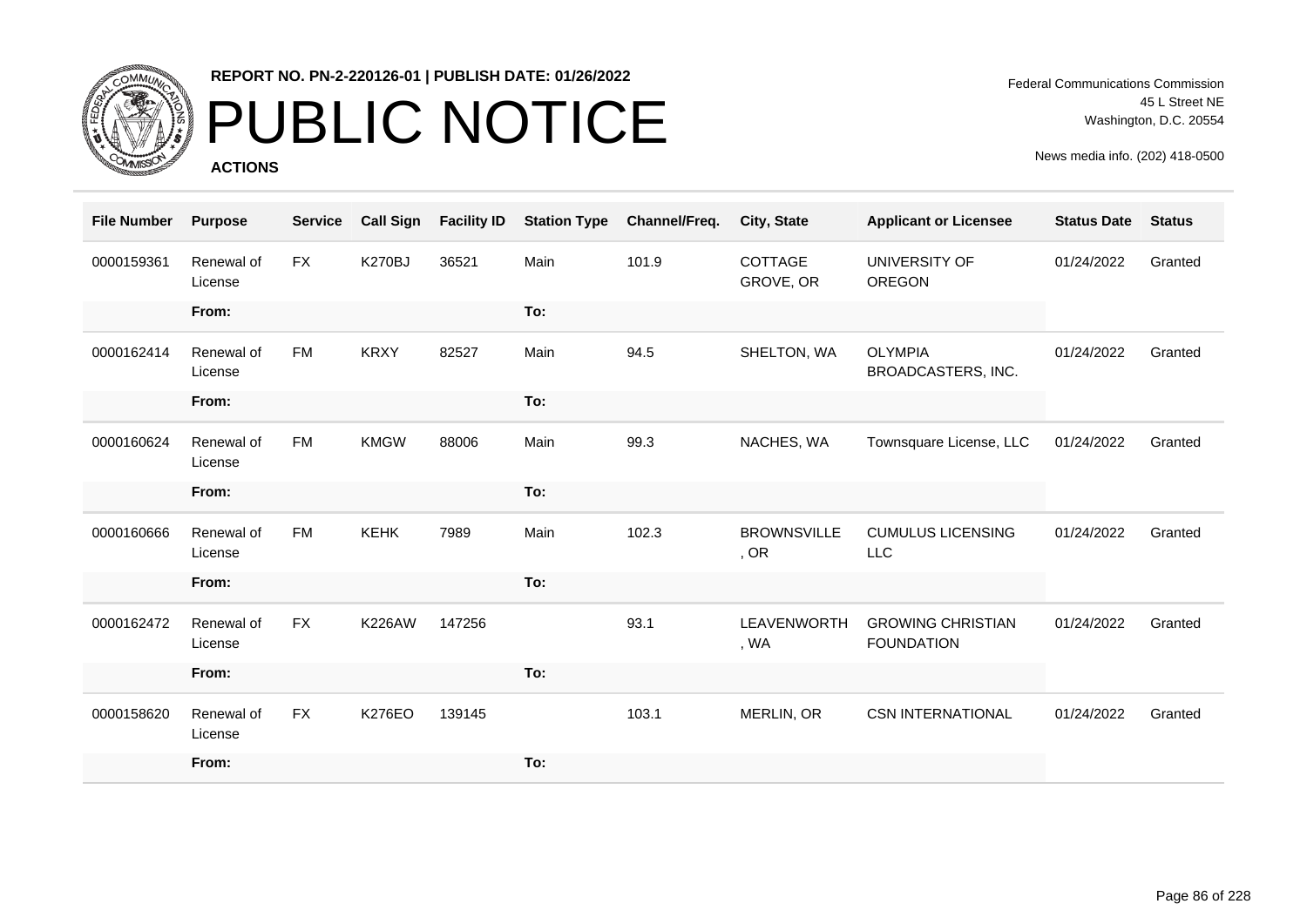

# PUBLIC NOTICE

**ACTIONS**

Federal Communications Commission 45 L Street NE Washington, D.C. 20554

| <b>File Number</b> | <b>Purpose</b>        | <b>Service</b> | <b>Call Sign</b> | <b>Facility ID</b> | <b>Station Type</b> | Channel/Freq. | <b>City, State</b>                    | <b>Applicant or Licensee</b>                   | <b>Status Date</b> | <b>Status</b> |
|--------------------|-----------------------|----------------|------------------|--------------------|---------------------|---------------|---------------------------------------|------------------------------------------------|--------------------|---------------|
| 0000162005         | Renewal of<br>License | <b>FM</b>      | <b>KROH</b>      | 173495             | Main                | 91.1          | <b>PORT</b><br>TOWNSEND,<br><b>WA</b> | <b>OLYMPIC MEDIA</b>                           | 01/24/2022         | Granted       |
|                    | From:                 |                |                  |                    | To:                 |               |                                       |                                                |                    |               |
| 0000159819         | Renewal of<br>License | <b>FM</b>      | <b>KYSO</b>      | 89860              | Main                | 88.7          | SELMA, OR                             | <b>EDUCATIONAL MEDIA</b><br><b>FOUNDATION</b>  | 01/24/2022         | Granted       |
|                    | From:                 |                |                  |                    | To:                 |               |                                       |                                                |                    |               |
| 0000161051         | Renewal of<br>License | AM             | <b>KIFW</b>      | 60516              | Main                | 1230.0        | SITKA, AK                             | <b>ALASKA BROADCAST</b><br>COMMUNICATIONS, INC | 01/24/2022         | Granted       |
|                    | From:                 |                |                  |                    | To:                 |               |                                       |                                                |                    |               |
| 0000159488         | Renewal of<br>License | <b>FM</b>      | <b>KAYB</b>      | 78191              | Main                | 88.1          | SUNNYSIDE,<br><b>WA</b>               | <b>AMERICAN FAMILY</b><br><b>ASSOCIATION</b>   | 01/24/2022         | Granted       |
|                    | From:                 |                |                  |                    | To:                 |               |                                       |                                                |                    |               |
| 0000162956         | Renewal of<br>License | AM             | <b>KNDI</b>      | 37065              | Main                | 1270.0        | HONOLULU, HI                          | <b>GERONIMO</b><br>BROADCASTING, INC.          | 01/24/2022         | Granted       |
|                    | From:                 |                |                  |                    | To:                 |               |                                       |                                                |                    |               |
| 0000162348         | Renewal of<br>License | <b>FM</b>      | <b>KDMB</b>      | 174689             | Main                | 88.7          | MOSES LAKE,<br><b>WA</b>              | <b>DIVINE MERCY</b><br><b>BROADCASTING</b>     | 01/24/2022         | Granted       |
|                    | From:                 |                |                  |                    | To:                 |               |                                       |                                                |                    |               |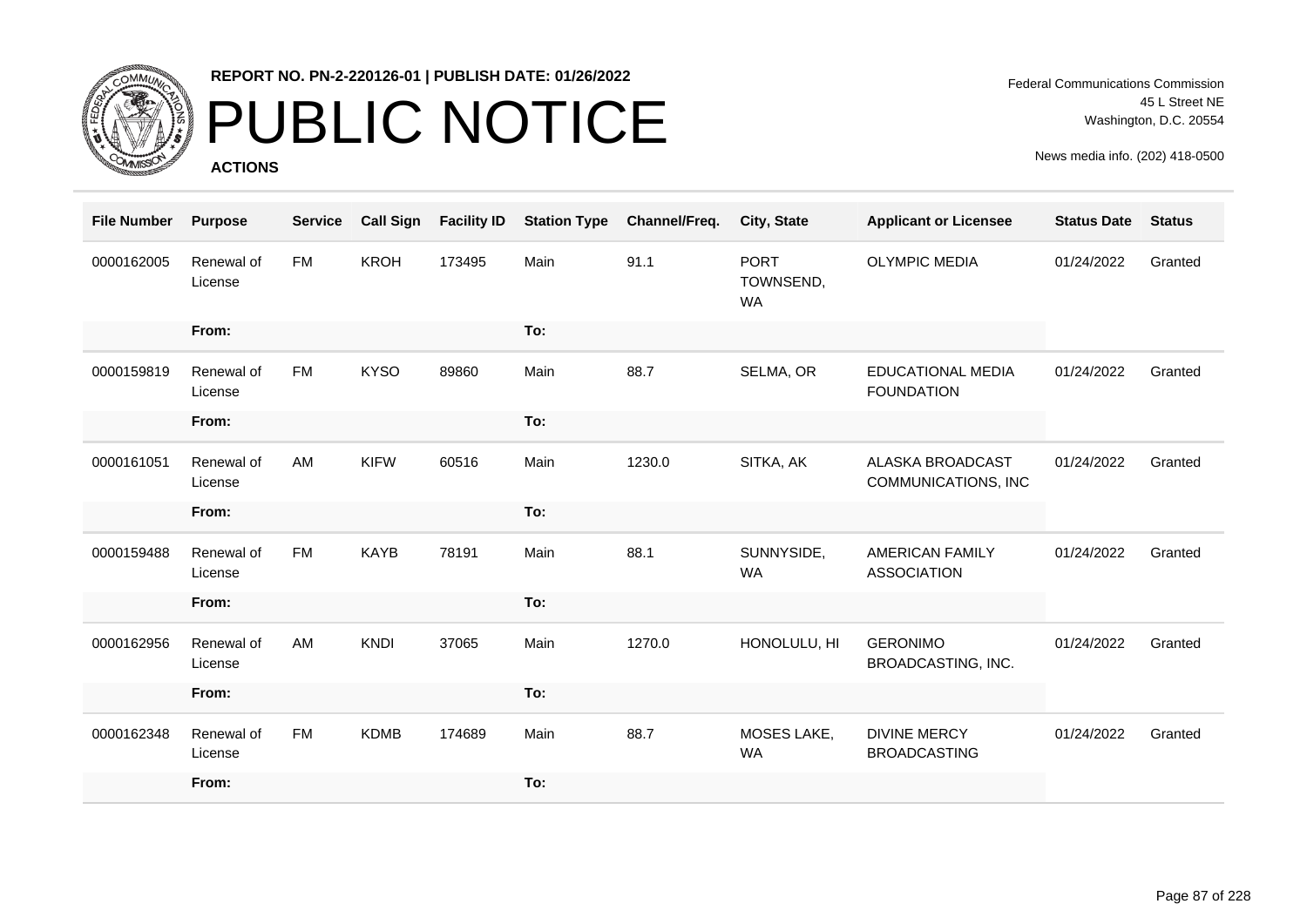

# PUBLIC NOTICE

**ACTIONS**

Federal Communications Commission 45 L Street NE Washington, D.C. 20554

| <b>File Number</b> | <b>Purpose</b>        | <b>Service</b> | <b>Call Sign</b>   | <b>Facility ID</b> | <b>Station Type</b> | Channel/Freq. | <b>City, State</b>         | <b>Applicant or Licensee</b>                                  | <b>Status Date</b> | <b>Status</b> |
|--------------------|-----------------------|----------------|--------------------|--------------------|---------------------|---------------|----------------------------|---------------------------------------------------------------|--------------------|---------------|
| 0000161882         | Renewal of<br>License | <b>FM</b>      | KWWW-<br><b>FM</b> | 59050              | Main                | 96.7          | QUINCY, WA                 | CCR-Wenatchee IV, LLC                                         | 01/24/2022         | Granted       |
|                    | From:                 |                |                    |                    | To:                 |               |                            |                                                               |                    |               |
| 0000161810         | Renewal of<br>License | <b>FX</b>      | <b>K290AF</b>      | 77760              | Main                | 105.9         | ROGUE RIVER,<br><b>OR</b>  | <b>BICOASTAL MEDIA</b><br>LICENSES VI, LLC                    | 01/24/2022         | Granted       |
|                    | From:                 |                |                    |                    | To:                 |               |                            |                                                               |                    |               |
| 0000159566         | Renewal of<br>License | FM             | KJYV               | 185138             | Main                | 101.5         | THE DALLES,<br><b>OR</b>   | OPEN SKY RADIO CORP                                           | 01/24/2022         | Granted       |
|                    | From:                 |                |                    |                    | To:                 |               |                            |                                                               |                    |               |
| 0000159851         | Renewal of<br>License | <b>FM</b>      | <b>KYKA</b>        | 164296             | Main                | 104.9         | <b>MEADOW</b><br>LAKES, AK | <b>EDUCATIONAL MEDIA</b><br><b>FOUNDATION</b>                 | 01/24/2022         | Granted       |
|                    | From:                 |                |                    |                    | To:                 |               |                            |                                                               |                    |               |
| 0000160797         | Renewal of<br>License | AM             | <b>KJOX</b>        | 53139              | Main                | 1340.0        | KENNEWICK,<br><b>WA</b>    | SMG - TRI-CITIES, LLC                                         | 01/24/2022         | Granted       |
|                    | From:                 |                |                    |                    | To:                 |               |                            |                                                               |                    |               |
| 0000161361         | Renewal of<br>License | FM             | <b>KNKO</b>        | 189899             | Main                | 88.5          | SHAGELUK, AK               | <b>KUSKOKWIM PUBLIC</b><br><b>BROADCASTING</b><br>CORPORATION | 01/24/2022         | Granted       |
|                    | From:                 |                |                    |                    | To:                 |               |                            |                                                               |                    |               |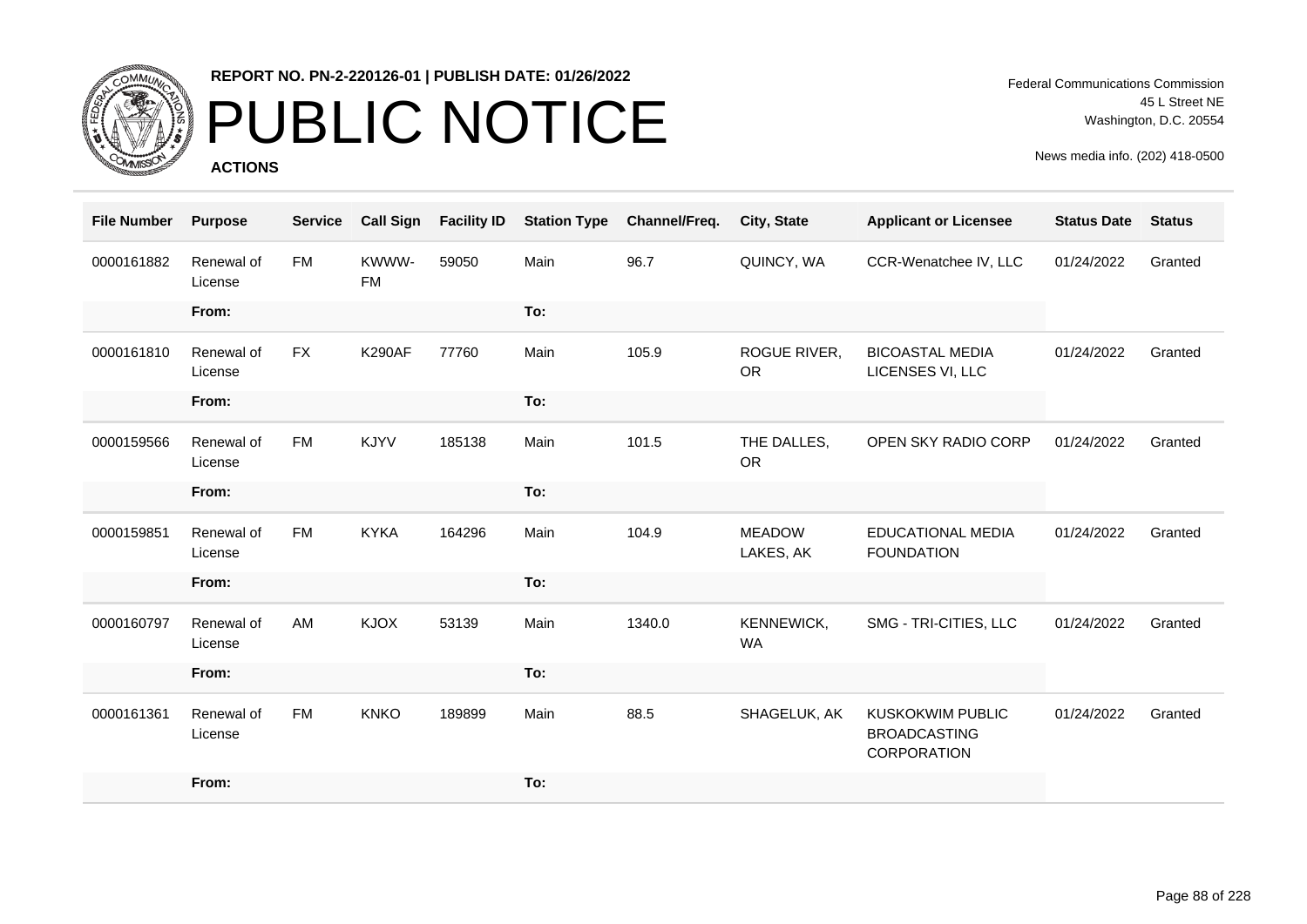

# PUBLIC NOTICE

**ACTIONS**

Federal Communications Commission 45 L Street NE Washington, D.C. 20554

| <b>File Number</b> | <b>Purpose</b>        | <b>Service</b> | <b>Call Sign</b>   | <b>Facility ID</b> | <b>Station Type</b> | Channel/Freq. | City, State                | <b>Applicant or Licensee</b>                   | <b>Status Date</b> | <b>Status</b> |
|--------------------|-----------------------|----------------|--------------------|--------------------|---------------------|---------------|----------------------------|------------------------------------------------|--------------------|---------------|
| 0000161728         | Renewal of<br>License | <b>FM</b>      | <b>KSYD</b>        | 59341              | Main                | 92.1          | REEDSPORT,<br><b>OR</b>    | LANE COUNTY SCHOOL<br><b>DISTRICT NO. 4J</b>   | 01/24/2022         | Granted       |
|                    | From:                 |                |                    |                    | To:                 |               |                            |                                                |                    |               |
| 0000161482         | Renewal of<br>License | <b>FM</b>      | <b>KRRM</b>        | 60215              | Main                | 94.7          | ROGUE RIVER,<br><b>OR</b>  | <b>GRANTS PASS</b><br>BROADCASTING CORP.       | 01/24/2022         | Granted       |
|                    | From:                 |                |                    |                    | To:                 |               |                            |                                                |                    |               |
| 0000157752         | Renewal of<br>License | <b>FX</b>      | <b>K203CH</b>      | 82386              | Main                | 88.5          | JUNEAU, AK                 | <b>CAPITAL CHRISTIAN</b><br>BROADCASTING, INC. | 01/24/2022         | Granted       |
|                    | From:                 |                |                    |                    | To:                 |               |                            |                                                |                    |               |
| 0000158614         | Renewal of<br>License | <b>FX</b>      | <b>K205CJ</b>      | 37440              | Main                | 88.9          | PRAIRIE CITY,<br><b>OR</b> | <b>CSN INTERNATIONAL</b>                       | 01/24/2022         | Granted       |
|                    | From:                 |                |                    |                    | To:                 |               |                            |                                                |                    |               |
| 0000162506         | Renewal of<br>License | <b>FM</b>      | <b>KIPM</b>        | 172438             | Main                | 89.7          | WAIKAPU, HI                | HAWAII PUBLIC RADIO,<br>INC.                   | 01/24/2022         | Granted       |
|                    | From:                 |                |                    |                    | To:                 |               |                            |                                                |                    |               |
| 0000157600         | Renewal of<br>License | <b>FM</b>      | KWVV-<br><b>FM</b> | 52145              | Main                | 103.5         | HOMER, AK                  | <b>PENINSULA</b><br>COMMUNICATIONS, INC.       | 01/24/2022         | Granted       |
|                    | From:                 |                |                    |                    | To:                 |               |                            |                                                |                    |               |
| 0000159388         | Renewal of<br>License | AM             | <b>KYAK</b>        | 36030              | Main                | 930.0         | YAKIMA, WA                 | Thomas W. Read                                 | 01/24/2022         | Granted       |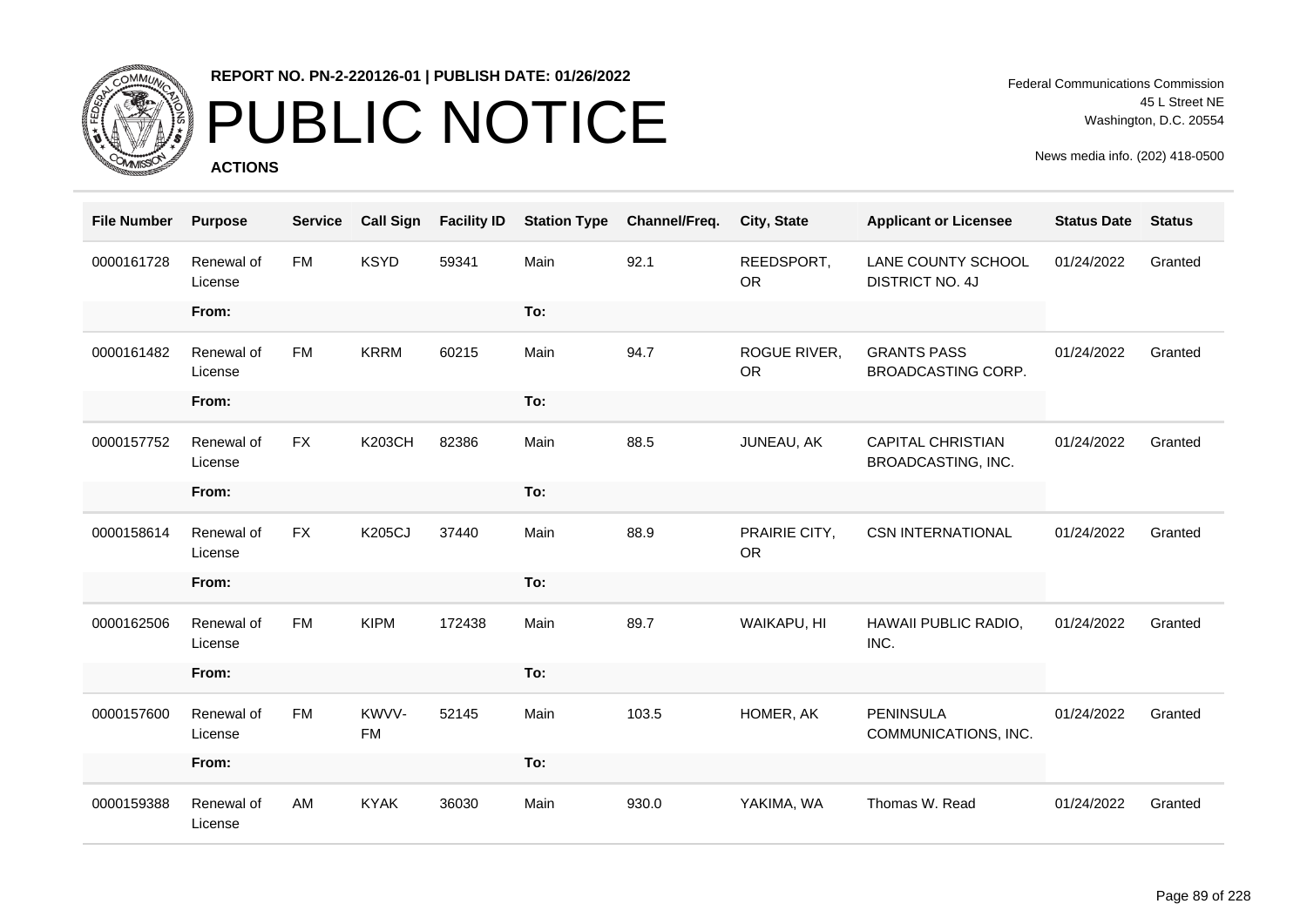

# PUBLIC NOTICE

**ACTIONS**

Federal Communications Commission 45 L Street NE Washington, D.C. 20554

| <b>File Number</b> | <b>Purpose</b>        | <b>Service</b> | <b>Call Sign</b> | <b>Facility ID</b> | <b>Station Type</b> | Channel/Freq. | City, State                   | <b>Applicant or Licensee</b>                    | <b>Status Date</b> | <b>Status</b> |
|--------------------|-----------------------|----------------|------------------|--------------------|---------------------|---------------|-------------------------------|-------------------------------------------------|--------------------|---------------|
|                    | From:                 |                |                  |                    | To:                 |               |                               |                                                 |                    |               |
| 0000159727         | Renewal of<br>License | FX             | <b>K296CA</b>    | 54926              | Main                | 107.1         | <b>CLOVER PASS,</b><br>AK     | RAINBIRD COMMUNITY<br><b>BROADCASTING CORP</b>  | 01/24/2022         | Granted       |
|                    | From:                 |                |                  |                    | To:                 |               |                               |                                                 |                    |               |
| 0000161219         | Renewal of<br>License | <b>FM</b>      | <b>KQVK</b>      | 180889             | Main                | 91.9          | KIVALINA, AK                  | <b>KOTZEBUE</b><br>BROADCASTING, INC.           | 01/24/2022         | Granted       |
|                    | From:                 |                |                  |                    | To:                 |               |                               |                                                 |                    |               |
| 0000159689         | Renewal of<br>License | <b>FM</b>      | <b>KUBQ</b>      | 24796              | Main                | 98.7          | LA GRANDE,<br><b>OR</b>       | <b>PACIFIC EMPIRE RADIO</b><br>CORPORATION      | 01/24/2022         | Granted       |
|                    | From:                 |                |                  |                    | To:                 |               |                               |                                                 |                    |               |
| 0000162145         | Renewal of<br>License | <b>FX</b>      | <b>K243BY</b>    | 147949             |                     | 96.5          | HONOKAWAI,<br>H <sub>II</sub> | <b>VISIONARY RELATED</b><br>ENTERTAINMENT, INC. | 01/24/2022         | Granted       |
|                    | From:                 |                |                  |                    | To:                 |               |                               |                                                 |                    |               |
| 0000161813         | Renewal of<br>License | AM             | <b>KFAR</b>      | 6438               | Main                | 660.0         | FAIRBANKS, AK                 | <b>ROB INGSTAD</b><br>LICENSES, LLC             | 01/24/2022         | Granted       |
|                    | From:                 |                |                  |                    | To:                 |               |                               |                                                 |                    |               |
| 0000160900         | Renewal of<br>License | AM             | <b>KHLO</b>      | 37210              | Main                | 850.0         | HILO, HI                      | First Assembly King's<br>Cathedral and Chapels  | 01/24/2022         | Granted       |
|                    | From:                 |                |                  |                    | To:                 |               |                               |                                                 |                    |               |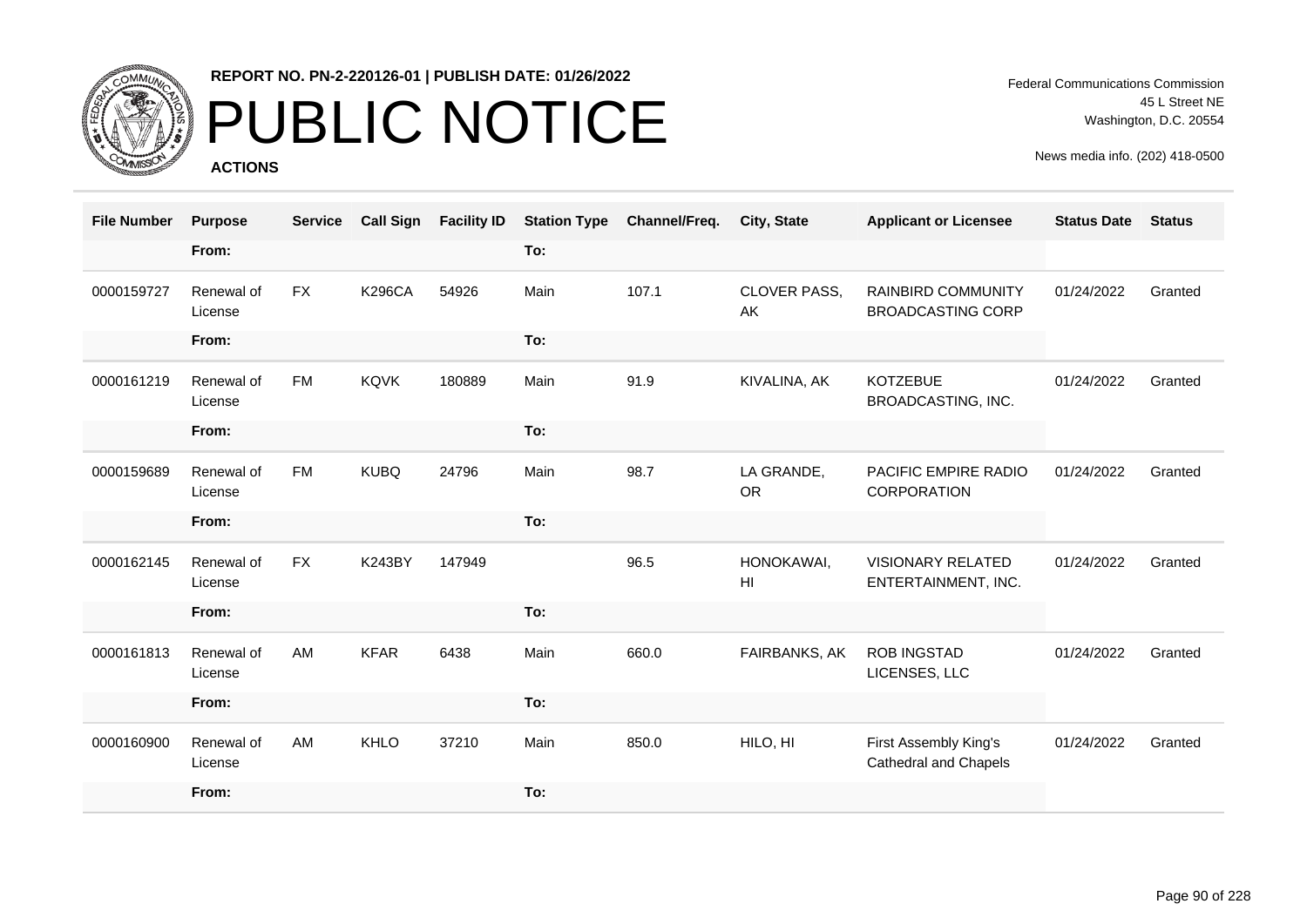

# PUBLIC NOTICE

**ACTIONS**

Federal Communications Commission 45 L Street NE Washington, D.C. 20554

| <b>File Number</b> | <b>Purpose</b>        | <b>Service</b> | <b>Call Sign</b> | <b>Facility ID</b> | <b>Station Type</b> | Channel/Freq. | City, State   | <b>Applicant or Licensee</b>                                                   | <b>Status Date</b> | <b>Status</b> |
|--------------------|-----------------------|----------------|------------------|--------------------|---------------------|---------------|---------------|--------------------------------------------------------------------------------|--------------------|---------------|
| 0000161210         | Renewal of<br>License | <b>FM</b>      | <b>KIAN</b>      | 180910             | Main                | 91.9          | KIANA, AK     | <b>KOTZEBUE</b><br>BROADCASTING, INC.                                          | 01/24/2022         | Granted       |
|                    | From:                 |                |                  |                    | To:                 |               |               |                                                                                |                    |               |
| 0000159296         | Renewal of<br>License | <b>FM</b>      | KMUZ             | 172599             | Main                | 88.5          | TURNER, OR    | <b>WILLAMETTE</b><br>INFORMATION, NEWS,<br>AND ENTERTAINMENT<br><b>SERVICE</b> | 01/24/2022         | Granted       |
|                    | From:                 |                |                  |                    | To:                 |               |               |                                                                                |                    |               |
| 0000159852         | Renewal of<br>License | <b>FM</b>      | <b>KLSF</b>      | 175901             | Main                | 89.7          | JUNEAU, AK    | <b>EDUCATIONAL MEDIA</b><br><b>FOUNDATION</b>                                  | 01/24/2022         | Granted       |
|                    | From:                 |                |                  |                    | To:                 |               |               |                                                                                |                    |               |
| 0000161154         | Renewal of<br>License | AM             | <b>KSBN</b>      | 64668              | Main                | 1230.0        | SPOKANE, WA   | KSBN RADIO, INC.                                                               | 01/24/2022         | Granted       |
|                    | From:                 |                |                  |                    | To:                 |               |               |                                                                                |                    |               |
| 0000161575         | Renewal of<br>License | <b>FX</b>      | <b>K220AL</b>    | 810                | Main                | 91.9          | GIRDWOOD, AK  | Alaska Public Media                                                            | 01/24/2022         | Granted       |
|                    | From:                 |                |                  |                    | To:                 |               |               |                                                                                |                    |               |
| 0000160209         | Renewal of<br>License | <b>FX</b>      | <b>K232DM</b>    | 138954             |                     | 94.3          | ALLAKAKET, AK | <b>VOICE FOR CHRIST</b><br>MINISTRIES, INC                                     | 01/24/2022         | Granted       |
|                    | From:                 |                |                  |                    | To:                 |               |               |                                                                                |                    |               |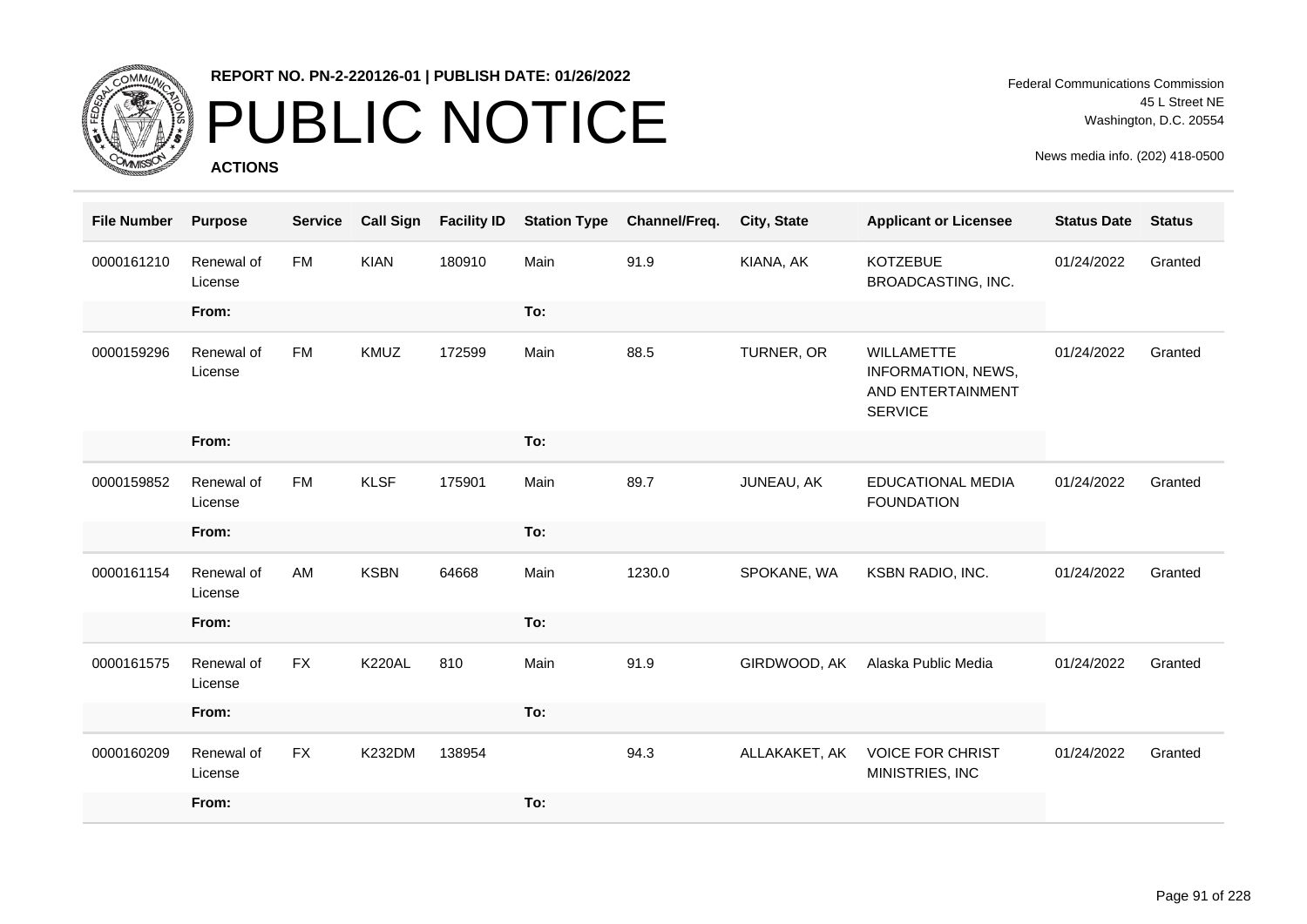

# PUBLIC NOTICE

**ACTIONS**

Federal Communications Commission 45 L Street NE Washington, D.C. 20554

| <b>File Number</b> | <b>Purpose</b>        | <b>Service</b> | <b>Call Sign</b>   | <b>Facility ID</b> | <b>Station Type</b> | Channel/Freq. | City, State              | <b>Applicant or Licensee</b>             | <b>Status Date</b> | <b>Status</b> |
|--------------------|-----------------------|----------------|--------------------|--------------------|---------------------|---------------|--------------------------|------------------------------------------|--------------------|---------------|
| 0000157591         | Renewal of<br>License | AM             | <b>KGTL</b>        | 52152              | Main                | 620.0         | HOMER, AK                | <b>PENINSULA</b><br>COMMUNICATIONS, INC. | 01/24/2022         | Granted       |
|                    | From:                 |                |                    |                    | To:                 |               |                          |                                          |                    |               |
| 0000162448         | Renewal of<br>License | <b>FM</b>      | <b>KMOA</b>        | 173422             | Main                | 89.7          | NU'UULI, AS              | TEEN CHALLENGE OF<br>AMERICAN SAMOA      | 01/24/2022         | Granted       |
|                    | From:                 |                |                    |                    | To:                 |               |                          |                                          |                    |               |
| 0000162216         | Renewal of<br>License | <b>FM</b>      | KSBS-<br><b>FM</b> | 58760              | Main                | 92.1          | PAGO PAGO,<br>AS         | <b>SAMOA</b><br>TECHNOLOGIES, INC.       | 01/24/2022         | Granted       |
|                    | From:                 |                |                    |                    | To:                 |               |                          |                                          |                    |               |
| 0000161434         | Renewal of<br>License | <b>FM</b>      | KOAC-<br><b>FM</b> | 81807              | Main                | 89.7          | ASTORIA, OR              | OREGON PUBLIC<br><b>BROADCASTING</b>     | 01/24/2022         | Granted       |
|                    | From:                 |                |                    |                    | To:                 |               |                          |                                          |                    |               |
| 0000159163         | Renewal of<br>License | <b>FM</b>      | KKHJ-<br><b>FM</b> | 78508              | Main                | 93.1          | PAGO PAGO,<br>AS         | SOUTH SEAS<br>BROADCASTING, INC.         | 01/24/2022         | Granted       |
|                    | From:                 |                |                    |                    | To:                 |               |                          |                                          |                    |               |
| 0000159910         | Renewal of<br>License | <b>FM</b>      | <b>KYYO</b>        | 34485              | Main                | 96.9          | MCCLEARY, WA             | KGY, INC.                                | 01/24/2022         | Granted       |
|                    | From:                 |                |                    |                    | To:                 |               |                          |                                          |                    |               |
| 0000161429         | Renewal of<br>License | <b>FX</b>      | <b>K232CK</b>      | 50600              | Main                | 94.3          | HOOD RIVER,<br><b>OR</b> | OREGON PUBLIC<br><b>BROADCASTING</b>     | 01/24/2022         | Granted       |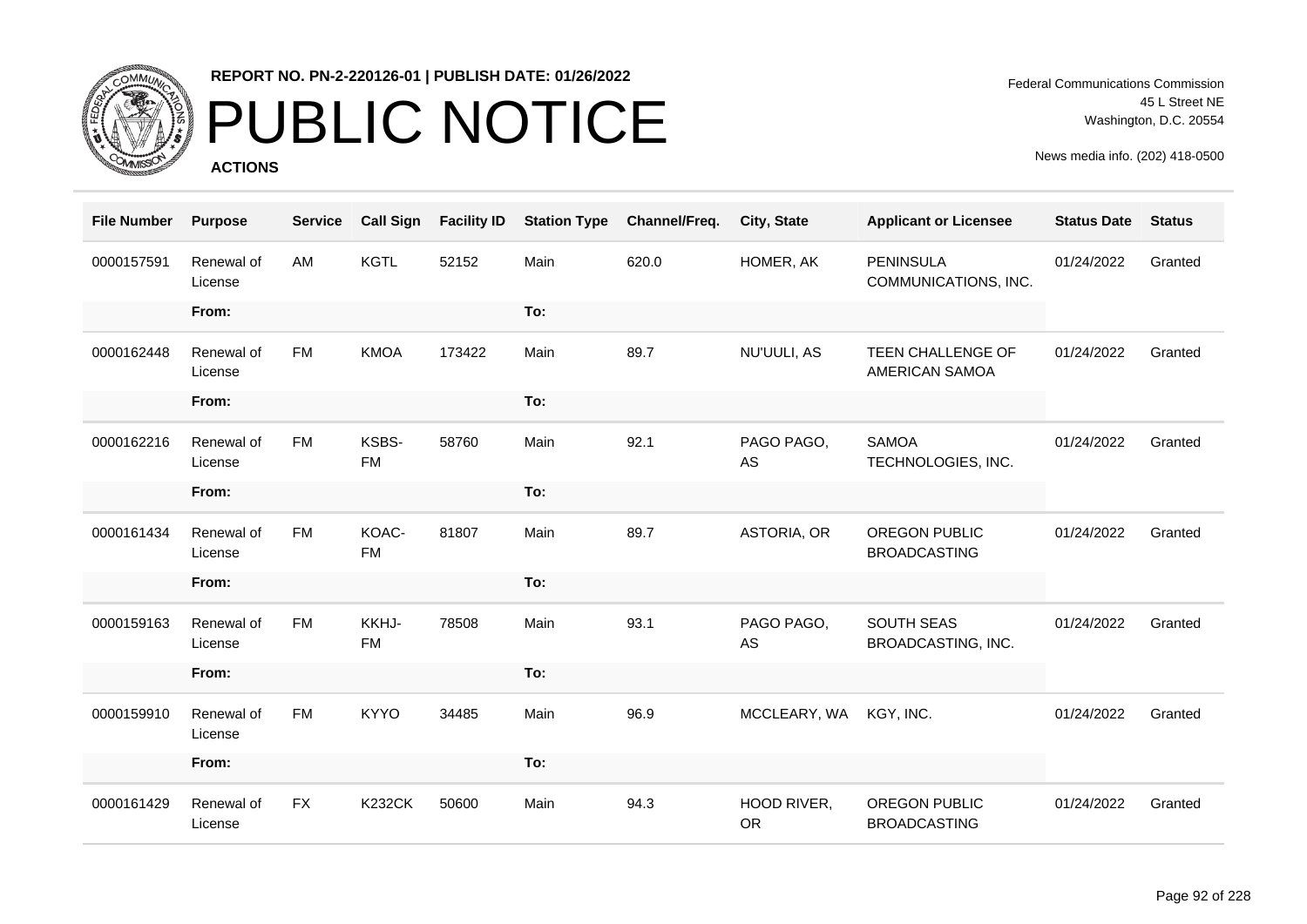

## PUBLIC NOTICE

**ACTIONS**

Federal Communications Commission 45 L Street NE Washington, D.C. 20554

| <b>File Number</b> | <b>Purpose</b>        | <b>Service</b> | <b>Call Sign</b> | <b>Facility ID</b> | <b>Station Type</b> | Channel/Freq. | City, State              | <b>Applicant or Licensee</b>          | <b>Status Date</b> | <b>Status</b> |
|--------------------|-----------------------|----------------|------------------|--------------------|---------------------|---------------|--------------------------|---------------------------------------|--------------------|---------------|
|                    | From:                 |                |                  |                    | To:                 |               |                          |                                       |                    |               |
| 0000159362         | Renewal of<br>License | FX             | <b>K287BF</b>    | 17417              | Main                | 105.3         | GLIDE, OR                | UNIVERSITY OF<br><b>OREGON</b>        | 01/24/2022         | Granted       |
|                    | From:                 |                |                  |                    | To:                 |               |                          |                                       |                    |               |
| 0000160833         | Renewal of<br>License | <b>FX</b>      | <b>K241CA</b>    | 138438             |                     | 96.1          | ASHLAND, OR              | SMG-MEDFORD, LLC                      | 01/24/2022         | Granted       |
|                    | From:                 |                |                  |                    | To:                 |               |                          |                                       |                    |               |
| 0000162324         | Renewal of<br>License | FX             | K217FG           | 67111              | Main                | 91.3          | SOUTH<br>ASTORIA, OR     | TILLICUM FOUNDATION                   | 01/24/2022         | Granted       |
|                    | From:                 |                |                  |                    | To:                 |               |                          |                                       |                    |               |
| 0000162242         | Renewal of<br>License | <b>FM</b>      | <b>KGU-FM</b>    | 641                | Main                | 99.5          | HONOLULU, HI             | <b>SALEM MEDIA OF</b><br>HAWAII, INC. | 01/24/2022         | Granted       |
|                    | From:                 |                |                  |                    | To:                 |               |                          |                                       |                    |               |
| 0000159678         | Renewal of<br>License | <b>FX</b>      | <b>K293AB</b>    | 28316              | Main                | 106.5         | CAVE<br>JUNCTION, OR     | theDove Media, Inc.                   | 01/24/2022         | Granted       |
|                    | From:                 |                |                  |                    | To:                 |               |                          |                                       |                    |               |
| 0000160699         | Renewal of<br>License | FX             | <b>K205AH</b>    | 61943              | Main                | 88.9          | OMAK, ETC.,<br><b>WA</b> | <b>SPOKANE PUBLIC</b><br>RADIO, INC.  | 01/24/2022         | Granted       |
|                    | From:                 |                |                  |                    | To:                 |               |                          |                                       |                    |               |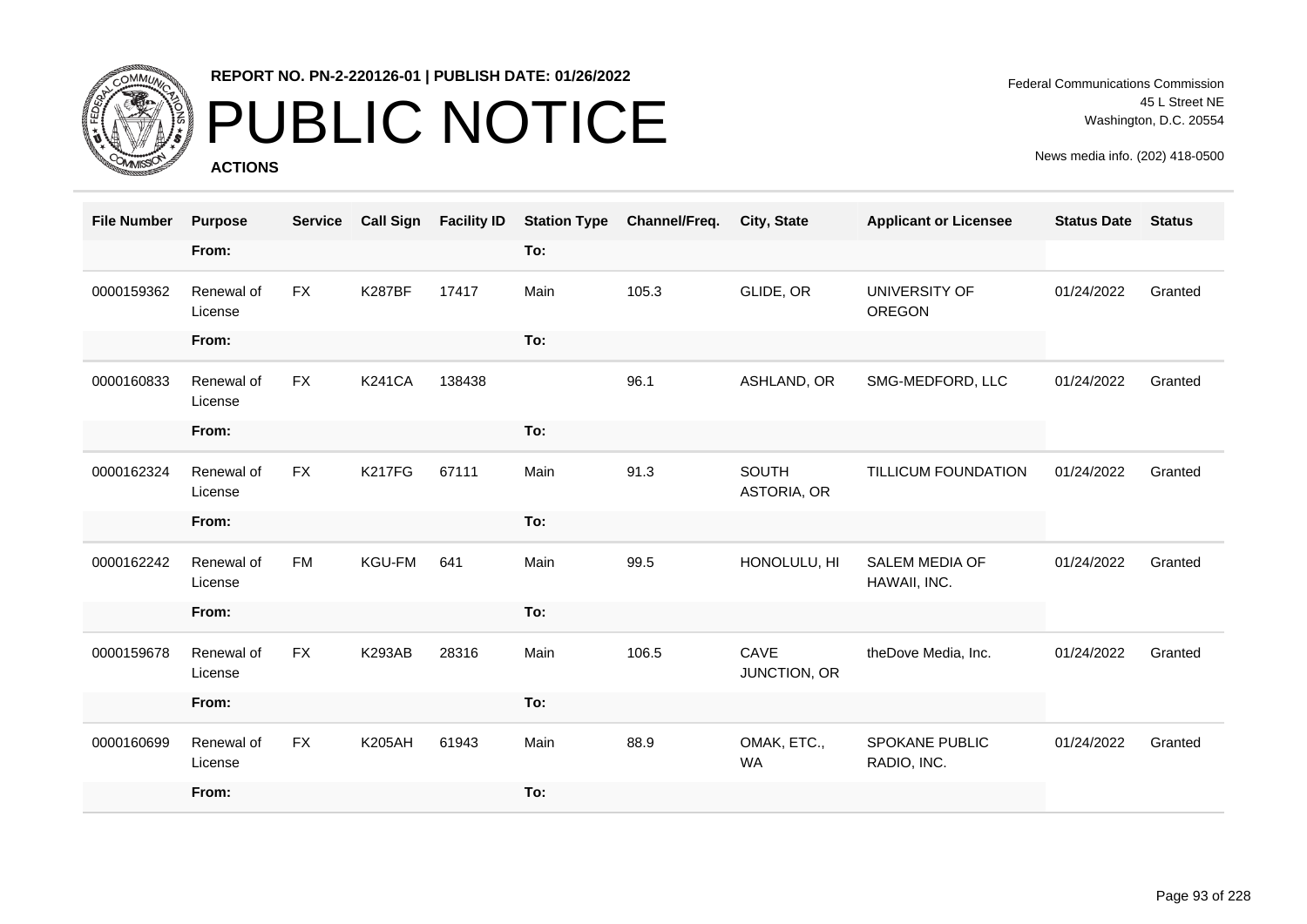

# PUBLIC NOTICE

**ACTIONS**

Federal Communications Commission 45 L Street NE Washington, D.C. 20554

| <b>File Number</b> | <b>Purpose</b>        | <b>Service</b> | <b>Call Sign</b> | <b>Facility ID</b> | <b>Station Type</b> | Channel/Freq. | <b>City, State</b>     | <b>Applicant or Licensee</b>                                  | <b>Status Date</b> | <b>Status</b> |
|--------------------|-----------------------|----------------|------------------|--------------------|---------------------|---------------|------------------------|---------------------------------------------------------------|--------------------|---------------|
| 0000162067         | Renewal of<br>License | <b>FX</b>      | <b>K220AU</b>    | 35344              | Main                | 91.9          | PORT LIONS,<br>AK      | Kodiak Public<br><b>Broadcasting Corporation</b>              | 01/24/2022         | Granted       |
|                    | From:                 |                |                  |                    | To:                 |               |                        |                                                               |                    |               |
| 0000161359         | Renewal of<br>License | <b>FM</b>      | <b>KNIB</b>      | 198149             | Main                | 89.5          | NIKOLAI, AK            | <b>KUSKOKWIM PUBLIC</b><br><b>BROADCASTING</b><br>CORPORATION | 01/24/2022         | Granted       |
|                    | From:                 |                |                  |                    | To:                 |               |                        |                                                               |                    |               |
| 0000160393         | Renewal of<br>License | <b>FX</b>      | K205DM           | 92498              | Main                | 88.9          | GLIDE, OR              | <b>CSN INTERNATIONAL</b>                                      | 01/24/2022         | Granted       |
|                    | From:                 |                |                  |                    | To:                 |               |                        |                                                               |                    |               |
| 0000161363         | Renewal of<br>License | AM             | <b>KRKO</b>      | 62056              | Main                | 1380.0        | EVERETT, WA            | S-R BROADCASTING,<br>CO.                                      | 01/24/2022         | Granted       |
|                    | From:                 |                |                  |                    | To:                 |               |                        |                                                               |                    |               |
| 0000159363         | Renewal of<br>License | <b>FX</b>      | <b>K250BK</b>    | 17414              | Main                | 97.9          | ROSEBURG,<br><b>OR</b> | UNIVERSITY OF<br>OREGON                                       | 01/24/2022         | Granted       |
|                    | From:                 |                |                  |                    | To:                 |               |                        |                                                               |                    |               |
| 0000160080         | Renewal of<br>License | <b>FX</b>      | <b>K254DP</b>    | 202331             |                     | 98.7          | PASCO, WA              | Townsquare License, LLC                                       | 01/24/2022         | Granted       |
|                    | From:                 |                |                  |                    | To:                 |               |                        |                                                               |                    |               |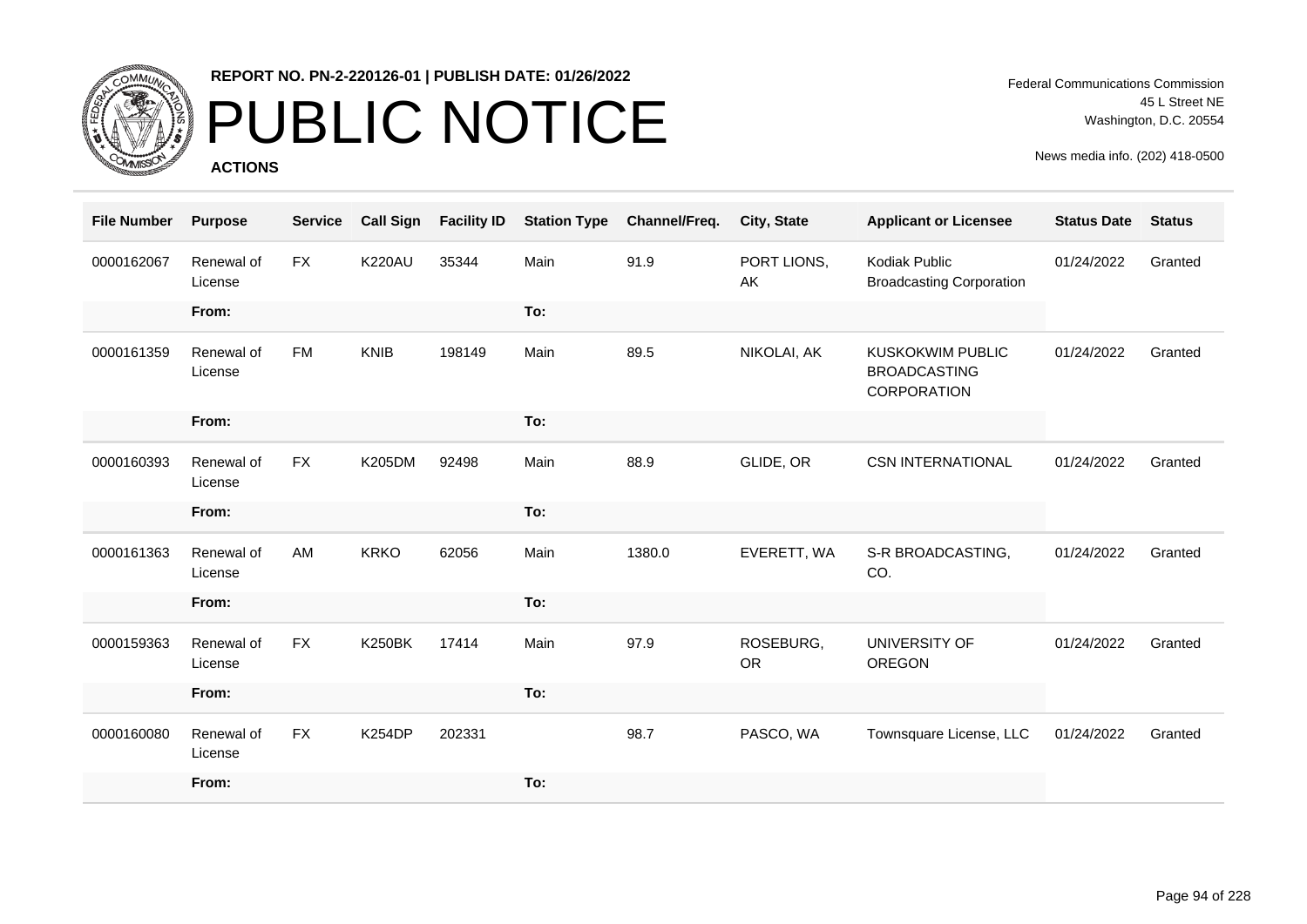

### PUBLIC NOTICE

**ACTIONS**

| <b>File Number</b> | <b>Purpose</b>                     | <b>Service</b> | <b>Call Sign</b> | <b>Facility ID</b> | <b>Station Type</b> | Channel/Freq. | City, State                  | <b>Applicant or Licensee</b>                                  | <b>Status Date</b> | <b>Status</b> |
|--------------------|------------------------------------|----------------|------------------|--------------------|---------------------|---------------|------------------------------|---------------------------------------------------------------|--------------------|---------------|
| 0000158676         | Renewal of<br>License<br>Amendment | <b>FM</b>      | <b>KZBE</b>      | 31661              | Main                | 104.3         | OMAK, WA                     | NORTH CASCADES<br>BROADCASTING, INC.                          | 01/24/2022         | Granted       |
|                    | From:                              |                |                  |                    | To:                 |               |                              |                                                               |                    |               |
| 0000162491         | Renewal of<br>License              | FL.            | KRWW-<br>LP      | 197470             |                     | 96.3          | WALLA WALLA,<br><b>WA</b>    | <b>NUEVA CANCION</b>                                          | 01/24/2022         | Granted       |
|                    | From:                              |                |                  |                    | To:                 |               |                              |                                                               |                    |               |
| 0000161385         | Renewal of<br>License              | <b>FM</b>      | <b>KQWS</b>      | 81164              | Main                | 90.1          | OMAK, WA                     | <b>WASHINGTON STATE</b><br><b>UNIVERSITY</b>                  | 01/24/2022         | Granted       |
|                    | From:                              |                |                  |                    | To:                 |               |                              |                                                               |                    |               |
| 0000159486         | Renewal of<br>License              | AM             | <b>KABN</b>      | 160572             | Main                | 960.0         | KENAI, AK                    | <b>ALASKA BROADCAST</b><br>TELEVISION, INC.                   | 01/24/2022         | Granted       |
|                    | From:                              |                |                  |                    | To:                 |               |                              |                                                               |                    |               |
| 0000162424         | Renewal of<br>License<br>Amendment | AM             | <b>KXOR</b>      | 31037              | Main                | 660.0         | <b>JUNCTION CITY</b><br>, OR | <b>IGLESIA DE CRISTO</b><br>MINISTERIO LLAMADA<br>FINAL, INC. | 01/24/2022         | Granted       |
|                    | From:                              |                |                  |                    | To:                 |               |                              |                                                               |                    |               |
| 0000158996         | Renewal of<br>License              | <b>FX</b>      | <b>K210DP</b>    | 79206              | Main                | 89.9          | COOS BAY, OR                 | <b>CSN INTERNATIONAL</b>                                      | 01/24/2022         | Granted       |
|                    | From:                              |                |                  |                    | To:                 |               |                              |                                                               |                    |               |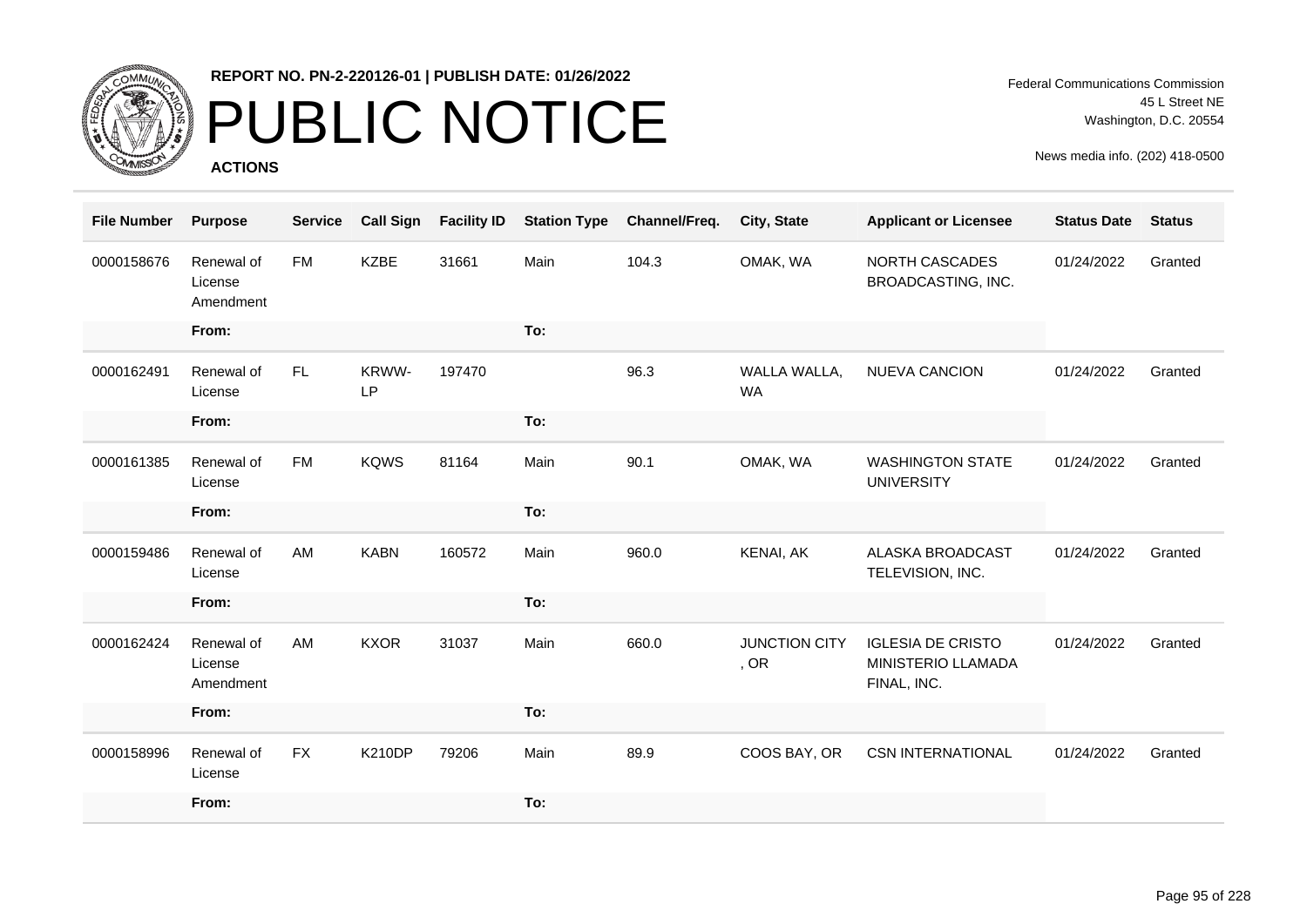

# PUBLIC NOTICE

**ACTIONS**

Federal Communications Commission 45 L Street NE Washington, D.C. 20554

| <b>File Number</b> | <b>Purpose</b>        | <b>Service</b> | <b>Call Sign</b> | <b>Facility ID</b> | <b>Station Type</b> | Channel/Freq. | City, State                | <b>Applicant or Licensee</b>                                             | <b>Status Date</b> | <b>Status</b> |
|--------------------|-----------------------|----------------|------------------|--------------------|---------------------|---------------|----------------------------|--------------------------------------------------------------------------|--------------------|---------------|
| 0000161458         | Renewal of<br>License | <b>FX</b>      | <b>K214AQ</b>    | 50603              | Main                | 90.7          | <b>MOUNT</b><br>VERNON, OR | <b>OREGON PUBLIC</b><br><b>BROADCASTING</b>                              | 01/24/2022         | Granted       |
|                    | From:                 |                |                  |                    | To:                 |               |                            |                                                                          |                    |               |
| 0000160308         | Renewal of<br>License | AM             | <b>KBBI</b>      | 33256              | Main                | 890.0         | HOMER, AK                  | <b>KACHEMAK BAY</b><br><b>BROADCASTING INC</b>                           | 01/24/2022         | Granted       |
|                    | From:                 |                |                  |                    | To:                 |               |                            |                                                                          |                    |               |
| 0000160698         | Renewal of<br>License | <b>FX</b>      | <b>K220DV</b>    | 35458              | Main                | 91.9          | <b>GRAND</b><br>COULEE, WA | <b>SPOKANE PUBLIC</b><br>RADIO, INC.                                     | 01/24/2022         | Granted       |
|                    | From:                 |                |                  |                    | To:                 |               |                            |                                                                          |                    |               |
| 0000162066         | Renewal of<br>License | <b>FX</b>      | <b>K269AY</b>    | 35345              | Main                | 101.7         | AKHIOK, AK                 | Kodiak Public<br><b>Broadcasting Corporation</b>                         | 01/24/2022         | Granted       |
|                    | From:                 |                |                  |                    | To:                 |               |                            |                                                                          |                    |               |
| 0000162155         | Renewal of<br>License | <b>FM</b>      | KHEI-FM          | 170177             | Main                | 107.5         | KIHEI, HI                  | <b>VISIONARY RELATED</b><br>ENTERTAINMENT, INC.                          | 01/24/2022         | Granted       |
|                    | From:                 |                |                  |                    | To:                 |               |                            |                                                                          |                    |               |
| 0000162480         | Renewal of<br>License | <b>FM</b>      | <b>KOLG</b>      | 9349               | Main                | 90.9          | AGANA, GU                  | <b>CATHOLIC</b><br>EDUCATIONAL RADIO -<br>ARCHDIOCESE OF<br><b>AGANA</b> | 01/24/2022         | Granted       |
|                    | From:                 |                |                  |                    | To:                 |               |                            |                                                                          |                    |               |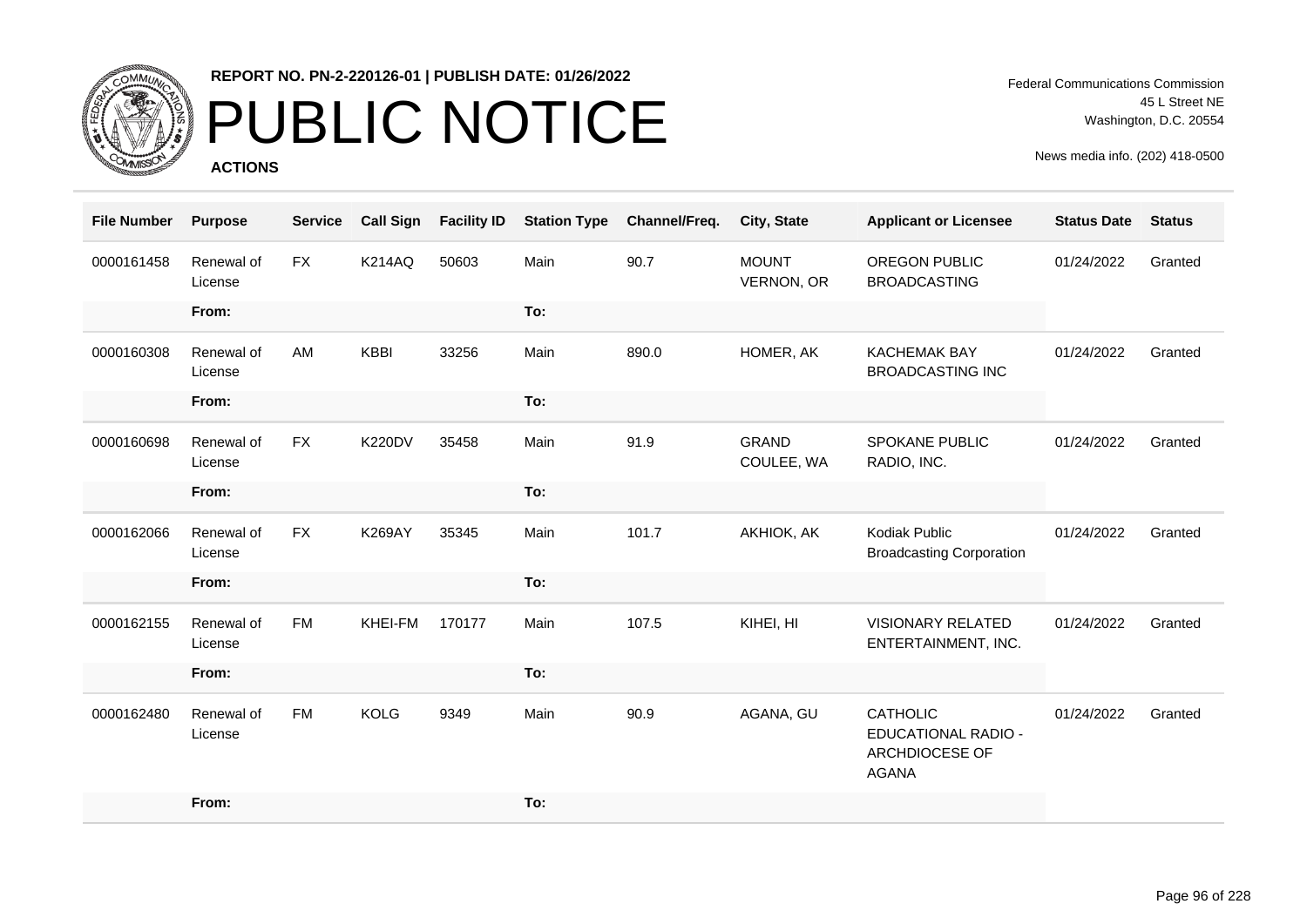

# PUBLIC NOTICE

**ACTIONS**

| <b>File Number</b> | <b>Purpose</b>        | <b>Service</b> | <b>Call Sign</b> | <b>Facility ID</b> | <b>Station Type</b> | Channel/Freq. | City, State                 | <b>Applicant or Licensee</b>                               | <b>Status Date</b> | <b>Status</b> |
|--------------------|-----------------------|----------------|------------------|--------------------|---------------------|---------------|-----------------------------|------------------------------------------------------------|--------------------|---------------|
| 0000162906         | Renewal of<br>License | FL.            | KAKU-LP          | 132284             |                     | 88.5          | KAHULUI, HI                 | <b>MAUI COUNTY</b><br><b>COMMUNITY</b><br>TELEVISION, INC. | 01/24/2022         | Granted       |
|                    | From:                 |                |                  |                    | To:                 |               |                             |                                                            |                    |               |
| 0000161391         | Renewal of<br>License | <b>FX</b>      | <b>K204CP</b>    | 76814              | Main                | 88.7          | TOLEDO, OR                  | PENSACOLA CHRISTIAN<br>COLLEGE, INC.                       | 01/24/2022         | Granted       |
|                    | From:                 |                |                  |                    | To:                 |               |                             |                                                            |                    |               |
| 0000161994         | Renewal of<br>License | <b>FX</b>      | <b>K227CT</b>    | 157700             |                     | 93.3          | AGAT, GU                    | MCS, LLC                                                   | 01/24/2022         | Granted       |
|                    | From:                 |                |                  |                    | To:                 |               |                             |                                                            |                    |               |
| 0000158990         | Renewal of<br>License | <b>FM</b>      | <b>KBLD</b>      | 8411               | Main                | 91.7          | KENNEWICK,<br><b>WA</b>     | CALVARY CHAPEL OF<br>TRI-CITIES                            | 01/24/2022         | Granted       |
|                    | From:                 |                |                  |                    | To:                 |               |                             |                                                            |                    |               |
| 0000160184         | Renewal of<br>License | <b>FM</b>      | <b>KLMF</b>      | 83854              | Main                | 88.5          | <b>KLAMATH</b><br>FALLS, OR | SOUTHERN OREGON<br><b>UNIVERSITY</b>                       | 01/24/2022         | Granted       |
|                    | From:                 |                |                  |                    | To:                 |               |                             |                                                            |                    |               |
| 0000158605         | Renewal of<br>License | <b>FX</b>      | <b>K201FD</b>    | 92132              | Main                | 88.1          | FORKS, WA                   | <b>CSN INTERNATIONAL</b>                                   | 01/24/2022         | Granted       |
|                    | From:                 |                |                  |                    | To:                 |               |                             |                                                            |                    |               |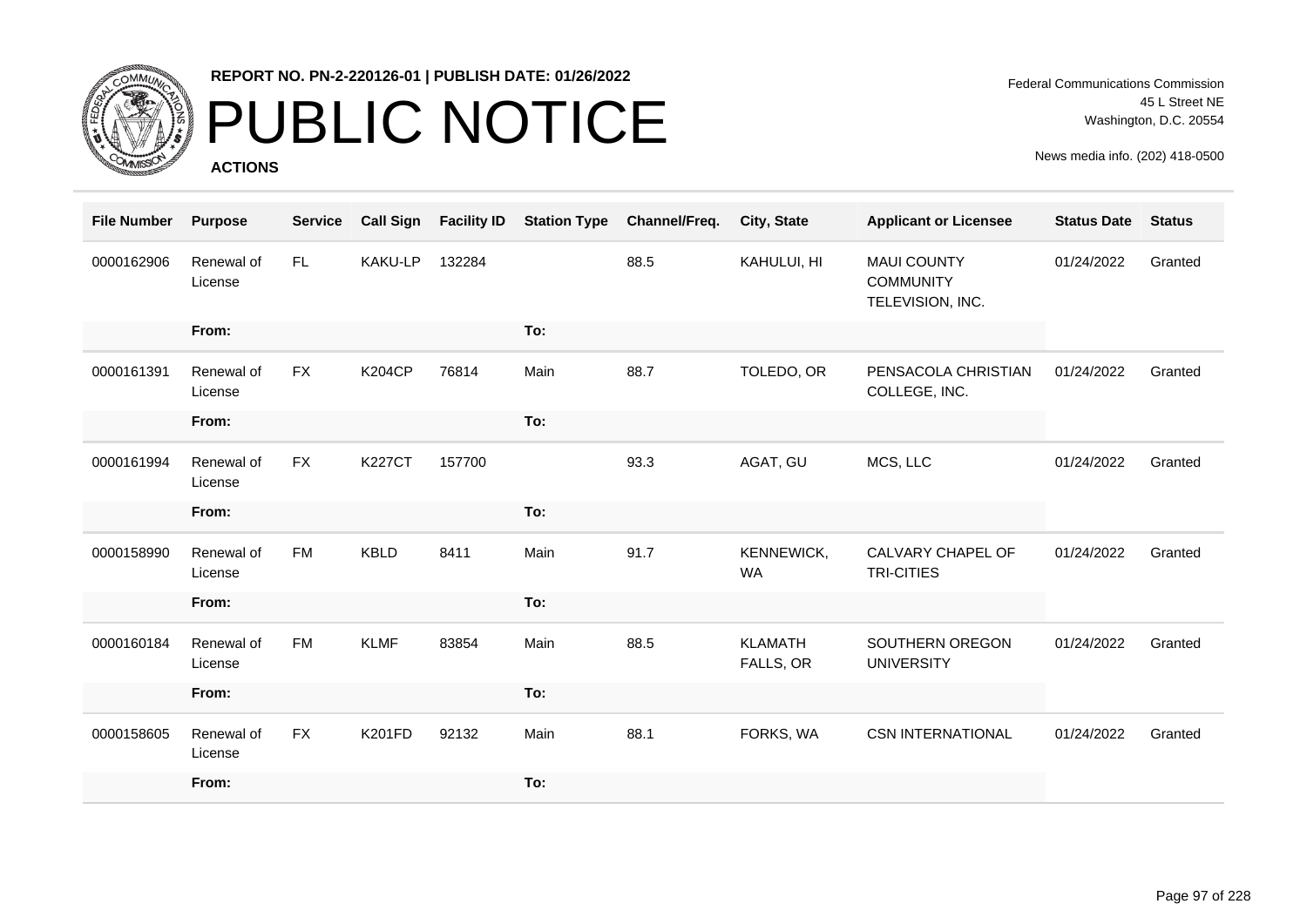

## PUBLIC NOTICE

**ACTIONS**

| <b>File Number</b> | <b>Purpose</b>        | <b>Service</b> | <b>Call Sign</b> | <b>Facility ID</b> | <b>Station Type</b> | Channel/Freq. | <b>City, State</b>       | <b>Applicant or Licensee</b>                                  | <b>Status Date</b> | <b>Status</b> |
|--------------------|-----------------------|----------------|------------------|--------------------|---------------------|---------------|--------------------------|---------------------------------------------------------------|--------------------|---------------|
| 0000159380         | Renewal of<br>License | <b>FX</b>      | <b>K295BO</b>    | 24918              | Main                | 106.9         | ABERDEEN, WA             | <b>GRAYS HARBOR</b><br><b>CHRISTIAN</b><br>BROADCASTING, INC. | 01/24/2022         | Granted       |
|                    | From:                 |                |                  |                    | To:                 |               |                          |                                                               |                    |               |
| 0000161147         | Renewal of<br>License | <b>FM</b>      | <b>KRSX</b>      | 190372             | Main                | 95.9          | GOLDENDALE,<br><b>WA</b> | <b>GORGE COUNTRY</b><br>MEDIA, INC.                           | 01/24/2022         | Granted       |
|                    | From:                 |                |                  |                    | To:                 |               |                          |                                                               |                    |               |
| 0000162502         | Renewal of<br>License | <b>FM</b>      | <b>KHPH</b>      | 173751             | Main                | 88.7          | KAILUA, HI               | HAWAII PUBLIC RADIO,<br>INC.                                  | 01/24/2022         | Granted       |
|                    | From:                 |                |                  |                    | To:                 |               |                          |                                                               |                    |               |
| 0000162256         | Renewal of<br>License | <b>FM</b>      | <b>KISW</b>      | 47750              | Main                | 99.9          | SEATTLE, WA              | Audacy License, LLC                                           | 01/24/2022         | Granted       |
|                    | From:                 |                |                  |                    | To:                 |               |                          |                                                               |                    |               |
| 0000161987         | Renewal of<br>License | <b>FM</b>      | <b>KAGB</b>      | 35507              | Main                | 99.1          | WAIMEA, HI               | PACIFIC RADIO GROUP,<br>INC.                                  | 01/24/2022         | Granted       |
|                    | From:                 |                |                  |                    | To:                 |               |                          |                                                               |                    |               |
| 0000160971         | Renewal of<br>License | AM             | <b>KXXJ</b>      | 161171             | Main                | 1330.0        | JUNEAU, AK               | JUNEAU ALASKA<br>COMMUNICATIONS, LLC                          | 01/24/2022         | Granted       |
|                    | From:                 |                |                  |                    | To:                 |               |                          |                                                               |                    |               |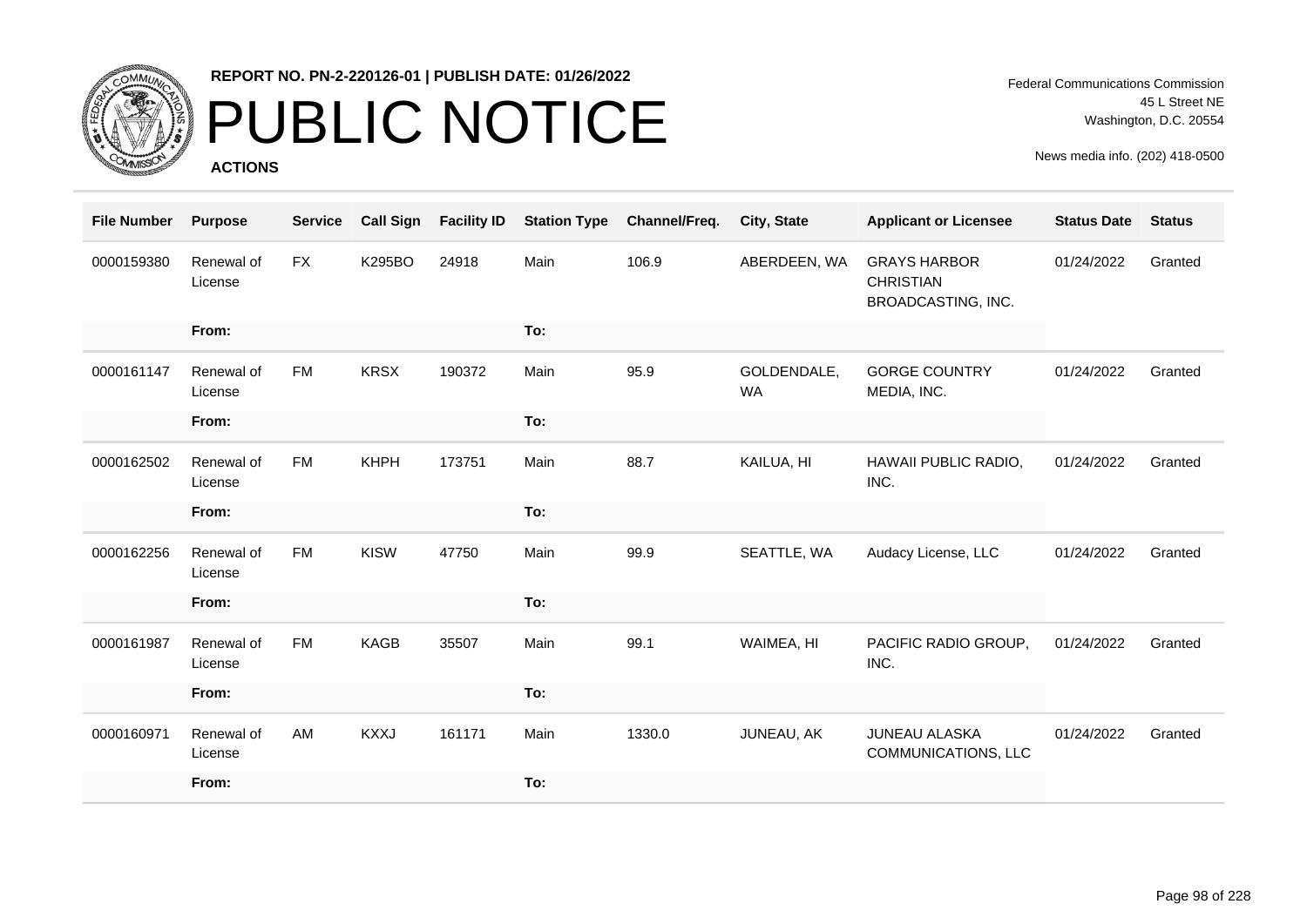

# PUBLIC NOTICE

**ACTIONS**

Federal Communications Commission 45 L Street NE Washington, D.C. 20554

| <b>File Number</b> | <b>Purpose</b>        | <b>Service</b> | <b>Call Sign</b> | <b>Facility ID</b> | <b>Station Type</b> | Channel/Freq. | City, State               | <b>Applicant or Licensee</b>           | <b>Status Date</b> | <b>Status</b> |
|--------------------|-----------------------|----------------|------------------|--------------------|---------------------|---------------|---------------------------|----------------------------------------|--------------------|---------------|
| 0000160431         | Renewal of<br>License | <b>FM</b>      | <b>KYXE</b>      | 183328             | Main                | 104.9         | UNION GAP,<br><b>WA</b>   | Bustos Media Holdings,<br><b>LLC</b>   | 01/24/2022         | Granted       |
|                    | From:                 |                |                  |                    | To:                 |               |                           |                                        |                    |               |
| 0000158602         | Renewal of<br>License | <b>FX</b>      | K279AK           | 151518             |                     | 103.7         | GRANGER, WA               | <b>CSN INTERNATIONAL</b>               | 01/24/2022         | Granted       |
|                    | From:                 |                |                  |                    | To:                 |               |                           |                                        |                    |               |
| 0000161364         | Renewal of<br>License | <b>FX</b>      | <b>K237GN</b>    | 24670              | Main                | 95.3          | EVERETT, WA               | S-R BROADCASTING,<br>CO.               | 01/24/2022         | Granted       |
|                    | From:                 |                |                  |                    | To:                 |               |                           |                                        |                    |               |
| 0000160947         | Renewal of<br>License | <b>FM</b>      | <b>KSUP</b>      | 820                | Main                | 106.3         | JUNEAU, AK                | JUNEAU ALASKA<br>COMMUNICATIONS, LLC   | 01/24/2022         | Granted       |
|                    | From:                 |                |                  |                    | To:                 |               |                           |                                        |                    |               |
| 0000159888         | Renewal of<br>License | AM             | <b>KGDC</b>      | 35124              | Main                | 1320.0        | WALLA WALLA,<br><b>WA</b> | Two Hearts<br>Communications, LLC      | 01/24/2022         | Granted       |
|                    | From:                 |                |                  |                    | To:                 |               |                           |                                        |                    |               |
| 0000159347         | Renewal of<br>License | <b>FX</b>      | <b>K243CG</b>    | 52265              | Main                | 96.5          | SPOKANE, WA               | READ BROADCASTING,<br><b>LLC</b>       | 01/24/2022         | Granted       |
|                    | From:                 |                |                  |                    | To:                 |               |                           |                                        |                    |               |
| 0000164284         | Renewal of<br>License | FL.            | <b>KFYL-LP</b>   | 135215             |                     | 94.3          | LA GRANDE,<br><b>OR</b>   | <b>VALLEY CHRISTIAN</b><br>RADIO CORP. | 01/24/2022         | Granted       |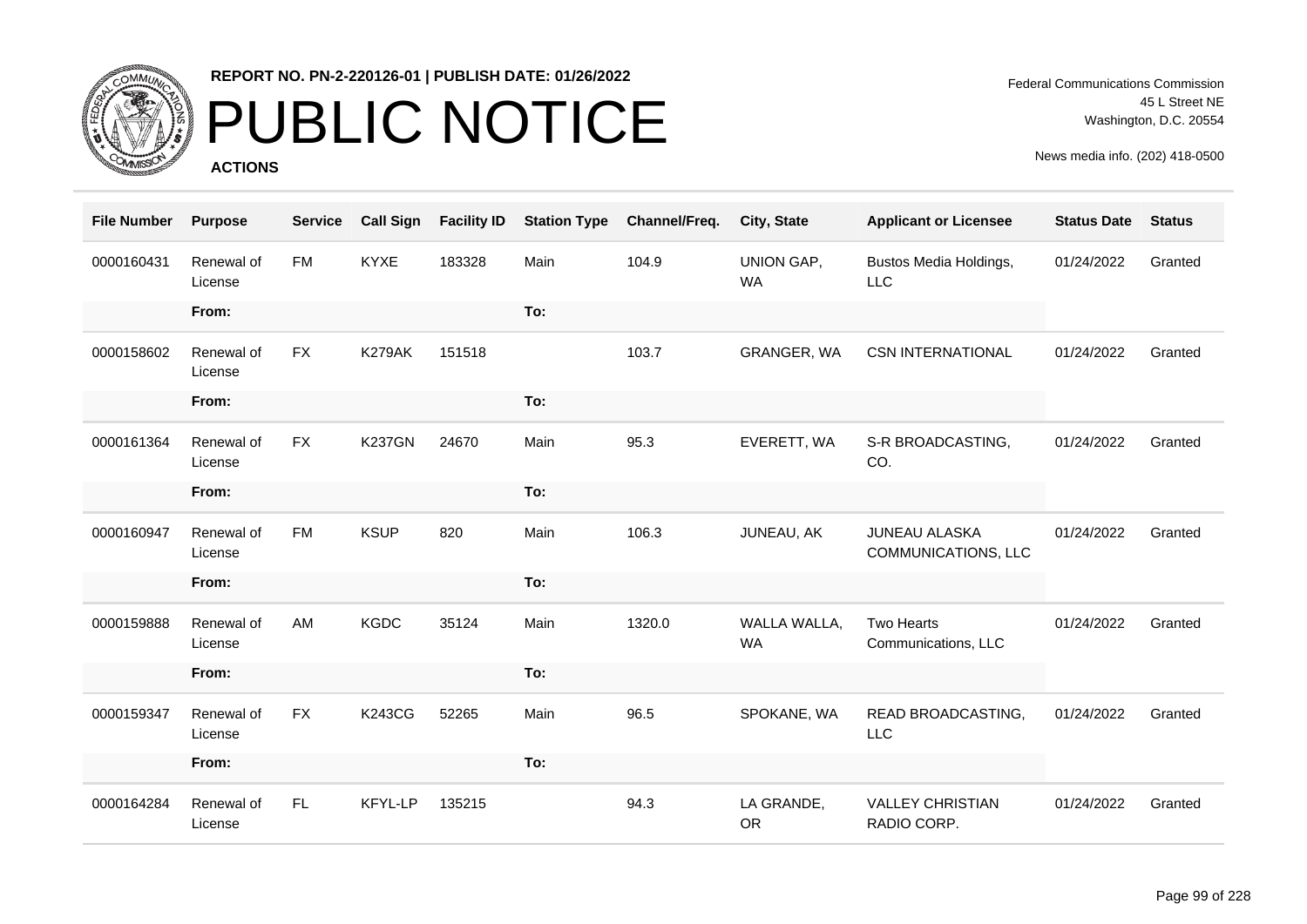

# PUBLIC NOTICE

**ACTIONS**

Federal Communications Commission 45 L Street NE Washington, D.C. 20554

| <b>File Number</b> | <b>Purpose</b>        | <b>Service</b> | <b>Call Sign</b> | <b>Facility ID</b> | <b>Station Type</b> | Channel/Freq. | <b>City, State</b> | <b>Applicant or Licensee</b>             | <b>Status Date</b> | <b>Status</b> |
|--------------------|-----------------------|----------------|------------------|--------------------|---------------------|---------------|--------------------|------------------------------------------|--------------------|---------------|
|                    | From:                 |                |                  |                    | To:                 |               |                    |                                          |                    |               |
| 0000163378         | Renewal of<br>License | FL.            | <b>KJAJ-LP</b>   | 196932             |                     | 98.1          | COOS BAY, OR       | Coos Community Radio                     | 01/24/2022         | Granted       |
|                    | From:                 |                |                  |                    | To:                 |               |                    |                                          |                    |               |
| 0000160773         | Renewal of<br>License | <b>FX</b>      | <b>K204ET</b>    | 77003              | Main                | 88.7          | ABERDEEN, WA       | <b>CSN INTERNATIONAL</b>                 | 01/24/2022         | Granted       |
|                    | From:                 |                |                  |                    | To:                 |               |                    |                                          |                    |               |
| 0000160396         | Renewal of<br>License | <b>FX</b>      | <b>K212AK</b>    | 72002              | Main                | 90.3          | CORVALLIS, OR      | <b>CSN INTERNATIONAL</b>                 | 01/24/2022         | Granted       |
|                    | From:                 |                |                  |                    | To:                 |               |                    |                                          |                    |               |
| 0000162159         | Renewal of<br>License | <b>FX</b>      | <b>K277AX</b>    | 148150             |                     | 103.3         | PAIA, HI           | VISIONARY RELATED<br>ENTERTAINMENT, INC. | 01/24/2022         | Granted       |
|                    | From:                 |                |                  |                    | To:                 |               |                    |                                          |                    |               |
| 0000162457         | Renewal of<br>License | AM             | <b>KCKX</b>      | 65569              | Main                | 1460.0        | STAYTON, OR        | Iglesia Pentecostal<br>Vispera del Fin   | 01/24/2022         | Granted       |
|                    | From:                 |                |                  |                    | To:                 |               |                    |                                          |                    |               |
| 0000160815         | Renewal of<br>License | <b>FM</b>      | <b>KBBD</b>      | 36488              | Main                | 103.9         | SPOKANE, WA        | SMG-SPOKANE, LLC                         | 01/24/2022         | Granted       |
|                    | From:                 |                |                  |                    | To:                 |               |                    |                                          |                    |               |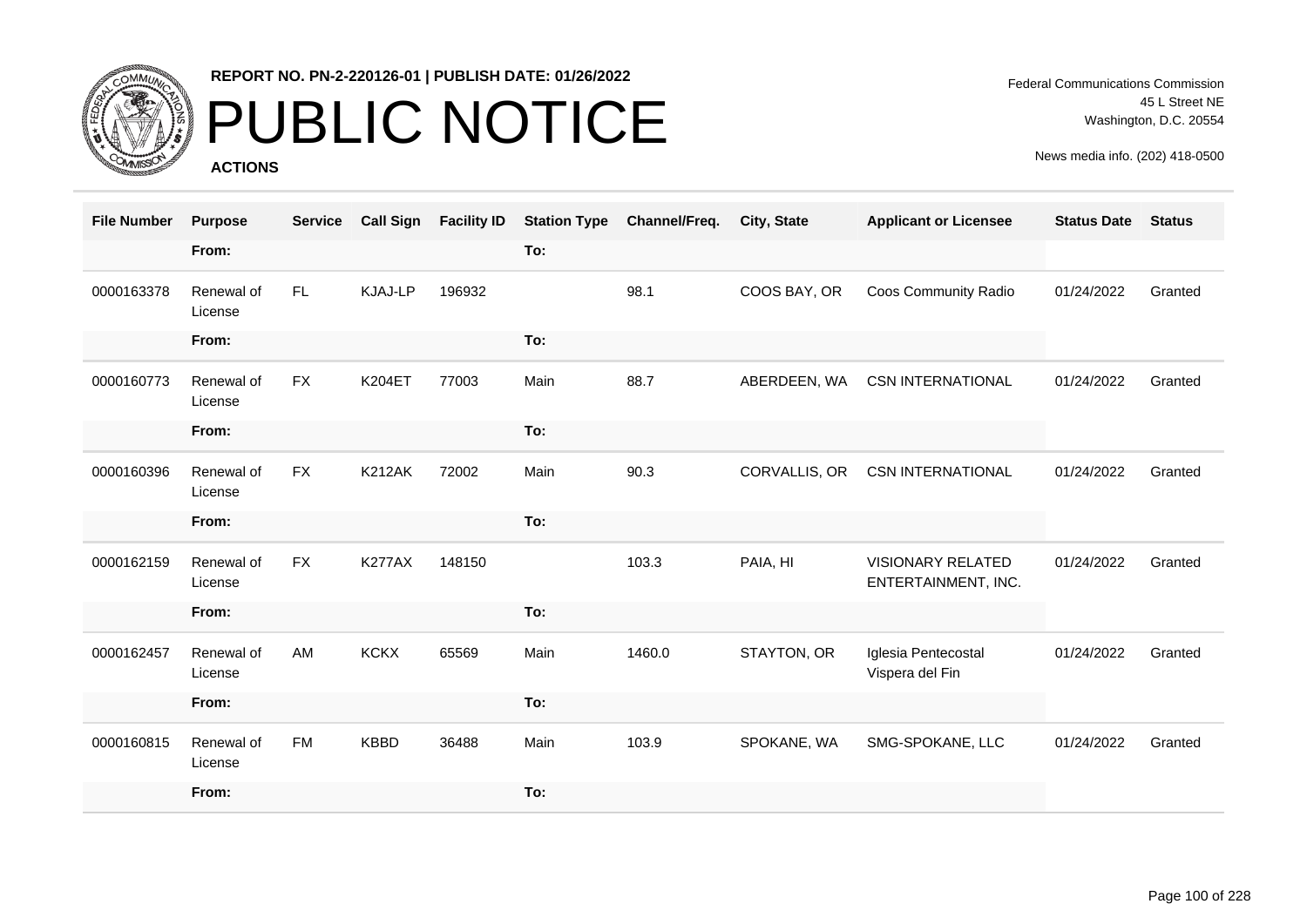

# PUBLIC NOTICE

**ACTIONS**

Federal Communications Commission 45 L Street NE Washington, D.C. 20554

| <b>File Number</b> | <b>Purpose</b>        | <b>Service</b> | <b>Call Sign</b>   | <b>Facility ID</b> | <b>Station Type</b> | Channel/Freq. | City, State               | <b>Applicant or Licensee</b>                            | <b>Status Date</b> | <b>Status</b> |
|--------------------|-----------------------|----------------|--------------------|--------------------|---------------------|---------------|---------------------------|---------------------------------------------------------|--------------------|---------------|
| 0000158659         | Renewal of<br>License | FL.            | KUBY-LP            | 194179             |                     | 101.7         | DILLINGHAM,<br>AK         | <b>LIGHTPOLE RADIO DLG</b>                              | 01/24/2022         | Granted       |
|                    | From:                 |                |                    |                    | To:                 |               |                           |                                                         |                    |               |
| 0000159083         | Renewal of<br>License | <b>FX</b>      | <b>K208EC</b>      | 121809             |                     | 89.5          | SILVER LAKE,<br><b>OR</b> | PACIFIC CASCADE<br><b>COMMUNICATIONS</b><br>CORPORATION | 01/24/2022         | Granted       |
|                    | From:                 |                |                    |                    | To:                 |               |                           |                                                         |                    |               |
| 0000161767         | Renewal of<br>License | <b>FX</b>      | <b>K297BK</b>      | 140308             |                     | 107.3         | OLYMPIA, WA               | THE UNIVERSITY OF<br><b>WASHINGTON</b>                  | 01/24/2022         | Granted       |
|                    | From:                 |                |                    |                    | To:                 |               |                           |                                                         |                    |               |
| 0000159542         | Renewal of<br>License | AM             | <b>KFIR</b>        | 23024              | Main                | 720.0         | SWEET HOME,<br><b>OR</b>  | <b>RADIO FIESTA</b><br>NETWORK, LLC                     | 01/24/2022         | Granted       |
|                    | From:                 |                |                    |                    | To:                 |               |                           |                                                         |                    |               |
| 0000160687         | Renewal of<br>License | <b>FX</b>      | <b>K257FX</b>      | 139340             |                     | 99.3          | SPOKANE, WA               | IHM LICENSES, LLC                                       | 01/24/2022         | Granted       |
|                    | From:                 |                |                    |                    | To:                 |               |                           |                                                         |                    |               |
| 0000160386         | Renewal of<br>License | FL             | KVSG-<br><b>LP</b> | 193077             |                     | 107.1         | TWISP, WA                 | St. Genevieve Catholic<br>Parish, Twisp                 | 01/24/2022         | Granted       |
|                    | From:                 |                |                    |                    | To:                 |               |                           |                                                         |                    |               |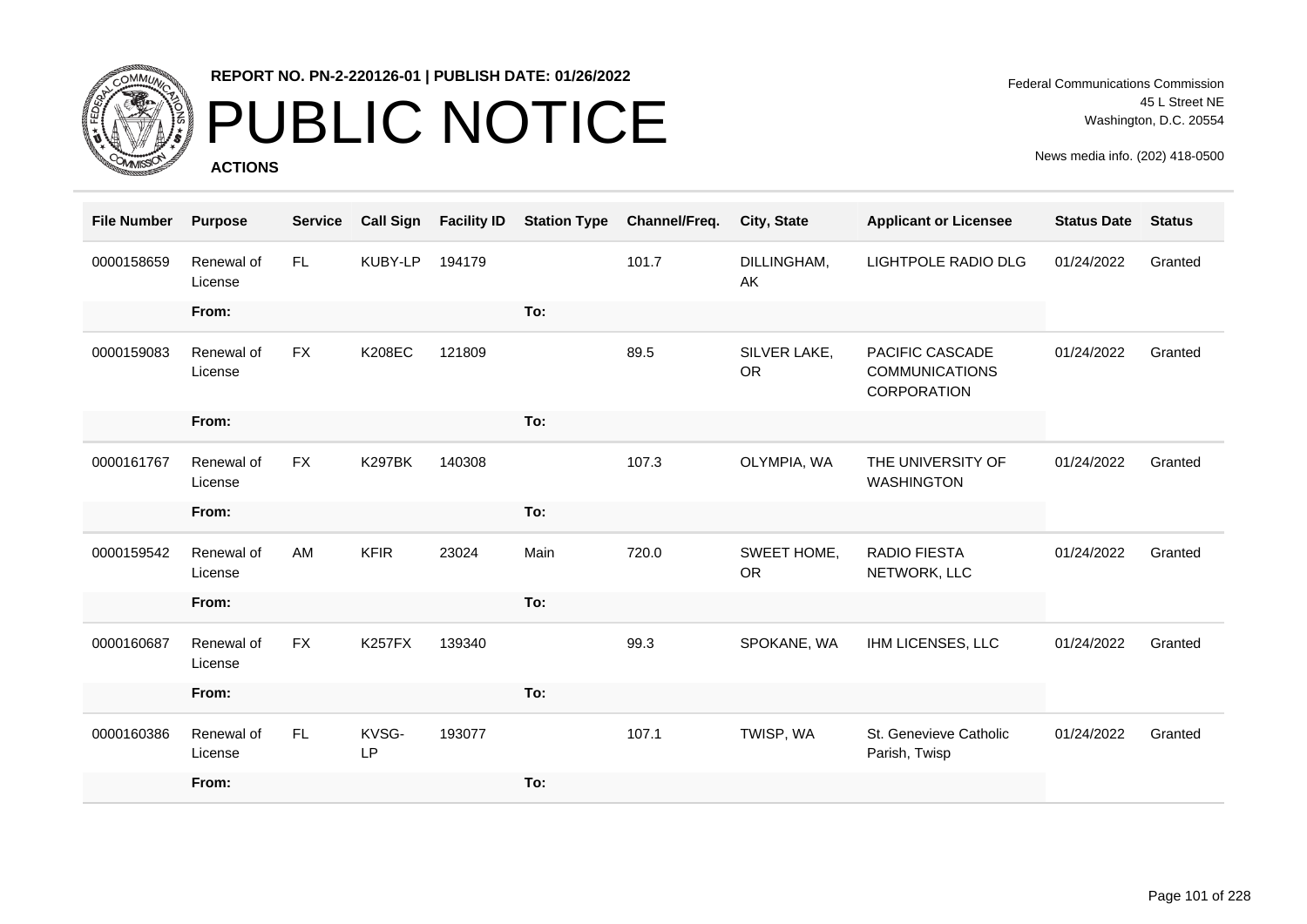

# PUBLIC NOTICE

**ACTIONS**

Federal Communications Commission 45 L Street NE Washington, D.C. 20554

| <b>File Number</b> | <b>Purpose</b>                     | <b>Service</b> | <b>Call Sign</b> | <b>Facility ID</b> | <b>Station Type</b> | Channel/Freq. | City, State       | <b>Applicant or Licensee</b>                  | <b>Status Date</b> | <b>Status</b> |
|--------------------|------------------------------------|----------------|------------------|--------------------|---------------------|---------------|-------------------|-----------------------------------------------|--------------------|---------------|
| 0000160882         | Renewal of<br>License              | <b>FM</b>      | <b>KAEB</b>      | 199470             | Main                | 91.9          | SAND POINT,<br>AK | ALEUTIAN PENINSULA<br>BROADCASTING, INC.      | 01/24/2022         | Granted       |
|                    | From:                              |                |                  |                    | To:                 |               |                   |                                               |                    |               |
| 0000164632         | Renewal of<br>License              | FL.            | <b>KETL-LP</b>   | 135216             |                     | 100.5         | REPUBLIC, WA      | FERRY COUNTY RADIO<br>INC.                    | 01/24/2022         | Granted       |
|                    | From:                              |                |                  |                    | To:                 |               |                   |                                               |                    |               |
| 0000158677         | Renewal of<br>License<br>Amendment | AM             | <b>KOMW</b>      | 49163              | Main                | 680.0         | OMAK, WA          | NORTH CASCADES<br>BROADCASTING, INC.          | 01/24/2022         | Granted       |
|                    | From:                              |                |                  |                    | To:                 |               |                   |                                               |                    |               |
| 0000159818         | Renewal of<br>License              | <b>FM</b>      | <b>KZRI</b>      | 79245              | Main                | 88.7          | SANDY, OR         | <b>EDUCATIONAL MEDIA</b><br><b>FOUNDATION</b> | 01/24/2022         | Granted       |
|                    | From:                              |                |                  |                    | To:                 |               |                   |                                               |                    |               |
| 0000161520         | Renewal of<br>License              | AM             | <b>KZHC</b>      | 62265              | Main                | 1230.0        | <b>BURNS, OR</b>  | KJDY, LLC                                     | 01/24/2022         | Granted       |
|                    | From:                              |                |                  |                    | To:                 |               |                   |                                               |                    |               |
| 0000158611         | Renewal of<br>License              | <b>FX</b>      | <b>K267BM</b>    | 90378              | Main                | 101.3         | LANGLOIS, OR      | <b>CSN INTERNATIONAL</b>                      | 01/24/2022         | Granted       |
|                    | From:                              |                |                  |                    | To:                 |               |                   |                                               |                    |               |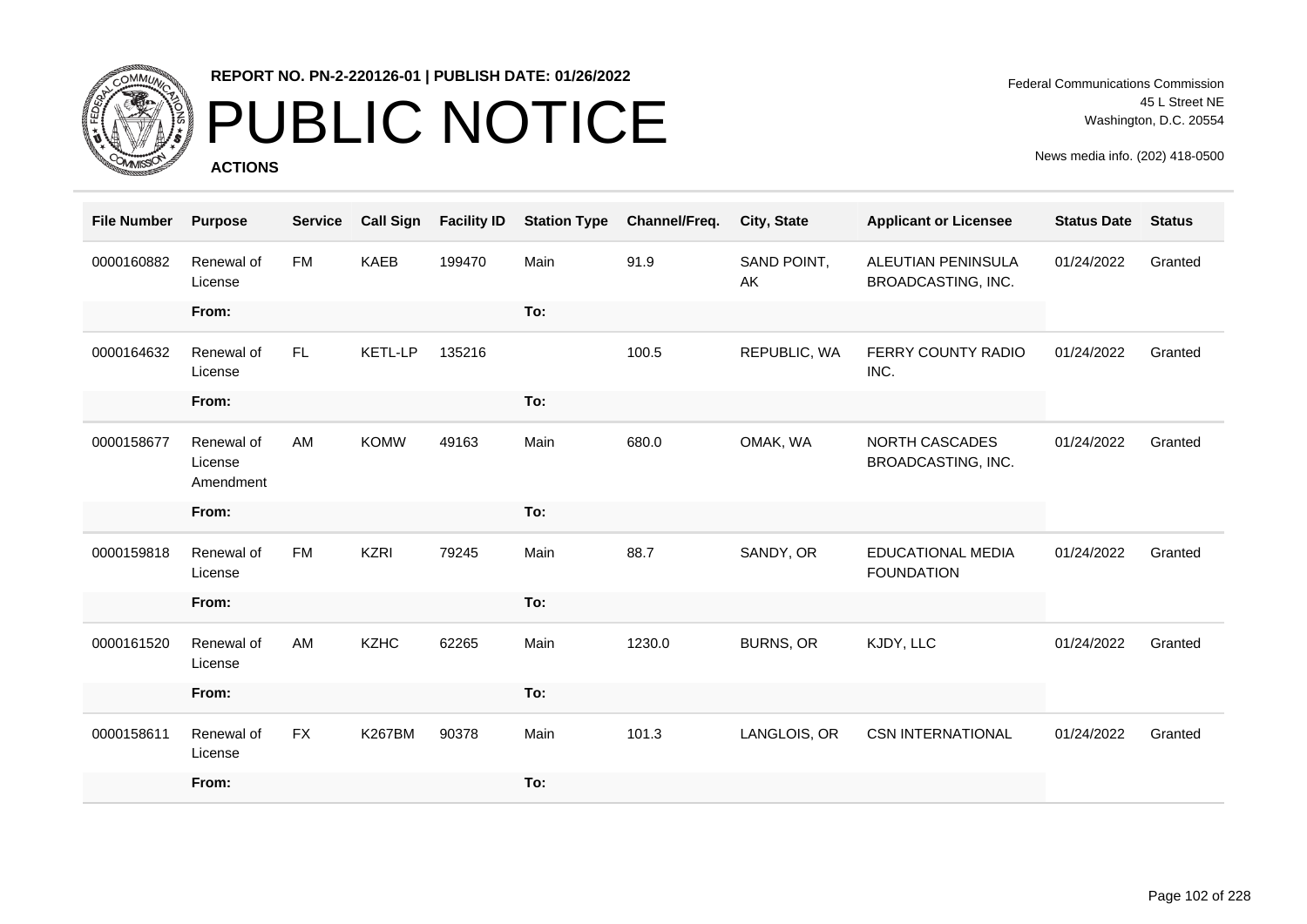

# PUBLIC NOTICE

**ACTIONS**

Federal Communications Commission 45 L Street NE Washington, D.C. 20554

| <b>File Number</b> | <b>Purpose</b>        | <b>Service</b> | <b>Call Sign</b>   | <b>Facility ID</b> | <b>Station Type</b> | Channel/Freq. | City, State              | <b>Applicant or Licensee</b>                   | <b>Status Date</b> | <b>Status</b> |
|--------------------|-----------------------|----------------|--------------------|--------------------|---------------------|---------------|--------------------------|------------------------------------------------|--------------------|---------------|
| 0000160673         | Renewal of<br>License | <b>FX</b>      | <b>K253CF</b>      | 12502              | Main                | 98.5          | COTTAGE<br>GROVE, OR     | <b>CUMULUS LICENSING</b><br><b>LLC</b>         | 01/24/2022         | Granted       |
|                    | From:                 |                |                    |                    | To:                 |               |                          |                                                |                    |               |
| 0000160584         | Renewal of<br>License | AM             | <b>KKNX</b>        | 5390               | Main                | 840.0         | EUGENE, OR               | John Mielke                                    | 01/24/2022         | Granted       |
|                    | From:                 |                |                    |                    | To:                 |               |                          |                                                |                    |               |
| 0000164920         | Renewal of<br>License | <b>FX</b>      | <b>K226CC</b>      | 142189             |                     | 93.1          | RIDDLE, OR               | RADIO 74<br><b>INTERNATIONALE</b>              | 01/24/2022         | Granted       |
|                    | From:                 |                |                    |                    | To:                 |               |                          |                                                |                    |               |
| 0000160061         | Renewal of<br>License | <b>FM</b>      | KVAS-<br><b>FM</b> | 56236              | Main                | 103.9         | ILWACO, WA               | OMG FCC LICENSES LLC                           | 01/24/2022         | Granted       |
|                    | From:                 |                |                    |                    | To:                 |               |                          |                                                |                    |               |
| 0000160064         | Renewal of<br>License | <b>FM</b>      | <b>KLMY</b>        | 38910              | Main                | 99.7          | LONG BEACH,<br><b>WA</b> | OMG FCC LICENSES LLC                           | 01/24/2022         | Granted       |
|                    | From:                 |                |                    |                    | To:                 |               |                          |                                                |                    |               |
| 0000161058         | Renewal of<br>License | <b>FM</b>      | <b>KGHP</b>        | 52167              | Main                | 89.9          | GIG HARBOR,<br><b>WA</b> | PENINSULA SCHOOL<br>DISTRICT NO. 401           | 01/24/2022         | Granted       |
|                    | From:                 |                |                    |                    | To:                 |               |                          |                                                |                    |               |
| 0000159729         | Renewal of<br>License | <b>FX</b>      | <b>K211AV</b>      | 54927              | Main                | 90.1          | HYDABURG, AK             | RAINBIRD COMMUNITY<br><b>BROADCASTING CORP</b> | 01/24/2022         | Granted       |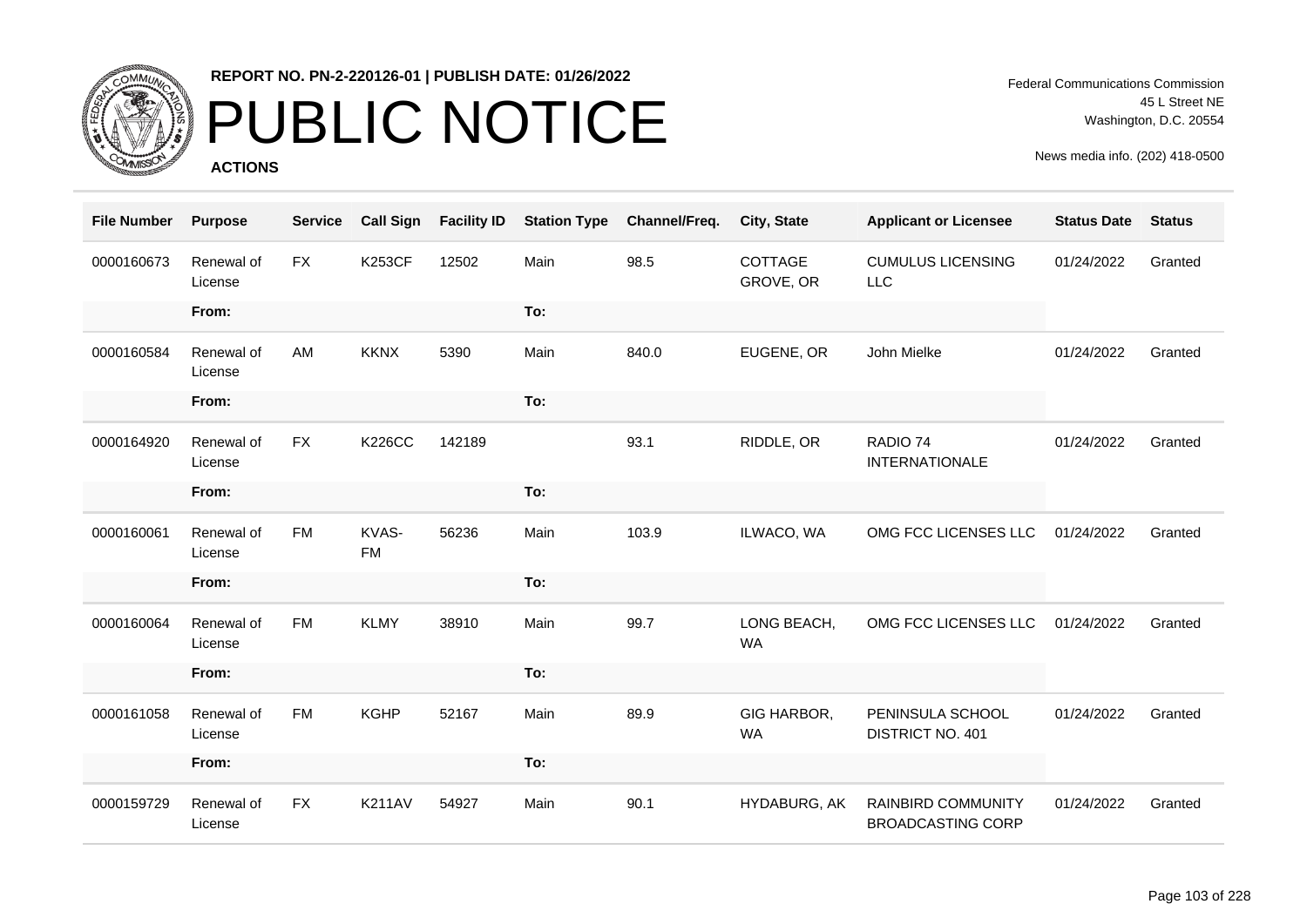

# PUBLIC NOTICE

**ACTIONS**

| <b>File Number</b> | <b>Purpose</b>        | <b>Service</b> | <b>Call Sign</b> | <b>Facility ID</b> | <b>Station Type</b> | Channel/Freq. | <b>City, State</b>          | <b>Applicant or Licensee</b>                  | <b>Status Date</b> | <b>Status</b> |
|--------------------|-----------------------|----------------|------------------|--------------------|---------------------|---------------|-----------------------------|-----------------------------------------------|--------------------|---------------|
|                    | From:                 |                |                  |                    | To:                 |               |                             |                                               |                    |               |
| 0000160170         | Renewal of<br>License | <b>FX</b>      | <b>K213AI</b>    | 63008              | Main                | 90.5          | <b>KLAMATH</b><br>FALLS, OR | SOUTHERN OREGON<br><b>UNIVERSITY</b>          | 01/24/2022         | Granted       |
|                    | From:                 |                |                  |                    | To:                 |               |                             |                                               |                    |               |
| 0000157462         | Renewal of<br>License | <b>FM</b>      | <b>KTOH</b>      | 43732              | Main                | 99.9          | KALAHEO, HI                 | HOCHMAN HAWAII ONE,<br>INC.                   | 01/24/2022         | Granted       |
|                    | From:                 |                |                  |                    | To:                 |               |                             |                                               |                    |               |
| 0000160403         | Renewal of<br>License | <b>FX</b>      | <b>K218CX</b>    | 92020              | Main                | 91.5          | YAKIMA, WA                  | <b>CSN INTERNATIONAL</b>                      | 01/24/2022         | Granted       |
|                    | From:                 |                |                  |                    | To:                 |               |                             |                                               |                    |               |
| 0000161399         | Renewal of<br>License | FL.            | <b>KPAI-LP</b>   | 133953             |                     | 103.1         | PAISLEY, OR,<br><b>OR</b>   | PAISLEY HIGH SCHOOL                           | 01/24/2022         | Granted       |
|                    | From:                 |                |                  |                    | To:                 |               |                             |                                               |                    |               |
| 0000158798         | Minor<br>Modification | <b>FM</b>      | <b>WMYE</b>      | 174244             | Main                | 91.9          | FORT MYERS,<br>FL           | CALL<br><b>COMMUNICATIONS</b><br>GROUP, INC.  | 01/24/2022         | Granted       |
|                    | From:                 |                |                  |                    | To:                 |               |                             |                                               |                    |               |
| 0000162469         | Renewal of<br>License | <b>FM</b>      | <b>KYPL</b>      | 25466              | Main                | 91.1          | YAKIMA, WA                  | <b>GROWING CHRISTIAN</b><br><b>FOUNDATION</b> | 01/24/2022         | Granted       |
|                    | From:                 |                |                  |                    | To:                 |               |                             |                                               |                    |               |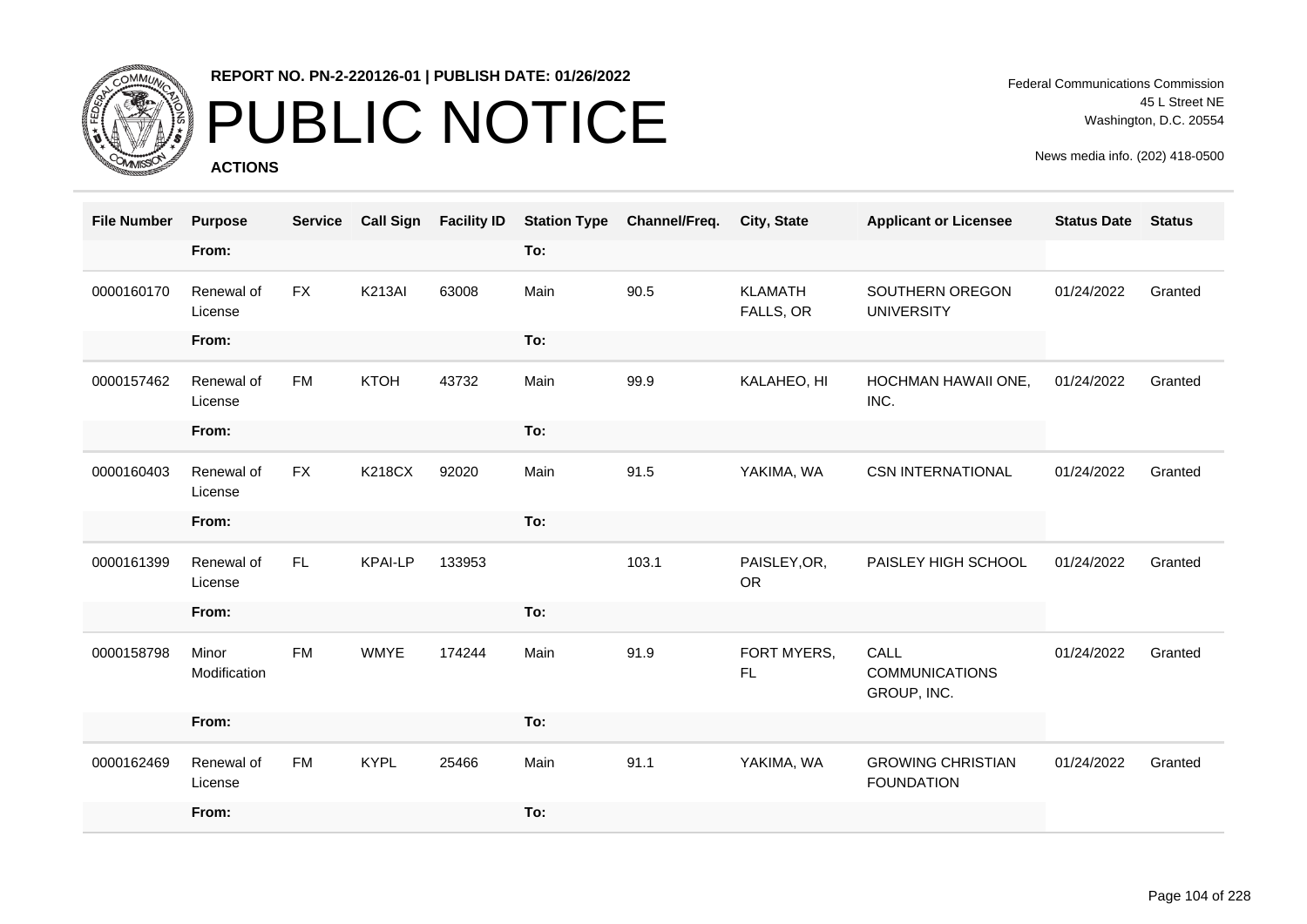

# PUBLIC NOTICE

**ACTIONS**

Federal Communications Commission 45 L Street NE Washington, D.C. 20554

| <b>File Number</b> | <b>Purpose</b>        | <b>Service</b> | <b>Call Sign</b> | <b>Facility ID</b> | <b>Station Type</b> | Channel/Freq. | City, State              | <b>Applicant or Licensee</b>                 | <b>Status Date</b> | <b>Status</b> |
|--------------------|-----------------------|----------------|------------------|--------------------|---------------------|---------------|--------------------------|----------------------------------------------|--------------------|---------------|
| 0000160244         | Renewal of<br>License | <b>FX</b>      | <b>K242DD</b>    | 203199             |                     | 96.3          | ROSEBURG,<br><b>OR</b>   | SOUTHERN OREGON<br><b>UNIVERSITY</b>         | 01/24/2022         | Granted       |
|                    | From:                 |                |                  |                    | To:                 |               |                          |                                              |                    |               |
| 0000160832         | Renewal of<br>License | AM             | <b>KTMT</b>      | 57733              | Main                | 580.0         | ASHLAND, OR              | SMG-MEDFORD, LLC                             | 01/24/2022         | Granted       |
|                    | From:                 |                |                  |                    | To:                 |               |                          |                                              |                    |               |
| 0000161074         | Renewal of<br>License | FL.            | <b>KZAS-LP</b>   | 133172             |                     | 95.1          | HOOD RIVER,<br><b>OR</b> | <b>RADIO TIERRA</b>                          | 01/24/2022         | Granted       |
|                    | From:                 |                |                  |                    | To:                 |               |                          |                                              |                    |               |
| 0000161388         | Renewal of<br>License | <b>FM</b>      | <b>KNWY</b>      | 71031              | Main                | 90.3          | YAKIMA, WA               | <b>WASHINGTON STATE</b><br><b>UNIVERSITY</b> | 01/24/2022         | Granted       |
|                    | From:                 |                |                  |                    | To:                 |               |                          |                                              |                    |               |
| 0000160921         | Renewal of<br>License | FL.            | <b>KNAK-LP</b>   | 196092             |                     | 97.1          | NAKNEK, AK               | King's Chapel Bristol Bay<br>Radio           | 01/24/2022         | Granted       |
|                    | From:                 |                |                  |                    | To:                 |               |                          |                                              |                    |               |
| 0000160954         | Renewal of<br>License | <b>FX</b>      | <b>K283AD</b>    | 67651              | Main                | 104.5         | ROSEBURG,<br><b>OR</b>   | <b>BROOKE</b><br>COMMUNICATIONS, INC.        | 01/24/2022         | Granted       |
|                    | From:                 |                |                  |                    | To:                 |               |                          |                                              |                    |               |
| 0000161117         | Renewal of<br>License | AM             | KVI              | 35853              | Main                | 570.0         | SEATTLE, WA              | Lotus Seattle Corp.                          | 01/24/2022         | Granted       |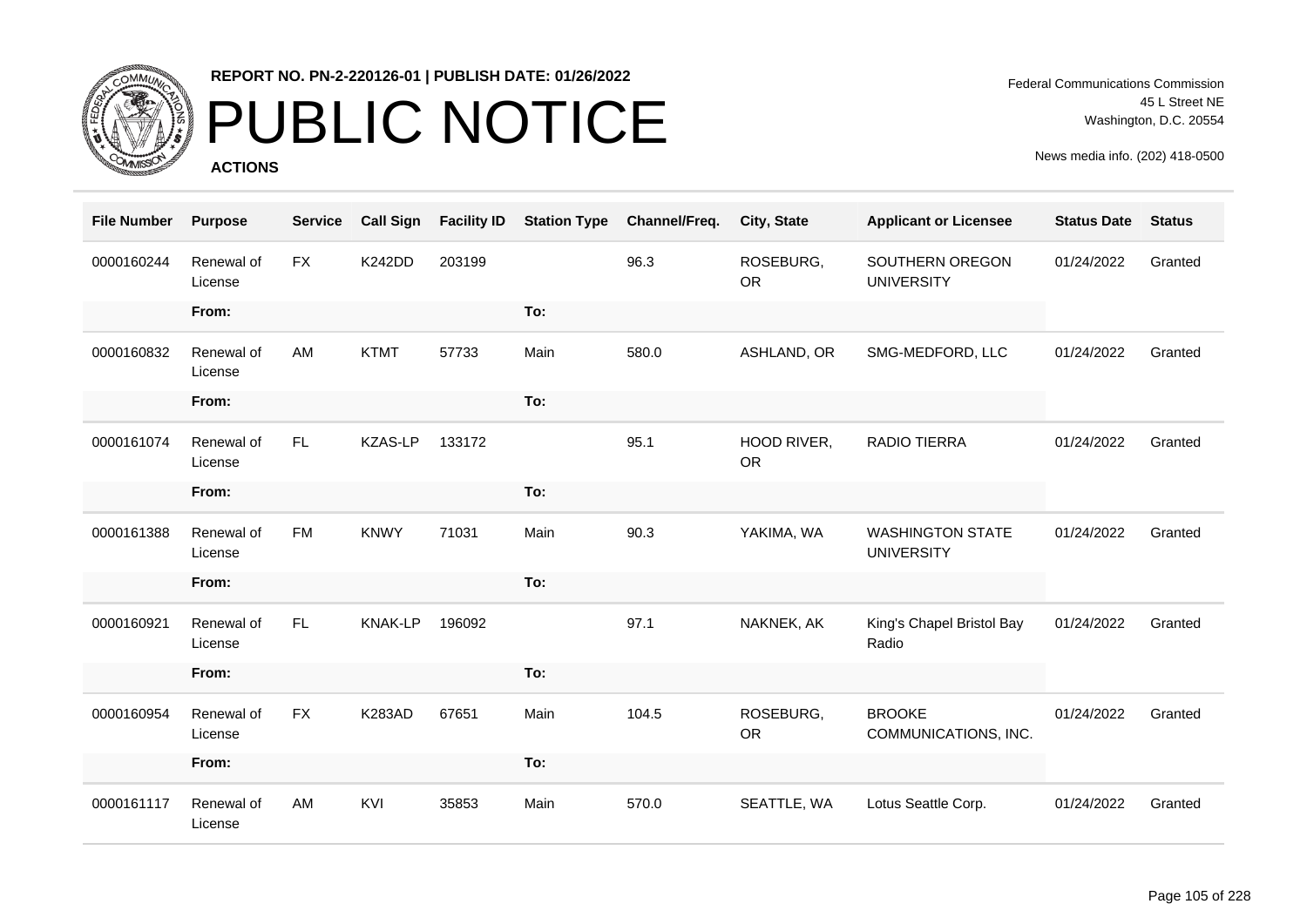

# PUBLIC NOTICE

**ACTIONS**

Federal Communications Commission 45 L Street NE Washington, D.C. 20554

| <b>File Number</b> | <b>Purpose</b>        | <b>Service</b> | <b>Call Sign</b> | <b>Facility ID</b> | <b>Station Type</b> | Channel/Freq. | City, State                 | <b>Applicant or Licensee</b>                  | <b>Status Date</b> | <b>Status</b> |
|--------------------|-----------------------|----------------|------------------|--------------------|---------------------|---------------|-----------------------------|-----------------------------------------------|--------------------|---------------|
|                    | From:                 |                |                  |                    | To:                 |               |                             |                                               |                    |               |
| 0000158618         | Renewal of<br>License | <b>FX</b>      | <b>K288FT</b>    | 138942             |                     | 105.5         | PORTLAND, OR                | <b>CSN INTERNATIONAL</b>                      | 01/24/2022         | Granted       |
|                    | From:                 |                |                  |                    | To:                 |               |                             |                                               |                    |               |
| 0000159849         | Renewal of<br>License | <b>FX</b>      | <b>K243AF</b>    | 19556              | Main                | 96.5          | <b>JACKSONVILLE</b><br>, OR | <b>EDUCATIONAL MEDIA</b><br><b>FOUNDATION</b> | 01/24/2022         | Granted       |
|                    | From:                 |                |                  |                    | To:                 |               |                             |                                               |                    |               |
| 0000161208         | Renewal of<br>License | <b>FM</b>      | <b>KBUQ</b>      | 180899             | Main                | 91.9          | <b>BUCKLAND, AK</b>         | <b>KOTZEBUE</b><br>BROADCASTING, INC.         | 01/24/2022         | Granted       |
|                    | From:                 |                |                  |                    | To:                 |               |                             |                                               |                    |               |
| 0000160874         | Renewal of<br>License | <b>FM</b>      | <b>KUBT</b>      | 34592              | Main                | 93.9          | HONOLULU, HI                | IHM LICENSES, LLC                             | 01/24/2022         | Granted       |
|                    | From:                 |                |                  |                    | To:                 |               |                             |                                               |                    |               |
| 0000159003         | Renewal of<br>License | <b>FX</b>      | <b>K216EH</b>    | 91971              | Main                | 91.1          | COLTON, OR                  | <b>CSN INTERNATIONAL</b>                      | 01/24/2022         | Granted       |
|                    | From:                 |                |                  |                    | To:                 |               |                             |                                               |                    |               |
| 0000162192         | Renewal of<br>License | <b>FM</b>      | <b>KJAQ</b>      | 1091               | Main                | 96.5          | SEATTLE, WA                 | IHM LICENSES, LLC                             | 01/24/2022         | Granted       |
|                    | From:                 |                |                  |                    | To:                 |               |                             |                                               |                    |               |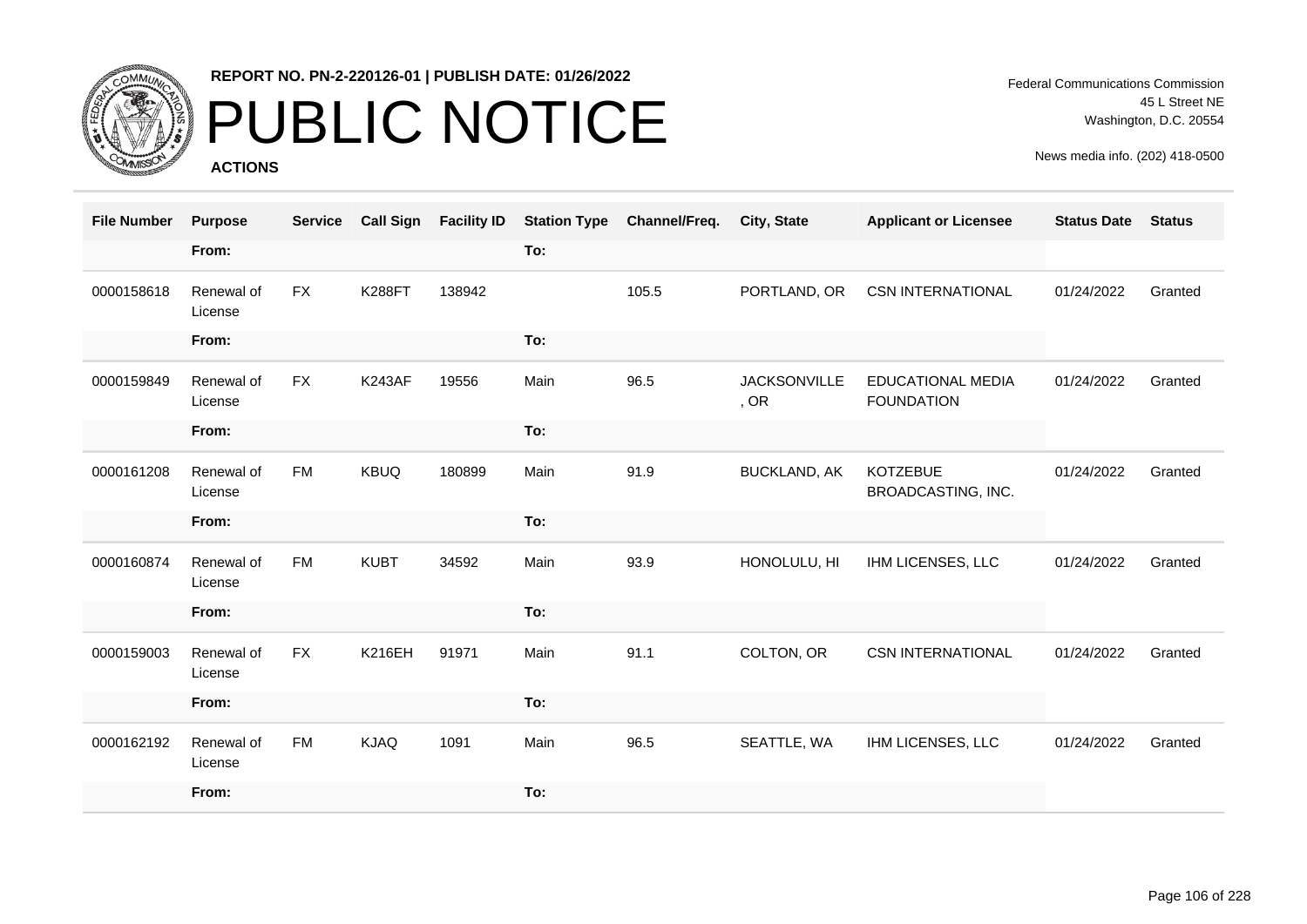

# PUBLIC NOTICE

**ACTIONS**

Federal Communications Commission 45 L Street NE Washington, D.C. 20554

| <b>File Number</b> | <b>Purpose</b>        | <b>Service</b> | <b>Call Sign</b> | <b>Facility ID</b> | <b>Station Type</b> | Channel/Freq. | <b>City, State</b>     | <b>Applicant or Licensee</b>                   | <b>Status Date</b> | <b>Status</b> |
|--------------------|-----------------------|----------------|------------------|--------------------|---------------------|---------------|------------------------|------------------------------------------------|--------------------|---------------|
| 0000156873         | Renewal of<br>License | <b>FX</b>      | <b>K220EO</b>    | 43688              | Main                | 91.9          | HILO, HI               | THE MOODY BIBLE<br><b>INSTITUTE OF CHICAGO</b> | 01/24/2022         | Granted       |
|                    | From:                 |                |                  |                    | To:                 |               |                        |                                                |                    |               |
| 0000161766         | Renewal of<br>License | AM             | <b>KUOW</b>      | 20298              | Main                | 1340.0        | TUMWATER,<br><b>WA</b> | THE UNIVERSITY OF<br><b>WASHINGTON</b>         | 01/24/2022         | Granted       |
|                    | From:                 |                |                  |                    | To:                 |               |                        |                                                |                    |               |
| 0000161217         | Renewal of<br>License | <b>FX</b>      | <b>K204AS</b>    | 35441              | Main                | 88.7          | SHUNGNAK, AK           | <b>KOTZEBUE</b><br>BROADCASTING, INC.          | 01/24/2022         | Granted       |
|                    | From:                 |                |                  |                    | To:                 |               |                        |                                                |                    |               |
| 0000160417         | Renewal of<br>License | AM             | <b>KOOR</b>      | 68212              | Main                | 1010.0        | MILWAUKIE, OR          | Bustos Media Holdings,<br><b>LLC</b>           | 01/24/2022         | Granted       |
|                    | From:                 |                |                  |                    | To:                 |               |                        |                                                |                    |               |
| 0000159997         | Renewal of<br>License | <b>FX</b>      | <b>K271CU</b>    | 200199             |                     | 102.1         | PULLMAN, WA            | RADIO PALOUSE, INC.                            | 01/24/2022         | Granted       |
|                    | From:                 |                |                  |                    | To:                 |               |                        |                                                |                    |               |
| 0000160214         | Renewal of<br>License | <b>FX</b>      | <b>K232DL</b>    | 139015             |                     | 94.3          | MCCARTHY, AK           | <b>VOICE FOR CHRIST</b><br>MINISTRIES, INC     | 01/24/2022         | Granted       |
|                    | From:                 |                |                  |                    | To:                 |               |                        |                                                |                    |               |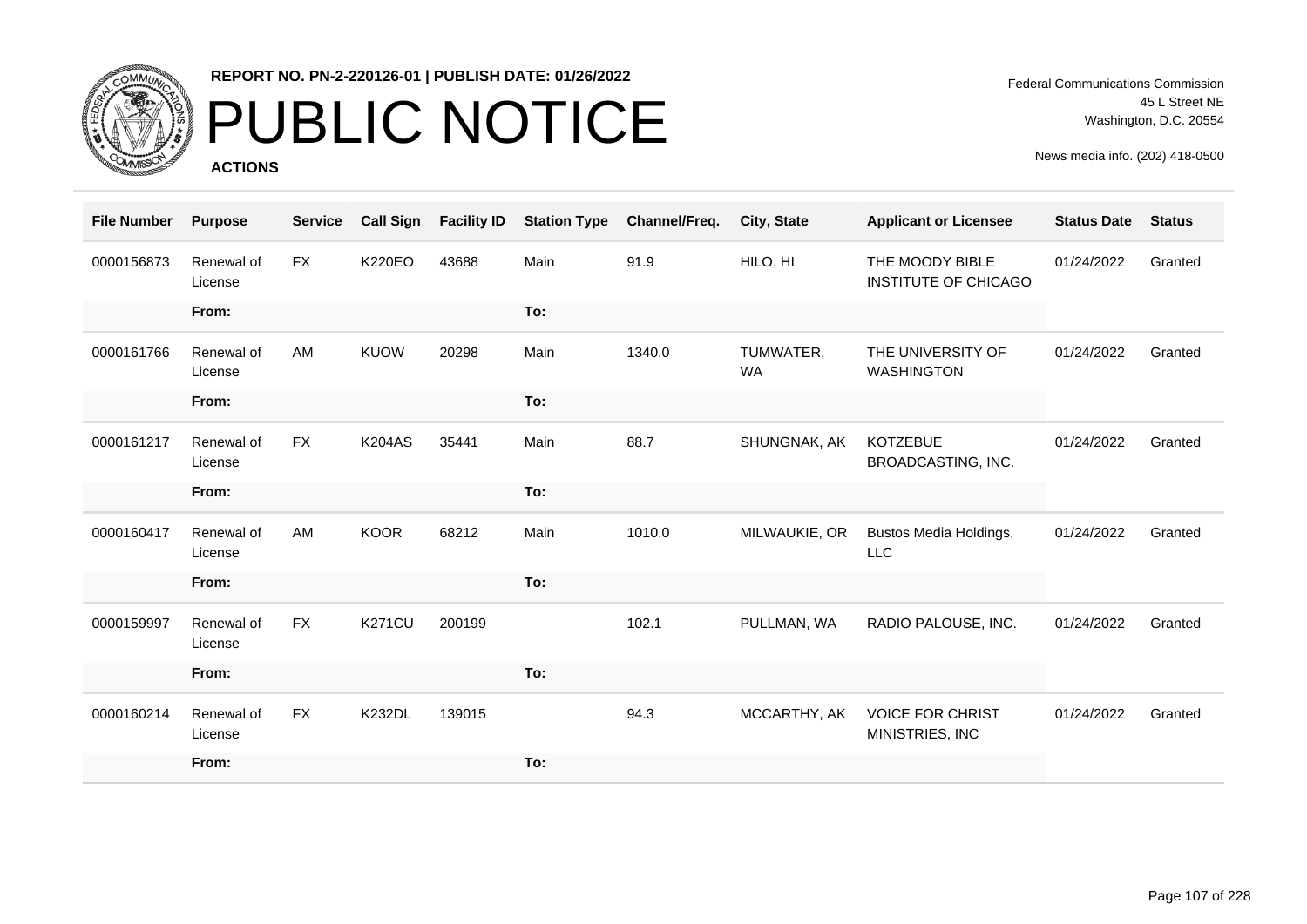

### PUBLIC NOTICE

**ACTIONS**

Federal Communications Commission 45 L Street NE Washington, D.C. 20554

| <b>File Number</b> | <b>Purpose</b>        | <b>Service</b> | <b>Call Sign</b> | <b>Facility ID</b> | <b>Station Type</b> | Channel/Freq. | City, State                      | <b>Applicant or Licensee</b>                            | <b>Status Date</b> | <b>Status</b> |
|--------------------|-----------------------|----------------|------------------|--------------------|---------------------|---------------|----------------------------------|---------------------------------------------------------|--------------------|---------------|
| 0000159078         | Renewal of<br>License | <b>FX</b>      | <b>K208FN</b>    | 93781              | Main                | 89.5          | <b>BURNS, OR</b>                 | PACIFIC CASCADE<br><b>COMMUNICATIONS</b><br>CORPORATION | 01/24/2022         | Granted       |
|                    | From:                 |                |                  |                    | To:                 |               |                                  |                                                         |                    |               |
| 0000161403         | Renewal of<br>License | FL             | KQUA-<br>LP      | 196467             |                     | 99.7          | ROSEBURG,<br><b>OR</b>           | Umpqua Watersheds, Inc.                                 | 01/24/2022         | Granted       |
|                    | From:                 |                |                  |                    | To:                 |               |                                  |                                                         |                    |               |
| 0000157531         | Renewal of<br>License | <b>FX</b>      | <b>K257ES</b>    | 142106             |                     | 99.3          | <b>DELTA</b><br>JUNCTION, AK     | <b>ALASKA VILLAGE</b><br>MISSIONS, INC.                 | 01/24/2022         | Granted       |
|                    | From:                 |                |                  |                    | To:                 |               |                                  |                                                         |                    |               |
| 0000162468         | Renewal of<br>License | <b>FM</b>      | <b>KAHU</b>      | 173928             | Main                | 91.3          | PAHALA, HI                       | HAWAII PUBLIC RADIO,<br>INC.                            | 01/24/2022         | Granted       |
|                    | From:                 |                |                  |                    | To:                 |               |                                  |                                                         |                    |               |
| 0000161573         | Renewal of<br>License | <b>FM</b>      | <b>KFMJ</b>      | 77778              | Main                | 99.9          | KETCHIKAN, AK                    | <b>KFMJ Radio LLC</b>                                   | 01/24/2022         | Granted       |
|                    | From:                 |                |                  |                    | To:                 |               |                                  |                                                         |                    |               |
| 0000159814         | Renewal of<br>License | <b>FM</b>      | <b>KLXG</b>      | 1698               | Main                | 91.1          | <b>GRANTS PASS,</b><br><b>OR</b> | EDUCATIONAL MEDIA<br><b>FOUNDATION</b>                  | 01/24/2022         | Granted       |
|                    | From:                 |                |                  |                    | To:                 |               |                                  |                                                         |                    |               |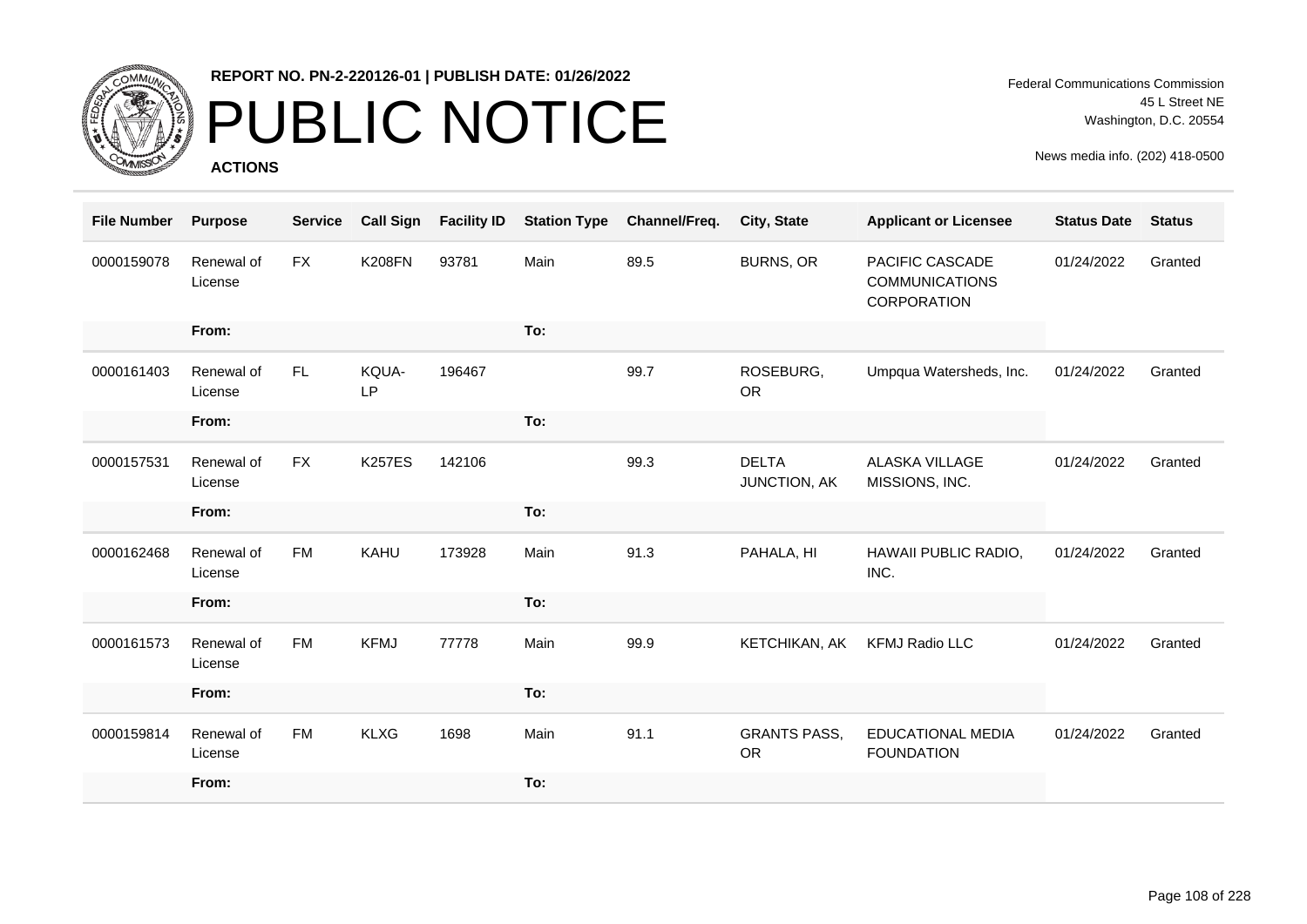

# PUBLIC NOTICE

**ACTIONS**

| <b>File Number</b> | <b>Purpose</b>        | <b>Service</b> | <b>Call Sign</b> | <b>Facility ID</b> | <b>Station Type</b> | Channel/Freq. | City, State             | <b>Applicant or Licensee</b>                                            | <b>Status Date</b> | <b>Status</b> |
|--------------------|-----------------------|----------------|------------------|--------------------|---------------------|---------------|-------------------------|-------------------------------------------------------------------------|--------------------|---------------|
| 0000160819         | Renewal of<br>License | <b>FX</b>      | <b>K231CU</b>    | 143870             |                     | 94.1          | SPOKANE, WA             | SMG-SPOKANE, LLC                                                        | 01/24/2022         | Granted       |
|                    | From:                 |                |                  |                    | To:                 |               |                         |                                                                         |                    |               |
| 0000159448         | Renewal of<br>License | AM             | <b>KKDZ</b>      | 12112              | Main                | 1250.0        | SEATTLE, WA             | AKAL MEDIA KKDZ, INC.                                                   | 01/24/2022         | Granted       |
|                    | From:                 |                |                  |                    | To:                 |               |                         |                                                                         |                    |               |
| 0000163375         | Renewal of<br>License | <b>FX</b>      | <b>K223CV</b>    | 141709             |                     | 92.5          | ALBANY, OR              | ALBANY SEVENTH-DAY<br>ADVENTIST CHURCH                                  | 01/24/2022         | Granted       |
|                    | From:                 |                |                  |                    | To:                 |               |                         |                                                                         |                    |               |
| 0000163245         | Renewal of<br>License | <b>FM</b>      | <b>KCED</b>      | 63026              | Main                | 91.3          | CENTRALIA,<br><b>WA</b> | CENTRALIA COLLEGE,<br><b>DISTRICT 12, STATE OF</b><br><b>WASHINGTON</b> | 01/24/2022         | Granted       |
|                    | From:                 |                |                  |                    | To:                 |               |                         |                                                                         |                    |               |
| 0000158600         | Renewal of<br>License | <b>FX</b>      | <b>K204CZ</b>    | 88517              | Main                | 88.7          | KENNEWICK,<br><b>WA</b> | <b>CSN INTERNATIONAL</b>                                                | 01/24/2022         | Granted       |
|                    | From:                 |                |                  |                    | To:                 |               |                         |                                                                         |                    |               |
| 0000160302         | Renewal of<br>License | FL.            | KOUG-<br>LP      | 192858             |                     | 107.5         | PULLMAN, WA             | St. Thomas More Catholic<br>Student Center - Pullman-                   | 01/24/2022         | Granted       |
|                    | From:                 |                |                  |                    | To:                 |               |                         |                                                                         |                    |               |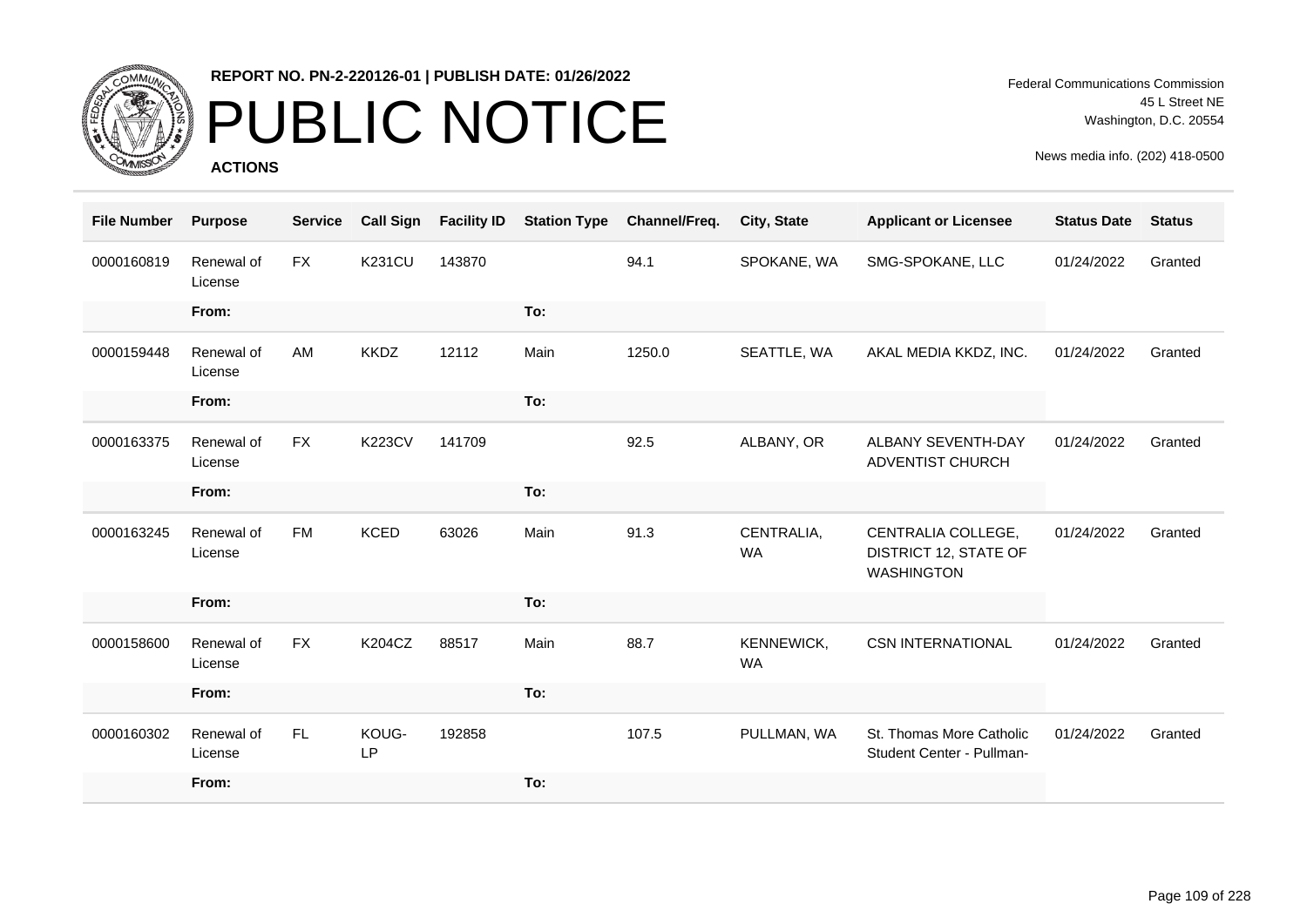

# PUBLIC NOTICE

**ACTIONS**

Federal Communications Commission 45 L Street NE Washington, D.C. 20554

| <b>File Number</b> | <b>Purpose</b>        | <b>Service</b> | <b>Call Sign</b> | <b>Facility ID</b> | <b>Station Type</b> | Channel/Freq. | City, State      | <b>Applicant or Licensee</b>                  | <b>Status Date</b> | <b>Status</b> |
|--------------------|-----------------------|----------------|------------------|--------------------|---------------------|---------------|------------------|-----------------------------------------------|--------------------|---------------|
| 0000160356         | Renewal of<br>License | <b>FM</b>      | <b>KYKD</b>      | 70442              | Main                | 100.1         | BETHEL, AK       | <b>VOICE FOR CHRIST</b><br>MINISTRIES, INC.   | 01/24/2022         | Granted       |
|                    | From:                 |                |                  |                    | To:                 |               |                  |                                               |                    |               |
| 0000163136         | Renewal of<br>License | FX             | K201AO           | 53867              | Main                | 88.1          | SEWARD, AK       | PUFFIN PUBLIC<br>BROADCASTING, INC.           | 01/24/2022         | Granted       |
|                    | From:                 |                |                  |                    | To:                 |               |                  |                                               |                    |               |
| 0000159821         | Renewal of<br>License | <b>FM</b>      | <b>KVRA</b>      | 88436              | Main                | 89.3          | SISTERS, OR      | <b>EDUCATIONAL MEDIA</b><br><b>FOUNDATION</b> | 01/24/2022         | Granted       |
|                    | From:                 |                |                  |                    | To:                 |               |                  |                                               |                    |               |
| 0000161215         | Renewal of<br>License | AM             | <b>KOTZ</b>      | 35440              | Main                | 720.0         | KOTZEBUE, AK     | <b>KOTZEBUE</b><br>BROADCASTING, INC.         | 01/24/2022         | Granted       |
|                    | From:                 |                |                  |                    | To:                 |               |                  |                                               |                    |               |
| 0000161920         | Renewal of<br>License | <b>FM</b>      | <b>KMVN</b>      | 49628              | Main                | 105.7         | ANCHORAGE,<br>AK | <b>LAST FRONTIER</b><br>MEDIACTIVE, LLC       | 01/24/2022         | Granted       |
|                    | From:                 |                |                  |                    | To:                 |               |                  |                                               |                    |               |
| 0000160380         | Renewal of<br>License | <b>FM</b>      | <b>KNGW</b>      | 176566             | Main                | 88.9          | JUNEAU, AK       | <b>CSN INTERNATIONAL</b>                      | 01/24/2022         | Granted       |
|                    | From:                 |                |                  |                    | To:                 |               |                  |                                               |                    |               |
| 0000159932         | Renewal of<br>License | <b>FM</b>      | <b>KQHE</b>      | 190428             | Main                | 92.7          | FAIRBANKS, AK    | <b>Little Flower Ministries</b>               | 01/24/2022         | Granted       |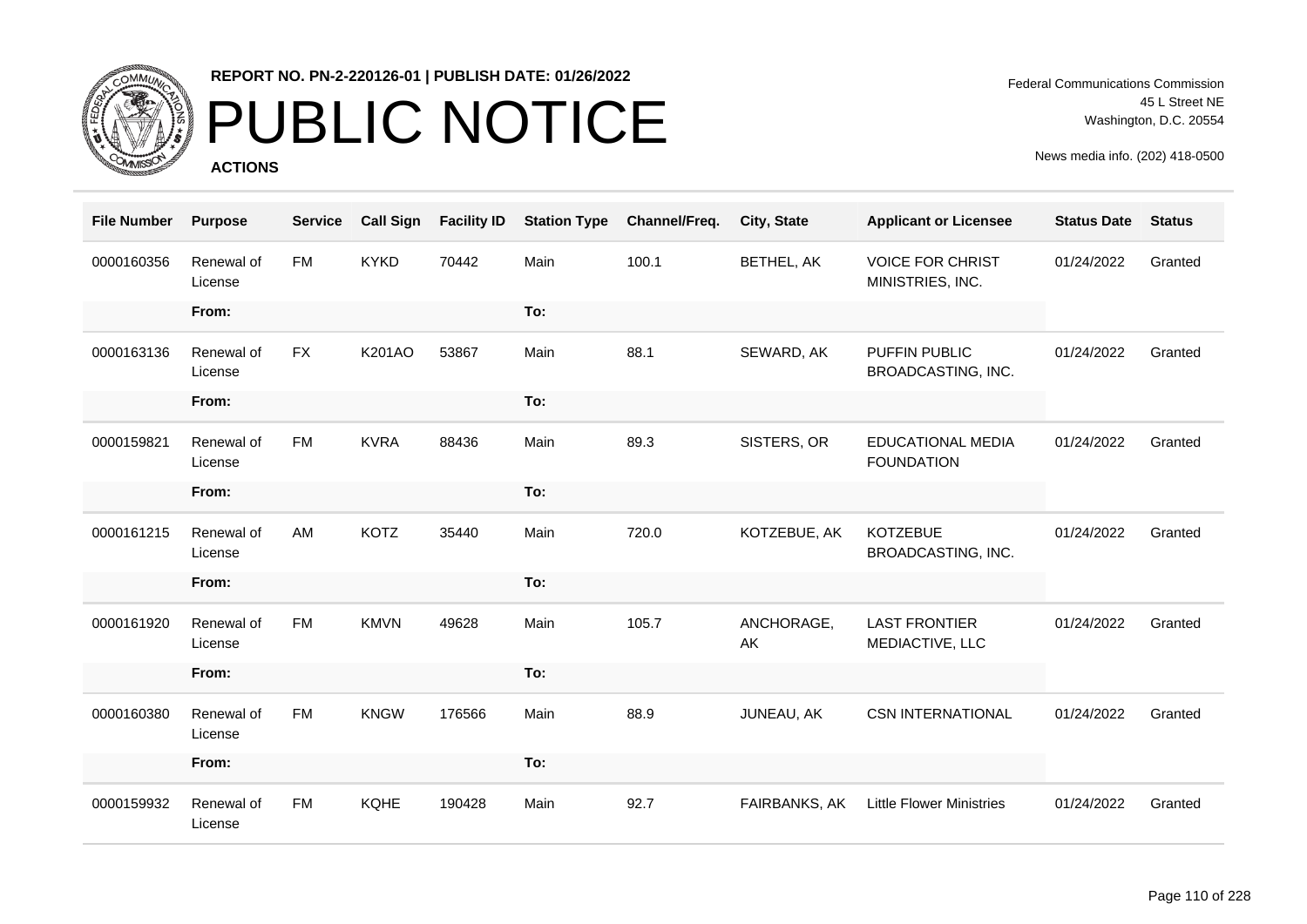

## PUBLIC NOTICE

**ACTIONS**

Federal Communications Commission 45 L Street NE Washington, D.C. 20554

| <b>File Number</b> | <b>Purpose</b>        | <b>Service</b> | <b>Call Sign</b> | <b>Facility ID</b> | <b>Station Type</b> | Channel/Freq. | City, State                    | <b>Applicant or Licensee</b>                | <b>Status Date</b> | <b>Status</b> |
|--------------------|-----------------------|----------------|------------------|--------------------|---------------------|---------------|--------------------------------|---------------------------------------------|--------------------|---------------|
|                    | From:                 |                |                  |                    | To:                 |               |                                |                                             |                    |               |
| 0000160961         | Renewal of<br>License | <b>FX</b>      | <b>K280ED</b>    | 777                | Main                | 103.9         | HOONAH, AK                     | <b>JUNEAU ALASKA</b><br>COMMUNICATIONS, LLC | 01/24/2022         | Granted       |
|                    | From:                 |                |                  |                    | To:                 |               |                                |                                             |                    |               |
| 0000160327         | Renewal of<br>License | AM             | KIAM             | 70450              | Main                | 630.0         | NENANA, AK                     | <b>VOICE FOR CHRIST</b><br>MINISTRIES, INC. | 01/24/2022         | Granted       |
|                    | From:                 |                |                  |                    | To:                 |               |                                |                                             |                    |               |
| 0000160959         | Renewal of<br>License | <b>FX</b>      | <b>K284AM</b>    | 137761             |                     | 104.7         | SKAGWAY, AK                    | <b>JUNEAU ALASKA</b><br>COMMUNICATIONS, LLC | 01/24/2022         | Granted       |
|                    | From:                 |                |                  |                    | To:                 |               |                                |                                             |                    |               |
| 0000159797         | Renewal of<br>License | <b>FX</b>      | <b>K265DF</b>    | 33071              | Main                | 100.9         | EUGENE, OR                     | EDUCATIONAL MEDIA<br><b>FOUNDATION</b>      | 01/24/2022         | Granted       |
|                    | From:                 |                |                  |                    | To:                 |               |                                |                                             |                    |               |
| 0000160175         | Renewal of<br>License | <b>FX</b>      | K269GM           | 62998              | Main                | 101.7         | <b>BROOKINGS,</b><br><b>OR</b> | SOUTHERN OREGON<br><b>UNIVERSITY</b>        | 01/24/2022         | Granted       |
|                    | From:                 |                |                  |                    | To:                 |               |                                |                                             |                    |               |
| 0000160119         | Renewal of<br>License | <b>FX</b>      | <b>K241CW</b>    | 200154             |                     | 96.1          | ENTERPRISE,<br><b>OR</b>       | Wallowa Valley Radio, LLC                   | 01/24/2022         | Granted       |
|                    | From:                 |                |                  |                    | To:                 |               |                                |                                             |                    |               |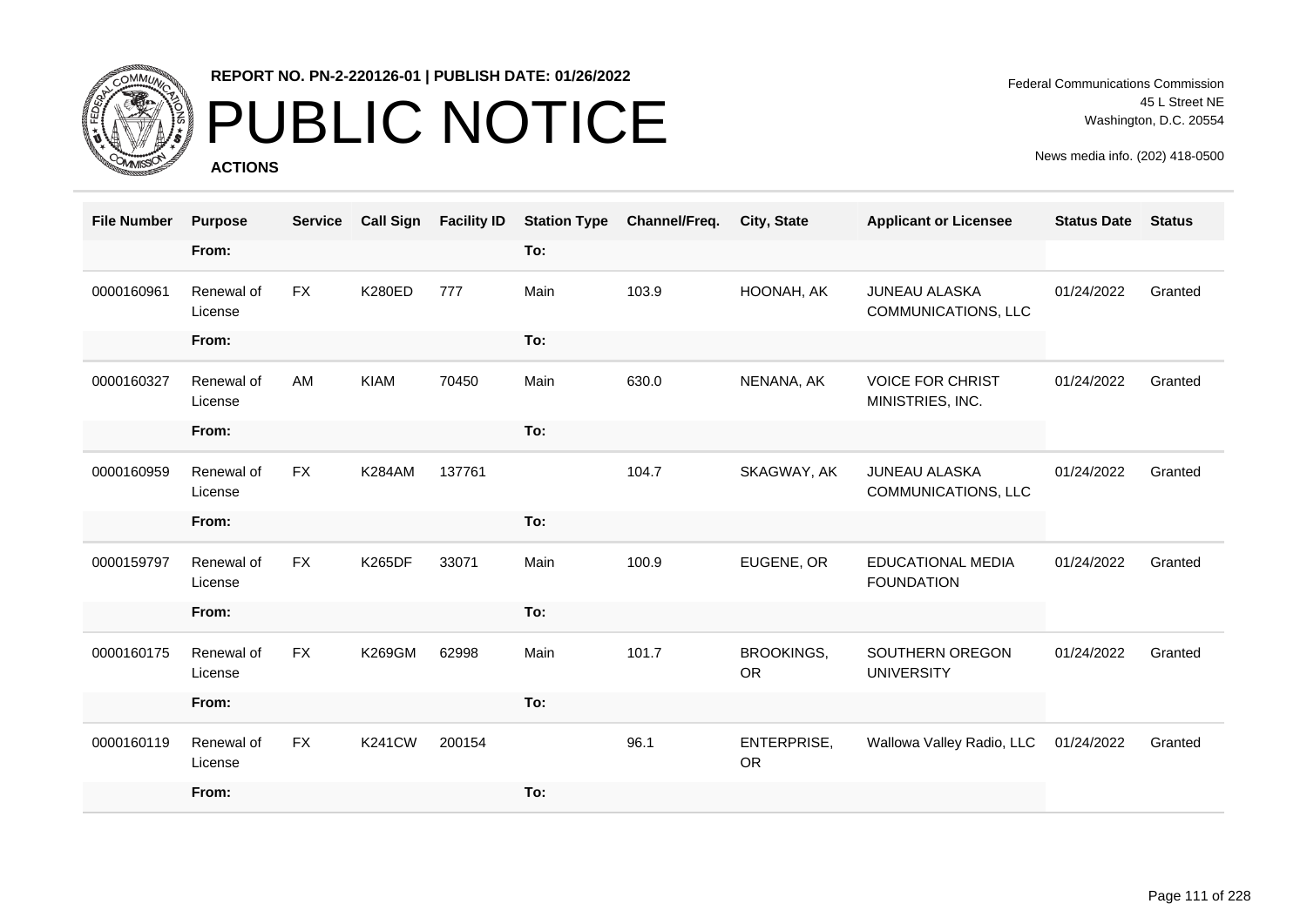

# PUBLIC NOTICE

**ACTIONS**

Federal Communications Commission 45 L Street NE Washington, D.C. 20554

| <b>File Number</b> | <b>Purpose</b>        | <b>Service</b> | <b>Call Sign</b> | <b>Facility ID</b> | <b>Station Type</b> | Channel/Freq. | City, State                        | <b>Applicant or Licensee</b>                                                            | <b>Status Date</b> | <b>Status</b> |
|--------------------|-----------------------|----------------|------------------|--------------------|---------------------|---------------|------------------------------------|-----------------------------------------------------------------------------------------|--------------------|---------------|
| 0000161816         | Renewal of<br>License | <b>FM</b>      | <b>KYSC</b>      | 77906              | Main                | 96.9          | FAIRBANKS, AK                      | ROB INGSTAD<br>LICENSES, LLC                                                            | 01/24/2022         | Granted       |
|                    | From:                 |                |                  |                    | To:                 |               |                                    |                                                                                         |                    |               |
| 0000163270         | Renewal of<br>License | AM             | <b>KBPS</b>      | 4782               | Main                | 1450.0        | PORTLAND, OR                       | SCHOOL DISTRICT #1,<br>MULTNOMAH COUNTY,<br><b>OR</b>                                   | 01/24/2022         | Granted       |
|                    | From:                 |                |                  |                    | To:                 |               |                                    |                                                                                         |                    |               |
| 0000162410         | Renewal of<br>License | <b>FX</b>      | <b>K201CL</b>    | 65237              | Main                | 88.1          | TATITLEK, AK                       | TERMINAL RADIO, INC.                                                                    | 01/24/2022         | Granted       |
|                    | From:                 |                |                  |                    | To:                 |               |                                    |                                                                                         |                    |               |
| 0000160700         | Renewal of<br>License | <b>FX</b>      | <b>K220CS</b>    | 61939              | Main                | 91.9          | TWISP, ETC.,<br><b>WA</b>          | <b>SPOKANE PUBLIC</b><br>RADIO, INC.                                                    | 01/24/2022         | Granted       |
|                    | From:                 |                |                  |                    | To:                 |               |                                    |                                                                                         |                    |               |
| 0000160958         | Renewal of<br>License | <b>FX</b>      | K279AF           | 82616              | Main                | 103.7         | <b>HAINES &amp;</b><br>SKAGWAY, AK | <b>JUNEAU ALASKA</b><br>COMMUNICATIONS, LLC                                             | 01/24/2022         | Granted       |
|                    | From:                 |                |                  |                    | To:                 |               |                                    |                                                                                         |                    |               |
| 0000160911         | Renewal of<br>License | <b>FX</b>      | <b>K256AC</b>    | 41329              | Main                | 99.1          | THE DALLES,<br><b>OR</b>           | <b>CATHOLIC</b><br><b>BROADCASTING</b><br>NORTHWEST, INC. DBA<br><b>MATER DEI RADIO</b> | 01/24/2022         | Granted       |
|                    | From:                 |                |                  |                    | To:                 |               |                                    |                                                                                         |                    |               |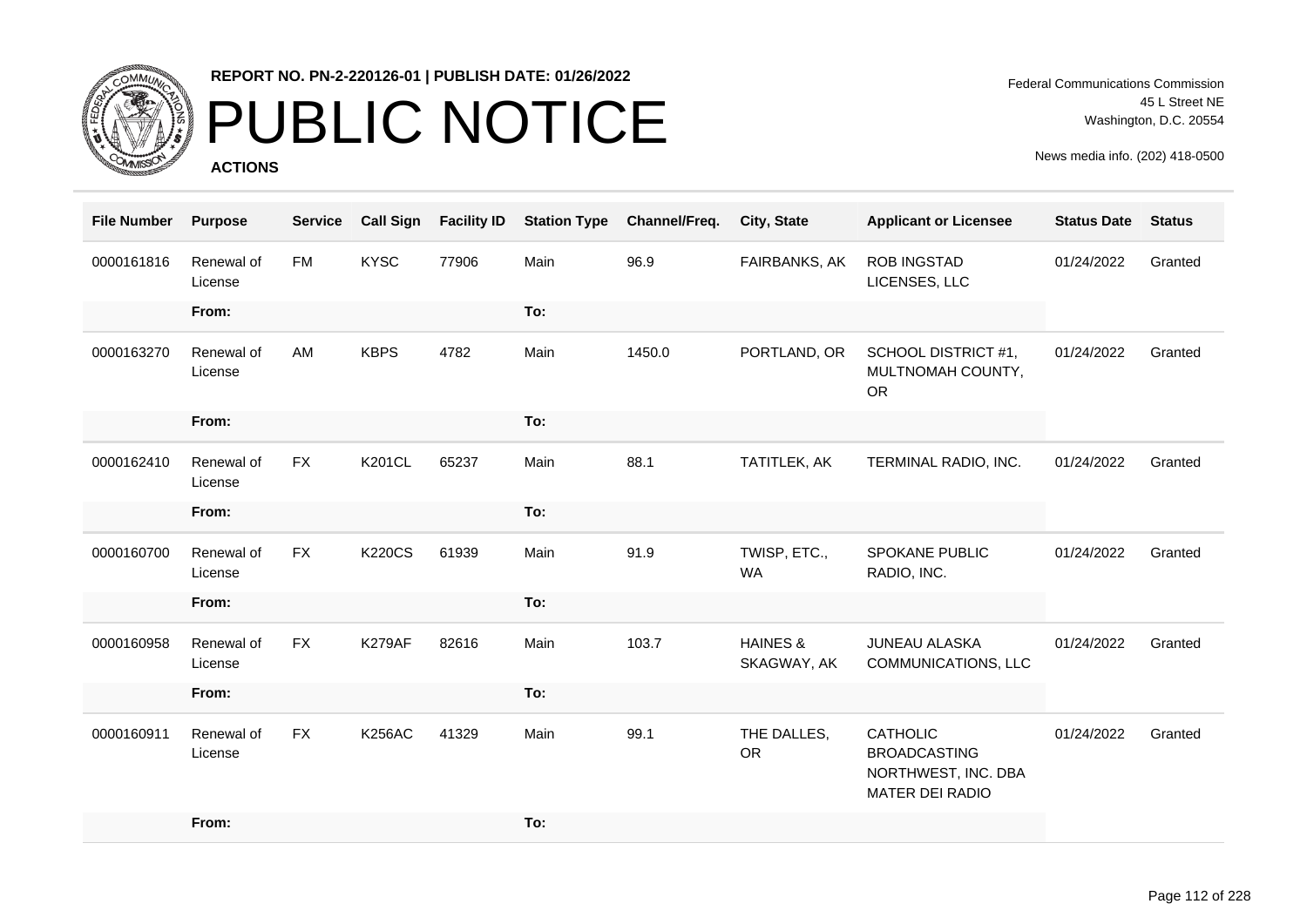

# PUBLIC NOTICE

**ACTIONS**

Federal Communications Commission 45 L Street NE Washington, D.C. 20554

| <b>File Number</b> | <b>Purpose</b>                   | <b>Service</b> | <b>Call Sign</b>   | <b>Facility ID</b> | <b>Station Type</b> | Channel/Freq. | City, State      | <b>Applicant or Licensee</b>                  | <b>Status Date</b> | <b>Status</b> |
|--------------------|----------------------------------|----------------|--------------------|--------------------|---------------------|---------------|------------------|-----------------------------------------------|--------------------|---------------|
| 0000161574         | Renewal of<br>License            | <b>FM</b>      | <b>KSKA</b>        | 805                | Main                | 91.1          | ANCHORAGE,<br>AK | Alaska Public Media                           | 01/24/2022         | Granted       |
|                    | From:                            |                |                    |                    | To:                 |               |                  |                                               |                    |               |
| 0000179239         | License To<br>Cover<br>Amendment | <b>LPD</b>     | WPGF-<br>LD        | 23848              | Main                | 788.0         | MEMPHIS, TN      | George S Flinn, Jr.                           | 01/24/2022         | Granted       |
|                    | From:                            |                |                    |                    | To:                 |               |                  |                                               |                    |               |
| 0000159859         | Renewal of<br>License            | <b>FM</b>      | <b>KLUU</b>        | 164206             | Main                | 103.5         | WAHIAWA, HI      | <b>EDUCATIONAL MEDIA</b><br><b>FOUNDATION</b> | 01/24/2022         | Granted       |
|                    | From:                            |                |                    |                    | To:                 |               |                  |                                               |                    |               |
| 0000161891         | Renewal of<br>License            | FM             | KTKB-<br><b>FM</b> | 86158              | Main                | 101.9         | AGANA, GU        | KM BROADCASTING OF<br>GUAM, L.L.C.            | 01/24/2022         | Granted       |
|                    | From:                            |                |                    |                    | To:                 |               |                  |                                               |                    |               |
| 0000160258         | Renewal of<br>License            | <b>FX</b>      | <b>K219BA</b>      | 55222              | Main                | 91.7          | PELICAN, AK      | <b>RAVEN RADIO</b><br>FOUNDATION, INC.        | 01/24/2022         | Granted       |
|                    | From:                            |                |                    |                    | To:                 |               |                  |                                               |                    |               |
| 0000160220         | Renewal of<br>License            | <b>FM</b>      | <b>KZBY</b>        | 88257              | Main                | 90.5          | COOS BAY, OR     | SOUTHERN OREGON<br><b>UNIVERSITY</b>          | 01/24/2022         | Granted       |
|                    | From:                            |                |                    |                    | To:                 |               |                  |                                               |                    |               |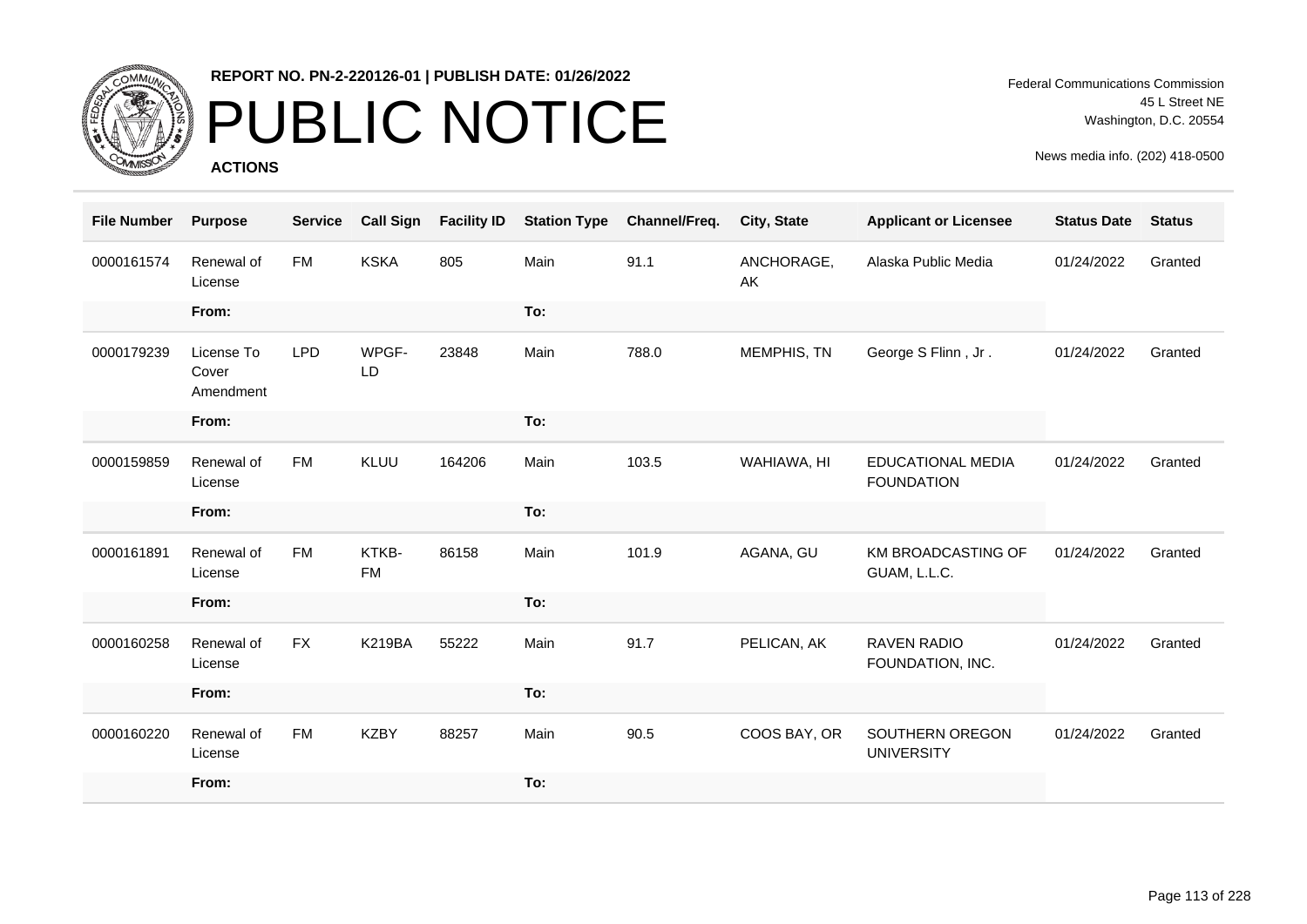

# PUBLIC NOTICE

**ACTIONS**

Federal Communications Commission 45 L Street NE Washington, D.C. 20554

| <b>File Number</b> | <b>Purpose</b>        | <b>Service</b> | <b>Call Sign</b>   | <b>Facility ID</b> | <b>Station Type</b> | Channel/Freq. | City, State                              | <b>Applicant or Licensee</b>               | <b>Status Date</b> | <b>Status</b> |
|--------------------|-----------------------|----------------|--------------------|--------------------|---------------------|---------------|------------------------------------------|--------------------------------------------|--------------------|---------------|
| 0000160204         | Renewal of<br>License | <b>FX</b>      | <b>K232EV</b>      | 139011             |                     | 94.3          | ILIAMNA, AK                              | <b>VOICE FOR CHRIST</b><br>MINISTRIES, INC | 01/24/2022         | Granted       |
|                    | From:                 |                |                    |                    | To:                 |               |                                          |                                            |                    |               |
| 0000160407         | Renewal of<br>License | <b>FX</b>      | K202ED             | 86755              | Main                | 88.3          | <b>MOUNT</b><br>VERNON, WA               | <b>CSN INTERNATIONAL</b>                   | 01/24/2022         | Granted       |
|                    | From:                 |                |                    |                    | To:                 |               |                                          |                                            |                    |               |
| 0000160579         | Renewal of<br>License | <b>FL</b>      | KBOG-<br>LP        | 197186             |                     | 97.9          | BANDON, OR                               | <b>BANDON COMMUNITY</b><br><b>RADIO</b>    | 01/24/2022         | Granted       |
|                    | From:                 |                |                    |                    | To:                 |               |                                          |                                            |                    |               |
| 0000161943         | Renewal of<br>License | <b>FM</b>      | <b>KMWB</b>        | 164099             | Main                | 93.1          | <b>CAPTAIN COOK</b><br>, H <sub>II</sub> | <b>NEW WEST</b><br>BROADCASTING CORP.      | 01/24/2022         | Granted       |
|                    | From:                 |                |                    |                    | To:                 |               |                                          |                                            |                    |               |
| 0000159926         | Renewal of<br>License | <b>FM</b>      | KWVR-<br><b>FM</b> | 70756              | Main                | 92.1          | ENTERPRISE,<br><b>OR</b>                 | Wallowa Valley Radio, LLC                  | 01/24/2022         | Granted       |
|                    | From:                 |                |                    |                    | To:                 |               |                                          |                                            |                    |               |
| 0000160998         | Renewal of<br>License | <b>FM</b>      | <b>KBFX</b>        | 12962              | Main                | 100.5         | ANCHORAGE,<br>AK                         | IHM LICENSES, LLC                          | 01/24/2022         | Granted       |
|                    | From:                 |                |                    |                    | To:                 |               |                                          |                                            |                    |               |
| 0000159687         | Renewal of<br>License | AM             | <b>KBKR</b>        | 24794              | Main                | 1490.0        | BAKER, OR                                | PACIFIC EMPIRE RADIO<br>CORPORATION        | 01/24/2022         | Granted       |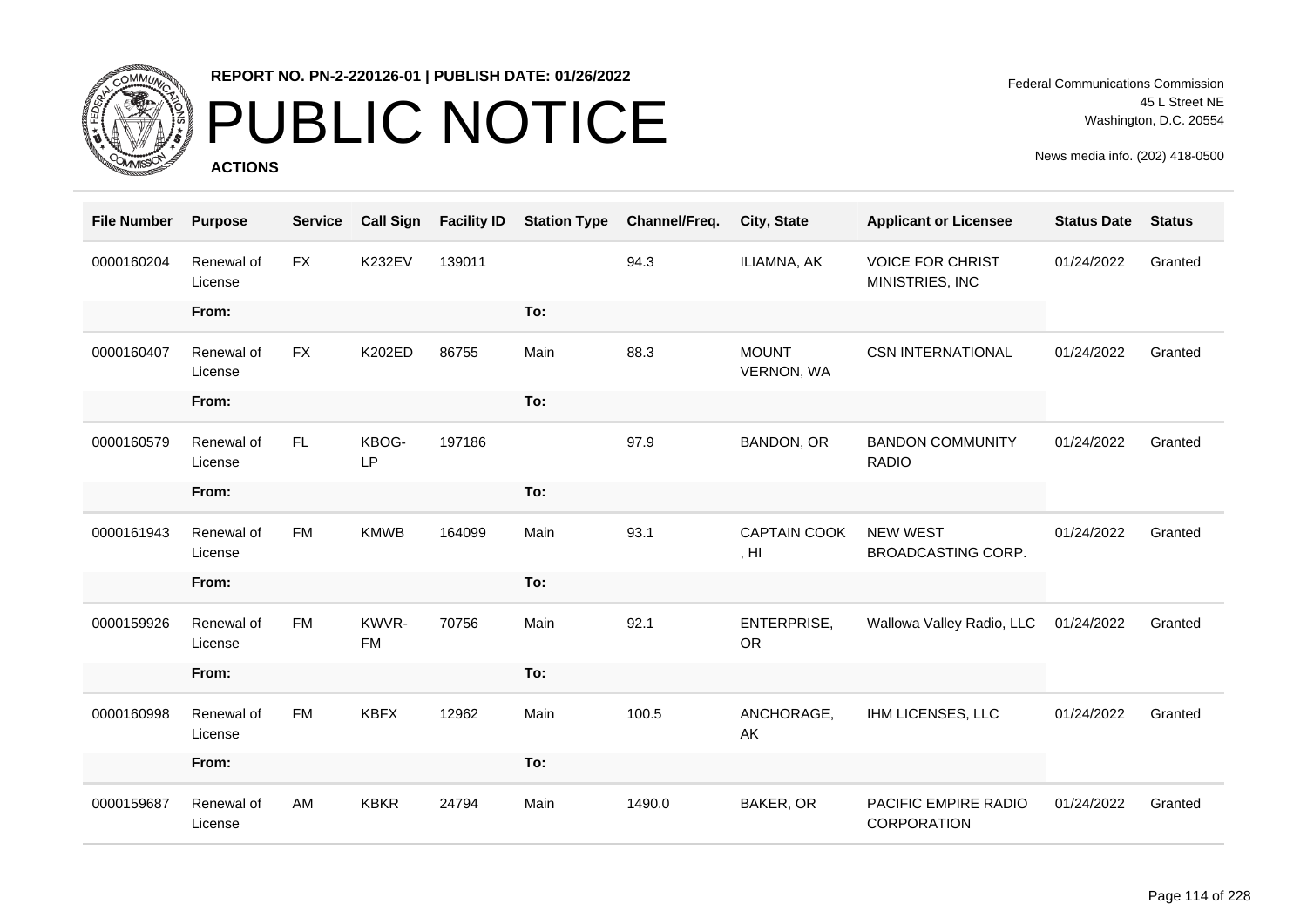

# PUBLIC NOTICE

**ACTIONS**

Federal Communications Commission 45 L Street NE Washington, D.C. 20554

| <b>File Number</b> | <b>Purpose</b>        | <b>Service</b> | <b>Call Sign</b> | <b>Facility ID</b> | <b>Station Type</b> | Channel/Freq. | City, State                            | <b>Applicant or Licensee</b>         | <b>Status Date</b> | <b>Status</b> |
|--------------------|-----------------------|----------------|------------------|--------------------|---------------------|---------------|----------------------------------------|--------------------------------------|--------------------|---------------|
|                    | From:                 |                |                  |                    | To:                 |               |                                        |                                      |                    |               |
| 0000159605         | Renewal of<br>License | AM             | <b>KBUP</b>      | 34486              | Main                | 1240.0        | OLYMPIA, WA                            | Sacred Heart Radio, Inc.             | 01/24/2022         | Granted       |
|                    | From:                 |                |                  |                    | To:                 |               |                                        |                                      |                    |               |
| 0000160389         | Renewal of<br>License | <b>FM</b>      | <b>KJCH</b>      | 90263              | Main                | 90.9          | COOS BAY, OR                           | <b>CSN INTERNATIONAL</b>             | 01/24/2022         | Granted       |
|                    | From:                 |                |                  |                    | To:                 |               |                                        |                                      |                    |               |
| 0000161886         | Renewal of<br>License | <b>FM</b>      | <b>KYSN</b>      | 63883              | Main                | 97.7          | <b>EAST</b><br>WENATCHEE,<br><b>WA</b> | CCR-Wenatchee IV, LLC                | 01/24/2022         | Granted       |
|                    | From:                 |                |                  |                    | To:                 |               |                                        |                                      |                    |               |
| 0000161015         | Renewal of<br>License | <b>FX</b>      | <b>K270CL</b>    | 140804             |                     | 101.9         | BELLINGHAM,<br><b>WA</b>               | New Age Media Ltd.                   | 01/24/2022         | Granted       |
|                    | From:                 |                |                  |                    | To:                 |               |                                        |                                      |                    |               |
| 0000160238         | Renewal of<br>License | <b>FM</b>      | KOOZ             | 33248              | Main                | 94.1          | <b>MYRTLE POINT</b><br>, OR            | SOUTHERN OREGON<br><b>UNIVERSITY</b> | 01/24/2022         | Granted       |
|                    | From:                 |                |                  |                    | To:                 |               |                                        |                                      |                    |               |
| 0000162495         | Renewal of<br>License | AM             | <b>KUAI</b>      | 58938              | Main                | 570.0         | ELEELE, HI                             | PACIFIC RADIO GROUP,<br>INC.         | 01/24/2022         | Granted       |
|                    | From:                 |                |                  |                    | To:                 |               |                                        |                                      |                    |               |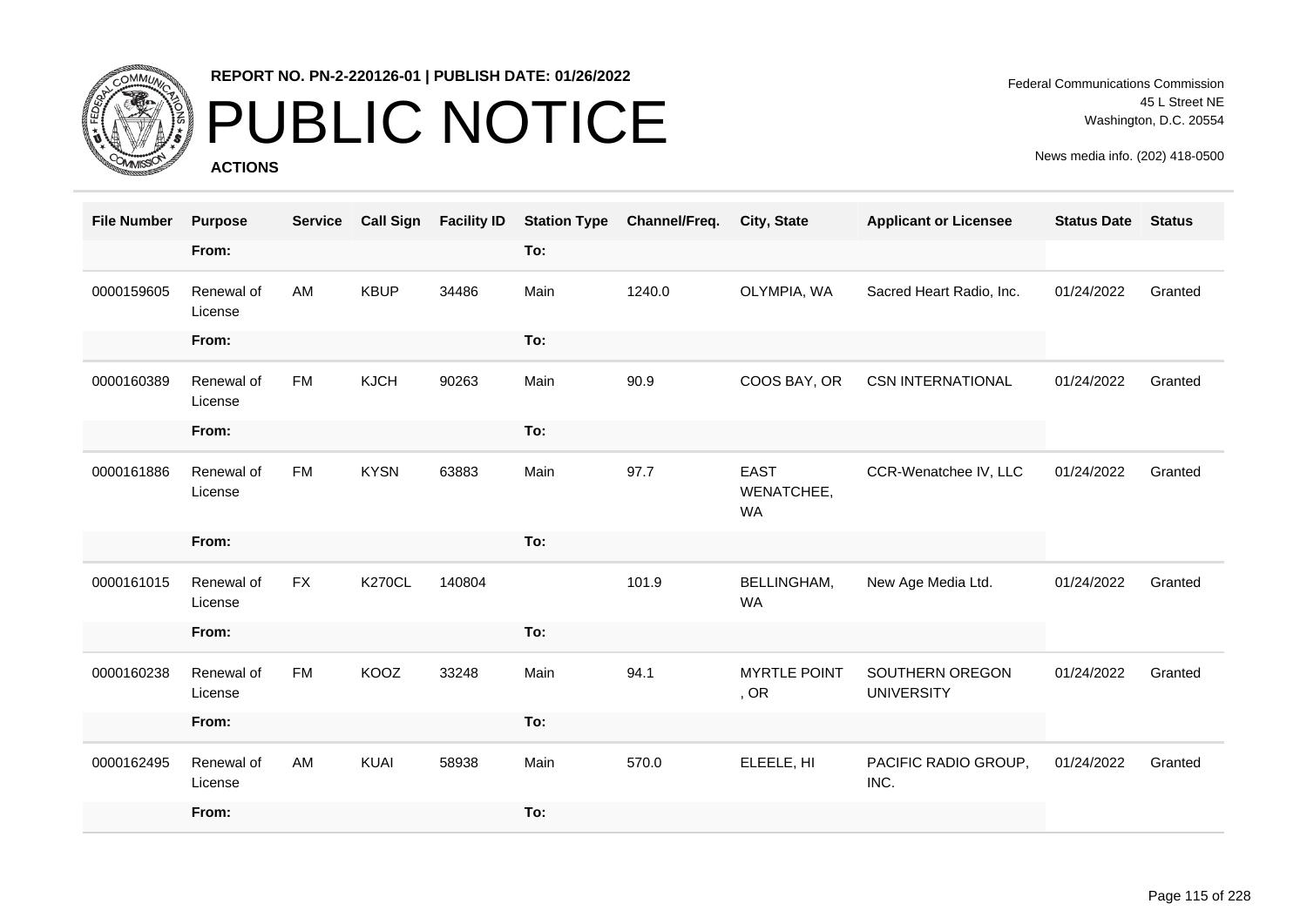

## PUBLIC NOTICE

**ACTIONS**

Federal Communications Commission 45 L Street NE Washington, D.C. 20554

| <b>File Number</b> | <b>Purpose</b>        | <b>Service</b> | <b>Call Sign</b> | <b>Facility ID</b> | <b>Station Type</b> | Channel/Freq. | City, State                         | <b>Applicant or Licensee</b>                                       | <b>Status Date</b> | <b>Status</b> |
|--------------------|-----------------------|----------------|------------------|--------------------|---------------------|---------------|-------------------------------------|--------------------------------------------------------------------|--------------------|---------------|
| 0000164918         | Renewal of<br>License | <b>FM</b>      | KHOO             | 174406             | Main                | 90.7          | HOONAH, AK                          | <b>HOONAH CITY SCHOOL</b><br><b>DISTRICT</b>                       | 01/24/2022         | Granted       |
|                    | From:                 |                |                  |                    | To:                 |               |                                     |                                                                    |                    |               |
| 0000160706         | Renewal of<br>License | <b>FM</b>      | <b>KPBZ</b>      | 90126              | Main                | 90.3          | SPOKANE, WA                         | <b>SPOKANE PUBLIC</b><br>RADIO, INC.                               | 01/24/2022         | Granted       |
|                    | From:                 |                |                  |                    | To:                 |               |                                     |                                                                    |                    |               |
| 0000160306         | Renewal of<br>License | FL.            | KSVM-<br>LP      | 192856             |                     | 103.9         | WALLA WALLA,<br><b>WA</b>           | Assumption of the<br><b>Blessed Virgin Mary</b><br>Catholic Parish | 01/24/2022         | Granted       |
|                    | From:                 |                |                  |                    | To:                 |               |                                     |                                                                    |                    |               |
| 0000161047         | Renewal of<br>License | AM             | <b>KJNO</b>      | 61235              | Main                | 630.0         | JUNEAU, AK                          | ALASKA BROADCAST<br>COMMUNICATIONS, INC                            | 01/24/2022         | Granted       |
|                    | From:                 |                |                  |                    | To:                 |               |                                     |                                                                    |                    |               |
| 0000159895         | Renewal of<br>License | AM             | <b>KRPI</b>      | 21416              | Main                | 1550.0        | FERNDALE, WA                        | BBC Broadcasting, Inc.                                             | 01/24/2022         | Granted       |
|                    | From:                 |                |                  |                    | To:                 |               |                                     |                                                                    |                    |               |
| 0000157525         | Renewal of<br>License | <b>FX</b>      | <b>K296BH</b>    | 814                | Main                | 107.1         | <b>ANCHOR</b><br>POINT, ETC.,<br>AK | ALASKA VILLAGE<br>MISSIONS, INC.                                   | 01/24/2022         | Granted       |
|                    | From:                 |                |                  |                    | To:                 |               |                                     |                                                                    |                    |               |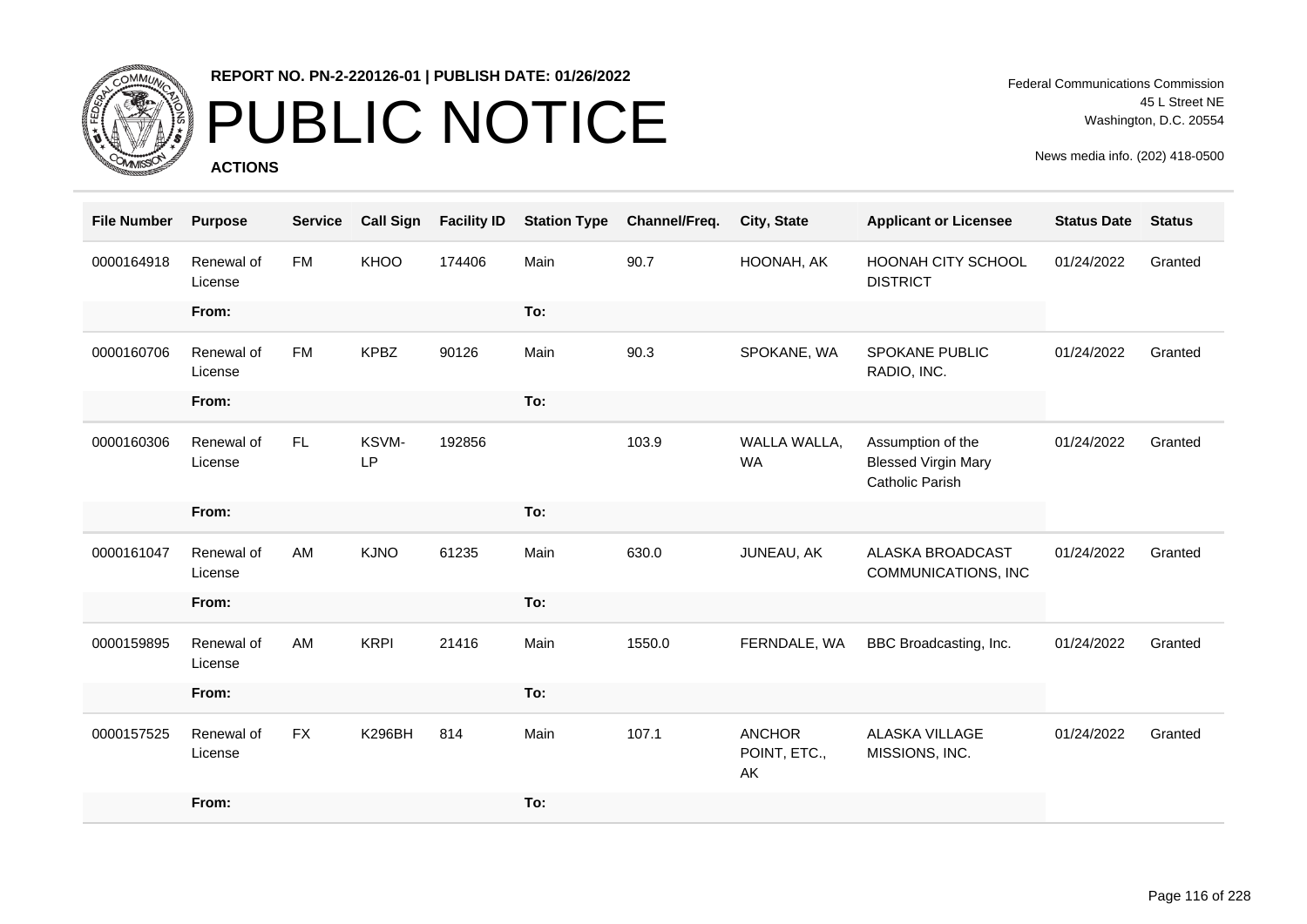

## PUBLIC NOTICE

**ACTIONS**

Federal Communications Commission 45 L Street NE Washington, D.C. 20554

| <b>File Number</b> | <b>Purpose</b>        | <b>Service</b> | <b>Call Sign</b>   | <b>Facility ID</b> | <b>Station Type</b> | Channel/Freq. | City, State           | <b>Applicant or Licensee</b>                  | <b>Status Date</b> | <b>Status</b> |
|--------------------|-----------------------|----------------|--------------------|--------------------|---------------------|---------------|-----------------------|-----------------------------------------------|--------------------|---------------|
| 0000161874         | Renewal of<br>License | <b>FX</b>      | <b>K216BG</b>      | 68755              | Main                | 91.1          | UNALASKA,<br>ETC., AK | UNALASKA COMMUNITY<br>BROADCASTING, INC.      | 01/24/2022         | Granted       |
|                    | From:                 |                |                    |                    | To:                 |               |                       |                                               |                    |               |
| 0000162181         | Renewal of<br>License | <b>FM</b>      | KPDQ-<br><b>FM</b> | 58629              | Main                | 93.9          | PORTLAND, OR          | SALEM MEDIA OF<br>OREGON, INC.                | 01/24/2022         | Granted       |
|                    | From:                 |                |                    |                    | To:                 |               |                       |                                               |                    |               |
| 0000161160         | Renewal of<br>License | AM             | <b>KGTK</b>        | 47567              | Main                | 920.0         | OLYMPIA, WA           | KITZ RADIO, INC.                              | 01/24/2022         | Granted       |
|                    | From:                 |                |                    |                    | To:                 |               |                       |                                               |                    |               |
| 0000160052         | Renewal of<br>License | <b>FM</b>      | <b>KXXO</b>        | 67027              | Main                | 96.1          | OLYMPIA, WA           | 3 CITIES, INC.                                | 01/24/2022         | Granted       |
|                    | From:                 |                |                    |                    | To:                 |               |                       |                                               |                    |               |
| 0000159419         | Renewal of<br>License | <b>FX</b>      | <b>K222BG</b>      | 156481             |                     | 92.3          | DARTFORD, WA          | THIN AIR COMMUNITY<br><b>RADIO</b>            | 01/24/2022         | Granted       |
|                    | From:                 |                |                    |                    | To:                 |               |                       |                                               |                    |               |
| 0000159799         | Renewal of<br>License | <b>FM</b>      | <b>KLVP</b>        | 12501              | Main                | 97.9          | ALOHA, OR             | <b>EDUCATIONAL MEDIA</b><br><b>FOUNDATION</b> | 01/24/2022         | Granted       |
|                    | From:                 |                |                    |                    | To:                 |               |                       |                                               |                    |               |
| 0000161440         | Renewal of<br>License | <b>FM</b>      | <b>KOBN</b>        | 174446             | Main                | 90.1          | <b>BURNS, OR</b>      | OREGON PUBLIC<br><b>BROADCASTING</b>          | 01/24/2022         | Granted       |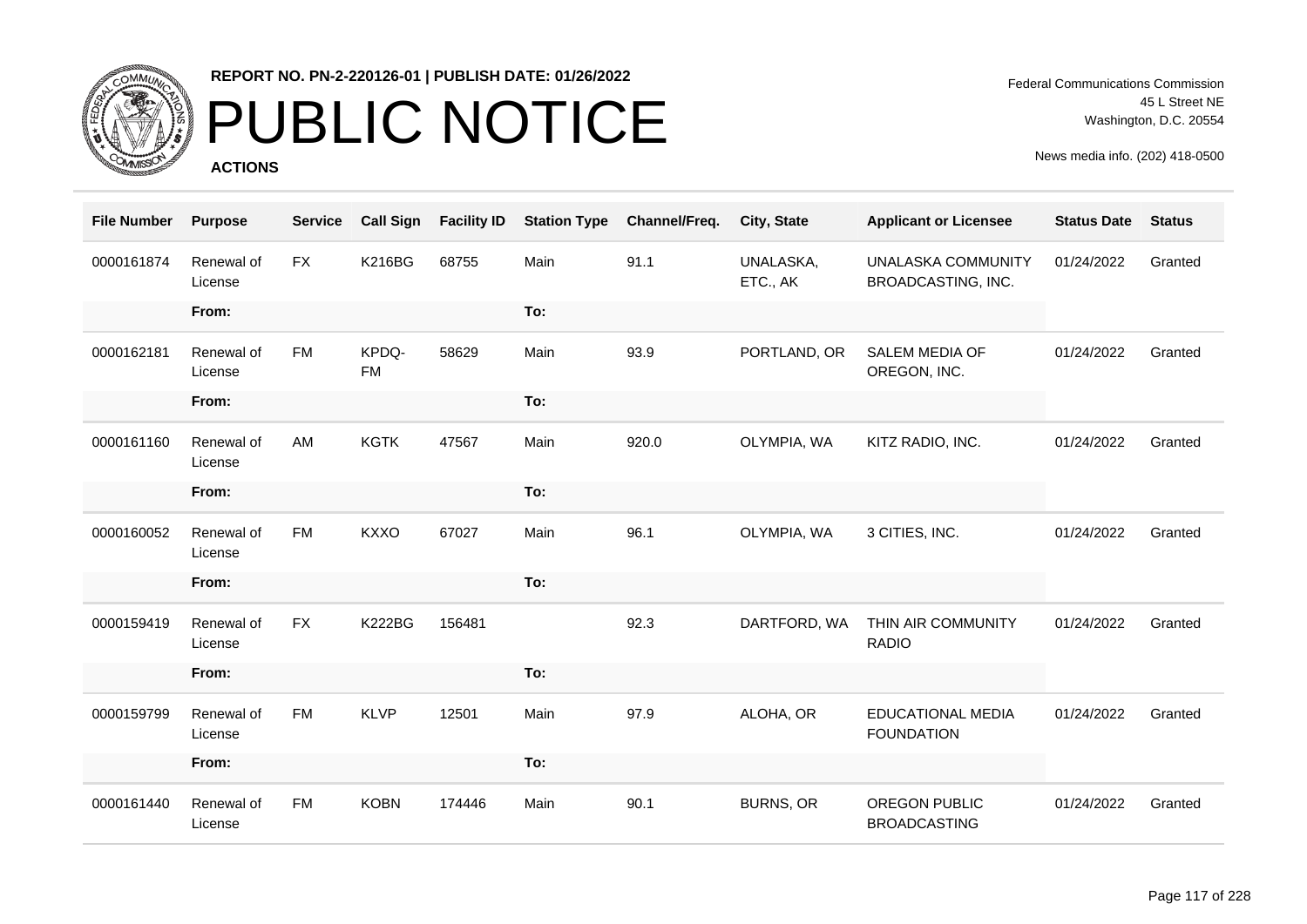

# PUBLIC NOTICE

**ACTIONS**

Federal Communications Commission 45 L Street NE Washington, D.C. 20554

| <b>File Number</b> | <b>Purpose</b>                     | <b>Service</b> | <b>Call Sign</b> | <b>Facility ID</b> | <b>Station Type</b> | Channel/Freq. | <b>City, State</b>           | <b>Applicant or Licensee</b>                   | <b>Status Date</b> | <b>Status</b> |
|--------------------|------------------------------------|----------------|------------------|--------------------|---------------------|---------------|------------------------------|------------------------------------------------|--------------------|---------------|
|                    | From:                              |                |                  |                    | To:                 |               |                              |                                                |                    |               |
| 0000161249         | Renewal of<br>License              | AM             | <b>KIRO</b>      | 6362               | Main                | 710.0         | SEATTLE, WA                  | <b>Bonneville International</b><br>Corporation | 01/24/2022         | Granted       |
|                    | From:                              |                |                  |                    | To:                 |               |                              |                                                |                    |               |
| 0000157447         | Renewal of<br>License              | <b>FM</b>      | <b>KRKH</b>      | 170964             |                     | 97.3          | <b>WAILEA-</b><br>MAKENA, HI | <b>HOCHMAN HAWAII</b><br>PUBLISHING, INC.      | 01/24/2022         | Granted       |
|                    | From:                              |                |                  |                    | To:                 |               |                              |                                                |                    |               |
| 0000159432         | Renewal of<br>License              | AM             | KRIZ             | 35549              | Main                | 1420.0        | RENTON, WA                   | KRIZ BROADCASTING,<br>INC.                     | 01/24/2022         | Granted       |
|                    | From:                              |                |                  |                    | To:                 |               |                              |                                                |                    |               |
| 0000158678         | Renewal of<br>License<br>Amendment | <b>FX</b>      | <b>K278CS</b>    | 200609             |                     | 103.5         | REPUBLIC, WA                 | NORTH CASCADES<br>BROADCASTING, INC.           | 01/24/2022         | Granted       |
|                    | From:                              |                |                  |                    | To:                 |               |                              |                                                |                    |               |
| 0000158988         | Renewal of<br>License              | <b>FM</b>      | <b>KVAB</b>      | 26862              | Main                | 102.9         | CLARKSTON,<br><b>WA</b>      | PACIFIC EMPIRE RADIO<br>CORPORATION            | 01/24/2022         | Granted       |
|                    | From:                              |                |                  |                    | To:                 |               |                              |                                                |                    |               |
| 0000160255         | Renewal of<br>License              | <b>FX</b>      | <b>K296CX</b>    | 55218              | Main                | 107.1         | KAKE, AK                     | <b>RAVEN RADIO</b><br>FOUNDATION, INC.         | 01/24/2022         | Granted       |
|                    | From:                              |                |                  |                    | To:                 |               |                              |                                                |                    |               |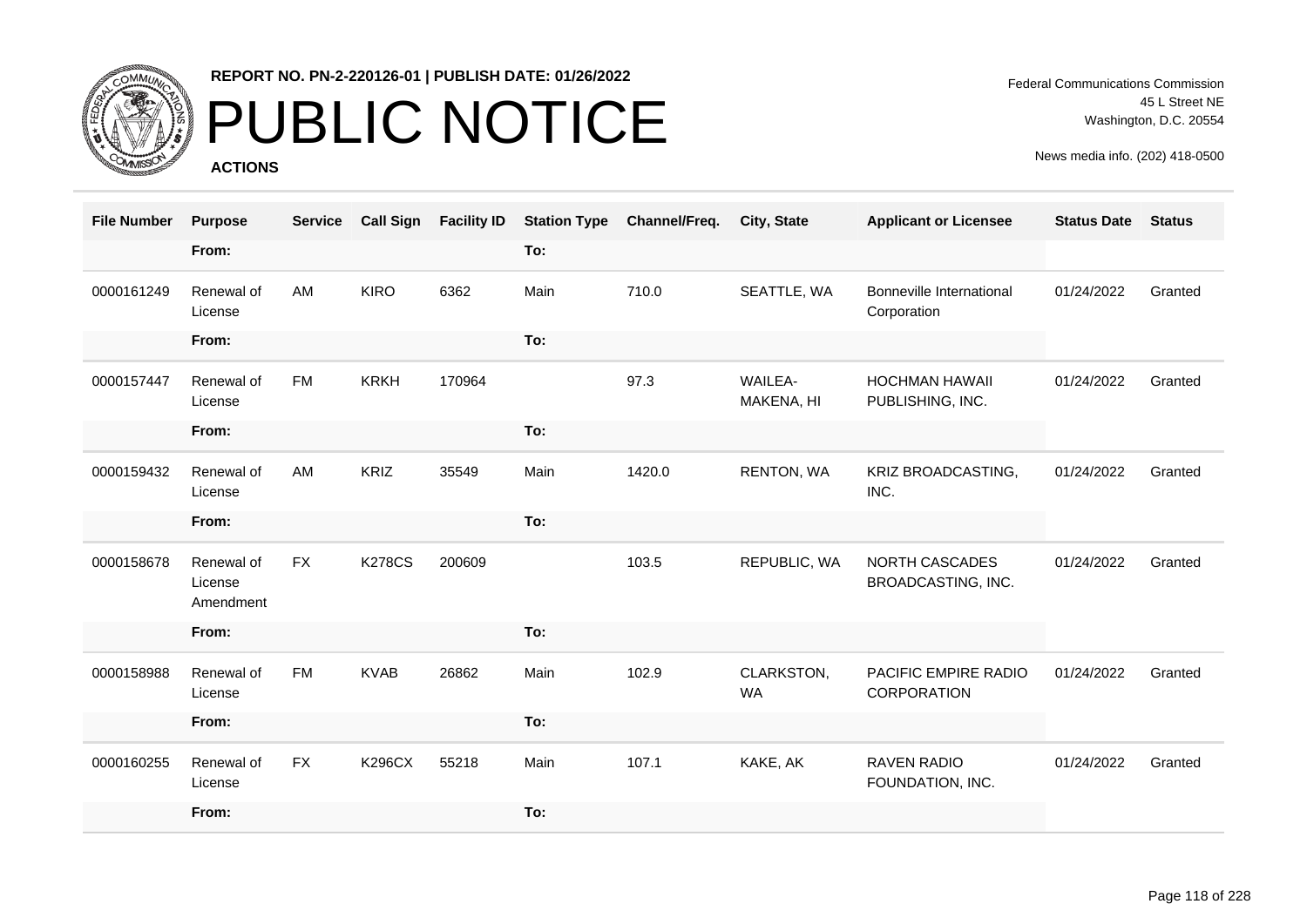

## PUBLIC NOTICE

**ACTIONS**

| <b>File Number</b> | <b>Purpose</b>        | <b>Service</b> | <b>Call Sign</b> | <b>Facility ID</b> | <b>Station Type</b> | Channel/Freq. | <b>City, State</b>  | <b>Applicant or Licensee</b>                         | <b>Status Date</b> | <b>Status</b> |
|--------------------|-----------------------|----------------|------------------|--------------------|---------------------|---------------|---------------------|------------------------------------------------------|--------------------|---------------|
| 0000159387         | Renewal of<br>License | <b>FM</b>      | <b>KSPO</b>      | 31495              | Main                | 106.5         | DISHMAN, WA         | <b>LIBERTY</b><br><b>BROADCASTING</b><br>SYSTEM, LLC | 01/24/2022         | Granted       |
|                    | From:                 |                |                  |                    | To:                 |               |                     |                                                      |                    |               |
| 0000160913         | Renewal of<br>License | <b>FX</b>      | K248DD           | 156809             |                     | 97.5          | PORTLAND, OR        | KPHP RADIO, INC.                                     | 01/24/2022         | Granted       |
|                    | From:                 |                |                  |                    | To:                 |               |                     |                                                      |                    |               |
| 0000159414         | Renewal of<br>License | <b>FM</b>      | <b>KQDL</b>      | 174458             | Main                | 89.1          | HINES, OR           | <b>CSN INTERNATIONAL</b>                             | 01/24/2022         | Granted       |
|                    | From:                 |                |                  |                    | To:                 |               |                     |                                                      |                    |               |
| 0000161456         | Renewal of<br>License | <b>FX</b>      | K276BU           | 50601              | Main                | 103.1         | CORVALLIS, OR       | <b>OREGON PUBLIC</b><br><b>BROADCASTING</b>          | 01/24/2022         | Granted       |
|                    | From:                 |                |                  |                    | To:                 |               |                     |                                                      |                    |               |
| 0000160200         | Renewal of<br>License | <b>FX</b>      | <b>K207BQ</b>    | 63023              | Main                | 89.3          | PORT ORFORD<br>, OR | SOUTHERN OREGON<br><b>UNIVERSITY</b>                 | 01/24/2022         | Granted       |
|                    | From:                 |                |                  |                    | To:                 |               |                     |                                                      |                    |               |
| 0000157452         | Renewal of<br>License | <b>FX</b>      | <b>K246BR</b>    | 151909             |                     | 97.1          | HONOLULU, HI        | <b>HOCHMAN HAWAII-</b><br>THREE, INC.                | 01/24/2022         | Granted       |
|                    | From:                 |                |                  |                    | To:                 |               |                     |                                                      |                    |               |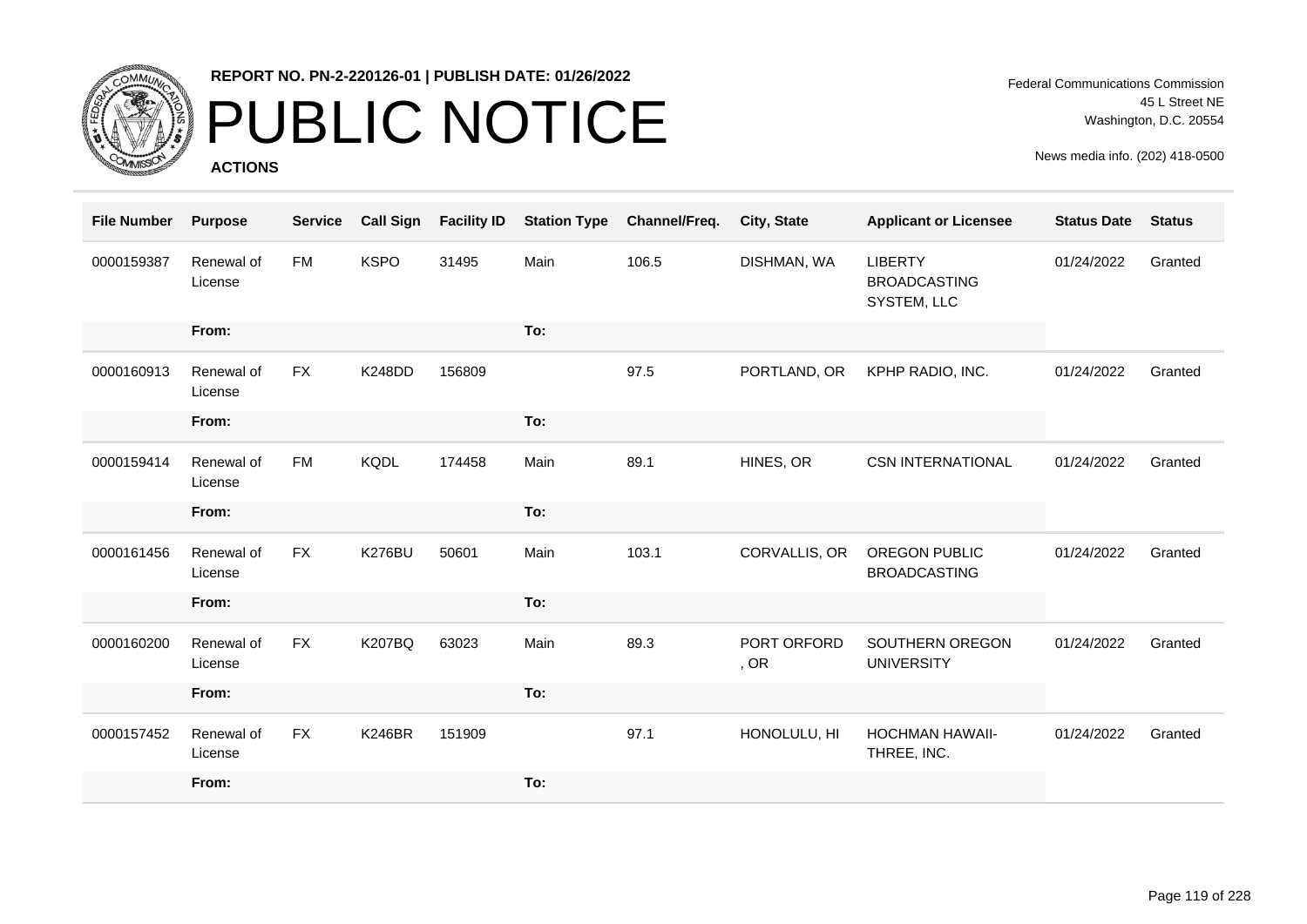

## PUBLIC NOTICE

**ACTIONS**

| <b>File Number</b> | <b>Purpose</b>        | <b>Service</b> | <b>Call Sign</b>   | <b>Facility ID</b> | <b>Station Type</b> | Channel/Freq. | <b>City, State</b>       | <b>Applicant or Licensee</b>                                  | <b>Status Date</b> | <b>Status</b> |
|--------------------|-----------------------|----------------|--------------------|--------------------|---------------------|---------------|--------------------------|---------------------------------------------------------------|--------------------|---------------|
| 0000162174         | Renewal of<br>License | AM             | <b>KPDQ</b>        | 58628              | Main                | 800.0         | PORTLAND, OR             | SALEM MEDIA OF<br>OREGON, INC.                                | 01/24/2022         | Granted       |
|                    | From:                 |                |                    |                    | To:                 |               |                          |                                                               |                    |               |
| 0000161716         | Renewal of<br>License | <b>FX</b>      | <b>K211BP</b>      | 59342              | Main                | 90.1          | FLORENCE, OR             | LANE COUNTY SCHOOL<br><b>DISTRICT NO. 4J</b>                  | 01/24/2022         | Granted       |
|                    | From:                 |                |                    |                    | To:                 |               |                          |                                                               |                    |               |
| 0000161031         | Renewal of<br>License | <b>FM</b>      | <b>KHUS</b>        | 178866             | Main                | 98.1          | HUSLIA, AK               | <b>BIG RIVER PUBLIC</b><br><b>BROADCASTING</b><br>CORPORATION | 01/24/2022         | Granted       |
|                    |                       |                |                    |                    |                     |               |                          |                                                               |                    |               |
|                    | From:                 |                |                    |                    | To:                 |               |                          |                                                               |                    |               |
| 0000160836         | Renewal of<br>License | <b>FM</b>      | KBOY-<br><b>FM</b> | 33678              | Main                | 95.7          | MEDFORD, OR              | SMG-MEDFORD, LLC                                              | 01/24/2022         | Granted       |
|                    | From:                 |                |                    |                    | To:                 |               |                          |                                                               |                    |               |
| 0000160770         | Renewal of<br>License | <b>FX</b>      | <b>K202DV</b>      | 92023              | Main                | 88.3          | BELLINGHAM,<br><b>WA</b> | <b>CSN INTERNATIONAL</b>                                      | 01/24/2022         | Granted       |
|                    | From:                 |                |                    |                    | To:                 |               |                          |                                                               |                    |               |
| 0000161563         | Renewal of<br>License | AM             | <b>KREA</b>        | 39773              | Main                | 1540.0        | HONOLULU, HI             | JMK Communications, Inc.                                      | 01/24/2022         | Granted       |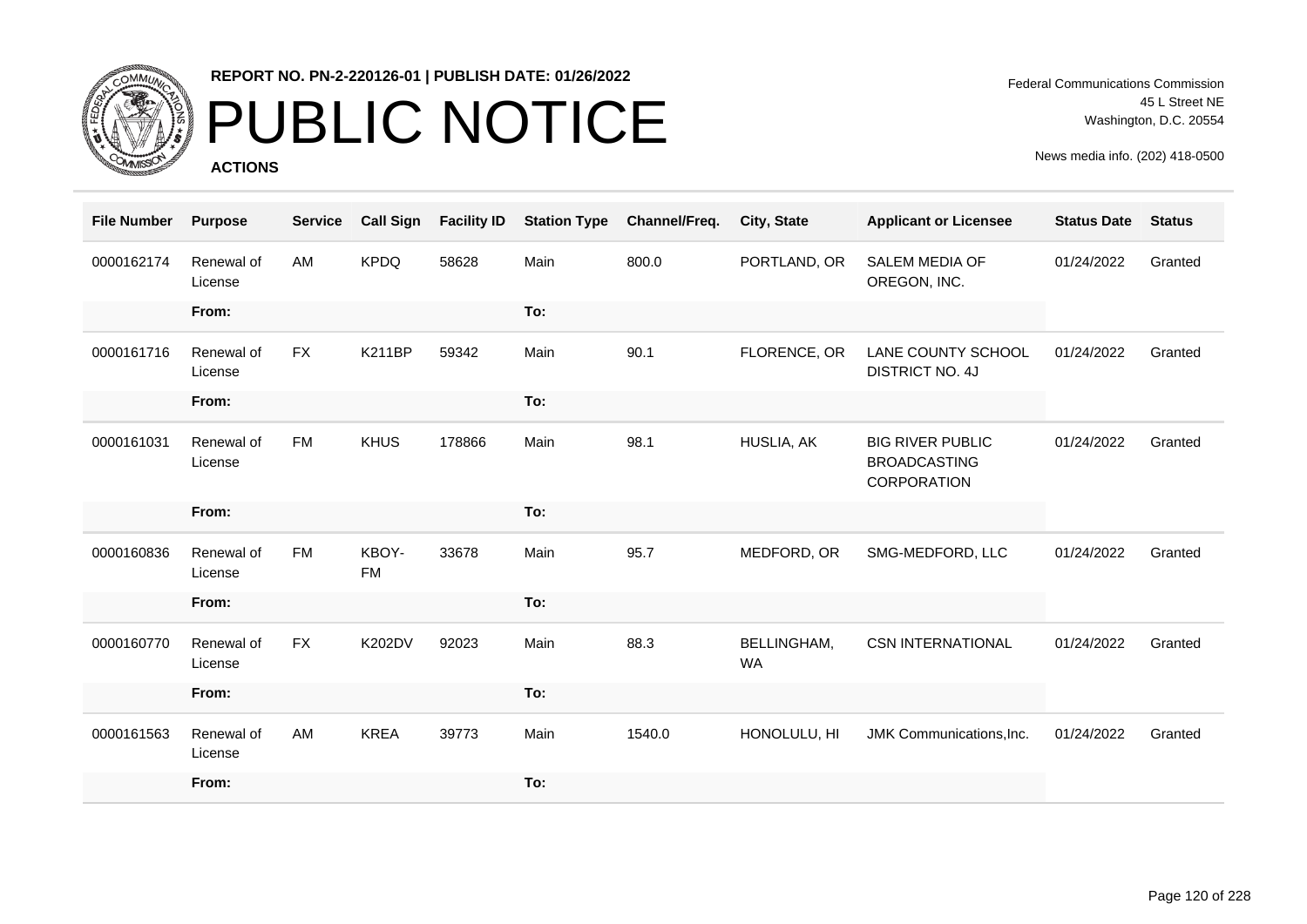

## PUBLIC NOTICE

**ACTIONS**

Federal Communications Commission 45 L Street NE Washington, D.C. 20554

| <b>File Number</b> | <b>Purpose</b>                     | <b>Service</b> | <b>Call Sign</b> | <b>Facility ID</b> | <b>Station Type</b> | Channel/Freq. | <b>City, State</b>                   | <b>Applicant or Licensee</b>                  | <b>Status Date</b> | <b>Status</b> |
|--------------------|------------------------------------|----------------|------------------|--------------------|---------------------|---------------|--------------------------------------|-----------------------------------------------|--------------------|---------------|
| 0000160960         | Renewal of<br>License              | <b>FX</b>      | <b>K235DA</b>    | 202194             |                     | 94.9          | JUNEAU, AK                           | <b>JUNEAU ALASKA</b><br>COMMUNICATIONS, LLC   | 01/24/2022         | Granted       |
|                    | From:                              |                |                  |                    | To:                 |               |                                      |                                               |                    |               |
| 0000158683         | Renewal of<br>License<br>Amendment | <b>FX</b>      | <b>K236AE</b>    | 79201              | Main                | 95.1          | TWISP, WA                            | NORTH CASCADES<br>BROADCASTING, INC.          | 01/24/2022         | Granted       |
|                    | From:                              |                |                  |                    | To:                 |               |                                      |                                               |                    |               |
| 0000159670         | Renewal of<br>License              | FL.            | KWPB-<br>LP      | 133784             |                     | 98.7          | NEWPORT, OR                          | <b>WINDS OF PRAISE</b><br><b>BROADCASTING</b> | 01/24/2022         | Granted       |
|                    | From:                              |                |                  |                    | To:                 |               |                                      |                                               |                    |               |
| 0000161854         | Renewal of<br>License              | <b>FM</b>      | <b>KLTH</b>      | 4115               | Main                | 106.7         | LAKE OSWEGO<br>, OR                  | IHM LICENSES, LLC                             | 01/24/2022         | Granted       |
|                    | From:                              |                |                  |                    | To:                 |               |                                      |                                               |                    |               |
| 0000160702         | Renewal of<br>License              | <b>FX</b>      | <b>K214AR</b>    | 61936              | Main                | 90.7          | <b>SOUTH</b><br>SPOKANE, WA          | SPOKANE PUBLIC<br>RADIO, INC.                 | 01/24/2022         | Granted       |
|                    | From:                              |                |                  |                    | To:                 |               |                                      |                                               |                    |               |
| 0000161538         | Renewal of<br>License              | <b>FX</b>      | <b>K221FR</b>    | 51202              | Main                | 92.1          | <b>WEST</b><br>SEATTLE, ETC.<br>, WA | PACIFIC PUBLIC MEDIA                          | 01/24/2022         | Granted       |
|                    | From:                              |                |                  |                    | To:                 |               |                                      |                                               |                    |               |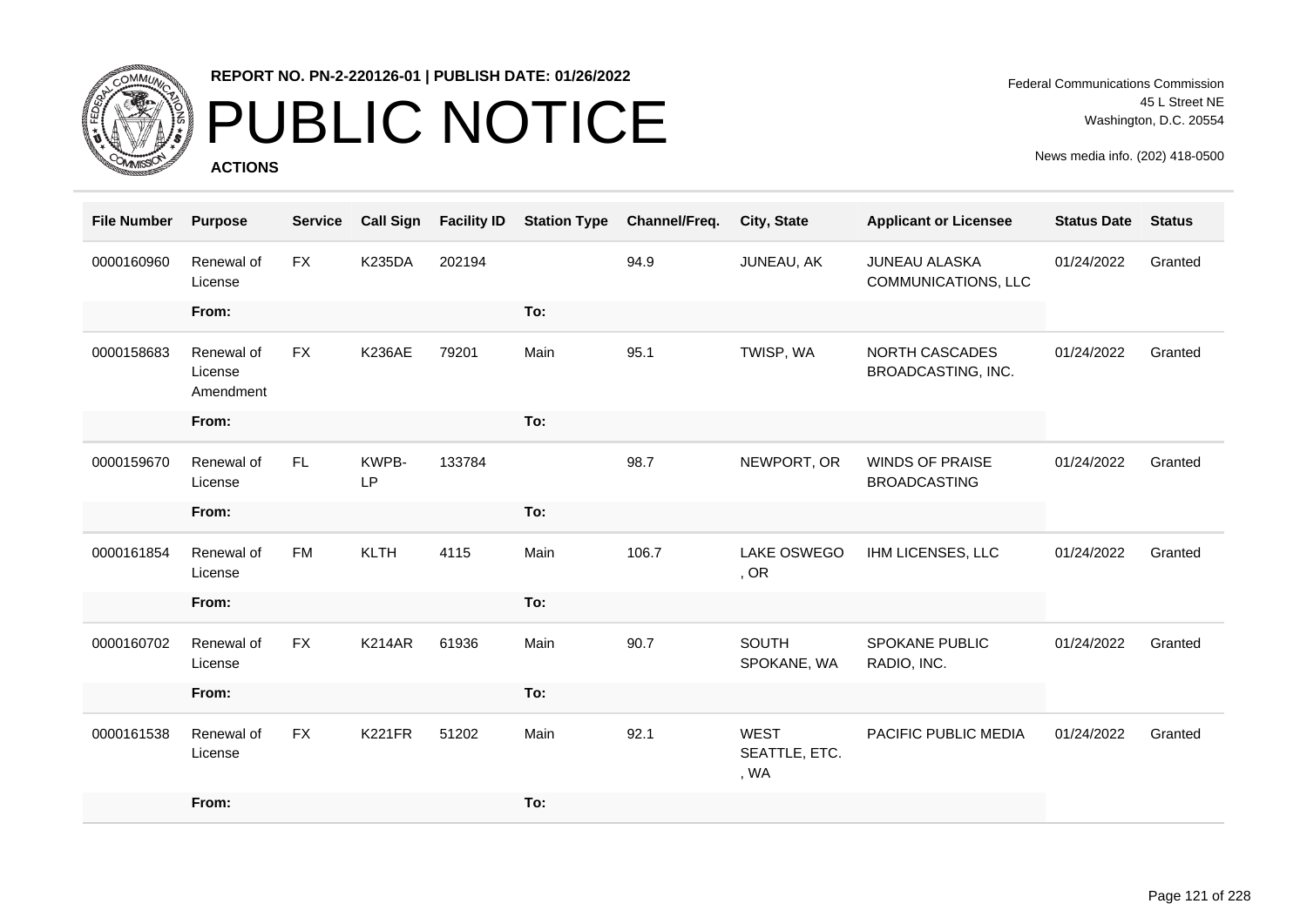

# PUBLIC NOTICE

**ACTIONS**

Federal Communications Commission 45 L Street NE Washington, D.C. 20554

| <b>File Number</b> | <b>Purpose</b>        | <b>Service</b> | <b>Call Sign</b>   | <b>Facility ID</b> | <b>Station Type</b> | Channel/Freq. | City, State       | <b>Applicant or Licensee</b>                 | <b>Status Date</b> | <b>Status</b> |
|--------------------|-----------------------|----------------|--------------------|--------------------|---------------------|---------------|-------------------|----------------------------------------------|--------------------|---------------|
| 0000160207         | Renewal of<br>License | <b>FX</b>      | <b>K221DI</b>      | 70440              | Main                | 92.1          | TANANA, AK        | <b>VOICE FOR CHRIST</b><br>MINISTRIES, INC   | 01/24/2022         | Granted       |
|                    | From:                 |                |                    |                    | To:                 |               |                   |                                              |                    |               |
| 0000161935         | Renewal of<br>License | <b>FX</b>      | <b>K246CD</b>      | 156768             |                     | 97.1          | MOOSE PASS,<br>AK | <b>KENAI MOUNTAINS</b><br>PUBLIC MEDIA, INC. | 01/24/2022         | Granted       |
|                    | From:                 |                |                    |                    | To:                 |               |                   |                                              |                    |               |
| 0000159929         | Renewal of<br>License | <b>FM</b>      | KEXP-<br><b>FM</b> | 68668              | Main                | 90.3          | SEATTLE, WA       | FRIENDS OF KEXP                              | 01/24/2022         | Granted       |
|                    | From:                 |                |                    |                    | To:                 |               |                   |                                              |                    |               |
| 0000180483         | License To<br>Cover   | <b>DCA</b>     | KDCG-<br>CD        | 349                | Main                | 518.0         | OPELOUSAS,<br>LA  | <b>DELTA MEDIA</b><br><b>CORPORATION</b>     | 01/24/2022         | Granted       |
|                    | From:                 |                |                    |                    | To:                 |               |                   |                                              |                    |               |
| 0000162317         | Renewal of<br>License | AM             | <b>KRYN</b>        | 51210              | Main                | 1230.0        | GRESHAM, OR       | Centro Familiar Cristiano                    | 01/24/2022         | Granted       |
|                    | From:                 |                |                    |                    | To:                 |               |                   |                                              |                    |               |
| 0000159798         | Renewal of<br>License | <b>FX</b>      | <b>K297AJ</b>      | 156460             |                     | 107.3         | COBURG, OR        | EDUCATIONAL MEDIA<br><b>FOUNDATION</b>       | 01/24/2022         | Granted       |
|                    | From:                 |                |                    |                    | To:                 |               |                   |                                              |                    |               |
| 0000159369         | Renewal of<br>License | <b>FM</b>      | <b>KWVZ</b>        | 90266              | Main                | 91.5          | FLORENCE, OR      | UNIVERSITY OF<br><b>OREGON</b>               | 01/24/2022         | Granted       |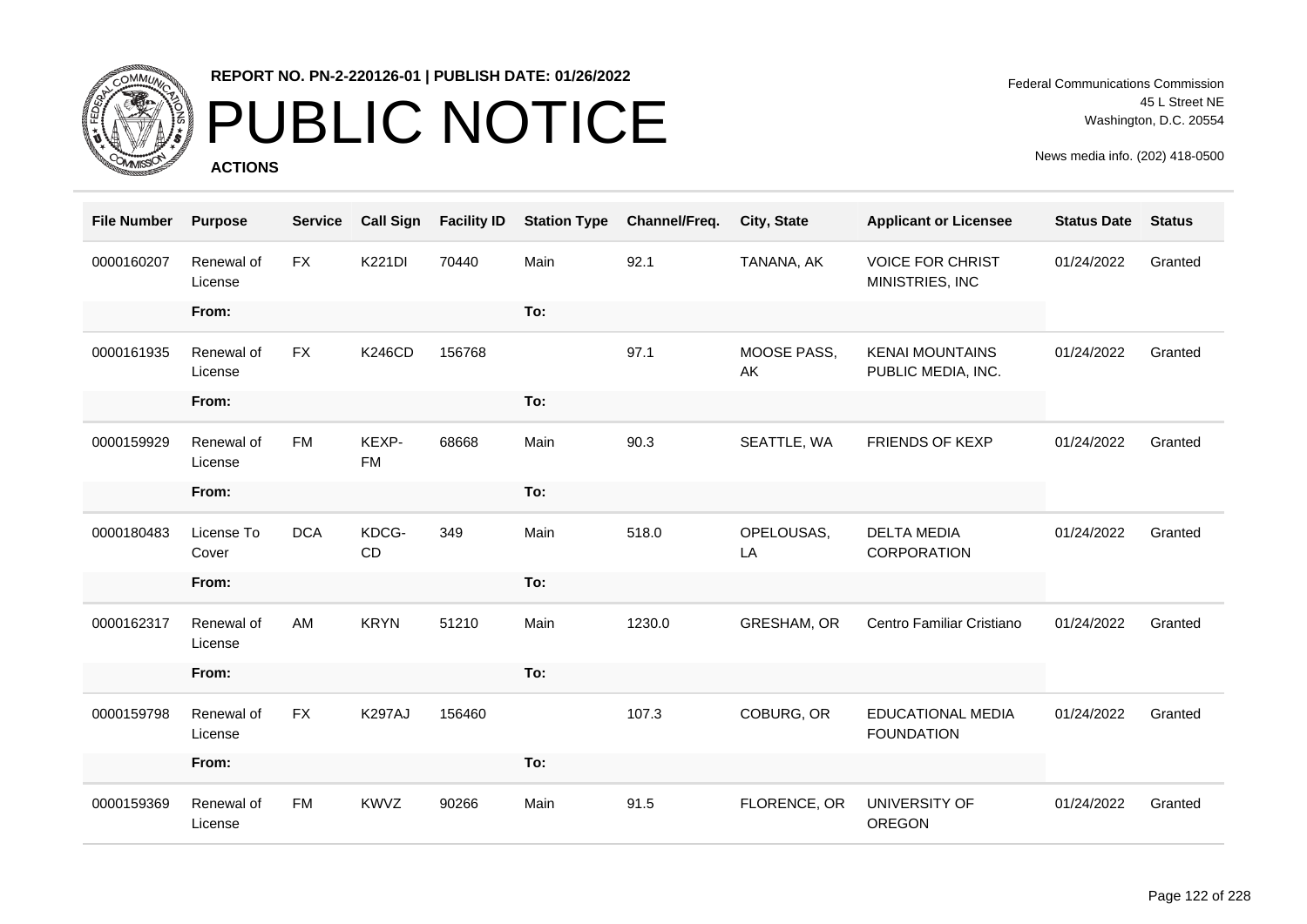

# PUBLIC NOTICE

**ACTIONS**

Federal Communications Commission 45 L Street NE Washington, D.C. 20554

| <b>File Number</b> | <b>Purpose</b>        | <b>Service</b> | <b>Call Sign</b> | <b>Facility ID</b> | <b>Station Type</b> | Channel/Freq. | City, State                        | <b>Applicant or Licensee</b>                                  | <b>Status Date</b> | <b>Status</b> |
|--------------------|-----------------------|----------------|------------------|--------------------|---------------------|---------------|------------------------------------|---------------------------------------------------------------|--------------------|---------------|
|                    | From:                 |                |                  |                    | To:                 |               |                                    |                                                               |                    |               |
| 0000159589         | Renewal of<br>License | <b>FM</b>      | <b>KSTK</b>      | 73924              | Main                | 101.7         | WRANGELL, AK                       | COASTALASKA, INC.                                             | 01/24/2022         | Granted       |
|                    | From:                 |                |                  |                    | To:                 |               |                                    |                                                               |                    |               |
| 0000180378         | License To<br>Cover   | <b>LPD</b>     | W03BP-<br>D      | 183490             | Main                | 3             | STARKVILLE,<br><b>MS</b>           | WCBI-TV, LLC                                                  | 01/24/2022         | Granted       |
|                    | From:                 |                |                  |                    | To:                 |               |                                    |                                                               |                    |               |
| 0000161044         | Renewal of<br>License | <b>FM</b>      | <b>KRBY</b>      | 178862             | Main                | 98.1          | RUBY, AK                           | <b>BIG RIVER PUBLIC</b><br><b>BROADCASTING</b><br>CORPORATION | 01/24/2022         | Granted       |
|                    | From:                 |                |                  |                    | To:                 |               |                                    |                                                               |                    |               |
| 0000160203         | Renewal of<br>License | <b>FM</b>      | KIAM-FM          | 174373             | Main                | 91.9          | NENANA, AK                         | <b>VOICE FOR CHRIST</b><br>MINISTRIES, INC                    | 01/24/2022         | Granted       |
|                    | From:                 |                |                  |                    | To:                 |               |                                    |                                                               |                    |               |
| 0000161257         | Renewal of<br>License | <b>FX</b>      | <b>K206BM</b>    | 49569              | Main                | 89.1          | <b>CAPITAL HILL-</b><br>SAIPAN, MP | <b>MARIANAS</b><br><b>EDUCATIONAL MEDIA</b><br>SERVICES, INC. | 01/24/2022         | Granted       |
|                    | From:                 |                |                  |                    | To:                 |               |                                    |                                                               |                    |               |
| 0000159357         | Renewal of<br>License | <b>FX</b>      | <b>K255CA</b>    | 36520              | Main                | 98.9          | BEND, OR                           | UNIVERSITY OF<br><b>OREGON</b>                                | 01/24/2022         | Granted       |
|                    | From:                 |                |                  |                    | To:                 |               |                                    |                                                               |                    |               |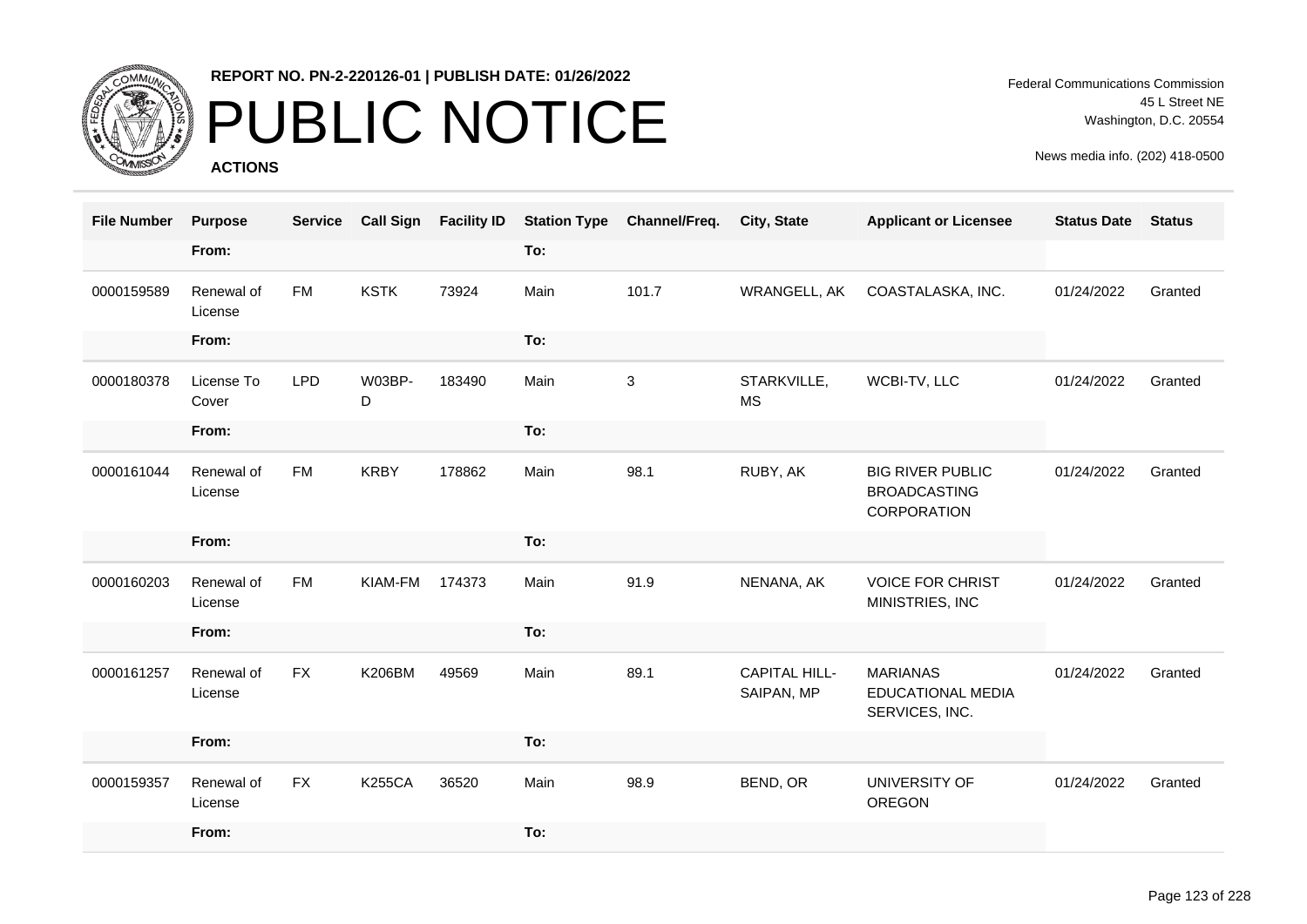

# PUBLIC NOTICE

**ACTIONS**

| <b>File Number</b> | <b>Purpose</b>                                                | <b>Service</b> | <b>Call Sign</b> | <b>Facility ID</b> | <b>Station Type</b> | Channel/Freq.                              | City, State                                 | <b>Applicant or Licensee</b>                                                       | <b>Status Date</b> | <b>Status</b> |
|--------------------|---------------------------------------------------------------|----------------|------------------|--------------------|---------------------|--------------------------------------------|---------------------------------------------|------------------------------------------------------------------------------------|--------------------|---------------|
| 0000160806         | Renewal of<br>License                                         | <b>FX</b>      | <b>K283BX</b>    | 156894             |                     | 104.5                                      | WAPATO, WA                                  | SMG-YAKIMA, LLC                                                                    | 01/24/2022         | Granted       |
|                    | From:                                                         |                |                  |                    | To:                 |                                            |                                             |                                                                                    |                    |               |
| 0000161889         | Renewal of<br>License                                         | AM             | <b>KYSP</b>      | 59049              | Main                | 1340.0                                     | WENATCHEE,<br><b>WA</b>                     | CCR-Wenatchee IV, LLC                                                              | 01/24/2022         | Granted       |
|                    | From:                                                         |                |                  |                    | To:                 |                                            |                                             |                                                                                    |                    |               |
| 0000159761         | Renewal of<br>License                                         | <b>FL</b>      | KGLS-LP          | 134505             |                     | 99.1                                       | TILLAMOOK,<br><b>OR</b>                     | GOOD LIFE RADIO, INC.                                                              | 01/24/2022         | Granted       |
|                    | From:                                                         |                |                  |                    | To:                 |                                            |                                             |                                                                                    |                    |               |
| 0000162287         | Renewal of<br>License                                         | AM             | KOZI             | 49370              | Main                | 1230.0                                     | CHELAN, WA                                  | Chelan Valley Media<br>Group LLC                                                   | 01/24/2022         | Granted       |
|                    | From:                                                         |                |                  |                    | To:                 |                                            |                                             |                                                                                    |                    |               |
| 0000177180         | Assignment<br>of<br>Authorization                             | <b>DCA</b>     | WYKE-<br>CD      | 63901              | Main                | 680.0                                      | <b>INGLIS</b><br><b>/YANKEETOWN</b><br>, FL | <b>CITRUS COUNTY</b><br><b>ASSOCIATION FOR</b><br>RETARDED CITIZENS,<br><b>INC</b> | 01/24/2022         | Granted       |
|                    | From: CITRUS COUNTY ASSOCIATION FOR<br>RETARDED CITIZENS, INC |                |                  |                    |                     | To: Christian Television Corporation, Inc. |                                             |                                                                                    |                    |               |
| 0000159792         | Renewal of<br>License                                         | <b>FM</b>      | <b>KRKL</b>      | 12512              | Main                | 93.3                                       | WALLA WALLA,<br><b>WA</b>                   | <b>EDUCATIONAL MEDIA</b><br><b>FOUNDATION</b>                                      | 01/24/2022         | Granted       |
|                    | From:                                                         |                |                  |                    | To:                 |                                            |                                             |                                                                                    |                    |               |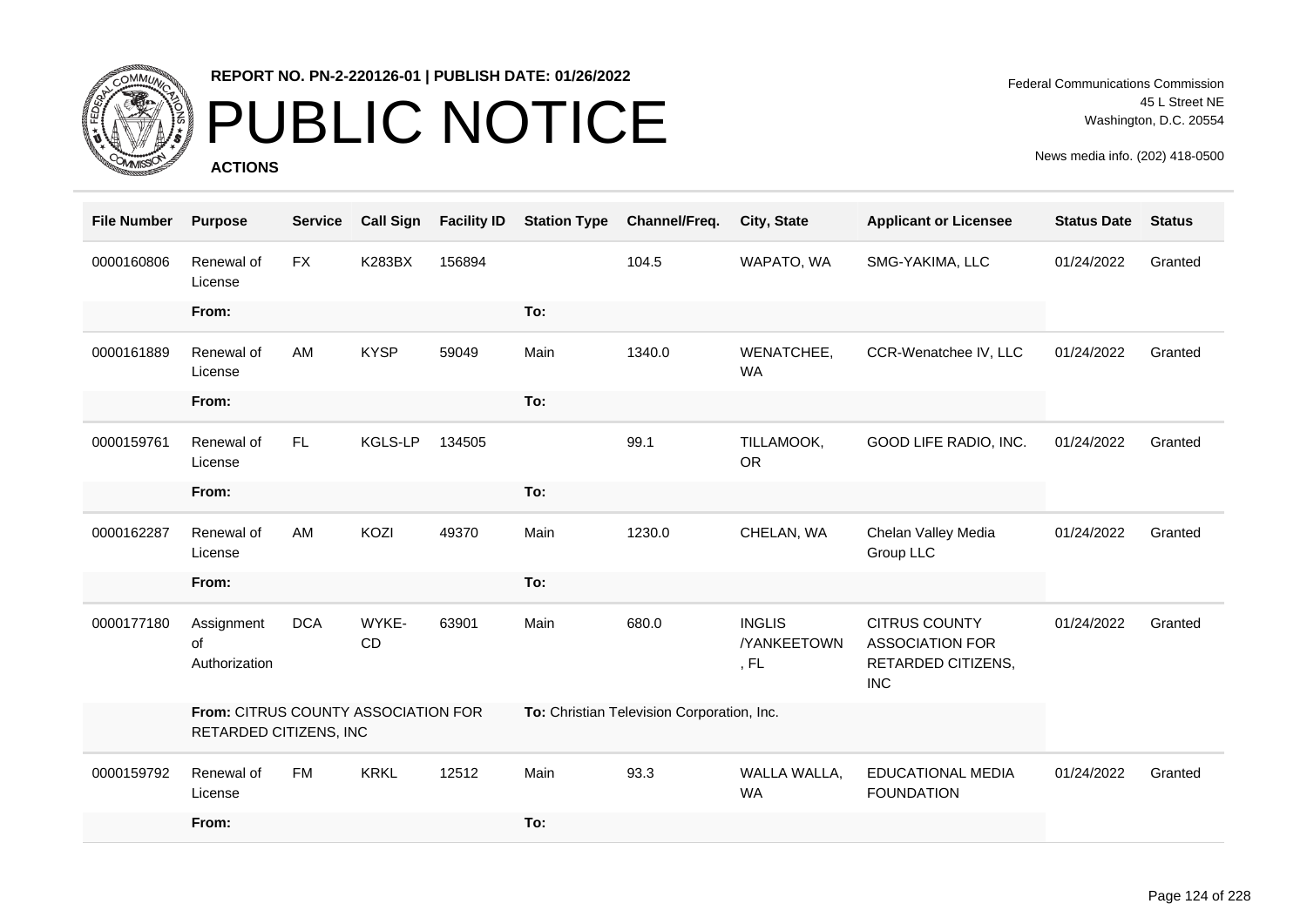

## PUBLIC NOTICE

**ACTIONS**

| <b>File Number</b> | <b>Purpose</b>        | <b>Service</b> | <b>Call Sign</b>   | <b>Facility ID</b> | <b>Station Type</b> | Channel/Freq. | City, State   | <b>Applicant or Licensee</b>           | <b>Status Date</b> | <b>Status</b> |
|--------------------|-----------------------|----------------|--------------------|--------------------|---------------------|---------------|---------------|----------------------------------------|--------------------|---------------|
| 0000162236         | Renewal of<br>License | <b>FM</b>      | KCCN-<br><b>FM</b> | 34552              | Main                | 100.3         | HONOLULU, HI  | SM-KCCN, LLC                           | 01/24/2022         | Granted       |
|                    | From:                 |                |                    |                    | To:                 |               |               |                                        |                    |               |
| 0000161895         | Renewal of<br>License | AM             | <b>KCBF</b>        | 49645              | Main                | 820.0         | FAIRBANKS, AK | <b>TOR INGSTAD</b><br>LICENSES, LLC    | 01/24/2022         | Granted       |
|                    | From:                 |                |                    |                    | To:                 |               |               |                                        |                    |               |
| 0000161264         | Renewal of<br>License | <b>FM</b>      | <b>KQMV</b>        | 4630               | Main                | 92.5          | BELLEVUE, WA  | Seattle FCC License Sub,<br><b>LLC</b> | 01/24/2022         | Granted       |
|                    | From:                 |                |                    |                    | To:                 |               |               |                                        |                    |               |
| 0000162265         | Renewal of<br>License | <b>FM</b>      | <b>KRSK</b>        | 68213              | Main                | 105.1         | MOLALLA, OR   | Audacy License, LLC                    | 01/24/2022         | Granted       |
|                    | From:                 |                |                    |                    | To:                 |               |               |                                        |                    |               |
| 0000162175         | Renewal of<br>License | <b>FX</b>      | <b>K292HH</b>      | 142743             |                     | 106.3         | PORTLAND, OR  | <b>SALEM MEDIA OF</b><br>OREGON, INC.  | 01/24/2022         | Granted       |
|                    | From:                 |                |                    |                    | To:                 |               |               |                                        |                    |               |
| 0000161534         | Renewal of<br>License | <b>FM</b>      | <b>KNKX</b>        | 51199              | Main                | 88.5          | TACOMA, WA    | PACIFIC PUBLIC MEDIA                   | 01/24/2022         | Granted       |
|                    | From:                 |                |                    |                    | To:                 |               |               |                                        |                    |               |
| 0000161075         | Renewal of<br>License | <b>FX</b>      | K296GO             | 147735             |                     | 107.1         | PARKDALE, OR  | <b>RADIO TIERRA</b>                    | 01/24/2022         | Granted       |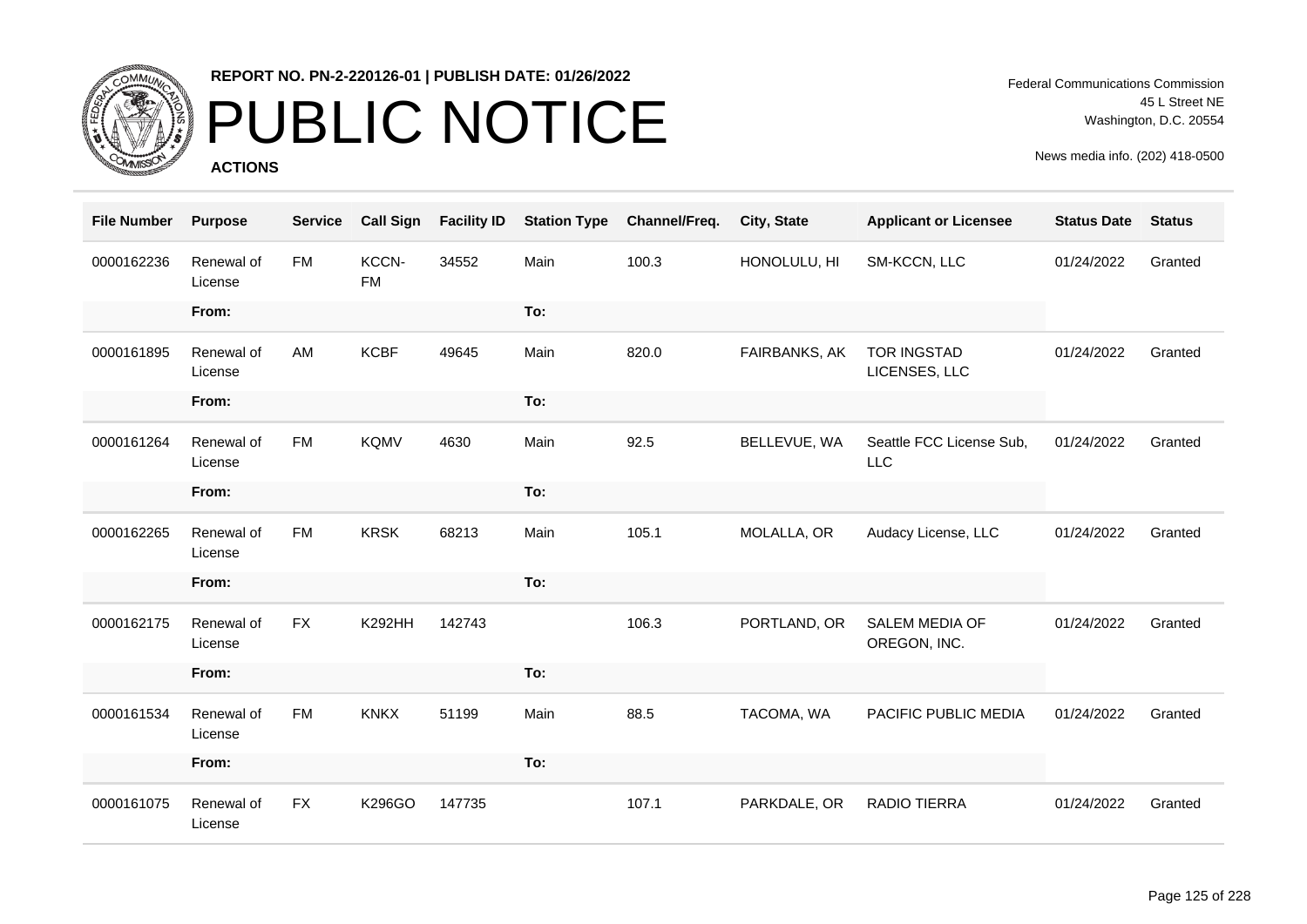

# PUBLIC NOTICE

**ACTIONS**

| <b>File Number</b> | <b>Purpose</b>        | <b>Service</b> | <b>Call Sign</b> | <b>Facility ID</b> | <b>Station Type</b> | Channel/Freq. | <b>City, State</b>          | <b>Applicant or Licensee</b>                                                 | <b>Status Date</b> | <b>Status</b> |
|--------------------|-----------------------|----------------|------------------|--------------------|---------------------|---------------|-----------------------------|------------------------------------------------------------------------------|--------------------|---------------|
|                    | From:                 |                |                  |                    | To:                 |               |                             |                                                                              |                    |               |
| 0000161394         | Renewal of<br>License | <b>FX</b>      | <b>K210BY</b>    | 85688              | Main                | 89.9          | <b>KLAMATH</b><br>FALLS, OR | PENSACOLA CHRISTIAN<br>COLLEGE, INC.                                         | 01/24/2022         | Granted       |
|                    | From:                 |                |                  |                    | To:                 |               |                             |                                                                              |                    |               |
| 0000162191         | Renewal of<br>License | AM             | <b>KDZR</b>      | 86618              | Main                | 1640.0        | LAKE OSWEGO<br>, OR         | <b>SALEM MEDIA OF</b><br>OREGON, INC.                                        | 01/24/2022         | Granted       |
|                    | From:                 |                |                  |                    | To:                 |               |                             |                                                                              |                    |               |
| 0000159504         | Renewal of<br>License | <b>FX</b>      | <b>K206CQ</b>    | 106445             |                     | 89.1          | SPOKANE, WA                 | WAY MEDIA, INC                                                               | 01/24/2022         | Granted       |
|                    | From:                 |                |                  |                    | To:                 |               |                             |                                                                              |                    |               |
| 0000159075         | Renewal of<br>License | <b>FX</b>      | <b>K260AK</b>    | 88131              | Main                | 99.9          | <b>KLAMATH</b><br>FALLS, OR | PACIFIC CASCADE<br><b>COMMUNICATIONS</b><br>CORPORATION                      | 01/24/2022         | Granted       |
|                    | From:                 |                |                  |                    | To:                 |               |                             |                                                                              |                    |               |
| 0000161050         | Renewal of<br>License | <b>FM</b>      | KAGU             | 24560              | Main                | 88.7          | SPOKANE, WA                 | <b>GONZAGA UNIVERSITY</b><br><b>TELECOMMUNICATIONS</b><br><b>ASSOCIATION</b> | 01/24/2022         | Granted       |
|                    | From:                 |                |                  |                    | To:                 |               |                             |                                                                              |                    |               |
| 0000160963         | Renewal of<br>License | <b>FX</b>      | <b>K230CG</b>    | 201526             |                     | 93.9          | ROSEBURG,<br><b>OR</b>      | <b>BROOKE</b><br>COMMUNICATIONS, INC.                                        | 01/24/2022         | Granted       |
|                    | From:                 |                |                  |                    | To:                 |               |                             |                                                                              |                    |               |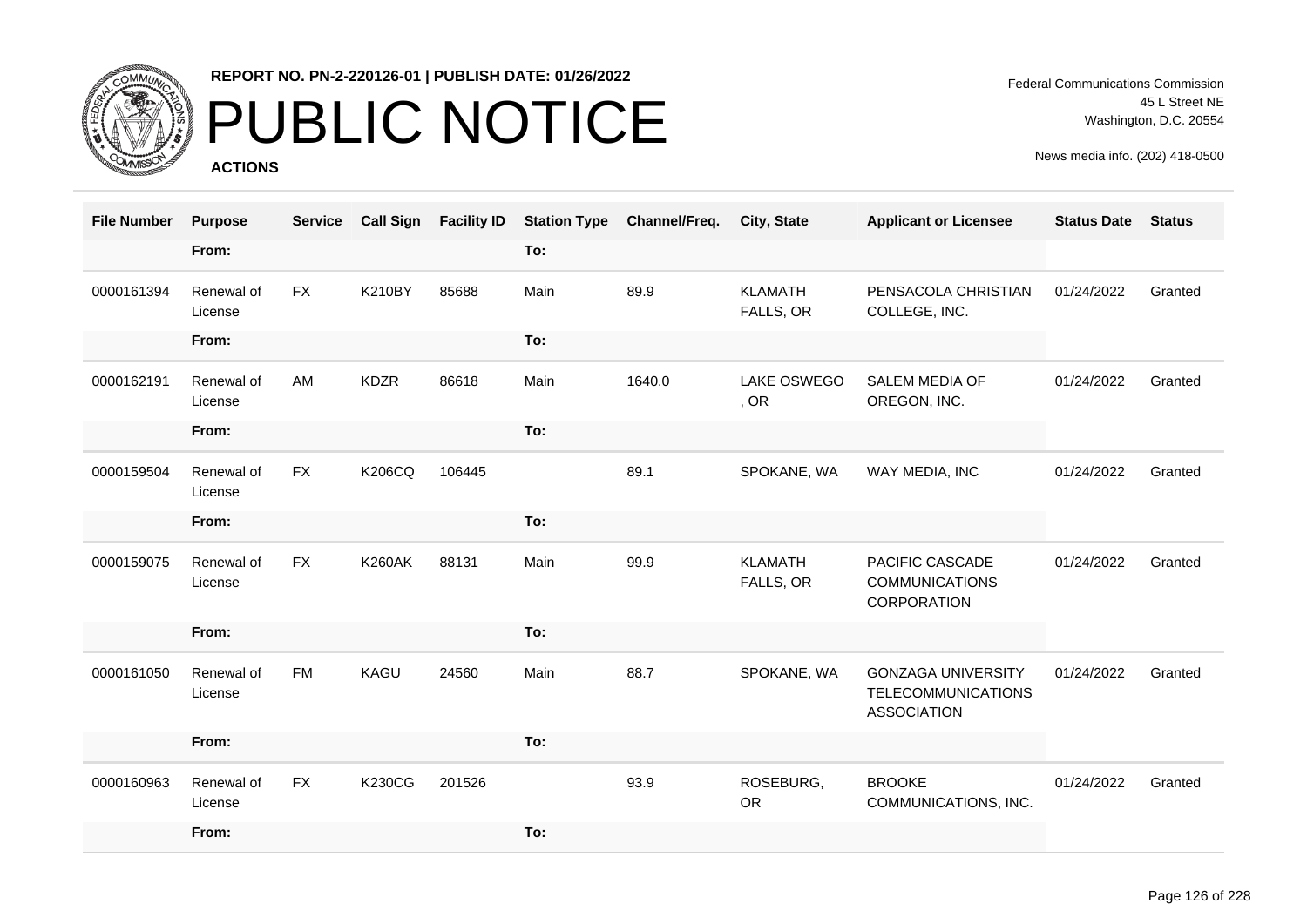

# PUBLIC NOTICE

**ACTIONS**

Federal Communications Commission 45 L Street NE Washington, D.C. 20554

| <b>File Number</b> | <b>Purpose</b>        | <b>Service</b> | <b>Call Sign</b> | <b>Facility ID</b> | <b>Station Type</b> | Channel/Freq. | City, State | <b>Applicant or Licensee</b>                              | <b>Status Date</b> | <b>Status</b> |
|--------------------|-----------------------|----------------|------------------|--------------------|---------------------|---------------|-------------|-----------------------------------------------------------|--------------------|---------------|
| 0000162352         | Renewal of<br>License | <b>FX</b>      | <b>K254CJ</b>    | 155805             |                     | 98.7          | CHELAN, WA  | <b>DIVINE MERCY</b><br><b>BROADCASTING</b>                | 01/24/2022         | Granted       |
|                    | From:                 |                |                  |                    | To:                 |               |             |                                                           |                    |               |
| 0000160384         | Renewal of<br>License | FL.            | KZTR-LP          | 196402             |                     | 103.5         | YAKIMA, WA  | Corporation of the<br>Catholic Bishop of Yakima           | 01/24/2022         | Granted       |
|                    | From:                 |                |                  |                    | To:                 |               |             |                                                           |                    |               |
| 0000159366         | Renewal of<br>License | <b>FX</b>      | <b>K217FZ</b>    | 50618              | Main                | 91.3          | NEWPORT, OR | UNIVERSITY OF<br><b>OREGON</b>                            | 01/24/2022         | Granted       |
|                    | From:                 |                |                  |                    | To:                 |               |             |                                                           |                    |               |
| 0000161304         | Renewal of<br>License | FL.            | <b>KULA-LP</b>   | 132293             |                     | 95.1          | ILI'ILI, AS | Pacific Islands Bible<br>School                           | 01/24/2022         | Granted       |
|                    | From:                 |                |                  |                    | To:                 |               |             |                                                           |                    |               |
| 0000159359         | Renewal of<br>License | <b>FM</b>      | <b>KRLL-FM</b>   | 203344             | Main                | 93.9          | CIRCLE, AK  | <b>ATHABASCAN</b><br><b>FIDDLERS</b><br>ASSOCIATION, INC. | 01/24/2022         | Granted       |
|                    | From:                 |                |                  |                    | To:                 |               |             |                                                           |                    |               |
| 0000162215         | Renewal of<br>License | AM             | <b>KBZY</b>      | 8608               | Main                | 1490.0        | SALEM, OR   | RISE 95, LLC                                              | 01/24/2022         | Granted       |
|                    | From:                 |                |                  |                    | To:                 |               |             |                                                           |                    |               |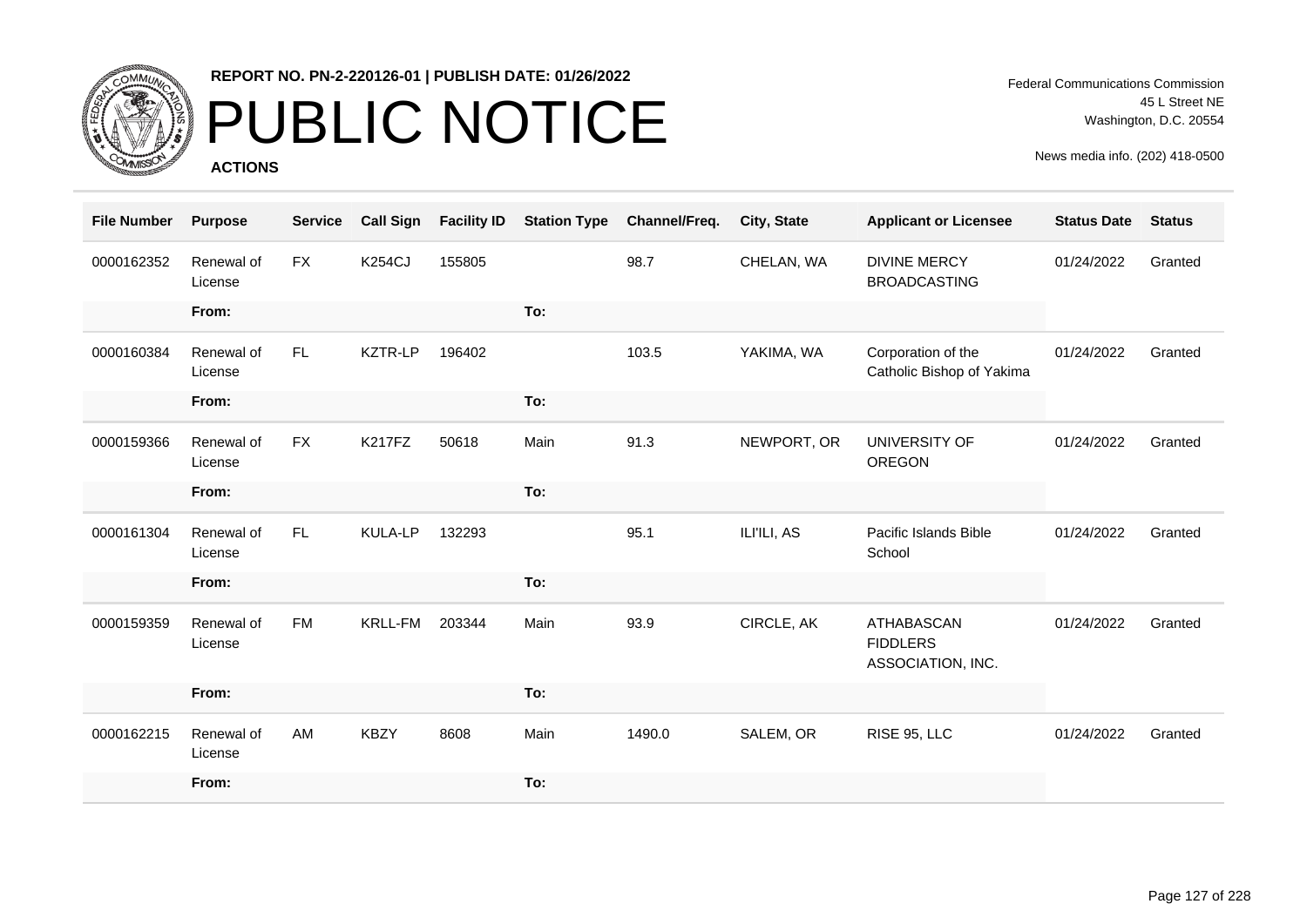

# PUBLIC NOTICE

**ACTIONS**

| <b>File Number</b> | <b>Purpose</b>        | <b>Service</b> | <b>Call Sign</b> | <b>Facility ID</b> | <b>Station Type</b> | Channel/Freq. | City, State                   | <b>Applicant or Licensee</b>              | <b>Status Date</b> | <b>Status</b> |
|--------------------|-----------------------|----------------|------------------|--------------------|---------------------|---------------|-------------------------------|-------------------------------------------|--------------------|---------------|
| 0000160688         | Renewal of<br>License | <b>FX</b>      | <b>K268DL</b>    | 200599             |                     | 101.5         | SPOKANE, WA                   | IHM LICENSES, LLC                         | 01/24/2022         | Granted       |
|                    | From:                 |                |                  |                    | To:                 |               |                               |                                           |                    |               |
| 0000160381         | Renewal of<br>License | FL.            | KXRW-<br>LP      | 197004             |                     | 99.9          | VANCOUVER,<br><b>WA</b>       | <b>KXRW</b>                               | 01/24/2022         | Granted       |
|                    | From:                 |                |                  |                    | To:                 |               |                               |                                           |                    |               |
| 0000161711         | Renewal of<br>License | <b>FM</b>      | <b>KPLK</b>      | 173038             | Main                | 88.9          | SEDRO-<br>WOOLLEY, WA         | PACIFIC PUBLIC MEDIA                      | 01/24/2022         | Granted       |
|                    | From:                 |                |                  |                    | To:                 |               |                               |                                           |                    |               |
| 0000157444         | Renewal of<br>License | <b>FM</b>      | <b>KONI</b>      | 17023              | Main                | 104.7         | LANAI CITY, HI                | <b>HOCHMAN HAWAII</b><br>PUBLISHING, INC. | 01/24/2022         | Granted       |
|                    | From:                 |                |                  |                    | To:                 |               |                               |                                           |                    |               |
| 0000160157         | Renewal of<br>License | FL.            | <b>KCSK-LP</b>   | 132237             |                     | 102.3         | HANAMAULU,<br>H <sub>II</sub> | Kauai Christian Assembly                  | 01/24/2022         | Granted       |
|                    | From:                 |                |                  |                    | To:                 |               |                               |                                           |                    |               |
| 0000161985         | Renewal of<br>License | <b>FX</b>      | <b>K282CB</b>    | 202145             |                     | 104.3         | <b>KLAMATH</b><br>FALLS, OR   | <b>BASIN MEDIACTIVE, LLC</b>              | 01/24/2022         | Granted       |
|                    | From:                 |                |                  |                    | To:                 |               |                               |                                           |                    |               |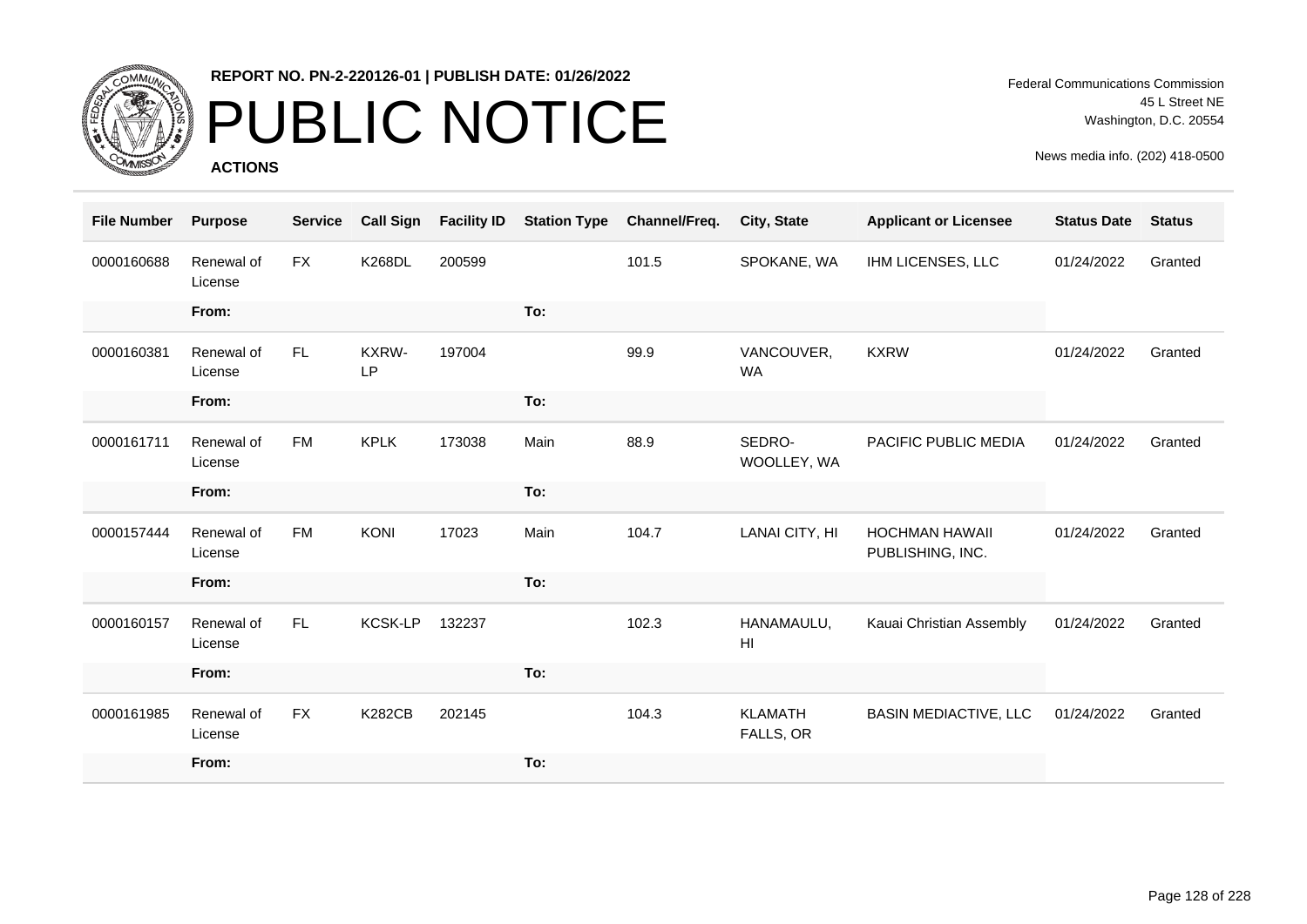

# PUBLIC NOTICE

**ACTIONS**

Federal Communications Commission 45 L Street NE Washington, D.C. 20554

| <b>File Number</b> | <b>Purpose</b>                      | <b>Service</b> | <b>Call Sign</b>   | <b>Facility ID</b> | <b>Station Type</b> | Channel/Freq. | City, State            | <b>Applicant or Licensee</b>                                      | <b>Status Date</b> | <b>Status</b> |
|--------------------|-------------------------------------|----------------|--------------------|--------------------|---------------------|---------------|------------------------|-------------------------------------------------------------------|--------------------|---------------|
| 0000162073         | Renewal of<br>License               | <b>FX</b>      | <b>K293AY</b>      | 155196             |                     | 106.5         | ENUMCLAW,<br><b>WA</b> | <b>CHEHALIS VALLEY</b><br><b>EDUCATIONAL</b><br><b>FOUNDATION</b> | 01/24/2022         | Granted       |
|                    | From:                               |                |                    |                    | To:                 |               |                        |                                                                   |                    |               |
| 0000159806         | Renewal of<br>License               | <b>FX</b>      | <b>K210CW</b>      | 93817              | Main                | 89.9          | NEWPORT, OR            | <b>EDUCATIONAL MEDIA</b><br><b>FOUNDATION</b>                     | 01/24/2022         | Granted       |
|                    | From:                               |                |                    |                    | To:                 |               |                        |                                                                   |                    |               |
| 0000159865         | Renewal of<br>License               | <b>FM</b>      | <b>KAKI</b>        | 175915             | Main                | 88.1          | JUNEAU, AK             | <b>EDUCATIONAL MEDIA</b><br><b>FOUNDATION</b>                     | 01/24/2022         | Granted       |
|                    | From:                               |                |                    |                    | To:                 |               |                        |                                                                   |                    |               |
| 0000159153         | Construction<br>Permit<br>Amendment | <b>FM</b>      | <b>NEW</b>         | 762478             | Main                | 107.9         | SACRAMENTO,<br>CA      | iHM Licenses, LLC                                                 | 01/24/2022         | Granted       |
|                    | From:                               |                |                    |                    | To:                 |               |                        |                                                                   |                    |               |
| 0000161815         | Renewal of<br>License               | <b>FM</b>      | <b>KTDZ</b>        | 69405              | Main                | 103.9         | COLLEGE, AK            | <b>ROB INGSTAD</b><br>LICENSES, LLC                               | 01/24/2022         | Granted       |
|                    | From:                               |                |                    |                    | To:                 |               |                        |                                                                   |                    |               |
| 0000160996         | Renewal of<br>License               | <b>FM</b>      | KASH-<br><b>FM</b> | 12958              | Main                | 107.5         | ANCHORAGE,<br>AK       | IHM LICENSES, LLC                                                 | 01/24/2022         | Granted       |
|                    | From:                               |                |                    |                    | To:                 |               |                        |                                                                   |                    |               |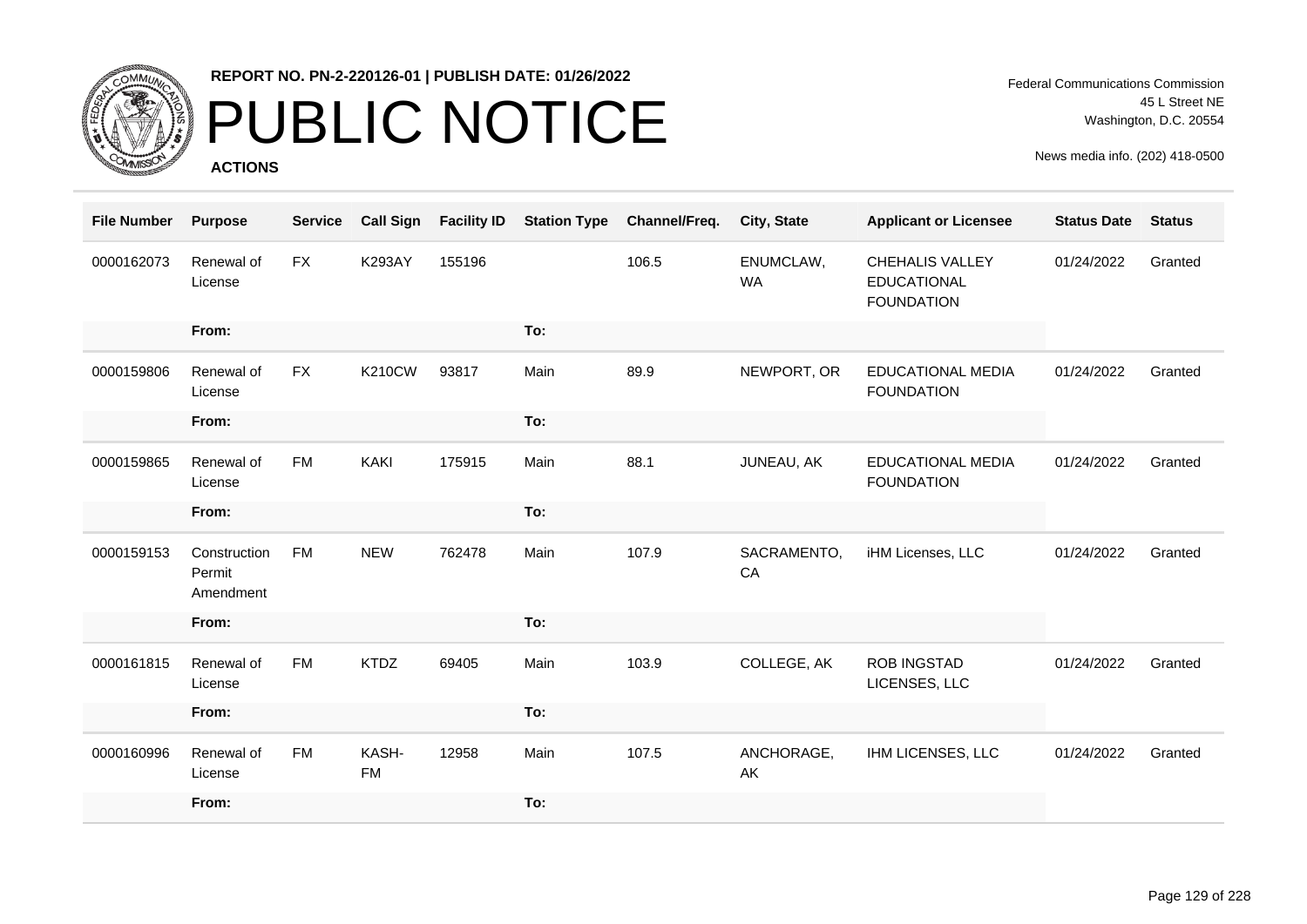

# PUBLIC NOTICE

**ACTIONS**

| <b>File Number</b> | <b>Purpose</b>        | <b>Service</b> | <b>Call Sign</b> | <b>Facility ID</b> | <b>Station Type</b> | Channel/Freq. | City, State                     | <b>Applicant or Licensee</b>                  | <b>Status Date</b> | <b>Status</b> |
|--------------------|-----------------------|----------------|------------------|--------------------|---------------------|---------------|---------------------------------|-----------------------------------------------|--------------------|---------------|
| 0000160396         | Renewal of<br>License | <b>FX</b>      | <b>K212AK</b>    | 72002              | Main                | 90.3          | CORVALLIS, OR                   | <b>CSN INTERNATIONAL</b>                      | 01/24/2022         | Granted       |
|                    | From:                 |                |                  |                    | To:                 |               |                                 |                                               |                    |               |
| 0000159837         | Renewal of<br>License | <b>FM</b>      | <b>KLOY</b>      | 93999              | Main                | 88.7          | <b>OCEAN PARK,</b><br><b>WA</b> | <b>EDUCATIONAL MEDIA</b><br><b>FOUNDATION</b> | 01/24/2022         | Granted       |
|                    | From:                 |                |                  |                    | To:                 |               |                                 |                                               |                    |               |
| 0000161438         | Renewal of<br>License | <b>FX</b>      | <b>K217BO</b>    | 50595              | Main                | 91.3          | HALFWAY, OR                     | <b>OREGON PUBLIC</b><br><b>BROADCASTING</b>   | 01/24/2022         | Granted       |
|                    | From:                 |                |                  |                    | To:                 |               |                                 |                                               |                    |               |
| 0000161950         | Renewal of<br>License | <b>FM</b>      | <b>KGIF</b>      | 175279             | Main                | 88.1          | TAFUNA, AS                      | Leone Church of Christ                        | 01/24/2022         | Granted       |
|                    | From:                 |                |                  |                    | To:                 |               |                                 |                                               |                    |               |
| 0000159791         | Renewal of<br>License | <b>FM</b>      | <b>KWAO</b>      | 121867             | Main                | 88.1          | VASHON, WA                      | <b>EDUCATIONAL MEDIA</b><br><b>FOUNDATION</b> | 01/24/2022         | Granted       |
|                    | From:                 |                |                  |                    | To:                 |               |                                 |                                               |                    |               |
| 0000160388         | Renewal of<br>License | <b>FM</b>      | <b>KSND</b>      | 19242              | Main                | 95.1          | MONMOUTH,<br><b>OR</b>          | Bustos Media Holdings,<br><b>LLC</b>          | 01/24/2022         | Granted       |
|                    | From:                 |                |                  |                    | To:                 |               |                                 |                                               |                    |               |
| 0000160373         | Renewal of<br>License | <b>FX</b>      | <b>K201FQ</b>    | 92769              | Main                | 88.1          | HILO, HI                        | <b>CSN INTERNATIONAL</b>                      | 01/24/2022         | Granted       |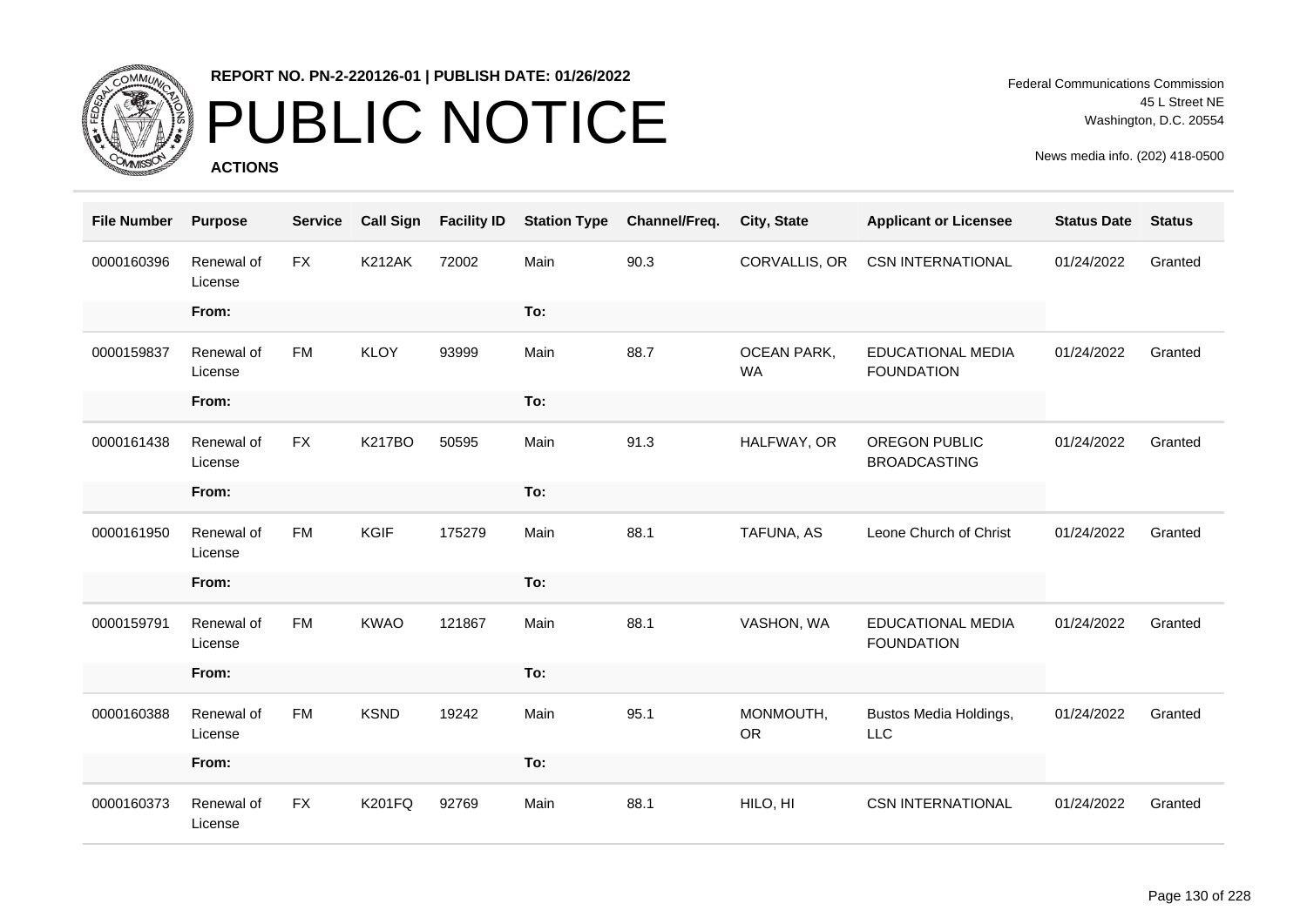

# PUBLIC NOTICE

**ACTIONS**

Federal Communications Commission 45 L Street NE Washington, D.C. 20554

| <b>File Number</b> | <b>Purpose</b>        | <b>Service</b> | <b>Call Sign</b> | <b>Facility ID</b> | <b>Station Type</b> | Channel/Freq. | <b>City, State</b>      | <b>Applicant or Licensee</b>                  | <b>Status Date</b> | <b>Status</b> |
|--------------------|-----------------------|----------------|------------------|--------------------|---------------------|---------------|-------------------------|-----------------------------------------------|--------------------|---------------|
|                    | From:                 |                |                  |                    | To:                 |               |                         |                                               |                    |               |
| 0000160841         | Renewal of<br>License | <b>FM</b>      | <b>KAKT</b>      | 17573              | Main                | 105.1         | PHOENIX, OR             | SMG-MEDFORD, LLC                              | 01/24/2022         | Granted       |
|                    | From:                 |                |                  |                    | To:                 |               |                         |                                               |                    |               |
| 0000161398         | Renewal of<br>License | <b>FM</b>      | KNWU             | 172905             | Main                | 91.5          | FORKS, WA               | <b>WASHINGTON STATE</b><br><b>UNIVERSITY</b>  | 01/24/2022         | Granted       |
|                    | From:                 |                |                  |                    | To:                 |               |                         |                                               |                    |               |
| 0000160800         | Renewal of<br>License | AM             | KALE             | 63359              | Main                | 960.0         | RICHLAND, WA            | SMG - TRI-CITIES, LLC                         | 01/24/2022         | Granted       |
|                    | From:                 |                |                  |                    | To:                 |               |                         |                                               |                    |               |
| 0000159794         | Renewal of<br>License | <b>FX</b>      | <b>K276EU</b>    | 142759             |                     | 103.1         | KENNEWICK,<br><b>WA</b> | <b>EDUCATIONAL MEDIA</b><br><b>FOUNDATION</b> | 01/24/2022         | Granted       |
|                    | From:                 |                |                  |                    | To:                 |               |                         |                                               |                    |               |
| 0000162876         | Renewal of<br>License | FL             | KBWN-<br>LP      | 195573             |                     | 100.3         | BUENA, WA               | <b>TEMPLO</b><br>PENTECOSTES MONTE<br>DE SION | 01/24/2022         | Granted       |
|                    | From:                 |                |                  |                    | To:                 |               |                         |                                               |                    |               |
| 0000159848         | Renewal of<br>License | <b>FX</b>      | <b>K268GF</b>    | 86453              | Main                | 101.5         | ASHLAND, OR             | <b>EDUCATIONAL MEDIA</b><br><b>FOUNDATION</b> | 01/24/2022         | Granted       |
|                    | From:                 |                |                  |                    | To:                 |               |                         |                                               |                    |               |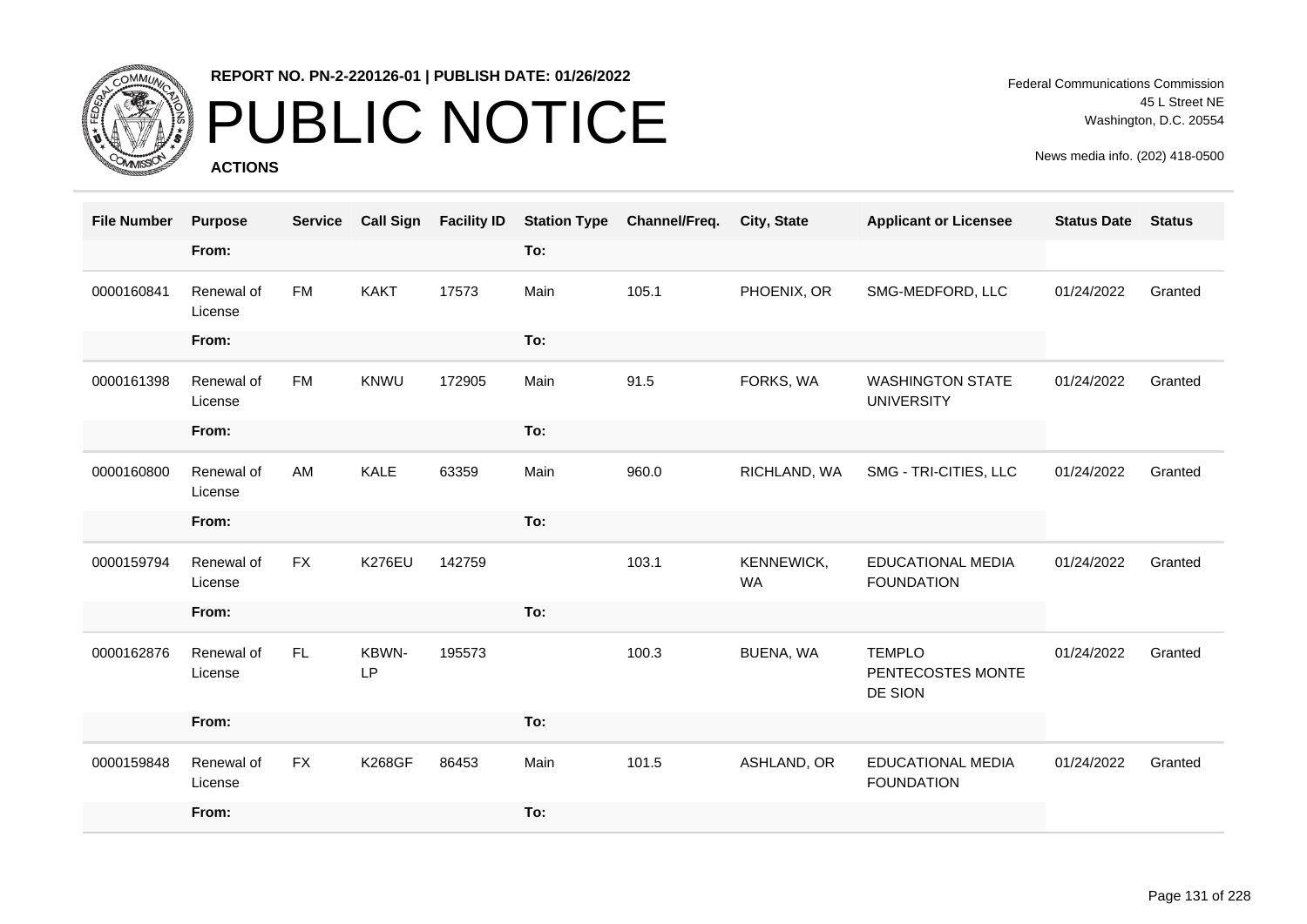

# PUBLIC NOTICE

**ACTIONS**

Federal Communications Commission 45 L Street NE Washington, D.C. 20554

| <b>File Number</b> | <b>Purpose</b>        | <b>Service</b> | <b>Call Sign</b> | <b>Facility ID</b> | <b>Station Type</b> | Channel/Freq. | City, State                | <b>Applicant or Licensee</b>                  | <b>Status Date</b> | <b>Status</b> |
|--------------------|-----------------------|----------------|------------------|--------------------|---------------------|---------------|----------------------------|-----------------------------------------------|--------------------|---------------|
| 0000162501         | Renewal of<br>License | <b>FX</b>      | <b>K296FP</b>    | 146572             |                     | 107.1         | <b>WILLOW</b><br>CREEK, AK | WorthRome, LLC                                | 01/24/2022         | Granted       |
|                    | From:                 |                |                  |                    | To:                 |               |                            |                                               |                    |               |
| 0000158993         | Renewal of<br>License | <b>FM</b>      | <b>KDJC</b>      | 121839             | Main                | 88.1          | BAKER, OR                  | <b>CSN INTERNATIONAL</b>                      | 01/24/2022         | Granted       |
|                    | From:                 |                |                  |                    | To:                 |               |                            |                                               |                    |               |
| 0000159068         | Renewal of<br>License | <b>FM</b>      | <b>KEUL</b>      | 90379              | Main                | 88.9          | GIRDWOOD, AK               | <b>GIRDWOOD</b><br><b>COMMUNITY CLUB INC</b>  | 01/24/2022         | Granted       |
|                    | From:                 |                |                  |                    | To:                 |               |                            |                                               |                    |               |
| 0000159956         | Renewal of<br>License | AM             | <b>KXLE</b>      | 35958              | Main                | 1240.0        | ELLENSBURG,<br><b>WA</b>   | KXLE, INC.                                    | 01/24/2022         | Granted       |
|                    | From:                 |                |                  |                    | To:                 |               |                            |                                               |                    |               |
| 0000159805         | Renewal of<br>License | <b>FM</b>      | <b>KLOV</b>      | 79246              | Main                | 89.3          | WINCHESTER,<br><b>OR</b>   | <b>EDUCATIONAL MEDIA</b><br><b>FOUNDATION</b> | 01/24/2022         | Granted       |
|                    | From:                 |                |                  |                    | To:                 |               |                            |                                               |                    |               |
| 0000162763         | Renewal of<br>License | <b>FX</b>      | <b>K220HR</b>    | 33677              | Main                | 91.9          | HOOD RIVER,<br><b>OR</b>   | THE KBOO FOUNDATION                           | 01/24/2022         | Granted       |
|                    | From:                 |                |                  |                    | To:                 |               |                            |                                               |                    |               |
| 0000161374         | Renewal of<br>License | <b>FX</b>      | <b>K216GE</b>    | 138015             |                     | 91.1          | FORKS, WA                  | <b>WASHINGTON STATE</b><br><b>UNIVERSITY</b>  | 01/24/2022         | Granted       |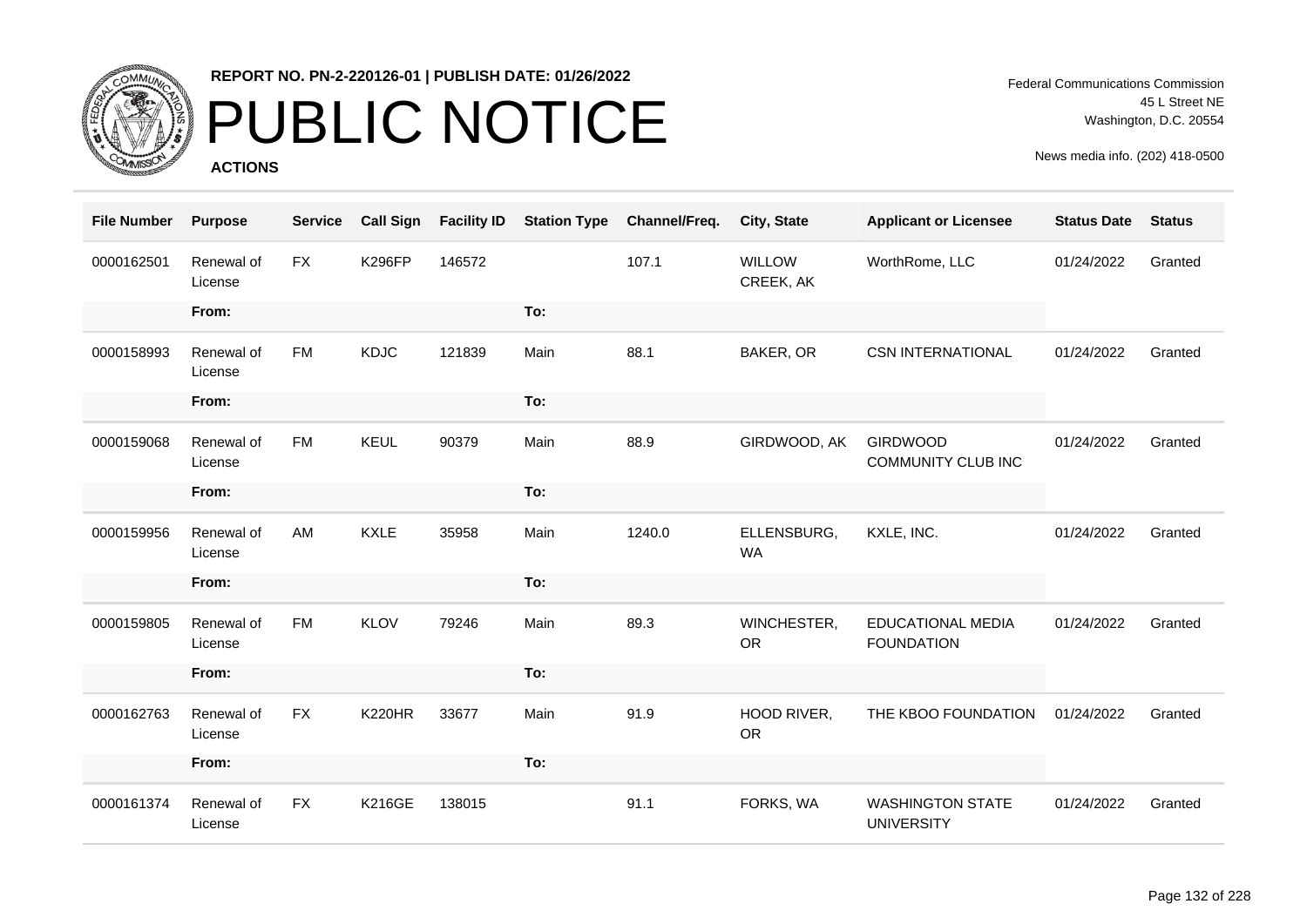

## PUBLIC NOTICE

**ACTIONS**

Federal Communications Commission 45 L Street NE Washington, D.C. 20554

| <b>File Number</b> | <b>Purpose</b>        | <b>Service</b> | <b>Call Sign</b>   | <b>Facility ID</b> | <b>Station Type</b> | Channel/Freq. | <b>City, State</b>                | <b>Applicant or Licensee</b>                             | <b>Status Date</b> | <b>Status</b> |
|--------------------|-----------------------|----------------|--------------------|--------------------|---------------------|---------------|-----------------------------------|----------------------------------------------------------|--------------------|---------------|
|                    | From:                 |                |                    |                    | To:                 |               |                                   |                                                          |                    |               |
| 0000161984         | Renewal of<br>License | <b>AM</b>      | <b>KLAD</b>        | 3408               | Main                | 960.0         | <b>KLAMATH</b><br>FALLS, OR       | <b>BASIN MEDIACTIVE, LLC</b>                             | 01/24/2022         | Granted       |
|                    | From:                 |                |                    |                    | To:                 |               |                                   |                                                          |                    |               |
| 0000159418         | Renewal of<br>License | <b>FM</b>      | <b>KYRS</b>        | 173886             | Main                | 88.1          | <b>MEDICAL LAKE</b><br>, WA       | THIN AIR COMMUNITY<br><b>RADIO</b>                       | 01/24/2022         | Granted       |
|                    | From:                 |                |                    |                    | To:                 |               |                                   |                                                          |                    |               |
| 0000160888         | Renewal of<br>License | <b>FX</b>      | <b>K201DA</b>      | 16933              | Main                | 88.1          | KING COVE, AK                     | ALEUTIAN PENINSULA<br><b>BROADCASTING, INC</b>           | 01/24/2022         | Granted       |
|                    | From:                 |                |                    |                    | To:                 |               |                                   |                                                          |                    |               |
| 0000160322         | Renewal of<br>License | <b>FM</b>      | KEWU-<br><b>FM</b> | 18391              | Main                | 89.5          | CHENEY, WA                        | <b>EASTERN</b><br><b>WASHINGTON</b><br><b>UNIVERSITY</b> | 01/24/2022         | Granted       |
|                    | From:                 |                |                    |                    | To:                 |               |                                   |                                                          |                    |               |
| 0000158998         | Renewal of<br>License | <b>FX</b>      | K203DY             | 88518              | Main                | 88.5          | <b>BAKER CITY,</b><br><b>OR</b>   | <b>CSN INTERNATIONAL</b>                                 | 01/24/2022         | Granted       |
|                    | From:                 |                |                    |                    | To:                 |               |                                   |                                                          |                    |               |
| 0000162512         | Renewal of<br>License | <b>FX</b>      | K203EL             | 26432              | Main                | 88.5          | HALEIWA, ETC.<br>, H <sub>l</sub> | HAWAII PUBLIC RADIO,<br>INC.                             | 01/24/2022         | Granted       |
|                    | From:                 |                |                    |                    | To:                 |               |                                   |                                                          |                    |               |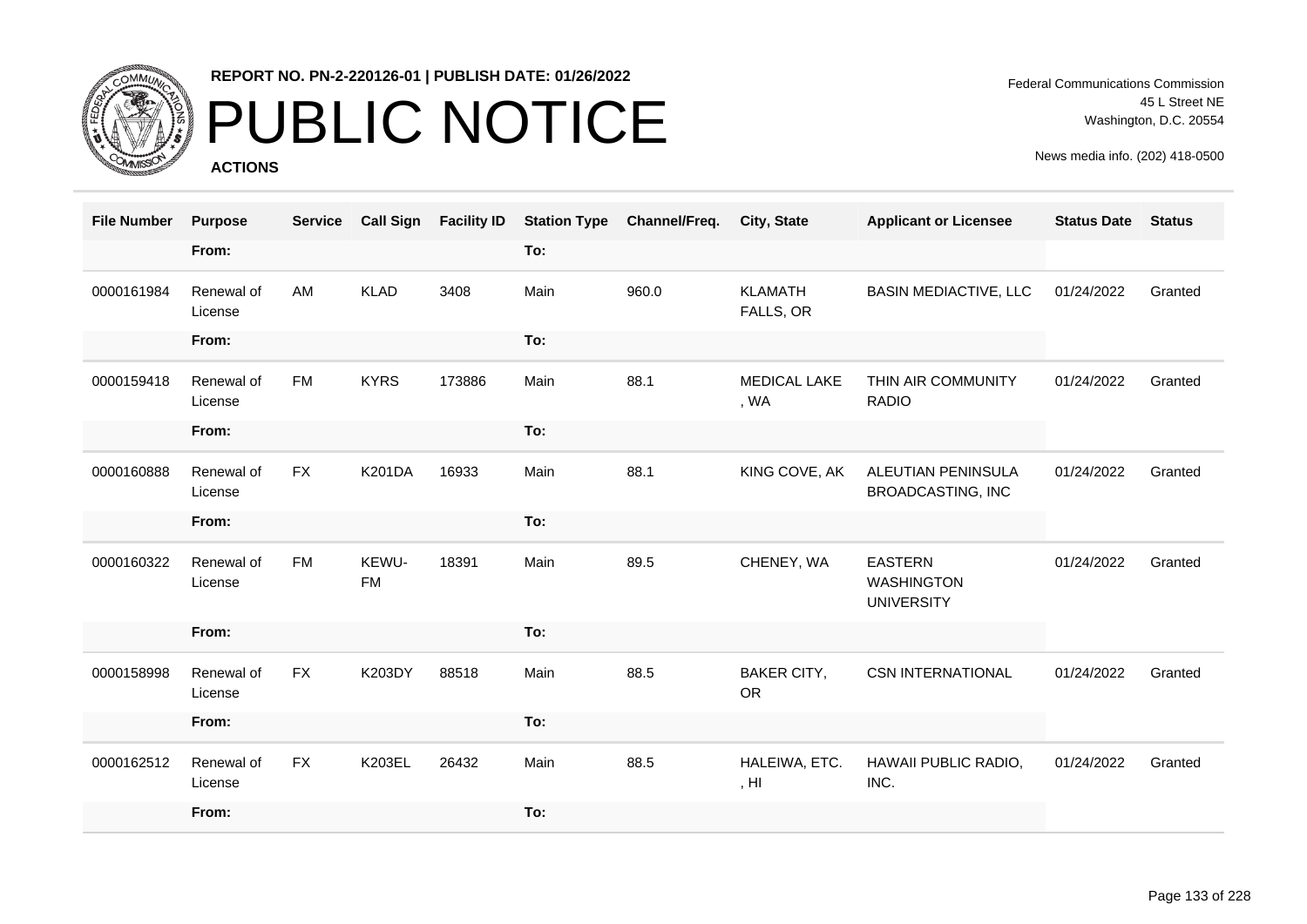

## PUBLIC NOTICE

**ACTIONS**

Federal Communications Commission 45 L Street NE Washington, D.C. 20554

| <b>File Number</b> | <b>Purpose</b>        | <b>Service</b> | <b>Call Sign</b> | <b>Facility ID</b> | <b>Station Type</b> | Channel/Freq. | City, State             | <b>Applicant or Licensee</b>                       | <b>Status Date</b> | <b>Status</b> |
|--------------------|-----------------------|----------------|------------------|--------------------|---------------------|---------------|-------------------------|----------------------------------------------------|--------------------|---------------|
| 0000160956         | Renewal of<br>License | AM             | <b>KINY</b>      | 823                | Main                | 800.0         | JUNEAU, AK              | <b>JUNEAU ALASKA</b><br><b>COMMUNICATIONS, LLC</b> | 01/24/2022         | Granted       |
|                    | From:                 |                |                  |                    | To:                 |               |                         |                                                    |                    |               |
| 0000160645         | Renewal of<br>License | FL.            | <b>KLLF-LP</b>   | 135480             |                     | 106.7         | ROSEBURG,<br><b>OR</b>  | AIRWAVES OF TRUTH                                  | 01/24/2022         | Granted       |
|                    | From:                 |                |                  |                    | To:                 |               |                         |                                                    |                    |               |
| 0000161849         | Renewal of<br>License | <b>FM</b>      | <b>KKRZ</b>      | 11280              | Main                | 100.3         | PORTLAND, OR            | IHM LICENSES, LLC                                  | 01/24/2022         | Granted       |
|                    | From:                 |                |                  |                    | To:                 |               |                         |                                                    |                    |               |
| 0000164362         | Renewal of<br>License | <b>FM</b>      | <b>KUCC</b>      | 88292              | Main                | 88.1          | CLARKSTON,<br><b>WA</b> | <b>UPPER COLUMBIA</b><br><b>MEDIA ASSOCIATION</b>  | 01/24/2022         | Granted       |
|                    | From:                 |                |                  |                    | To:                 |               |                         |                                                    |                    |               |
| 0000162745         | Renewal of<br>License | <b>FX</b>      | <b>K235CN</b>    | 144118             |                     | 94.9          | WAIMEA, HI              | HAWAII PUBLIC RADIO,<br>INC.                       | 01/24/2022         | Granted       |
|                    | From:                 |                |                  |                    | To:                 |               |                         |                                                    |                    |               |
| 0000161506         | Renewal of<br>License | AM             | <b>KTIX</b>      | 643                | Main                | 1240.0        | PENDLETON,<br><b>OR</b> | EMG2, LLC                                          | 01/24/2022         | Granted       |
|                    | From:                 |                |                  |                    | To:                 |               |                         |                                                    |                    |               |
| 0000161906         | Renewal of<br>License | <b>FM</b>      | KPQ-FM           | 71524              | Main                | 102.1         | WENATCHEE,<br><b>WA</b> | CCR-Wescoast IV, LLC                               | 01/24/2022         | Granted       |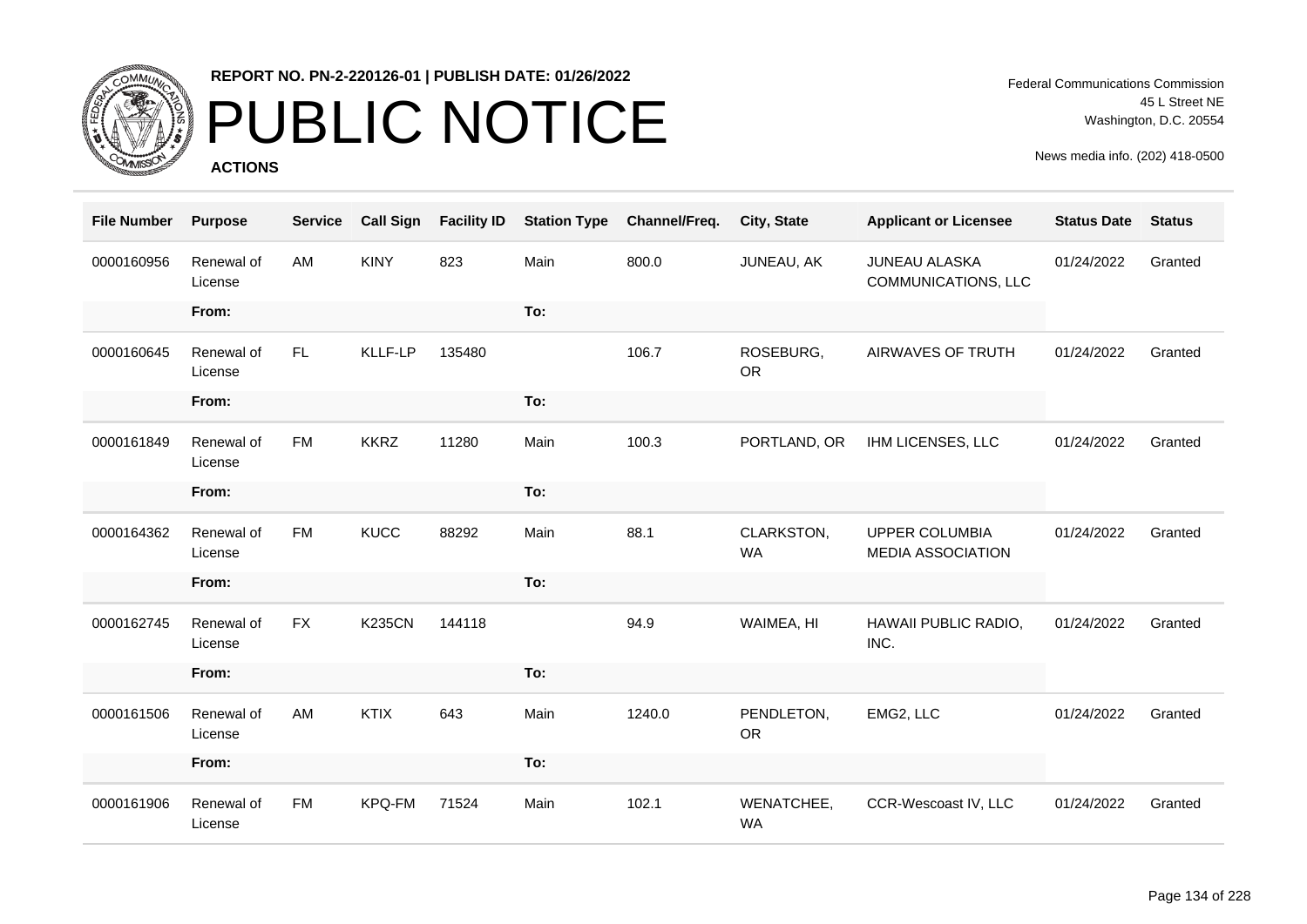

### PUBLIC NOTICE

**ACTIONS**

Federal Communications Commission 45 L Street NE Washington, D.C. 20554

| <b>File Number</b> | <b>Purpose</b>        | <b>Service</b> | <b>Call Sign</b>   | <b>Facility ID</b> | <b>Station Type</b> | Channel/Freq. | City, State                 | <b>Applicant or Licensee</b>                  | <b>Status Date</b> | <b>Status</b> |
|--------------------|-----------------------|----------------|--------------------|--------------------|---------------------|---------------|-----------------------------|-----------------------------------------------|--------------------|---------------|
|                    | From:                 |                |                    |                    | To:                 |               |                             |                                               |                    |               |
| 0000161814         | Renewal of<br>License | <b>FX</b>      | <b>K248DK</b>      | 202142             |                     | 97.5          | FAIRBANKS, AK               | <b>ROB INGSTAD</b><br>LICENSES, LLC           | 01/24/2022         | Granted       |
|                    | From:                 |                |                    |                    | To:                 |               |                             |                                               |                    |               |
| 0000159891         | Renewal of<br>License | <b>FX</b>      | <b>K231CT</b>      | 149014             |                     | 94.1          | WALLA WALLA,<br><b>WA</b>   | Two Hearts<br>Communications, LLC             | 01/24/2022         | Granted       |
|                    | From:                 |                |                    |                    | To:                 |               |                             |                                               |                    |               |
| 0000179361         | License To<br>Cover   | <b>LPD</b>     | <b>W25FX-</b><br>D | 186770             | Main                | 25            | SUTTON, WV                  | Lowcountry 34 Media, LLC                      | 01/24/2022         | Granted       |
|                    | From:                 |                |                    |                    | To:                 |               |                             |                                               |                    |               |
| 0000159828         | Renewal of<br>License | <b>FX</b>      | <b>K218EX</b>      | 18853              | Main                | 91.5          | <b>KLAMATH</b><br>FALLS, OR | <b>EDUCATIONAL MEDIA</b><br><b>FOUNDATION</b> | 01/24/2022         | Granted       |
|                    | From:                 |                |                    |                    | To:                 |               |                             |                                               |                    |               |
| 0000162365         | Renewal of<br>License | <b>FX</b>      | <b>K229AD</b>      | 82285              | Main                | 93.7          | YAKIMA, WA                  | Centro Familiar Cristiano                     | 01/24/2022         | Granted       |
|                    | From:                 |                |                    |                    | To:                 |               |                             |                                               |                    |               |
| 0000160399         | Renewal of<br>License | <b>FX</b>      | <b>K207DQ</b>      | 93077              | Main                | 89.3          | FLORENCE, OR                | <b>CSN INTERNATIONAL</b>                      | 01/24/2022         | Granted       |
|                    | From:                 |                |                    |                    | To:                 |               |                             |                                               |                    |               |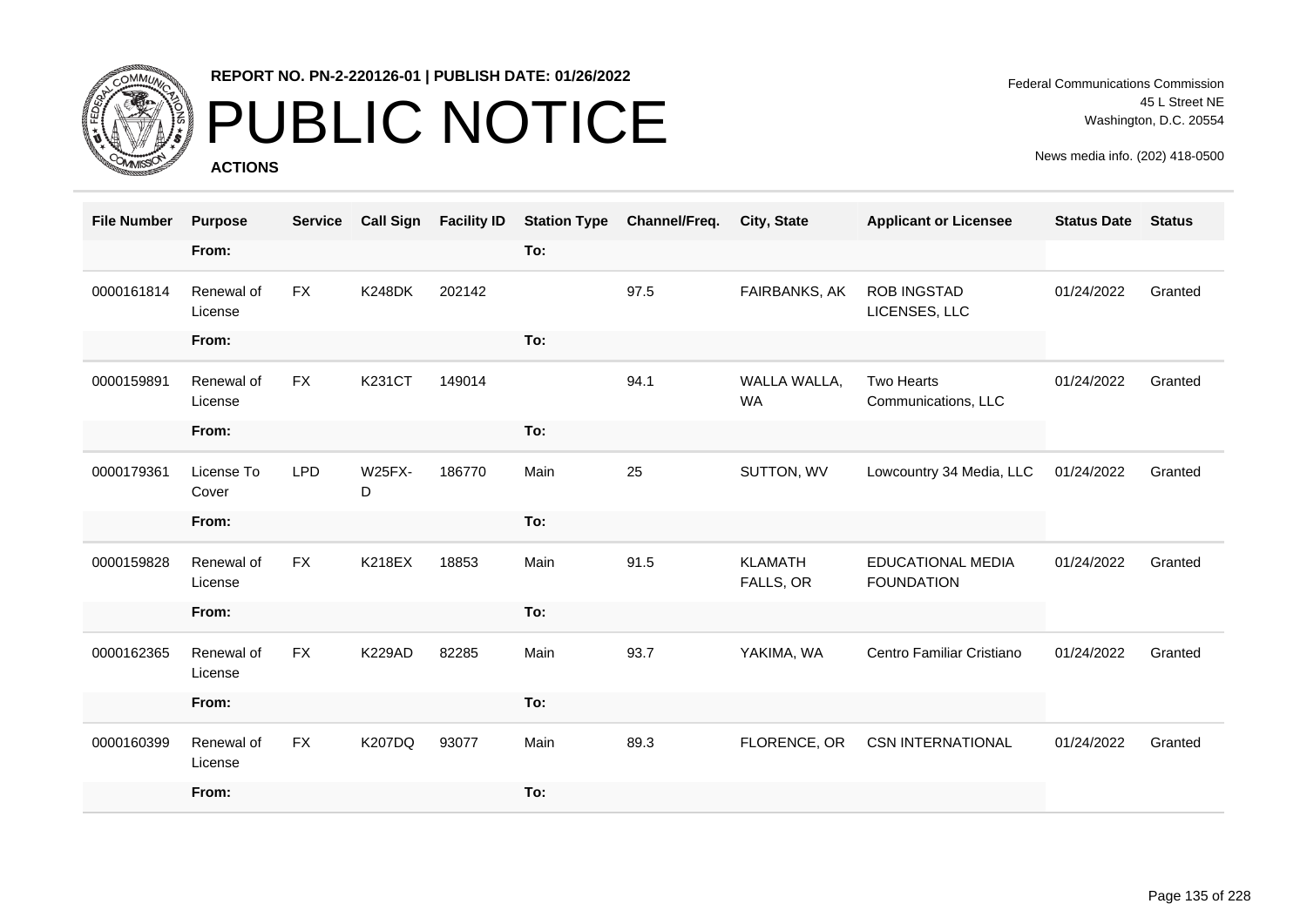

## PUBLIC NOTICE

**ACTIONS**

Federal Communications Commission 45 L Street NE Washington, D.C. 20554

| <b>File Number</b> | <b>Purpose</b>        | <b>Service</b> | <b>Call Sign</b>   | <b>Facility ID</b> | <b>Station Type</b> | Channel/Freq. | City, State                   | <b>Applicant or Licensee</b>                   | <b>Status Date</b> | <b>Status</b> |
|--------------------|-----------------------|----------------|--------------------|--------------------|---------------------|---------------|-------------------------------|------------------------------------------------|--------------------|---------------|
| 0000162349         | Renewal of<br>License | <b>FX</b>      | <b>K250BL</b>      | 155375             |                     | 97.9          | BREWSTER,<br><b>WA</b>        | <b>DIVINE MERCY</b><br><b>BROADCASTING</b>     | 01/24/2022         | Granted       |
|                    | From:                 |                |                    |                    | To:                 |               |                               |                                                |                    |               |
| 0000159487         | Renewal of<br>License | <b>FX</b>      | <b>K253CQ</b>      | 203189             |                     | 98.5          | <b>KENAI-</b><br>SOLDOTNA, AK | ALASKA BROADCAST<br>TELEVISION, INC.           | 01/24/2022         | Granted       |
|                    | From:                 |                |                    |                    | To:                 |               |                               |                                                |                    |               |
| 0000161557         | Renewal of<br>License | AM             | <b>KJDY</b>        | 5917               | Main                | 1400.0        | JOHN DAY, OR                  | KJDY, LLC                                      | 01/24/2022         | Granted       |
|                    | From:                 |                |                    |                    | To:                 |               |                               |                                                |                    |               |
| 0000156867         | Renewal of<br>License | <b>FM</b>      | <b>KMLW</b>        | 43702              | Main                | 88.3          | MOSES LAKE,<br><b>WA</b>      | THE MOODY BIBLE<br><b>INSTITUTE OF CHICAGO</b> | 01/24/2022         | Granted       |
|                    | From:                 |                |                    |                    | To:                 |               |                               |                                                |                    |               |
| 0000161762         | Renewal of<br>License | <b>FM</b>      | KUOW-<br><b>FM</b> | 66571              | Main                | 94.9          | SEATTLE, WA                   | THE UNIVERSITY OF<br><b>WASHINGTON</b>         | 01/24/2022         | Granted       |
|                    | From:                 |                |                    |                    | To:                 |               |                               |                                                |                    |               |
| 0000160709         | Renewal of<br>License | <b>FM</b>      | <b>KPBW</b>        | 173803             | Main                | 91.9          | BREWSTER,<br><b>WA</b>        | <b>SPOKANE PUBLIC</b><br>RADIO, INC.           | 01/24/2022         | Granted       |
|                    | From:                 |                |                    |                    | To:                 |               |                               |                                                |                    |               |
| 0000161974         | Renewal of<br>License | <b>FX</b>      | <b>K283CQ</b>      | 147681             |                     | 104.5         | LIHUE, HI                     | PACIFIC RADIO GROUP,<br>INC.                   | 01/24/2022         | Granted       |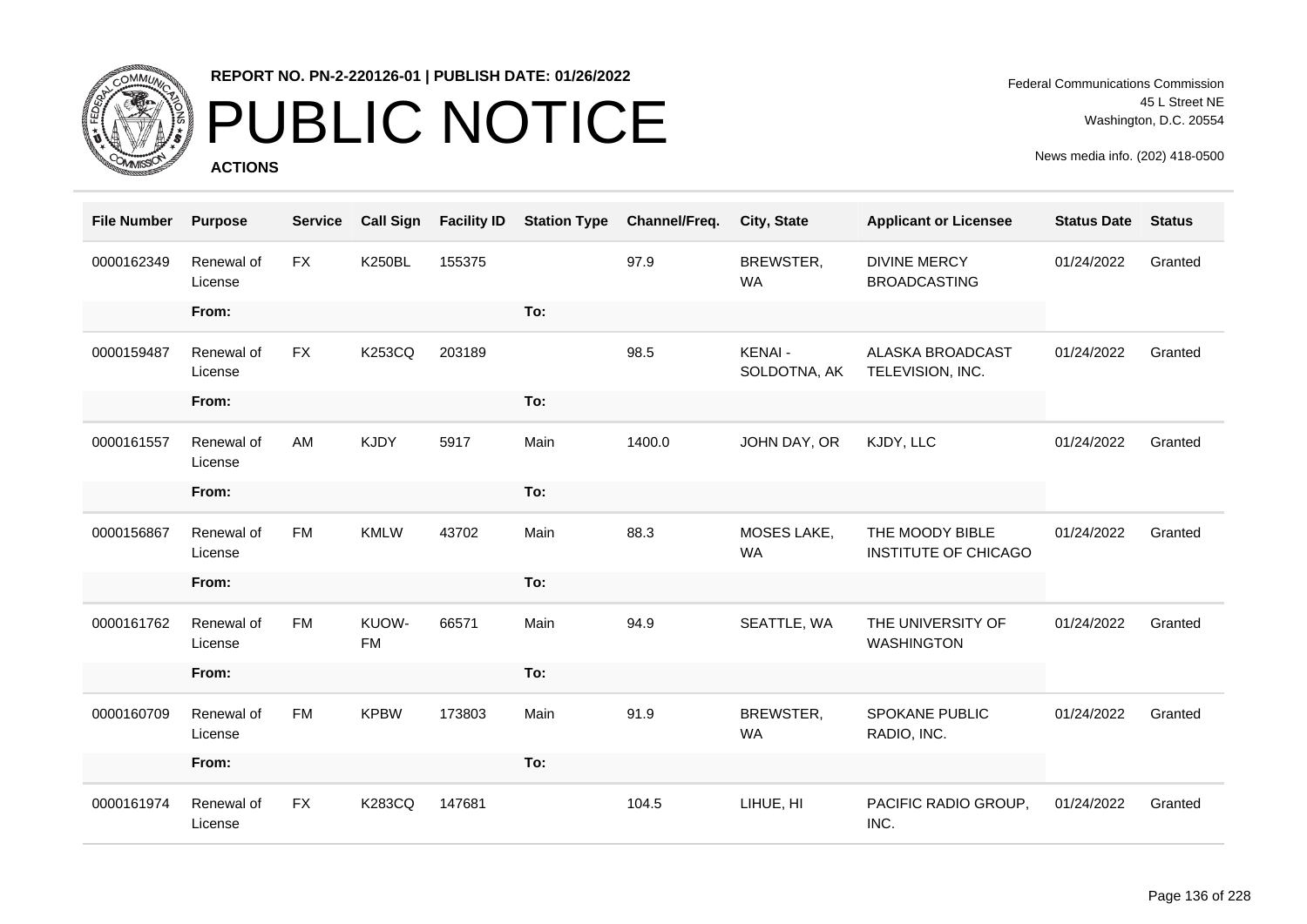

# PUBLIC NOTICE

**ACTIONS**

Federal Communications Commission 45 L Street NE Washington, D.C. 20554

| <b>File Number</b> | <b>Purpose</b>        | <b>Service</b> | <b>Call Sign</b> | <b>Facility ID</b> | <b>Station Type</b> | Channel/Freq. | <b>City, State</b>          | <b>Applicant or Licensee</b>                                  | <b>Status Date</b> | <b>Status</b> |
|--------------------|-----------------------|----------------|------------------|--------------------|---------------------|---------------|-----------------------------|---------------------------------------------------------------|--------------------|---------------|
|                    | From:                 |                |                  |                    | To:                 |               |                             |                                                               |                    |               |
| 0000157958         | Renewal of<br>License | <b>FX</b>      | <b>K273DF</b>    | 201511             |                     | 102.5         | <b>KLAMATH</b><br>FALLS, OR | <b>WYNNE ENTERPRISES</b><br><b>LLC</b>                        | 01/24/2022         | Granted       |
|                    | From:                 |                |                  |                    | To:                 |               |                             |                                                               |                    |               |
| 0000161877         | Renewal of<br>License | <b>FM</b>      | <b>KKWN</b>      | 5285               | Main                | 106.7         | CASHMERE,<br><b>WA</b>      | CCR-Wenatchee IV, LLC                                         | 01/24/2022         | Granted       |
|                    | From:                 |                |                  |                    | To:                 |               |                             |                                                               |                    |               |
| 0000160319         | Renewal of<br>License | <b>FX</b>      | <b>K227DU</b>    | 156679             |                     | 93.3          | SALEM, OR                   | Edward C. Distell                                             | 01/24/2022         | Granted       |
|                    | From:                 |                |                  |                    | To:                 |               |                             |                                                               |                    |               |
| 0000160501         | Renewal of<br>License | <b>FX</b>      | <b>K225BE</b>    | 40886              | Main                | 92.9          | COTTAGE<br>GROVE, OR        | <b>MCKENZIE RIVER</b><br><b>BROADCASTING</b><br>COMPANY, INC. | 01/24/2022         | Granted       |
|                    | From:                 |                |                  |                    | To:                 |               |                             |                                                               |                    |               |
| 0000160443         | Renewal of<br>License | <b>FM</b>      | <b>KGVC</b>      | 198603             | Main                | 91.5          | <b>GLACIER VIEW</b><br>, AK | RADIO FREE PALMER,<br>INC.                                    | 01/24/2022         | Granted       |
|                    | From:                 |                |                  |                    | To:                 |               |                             |                                                               |                    |               |
| 0000160166         | Renewal of<br>License | <b>FX</b>      | <b>K204AG</b>    | 63018              | Main                | 88.7          | <b>CAMAS VALLEY</b><br>, OR | SOUTHERN OREGON<br><b>UNIVERSITY</b>                          | 01/24/2022         | Granted       |
|                    | From:                 |                |                  |                    | To:                 |               |                             |                                                               |                    |               |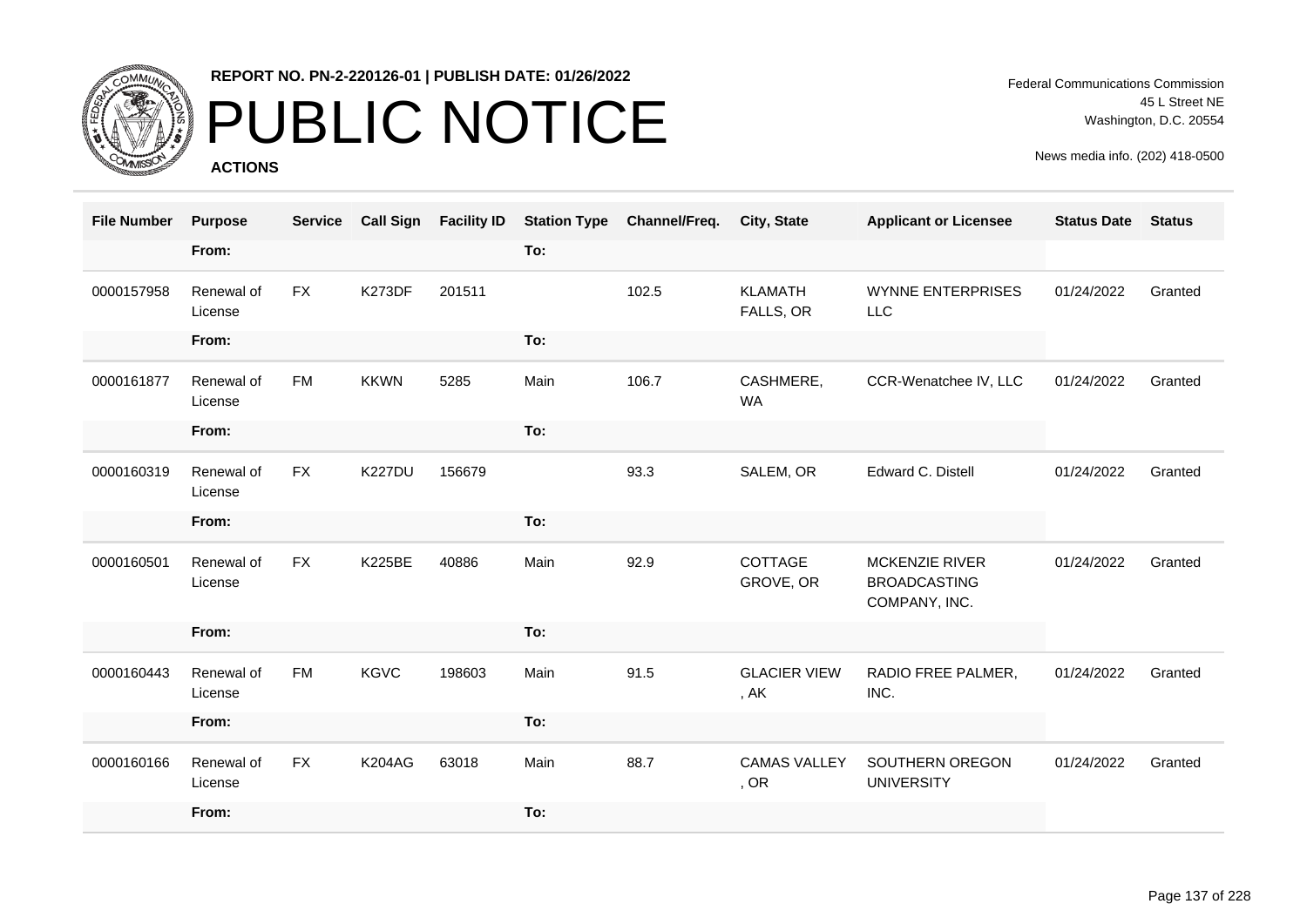

# PUBLIC NOTICE

**ACTIONS**

Federal Communications Commission 45 L Street NE Washington, D.C. 20554

| <b>File Number</b> | <b>Purpose</b>        | <b>Service</b> | <b>Call Sign</b> | <b>Facility ID</b> | <b>Station Type</b> | Channel/Freq. | <b>City, State</b>      | <b>Applicant or Licensee</b>                          | <b>Status Date</b> | <b>Status</b> |
|--------------------|-----------------------|----------------|------------------|--------------------|---------------------|---------------|-------------------------|-------------------------------------------------------|--------------------|---------------|
| 0000160172         | Renewal of<br>License | <b>FX</b>      | K272FC           | 156569             |                     | 102.3         | VOORHIES, OR            | SOUTHERN OREGON<br><b>UNIVERSITY</b>                  | 01/24/2022         | Granted       |
|                    | From:                 |                |                  |                    | To:                 |               |                         |                                                       |                    |               |
| 0000159636         | Renewal of<br>License | FL.            | KIPC-LP          | 196412             |                     | 107.1         | PENDLETON,<br><b>OR</b> | <b>PENDLETON</b><br><b>COMMUNITY MEDIA</b>            | 01/24/2022         | Granted       |
|                    | From:                 |                |                  |                    | To:                 |               |                         |                                                       |                    |               |
| 0000160370         | Renewal of<br>License | <b>FX</b>      | <b>K216FI</b>    | 77051              | Main                | 91.1          | HONOLULU, HI            | <b>CSN INTERNATIONAL</b>                              | 01/24/2022         | Granted       |
|                    | From:                 |                |                  |                    | To:                 |               |                         |                                                       |                    |               |
| 0000161402         | Renewal of<br>License | <b>FM</b>      | <b>KHNW</b>      | 172300             | Main                | 88.3          | MANSON, WA              | <b>WASHINGTON STATE</b><br><b>UNIVERSITY</b>          | 01/24/2022         | Granted       |
|                    | From:                 |                |                  |                    | To:                 |               |                         |                                                       |                    |               |
| 0000162095         | Renewal of<br>License | FL.            | KGCA-<br>LP      | 133792             |                     | 106.9         | TUMON, GU               | <b>KGCA INC</b>                                       | 01/24/2022         | Granted       |
|                    | From:                 |                |                  |                    | To:                 |               |                         |                                                       |                    |               |
| 0000161335         | Renewal of<br>License | AM             | <b>KYKN</b>      | 72474              | Main                | 1430.0        | KEIZER, OR              | <b>WILLAMETTE</b><br><b>BROADCASTING CO.,</b><br>INC. | 01/24/2022         | Granted       |
|                    | From:                 |                |                  |                    | To:                 |               |                         |                                                       |                    |               |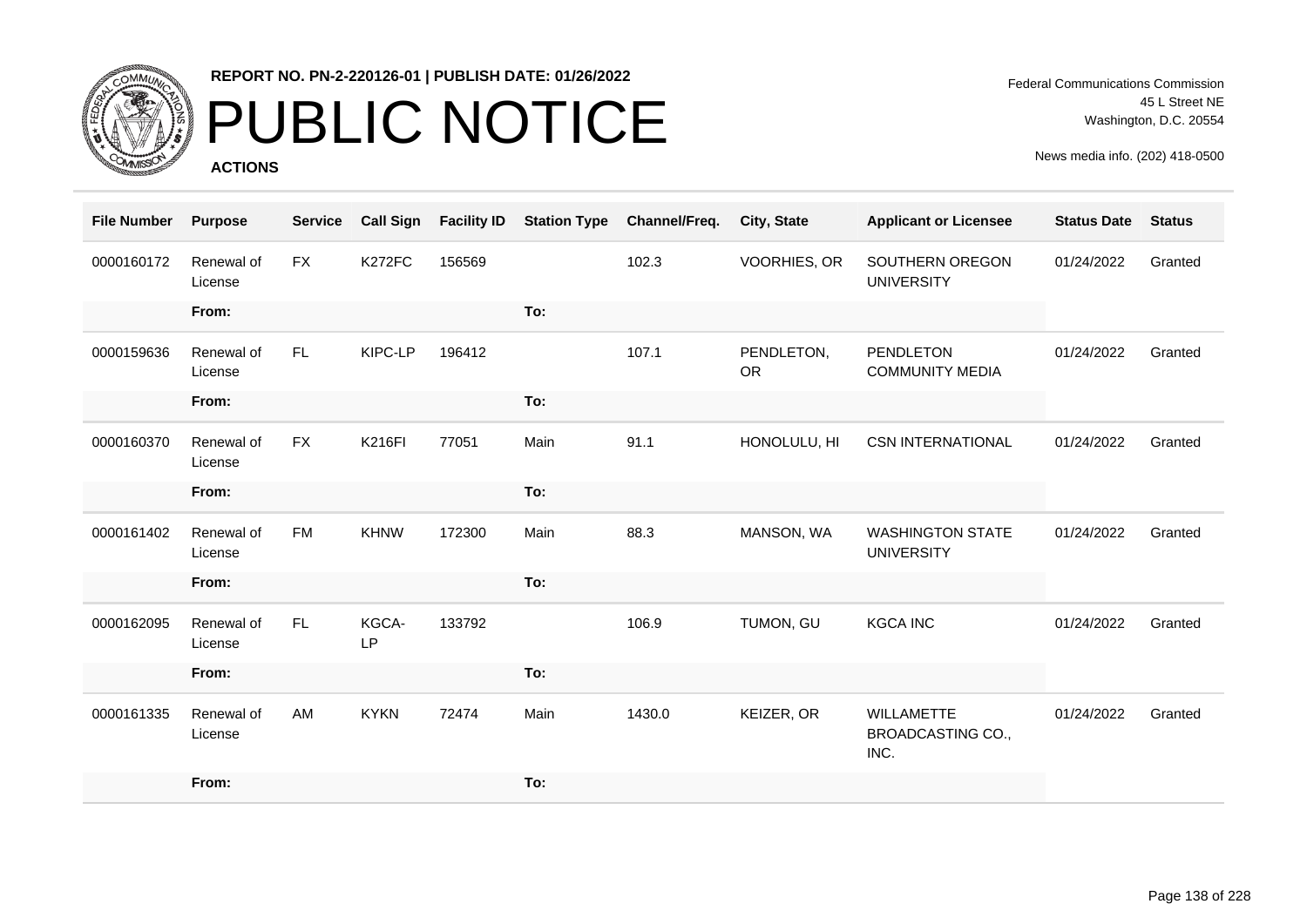

## PUBLIC NOTICE

**ACTIONS**

Federal Communications Commission 45 L Street NE Washington, D.C. 20554

| <b>File Number</b> | <b>Purpose</b>        | <b>Service</b> | <b>Call Sign</b>   | <b>Facility ID</b> | <b>Station Type</b> | Channel/Freq. | City, State      | <b>Applicant or Licensee</b>                        | <b>Status Date</b> | <b>Status</b> |
|--------------------|-----------------------|----------------|--------------------|--------------------|---------------------|---------------|------------------|-----------------------------------------------------|--------------------|---------------|
| 0000159832         | Renewal of<br>License | <b>FX</b>      | <b>K210CX</b>      | 91521              |                     | 89.9          | YAKIMA, WA       | <b>EDUCATIONAL MEDIA</b><br><b>FOUNDATION</b>       | 01/24/2022         | Granted       |
|                    | From:                 |                |                    |                    | To:                 |               |                  |                                                     |                    |               |
| 0000160972         | Renewal of<br>License | <b>FX</b>      | <b>K227DP</b>      | 202195             |                     | 93.3          | JUNEAU, AK       | <b>JUNEAU ALASKA</b><br>COMMUNICATIONS, LLC         | 01/24/2022         | Granted       |
|                    | From:                 |                |                    |                    | To:                 |               |                  |                                                     |                    |               |
| 0000160063         | Renewal of<br>License | <b>FX</b>      | <b>K278CW</b>      | 203229             |                     | 103.5         | ASTORIA, OR      | OMG FCC LICENSES LLC                                | 01/24/2022         | Granted       |
|                    | From:                 |                |                    |                    | To:                 |               |                  |                                                     |                    |               |
| 0000180554         | Minor<br>Modification | <b>LPD</b>     | WPVS-<br>LD        | 67976              | Main                | 9             | MILWAUKEE,<br>WI | <b>POLNET</b><br>COMMUNICATIONS, LTD.               | 01/24/2022         | Granted       |
|                    | From:                 |                |                    |                    | To:                 |               |                  |                                                     |                    |               |
| 0000159993         | Renewal of<br>License | FL.            | KVRU-<br>LP        | 192358             |                     | 105.7         | SEATTLE, WA      | <b>SOUTHEAST</b><br><b>EFFECTIVE</b><br>DEVELOPMENT | 01/24/2022         | Granted       |
|                    | From:                 |                |                    |                    | To:                 |               |                  |                                                     |                    |               |
| 0000162131         | Renewal of<br>License | <b>FM</b>      | KMHS-<br><b>FM</b> | 91353              | Main                | 91.3          | COOS BAY, OR     | COOS BAY SCHOOL<br><b>DISTRICT NO. 9</b>            | 01/24/2022         | Granted       |
|                    | From:                 |                |                    |                    | To:                 |               |                  |                                                     |                    |               |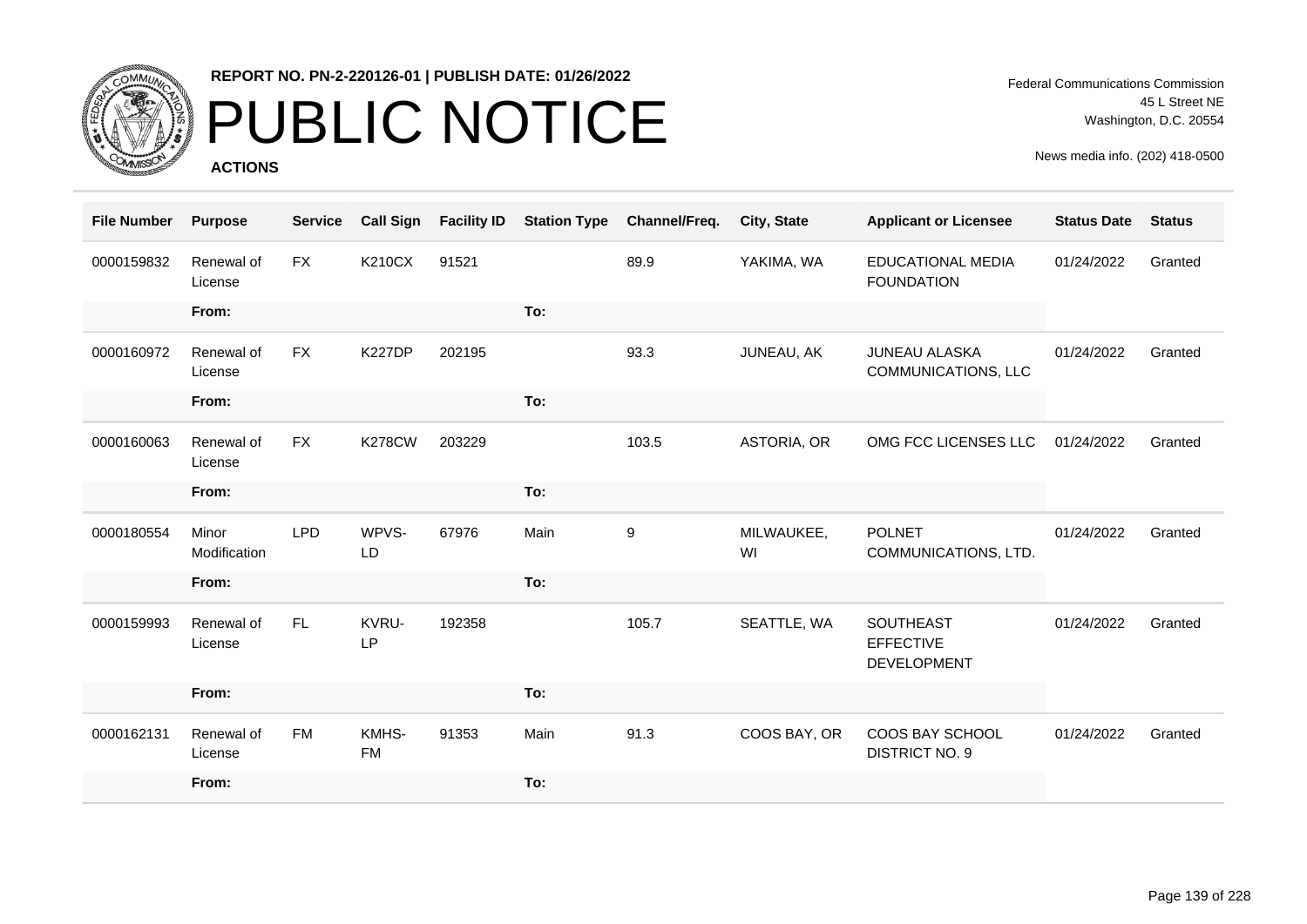

# PUBLIC NOTICE

**ACTIONS**

Federal Communications Commission 45 L Street NE Washington, D.C. 20554

| <b>File Number</b> | <b>Purpose</b>        | <b>Service</b> | <b>Call Sign</b> | <b>Facility ID</b> | <b>Station Type</b> | Channel/Freq. | City, State         | <b>Applicant or Licensee</b>             | <b>Status Date</b> | <b>Status</b> |
|--------------------|-----------------------|----------------|------------------|--------------------|---------------------|---------------|---------------------|------------------------------------------|--------------------|---------------|
| 0000161435         | Renewal of<br>License | <b>FM</b>      | <b>KOAP</b>      | 93285              | Main                | 88.7          | LAKEVIEW, OR        | OREGON PUBLIC<br><b>BROADCASTING</b>     | 01/24/2022         | Granted       |
|                    | From:                 |                |                  |                    | To:                 |               |                     |                                          |                    |               |
| 0000161819         | Renewal of<br>License | <b>FX</b>      | <b>K285FH</b>    | 156748             |                     | 104.9         | GLIDE, OR           | <b>RAIDER</b><br>COMMUNICATIONS, INC.    | 01/24/2022         | Granted       |
|                    | From:                 |                |                  |                    | To:                 |               |                     |                                          |                    |               |
| 0000160455         | Renewal of<br>License | FL.            | KGEL-LP          | 196167             |                     | 92.5          | JASPER, OR          | LAURELWOOD<br>ACADEMY, INC.              | 01/24/2022         | Granted       |
|                    | From:                 |                |                  |                    | To:                 |               |                     |                                          |                    |               |
| 0000160776         | Renewal of<br>License | <b>FM</b>      | <b>KOGJ</b>      | 174802             | Main                | 88.1          | KENAI, AK           | <b>CSN INTERNATIONAL</b>                 | 01/24/2022         | Granted       |
|                    | From:                 |                |                  |                    | To:                 |               |                     |                                          |                    |               |
| 0000160377         | Renewal of<br>License | <b>FX</b>      | <b>K217GE</b>    | 91593              | Main                | 91.3          | KIHEI, HI           | <b>CSN INTERNATIONAL</b>                 | 01/24/2022         | Granted       |
|                    | From:                 |                |                  |                    | To:                 |               |                     |                                          |                    |               |
| 0000162503         | Renewal of<br>License | <b>FX</b>      | <b>K283CR</b>    | 144125             |                     | 104.5         | WAIMEA, HI          | HAWAII PUBLIC RADIO,<br>INC.             | 01/24/2022         | Granted       |
|                    | From:                 |                |                  |                    | To:                 |               |                     |                                          |                    |               |
| 0000161023         | Renewal of<br>License | <b>FX</b>      | K252EJ           | 147853             |                     | 98.3          | <b>WRANGELL, AK</b> | ALASKA BROADCAST<br>COMMUNICATIONS, INC. | 01/24/2022         | Granted       |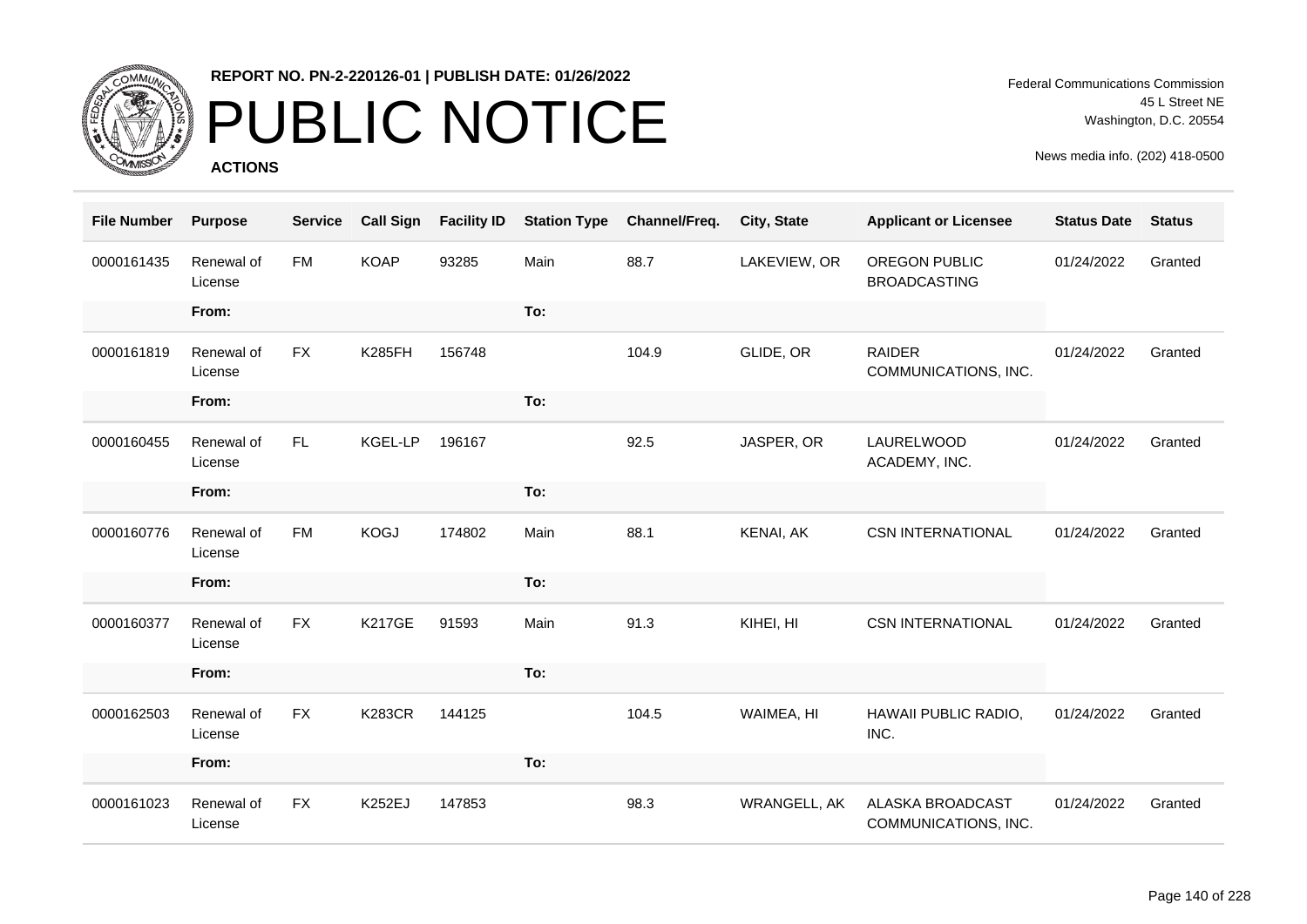

## PUBLIC NOTICE

**ACTIONS**

Federal Communications Commission 45 L Street NE Washington, D.C. 20554

| <b>File Number</b> | <b>Purpose</b>        | <b>Service</b> | <b>Call Sign</b>   | <b>Facility ID</b> | <b>Station Type</b> | Channel/Freq. | <b>City, State</b>       | <b>Applicant or Licensee</b>                                 | <b>Status Date</b> | <b>Status</b> |
|--------------------|-----------------------|----------------|--------------------|--------------------|---------------------|---------------|--------------------------|--------------------------------------------------------------|--------------------|---------------|
|                    | From:                 |                |                    |                    | To:                 |               |                          |                                                              |                    |               |
| 0000161064         | Renewal of<br>License | <b>FM</b>      | KDLG-<br><b>FM</b> | 171933             | Main                | 89.9          | DILLINGHAM,<br>AK        | <b>DILLINGHAM CITY</b><br><b>SCHOOL DISTRICT</b>             | 01/24/2022         | Granted       |
|                    | From:                 |                |                    |                    | To:                 |               |                          |                                                              |                    |               |
| 0000160559         | Renewal of<br>License | AM             | <b>KODL</b>        | 36629              | Main                | 1440.0        | THE DALLES,<br><b>OR</b> | LARSON-WYNN, INC.                                            | 01/24/2022         | Granted       |
|                    | From:                 |                |                    |                    | To:                 |               |                          |                                                              |                    |               |
| 0000161527         | Renewal of<br>License | <b>FX</b>      | <b>K239CL</b>      | 147992             |                     | 95.7          | SPOKANE, WA              | Xana Oregon, LLC                                             | 01/24/2022         | Granted       |
|                    | From:                 |                |                    |                    | To:                 |               |                          |                                                              |                    |               |
| 0000159776         | Renewal of<br>License | FL.            | KITC-LP            | 134468             |                     | 106.5         | GILCHRIST, OR            | CRESCENT/GILCHRIST<br><b>COMMUNITY ACTION</b><br><b>TEAM</b> | 01/24/2022         | Granted       |
|                    | From:                 |                |                    |                    | To:                 |               |                          |                                                              |                    |               |
| 0000157594         | Renewal of<br>License | <b>FX</b>      | K274DD             | 203204             |                     | 102.7         | NINILCHIK, AK            | <b>PENINSULA</b><br>COMMUNICATIONS, INC.                     | 01/24/2022         | Granted       |
|                    | From:                 |                |                    |                    | To:                 |               |                          |                                                              |                    |               |
| 0000160394         | Renewal of<br>License | <b>FX</b>      | K273AJ             | 91973              | Main                | 102.5         | ELWOOD, OR               | <b>CSN INTERNATIONAL</b>                                     | 01/24/2022         | Granted       |
|                    | From:                 |                |                    |                    | To:                 |               |                          |                                                              |                    |               |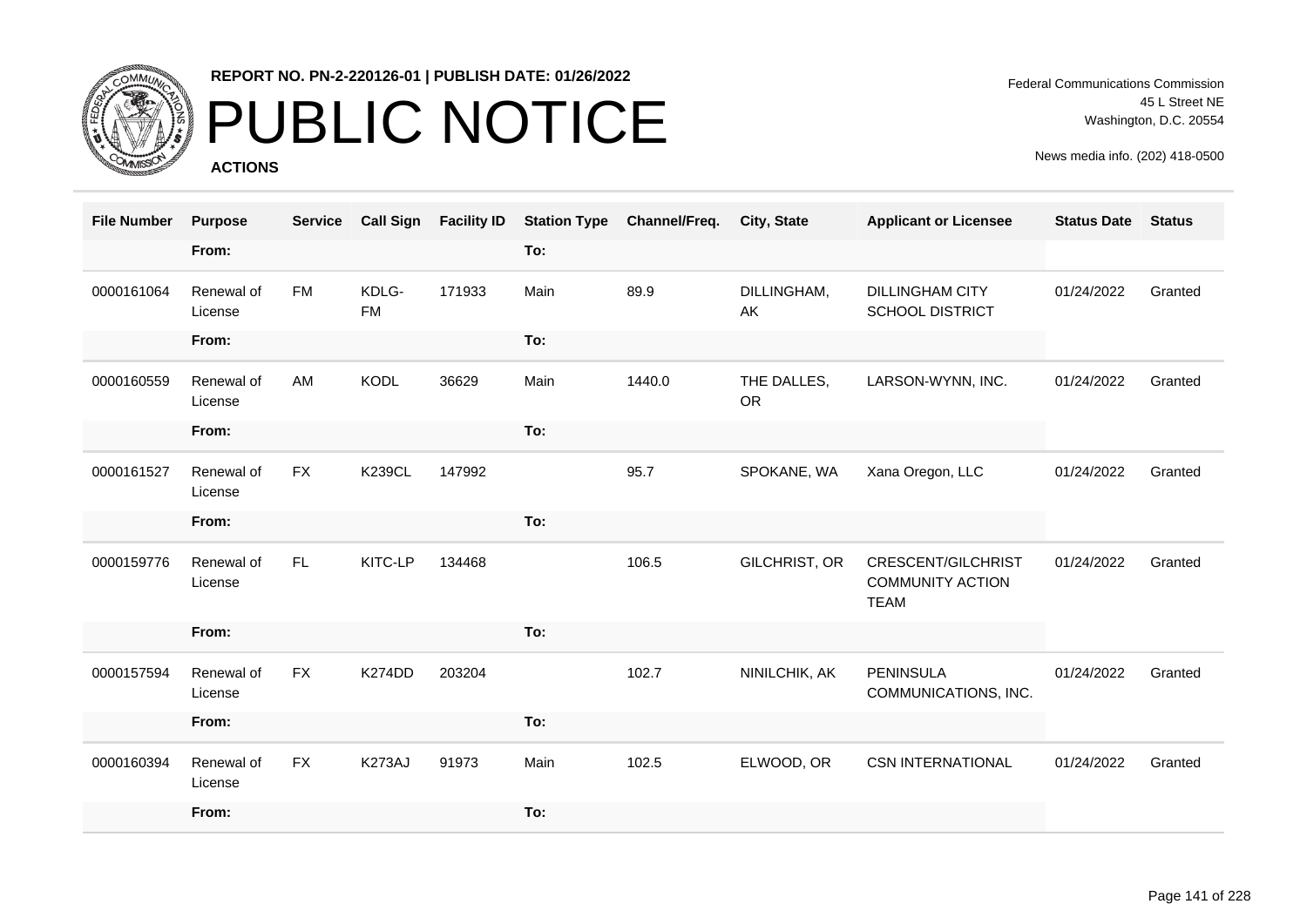

# PUBLIC NOTICE

**ACTIONS**

Federal Communications Commission 45 L Street NE Washington, D.C. 20554

| <b>File Number</b> | <b>Purpose</b>        | <b>Service</b> | <b>Call Sign</b> | <b>Facility ID</b> | <b>Station Type</b> | Channel/Freq. | City, State                     | <b>Applicant or Licensee</b>                                  | <b>Status Date</b> | <b>Status</b> |
|--------------------|-----------------------|----------------|------------------|--------------------|---------------------|---------------|---------------------------------|---------------------------------------------------------------|--------------------|---------------|
| 0000162098         | Renewal of<br>License | <b>FX</b>      | <b>K239AL</b>    | 147689             |                     | 95.7          | COOS BAY, OR                    | <b>BICOASTAL MEDIA</b><br>LICENSES III, LLC                   | 01/24/2022         | Granted       |
|                    | From:                 |                |                  |                    | To:                 |               |                                 |                                                               |                    |               |
| 0000159830         | Renewal of<br>License | <b>FX</b>      | <b>K256CL</b>    | 88631              |                     | 99.1          | <b>PORT</b><br>ANGELES, WA      | EDUCATIONAL MEDIA<br><b>FOUNDATION</b>                        | 01/24/2022         | Granted       |
|                    | From:                 |                |                  |                    | To:                 |               |                                 |                                                               |                    |               |
| 0000159000         | Renewal of<br>License | <b>FX</b>      | <b>K247AQ</b>    | 139138             |                     | 97.3          | ASHLAND, OR                     | <b>CSN INTERNATIONAL</b>                                      | 01/24/2022         | Granted       |
|                    | From:                 |                |                  |                    | To:                 |               |                                 |                                                               |                    |               |
| 0000160393         | Renewal of<br>License | <b>FX</b>      | <b>K205DM</b>    | 92498              | Main                | 88.9          | GLIDE, OR                       | <b>CSN INTERNATIONAL</b>                                      | 01/24/2022         | Granted       |
|                    | From:                 |                |                  |                    | To:                 |               |                                 |                                                               |                    |               |
| 0000160271         | Renewal of<br>License | <b>FX</b>      | <b>K229AY</b>    | 138127             |                     | 93.7          | <b>BAKER CITY,</b><br><b>OR</b> | <b>IDAHO CORPORATION</b><br>OF SEVENTH-DAY<br>ADVENTISTS, INC | 01/24/2022         | Granted       |
|                    | From:                 |                |                  |                    | To:                 |               |                                 |                                                               |                    |               |
| 0000161897         | Renewal of<br>License | <b>FM</b>      | <b>KDJF</b>      | 164233             | Main                | 93.5          | ESTER, AK                       | <b>TOR INGSTAD</b><br>LICENSES, LLC                           | 01/24/2022         | Granted       |
|                    | From:                 |                |                  |                    | To:                 |               |                                 |                                                               |                    |               |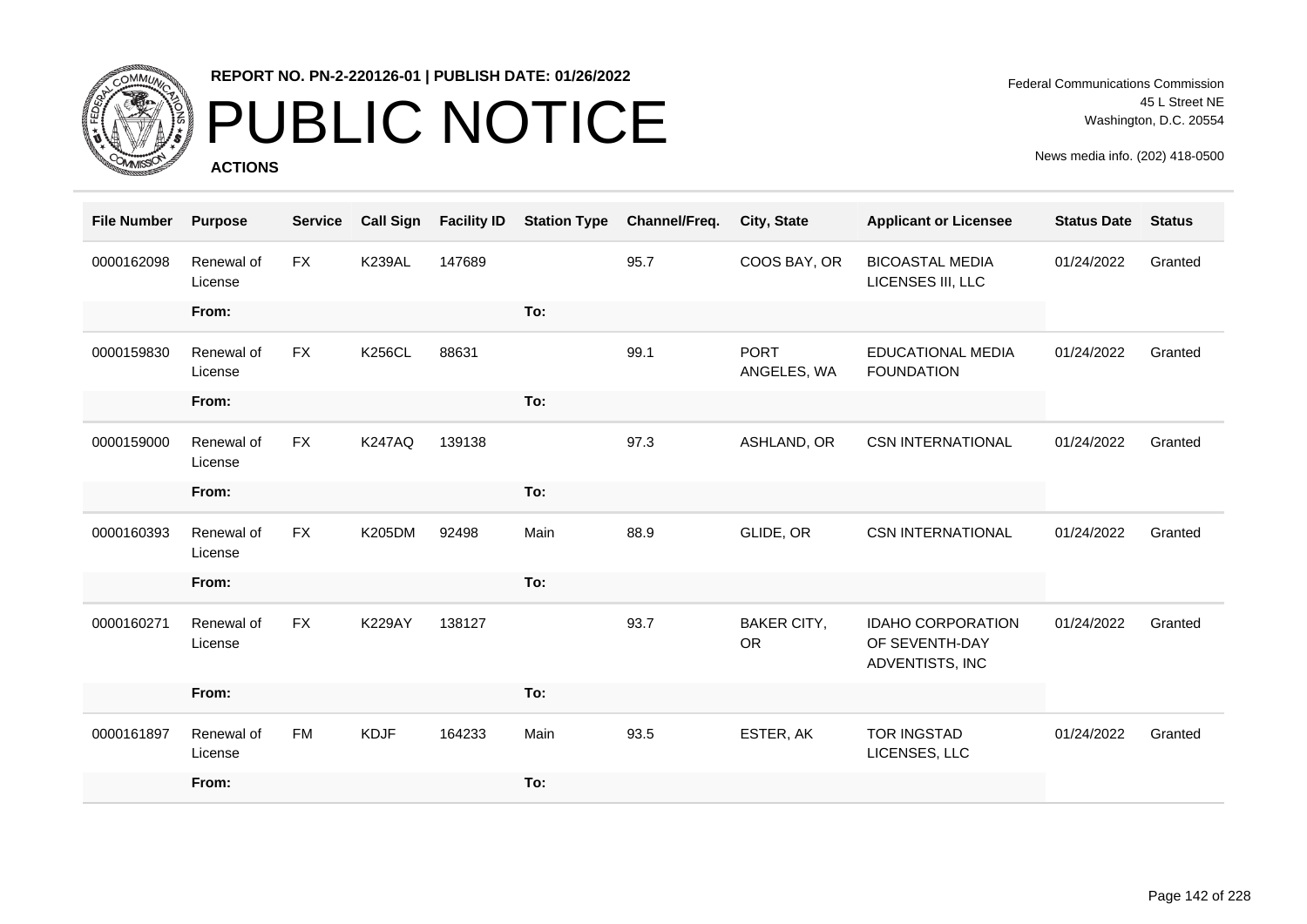

## PUBLIC NOTICE

**ACTIONS**

| <b>File Number</b> | <b>Purpose</b>        | <b>Service</b> | <b>Call Sign</b> | <b>Facility ID</b> | <b>Station Type</b> | Channel/Freq. | City, State             | <b>Applicant or Licensee</b>           | <b>Status Date</b> | <b>Status</b> |
|--------------------|-----------------------|----------------|------------------|--------------------|---------------------|---------------|-------------------------|----------------------------------------|--------------------|---------------|
| 0000162202         | Renewal of<br>License | FL.            | KXES-LP          | 123974             |                     | 92.9          | GALENA, AK              | YUKON WIRELESS, INC.                   | 01/24/2022         | Granted       |
|                    | From:                 |                |                  |                    | To:                 |               |                         |                                        |                    |               |
| 0000161220         | Renewal of<br>License | <b>FM</b>      | <b>KUUK</b>      | 180838             | Main                | 91.9          | NOATAK, AK              | <b>KOTZEBUE</b><br>BROADCASTING, INC.  | 01/24/2022         | Granted       |
|                    | From:                 |                |                  |                    | To:                 |               |                         |                                        |                    |               |
| 0000161941         | Renewal of<br>License | <b>FM</b>      | <b>KAOY</b>      | 70377              | Main                | 101.5         | KEALAKEKUA,<br>HI       | <b>NEW WEST</b><br>BROADCASTING CORP.  | 01/24/2022         | Granted       |
|                    | From:                 |                |                  |                    | To:                 |               |                         |                                        |                    |               |
| 0000159001         | Renewal of<br>License | <b>FX</b>      | <b>K271AR</b>    | 143727             |                     | 102.1         | COOS BAY, OR            | <b>CSN INTERNATIONAL</b>               | 01/24/2022         | Granted       |
|                    | From:                 |                |                  |                    | To:                 |               |                         |                                        |                    |               |
| 0000160262         | Renewal of<br>License | <b>FX</b>      | <b>K221EP</b>    | 141875             |                     | 92.1          | ELFIN COVE,<br>AK       | <b>RAVEN RADIO</b><br>FOUNDATION, INC. | 01/24/2022         | Granted       |
|                    | From:                 |                |                  |                    | To:                 |               |                         |                                        |                    |               |
| 0000160766         | Renewal of<br>License | <b>FX</b>      | <b>K228DU</b>    | 143019             |                     | 93.5          | CLARKSTON,<br>WA        | <b>CSN INTERNATIONAL</b>               | 01/24/2022         | Granted       |
|                    | From:                 |                |                  |                    | To:                 |               |                         |                                        |                    |               |
| 0000162680         | Renewal of<br>License | <b>FM</b>      | <b>KKRS</b>      | 78008              | Main                | 97.3          | DAVENPORT,<br><b>WA</b> | PENFOLD<br>COMMUNICATIONS, INC.        | 01/24/2022         | Granted       |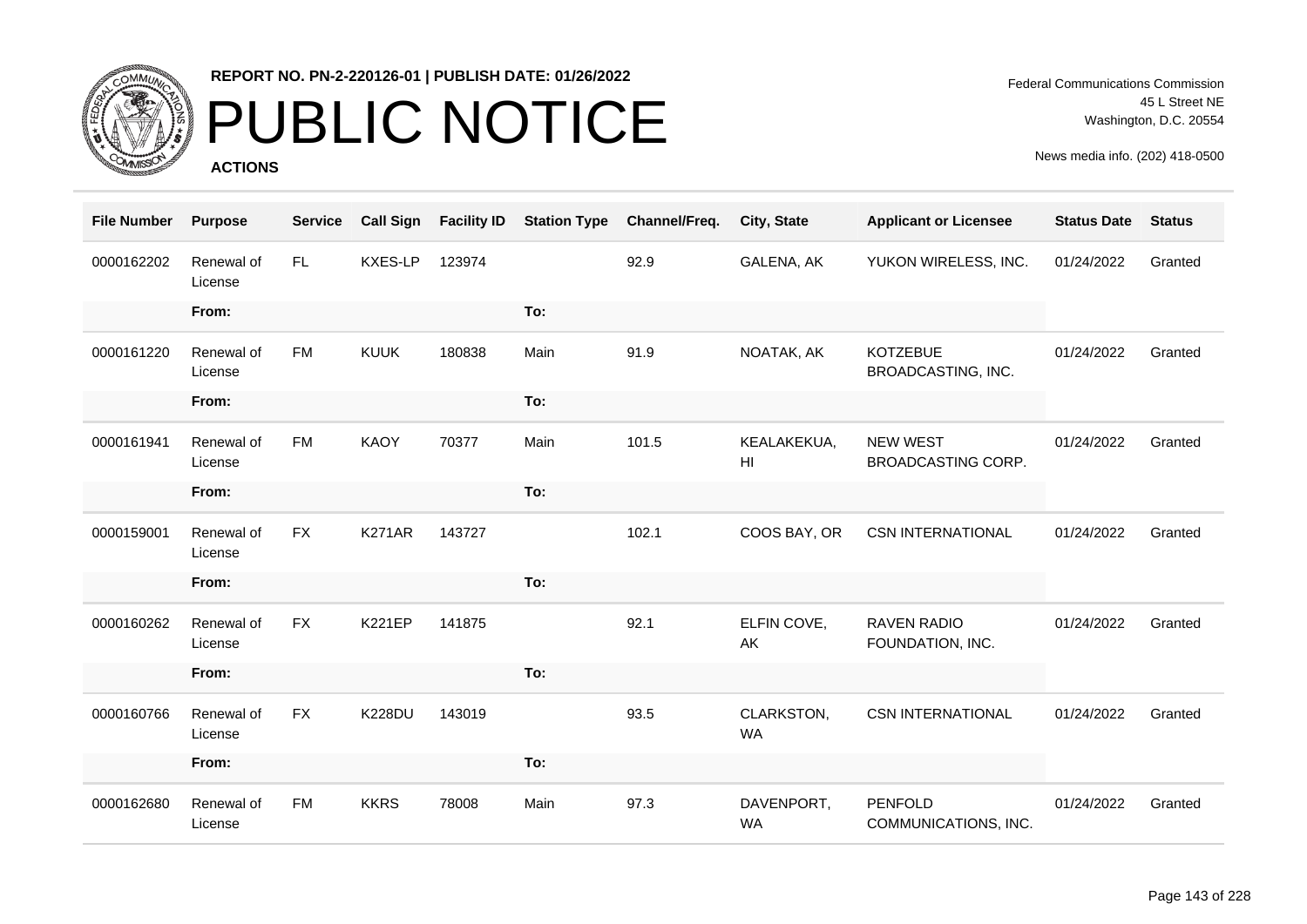

## PUBLIC NOTICE

**ACTIONS**

Federal Communications Commission 45 L Street NE Washington, D.C. 20554

| <b>File Number</b> | <b>Purpose</b>        | <b>Service</b> | <b>Call Sign</b> | <b>Facility ID</b> | <b>Station Type</b> | Channel/Freq. | City, State                 | <b>Applicant or Licensee</b>                 | <b>Status Date</b> | <b>Status</b> |
|--------------------|-----------------------|----------------|------------------|--------------------|---------------------|---------------|-----------------------------|----------------------------------------------|--------------------|---------------|
|                    | From:                 |                |                  |                    | To:                 |               |                             |                                              |                    |               |
| 0000159603         | Renewal of<br>License | AM             | <b>KBLE</b>      | 33667              | Main                | 1050.0        | SEATTLE, WA                 | Sacred Heart Radio, Inc.                     | 01/24/2022         | Granted       |
|                    | From:                 |                |                  |                    | To:                 |               |                             |                                              |                    |               |
| 0000161319         | Renewal of<br>License | <b>FM</b>      | <b>KXIX</b>      | 165965             | Main                | 94.1          | SUNRIVER, OR                | GCC BEND, LLC                                | 01/24/2022         | Granted       |
|                    | From:                 |                |                  |                    | To:                 |               |                             |                                              |                    |               |
| 0000158073         | Renewal of<br>License | FL.            | <b>KCIW-LP</b>   | 195257             |                     | 100.7         | <b>BROOKINGS,</b><br>OR, OR | <b>CURRY COAST</b><br><b>COMMUNITY RADIO</b> | 01/24/2022         | Granted       |
|                    | From:                 |                |                  |                    | To:                 |               |                             |                                              |                    |               |
| 0000160234         | Renewal of<br>License | <b>FM</b>      | <b>KSRG</b>      | 62105              | Main                | 88.3          | ASHLAND, OR                 | SOUTHERN OREGON<br><b>UNIVERSITY</b>         | 01/24/2022         | Granted       |
|                    | From:                 |                |                  |                    | To:                 |               |                             |                                              |                    |               |
| 0000160469         | Renewal of<br>License | AM             | <b>KLHT</b>      | 8415               | Main                | 1040.0        | HONOLULU, HI                | CALVARY CHAPEL OF<br>HONOLULU, INC.          | 01/24/2022         | Granted       |
|                    | From:                 |                |                  |                    | To:                 |               |                             |                                              |                    |               |
| 0000162454         | Renewal of<br>License | AM             | <b>KBRO</b>      | 48248              | Main                | 1490.0        | BREMERTON,<br><b>WA</b>     | Iglesia Pentecostal<br>Vispera del Fin       | 01/24/2022         | Granted       |
|                    | From:                 |                |                  |                    | To:                 |               |                             |                                              |                    |               |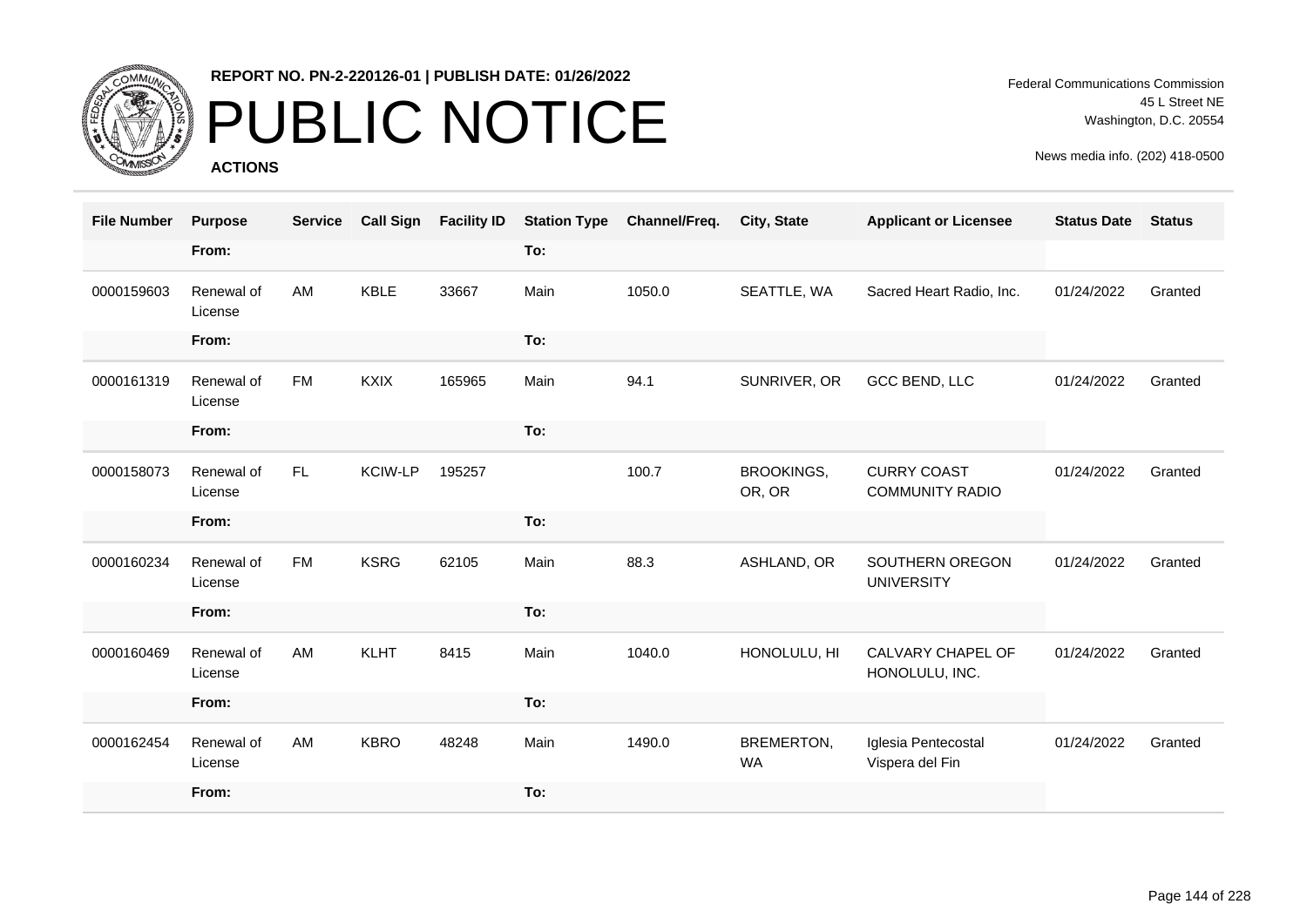

### PUBLIC NOTICE

**ACTIONS**

| <b>File Number</b> | <b>Purpose</b>                     | <b>Service</b> | <b>Call Sign</b>   | <b>Facility ID</b> | <b>Station Type</b> | Channel/Freq. | City, State                            | <b>Applicant or Licensee</b>                                                    | <b>Status Date</b> | <b>Status</b> |
|--------------------|------------------------------------|----------------|--------------------|--------------------|---------------------|---------------|----------------------------------------|---------------------------------------------------------------------------------|--------------------|---------------|
| 0000161966         | Renewal of<br>License              | <b>FM</b>      | KAGO-<br><b>FM</b> | 198620             | Main                | 94.9          | ALTAMONT, OR                           | <b>BASIN MEDIACTIVE, LLC</b>                                                    | 01/24/2022         | Granted       |
|                    | From:                              |                |                    |                    | To:                 |               |                                        |                                                                                 |                    |               |
| 0000158743         | Renewal of<br>License              | <b>FM</b>      | <b>KCHW</b>        | 185084             | Main                | 102.7         | CHEWELAH,<br><b>WA</b>                 | <b>NORTHEAST</b><br><b>WASHINGTON</b><br><b>COMMUNITY RADIO</b><br><b>GUILD</b> | 01/24/2022         | Granted       |
|                    | From:                              |                |                    |                    | To:                 |               |                                        |                                                                                 |                    |               |
| 0000160887         | Renewal of<br>License              | AM             | <b>KSDP</b>        | 943                | Main                | 830.0         | SAND POINT,<br>AK                      | ALEUTIAN PENINSULA<br><b>BROADCASTING, INC</b>                                  | 01/24/2022         | Granted       |
|                    | From:                              |                |                    |                    | To:                 |               |                                        |                                                                                 |                    |               |
| 0000158731         | Renewal of<br>License<br>Amendment | <b>FM</b>      | <b>KHJC</b>        | 81138              | Main                | 88.9          | LIHUE, HI                              | <b>CSN INTERNATIONAL</b>                                                        | 01/24/2022         | Granted       |
|                    | From:                              |                |                    |                    | To:                 |               |                                        |                                                                                 |                    |               |
| 0000161450         | Renewal of<br>License              | <b>FX</b>      | <b>K251AX</b>      | 24825              | Main                | 98.1          | MEDFORD, OR                            | <b>GRANTS PASS</b><br><b>BROADCASTING CORP.</b>                                 | 01/24/2022         | Granted       |
|                    | From:                              |                |                    |                    | To:                 |               |                                        |                                                                                 |                    |               |
| 0000162199         | Renewal of<br>License              | <b>FX</b>      | <b>K276BY</b>      | 49364              | Main                | 103.1         | PATEROS,<br><b>BREWSTER</b><br>AND, WA | Cynthia Ennis                                                                   | 01/24/2022         | Granted       |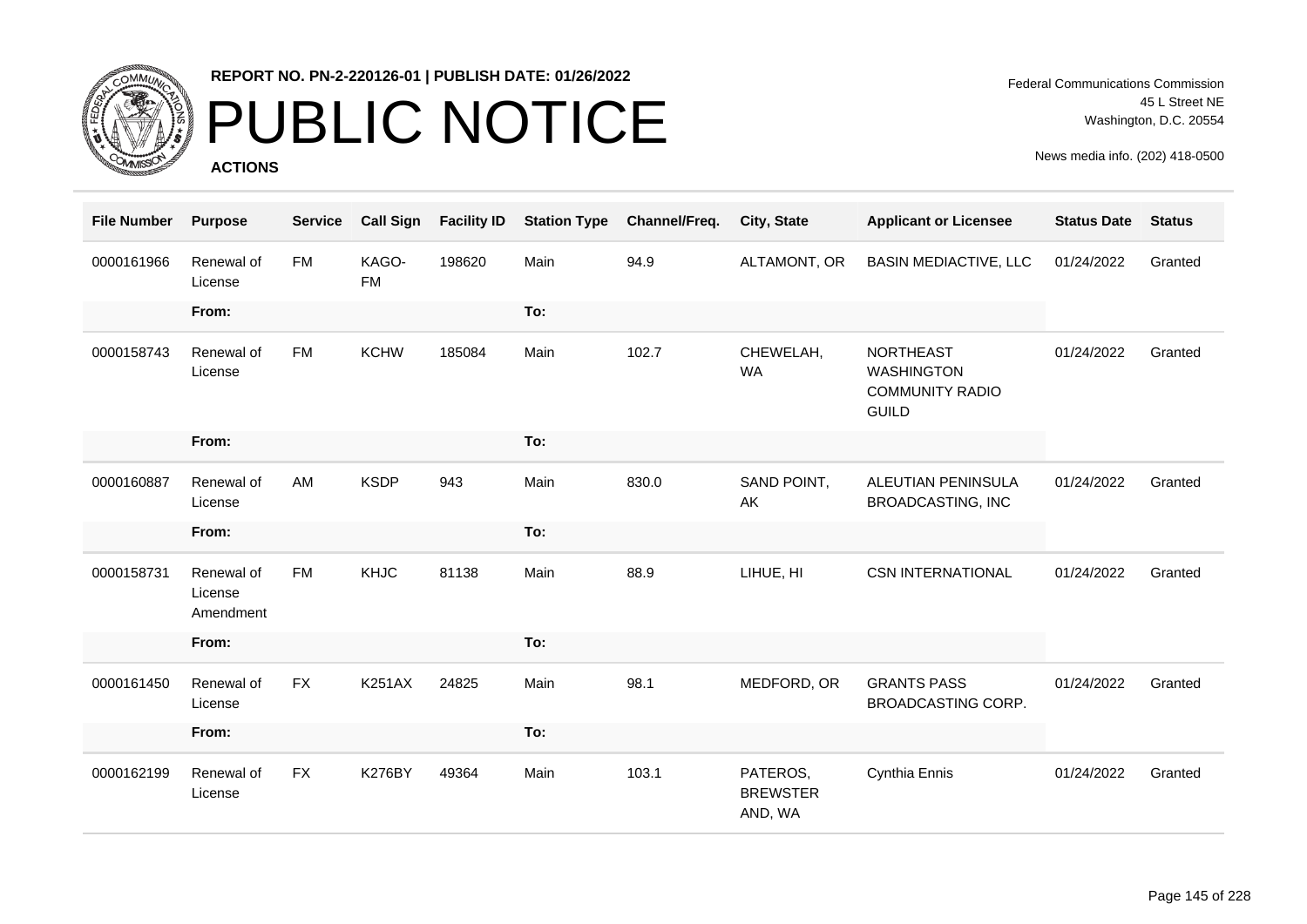

# PUBLIC NOTICE

**ACTIONS**

| <b>File Number</b> | <b>Purpose</b>                     | <b>Service</b> | <b>Call Sign</b>   | <b>Facility ID</b> | <b>Station Type</b> | Channel/Freq. | City, State                 | <b>Applicant or Licensee</b>                  | <b>Status Date</b> | <b>Status</b> |
|--------------------|------------------------------------|----------------|--------------------|--------------------|---------------------|---------------|-----------------------------|-----------------------------------------------|--------------------|---------------|
|                    | From:                              |                |                    |                    | To:                 |               |                             |                                               |                    |               |
| 0000158680         | Renewal of<br>License<br>Amendment | FX             | <b>K296ET</b>      | 87714              | Main                | 107.1         | BRIDGEPORT,<br><b>WA</b>    | NORTH CASCADES<br>BROADCASTING, INC.          | 01/24/2022         | Granted       |
|                    | From:                              |                |                    |                    | To:                 |               |                             |                                               |                    |               |
| 0000160278         | Renewal of<br>License              | <b>FX</b>      | <b>K216AA</b>      | 47411              | Main                | 91.1          | POINT BAKER,<br>AK          | <b>NARROWS</b><br>BROADCASTING CORP.          | 01/24/2022         | Granted       |
|                    | From:                              |                |                    |                    | To:                 |               |                             |                                               |                    |               |
| 0000158191         | Renewal of<br>License              | FL.            | KEPW-<br><b>LP</b> | 196953             |                     | 97.3          | EUGENE, OR                  | <b>EUGENE PEACEWORKS</b>                      | 01/24/2022         | Granted       |
|                    | From:                              |                |                    |                    | To:                 |               |                             |                                               |                    |               |
| 0000162327         | Renewal of<br>License              | <b>FM</b>      | <b>KTCB</b>        | 93286              | Main                | 89.5          | TILLAMOOK,<br><b>OR</b>     | TILLICUM FOUNDATION                           | 01/24/2022         | Granted       |
|                    | From:                              |                |                    |                    | To:                 |               |                             |                                               |                    |               |
| 0000159801         | Renewal of<br>License              | <b>FX</b>      | <b>K224DL</b>      | 60136              | Main                | 92.7          | PORTLAND, OR                | <b>EDUCATIONAL MEDIA</b><br><b>FOUNDATION</b> | 01/24/2022         | Granted       |
|                    | From:                              |                |                    |                    | To:                 |               |                             |                                               |                    |               |
| 0000162338         | Renewal of<br>License              | <b>FM</b>      | <b>KXXP</b>        | 198745             |                     | 104.5         | <b>WHITE SALMON</b><br>, WA | <b>JACKMAN HOLDING</b><br>COMPANY, LLC        | 01/24/2022         | Granted       |
|                    | From:                              |                |                    |                    | To:                 |               |                             |                                               |                    |               |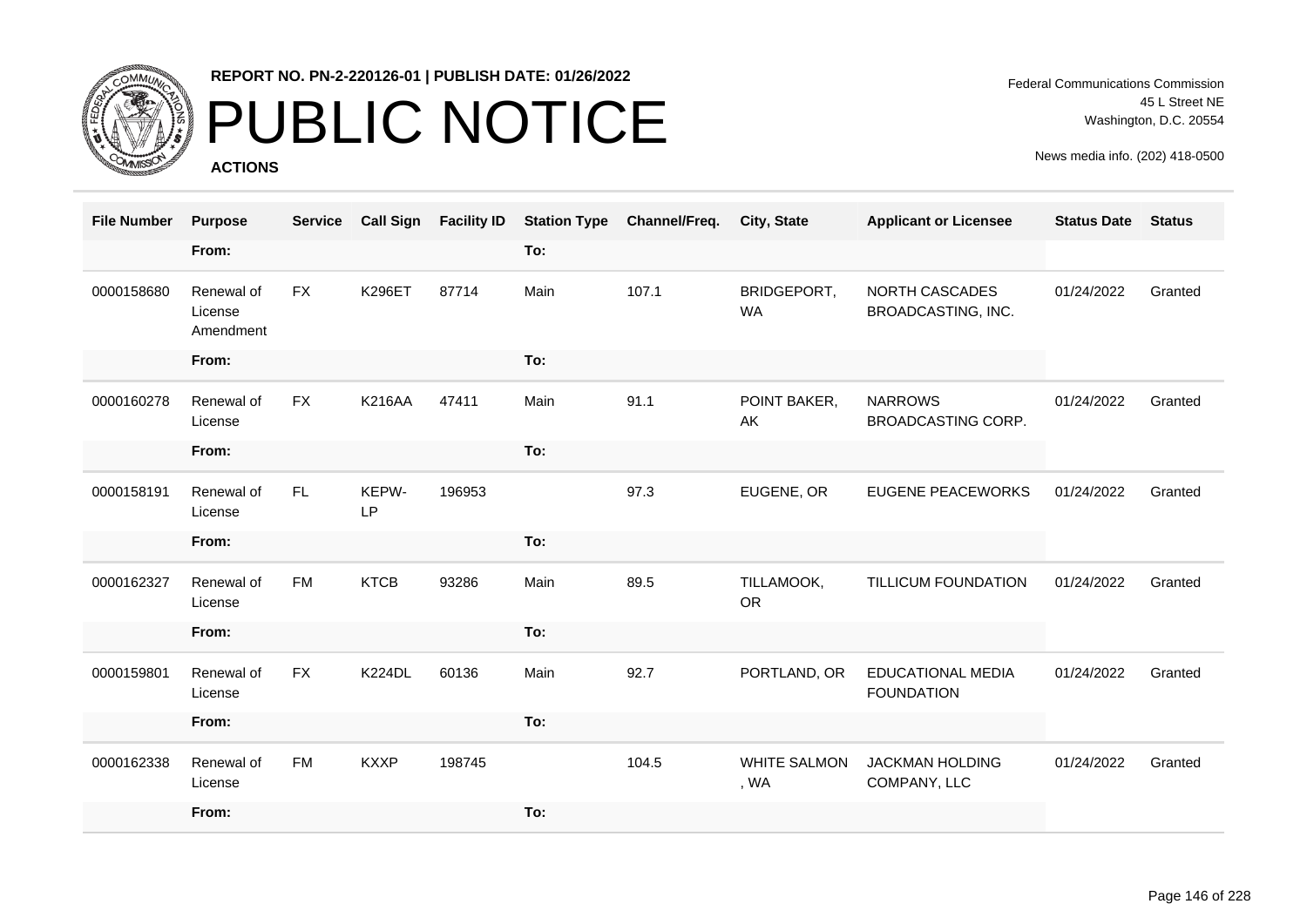

## PUBLIC NOTICE

**ACTIONS**

| <b>File Number</b> | <b>Purpose</b>        | <b>Service</b> | <b>Call Sign</b> | <b>Facility ID</b> | <b>Station Type</b> | Channel/Freq. | <b>City, State</b>         | <b>Applicant or Licensee</b>                                           | <b>Status Date</b> | <b>Status</b> |
|--------------------|-----------------------|----------------|------------------|--------------------|---------------------|---------------|----------------------------|------------------------------------------------------------------------|--------------------|---------------|
| 0000162200         | Renewal of<br>License | <b>FM</b>      | <b>KFIS</b>      | 50553              | Main                | 104.1         | SCAPPOOSE,<br><b>OR</b>    | <b>SALEM</b><br><b>COMMUNICATIONS</b><br><b>HOLDING</b><br>CORPORATION | 01/24/2022         | Granted       |
|                    | From:                 |                |                  |                    | To:                 |               |                            |                                                                        |                    |               |
| 0000158613         | Renewal of<br>License | <b>FX</b>      | <b>K201DH</b>    | 77128              | Main                | 88.1          | PENDLETON,<br><b>OR</b>    | <b>CSN INTERNATIONAL</b>                                               | 01/24/2022         | Granted       |
|                    | From:                 |                |                  |                    | To:                 |               |                            |                                                                        |                    |               |
| 0000159836         | Renewal of<br>License | <b>FX</b>      | <b>K210ES</b>    | 92410              | Main                | 89.9          | ABERDEEN, WA               | <b>EDUCATIONAL MEDIA</b><br><b>FOUNDATION</b>                          | 01/24/2022         | Granted       |
|                    | From:                 |                |                  |                    | To:                 |               |                            |                                                                        |                    |               |
| 0000159833         | Renewal of<br>License | <b>FX</b>      | <b>K215DP</b>    | 51194              | Main                | 90.9          | <b>PORT</b><br>ANGELES, WA | <b>EDUCATIONAL MEDIA</b><br><b>FOUNDATION</b>                          | 01/24/2022         | Granted       |
|                    | From:                 |                |                  |                    | To:                 |               |                            |                                                                        |                    |               |
| 0000161342         | Renewal of<br>License | <b>FX</b>      | <b>K271CS</b>    | 201580             |                     | 102.1         | EVERETT, WA                | Jean Suh                                                               | 01/24/2022         | Granted       |
|                    | From:                 |                |                  |                    | To:                 |               |                            |                                                                        |                    |               |
| 0000178673         | Minor<br>Modification | <b>FX</b>      | <b>W299CM</b>    | 200450             |                     | 107.7         | TOWANDA, PA                | <b>CANTROAIR</b><br>COMMUNICATIONS, INC.                               | 01/24/2022         | Granted       |
|                    | From:                 |                |                  |                    | To:                 |               |                            |                                                                        |                    |               |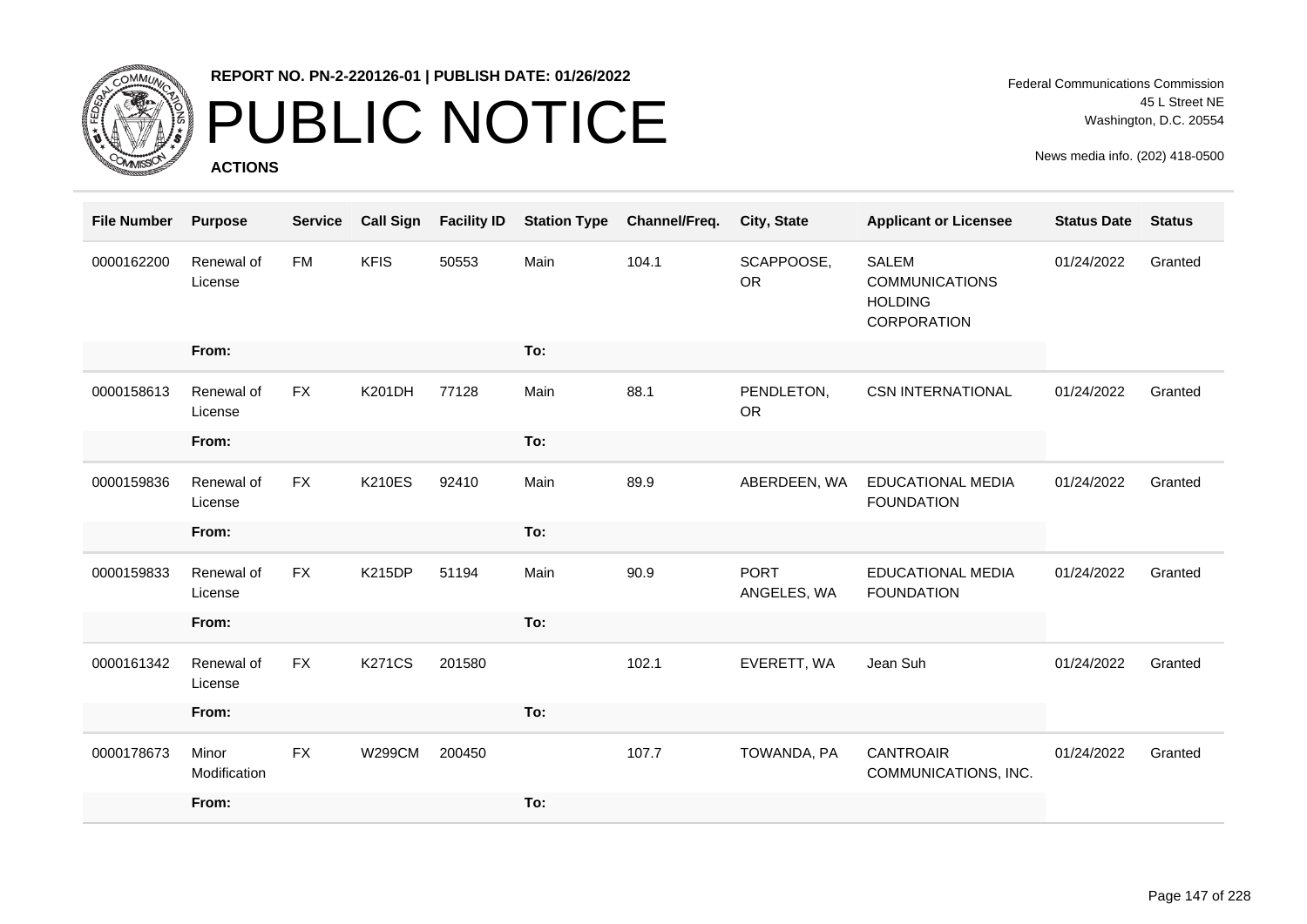

## PUBLIC NOTICE

**ACTIONS**

Federal Communications Commission 45 L Street NE Washington, D.C. 20554

| <b>File Number</b> | <b>Purpose</b>        | <b>Service</b> | <b>Call Sign</b> | <b>Facility ID</b> | <b>Station Type</b> | Channel/Freq. | City, State                        | <b>Applicant or Licensee</b>                              | <b>Status Date</b> | <b>Status</b> |
|--------------------|-----------------------|----------------|------------------|--------------------|---------------------|---------------|------------------------------------|-----------------------------------------------------------|--------------------|---------------|
| 0000161460         | Renewal of<br>License | <b>FX</b>      | <b>K252DL</b>    | 92367              | Main                | 98.3          | WALTON, OR                         | OREGON PUBLIC<br><b>BROADCASTING</b>                      | 01/24/2022         | Granted       |
|                    | From:                 |                |                  |                    | To:                 |               |                                    |                                                           |                    |               |
| 0000160408         | Renewal of<br>License | <b>FX</b>      | <b>K275BW</b>    | 93040              | Main                | 102.9         | SEQUIM, WA                         | <b>CSN INTERNATIONAL</b>                                  | 01/24/2022         | Granted       |
|                    | From:                 |                |                  |                    | To:                 |               |                                    |                                                           |                    |               |
| 0000160976         | Renewal of<br>License | <b>FM</b>      | <b>KGBR</b>      | 62150              | Main                | 92.7          | GOLD BEACH,<br><b>OR</b>           | ST. MARIE<br>COMMUNICATIONS, INC.                         | 01/24/2022         | Granted       |
|                    | From:                 |                |                  |                    | To:                 |               |                                    |                                                           |                    |               |
| 0000160414         | Renewal of<br>License | <b>FM</b>      | <b>KZTB</b>      | 953                | Main                | 97.9          | MILTON-<br>FREEWATER,<br><b>OR</b> | Bustos Media Holdings,<br><b>LLC</b>                      | 01/24/2022         | Granted       |
|                    | From:                 |                |                  |                    | To:                 |               |                                    |                                                           |                    |               |
| 0000162128         | Renewal of<br>License | <b>FX</b>      | <b>K286CR</b>    | 200163             |                     | 105.1         | COOS BAY, OR                       | COOS BAY SCHOOL<br><b>DISTRICT NO. 9</b>                  | 01/24/2022         | Granted       |
|                    | From:                 |                |                  |                    | To:                 |               |                                    |                                                           |                    |               |
| 0000161953         | Renewal of<br>License | <b>FM</b>      | <b>KWSO</b>      | 13582              | Main                | 91.9          | <b>WARM</b><br>SPRINGS, OR         | CONFEDERATED<br><b>TRIBES WARM</b><br>SPRINGS RESERVATION | 01/24/2022         | Granted       |
|                    | From:                 |                |                  |                    | To:                 |               |                                    |                                                           |                    |               |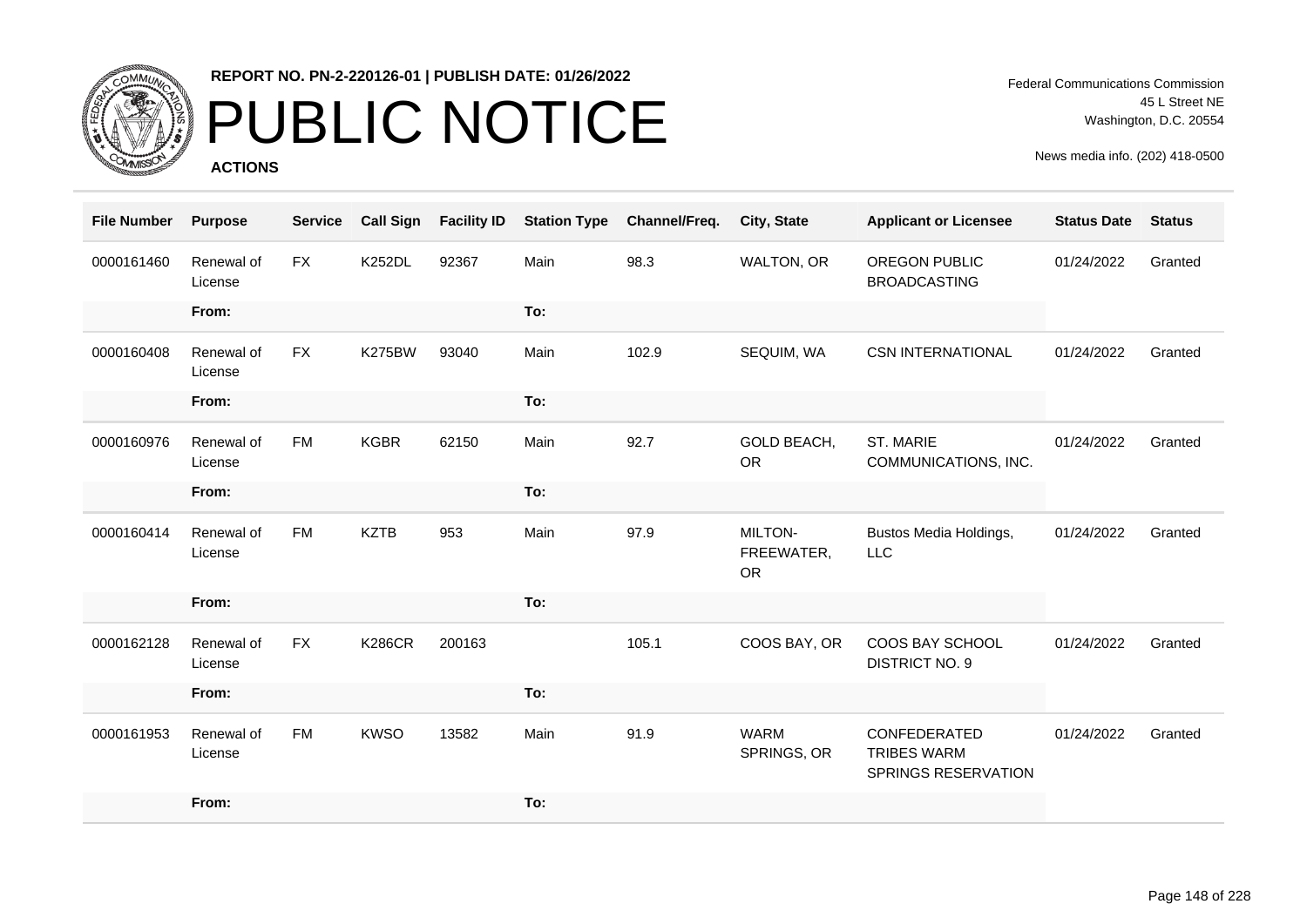

# PUBLIC NOTICE

**ACTIONS**

Federal Communications Commission 45 L Street NE Washington, D.C. 20554

| <b>File Number</b> | <b>Purpose</b>        | <b>Service</b> | <b>Call Sign</b>   | <b>Facility ID</b> | <b>Station Type</b> | Channel/Freq. | City, State                      | <b>Applicant or Licensee</b>                                            | <b>Status Date</b> | <b>Status</b> |
|--------------------|-----------------------|----------------|--------------------|--------------------|---------------------|---------------|----------------------------------|-------------------------------------------------------------------------|--------------------|---------------|
| 0000160299         | Renewal of<br>License | FL.            | KFUZ-LP            | 193078             |                     | 103.3         | CLARKSTON,<br><b>WA</b>          | <b>Clarkston Catholic Radio</b>                                         | 01/24/2022         | Granted       |
|                    | From:                 |                |                    |                    | To:                 |               |                                  |                                                                         |                    |               |
| 0000159998         | Renewal of<br>License | <b>FM</b>      | <b>KCWU</b>        | 87833              | Main                | 88.1          | ELLENSBURG,<br><b>WA</b>         | <b>TRUSTEES OF</b><br>CENTRAL<br><b>WASHINGTON</b><br><b>UNIVERSITY</b> | 01/24/2022         | Granted       |
|                    | From:                 |                |                    |                    | To:                 |               |                                  |                                                                         |                    |               |
| 0000160893         | Renewal of<br>License | FL.            | KOYS-<br><b>LP</b> | 195211             |                     | 94.1          | <b>BELLINGHAM,</b><br><b>WA</b>  | RADIO VIDA N LIFE INC                                                   | 01/24/2022         | Granted       |
|                    | From:                 |                |                    |                    | To:                 |               |                                  |                                                                         |                    |               |
| 0000160237         | Renewal of<br>License | <b>FX</b>      | K250BZ             | 203196             |                     | 97.9          | <b>GRANTS PASS,</b><br><b>OR</b> | SOUTHERN OREGON<br><b>UNIVERSITY</b>                                    | 01/24/2022         | Granted       |
|                    | From:                 |                |                    |                    | To:                 |               |                                  |                                                                         |                    |               |
| 0000160420         | Renewal of<br>License | <b>FM</b>      | <b>KZZR</b>        | 82538              | Main                | 94.3          | <b>GOVERNMENT</b><br>CAMP, OR    | Bustos Media Holdings,<br>LLC                                           | 01/24/2022         | Granted       |
|                    | From:                 |                |                    |                    | To:                 |               |                                  |                                                                         |                    |               |
| 0000162419         | Renewal of<br>License | <b>FX</b>      | <b>K280GI</b>      | 89603              | Main                | 103.9         | RICHLAND, WA                     | <b>WALLA WALLA</b><br><b>UNIVERSITY</b>                                 | 01/24/2022         | Granted       |
|                    | From:                 |                |                    |                    | To:                 |               |                                  |                                                                         |                    |               |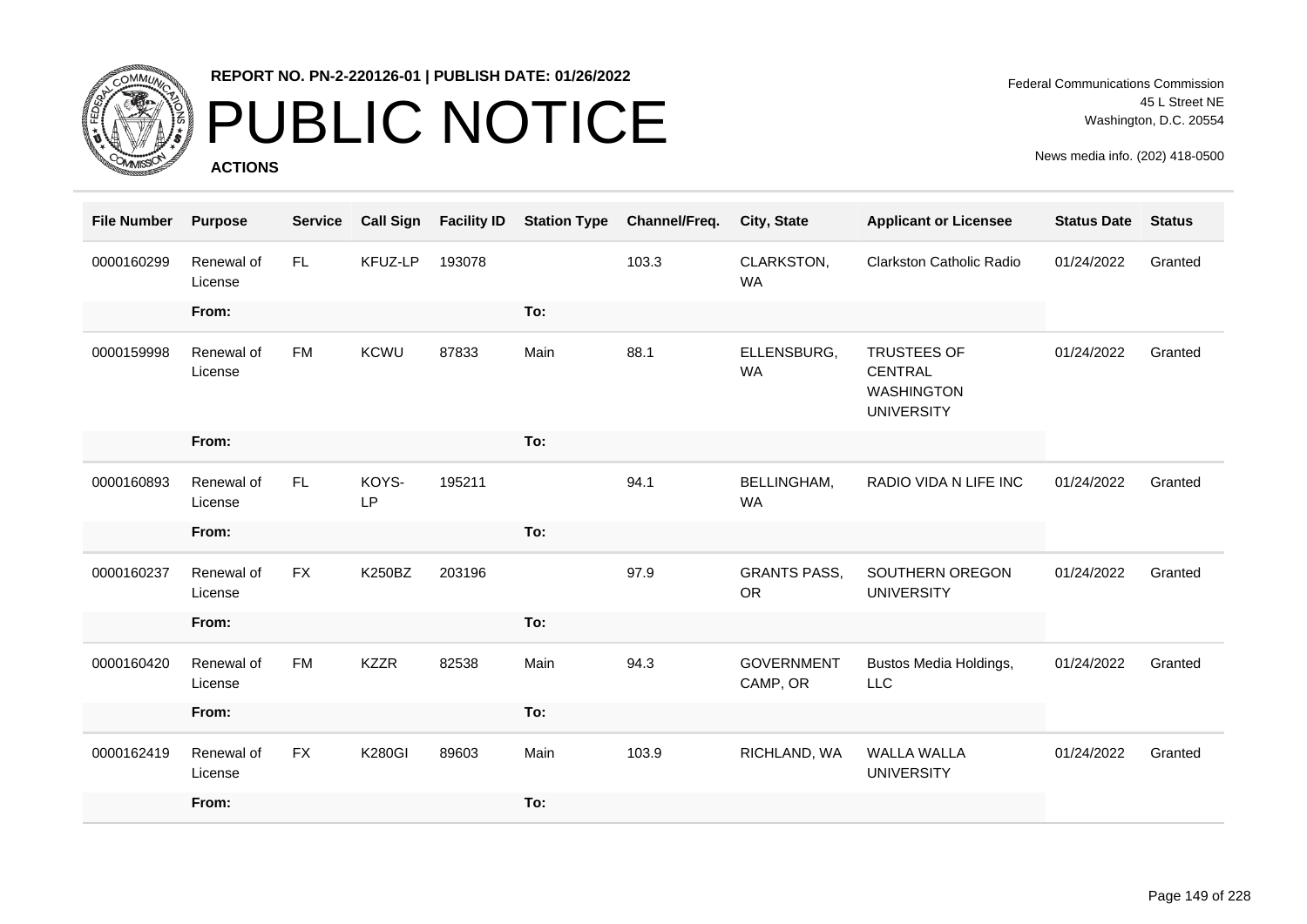

# PUBLIC NOTICE

**ACTIONS**

Federal Communications Commission 45 L Street NE Washington, D.C. 20554

| <b>File Number</b> | <b>Purpose</b>        | <b>Service</b> | <b>Call Sign</b>   | <b>Facility ID</b> | <b>Station Type</b> | Channel/Freq. | City, State                  | <b>Applicant or Licensee</b>                                       | <b>Status Date</b> | <b>Status</b> |
|--------------------|-----------------------|----------------|--------------------|--------------------|---------------------|---------------|------------------------------|--------------------------------------------------------------------|--------------------|---------------|
| 0000162511         | Renewal of<br>License | <b>FM</b>      | <b>KHPR</b>        | 26446              | Main                | 88.1          | HONOLULU, HI                 | HAWAII PUBLIC RADIO,<br>INC.                                       | 01/24/2022         | Granted       |
|                    | From:                 |                |                    |                    | To:                 |               |                              |                                                                    |                    |               |
| 0000162107         | Renewal of<br>License | <b>FM</b>      | KNHK-<br><b>FM</b> | 29911              | Main                | 104.5         | NEWPORT, WA                  | <b>Growing Christian</b><br>Foundation                             | 01/24/2022         | Granted       |
|                    | From:                 |                |                    |                    | To:                 |               |                              |                                                                    |                    |               |
| 0000162045         | Renewal of<br>License | <b>FX</b>      | <b>K270AU</b>      | 139677             |                     | 101.9         | OMAK, WA                     | Dr Mike Isenhart                                                   | 01/24/2022         | Granted       |
|                    | From:                 |                |                    |                    | To:                 |               |                              |                                                                    |                    |               |
| 0000160159         | Renewal of<br>License | <b>FM</b>      | <b>KUBS</b>        | 48751              | Main                | 91.5          | NEWPORT, WA                  | <b>NEWPORT</b><br>CONSOLIDATED<br><b>SCHOOL DISTRICT</b><br>#56415 | 01/24/2022         | Granted       |
|                    | From:                 |                |                    |                    | To:                 |               |                              |                                                                    |                    |               |
| 0000164613         | Renewal of<br>License | FL             | KDHS-<br>LP        | 124904             |                     | 95.5          | <b>DELTA</b><br>JUNCTION, AK | DELTA/GREELY<br><b>SCHOOL DISTRICT</b>                             | 01/24/2022         | Granted       |
|                    | From:                 |                |                    |                    | To:                 |               |                              |                                                                    |                    |               |
| 0000156872         | Renewal of<br>License | <b>FX</b>      | <b>K264BF</b>      | 31468              | Main                | 100.7         | WENATCHEE,<br><b>WA</b>      | THE MOODY BIBLE<br><b>INSTITUTE OF CHICAGO</b>                     | 01/24/2022         | Granted       |
|                    | From:                 |                |                    |                    | To:                 |               |                              |                                                                    |                    |               |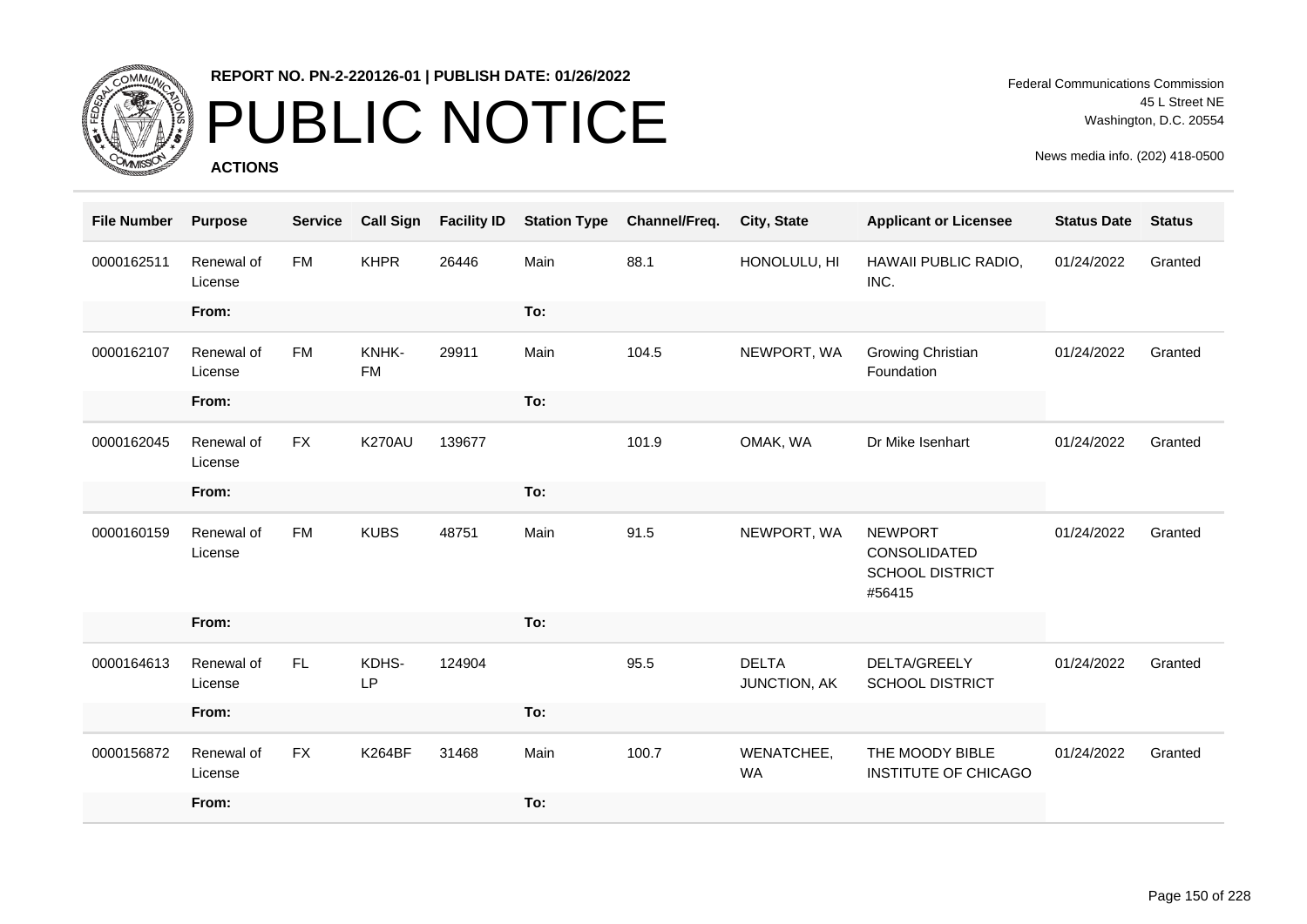

## PUBLIC NOTICE

**ACTIONS**

| <b>File Number</b> | <b>Purpose</b>                | <b>Service</b> | <b>Call Sign</b> | <b>Facility ID</b> | <b>Station Type</b> | Channel/Freq. | City, State                | <b>Applicant or Licensee</b>                 | <b>Status Date</b> | <b>Status</b> |
|--------------------|-------------------------------|----------------|------------------|--------------------|---------------------|---------------|----------------------------|----------------------------------------------|--------------------|---------------|
| 0000160820         | Renewal of<br>License         | FM             | <b>KZBD</b>      | 11243              | Main                | 105.7         | SPOKANE, WA                | SMG-SPOKANE, LLC                             | 01/24/2022         | Granted       |
|                    | From:                         |                |                  |                    | To:                 |               |                            |                                              |                    |               |
| 0000161408         | Renewal of<br>License         | <b>FM</b>      | <b>KNWP</b>      | 81161              | Main                | 90.1          | <b>PORT</b><br>ANGELES, WA | <b>WASHINGTON STATE</b><br><b>UNIVERSITY</b> | 01/24/2022         | Granted       |
|                    | From:                         |                |                  |                    | To:                 |               |                            |                                              |                    |               |
| 0000161808         | Renewal of<br>License         | <b>FM</b>      | <b>KYVL</b>      | 60181              | Main                | 106.3         | EAGLE POINT,<br><b>OR</b>  | <b>BICOASTAL MEDIA</b><br>LICENSES VI, LLC   | 01/24/2022         | Granted       |
|                    | From:                         |                |                  |                    | To:                 |               |                            |                                              |                    |               |
| 0000161970         | Renewal of<br>License         | <b>FM</b>      | <b>KAPA</b>      | 5254               | Main                | 100.3         | HILO, HI                   | PACIFIC RADIO GROUP,<br>INC.                 | 01/24/2022         | Granted       |
|                    | From:                         |                |                  |                    | To:                 |               |                            |                                              |                    |               |
| 0000160668         | Renewal of<br>License         | <b>FX</b>      | <b>K251CY</b>    | 30652              | Main                | 98.1          | SPRINGFIELD,<br><b>OR</b>  | <b>CUMULUS LICENSING</b><br>LLC              | 01/24/2022         | Granted       |
|                    | From:                         |                |                  |                    | To:                 |               |                            |                                              |                    |               |
| 0000167749         | New NCE<br>FM CP<br>Amendment | <b>FM</b>      |                  | 768831             | Main                | 88.7          | <b>INDIAN CREEK,</b><br>IL | <b>Call Communications</b><br>Group, Inc.    | 01/24/2022         | Granted       |
|                    | From:                         |                |                  |                    | To:                 |               |                            |                                              |                    |               |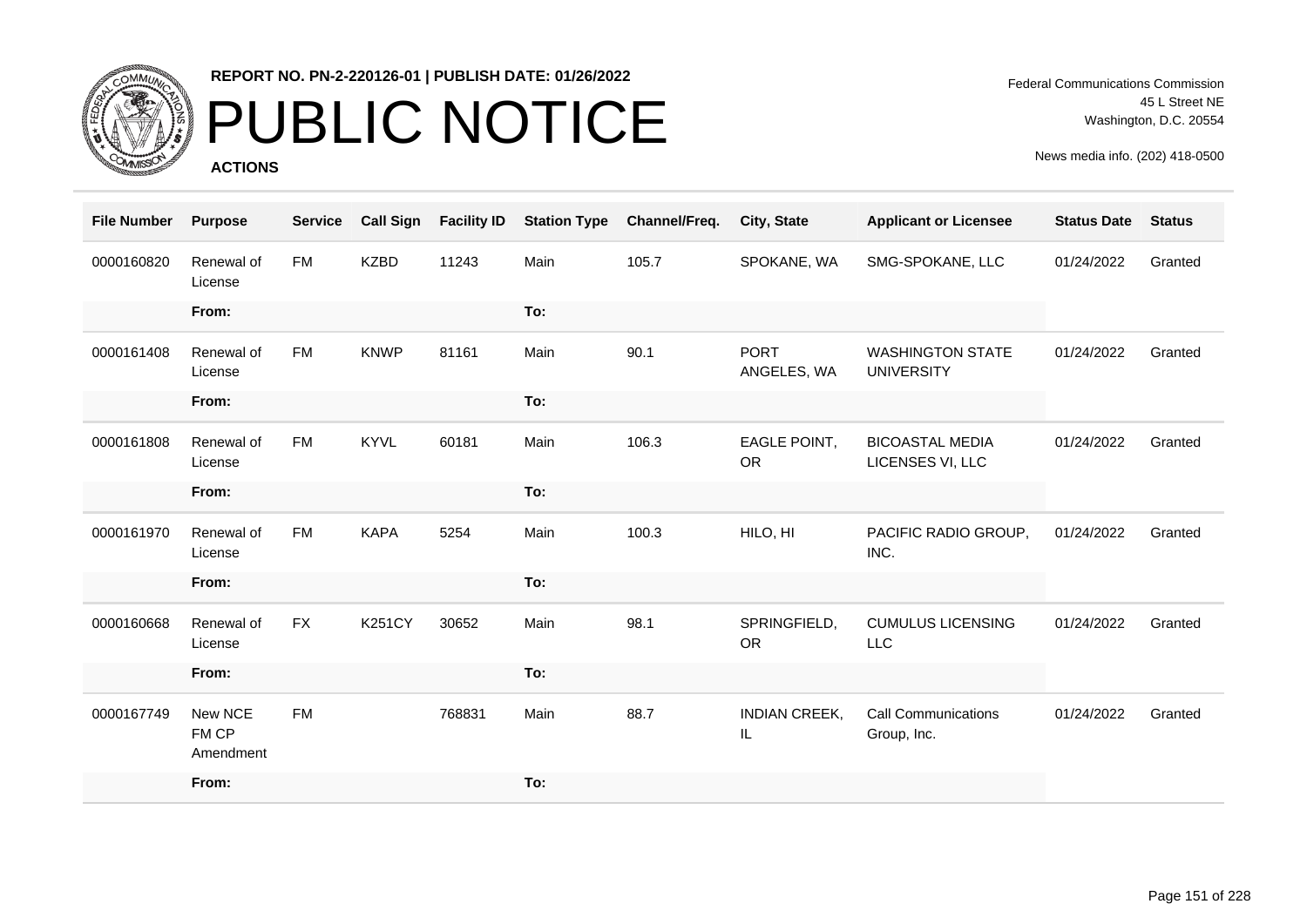

# PUBLIC NOTICE

**ACTIONS**

| <b>File Number</b> | <b>Purpose</b>        | <b>Service</b> | <b>Call Sign</b> | <b>Facility ID</b> | <b>Station Type</b> | Channel/Freq. | City, State              | <b>Applicant or Licensee</b>                 | <b>Status Date</b> | <b>Status</b> |
|--------------------|-----------------------|----------------|------------------|--------------------|---------------------|---------------|--------------------------|----------------------------------------------|--------------------|---------------|
| 0000160623         | Renewal of<br>License | AM             | <b>KIT</b>       | 64398              | Main                | 1280.0        | YAKIMA, WA               | Townsquare License, LLC                      | 01/24/2022         | Granted       |
|                    | From:                 |                |                  |                    | To:                 |               |                          |                                              |                    |               |
| 0000159403         | Renewal of<br>License | <b>FM</b>      | <b>KCYS</b>      | 78427              | Main                | 96.5          | SEASIDE, OR              | Jacobs Radio<br>Programming, LLC             | 01/24/2022         | Granted       |
|                    | From:                 |                |                  |                    | To:                 |               |                          |                                              |                    |               |
| 0000160969         | Renewal of<br>License | <b>FM</b>      | KIAK-FM          | 12517              | Main                | 102.5         | FAIRBANKS, AK            | IHM LICENSES, LLC                            | 01/24/2022         | Granted       |
|                    | From:                 |                |                  |                    | To:                 |               |                          |                                              |                    |               |
| 0000162500         | Renewal of<br>License | AM             | <b>KVHZ</b>      | 161023             | Main                | 1430.0        | WASILLA, AK              | WorthRome, LLC                               | 01/24/2022         | Granted       |
|                    | From:                 |                |                  |                    | To:                 |               |                          |                                              |                    |               |
| 0000161421         | Renewal of<br>License | <b>FX</b>      | <b>K265DX</b>    | 138497             |                     | 100.9         | ENTERPRISE,<br><b>OR</b> | <b>WASHINGTON STATE</b><br><b>UNIVERSITY</b> | 01/24/2022         | Granted       |
|                    | From:                 |                |                  |                    | To:                 |               |                          |                                              |                    |               |
| 0000160807         | Renewal of<br>License | <b>FX</b>      | <b>K295BT</b>    | 156903             |                     | 106.9         | WAPATO, WA               | SMG-YAKIMA, LLC                              | 01/24/2022         | Granted       |
|                    | From:                 |                |                  |                    | To:                 |               |                          |                                              |                    |               |
| 0000160398         | Renewal of<br>License | <b>FX</b>      | <b>K246BB</b>    | 139146             |                     | 97.1          | KENO, OR                 | <b>CSN INTERNATIONAL</b>                     | 01/24/2022         | Granted       |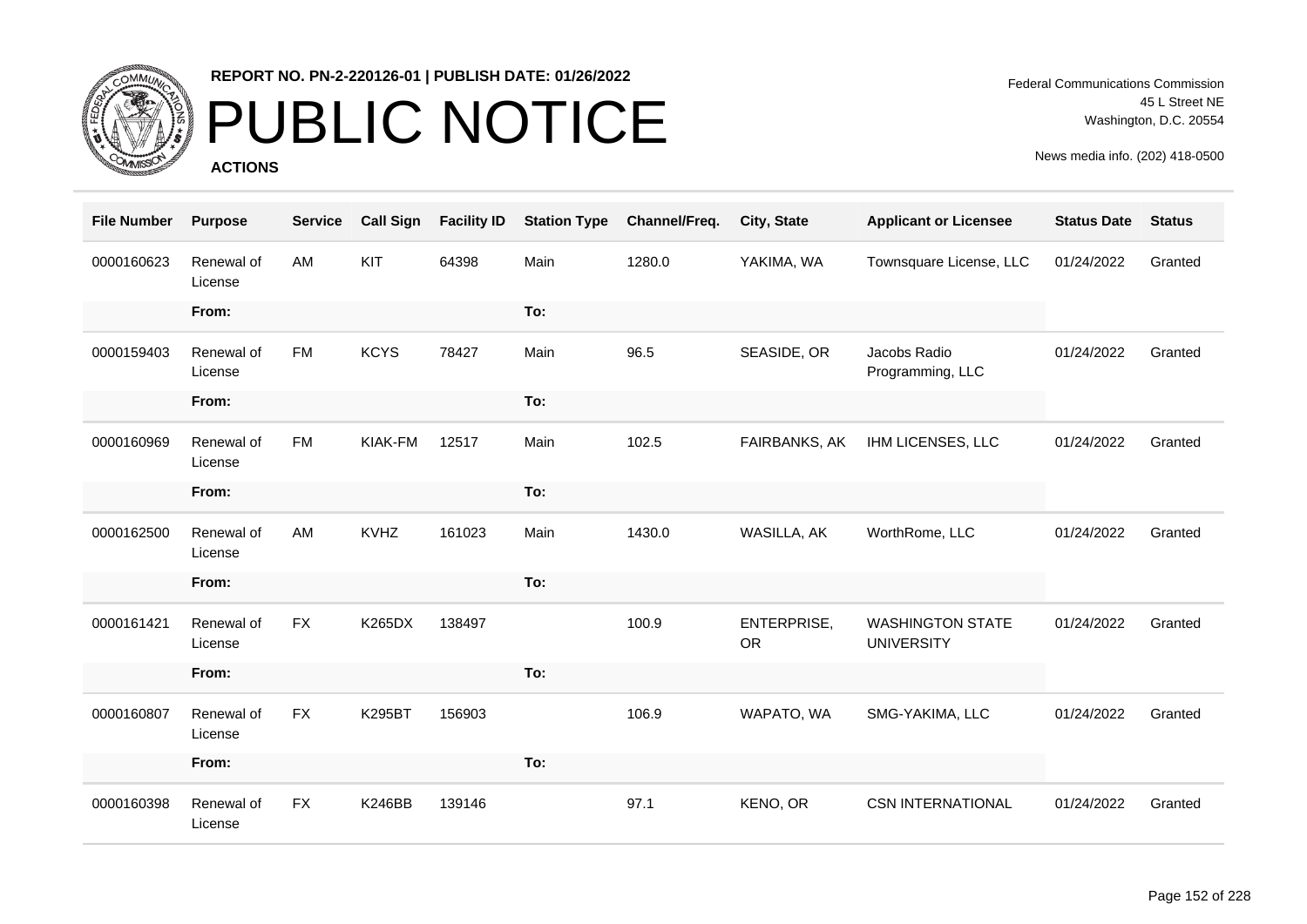

# PUBLIC NOTICE

**ACTIONS**

Federal Communications Commission 45 L Street NE Washington, D.C. 20554

| <b>File Number</b> | <b>Purpose</b>                     | <b>Service</b> | <b>Call Sign</b> | <b>Facility ID</b> | <b>Station Type</b> | Channel/Freq.                             | <b>City, State</b>             | <b>Applicant or Licensee</b>                  | <b>Status Date</b> | <b>Status</b> |
|--------------------|------------------------------------|----------------|------------------|--------------------|---------------------|-------------------------------------------|--------------------------------|-----------------------------------------------|--------------------|---------------|
|                    | From:                              |                |                  |                    | To:                 |                                           |                                |                                               |                    |               |
| 0000158723         | Renewal of<br>License<br>Amendment | FL.            | KEIT-LP          | 133042             |                     | 100.7                                     | COLVILLE, WA                   | <b>COLVILLE FAMILY</b><br><b>RADIO</b>        | 01/24/2022         | Granted       |
|                    | From:                              |                |                  |                    | To:                 |                                           |                                |                                               |                    |               |
| 0000160818         | Renewal of<br>License              | <b>AM</b>      | <b>KJRB</b>      | 11235              | Main                | 790.0                                     | SPOKANE, WA                    | SMG-SPOKANE, LLC                              | 01/24/2022         | Granted       |
|                    | From:                              |                |                  |                    | To:                 |                                           |                                |                                               |                    |               |
| 0000159862         | Renewal of<br>License              | <b>FM</b>      | KKHI             | 164280             | Main                | 95.9                                      | KAUNAKAKAI,<br>H <sub>II</sub> | <b>EDUCATIONAL MEDIA</b><br><b>FOUNDATION</b> | 01/24/2022         | Granted       |
|                    | From:                              |                |                  |                    | To:                 |                                           |                                |                                               |                    |               |
| 0000165793         | Assignment<br>of<br>Authorization  | <b>FM</b>      | <b>KLIQ</b>      | 541                | Main                | 94.5                                      | HASTINGS, NE                   | PLATTE RIVER RADIO,<br>INC.                   | 01/24/2022         | Granted       |
|                    | From: PLATTE RIVER RADIO, INC.     |                |                  |                    |                     | To: Flood Communications of Omaha, L.L.C. |                                |                                               |                    |               |
| 0000158991         | Renewal of<br>License              | AM             | <b>KCLK</b>      | 11722              | Main                | 1430.0                                    | ASOTIN, WA                     | PACIFIC EMPIRE RADIO<br>CORPORATION           | 01/24/2022         | Granted       |
|                    | From:                              |                |                  |                    | To:                 |                                           |                                |                                               |                    |               |
| 0000160805         | Renewal of<br>License              | <b>FX</b>      | <b>K291BV</b>    | 156949             |                     | 106.1                                     | WAPATO, WA                     | SMG-YAKIMA, LLC                               | 01/24/2022         | Granted       |
|                    | From:                              |                |                  |                    | To:                 |                                           |                                |                                               |                    |               |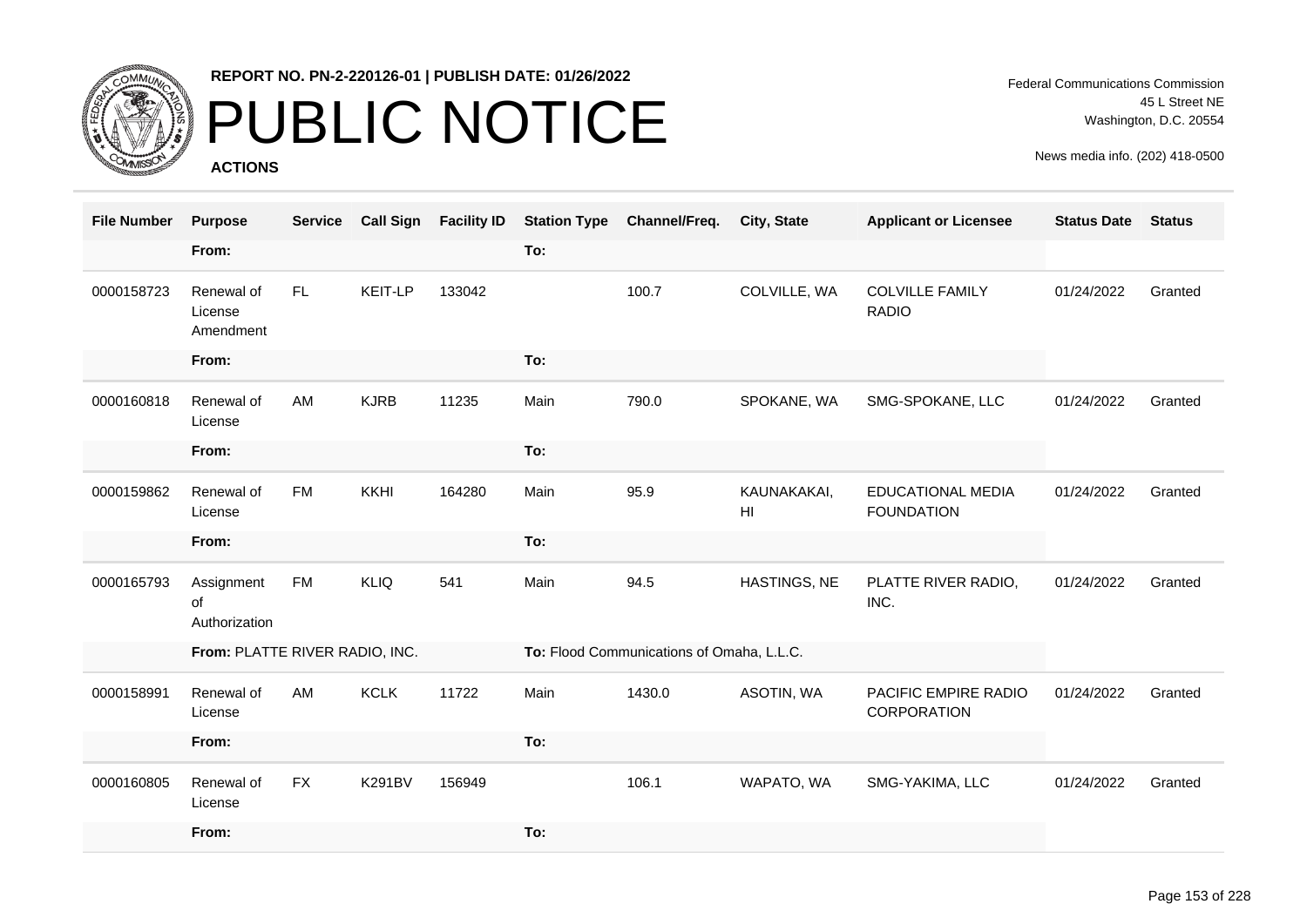

# PUBLIC NOTICE

**ACTIONS**

Federal Communications Commission 45 L Street NE Washington, D.C. 20554

| <b>File Number</b> | <b>Purpose</b>                | <b>Service</b> | <b>Call Sign</b> | <b>Facility ID</b> | <b>Station Type</b> | Channel/Freq. | City, State               | <b>Applicant or Licensee</b>            | <b>Status Date</b> | <b>Status</b> |
|--------------------|-------------------------------|----------------|------------------|--------------------|---------------------|---------------|---------------------------|-----------------------------------------|--------------------|---------------|
| 0000157530         | Renewal of<br>License         | <b>FX</b>      | <b>K202DB</b>    | 93566              | Main                | 88.3          | UNALASKA, AK              | <b>ALASKA VILLAGE</b><br>MISSIONS, INC. | 01/24/2022         | Granted       |
|                    | From:                         |                |                  |                    | To:                 |               |                           |                                         |                    |               |
| 0000160620         | Renewal of<br>License         | <b>FX</b>      | <b>K232CV</b>    | 64360              | Main                | 94.3          | ELLENSBURG,<br><b>WA</b>  | Townsquare License, LLC                 | 01/24/2022         | Granted       |
|                    | From:                         |                |                  |                    | To:                 |               |                           |                                         |                    |               |
| 0000160416         | Renewal of<br>License         | AM             | <b>KQRR</b>      | 2431               | Main                | 1520.0        | OREGON CITY,<br><b>OR</b> | Bustos Media Holdings,<br><b>LLC</b>    | 01/24/2022         | Granted       |
|                    | From:                         |                |                  |                    | To:                 |               |                           |                                         |                    |               |
| 0000179359         | License To<br>Cover           | <b>LPD</b>     | W03BX-<br>D      | 186769             |                     | 3             | SUTTON, WV                | Lowcountry 34 Media, LLC                | 01/24/2022         | Granted       |
|                    | From:                         |                |                  |                    | To:                 |               |                           |                                         |                    |               |
| 0000160811         | Renewal of<br>License         | <b>FM</b>      | <b>KRSE</b>      | 49876              | Main                | 105.7         | YAKIMA, WA                | SMG-YAKIMA, LLC                         | 01/24/2022         | Granted       |
|                    | From:                         |                |                  |                    | To:                 |               |                           |                                         |                    |               |
| 0000167189         | New NCE<br>FM CP<br>Amendment | <b>FM</b>      |                  | 767543             | Main                | 88.3          | COTTAGE<br>GROVE, OR      | <b>Rural Organizing Project</b>         | 01/24/2022         | Granted       |
|                    | From:                         |                |                  |                    | To:                 |               |                           |                                         |                    |               |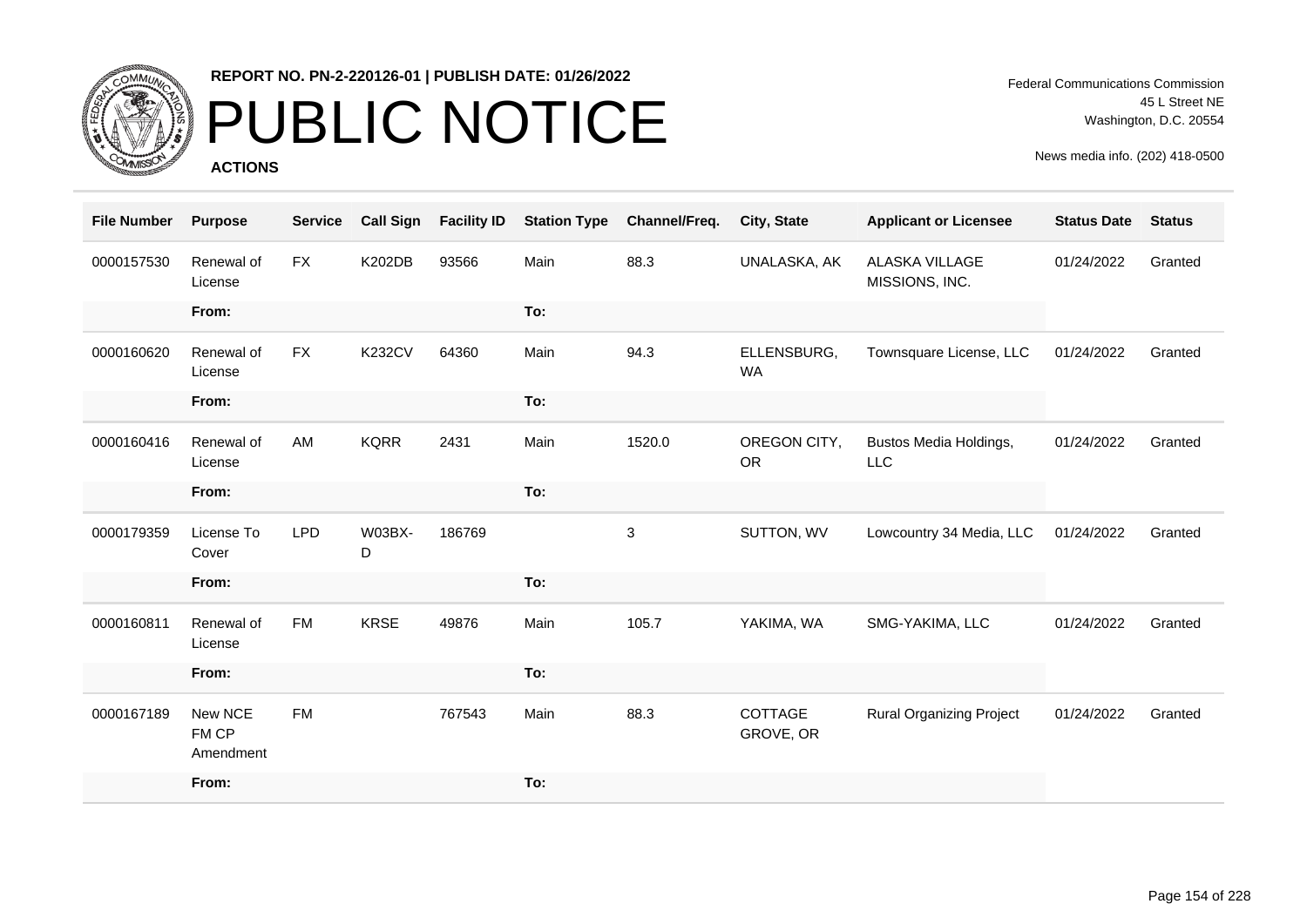

## PUBLIC NOTICE

**ACTIONS**

| <b>File Number</b> | <b>Purpose</b>        | <b>Service</b> | <b>Call Sign</b>   | <b>Facility ID</b> | <b>Station Type</b> | Channel/Freq. | City, State         | <b>Applicant or Licensee</b>                              | <b>Status Date</b> | <b>Status</b> |
|--------------------|-----------------------|----------------|--------------------|--------------------|---------------------|---------------|---------------------|-----------------------------------------------------------|--------------------|---------------|
| 0000162392         | Renewal of<br>License | FM             | <b>KZQM</b>        | 191496             | Main                | 104.9         | SEQUIM, WA          | RADIO PACIFIC, INC.                                       | 01/24/2022         | Granted       |
|                    | From:                 |                |                    |                    | To:                 |               |                     |                                                           |                    |               |
| 0000162158         | Renewal of<br>License | <b>FX</b>      | <b>K277AW</b>      | 148202             |                     | 103.3         | NAPILI, HI          | <b>VISIONARY RELATED</b><br>ENTERTAINMENT, INC.           | 01/24/2022         | Granted       |
|                    | From:                 |                |                    |                    | To:                 |               |                     |                                                           |                    |               |
| 0000160685         | Renewal of<br>License | FL.            | KUVB-LP            | 194327             |                     | 103.3         | LEAVENWORTH<br>, WA | OUR LADY OF THE<br><b>SNOWS CATHOLIC</b><br><b>CHURCH</b> | 01/24/2022         | Granted       |
|                    | From:                 |                |                    |                    | To:                 |               |                     |                                                           |                    |               |
| 0000160973         | Renewal of<br>License | <b>FM</b>      | KSKR-<br><b>FM</b> | 69657              | Main                | 100.9         | SUTHERLIN, OR       | <b>BROOKE</b><br>COMMUNICATIONS, INC.                     | 01/24/2022         | Granted       |
|                    | From:                 |                |                    |                    | To:                 |               |                     |                                                           |                    |               |
| 0000162508         | Renewal of<br>License | <b>FX</b>      | <b>K264BL</b>      | 6902               | Main                | 100.7         | HONOLULU, HI        | HAWAII PUBLIC RADIO,<br>INC.                              | 01/24/2022         | Granted       |
|                    | From:                 |                |                    |                    | To:                 |               |                     |                                                           |                    |               |
| 0000162275         | Renewal of<br>License | <b>FM</b>      | KRTR-<br><b>FM</b> | 50118              | Main                | 96.3          | KAILUA, HI          | SM-KRTR-FM, LLC                                           | 01/24/2022         | Granted       |
|                    | From:                 |                |                    |                    | To:                 |               |                     |                                                           |                    |               |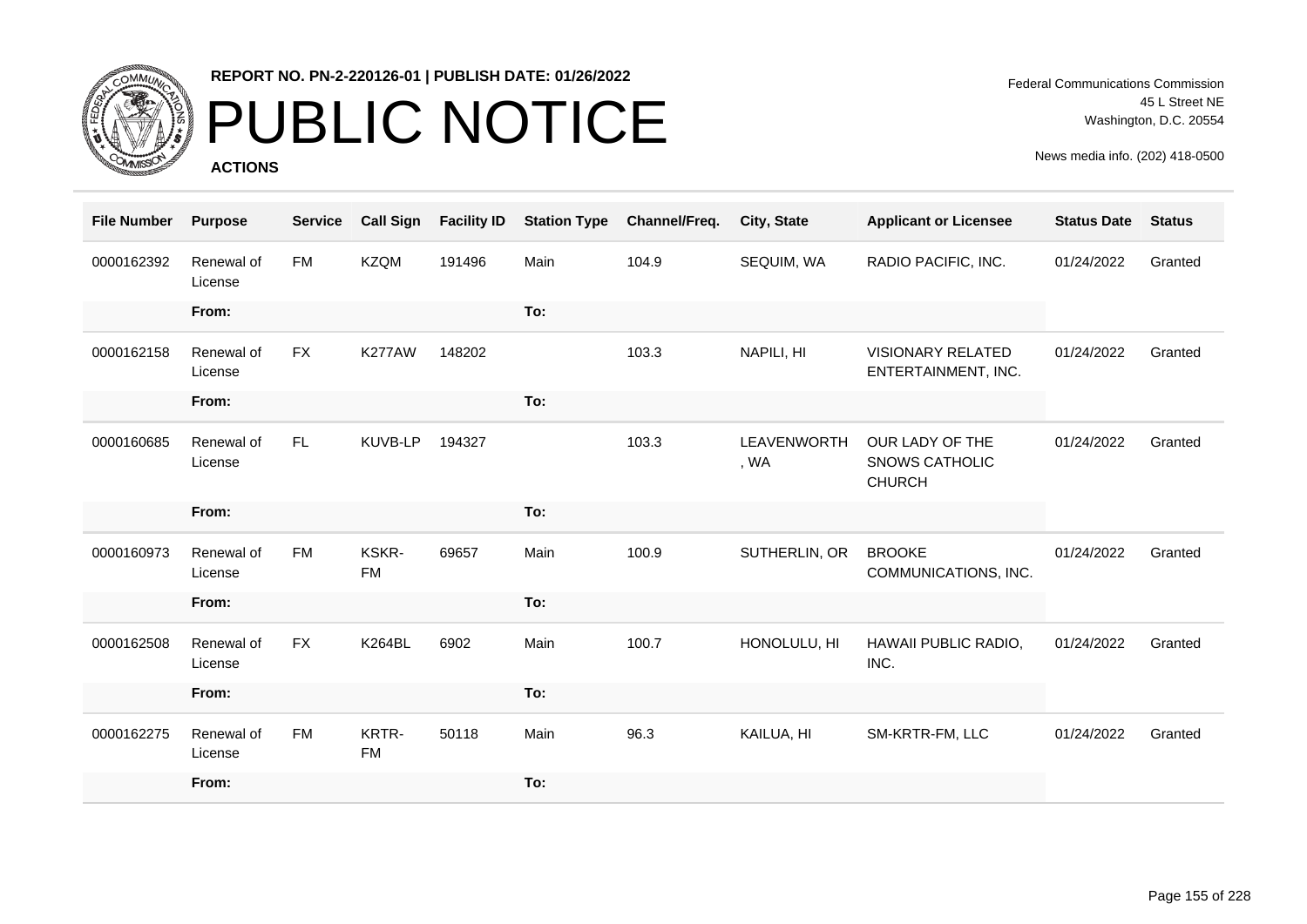

# PUBLIC NOTICE

**ACTIONS**

Federal Communications Commission 45 L Street NE Washington, D.C. 20554

| <b>File Number</b> | <b>Purpose</b>        | <b>Service</b> | <b>Call Sign</b> | <b>Facility ID</b> | <b>Station Type</b> | Channel/Freq. | City, State              | <b>Applicant or Licensee</b>                                                     | <b>Status Date</b> | <b>Status</b> |
|--------------------|-----------------------|----------------|------------------|--------------------|---------------------|---------------|--------------------------|----------------------------------------------------------------------------------|--------------------|---------------|
| 0000162417         | Renewal of<br>License | <b>FX</b>      | <b>K295CE</b>    | 143924             |                     | 106.9         | THE DALLES,<br><b>OR</b> | <b>WALLA WALLA</b><br><b>UNIVERSITY</b>                                          | 01/24/2022         | Granted       |
|                    | From:                 |                |                  |                    | To:                 |               |                          |                                                                                  |                    |               |
| 0000159608         | Renewal of<br>License | <b>FX</b>      | <b>K297CA</b>    | 202136             |                     | 107.3         | LAKEWOOD,<br><b>WA</b>   | Sacred Heart Radio, Inc.                                                         | 01/24/2022         | Granted       |
|                    | From:                 |                |                  |                    | To:                 |               |                          |                                                                                  |                    |               |
| 0000179537         | Minor<br>Modification | <b>FX</b>      | <b>W232DI</b>    | 141143             |                     | 94.3          | MONROE, NC               | Shaggers, Inc.                                                                   | 01/24/2022         | Granted       |
|                    | From:                 |                |                  |                    | To:                 |               |                          |                                                                                  |                    |               |
| 0000160962         | Renewal of<br>License | AM             | <b>KQEN</b>      | 40386              | Main                | 1240.0        | ROSEBURG,<br><b>OR</b>   | <b>BROOKE</b><br>COMMUNICATIONS, INC.                                            | 01/24/2022         | Granted       |
|                    | From:                 |                |                  |                    | To:                 |               |                          |                                                                                  |                    |               |
| 0000161080         | Renewal of<br>License | AM             | <b>KQNT</b>      | 60421              | Main                | 590.0         | SPOKANE, WA              | IHM LICENSES, LLC                                                                | 01/24/2022         | Granted       |
|                    | From:                 |                |                  |                    | To:                 |               |                          |                                                                                  |                    |               |
| 0000160920         | Renewal of<br>License | <b>FX</b>      | <b>K235BF</b>    | 152399             |                     | 94.9          | EUGENE, OR               | <b>CATHOLIC</b><br><b>BROADCASTING</b><br>NORTHWEST, INC. DBA<br>MATER DEI RADIO | 01/24/2022         | Granted       |
|                    | From:                 |                |                  |                    | To:                 |               |                          |                                                                                  |                    |               |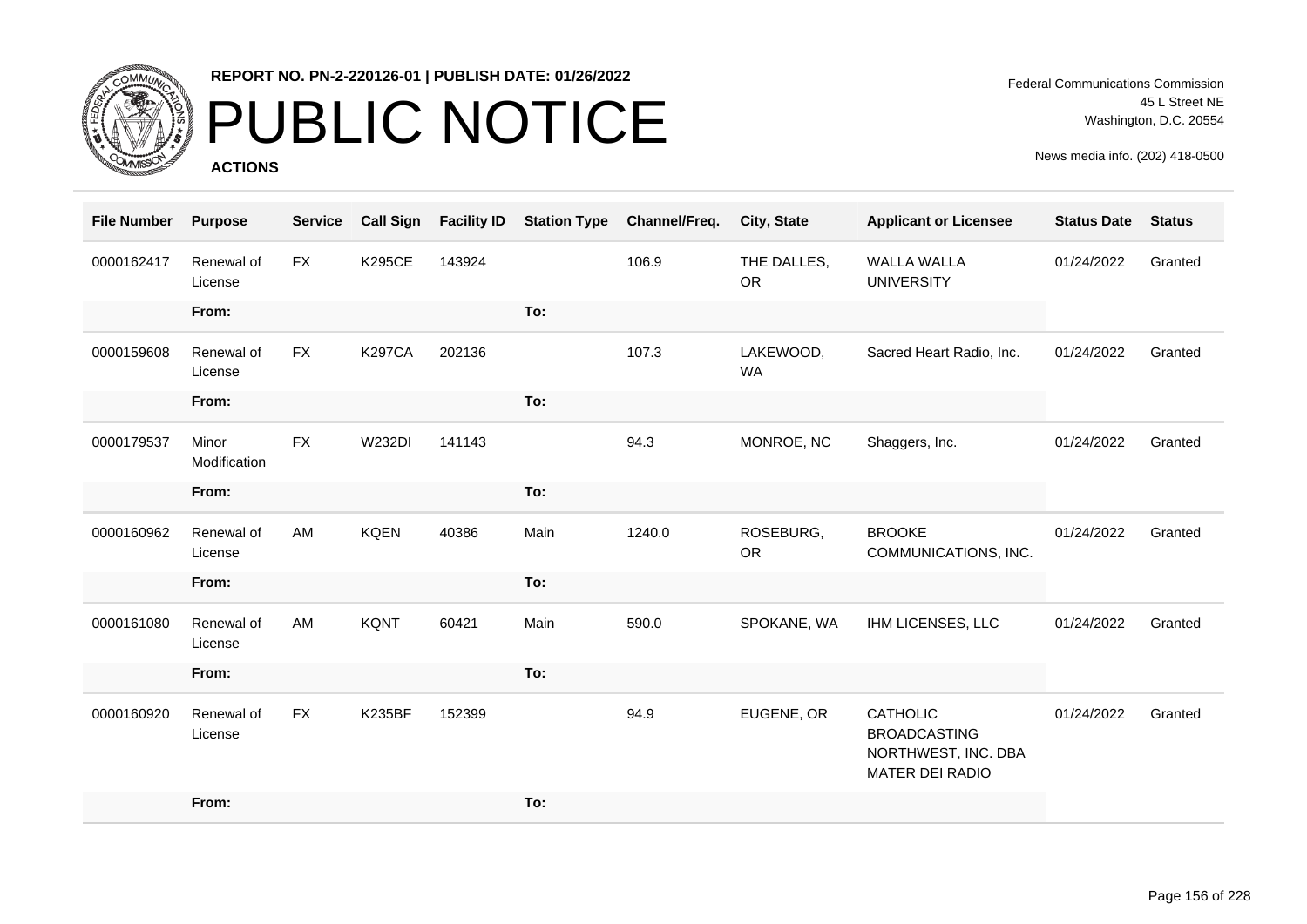

## PUBLIC NOTICE

**ACTIONS**

Federal Communications Commission 45 L Street NE Washington, D.C. 20554

| <b>File Number</b> | <b>Purpose</b>        | <b>Service</b> | <b>Call Sign</b> | <b>Facility ID</b> | <b>Station Type</b> | Channel/Freq. | City, State                                   | <b>Applicant or Licensee</b>                                  | <b>Status Date</b> | <b>Status</b> |
|--------------------|-----------------------|----------------|------------------|--------------------|---------------------|---------------|-----------------------------------------------|---------------------------------------------------------------|--------------------|---------------|
| 0000159692         | Renewal of<br>License | AM             | <b>KLBM</b>      | 35047              | Main                | 1450.0        | LA GRANDE,<br><b>OR</b>                       | <b>PACIFIC EMPIRE RADIO</b><br>CORPORATION                    | 01/24/2022         | Granted       |
|                    | From:                 |                |                  |                    | To:                 |               |                                               |                                                               |                    |               |
| 0000161422         | Renewal of<br>License | <b>FX</b>      | <b>K213DU</b>    | 71021              | Main                | 90.5          | <b>GOLDENDALE</b><br>/THE DALLE,<br><b>WA</b> | <b>WASHINGTON STATE</b><br><b>UNIVERSITY</b>                  | 01/24/2022         | Granted       |
|                    | From:                 |                |                  |                    | To:                 |               |                                               |                                                               |                    |               |
| 0000162044         | Renewal of<br>License | <b>FX</b>      | <b>K230AX</b>    | 25360              | Main                | 93.9          | WENATCHEE,<br>ETC., WA                        | Dr Mike Isenhart                                              | 01/24/2022         | Granted       |
|                    | From:                 |                |                  |                    | To:                 |               |                                               |                                                               |                    |               |
| 0000161348         | Renewal of<br>License | <b>FX</b>      | <b>K205FT</b>    | 71667              | Main                | 88.9          | YAKIMA, WA                                    | <b>FIRST BAPTIST</b><br><b>CHURCH OF RIVERVIEW</b>            | 01/24/2022         | Granted       |
|                    | From:                 |                |                  |                    | To:                 |               |                                               |                                                               |                    |               |
| 0000160511         | Renewal of<br>License | <b>FX</b>      | <b>K265CZ</b>    | 40888              | Main                | 100.9         | OAKRIDGE, OR                                  | <b>MCKENZIE RIVER</b><br><b>BROADCASTING</b><br>COMPANY, INC. | 01/24/2022         | Granted       |
|                    | From:                 |                |                  |                    | To:                 |               |                                               |                                                               |                    |               |
| 0000159164         | Renewal of<br>License | <b>FX</b>      | <b>K229BG</b>    | 138194             |                     | 93.7          | PAVAIAI, AS                                   | <b>SOUTH SEAS</b><br>BROADCASTING, INC.                       | 01/24/2022         | Granted       |
|                    | From:                 |                |                  |                    | To:                 |               |                                               |                                                               |                    |               |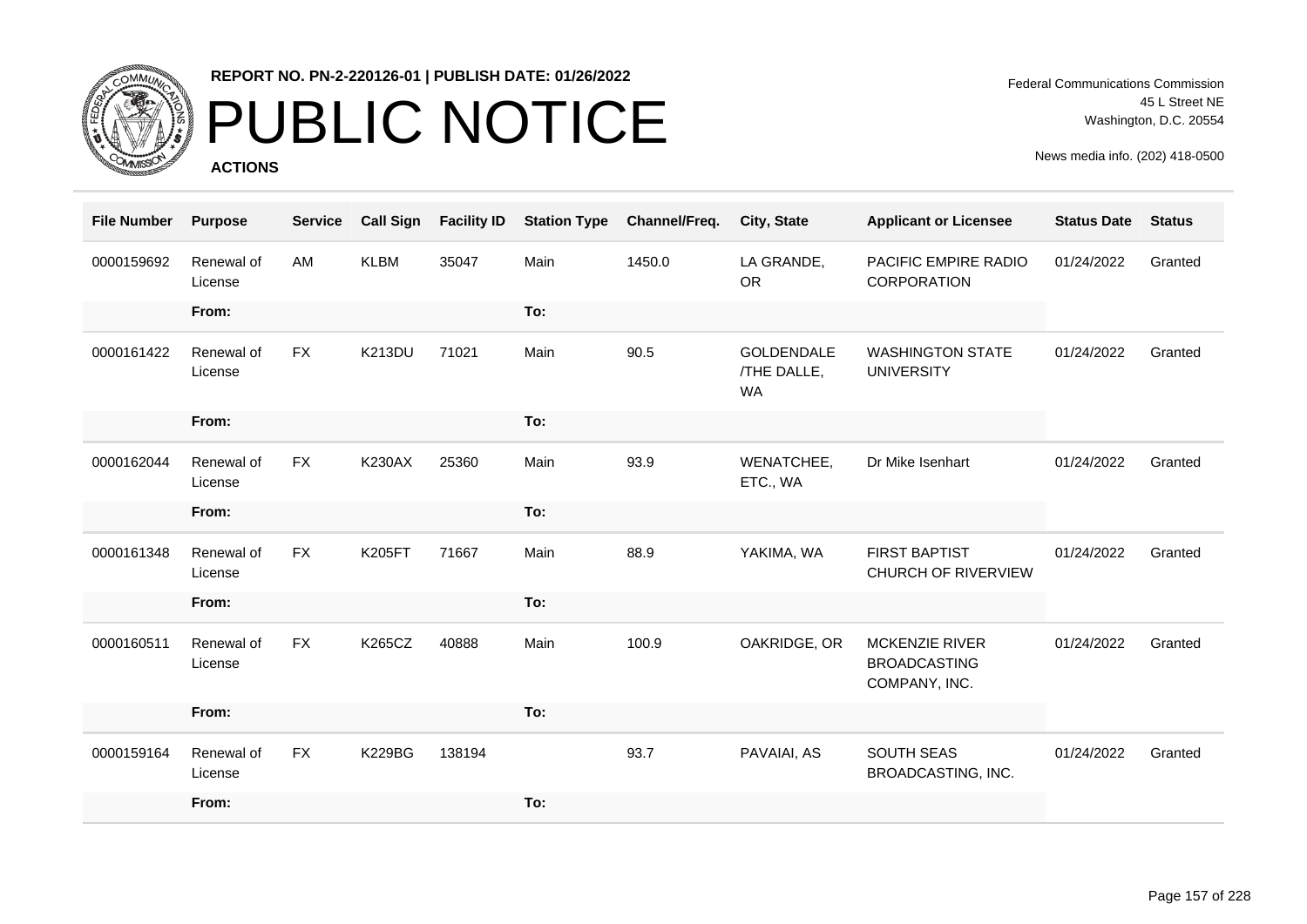

# PUBLIC NOTICE

**ACTIONS**

Federal Communications Commission 45 L Street NE Washington, D.C. 20554

| <b>File Number</b> | <b>Purpose</b>        | <b>Service</b> | <b>Call Sign</b>   | <b>Facility ID</b> | <b>Station Type</b> | Channel/Freq. | <b>City, State</b>            | <b>Applicant or Licensee</b>                                      | <b>Status Date</b> | <b>Status</b> |
|--------------------|-----------------------|----------------|--------------------|--------------------|---------------------|---------------|-------------------------------|-------------------------------------------------------------------|--------------------|---------------|
| 0000162114         | Renewal of<br>License | <b>FM</b>      | KOHO-<br><b>FM</b> | 47072              | Main                | 101.1         | <b>LEAVENWORTH</b><br>, WA    | <b>ICICLE BROADCASTING,</b><br>INC.                               | 01/24/2022         | Granted       |
|                    | From:                 |                |                    |                    | To:                 |               |                               |                                                                   |                    |               |
| 0000161218         | Renewal of<br>License | <b>FX</b>      | <b>K205BC</b>      | 35439              | Main                | 88.9          | KOBUK, AK                     | <b>KOTZEBUE</b><br><b>BROADCASTING, INC.</b>                      | 01/24/2022         | Granted       |
|                    | From:                 |                |                    |                    | To:                 |               |                               |                                                                   |                    |               |
| 0000159779         | Renewal of<br>License | <b>FL</b>      | KIEV-LP            | 196496             |                     | 102.7         | CAMAS, WA                     | <b>Outlaw Music Association</b>                                   | 01/24/2022         | Granted       |
|                    | From:                 |                |                    |                    | To:                 |               |                               |                                                                   |                    |               |
| 0000160256         | Renewal of<br>License | <b>FX</b>      | <b>K220BR</b>      | 55212              | Main                | 91.9          | <b>TENAKEE</b><br>SPRINGS, AK | <b>RAVEN RADIO</b><br>FOUNDATION, INC.                            | 01/24/2022         | Granted       |
|                    | From:                 |                |                    |                    | To:                 |               |                               |                                                                   |                    |               |
| 0000161250         | Renewal of<br>License | <b>FM</b>      | KIRO-FM            | 33682              | Main                | 97.3          | TACOMA, WA                    | Bonneville International<br>Corporation                           | 01/24/2022         | Granted       |
|                    | From:                 |                |                    |                    | To:                 |               |                               |                                                                   |                    |               |
| 0000162070         | Renewal of<br>License | <b>FM</b>      | <b>KACS</b>        | 10685              | Main                | 90.5          | CHEHALIS, WA                  | <b>CHEHALIS VALLEY</b><br><b>EDUCATIONAL</b><br><b>FOUNDATION</b> | 01/24/2022         | Granted       |
|                    | From:                 |                |                    |                    | To:                 |               |                               |                                                                   |                    |               |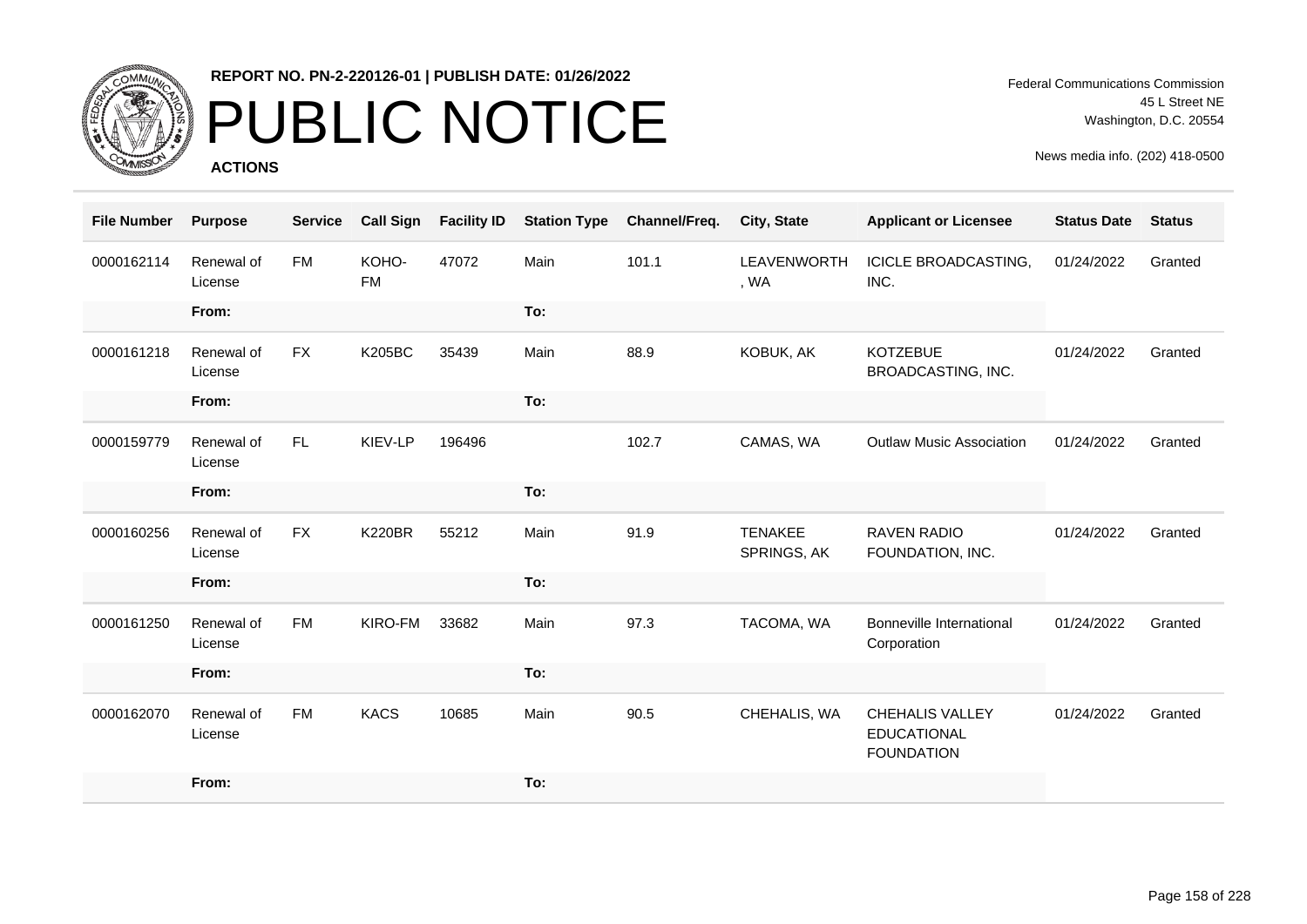

## PUBLIC NOTICE

**ACTIONS**

Federal Communications Commission 45 L Street NE Washington, D.C. 20554

| <b>File Number</b> | <b>Purpose</b>        | <b>Service</b> | <b>Call Sign</b>   | <b>Facility ID</b> | <b>Station Type</b> | Channel/Freq. | City, State             | <b>Applicant or Licensee</b>                   | <b>Status Date</b> | <b>Status</b> |
|--------------------|-----------------------|----------------|--------------------|--------------------|---------------------|---------------|-------------------------|------------------------------------------------|--------------------|---------------|
| 0000159878         | Renewal of<br>License | FL.            | KQRZ-<br><b>LP</b> | 134266             |                     | 100.7         | HILLSBORO,<br><b>OR</b> | <b>OREGON AMATEUR</b><br>RADIO CLUB            | 01/24/2022         | Granted       |
|                    | From:                 |                |                    |                    | To:                 |               |                         |                                                |                    |               |
| 0000161712         | Renewal of<br>License | AM             | <b>KRVM</b>        | 54009              | Main                | 1280.0        | EUGENE, OR              | LANE COUNTY SCHOOL<br><b>DISTRICT 4J</b>       | 01/24/2022         | Granted       |
|                    | From:                 |                |                    |                    | To:                 |               |                         |                                                |                    |               |
| 0000161742         | Renewal of<br>License | AM             | <b>KBRD</b>        | 26893              | Main                | 680.0         | LACEY, WA               | <b>BJ &amp; SKIP'S FOR THE</b><br><b>MUSIC</b> | 01/24/2022         | Granted       |
|                    | From:                 |                |                    |                    | To:                 |               |                         |                                                |                    |               |
| 0000162198         | Renewal of<br>License | <b>FX</b>      | K224FR             | 202606             |                     | 92.7          | HONOLULU, HI            | BLOW UP, LLC                                   | 01/24/2022         | Granted       |
|                    | From:                 |                |                    |                    | To:                 |               |                         |                                                |                    |               |
| 0000161294         | Renewal of<br>License | AM             | <b>KCLX</b>        | 15270              | Main                | 1450.0        | COLFAX, WA              | <b>Inland Northwest</b><br>Broadcasting, LLC   | 01/24/2022         | Granted       |
|                    | From:                 |                |                    |                    | To:                 |               |                         |                                                |                    |               |
| 0000160429         | Renewal of<br>License | <b>FM</b>      | <b>KMNA</b>        | 21602              | Main                | 98.7          | MABTON, WA              | Bustos Media Holdings,<br><b>LLC</b>           | 01/24/2022         | Granted       |
|                    | From:                 |                |                    |                    | To:                 |               |                         |                                                |                    |               |
| 0000161467         | Renewal of<br>License | <b>FM</b>      | <b>KTMK</b>        | 91082              | Main                | 91.1          | TILLAMOOK,<br><b>OR</b> | OREGON PUBLIC<br><b>BROADCASTING</b>           | 01/24/2022         | Granted       |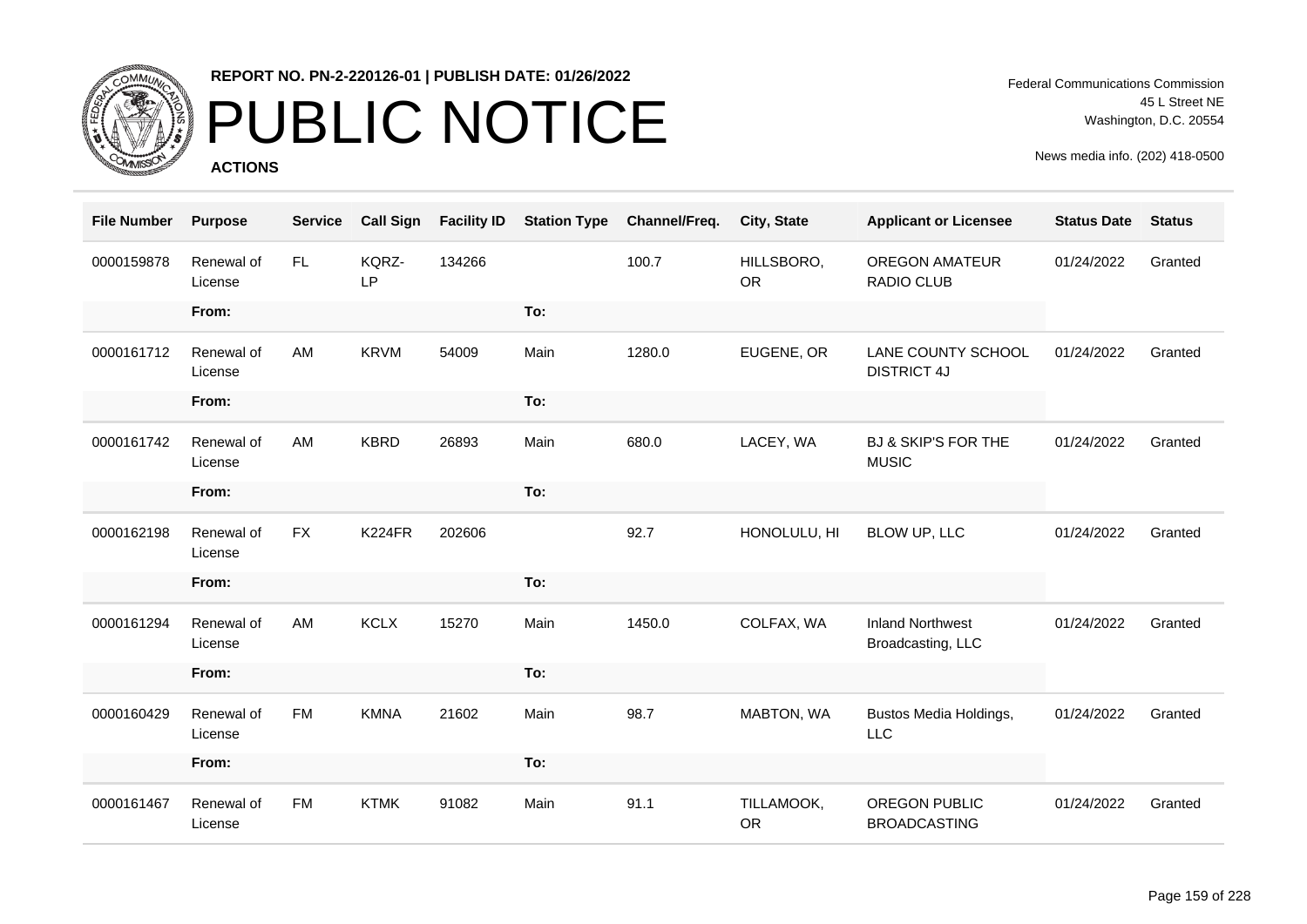

## PUBLIC NOTICE

**ACTIONS**

Federal Communications Commission 45 L Street NE Washington, D.C. 20554

| <b>File Number</b> | <b>Purpose</b>        | <b>Service</b> | <b>Call Sign</b> | <b>Facility ID</b> | <b>Station Type</b> | Channel/Freq. | <b>City, State</b>              | <b>Applicant or Licensee</b>                                 | <b>Status Date</b> | <b>Status</b> |
|--------------------|-----------------------|----------------|------------------|--------------------|---------------------|---------------|---------------------------------|--------------------------------------------------------------|--------------------|---------------|
|                    | From:                 |                |                  |                    | To:                 |               |                                 |                                                              |                    |               |
| 0000162346         | Renewal of<br>License | FL.            | KJHS-LP          | 192469             |                     | 107.9         | WENATCHEE,<br><b>WA</b>         | <b>COR CHRISTI</b>                                           | 01/24/2022         | Granted       |
|                    | From:                 |                |                  |                    | To:                 |               |                                 |                                                              |                    |               |
| 0000162312         | Renewal of<br>License | <b>FX</b>      | <b>K238CH</b>    | 201546             |                     | 95.5          | EPHRATA, WA                     | Centro Familiar Cristiano                                    | 01/24/2022         | Granted       |
|                    | From:                 |                |                  |                    | To:                 |               |                                 |                                                              |                    |               |
| 0000162003         | Renewal of<br>License | <b>FM</b>      | <b>KSLK</b>      | 203709             | Main                | 101.7         | SELAWIK, AK                     | NOME SEVENTH-DAY<br>ADVENTIST CHURCH                         | 01/24/2022         | Granted       |
|                    | From:                 |                |                  |                    | To:                 |               |                                 |                                                              |                    |               |
| 0000157101         | Renewal of<br>License | <b>FM</b>      | <b>KUKN</b>      | 38378              | Main                | 105.5         | LONGVIEW, WA                    | <b>WASHINGTON</b><br><b>INTERSTATE</b><br>BROADCASTING, INC. | 01/24/2022         | Granted       |
|                    | From:                 |                |                  |                    | To:                 |               |                                 |                                                              |                    |               |
| 0000161233         | Renewal of<br>License | FL.            | KOKO-<br>LP      | 192892             |                     | 96.3          | HANA, HI                        | <b>KOKO FM</b>                                               | 01/24/2022         | Granted       |
|                    | From:                 |                |                  |                    | To:                 |               |                                 |                                                              |                    |               |
| 0000161437         | Renewal of<br>License | <b>FM</b>      | <b>KOBK</b>      | 94195              | Main                | 88.9          | <b>BAKER CITY,</b><br><b>OR</b> | OREGON PUBLIC<br><b>BROADCASTING</b>                         | 01/24/2022         | Granted       |
|                    | From:                 |                |                  |                    | To:                 |               |                                 |                                                              |                    |               |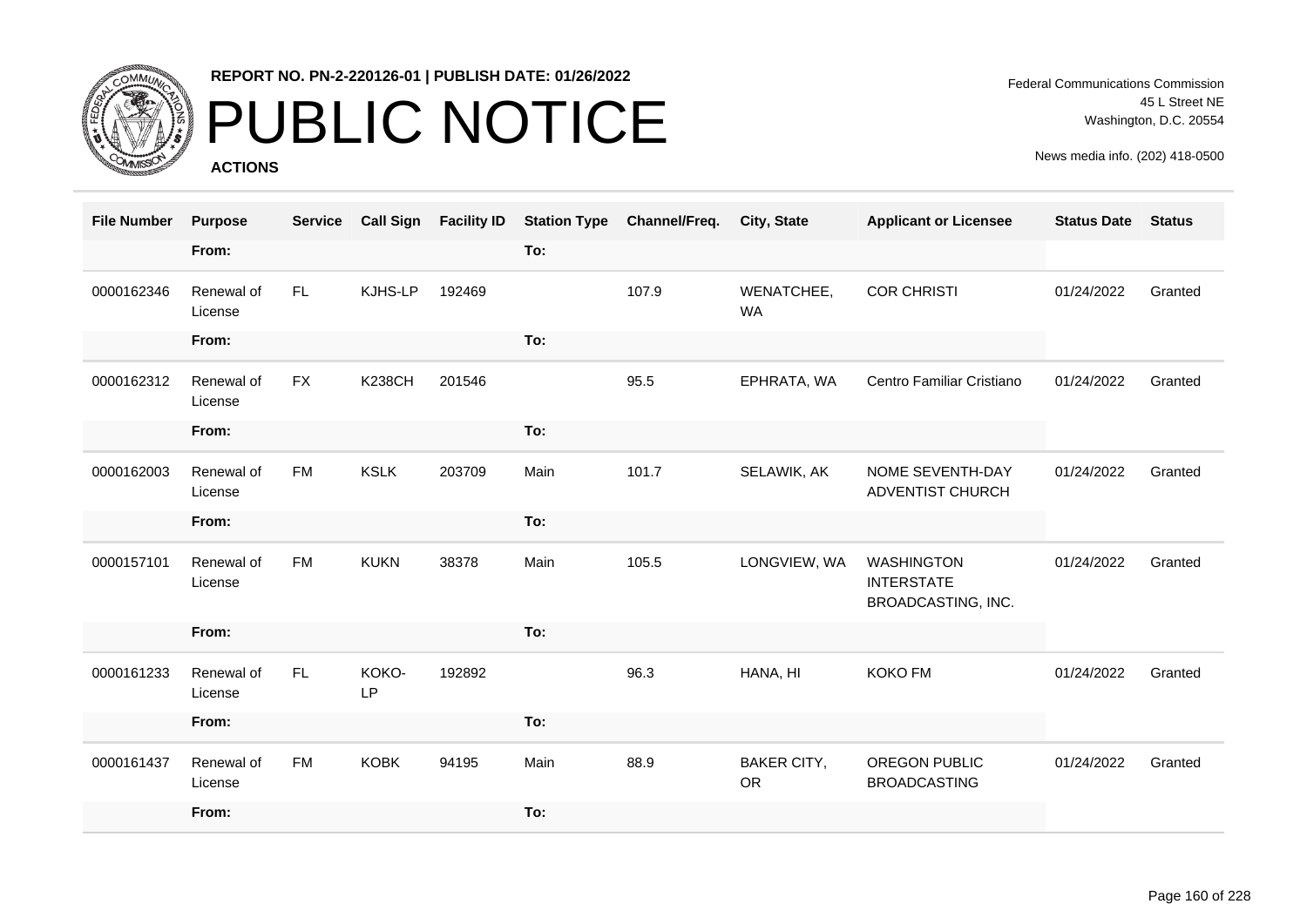

## PUBLIC NOTICE

**ACTIONS**

Federal Communications Commission 45 L Street NE Washington, D.C. 20554

| <b>File Number</b> | <b>Purpose</b>        | <b>Service</b> | <b>Call Sign</b> | <b>Facility ID</b> | <b>Station Type</b> | Channel/Freq. | City, State                | <b>Applicant or Licensee</b>                 | <b>Status Date</b> | <b>Status</b> |
|--------------------|-----------------------|----------------|------------------|--------------------|---------------------|---------------|----------------------------|----------------------------------------------|--------------------|---------------|
| 0000161478         | Renewal of<br>License | <b>FX</b>      | <b>K218BA</b>    | 50604              | Main                | 91.5          | JOHN DAY, OR               | OREGON PUBLIC<br><b>BROADCASTING</b>         | 01/24/2022         | Granted       |
|                    | From:                 |                |                  |                    | To:                 |               |                            |                                              |                    |               |
| 0000162430         | Renewal of<br>License | <b>FM</b>      | <b>KQHR</b>      | 175508             | Main                | 88.1          | THE DALLES,<br><b>OR</b>   | ALL CLASSICAL PUBLIC<br>MEDIA, INC.          | 01/24/2022         | Granted       |
|                    | From:                 |                |                  |                    | To:                 |               |                            |                                              |                    |               |
| 0000161690         | Renewal of<br>License | <b>FX</b>      | <b>K231BC</b>    | 156970             |                     | 94.1          | COLVILLE, WA               | <b>Eric Carpenter</b>                        | 01/24/2022         | Granted       |
|                    | From:                 |                |                  |                    | To:                 |               |                            |                                              |                    |               |
| 0000161383         | Renewal of<br>License | <b>FX</b>      | <b>K248CN</b>    | 142354             |                     | 97.5          | LONGVIEW, WA               | <b>WASHINGTON STATE</b><br><b>UNIVERSITY</b> | 01/24/2022         | Granted       |
|                    | From:                 |                |                  |                    | To:                 |               |                            |                                              |                    |               |
| 0000161821         | Renewal of<br>License | <b>FX</b>      | <b>K255AJ</b>    | 83034              | Main                | 98.9          | <b>MYRTLE</b><br>CREEK, OR | <b>RAIDER</b><br>COMMUNICATIONS, INC.        | 01/24/2022         | Granted       |
|                    | From:                 |                |                  |                    | To:                 |               |                            |                                              |                    |               |
| 0000162492         | Renewal of<br>License | <b>FM</b>      | <b>KSRF</b>      | 39136              | Main                | 95.9          | POIPU, HI                  | PACIFIC RADIO GROUP,<br>INC.                 | 01/24/2022         | Granted       |
|                    | From:                 |                |                  |                    | To:                 |               |                            |                                              |                    |               |
| 0000162530         | Renewal of<br>License | FL             | <b>KXCJ-LP</b>   | 195357             |                     | 105.7         | CAVE<br>JUNCTION, OR       | <b>KXCJ-LP</b>                               | 01/24/2022         | Granted       |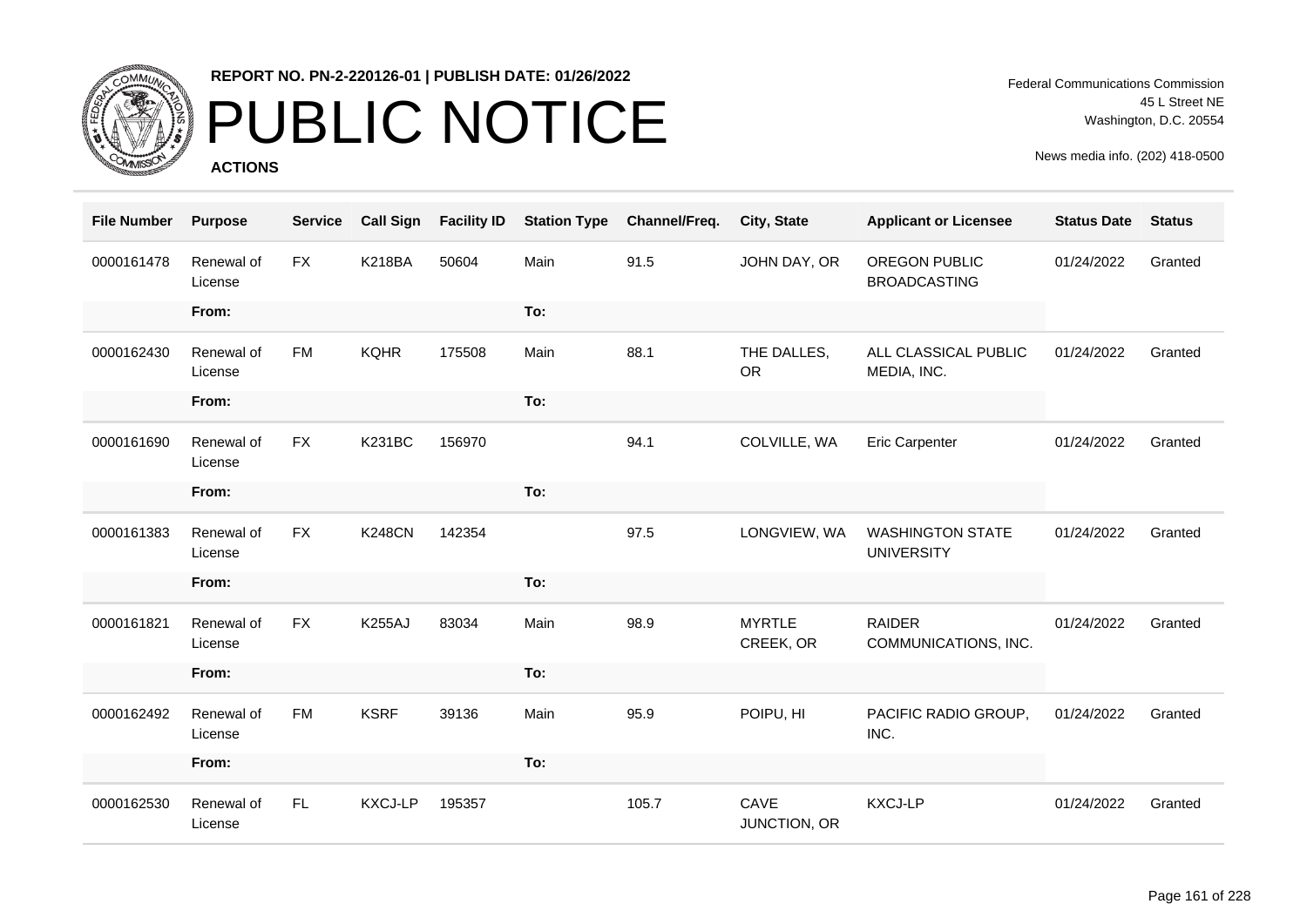

## PUBLIC NOTICE

**ACTIONS**

| <b>File Number</b> | <b>Purpose</b>        | <b>Service</b> | <b>Call Sign</b> | <b>Facility ID</b> | <b>Station Type</b> | Channel/Freq. | <b>City, State</b>   | <b>Applicant or Licensee</b>                                                     | <b>Status Date</b> | <b>Status</b> |
|--------------------|-----------------------|----------------|------------------|--------------------|---------------------|---------------|----------------------|----------------------------------------------------------------------------------|--------------------|---------------|
|                    | From:                 |                |                  |                    | To:                 |               |                      |                                                                                  |                    |               |
| 0000162456         | Renewal of<br>License | <b>FX</b>      | <b>K218CU</b>    | 91155              | Main                | 91.5          | DELPHI, WA           | Iglesia Pentecostal<br>Vispera del Fin                                           | 01/24/2022         | Granted       |
|                    | From:                 |                |                  |                    | To:                 |               |                      |                                                                                  |                    |               |
| 0000160919         | Renewal of<br>License | <b>FM</b>      | <b>KMME</b>      | 66971              | Main                | 100.5         | COTTAGE<br>GROVE, OR | <b>CATHOLIC</b><br><b>BROADCASTING</b><br>NORTHWEST, INC. DBA<br>MATER DEI RADIO | 01/24/2022         | Granted       |
|                    | From:                 |                |                  |                    | To:                 |               |                      |                                                                                  |                    |               |
| 0000161515         | Renewal of<br>License | FL.            | KNCP-<br>LP      | 193645             |                     | 107.3         | LAPINE, OR           | Lapine Frontier Day<br>Association                                               | 01/24/2022         | Granted       |
|                    | From:                 |                |                  |                    | To:                 |               |                      |                                                                                  |                    |               |
| 0000160661         | Renewal of<br>License | <b>FX</b>      | <b>K256AS</b>    | 152379             |                     | 99.1          | HONOLULU, HI         | IHM LICENSES, LLC                                                                | 01/24/2022         | Granted       |
|                    | From:                 |                |                  |                    | To:                 |               |                      |                                                                                  |                    |               |
| 0000162409         | Renewal of<br>License | <b>FX</b>      | K202BT           | 65231              | Main                | 88.3          | WHITTIER, AK         | TERMINAL RADIO, INC.                                                             | 01/24/2022         | Granted       |
|                    | From:                 |                |                  |                    | To:                 |               |                      |                                                                                  |                    |               |
| 0000160065         | Renewal of<br>License | AM             | <b>KKOR</b>      | 38907              | Main                | 1230.0        | ASTORIA, OR          | OMG FCC LICENSES LLC                                                             | 01/24/2022         | Granted       |
|                    | From:                 |                |                  |                    | To:                 |               |                      |                                                                                  |                    |               |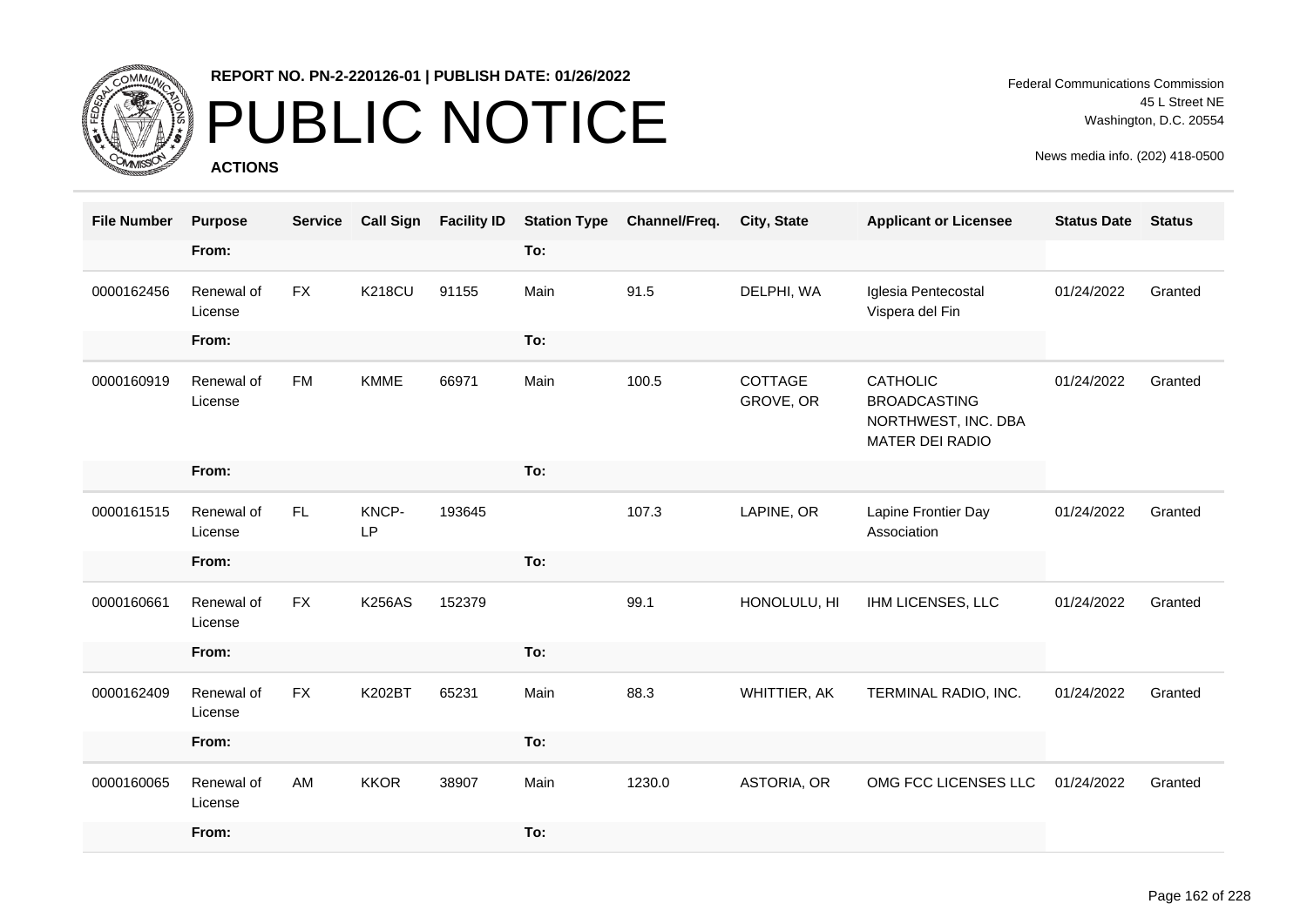

## PUBLIC NOTICE

**ACTIONS**

Federal Communications Commission 45 L Street NE Washington, D.C. 20554

| <b>File Number</b> | <b>Purpose</b>        | <b>Service</b> | <b>Call Sign</b>   | <b>Facility ID</b> | <b>Station Type</b> | Channel/Freq. | City, State             | <b>Applicant or Licensee</b>                                                   | <b>Status Date</b> | <b>Status</b> |
|--------------------|-----------------------|----------------|--------------------|--------------------|---------------------|---------------|-------------------------|--------------------------------------------------------------------------------|--------------------|---------------|
| 0000161558         | Renewal of<br>License | <b>FM</b>      | KHYG-<br><b>FM</b> | 199223             | Main                | 91.1          | HYDABURG, AK            | <b>HYDABURG CITY</b><br><b>SCHOOL DISTRICT</b>                                 | 01/24/2022         | Granted       |
|                    | From:                 |                |                    |                    | To:                 |               |                         |                                                                                |                    |               |
| 0000159537         | Renewal of<br>License | <b>FM</b>      | <b>KBVR</b>        | 50623              | Main                | 88.7          | CORVALLIS, OR           | <b>OREGON STATE</b><br><b>UNIVERSITY</b>                                       | 01/24/2022         | Granted       |
|                    | From:                 |                |                    |                    | To:                 |               |                         |                                                                                |                    |               |
| 0000160765         | Renewal of<br>License | <b>FX</b>      | <b>K206DM</b>      | 87314              | Main                | 89.1          | BREMERTON,<br><b>WA</b> | <b>CSN INTERNATIONAL</b>                                                       | 01/24/2022         | Granted       |
|                    | From:                 |                |                    |                    | To:                 |               |                         |                                                                                |                    |               |
| 0000157097         | Renewal of<br>License | AM             | <b>KLOG</b>        | 70647              | Main                | 1490.0        | KELSO, WA               | <b>WASHINGTON</b><br><b>INTERSTATE</b><br><b>BROADCASTING</b><br>COMPANY, INC. | 01/24/2022         | Granted       |
|                    | From:                 |                |                    |                    | To:                 |               |                         |                                                                                |                    |               |
| 0000162416         | Renewal of<br>License | <b>FM</b>      | <b>KXKM</b>        | 65236              | Main                | 89.7          | MCCARTHY, AK            | TERMINAL RADIO INC.                                                            | 01/24/2022         | Granted       |
|                    | From:                 |                |                    |                    | To:                 |               |                         |                                                                                |                    |               |
| 0000159568         | Renewal of<br>License | <b>FM</b>      | KCST-<br><b>FM</b> | 12139              | Main                | 106.9         | FLORENCE, OR            | COAST BROADCASTING<br>CO., INC.                                                | 01/24/2022         | Granted       |
|                    | From:                 |                |                    |                    | To:                 |               |                         |                                                                                |                    |               |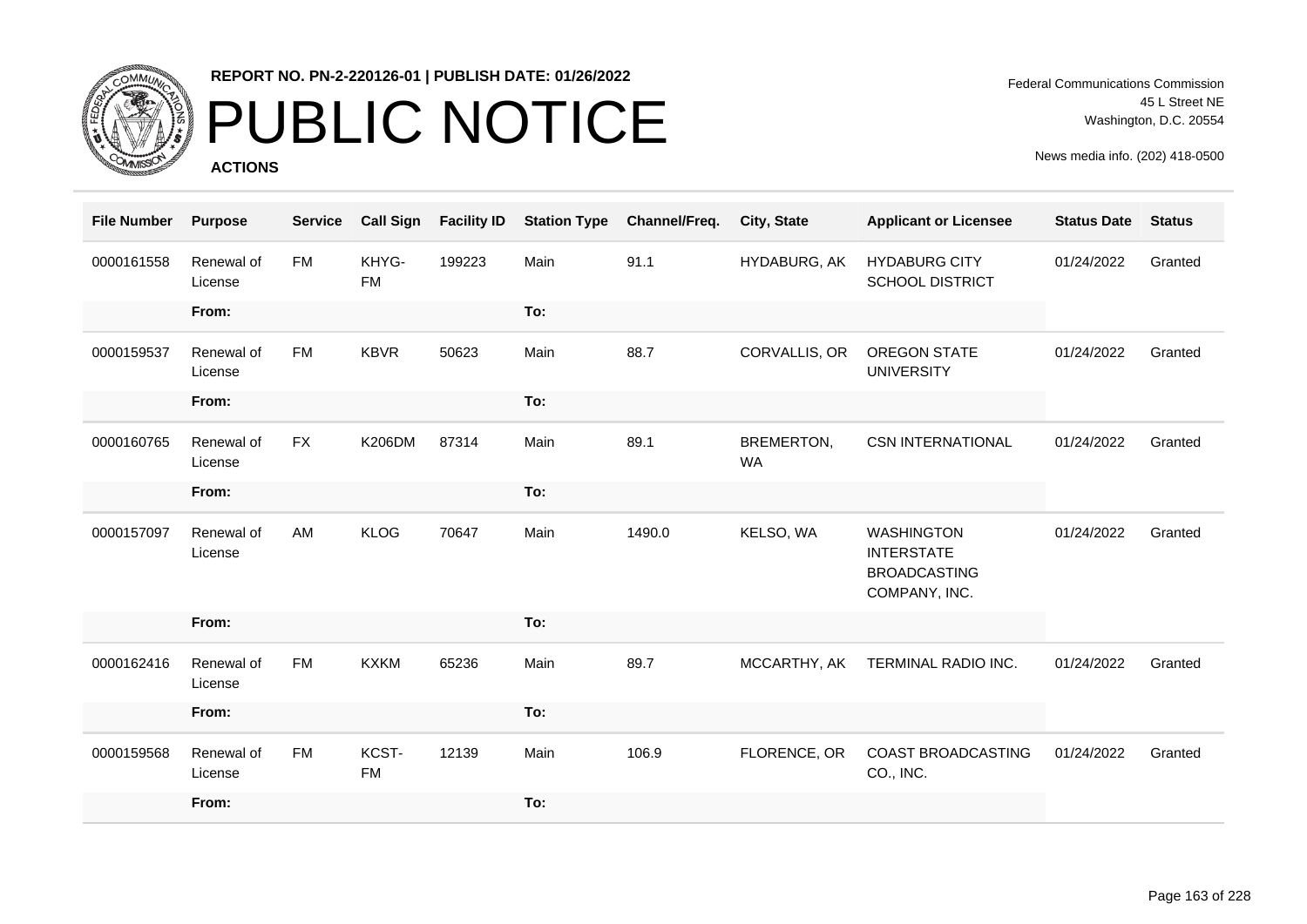

# PUBLIC NOTICE

**ACTIONS**

Federal Communications Commission 45 L Street NE Washington, D.C. 20554

| <b>File Number</b> | <b>Purpose</b>                    | <b>Service</b> | <b>Call Sign</b>   | <b>Facility ID</b> | <b>Station Type</b>  | Channel/Freq. | City, State                | <b>Applicant or Licensee</b>                       | <b>Status Date</b> | <b>Status</b> |
|--------------------|-----------------------------------|----------------|--------------------|--------------------|----------------------|---------------|----------------------------|----------------------------------------------------|--------------------|---------------|
| 0000161347         | Renewal of<br>License             | <b>FM</b>      | KOLU               | 56615              | Main                 | 90.1          | PASCO, WA                  | <b>FIRST BAPTIST</b><br><b>CHURCH OF RIVERVIEW</b> | 01/24/2022         | Granted       |
|                    | From:                             |                |                    |                    | To:                  |               |                            |                                                    |                    |               |
| 0000163385         | Renewal of<br>License             | FL.            | KNKR-<br><b>LP</b> | 192387             |                      | 96.1          | HAWI, HI                   | KOHALA RADIO                                       | 01/24/2022         | Granted       |
|                    | From:                             |                |                    |                    | To:                  |               |                            |                                                    |                    |               |
| 0000171322         | Transfer of<br>Control            | AM             | <b>WKVG</b>        | 40502              | Main                 | 1000.0        | JENKINS, KY                | <b>MARTINS &amp;</b><br>ASSOCIATES, INC.           | 01/24/2022         | Granted       |
|                    | From: Marguerite Wells, Executrix |                |                    |                    | To: Marguerite Wells |               |                            |                                                    |                    |               |
| 0000161105         | Renewal of<br>License             | <b>FM</b>      | <b>KYUP</b>        | 198219             | Main                 | 91.9          | <b>SCAMMON BAY</b><br>, AK | KASHUNAMIUT SCHOOL<br><b>DISTRICT</b>              | 01/24/2022         | Granted       |
|                    | From:                             |                |                    |                    | To:                  |               |                            |                                                    |                    |               |
| 0000160397         | Renewal of<br>License             | <b>FX</b>      | <b>K213DX</b>      | 92774              | Main                 | 90.5          | HINES, OR                  | <b>CSN INTERNATIONAL</b>                           | 01/24/2022         | Granted       |
|                    | From:                             |                |                    |                    | To:                  |               |                            |                                                    |                    |               |
| 0000161002         | Renewal of<br>License             | <b>FM</b>      | <b>KGOT</b>        | 12515              | Main                 | 101.3         | ANCHORAGE,<br>AK           | IHM LICENSES, LLC                                  | 01/24/2022         | Granted       |
|                    | From:                             |                |                    |                    | To:                  |               |                            |                                                    |                    |               |
| 0000161898         | Renewal of<br>License             | <b>FM</b>      | <b>KWDD</b>        | 190239             | Main                 | 94.3          | FAIRBANKS, AK              | <b>TOR INGSTAD</b><br>LICENSES, LLC                | 01/24/2022         | Granted       |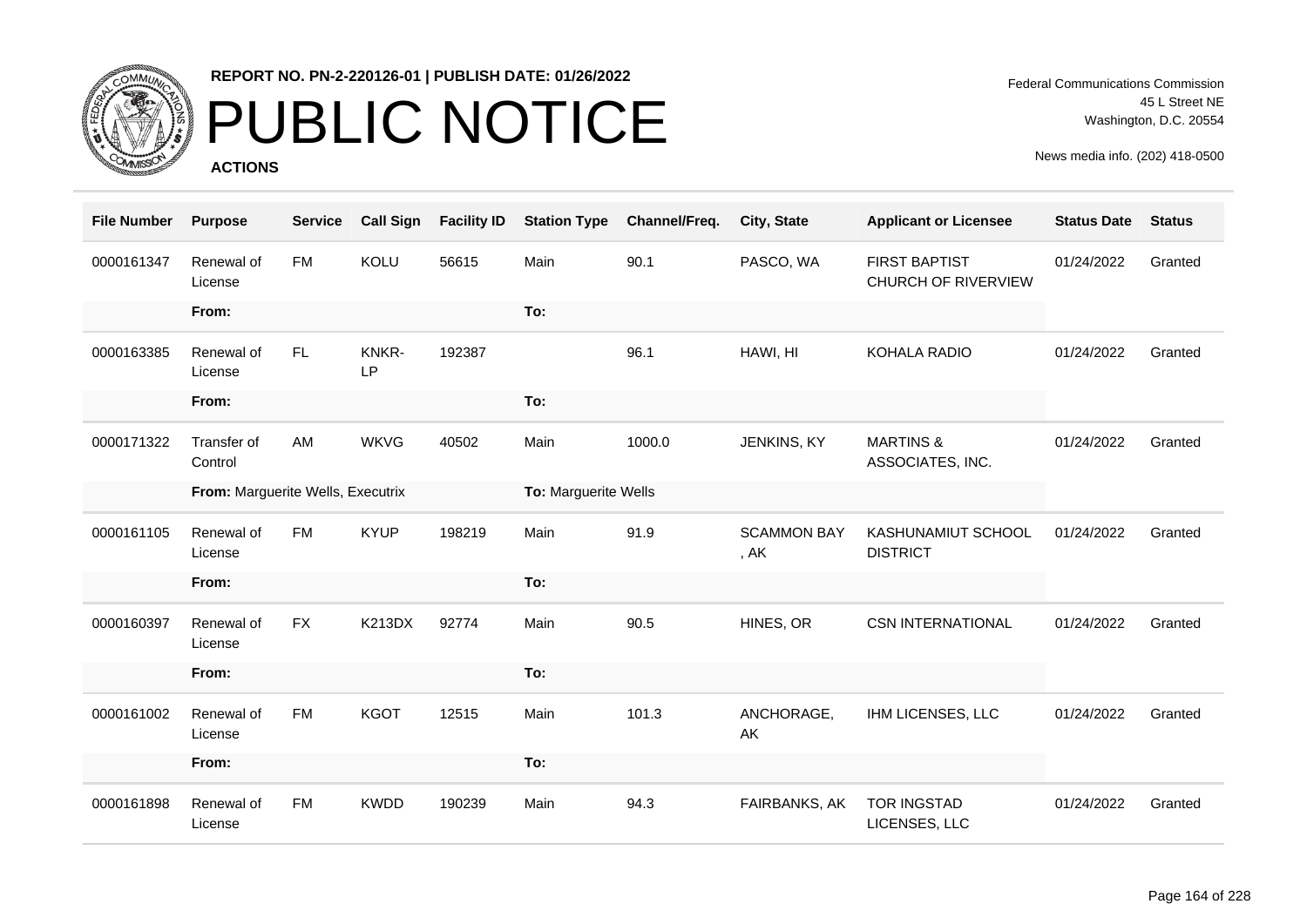

## PUBLIC NOTICE

**ACTIONS**

Federal Communications Commission 45 L Street NE Washington, D.C. 20554

| <b>File Number</b> | <b>Purpose</b>        | <b>Service</b> | <b>Call Sign</b> | <b>Facility ID</b> | <b>Station Type</b> | Channel/Freq. | City, State                 | <b>Applicant or Licensee</b>               | <b>Status Date</b> | <b>Status</b> |
|--------------------|-----------------------|----------------|------------------|--------------------|---------------------|---------------|-----------------------------|--------------------------------------------|--------------------|---------------|
|                    | From:                 |                |                  |                    | To:                 |               |                             |                                            |                    |               |
| 0000161746         | Renewal of<br>License | <b>FX</b>      | <b>K233CJ</b>    | 156936             |                     | 94.5          | COLLEGE<br>PLACE, WA        | Thomas D Hodgins                           | 01/24/2022         | Granted       |
|                    | From:                 |                |                  |                    | To:                 |               |                             |                                            |                    |               |
| 0000161507         | Renewal of<br>License | FX             | <b>K276GF</b>    | 149204             |                     | 103.1         | PENDLETON,<br><b>OR</b>     | EMG2, LLC                                  | 01/24/2022         | Granted       |
|                    | From:                 |                |                  |                    | To:                 |               |                             |                                            |                    |               |
| 0000160763         | Renewal of<br>License | <b>FM</b>      | <b>KJCF</b>      | 106475             | Main                | 89.3          | ASOTIN, WA                  | <b>CSN INTERNATIONAL</b>                   | 01/24/2022         | Granted       |
|                    | From:                 |                |                  |                    | To:                 |               |                             |                                            |                    |               |
| 0000160210         | Renewal of<br>License | <b>FX</b>      | <b>K231BJ</b>    | 139005             |                     | 94.1          | EAGLE, AK                   | <b>VOICE FOR CHRIST</b><br>MINISTRIES, INC | 01/24/2022         | Granted       |
|                    | From:                 |                |                  |                    | To:                 |               |                             |                                            |                    |               |
| 0000161989         | Renewal of<br>License | AM             | KAGO             | 23245              | Main                | 1150.0        | <b>KLAMATH</b><br>FALLS, OR | <b>BASIN MEDIACTIVE, LLC</b>               | 01/24/2022         | Granted       |
|                    | From:                 |                |                  |                    | To:                 |               |                             |                                            |                    |               |
| 0000161982         | Renewal of<br>License | <b>FM</b>      | <b>KKBG</b>      | 52468              | Main                | 97.9          | HILO, HI                    | PACIFIC RADIO GROUP,<br>INC.               | 01/24/2022         | Granted       |
|                    | From:                 |                |                  |                    | To:                 |               |                             |                                            |                    |               |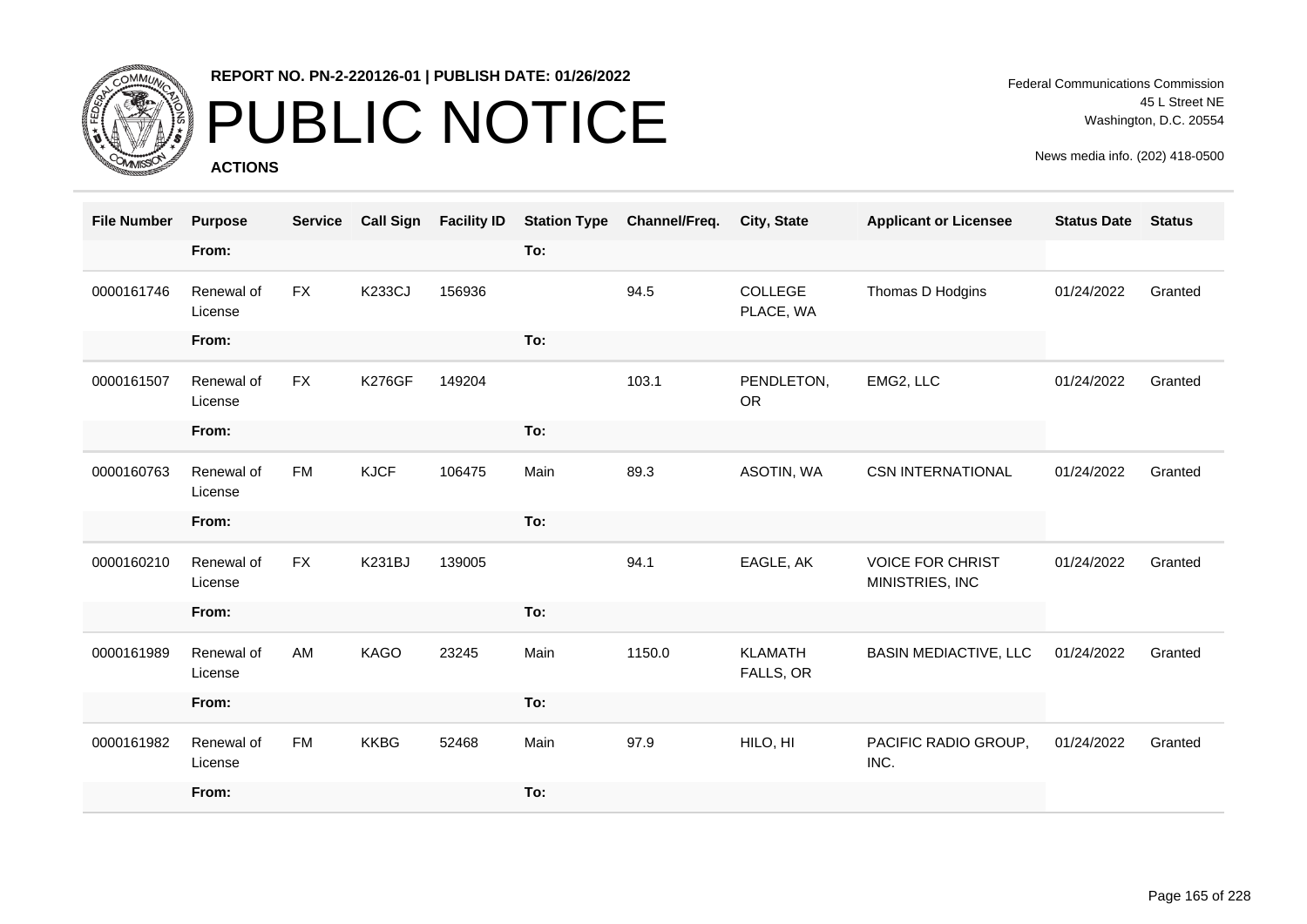

## PUBLIC NOTICE

**ACTIONS**

| <b>File Number</b> | <b>Purpose</b>        | <b>Service</b> | <b>Call Sign</b> | <b>Facility ID</b> | <b>Station Type</b> | Channel/Freq. | <b>City, State</b> | <b>Applicant or Licensee</b>                     | <b>Status Date</b> | <b>Status</b> |
|--------------------|-----------------------|----------------|------------------|--------------------|---------------------|---------------|--------------------|--------------------------------------------------|--------------------|---------------|
| 0000161073         | Renewal of<br>License | <b>FM</b>      | <b>KFMN</b>      | 21843              | Main                | 96.9          | LIHUE, HI          | FM 97 ASSOCIATES                                 | 01/24/2022         | Granted       |
|                    | From:                 |                |                  |                    | To:                 |               |                    |                                                  |                    |               |
| 0000162286         | Renewal of<br>License | <b>FX</b>      | <b>K276CY</b>    | 49363              | Main                | 103.1         | MANSON, WA         | Chelan Valley Media<br>Group LLC                 | 01/24/2022         | Granted       |
|                    | From:                 |                |                  |                    | To:                 |               |                    |                                                  |                    |               |
| 0000161843         | Renewal of<br>License | FL             | <b>KSFL-LP</b>   | 195582             |                     | 99.1          | PORTLAND, OR       | Portland Radio Project                           | 01/24/2022         | Granted       |
|                    | From:                 |                |                  |                    | To:                 |               |                    |                                                  |                    |               |
| 0000162064         | Renewal of<br>License | <b>FX</b>      | <b>K269AX</b>    | 35343              | Main                | 101.7         | KARLUK, AK         | Kodiak Public<br><b>Broadcasting Corporation</b> | 01/24/2022         | Granted       |
|                    | From:                 |                |                  |                    | To:                 |               |                    |                                                  |                    |               |
| 0000157460         | Renewal of<br>License | <b>FM</b>      | <b>KRYL</b>      | 164100             | Main                | 106.5         | HAIKU, HI          | <b>HOCHMAN HAWAII FIVE,</b><br>INC.              | 01/24/2022         | Granted       |
|                    | From:                 |                |                  |                    | To:                 |               |                    |                                                  |                    |               |
| 0000161302         | Renewal of<br>License | <b>FM</b>      | KZZL-FM          | 26412              | Main                | 99.5          | PULLMAN, WA        | <b>Inland Northwest</b><br>Broadcasting, LLC     | 01/24/2022         | Granted       |
|                    | From:                 |                |                  |                    | To:                 |               |                    |                                                  |                    |               |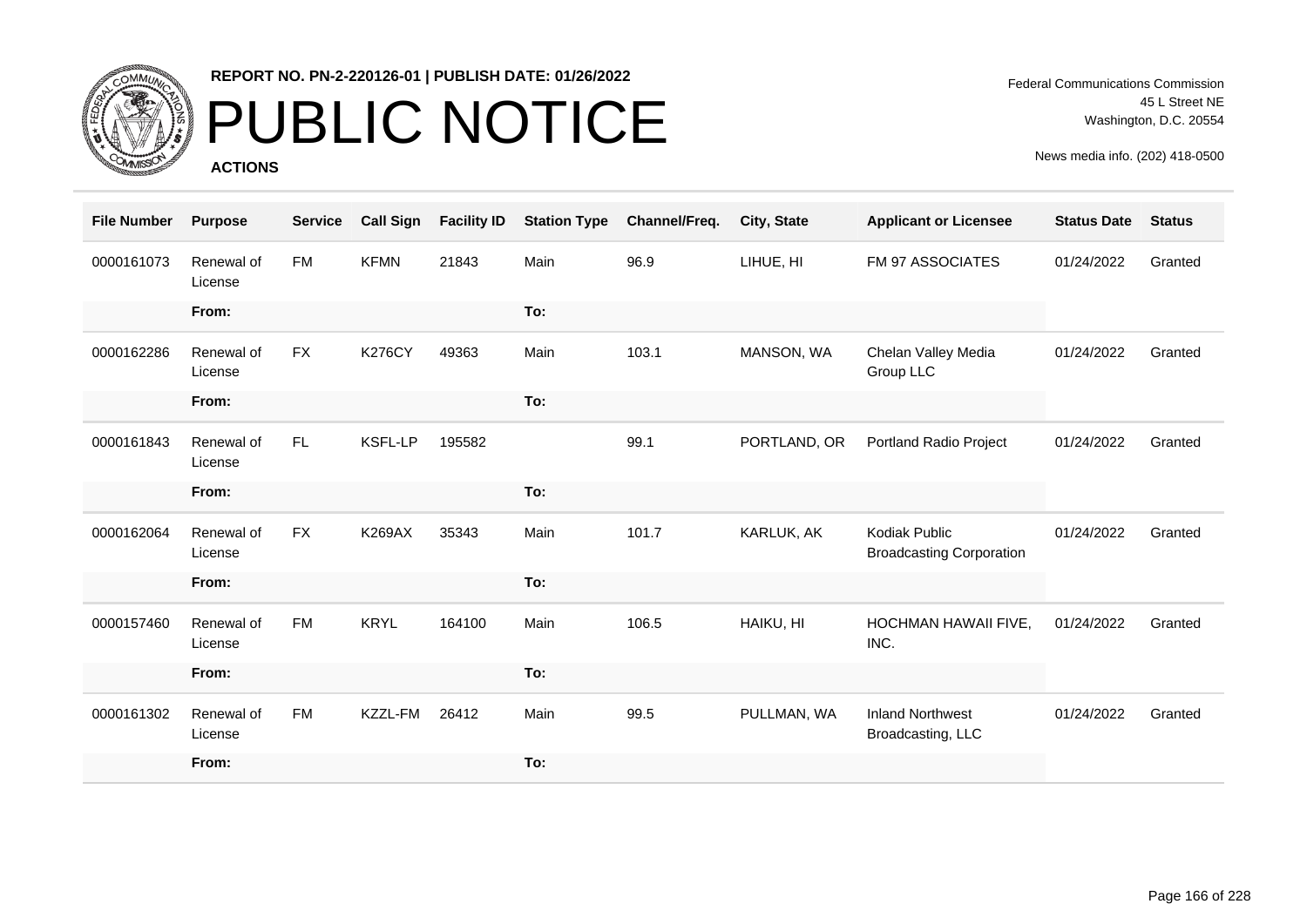

## PUBLIC NOTICE

**ACTIONS**

Federal Communications Commission 45 L Street NE Washington, D.C. 20554

| <b>File Number</b> | <b>Purpose</b>        | <b>Service</b> | <b>Call Sign</b>   | <b>Facility ID</b> | <b>Station Type</b> | Channel/Freq. | City, State  | <b>Applicant or Licensee</b>                              | <b>Status Date</b> | <b>Status</b> |
|--------------------|-----------------------|----------------|--------------------|--------------------|---------------------|---------------|--------------|-----------------------------------------------------------|--------------------|---------------|
| 0000159346         | Renewal of<br>License | <b>FM</b>      | KNNA-<br><b>FM</b> | 199589             | Main                | 99.1          | NENANA, AK   | <b>ATHABASCAN</b><br><b>FIDDLERS</b><br>ASSOCIATION, INC. | 01/24/2022         | Granted       |
|                    | From:                 |                |                    |                    | To:                 |               |              |                                                           |                    |               |
| 0000162397         | Renewal of<br>License | <b>FX</b>      | <b>K217EI</b>      | 93023              | Main                | 91.3          | SCIO, OR     | LIFETALK RADIO, INC.                                      | 01/24/2022         | Granted       |
|                    | From:                 |                |                    |                    | To:                 |               |              |                                                           |                    |               |
| 0000160828         | Renewal of<br>License | <b>FX</b>      | <b>K258DB</b>      | 60309              | Main                | 99.5          | PHOENIX, OR  | SMG-MEDFORD, LLC                                          | 01/24/2022         | Granted       |
|                    | From:                 |                |                    |                    | To:                 |               |              |                                                           |                    |               |
| 0000157451         | Renewal of<br>License | <b>FX</b>      | <b>K298BA</b>      | 153520             |                     | 107.5         | HONOLULU, HI | <b>HOCHMAN HAWAII-</b><br>THREE, INC.                     | 01/24/2022         | Granted       |
|                    | From:                 |                |                    |                    | To:                 |               |              |                                                           |                    |               |
| 0000161973         | Renewal of<br>License | <b>FX</b>      | <b>K288GJ</b>      | 147830             |                     | 105.5         | ELEELE, HI   | PACIFIC RADIO GROUP,<br>INC.                              | 01/24/2022         | Granted       |
|                    | From:                 |                |                    |                    | To:                 |               |              |                                                           |                    |               |
| 0000159812         | Renewal of<br>License | <b>FM</b>      | <b>KVLB</b>        | 90581              | Main                | 90.5          | BEND, OR     | <b>EDUCATIONAL MEDIA</b><br><b>FOUNDATION</b>             | 01/24/2022         | Granted       |
|                    | From:                 |                |                    |                    | To:                 |               |              |                                                           |                    |               |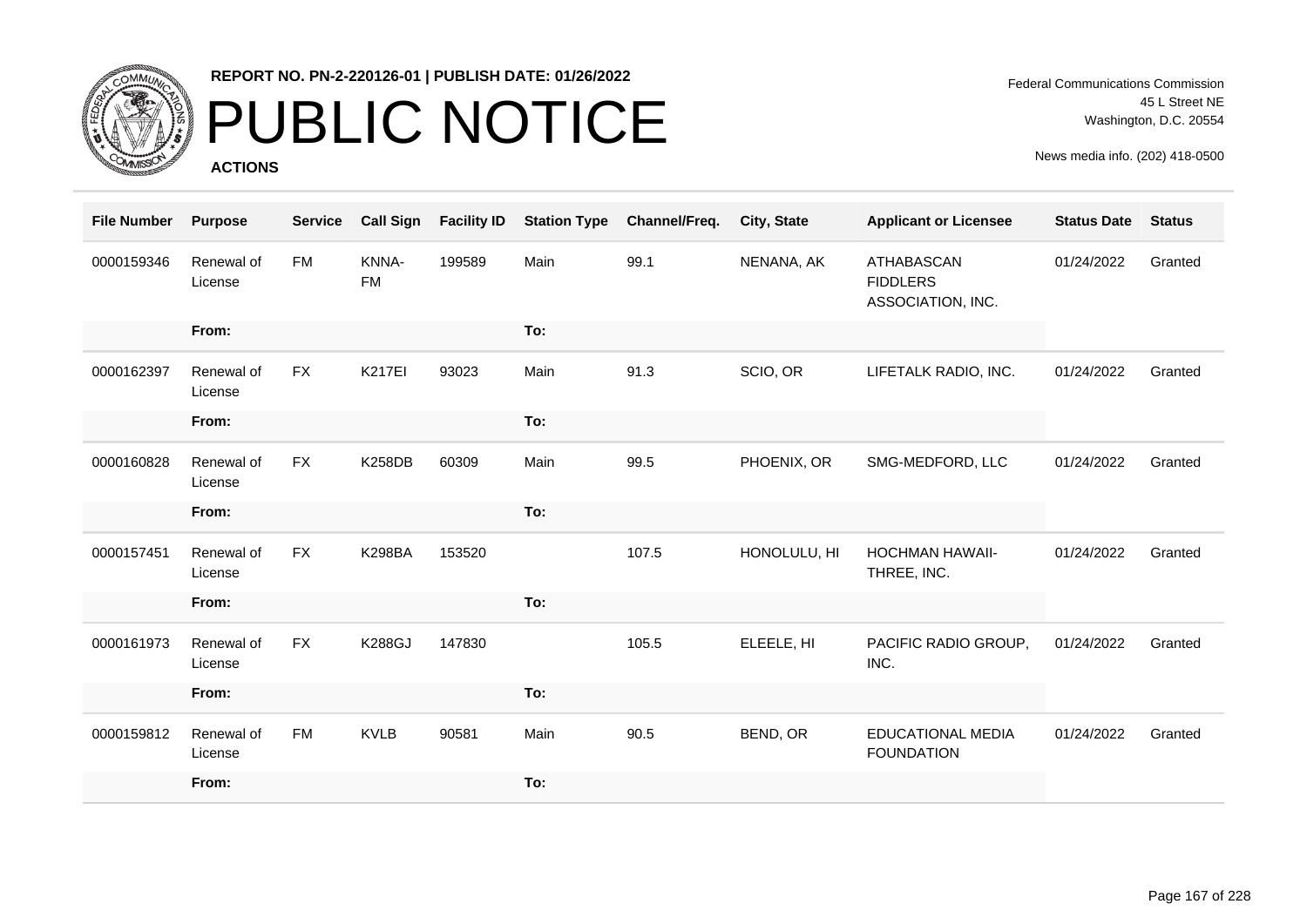

# PUBLIC NOTICE

**ACTIONS**

Federal Communications Commission 45 L Street NE Washington, D.C. 20554

| <b>File Number</b> | <b>Purpose</b>        | <b>Service</b> | <b>Call Sign</b> | <b>Facility ID</b> | <b>Station Type</b> | Channel/Freq. | <b>City, State</b>                    | <b>Applicant or Licensee</b>           | <b>Status Date</b> | <b>Status</b> |
|--------------------|-----------------------|----------------|------------------|--------------------|---------------------|---------------|---------------------------------------|----------------------------------------|--------------------|---------------|
| 0000161265         | Renewal of<br>License | AM             | <b>KKNW</b>      | 57834              | Main                | 1150.0        | SEATTLE, WA                           | Seattle FCC License Sub,<br><b>LLC</b> | 01/24/2022         | Granted       |
|                    | From:                 |                |                  |                    | To:                 |               |                                       |                                        |                    |               |
| 0000159389         | Renewal of<br>License | <b>FX</b>      | <b>K241CV</b>    | 200198             |                     | 96.1          | YAKIMA, WA                            | Thomas W. Read                         | 01/24/2022         | Granted       |
|                    | From:                 |                |                  |                    | To:                 |               |                                       |                                        |                    |               |
| 0000161918         | Renewal of<br>License | <b>FX</b>      | <b>K256BH</b>    | 155422             |                     | 99.1          | <b>CENTRAL</b><br><b>DISTRICT, AS</b> | Leone Church of Christ                 | 01/24/2022         | Granted       |
|                    | From:                 |                |                  |                    | To:                 |               |                                       |                                        |                    |               |
| 0000161770         | Renewal of<br>License | AM             | <b>KCUP</b>      | 645                | Main                | 1230.0        | TOLEDO, OR                            | Rubin Broadcasting, Inc.               | 01/24/2022         | Granted       |
|                    | From:                 |                |                  |                    | To:                 |               |                                       |                                        |                    |               |
| 0000159635         | Renewal of<br>License | FL.            | KZAX-LP          | 193504             |                     | 94.9          | <b>BELLINGHAM,</b><br><b>WA</b>       | <b>MAKE SHIFT</b>                      | 01/24/2022         | Granted       |
|                    | From:                 |                |                  |                    | To:                 |               |                                       |                                        |                    |               |
| 0000159272         | Renewal of<br>License | FL.            | KSXM-<br>LP      | 196439             |                     | 105.5         | SALEM, OR                             | Salem Moon Music                       | 01/24/2022         | Granted       |
|                    | From:                 |                |                  |                    | To:                 |               |                                       |                                        |                    |               |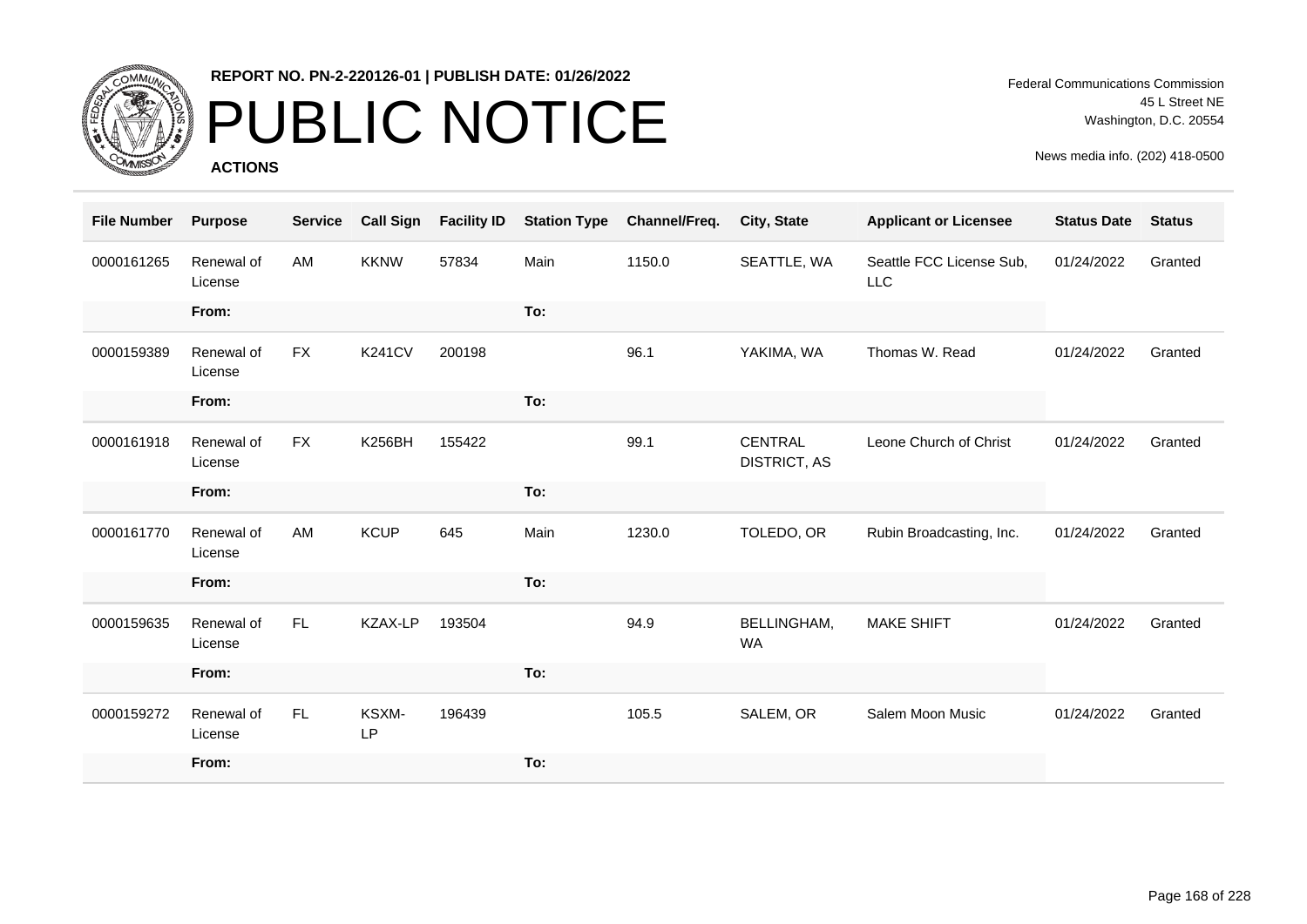

# PUBLIC NOTICE

**ACTIONS**

| <b>File Number</b> | <b>Purpose</b>        | <b>Service</b> | <b>Call Sign</b> | <b>Facility ID</b> | <b>Station Type</b> | Channel/Freq. | City, State              | <b>Applicant or Licensee</b>                           | <b>Status Date</b> | <b>Status</b> |
|--------------------|-----------------------|----------------|------------------|--------------------|---------------------|---------------|--------------------------|--------------------------------------------------------|--------------------|---------------|
| 0000160503         | Renewal of<br>License | FX             | <b>K265AB</b>    | 40890              | Main                | 100.9         | FLORENCE, OR             | MCKENZIE RIVER<br><b>BROADCASTING</b><br>COMPANY, INC. | 01/24/2022         | Granted       |
|                    | From:                 |                |                  |                    | To:                 |               |                          |                                                        |                    |               |
| 0000161109         | Renewal of<br>License | <b>FM</b>      | <b>KAKN</b>      | 4079               | Main                | 100.9         | NAKNEK, AK               | <b>Bay Broadcasting</b><br>Company                     | 01/24/2022         | Granted       |
|                    | From:                 |                |                  |                    | To:                 |               |                          |                                                        |                    |               |
| 0000160441         | Renewal of<br>License | <b>FM</b>      | <b>KVRF</b>      | 177165             | Main                | 89.5          | SUTTON, AK               | RADIO FREE PALMER,<br>INC.                             | 01/24/2022         | Granted       |
|                    | From:                 |                |                  |                    | To:                 |               |                          |                                                        |                    |               |
| 0000161459         | Renewal of<br>License | <b>FX</b>      | <b>K219BG</b>    | 50605              | Main                | 91.7          | SILVER LAKE,<br>ETC., OR | OREGON PUBLIC<br><b>BROADCASTING</b>                   | 01/24/2022         | Granted       |
|                    | From:                 |                |                  |                    | To:                 |               |                          |                                                        |                    |               |
| 0000180046         | Minor<br>Modification | <b>FX</b>      | <b>W300EI</b>    | 155888             |                     | 106.3         | NEW YORK, NY             | APPLE 107.1, INC.                                      | 01/24/2022         | Granted       |
|                    | From:                 |                |                  |                    | To:                 |               |                          |                                                        |                    |               |
| 0000158615         | Renewal of<br>License | <b>FX</b>      | <b>K220JS</b>    | 88130              |                     | 91.9          | ONTARIO, OR              | <b>CSN INTERNATIONAL</b>                               | 01/24/2022         | Granted       |
|                    | From:                 |                |                  |                    | To:                 |               |                          |                                                        |                    |               |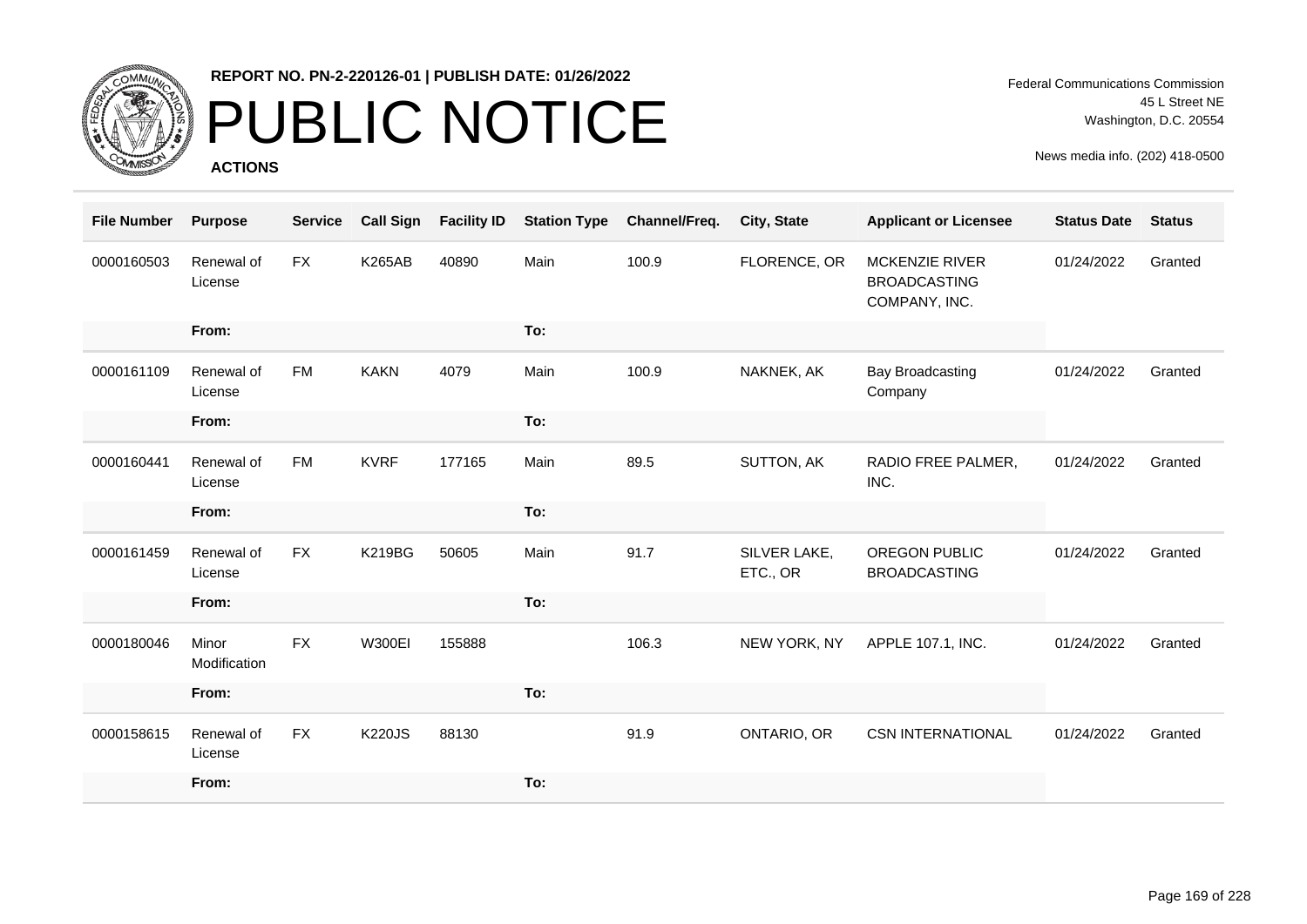

# PUBLIC NOTICE

**ACTIONS**

Federal Communications Commission 45 L Street NE Washington, D.C. 20554

| <b>File Number</b> | <b>Purpose</b>        | <b>Service</b> | <b>Call Sign</b> | <b>Facility ID</b> | <b>Station Type</b> | Channel/Freq. | City, State                 | <b>Applicant or Licensee</b>                  | <b>Status Date</b> | <b>Status</b> |
|--------------------|-----------------------|----------------|------------------|--------------------|---------------------|---------------|-----------------------------|-----------------------------------------------|--------------------|---------------|
| 0000161577         | Renewal of<br>License | <b>FX</b>      | <b>K216BN</b>    | 806                | Main                | 91.1          | PRUDHOE BAY<br>, AK         | Alaska Public Media                           | 01/24/2022         | Granted       |
|                    | From:                 |                |                  |                    | To:                 |               |                             |                                               |                    |               |
| 0000160672         | Renewal of<br>License | <b>FM</b>      | <b>KNRQ</b>      | 61987              | Main                | 103.7         | HARRISBURG,<br><b>OR</b>    | <b>CUMULUS LICENSING</b><br><b>LLC</b>        | 01/24/2022         | Granted       |
|                    | From:                 |                |                  |                    | To:                 |               |                             |                                               |                    |               |
| 0000159820         | Renewal of<br>License | <b>FM</b>      | <b>KWBX</b>      | 90291              | Main                | 90.3          | SALEM, OR                   | <b>EDUCATIONAL MEDIA</b><br><b>FOUNDATION</b> | 01/24/2022         | Granted       |
|                    | From:                 |                |                  |                    | To:                 |               |                             |                                               |                    |               |
| 0000159841         | Renewal of<br>License | <b>FX</b>      | <b>K203EN</b>    | 143119             |                     | 88.5          | ELLENSBURG,<br><b>WA</b>    | <b>EDUCATIONAL MEDIA</b><br><b>FOUNDATION</b> | 01/24/2022         | Granted       |
|                    | From:                 |                |                  |                    | To:                 |               |                             |                                               |                    |               |
| 0000162764         | Renewal of<br>License | <b>FX</b>      | <b>K282BH</b>    | 149626             |                     | 104.3         | PHILOMATH,<br><b>OR</b>     | THE KBOO FOUNDATION                           | 01/24/2022         | Granted       |
|                    | From:                 |                |                  |                    | To:                 |               |                             |                                               |                    |               |
| 0000157957         | Renewal of<br>License | AM             | <b>KFLS</b>      | 74250              | Main                | 1450.0        | <b>KLAMATH</b><br>FALLS, OR | <b>WYNNE ENTERPRISES</b><br>LLC               | 01/24/2022         | Granted       |
|                    | From:                 |                |                  |                    | To:                 |               |                             |                                               |                    |               |
| 0000162429         | Renewal of<br>License | <b>FM</b>      | <b>KQAC</b>      | 59343              | Main                | 89.9          | PORTLAND, OR                | ALL CLASSICAL PUBLIC<br>MEDIA, INC.           | 01/24/2022         | Granted       |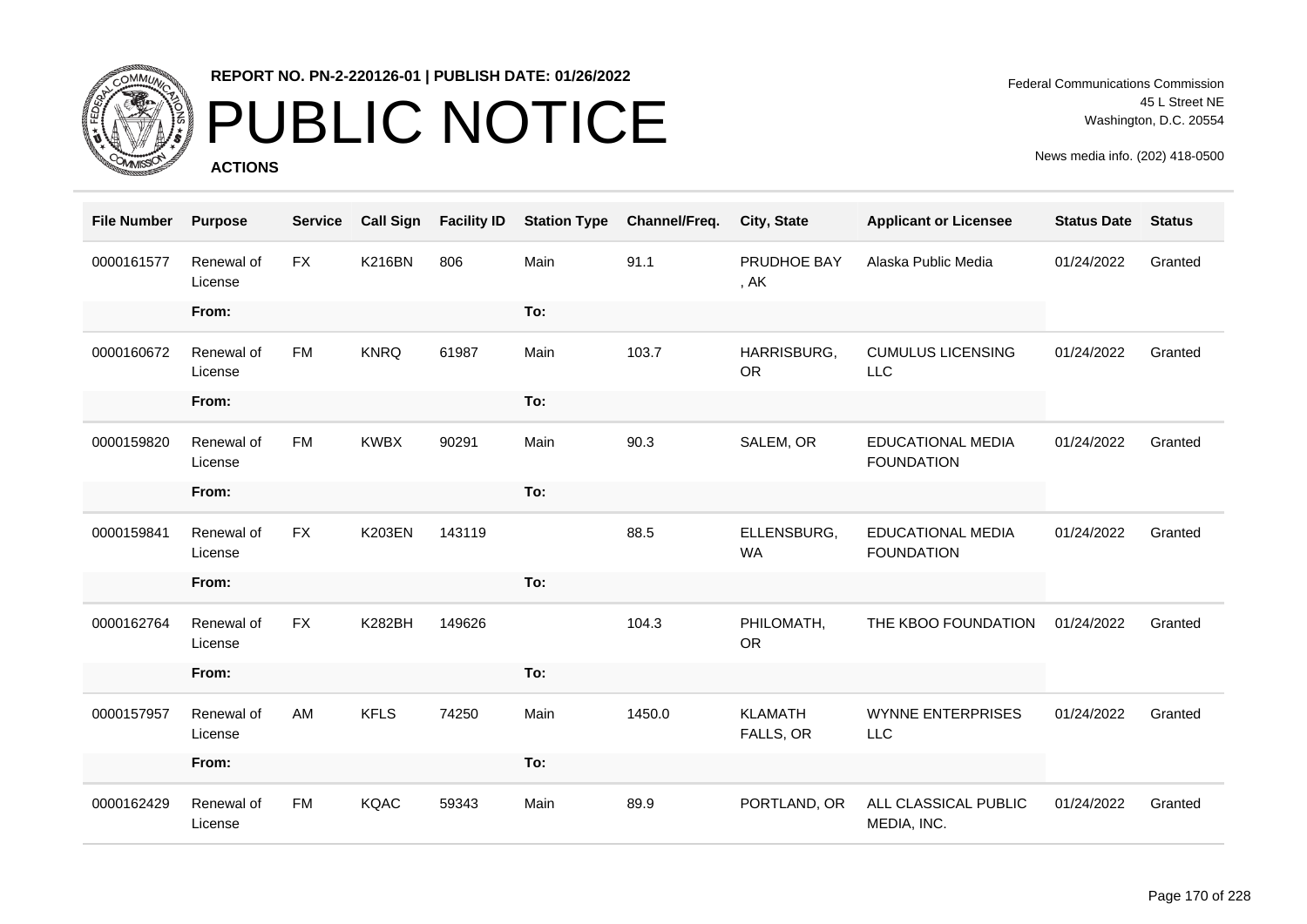

## PUBLIC NOTICE

**ACTIONS**

| <b>File Number</b> | <b>Purpose</b>        | <b>Service</b> | <b>Call Sign</b>   | <b>Facility ID</b> | <b>Station Type</b> | Channel/Freq. | <b>City, State</b>                         | <b>Applicant or Licensee</b>                                  | <b>Status Date</b> | <b>Status</b> |
|--------------------|-----------------------|----------------|--------------------|--------------------|---------------------|---------------|--------------------------------------------|---------------------------------------------------------------|--------------------|---------------|
|                    | From:                 |                |                    |                    | To:                 |               |                                            |                                                               |                    |               |
| 0000159591         | Renewal of<br>License | <b>FX</b>      | <b>K296FN</b>      | 156538             |                     | 107.1         | <b>NORTH</b><br><b>WRANGELL IS.,</b><br>AK | COASTALASKA, INC.                                             | 01/24/2022         | Granted       |
|                    | From:                 |                |                    |                    | To:                 |               |                                            |                                                               |                    |               |
| 0000160484         | Renewal of<br>License | <b>FL</b>      | KORE-<br>LP        | 192799             |                     | 99.1          | ENTIAT, WA                                 | <b>COMMUNITY ORIENTED</b><br>RADIO ENDEAVOURS                 | 01/24/2022         | Granted       |
|                    | From:                 |                |                    |                    | To:                 |               |                                            |                                                               |                    |               |
| 0000157595         | Renewal of<br>License | <b>FM</b>      | KPEN-<br><b>FM</b> | 52149              | Main                | 101.7         | SOLDOTNA, AK                               | <b>PENINSULA</b><br>COMMUNICATIONS, INC.                      | 01/24/2022         | Granted       |
|                    | From:                 |                |                    |                    | To:                 |               |                                            |                                                               |                    |               |
| 0000161041         | Renewal of<br>License | <b>FM</b>      | <b>KOYU</b>        | 178865             | Main                | 98.1          | KOYUKUK, AK                                | <b>BIG RIVER PUBLIC</b><br><b>BROADCASTING</b><br>CORPORATION | 01/24/2022         | Granted       |
|                    | From:                 |                |                    |                    | To:                 |               |                                            |                                                               |                    |               |
| 0000160314         | Renewal of<br>License | FL.            | KBJZ-LP            | 123926             |                     | 94.1          | JUNEAU, AK                                 | <b>GASTINEAU</b><br><b>BROADCASTING</b><br>CORPORATION        | 01/24/2022         | Granted       |
|                    | From:                 |                |                    |                    | To:                 |               |                                            |                                                               |                    |               |
| 0000160390         | Renewal of<br>License | <b>FX</b>      | <b>K213CF</b>      | 82789              | Main                | 90.5          | <b>GRANTS PASS,</b><br><b>OR</b>           | <b>CSN INTERNATIONAL</b>                                      | 01/24/2022         | Granted       |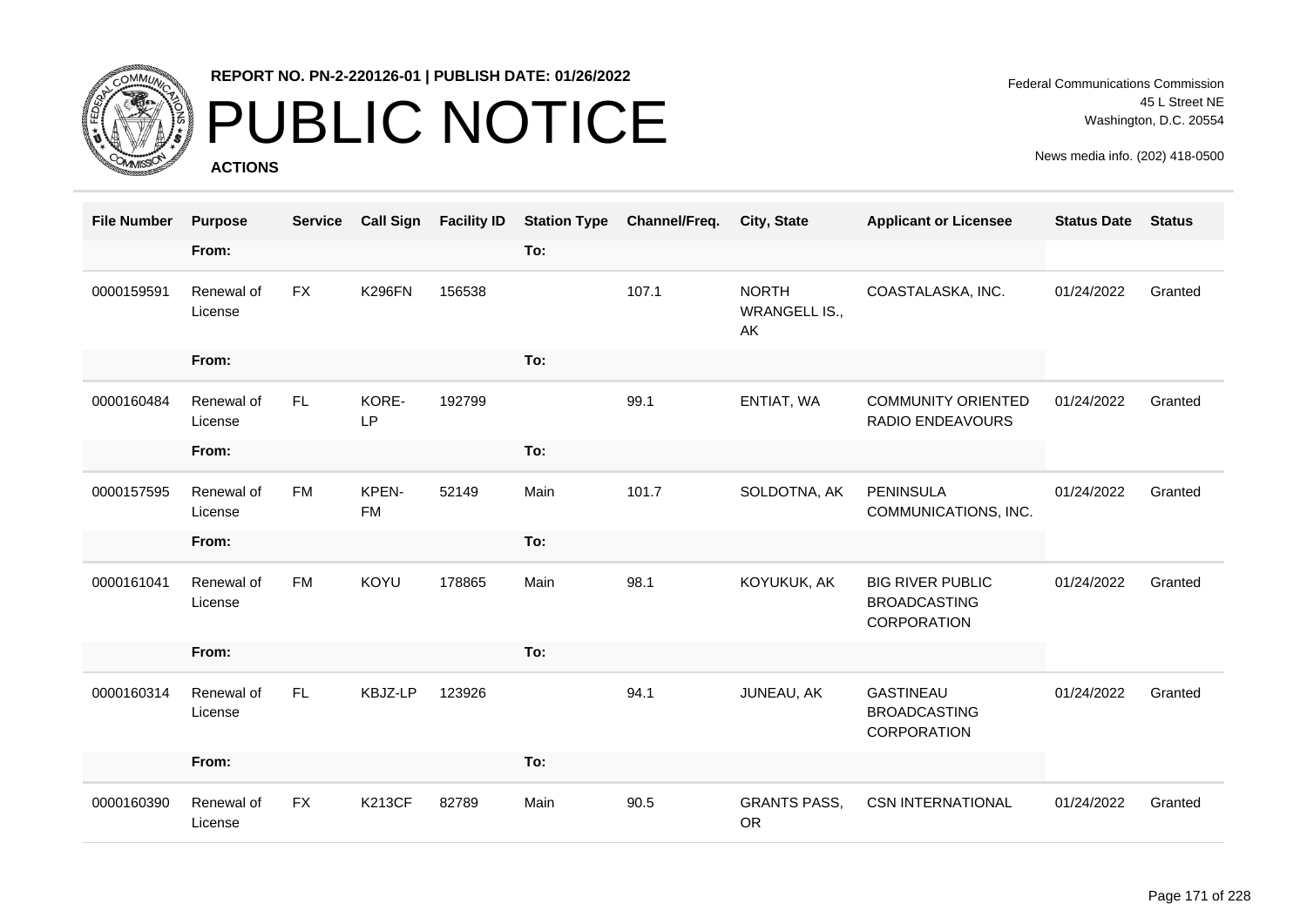

## PUBLIC NOTICE

**ACTIONS**

| <b>File Number</b> | <b>Purpose</b>                          | <b>Service</b> | <b>Call Sign</b> | <b>Facility ID</b> | <b>Station Type</b> | Channel/Freq.                                                                                       | <b>City, State</b>                    | <b>Applicant or Licensee</b>                                                                                                                            | <b>Status Date</b> | <b>Status</b> |
|--------------------|-----------------------------------------|----------------|------------------|--------------------|---------------------|-----------------------------------------------------------------------------------------------------|---------------------------------------|---------------------------------------------------------------------------------------------------------------------------------------------------------|--------------------|---------------|
|                    | From:                                   |                |                  |                    | To:                 |                                                                                                     |                                       |                                                                                                                                                         |                    |               |
| 0000162046         | Renewal of<br>License                   | <b>FX</b>      | <b>K237AW</b>    | 3435               | Main                | 95.3                                                                                                | CHELAN, WA                            | Dr Mike Isenhart                                                                                                                                        | 01/24/2022         | Granted       |
|                    | From:                                   |                |                  |                    | To:                 |                                                                                                     |                                       |                                                                                                                                                         |                    |               |
| 0000164639         | Modification<br>of License<br>Amendment | <b>FS</b>      | <b>WJLJ</b>      | 7932               | Main                | 103.1                                                                                               | ETOWAH, TN                            | <b>FRIENDSHIP</b><br><b>BROADCASTING LLC.</b>                                                                                                           | 01/24/2022         | Dismissed     |
|                    | From:                                   |                |                  |                    | To:                 |                                                                                                     |                                       |                                                                                                                                                         |                    |               |
|                    |                                         |                |                  |                    |                     | facility license application 0000179740 to cover auxiliary facility construction permit 0000164639. |                                       | Comment #1 Modification of WJLJ's auxiliary license BXLH-20140721AEH. Dismissed 1/24/2022 without consideration, as it has been superseded by auxiliary |                    |               |
| 0000157529         | Renewal of<br>License                   | <b>FX</b>      | <b>K259BK</b>    | 145986             |                     | 99.7                                                                                                | SEWARD, AK                            | <b>ALASKA VILLAGE</b><br>MISSIONS, INC.                                                                                                                 | 01/24/2022         | Granted       |
|                    | From:                                   |                |                  |                    | To:                 |                                                                                                     |                                       |                                                                                                                                                         |                    |               |
| 0000159730         | Renewal of<br>License                   | <b>FX</b>      | <b>K211AT</b>    | 54934              | Main                | 90.1                                                                                                | <b>MOUNTAIN</b><br>POINT, ETC.,<br>AK | <b>RAINBIRD COMMUNITY</b><br><b>BROADCASTING CORP</b>                                                                                                   | 01/24/2022         | Granted       |
|                    | From:                                   |                |                  |                    | To:                 |                                                                                                     |                                       |                                                                                                                                                         |                    |               |
| 0000162062         | Renewal of<br>License                   | <b>FM</b>      | <b>KMXT</b>      | 35339              | Main                | 100.1                                                                                               | KODIAK, AK                            | Kodiak Public<br><b>Broadcasting Corporation</b>                                                                                                        | 01/24/2022         | Granted       |
|                    | From:                                   |                |                  |                    | To:                 |                                                                                                     |                                       |                                                                                                                                                         |                    |               |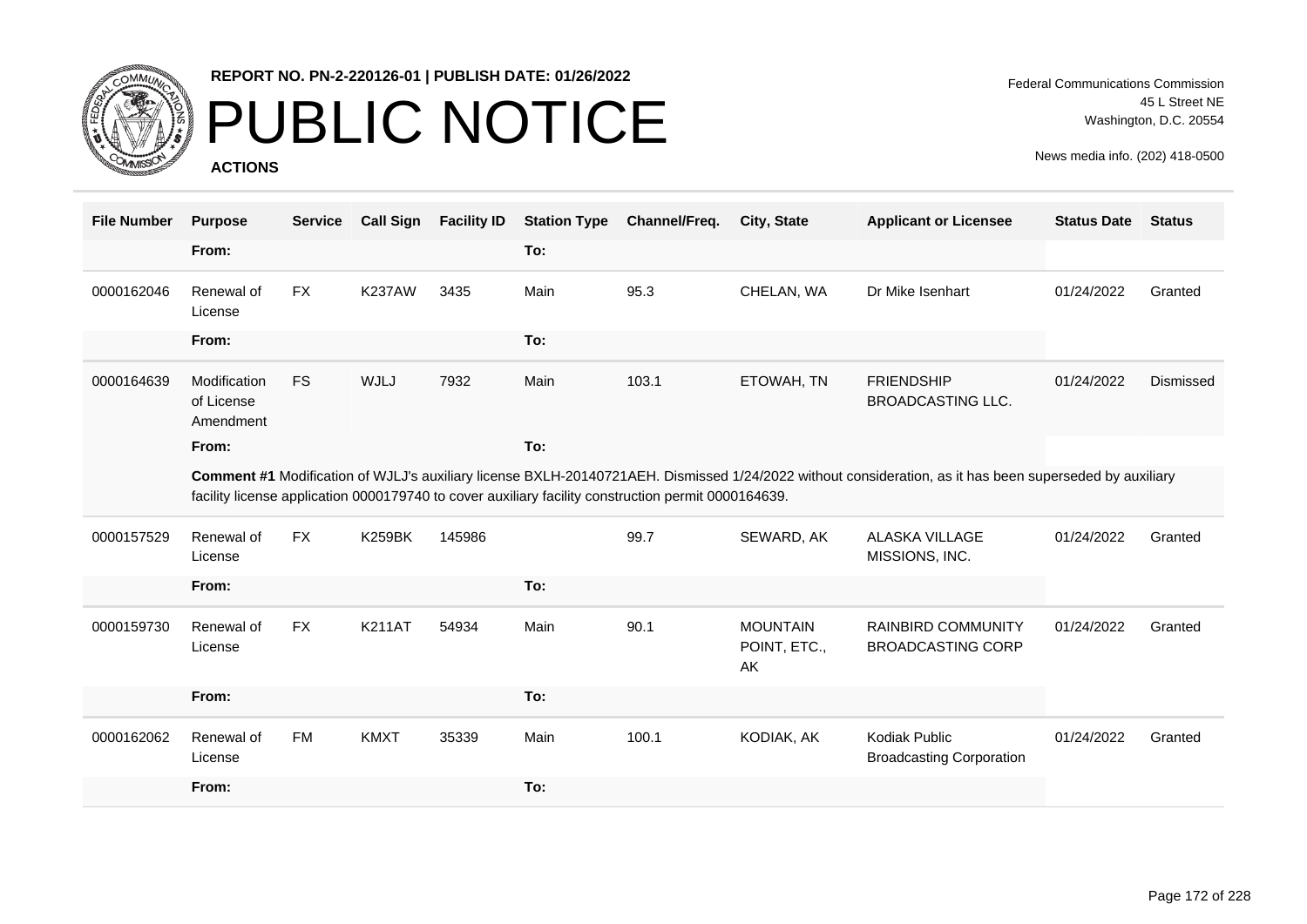

# PUBLIC NOTICE

**ACTIONS**

Federal Communications Commission 45 L Street NE Washington, D.C. 20554

| <b>File Number</b> | <b>Purpose</b>                    | <b>Service</b> | <b>Call Sign</b>   | <b>Facility ID</b> | <b>Station Type</b>  | Channel/Freq. | City, State                | <b>Applicant or Licensee</b>                                              | <b>Status Date</b> | <b>Status</b> |
|--------------------|-----------------------------------|----------------|--------------------|--------------------|----------------------|---------------|----------------------------|---------------------------------------------------------------------------|--------------------|---------------|
| 0000161253         | Renewal of<br>License             | AM             | <b>KTTH</b>        | 27023              | Main                 | 770.0         | SEATTLE, WA                | Bonneville International<br>Corporation                                   | 01/24/2022         | Granted       |
|                    | From:                             |                |                    |                    | To:                  |               |                            |                                                                           |                    |               |
| 0000161582         | Renewal of<br>License             | <b>FX</b>      | <b>K296DU</b>      | 20011              | Main                 | 107.1         | DOT LAKE, AK               | <b>EVANGELISTIC ALASKA</b><br><b>MISSIONARY</b><br>FELLOWSHIP, INC.       | 01/24/2022         | Granted       |
|                    | From:                             |                |                    |                    | To:                  |               |                            |                                                                           |                    |               |
| 0000177258         | Assignment<br>0f<br>Authorization | <b>FM</b>      | <b>KXQT</b>        | 191560             | Main                 | 105.9         | STANTON, TX                | <b>FOUR R</b><br>BROADCASTING, INC.                                       | 01/24/2022         | Granted       |
|                    |                                   |                |                    |                    |                      |               |                            |                                                                           |                    |               |
|                    | From: Four R Broadcasting, Inc.   |                |                    |                    | To: Gerald Benavides |               |                            |                                                                           |                    |               |
| 0000160082         | Renewal of<br>License             | <b>FM</b>      | KORD-<br><b>FM</b> | 16726              | Main                 | 102.7         | RICHLAND, WA               | Townsquare License, LLC                                                   | 01/24/2022         | Granted       |
|                    | From:                             |                |                    |                    | To:                  |               |                            |                                                                           |                    |               |
| 0000162955         | Renewal of<br>License             | FL.            | <b>KLOI-LP</b>     | 135113             |                      | 102.9         | LOPEZ ISLAND,<br><b>WA</b> | THE GATHERING OF<br><b>ISLAND VOICES AND</b><br><b>EXPRESSIONS (GIVE)</b> | 01/24/2022         | Granted       |
|                    | From:                             |                |                    |                    | To:                  |               |                            |                                                                           |                    |               |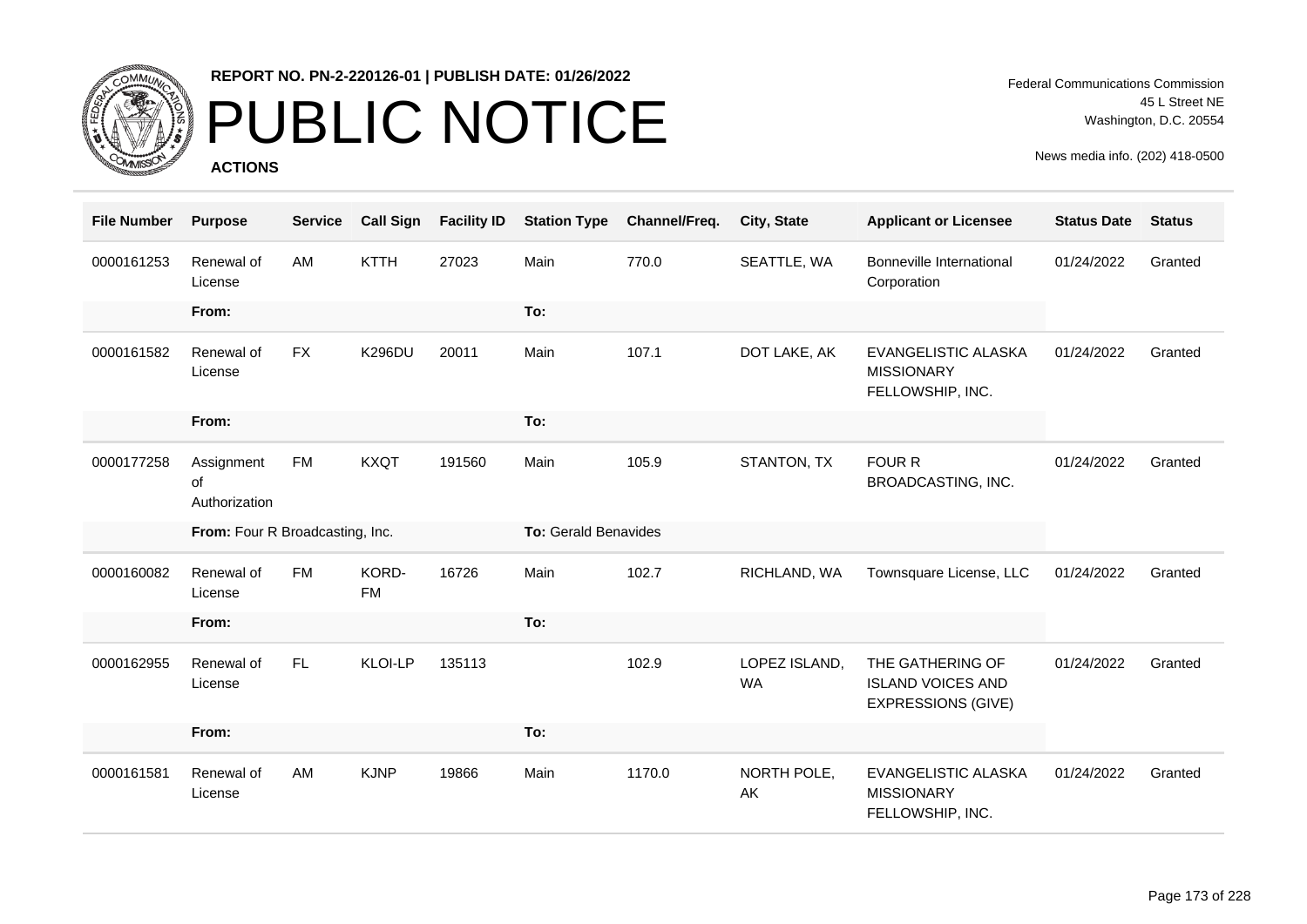

# PUBLIC NOTICE

**ACTIONS**

Federal Communications Commission 45 L Street NE Washington, D.C. 20554

| <b>File Number</b> | <b>Purpose</b>                | <b>Service</b> | <b>Call Sign</b> | <b>Facility ID</b> | <b>Station Type</b> | Channel/Freq. | <b>City, State</b>  | <b>Applicant or Licensee</b>                  | <b>Status Date</b> | <b>Status</b> |
|--------------------|-------------------------------|----------------|------------------|--------------------|---------------------|---------------|---------------------|-----------------------------------------------|--------------------|---------------|
|                    | From:                         |                |                  |                    | To:                 |               |                     |                                               |                    |               |
| 0000162205         | Renewal of<br>License         | AM             | <b>KJR</b>       | 48386              | Main                | 950.0         | SEATTLE, WA         | IHM LICENSES, LLC                             | 01/24/2022         | Granted       |
|                    | From:                         |                |                  |                    | To:                 |               |                     |                                               |                    |               |
| 0000159829         | Renewal of<br>License         | <b>FX</b>      | <b>K214CI</b>    | 60146              | Main                | 90.7          | EUGENE, OR          | <b>EDUCATIONAL MEDIA</b><br><b>FOUNDATION</b> | 01/24/2022         | Granted       |
|                    | From:                         |                |                  |                    | To:                 |               |                     |                                               |                    |               |
| 0000167173         | New NCE<br>FM CP<br>Amendment | <b>FM</b>      |                  | 766493             | Main                | 90.7          | San Gregorio,<br>CA | Pescadero Public Radio<br>Service             | 01/24/2022         | Granted       |
|                    | From:                         |                |                  |                    | To:                 |               |                     |                                               |                    |               |
| 0000157586         | Renewal of<br>License         | AM             | <b>KPEN</b>      | 160571             | Main                | 840.0         | KENAI, AK           | <b>PENINSULA</b><br><b>COMMUNICATIONS INC</b> | 01/24/2022         | Granted       |
|                    | From:                         |                |                  |                    | To:                 |               |                     |                                               |                    |               |
| 0000159606         | Renewal of<br>License         | <b>FX</b>      | <b>K284CG</b>    | 146604             |                     | 104.7         | OLYMPIA, WA         | Sacred Heart Radio, Inc.                      | 01/24/2022         | Granted       |
|                    | From:                         |                |                  |                    | To:                 |               |                     |                                               |                    |               |
| 0000162248         | Renewal of<br>License         | <b>FX</b>      | <b>K232FL</b>    | 142632             |                     | 94.3          | HONOLULU, HI        | <b>SALEM MEDIA OF</b><br>HAWAII, INC.         | 01/24/2022         | Granted       |
|                    | From:                         |                |                  |                    | To:                 |               |                     |                                               |                    |               |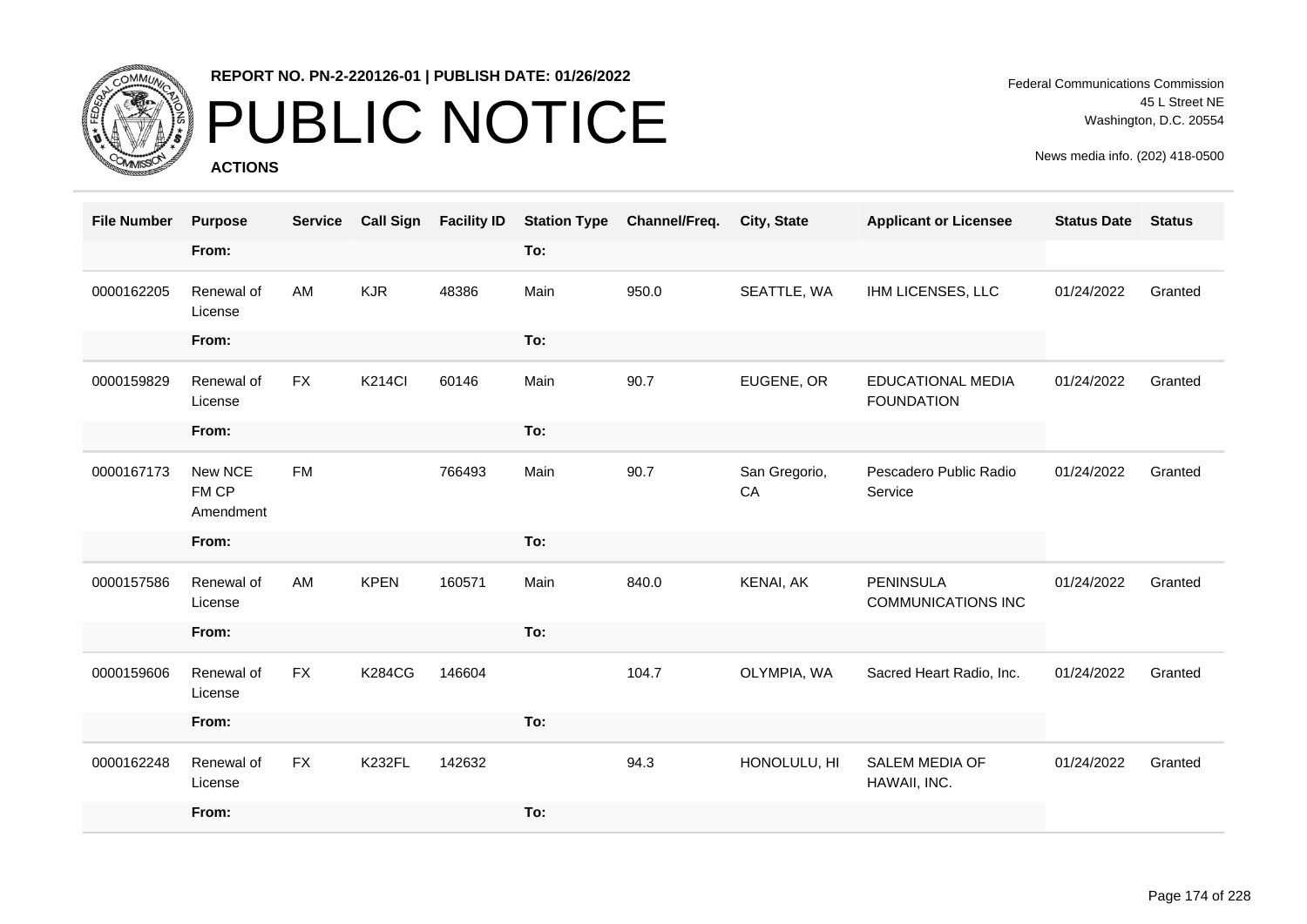

### PUBLIC NOTICE

**ACTIONS**

Federal Communications Commission 45 L Street NE Washington, D.C. 20554

| <b>File Number</b> | <b>Purpose</b>        | <b>Service</b> | <b>Call Sign</b> | <b>Facility ID</b> | <b>Station Type</b> | Channel/Freq. | City, State                      | <b>Applicant or Licensee</b>                                  | <b>Status Date</b> | <b>Status</b> |
|--------------------|-----------------------|----------------|------------------|--------------------|---------------------|---------------|----------------------------------|---------------------------------------------------------------|--------------------|---------------|
| 0000159476         | Renewal of<br>License | FL.            | KDGW-<br>LP      | 196907             |                     | 96.5          | <b>GRANTS PASS,</b><br><b>OR</b> | <b>EDGEWATER</b><br><b>CHRISTIAN</b><br><b>FELLOWSHIP</b>     | 01/24/2022         | Granted       |
|                    | From:                 |                |                  |                    | To:                 |               |                                  |                                                               |                    |               |
| 0000159834         | Renewal of<br>License | <b>FM</b>      | <b>KNBQ</b>      | 189496             |                     | 98.5          | <b>CENTRAL PARK</b><br>, WA      | <b>EDUCATIONAL MEDIA</b><br><b>FOUNDATION</b>                 | 01/24/2022         | Granted       |
|                    | From:                 |                |                  |                    | To:                 |               |                                  |                                                               |                    |               |
| 0000160497         | Renewal of<br>License | FM             | <b>KEQB</b>      | 63205              | Main                | 97.7          | COBURG, OR                       | <b>MCKENZIE RIVER</b><br><b>BROADCASTING</b><br>COMPANY, INC. | 01/24/2022         | Granted       |
|                    | From:                 |                |                  |                    | To:                 |               |                                  |                                                               |                    |               |
| 0000160835         | Renewal of<br>License | <b>FX</b>      | <b>K296DA</b>    | 179                | Main                | 107.1         | <b>GRANTS PASS,</b><br><b>OR</b> | SMG-MEDFORD, LLC                                              | 01/24/2022         | Granted       |
|                    | From:                 |                |                  |                    | To:                 |               |                                  |                                                               |                    |               |
| 0000161784         | Renewal of<br>License | <b>FX</b>      | <b>K226CY</b>    | 40984              | Main                | 93.1          | <b>GRANTS PASS,</b><br><b>OR</b> | <b>BICOASTAL MEDIA</b><br>LICENSES VI, LLC                    | 01/24/2022         | Granted       |
|                    | From:                 |                |                  |                    | To:                 |               |                                  |                                                               |                    |               |
| 0000162364         | Renewal of<br>License | AM             | <b>KDYK</b>      | 64506              | Main                | 1020.0        | UNION GAP,<br><b>WA</b>          | Centro Familiar Cristiano                                     | 01/24/2022         | Granted       |
|                    | From:                 |                |                  |                    | To:                 |               |                                  |                                                               |                    |               |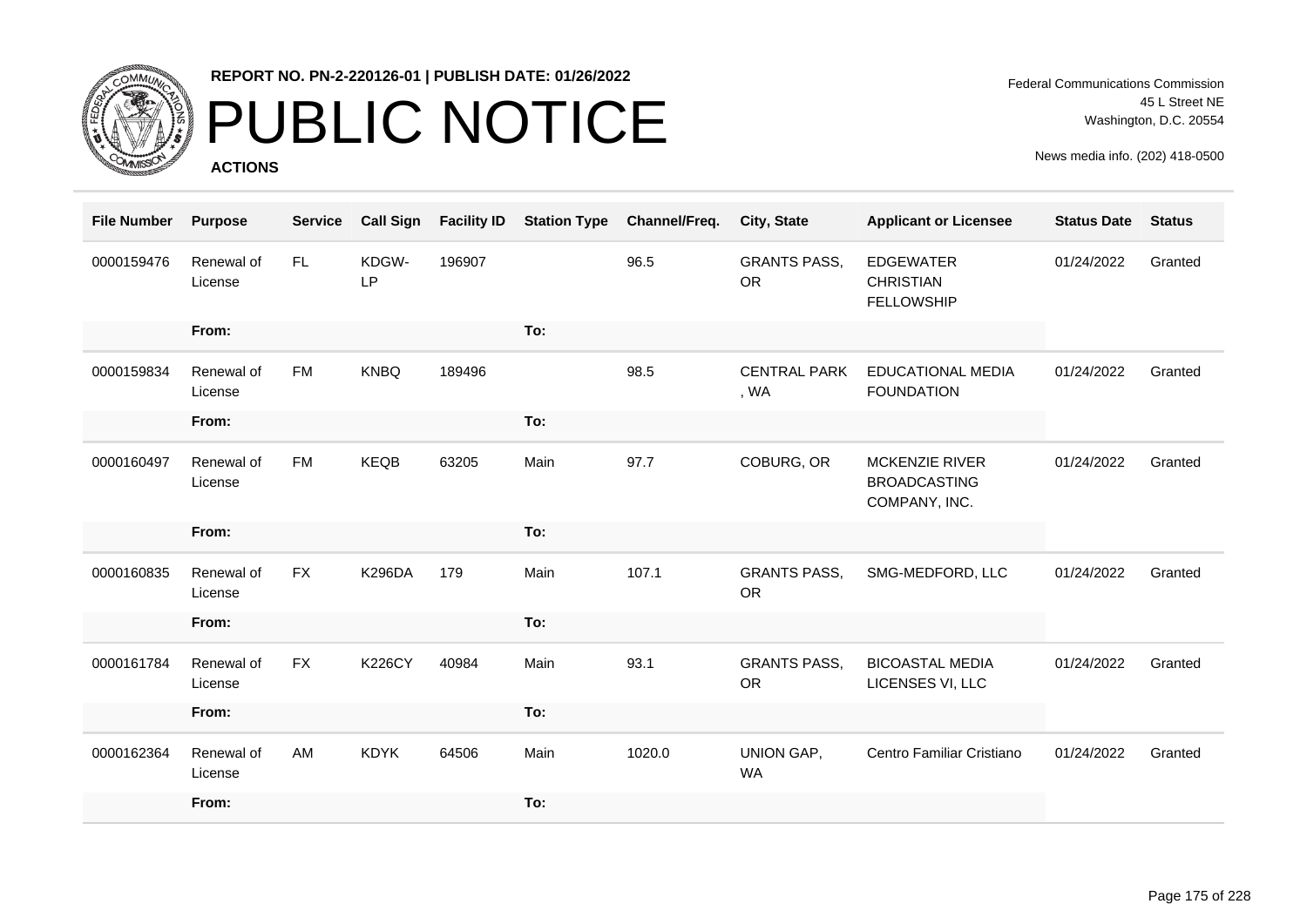

# PUBLIC NOTICE

**ACTIONS**

Federal Communications Commission 45 L Street NE Washington, D.C. 20554

| <b>File Number</b> | <b>Purpose</b>        | <b>Service</b> | <b>Call Sign</b>   | <b>Facility ID</b> | <b>Station Type</b> | Channel/Freq. | City, State                      | <b>Applicant or Licensee</b>         | <b>Status Date</b> | <b>Status</b> |
|--------------------|-----------------------|----------------|--------------------|--------------------|---------------------|---------------|----------------------------------|--------------------------------------|--------------------|---------------|
| 0000160990         | Renewal of<br>License | <b>FM</b>      | <b>KWNQ</b>        | 758539             | Main                | 93.3          | QUINHAGAK,<br>AK                 | Bethel Broadcasting, Inc.            | 01/24/2022         | Granted       |
|                    | From:                 |                |                    |                    | To:                 |               |                                  |                                      |                    |               |
| 0000160410         | Renewal of<br>License | <b>FX</b>      | <b>K297BH</b>      | 91872              | Main                | 107.3         | <b>MOUNT</b><br>VERNON, WA       | <b>CSN INTERNATIONAL</b>             | 01/24/2022         | Granted       |
|                    | From:                 |                |                    |                    | To:                 |               |                                  |                                      |                    |               |
| 0000161600         | Renewal of<br>License | <b>FX</b>      | <b>K261BH</b>      | 52138              | Main                | 100.1         | HEPPNER, OR                      | EMG2, LLC                            | 01/24/2022         | Granted       |
|                    | From:                 |                |                    |                    | To:                 |               |                                  |                                      |                    |               |
| 0000160433         | Renewal of<br>License | <b>FM</b>      | KDDS-<br><b>FM</b> | 33622              | Main                | 99.3          | ELMA, WA                         | Bustos Media Holdings,<br><b>LLC</b> | 01/24/2022         | Granted       |
|                    | From:                 |                |                    |                    | To:                 |               |                                  |                                      |                    |               |
| 0000161983         | Renewal of<br>License | <b>FM</b>      | <b>KLEO</b>        | 52443              | Main                | 106.1         | KAHALUU, HI                      | PACIFIC RADIO GROUP,<br>INC.         | 01/24/2022         | Granted       |
|                    | From:                 |                |                    |                    | To:                 |               |                                  |                                      |                    |               |
| 0000162396         | Renewal of<br>License | <b>FX</b>      | <b>K220GX</b>      | 91144              | Main                | 91.9          | WISHRAM, WA                      | LIFETALK RADIO, INC.                 | 01/24/2022         | Granted       |
|                    | From:                 |                |                    |                    | To:                 |               |                                  |                                      |                    |               |
| 0000160843         | Renewal of<br>License | <b>FX</b>      | <b>K284AF</b>      | 17570              | Main                | 104.7         | <b>GRANTS PASS,</b><br><b>OR</b> | SMG-MEDFORD, LLC                     | 01/24/2022         | Granted       |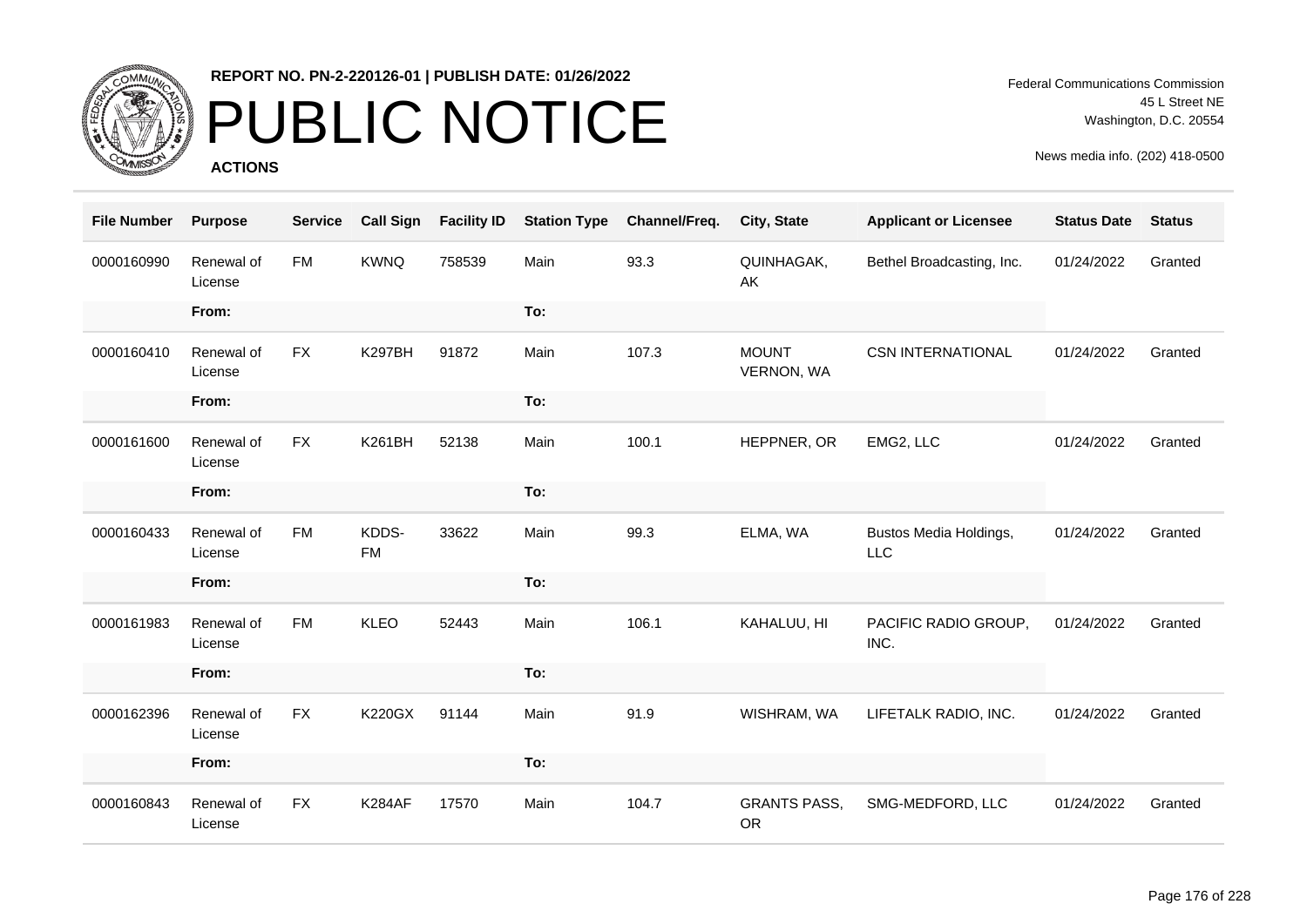

## PUBLIC NOTICE

**ACTIONS**

Federal Communications Commission 45 L Street NE Washington, D.C. 20554

| <b>File Number</b> | <b>Purpose</b>        | <b>Service</b> | <b>Call Sign</b> | <b>Facility ID</b> | <b>Station Type</b> | Channel/Freq. | <b>City, State</b> | <b>Applicant or Licensee</b>                                 | <b>Status Date</b> | <b>Status</b> |
|--------------------|-----------------------|----------------|------------------|--------------------|---------------------|---------------|--------------------|--------------------------------------------------------------|--------------------|---------------|
|                    | From:                 |                |                  |                    | To:                 |               |                    |                                                              |                    |               |
| 0000160825         | Renewal of<br>License | <b>FM</b>      | <b>KUPS</b>      | 68996              | Main                | 90.1          | TACOMA, WA         | UNIVERSITY OF PUGET<br>SOUND                                 | 01/24/2022         | Granted       |
|                    | From:                 |                |                  |                    | To:                 |               |                    |                                                              |                    |               |
| 0000159716         | Renewal of<br>License | FL.            | KXSU-LP          | 191766             |                     | 102.1         | SEATTLE, WA        | SEATTLE UNIVERSITY                                           | 01/24/2022         | Granted       |
|                    | From:                 |                |                  |                    | To:                 |               |                    |                                                              |                    |               |
| 0000161420         | Renewal of<br>License | <b>FX</b>      | <b>K226AK</b>    | 71027              |                     | 93.1          | EPHRATA, WA        | <b>WASHINGTON STATE</b><br><b>UNIVERSITY</b>                 | 01/24/2022         | Granted       |
|                    | From:                 |                |                  |                    | To:                 |               |                    |                                                              |                    |               |
| 0000160284         | Renewal of<br>License | FL.            | KAHS-LP          | 134347             |                     | 106.5         | ABERDEEN, WA       | ABERDEEN SCHOOL<br><b>DISTRICT #5</b>                        | 01/24/2022         | Granted       |
|                    | From:                 |                |                  |                    | To:                 |               |                    |                                                              |                    |               |
| 0000160994         | Renewal of<br>License | <b>FX</b>      | <b>K220EA</b>    | 4976               | Main                | 91.9          | ANIAK, AK          | <b>BETHEL</b><br>BROADCASTING, INC.                          | 01/24/2022         | Granted       |
|                    | From:                 |                |                  |                    | To:                 |               |                    |                                                              |                    |               |
| 0000161584         | Renewal of<br>License | <b>FX</b>      | <b>K285DR</b>    | 20014              | Main                | 104.9         | TOK, ETC., AK      | EVANGELISTIC ALASKA<br><b>MISSIONARY</b><br>FELLOWSHIP, INC. | 01/24/2022         | Granted       |
|                    | From:                 |                |                  |                    | To:                 |               |                    |                                                              |                    |               |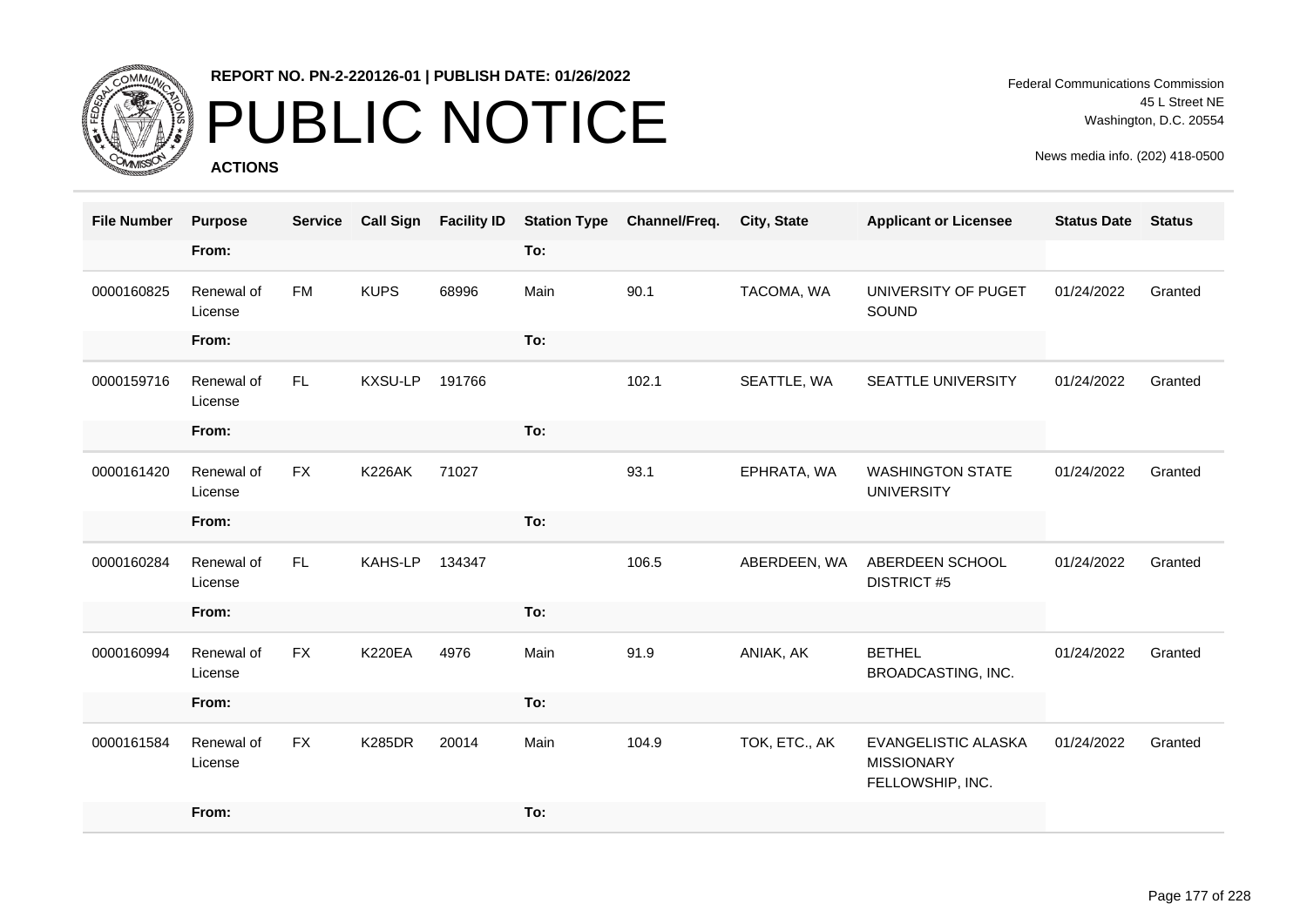

### PUBLIC NOTICE

**ACTIONS**

Federal Communications Commission 45 L Street NE Washington, D.C. 20554

| <b>File Number</b> | <b>Purpose</b>        | <b>Service</b> | <b>Call Sign</b>   | <b>Facility ID</b> | <b>Station Type</b> | Channel/Freq. | City, State                      | <b>Applicant or Licensee</b>                  | <b>Status Date</b> | <b>Status</b> |
|--------------------|-----------------------|----------------|--------------------|--------------------|---------------------|---------------|----------------------------------|-----------------------------------------------|--------------------|---------------|
| 0000160528         | Renewal of<br>License | FL.            | KRRC-<br><b>LP</b> | 192843             |                     | 94.3          | ROGUE RIVER,<br><b>OR</b>        | <b>FAITH LUTHERAN</b><br><b>CHURCH</b>        | 01/24/2022         | Granted       |
|                    | From:                 |                |                    |                    | To:                 |               |                                  |                                               |                    |               |
| 0000159854         | Renewal of<br>License | <b>FX</b>      | <b>K201EG</b>      | 84048              | Main                | 88.1          | KETCHIKAN, AK                    | <b>EDUCATIONAL MEDIA</b><br><b>FOUNDATION</b> | 01/24/2022         | Granted       |
|                    | From:                 |                |                    |                    | To:                 |               |                                  |                                               |                    |               |
| 0000160585         | Renewal of<br>License | <b>FX</b>      | <b>K286CJ</b>      | 148828             |                     | 105.1         | EUGENE, OR                       | John Mielke                                   | 01/24/2022         | Granted       |
|                    | From:                 |                |                    |                    | To:                 |               |                                  |                                               |                    |               |
| 0000160227         | Renewal of<br>License | <b>FX</b>      | <b>K248DG</b>      | 71999              | Main                | 97.5          | <b>GRANTS PASS,</b><br><b>OR</b> | SOUTHERN OREGON<br><b>UNIVERSITY</b>          | 01/24/2022         | Granted       |
|                    | From:                 |                |                    |                    | To:                 |               |                                  |                                               |                    |               |
| 0000160395         | Renewal of<br>License | <b>FX</b>      | <b>K216FU</b>      | 92615              | Main                | 91.1          | <b>ISLAND CITY,</b><br><b>OR</b> | <b>CSN INTERNATIONAL</b>                      | 01/24/2022         | Granted       |
|                    | From:                 |                |                    |                    | To:                 |               |                                  |                                               |                    |               |
| 0000159863         | Renewal of<br>License | <b>FM</b>      | <b>KMKV</b>        | 189544             | Main                | 100.7         | KIHEI, HI                        | <b>EDUCATIONAL MEDIA</b><br><b>FOUNDATION</b> | 01/24/2022         | Granted       |
|                    | From:                 |                |                    |                    | To:                 |               |                                  |                                               |                    |               |
| 0000160868         | Renewal of<br>License | <b>FM</b>      | <b>KDNN</b>        | 40144              | Main                | 98.5          | HONOLULU, HI                     | IHM LICENSES, LLC                             | 01/24/2022         | Granted       |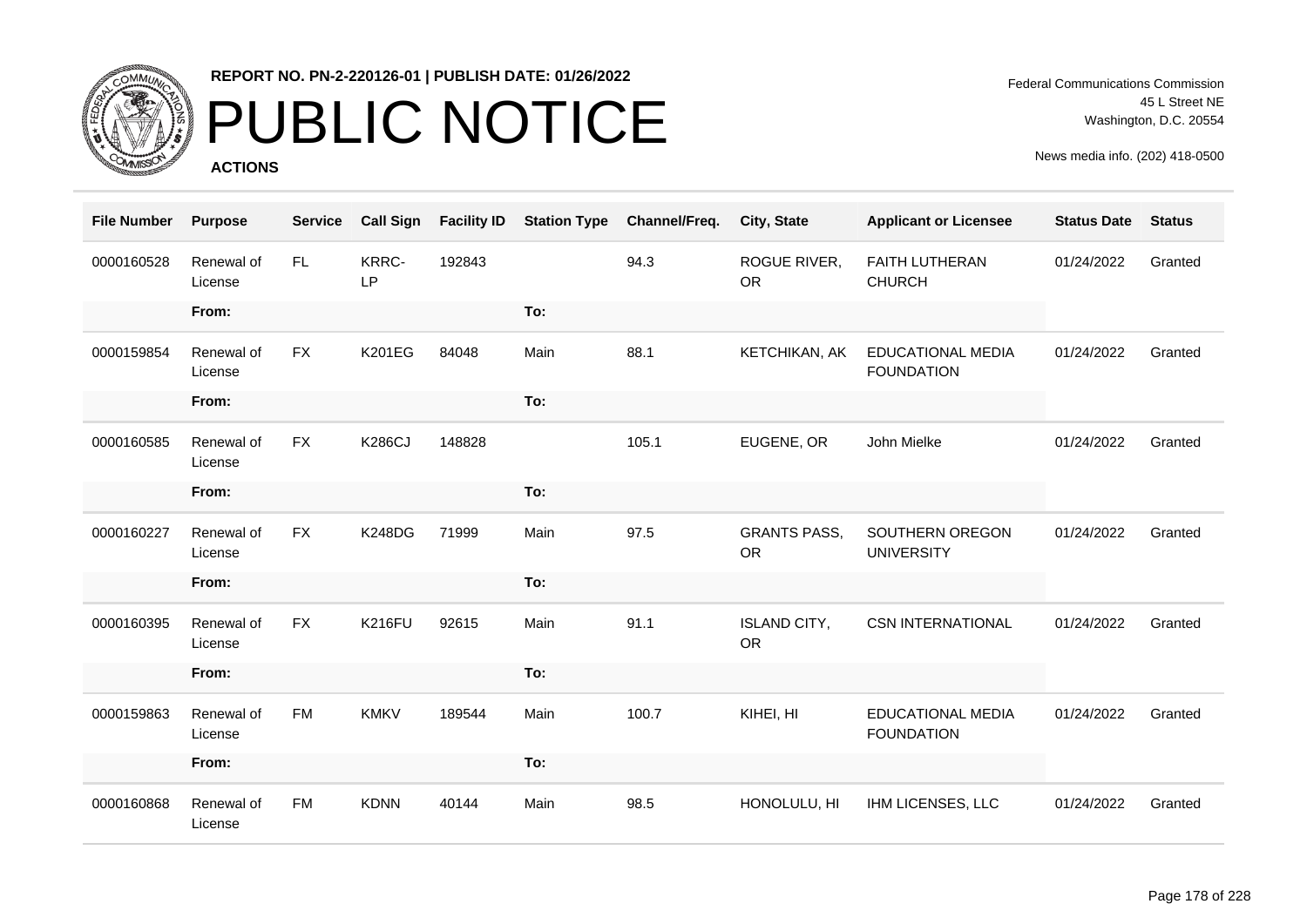

## PUBLIC NOTICE

**ACTIONS**

Federal Communications Commission 45 L Street NE Washington, D.C. 20554

| <b>File Number</b> | <b>Purpose</b>        | <b>Service</b> | <b>Call Sign</b> | <b>Facility ID</b> | <b>Station Type</b> | Channel/Freq. | City, State               | <b>Applicant or Licensee</b>                     | <b>Status Date</b> | <b>Status</b> |
|--------------------|-----------------------|----------------|------------------|--------------------|---------------------|---------------|---------------------------|--------------------------------------------------|--------------------|---------------|
|                    | From:                 |                |                  |                    | To:                 |               |                           |                                                  |                    |               |
| 0000159795         | Renewal of<br>License | <b>FM</b>      | <b>KLON</b>      | 121862             | Main                | 90.3          | TILLAMOOK,<br><b>OR</b>   | <b>EDUCATIONAL MEDIA</b><br><b>FOUNDATION</b>    | 01/24/2022         | Granted       |
|                    | From:                 |                |                  |                    | To:                 |               |                           |                                                  |                    |               |
| 0000160801         | Renewal of<br>License | <b>FX</b>      | <b>K291BS</b>    | 139173             |                     | 106.1         | RICHLAND, WA              | SMG - TRI-CITIES, LLC                            | 01/24/2022         | Granted       |
|                    | From:                 |                |                  |                    | To:                 |               |                           |                                                  |                    |               |
| 0000161576         | Renewal of<br>License | <b>FX</b>      | K261EI           | 147978             |                     | 100.1         | ANCHORAGE,<br>AK          | Alaska Public Media                              | 01/24/2022         | Granted       |
|                    | From:                 |                |                  |                    | To:                 |               |                           |                                                  |                    |               |
| 0000160860         | Renewal of<br>License | AM             | <b>KSSK</b>      | 48774              | Main                | 590.0         | HONOLULU, HI              | IHM LICENSES, LLC                                | 01/24/2022         | Granted       |
|                    | From:                 |                |                  |                    | To:                 |               |                           |                                                  |                    |               |
| 0000162815         | Renewal of<br>License | <b>FM</b>      | <b>KSBC</b>      | 83463              | Main                | 88.3          | NILE, WA                  | <b>GUTIERREZ</b><br><b>COMMUNICATIONS</b>        | 01/24/2022         | Granted       |
|                    | From:                 |                |                  |                    | To:                 |               |                           |                                                  |                    |               |
| 0000163764         | Renewal of<br>License | <b>FX</b>      | <b>K243AA</b>    | 24799              | Main                | 96.5          | UNION, ETC.,<br><b>OR</b> | <b>GRANDE RONDE</b><br>CHRISTIAN RADIO<br>ASSOC. | 01/24/2022         | Granted       |
|                    | From:                 |                |                  |                    | To:                 |               |                           |                                                  |                    |               |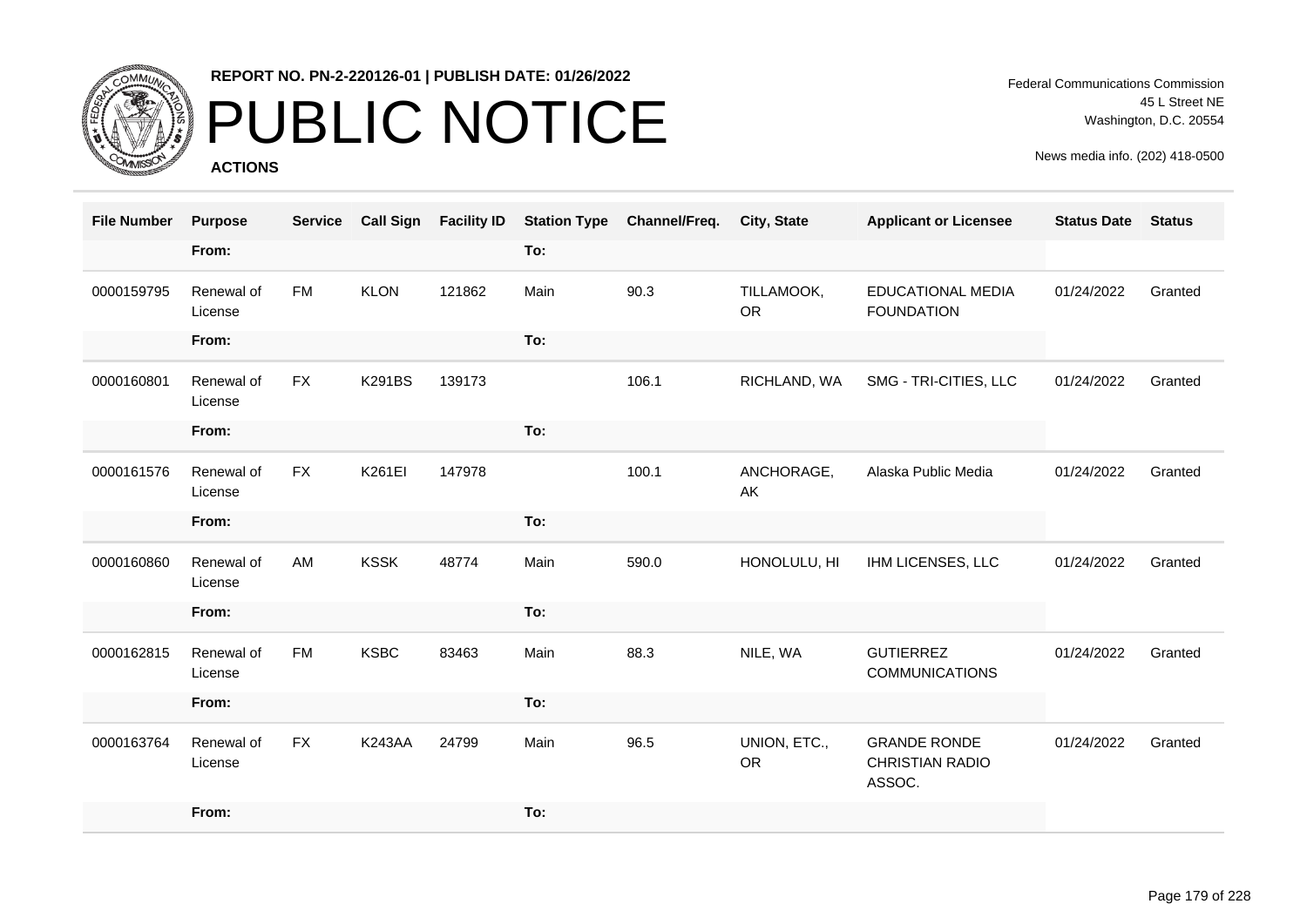

## PUBLIC NOTICE

**ACTIONS**

Federal Communications Commission 45 L Street NE Washington, D.C. 20554

| <b>File Number</b> | <b>Purpose</b>        | <b>Service</b> | <b>Call Sign</b> | <b>Facility ID</b> | <b>Station Type</b> | Channel/Freq. | City, State                                     | <b>Applicant or Licensee</b>                 | <b>Status Date</b> | <b>Status</b> |
|--------------------|-----------------------|----------------|------------------|--------------------|---------------------|---------------|-------------------------------------------------|----------------------------------------------|--------------------|---------------|
| 0000159576         | Renewal of<br>License | <b>FX</b>      | <b>K207AP</b>    | 25171              | Main                | 89.3          | <b>SUMNER &amp;</b><br>LAKE TAPPS,<br><b>WA</b> | <b>GREEN RIVER COLLEGE</b>                   | 01/24/2022         | Granted       |
|                    | From:                 |                |                  |                    | To:                 |               |                                                 |                                              |                    |               |
| 0000162466         | Renewal of<br>License | <b>FM</b>      | <b>KQQS</b>      | 176871             | Main                | 89.3          | SITKA, AK                                       | SITKA SEVENTH-DAY<br><b>ADVENTIST CHURCH</b> | 01/24/2022         | Granted       |
|                    | From:                 |                |                  |                    | To:                 |               |                                                 |                                              |                    |               |
| 0000162596         | Renewal of<br>License | FL.            | KFFP-LP          | 195263             |                     | 90.3          | PORTLAND, OR                                    | Radio 23                                     | 01/24/2022         | Granted       |
|                    | From:                 |                |                  |                    | To:                 |               |                                                 |                                              |                    |               |
| 0000159694         | Renewal of<br>License | <b>FM</b>      | <b>KRJT</b>      | 164224             | Main                | 105.9         | ELGIN, OR                                       | PACIFIC EMPIRE RADIO<br>CORPORATION          | 01/24/2022         | Granted       |
|                    | From:                 |                |                  |                    | To:                 |               |                                                 |                                              |                    |               |
| 0000161539         | Renewal of<br>License | <b>FX</b>      | <b>K211AP</b>    | 51201              | Main                | 90.1          | CENTRALIA,<br><b>WA</b>                         | PACIFIC PUBLIC MEDIA                         | 01/24/2022         | Granted       |
|                    | From:                 |                |                  |                    | To:                 |               |                                                 |                                              |                    |               |
| 0000160434         | Renewal of<br>License | <b>FM</b>      | <b>KZTM</b>      | 33829              | Main                | 102.9         | MCKENNA, WA                                     | Bustos Media Holdings,<br><b>LLC</b>         | 01/24/2022         | Granted       |
|                    | From:                 |                |                  |                    | To:                 |               |                                                 |                                              |                    |               |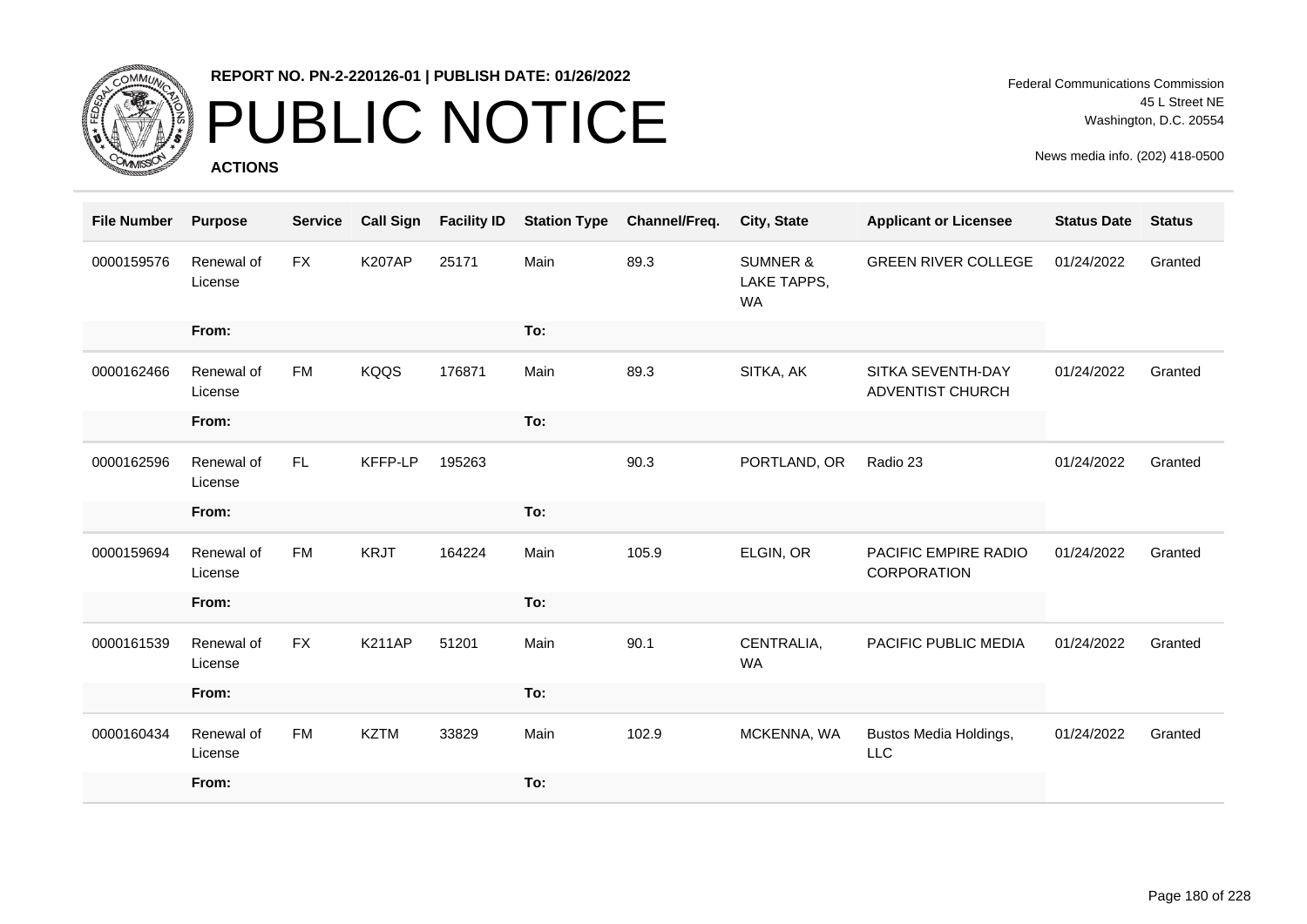

## PUBLIC NOTICE

**ACTIONS**

| <b>File Number</b> | <b>Purpose</b>        | <b>Service</b> | <b>Call Sign</b> | <b>Facility ID</b> | <b>Station Type</b> | Channel/Freq. | City, State                 | <b>Applicant or Licensee</b>                            | <b>Status Date</b> | <b>Status</b> |
|--------------------|-----------------------|----------------|------------------|--------------------|---------------------|---------------|-----------------------------|---------------------------------------------------------|--------------------|---------------|
| 0000161754         | Renewal of<br>License | <b>FM</b>      | <b>KLBR</b>      | 89855              | Main                | 88.1          | BEND, OR                    | <b>LANE COMMUNITY</b><br>COLLEGE                        | 01/24/2022         | Granted       |
|                    | From:                 |                |                  |                    | To:                 |               |                             |                                                         |                    |               |
| 0000160118         | Renewal of<br>License | AM             | <b>KWVR</b>      | 70744              | Main                | 1340.0        | ENTERPRISE,<br><b>OR</b>    | Wallowa Valley Radio, LLC                               | 01/24/2022         | Granted       |
|                    | From:                 |                |                  |                    | To:                 |               |                             |                                                         |                    |               |
| 0000159085         | Renewal of<br>License | <b>FX</b>      | <b>K213DM</b>    | 121971             |                     | 90.5          | HEPPNER, OR                 | PACIFIC CASCADE<br><b>COMMUNICATIONS</b><br>CORPORATION | 01/24/2022         | Granted       |
|                    | From:                 |                |                  |                    | To:                 |               |                             |                                                         |                    |               |
| 0000156870         | Renewal of<br>License | <b>FX</b>      | <b>K282AA</b>    | 67682              | Main                | 104.3         | KENNEWICK,<br>ETC. (OR), WA | THE MOODY BIBLE<br>INSTITUTE OF CHICAGO                 | 01/24/2022         | Granted       |
|                    | From:                 |                |                  |                    | To:                 |               |                             |                                                         |                    |               |
| 0000160988         | Renewal of<br>License | <b>FM</b>      | KUIT             | 758541             | Main                | 93.3          | <b>GOODNEWS</b><br>BAY, AK  | Bethel Broadcasting, Inc.                               | 01/24/2022         | Granted       |
|                    | From:                 |                |                  |                    | To:                 |               |                             |                                                         |                    |               |
| 0000160779         | Renewal of<br>License | <b>FX</b>      | <b>K220FY</b>    | 77127              | Main                | 91.9          | SITKA, AK                   | <b>CSN INTERNATIONAL</b>                                | 01/24/2022         | Granted       |
|                    | From:                 |                |                  |                    | To:                 |               |                             |                                                         |                    |               |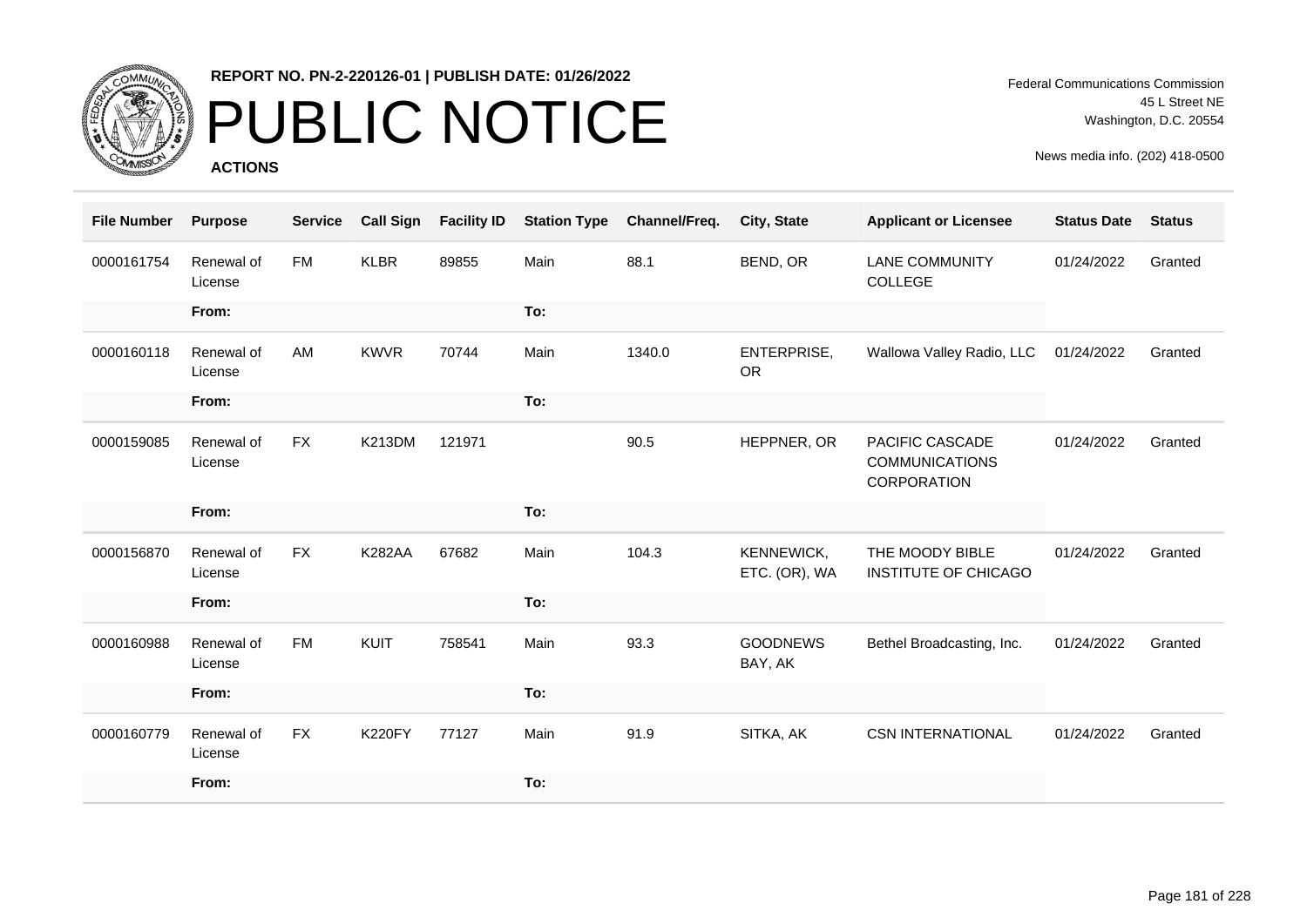

# PUBLIC NOTICE

**ACTIONS**

Federal Communications Commission 45 L Street NE Washington, D.C. 20554

| <b>File Number</b> | <b>Purpose</b>        | <b>Service</b> | <b>Call Sign</b>   | <b>Facility ID</b> | <b>Station Type</b> | Channel/Freq. | City, State                | <b>Applicant or Licensee</b>                  | <b>Status Date</b> | <b>Status</b> |
|--------------------|-----------------------|----------------|--------------------|--------------------|---------------------|---------------|----------------------------|-----------------------------------------------|--------------------|---------------|
| 0000160948         | Renewal of<br>License | <b>FX</b>      | <b>K300AB</b>      | 822                | Main                | 107.9         | JUNEAU, AK                 | <b>JUNEAU ALASKA</b><br>COMMUNICATIONS, LLC   | 01/24/2022         | Granted       |
|                    | From:                 |                |                    |                    | To:                 |               |                            |                                               |                    |               |
| 0000157436         | Renewal of<br>License | <b>FM</b>      | <b>KJMQ</b>        | 49898              | Main                | 98.1          | LIHUE, HI                  | <b>HOCHMAN HAWAII</b><br>FOUR, INC.           | 01/24/2022         | Granted       |
|                    | From:                 |                |                    |                    | To:                 |               |                            |                                               |                    |               |
| 0000159598         | Renewal of<br>License | <b>FM</b>      | <b>KYTR</b>        | 175692             | Main                | 88.1          | UNION GAP,<br><b>WA</b>    | Sacred Heart Radio, Inc.                      | 01/24/2022         | Granted       |
|                    | From:                 |                |                    |                    | To:                 |               |                            |                                               |                    |               |
| 0000161083         | Renewal of<br>License | <b>FM</b>      | KFOO-<br><b>FM</b> | 60422              | Main                | 96.1          | <b>OPPORTUNITY</b><br>, WA | IHM LICENSES, LLC                             | 01/24/2022         | Granted       |
|                    | From:                 |                |                    |                    | To:                 |               |                            |                                               |                    |               |
| 0000160638         | Renewal of<br>License | AM             | <b>KHSN</b>        | 4082               | Main                | 1230.0        | COOS BAY, OR               | W7 BROADCASTING,<br><b>LLC</b>                | 01/24/2022         | Granted       |
|                    | From:                 |                |                    |                    | To:                 |               |                            |                                               |                    |               |
| 0000159842         | Renewal of<br>License | <b>FM</b>      | <b>KLSW</b>        | 41861              | Main                | 104.5         | COVINGTON,<br>WA           | <b>EDUCATIONAL MEDIA</b><br><b>FOUNDATION</b> | 01/24/2022         | Granted       |
|                    | From:                 |                |                    |                    | To:                 |               |                            |                                               |                    |               |
| 0000160226         | Renewal of<br>License | <b>FM</b>      | <b>KSMF</b>        | 63022              | Main                | 89.1          | ASHLAND, OR                | SOUTHERN OREGON<br><b>UNIVERSITY</b>          | 01/24/2022         | Granted       |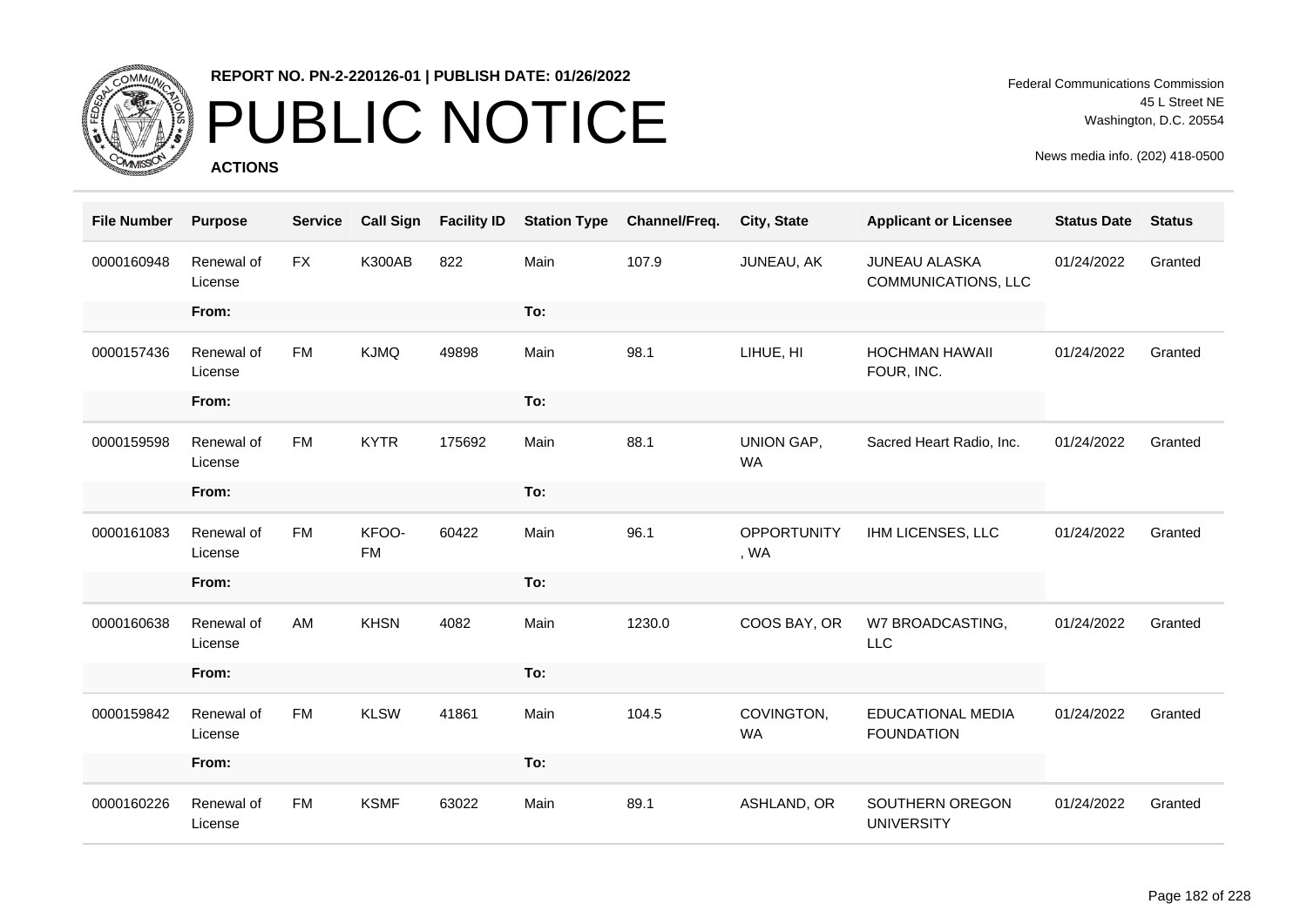

# PUBLIC NOTICE

**ACTIONS**

Federal Communications Commission 45 L Street NE Washington, D.C. 20554

| <b>File Number</b> | <b>Purpose</b>        | <b>Service</b> | <b>Call Sign</b> | <b>Facility ID</b> | <b>Station Type</b> | Channel/Freq. | <b>City, State</b> | <b>Applicant or Licensee</b>                                   | <b>Status Date</b> | <b>Status</b> |
|--------------------|-----------------------|----------------|------------------|--------------------|---------------------|---------------|--------------------|----------------------------------------------------------------|--------------------|---------------|
|                    | From:                 |                |                  |                    | To:                 |               |                    |                                                                |                    |               |
| 0000162471         | Renewal of<br>License | <b>FM</b>      | <b>KANO</b>      | 26449              | Main                | 89.1          | HILO, HI           | HAWAII PUBLIC RADIO,<br>INC.                                   | 01/24/2022         | Granted       |
|                    | From:                 |                |                  |                    | To:                 |               |                    |                                                                |                    |               |
| 0000159084         | Renewal of<br>License | <b>FX</b>      | <b>K219LR</b>    | 121881             |                     | 91.7          | CHEMULT, OR        | PACIFIC CASCADE<br><b>COMMUNICATIONS</b><br><b>CORPORATION</b> | 01/24/2022         | Granted       |
|                    | From:                 |                |                  |                    | To:                 |               |                    |                                                                |                    |               |
| 0000178791         | Minor<br>Modification | <b>FX</b>      | <b>W273DS</b>    | 202641             |                     | 102.5         | MERIDEN, CT        | <b>RED WOLF</b><br><b>BROADCASTING</b><br><b>CORPORATION</b>   | 01/24/2022         | Granted       |
|                    | From:                 |                |                  |                    | To:                 |               |                    |                                                                |                    |               |
| 0000160626         | Renewal of<br>License | FL.            | KICN-LP          | 196547             |                     | 96.7          | PORTLAND, OR       | <b>OPAL ENVIRONMENTAL</b><br>JUSTICE OREGON                    | 01/24/2022         | Granted       |
|                    | From:                 |                |                  |                    | To:                 |               |                    |                                                                |                    |               |
| 0000161035         | Renewal of<br>License | <b>FX</b>      | <b>K248AI</b>    | 790                | Main                | 97.5          | KETCHIKAN, AK      | ALASKA BROADCAST<br>COMMUNICATIONS, INC                        | 01/24/2022         | Granted       |
|                    | From:                 |                |                  |                    | To:                 |               |                    |                                                                |                    |               |
| 0000162157         | Renewal of<br>License | <b>FM</b>      | <b>KNUQ</b>      | 15969              | Main                | 103.9         | PAAUILO, HI        | <b>VISIONARY RELATED</b><br>ENTERTAINMENT, INC.                | 01/24/2022         | Granted       |
|                    | From:                 |                |                  |                    | To:                 |               |                    |                                                                |                    |               |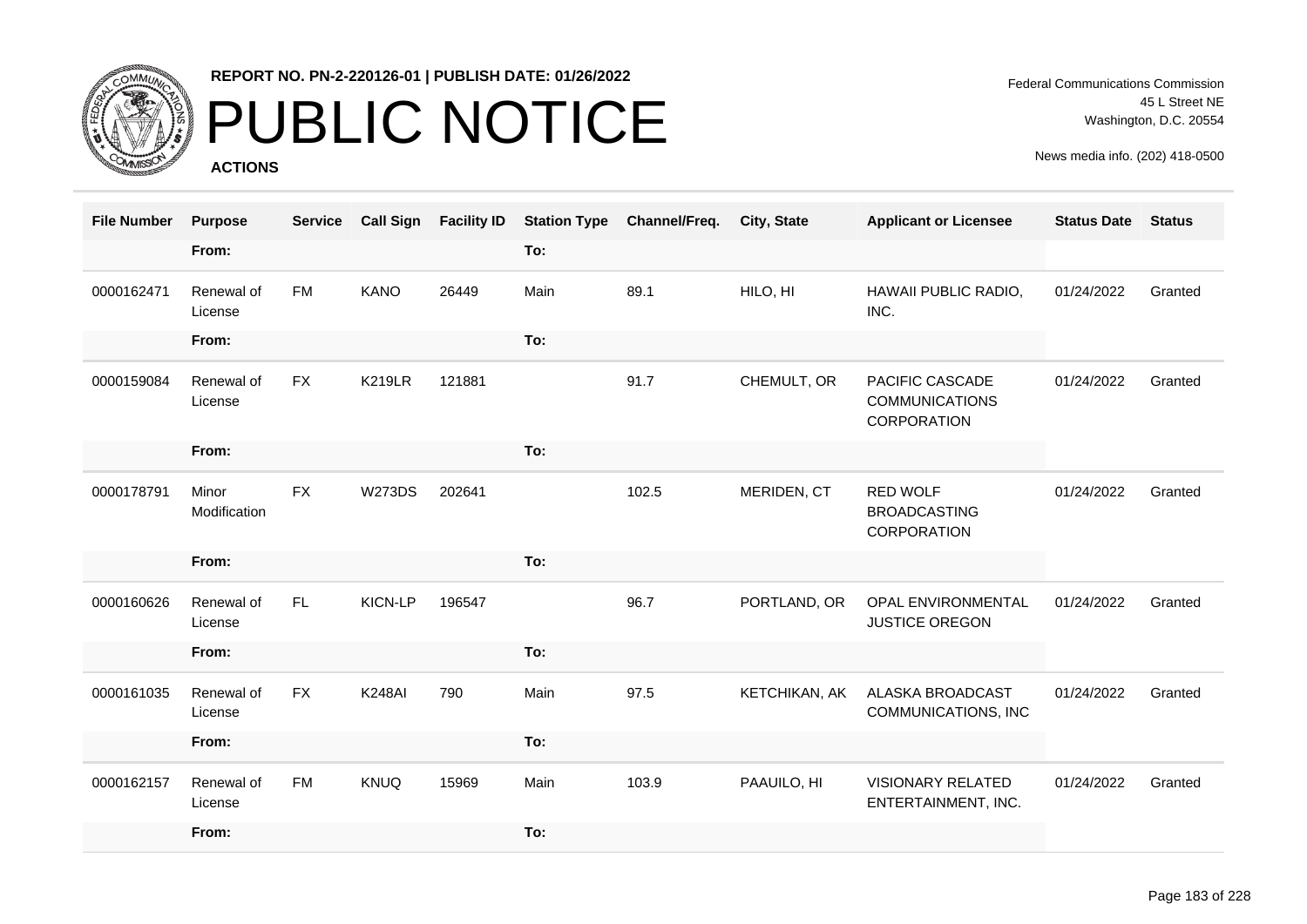

# PUBLIC NOTICE

**ACTIONS**

Federal Communications Commission 45 L Street NE Washington, D.C. 20554

| <b>File Number</b> | <b>Purpose</b>        | <b>Service</b> | <b>Call Sign</b> | <b>Facility ID</b> | <b>Station Type</b> | Channel/Freq. | City, State                           | <b>Applicant or Licensee</b>                    | <b>Status Date</b> | <b>Status</b> |
|--------------------|-----------------------|----------------|------------------|--------------------|---------------------|---------------|---------------------------------------|-------------------------------------------------|--------------------|---------------|
| 0000159364         | Renewal of<br>License | <b>FX</b>      | <b>K225BF</b>    | 63024              | Main                | 92.9          | TURNER, OR                            | UNIVERSITY OF<br>OREGON                         | 01/24/2022         | Granted       |
|                    | From:                 |                |                  |                    | To:                 |               |                                       |                                                 |                    |               |
| 0000162408         | Renewal of<br>License | <b>FX</b>      | <b>K201BI</b>    | 65233              | Main                | 88.1          | CORDOVA, AK                           | TERMINAL RADIO, INC.                            | 01/24/2022         | Granted       |
|                    | From:                 |                |                  |                    | To:                 |               |                                       |                                                 |                    |               |
| 0000160701         | Renewal of<br>License | <b>FX</b>      | <b>K220CR</b>    | 61937              | Main                | 91.7          | OROVILLE,<br>ETC., WA                 | <b>SPOKANE PUBLIC</b><br>RADIO, INC.            | 01/24/2022         | Granted       |
|                    | From:                 |                |                  |                    | To:                 |               |                                       |                                                 |                    |               |
| 0000163329         | Renewal of<br>License | <b>FX</b>      | <b>K246AX</b>    | 155406             |                     | 97.1          | <b>WESTERN</b><br><b>DISTRICT, AS</b> | Leone Church of Christ                          | 01/24/2022         | Granted       |
|                    | From:                 |                |                  |                    | To:                 |               |                                       |                                                 |                    |               |
| 0000161255         | Renewal of<br>License | <b>FX</b>      | <b>K233BU</b>    | 149900             |                     | 94.5          | SEATTLE, WA                           | <b>Bonneville International</b><br>Corporation  | 01/24/2022         | Granted       |
|                    | From:                 |                |                  |                    | To:                 |               |                                       |                                                 |                    |               |
| 0000161237         | Renewal of<br>License | FL.            | <b>KESU-LP</b>   | 195624             |                     | 94.9          | LIHUE, HI                             | <b>CALVARY CHAPEL</b><br>LIHUE                  | 01/24/2022         | Granted       |
|                    | From:                 |                |                  |                    | To:                 |               |                                       |                                                 |                    |               |
| 0000162136         | Renewal of<br>License | <b>FX</b>      | <b>K254CS</b>    | 148061             |                     | 98.7          | KIHEI, HI                             | <b>VISIONARY RELATED</b><br>ENTERTAINMENT, INC. | 01/24/2022         | Granted       |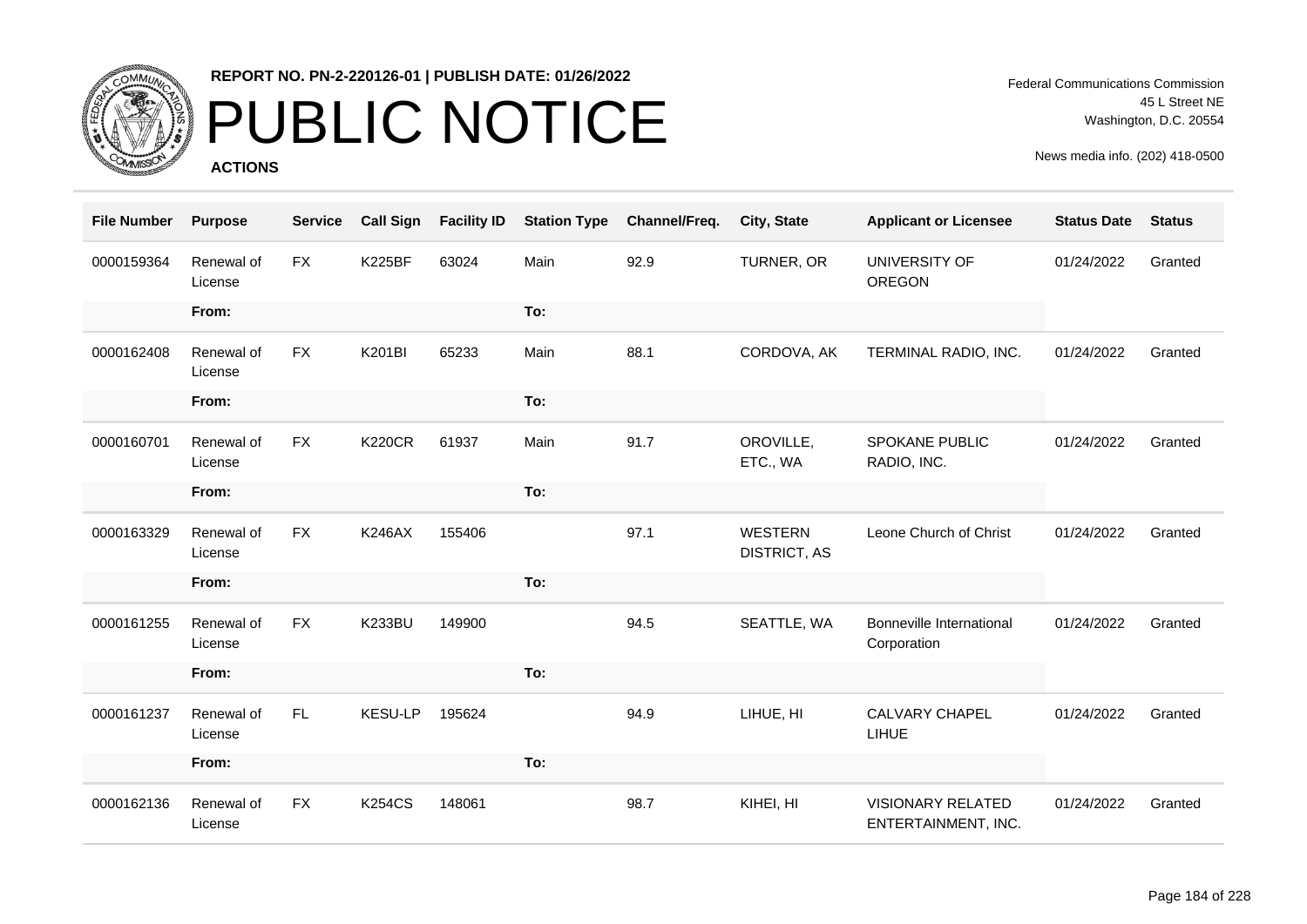

# PUBLIC NOTICE

**ACTIONS**

Federal Communications Commission 45 L Street NE Washington, D.C. 20554

| <b>File Number</b> | <b>Purpose</b>        | <b>Service</b> | <b>Call Sign</b> | <b>Facility ID</b> | <b>Station Type</b> | Channel/Freq. | City, State                      | <b>Applicant or Licensee</b>                  | <b>Status Date</b> | <b>Status</b> |
|--------------------|-----------------------|----------------|------------------|--------------------|---------------------|---------------|----------------------------------|-----------------------------------------------|--------------------|---------------|
|                    | From:                 |                |                  |                    | To:                 |               |                                  |                                               |                    |               |
| 0000159923         | Renewal of<br>License | <b>FX</b>      | <b>K220BK</b>    | 39333              | Main                | 91.9          | SKAGWAY, AK                      | Lynn Canal Broadcasting                       | 01/24/2022         | Granted       |
|                    | From:                 |                |                  |                    | To:                 |               |                                  |                                               |                    |               |
| 0000162097         | Renewal of<br>License | <b>FM</b>      | <b>KTEE</b>      | 4080               | Main                | 94.9          | NORTH BEND,<br><b>OR</b>         | <b>BICOASTAL MEDIA</b><br>LICENSES III, LLC   | 01/24/2022         | Granted       |
|                    | From:                 |                |                  |                    | To:                 |               |                                  |                                               |                    |               |
| 0000160168         | Renewal of<br>License | <b>FX</b>      | <b>K204AV</b>    | 62972              | Main                | 88.7          | LINCOLN, ETC.,<br><b>OR</b>      | SOUTHERN OREGON<br><b>UNIVERSITY</b>          | 01/24/2022         | Granted       |
|                    | From:                 |                |                  |                    | To:                 |               |                                  |                                               |                    |               |
| 0000158778         | Renewal of<br>License | <b>FM</b>      | <b>KNLX</b>      | 164309             | Main                | 104.9         | PRINEVILLE,<br><b>OR</b>         | <b>COWAN</b><br><b>BROADCASTING LLC</b>       | 01/24/2022         | Granted       |
|                    | From:                 |                |                  |                    | To:                 |               |                                  |                                               |                    |               |
| 0000159790         | Renewal of<br>License | <b>FM</b>      | <b>KJKF</b>      | 79135              | Main                | 88.9          | <b>KLAMATH</b><br>FALLS, OR      | <b>EDUCATIONAL MEDIA</b><br><b>FOUNDATION</b> | 01/24/2022         | Granted       |
|                    | From:                 |                |                  |                    | To:                 |               |                                  |                                               |                    |               |
| 0000160236         | Renewal of<br>License | AM             | KAGI             | 61334              | Main                | 930.0         | <b>GRANTS PASS,</b><br><b>OR</b> | SOUTHERN OREGON<br><b>UNIVERSITY</b>          | 01/24/2022         | Granted       |
|                    | From:                 |                |                  |                    | To:                 |               |                                  |                                               |                    |               |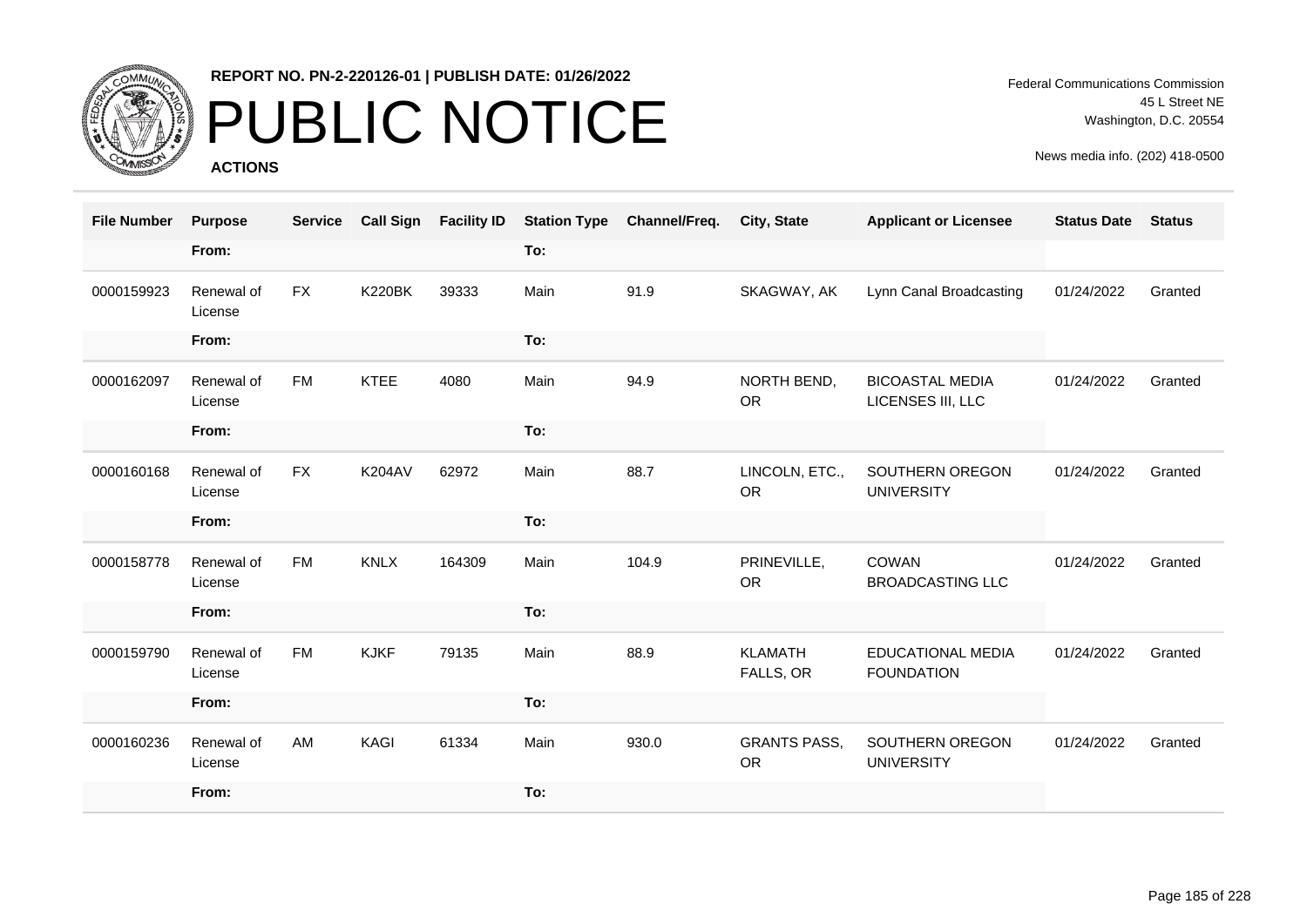

# PUBLIC NOTICE

**ACTIONS**

Federal Communications Commission 45 L Street NE Washington, D.C. 20554

| <b>File Number</b> | <b>Purpose</b>        | <b>Service</b> | <b>Call Sign</b>   | <b>Facility ID</b> | <b>Station Type</b> | Channel/Freq. | City, State           | <b>Applicant or Licensee</b>                                  | <b>Status Date</b> | <b>Status</b> |
|--------------------|-----------------------|----------------|--------------------|--------------------|---------------------|---------------|-----------------------|---------------------------------------------------------------|--------------------|---------------|
| 0000180438         | License To<br>Cover   | <b>DTX</b>     | WQAD-<br><b>TV</b> | 73319              | Main                | 614.0         | MOLINE, IL            | <b>TEGNA BROADCAST</b><br>HOLDINGS, LLC                       | 01/24/2022         | Granted       |
|                    | From:                 |                |                    |                    | To:                 |               |                       |                                                               |                    |               |
| 0000162146         | Renewal of<br>License | <b>FX</b>      | <b>K249EH</b>      | 70376              | Main                | 97.7          | HONOKOWA,<br>ETC., HI | <b>VISIONARY RELATED</b><br>ENTERTAINMENT, INC.               | 01/24/2022         | Granted       |
|                    | From:                 |                |                    |                    | To:                 |               |                       |                                                               |                    |               |
| 0000162736         | Renewal of<br>License | FL             | KUCP-<br><b>LP</b> | 194116             |                     | 100.3         | KENT, WA              | Ukrainian Church of<br><b>Evangelical Faith</b>               | 01/24/2022         | Granted       |
|                    | From:                 |                |                    |                    | To:                 |               |                       |                                                               |                    |               |
| 0000161045         | Renewal of<br>License | <b>FM</b>      | <b>KSYU</b>        | 180724             | Main                | 98.1          | SAINT MARYS,<br>AK    | <b>BIG RIVER PUBLIC</b><br><b>BROADCASTING</b><br>CORPORATION | 01/24/2022         | Granted       |
|                    | From:                 |                |                    |                    | To:                 |               |                       |                                                               |                    |               |
| 0000162420         | Renewal of<br>License | <b>FX</b>      | <b>K218FH</b>      | 70733              | Main                | 91.5          | OMAK, WA              | <b>WALLA WALLA</b><br><b>UNIVERSITY</b>                       | 01/24/2022         | Granted       |
|                    | From:                 |                |                    |                    | To:                 |               |                       |                                                               |                    |               |
| 0000160079         | Renewal of<br>License | AM             | <b>KFLD</b>        | 16725              | Main                | 870.0         | PASCO, WA             | Townsquare License, LLC                                       | 01/24/2022         | Granted       |
|                    | From:                 |                |                    |                    | To:                 |               |                       |                                                               |                    |               |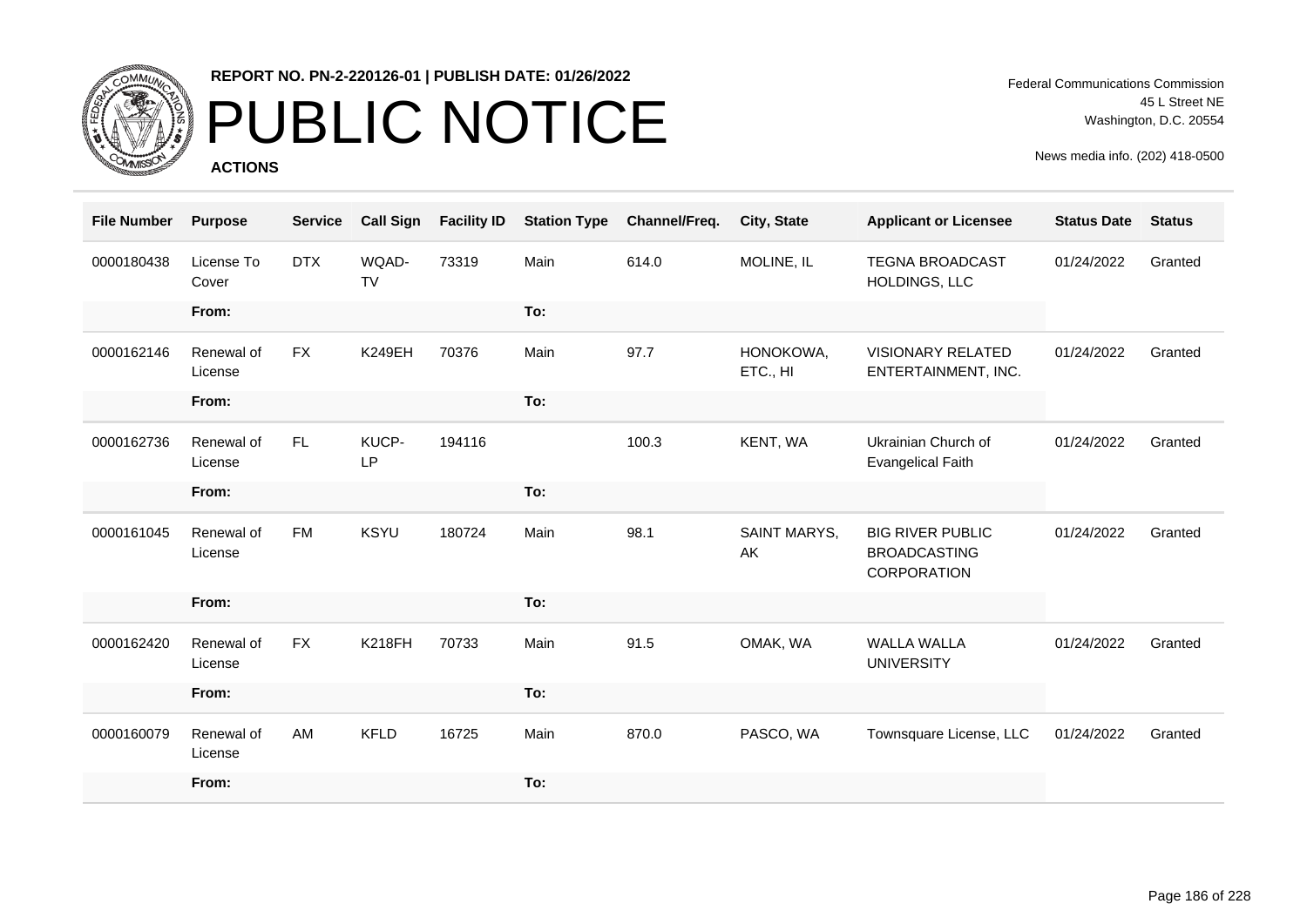

# PUBLIC NOTICE

**ACTIONS**

Federal Communications Commission 45 L Street NE Washington, D.C. 20554

| <b>File Number</b> | <b>Purpose</b>        | <b>Service</b> | <b>Call Sign</b>   | <b>Facility ID</b> | <b>Station Type</b> | Channel/Freq. | City, State              | <b>Applicant or Licensee</b>            | <b>Status Date</b> | <b>Status</b> |
|--------------------|-----------------------|----------------|--------------------|--------------------|---------------------|---------------|--------------------------|-----------------------------------------|--------------------|---------------|
| 0000160398         | Renewal of<br>License | <b>FX</b>      | <b>K246BB</b>      | 139146             |                     | 97.1          | KENO, OR                 | <b>CSN INTERNATIONAL</b>                | 01/24/2022         | Granted       |
|                    | From:                 |                |                    |                    | To:                 |               |                          |                                         |                    |               |
| 0000160480         | Renewal of<br>License | <b>FM</b>      | <b>KWXS</b>        | 189513             | Main                | 107.7         | PRINEVILLE,<br><b>OR</b> | <b>COMBINED</b><br>COMMUNICATIONS, INC. | 01/24/2022         | Granted       |
|                    | From:                 |                |                    |                    | To:                 |               |                          |                                         |                    |               |
| 0000162245         | Renewal of<br>License | <b>FM</b>      | KHCM-<br><b>FM</b> | 34620              | Main                | 97.5          | HONOLULU, HI             | <b>SALEM MEDIA OF</b><br>HAWAII, INC.   | 01/24/2022         | Granted       |
|                    | From:                 |                |                    |                    | To:                 |               |                          |                                         |                    |               |
| 0000160560         | Renewal of<br>License | <b>FX</b>      | K263BT             | 155791             |                     | 100.5         | THE DALLES,<br><b>OR</b> | LARSON-WYNN, INC.                       | 01/24/2022         | Granted       |
|                    | From:                 |                |                    |                    | To:                 |               |                          |                                         |                    |               |
| 0000162184         | Renewal of<br>License | <b>FM</b>      | KJR-FM             | 48385              | Main                | 95.7          | SEATTLE, WA              | IHM LICENSES, LLC                       | 01/24/2022         | Granted       |
|                    | From:                 |                |                    |                    | To:                 |               |                          |                                         |                    |               |
| 0000159674         | Renewal of<br>License | <b>FM</b>      | <b>KDOV</b>        | 17460              | Main                | 91.7          | MEDFORD, OR              | theDove Media, Inc.                     | 01/24/2022         | Granted       |
|                    | From:                 |                |                    |                    | To:                 |               |                          |                                         |                    |               |
| 0000160853         | Renewal of<br>License | AM             | KHVH               | 34591              | Main                | 830.0         | HONOLULU, HI             | IHM LICENSES, LLC                       | 01/24/2022         | Granted       |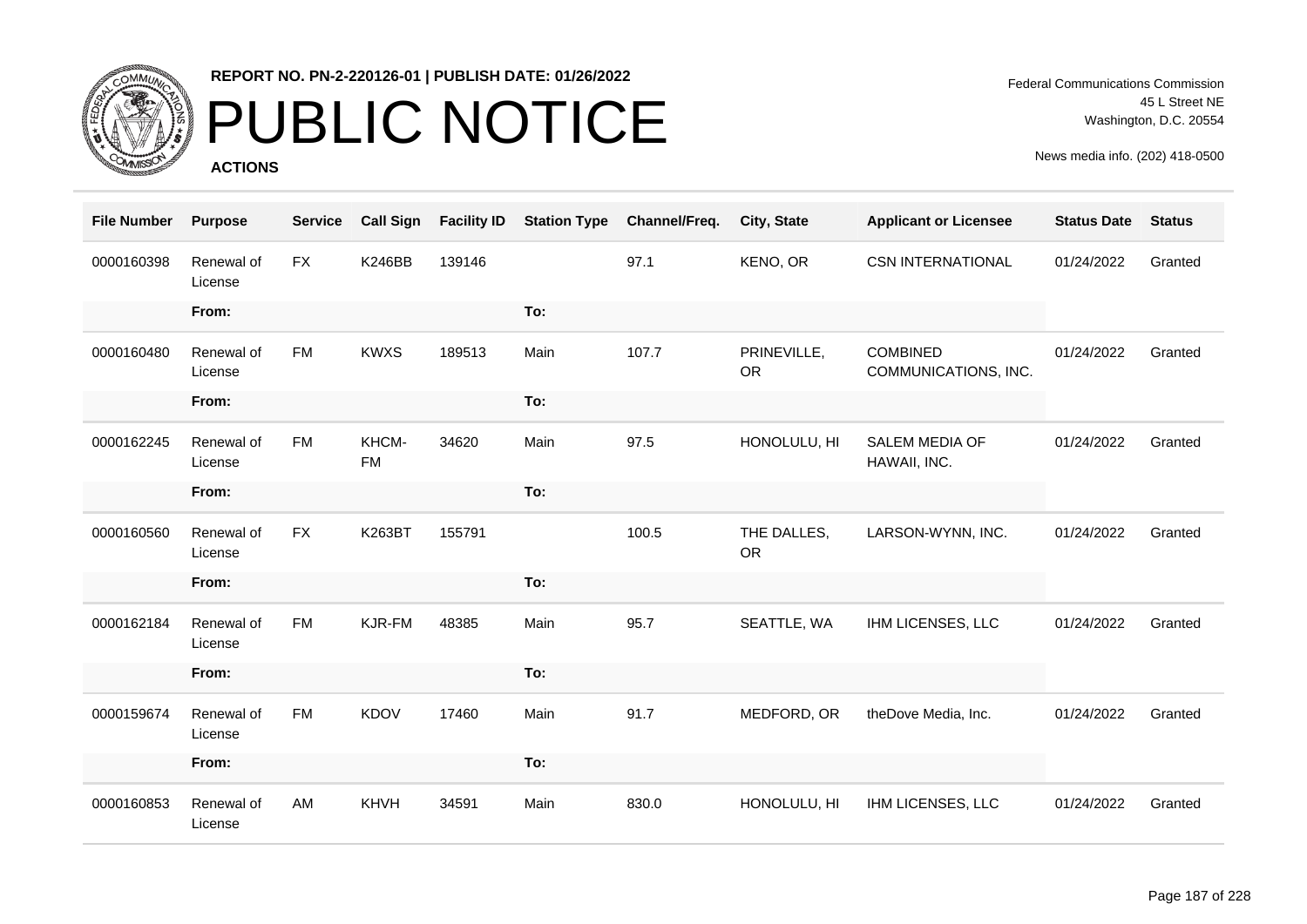

## PUBLIC NOTICE

**ACTIONS**

Federal Communications Commission 45 L Street NE Washington, D.C. 20554

| <b>File Number</b> | <b>Purpose</b>        | <b>Service</b> | <b>Call Sign</b> | <b>Facility ID</b> | <b>Station Type</b> | Channel/Freq. | City, State                     | <b>Applicant or Licensee</b>                  | <b>Status Date</b> | <b>Status</b> |
|--------------------|-----------------------|----------------|------------------|--------------------|---------------------|---------------|---------------------------------|-----------------------------------------------|--------------------|---------------|
|                    | From:                 |                |                  |                    | To:                 |               |                                 |                                               |                    |               |
| 0000160884         | Renewal of<br>License | <b>FM</b>      | <b>KFPS</b>      | 203577             | Main                | 88.1          | FALSE PASS,<br>AK               | ALEUTIAN PENINSULA<br>BROADCASTING, INC.      | 01/24/2022         | Granted       |
|                    | From:                 |                |                  |                    | To:                 |               |                                 |                                               |                    |               |
| 0000161986         | Renewal of<br>License | <b>FM</b>      | <b>KLUA</b>      | 60504              | Main                | 93.9          | KAILUA KONA,<br>H <sub>II</sub> | PACIFIC RADIO GROUP,<br>INC.                  | 01/24/2022         | Granted       |
|                    | From:                 |                |                  |                    | To:                 |               |                                 |                                               |                    |               |
| 0000159826         | Renewal of<br>License | <b>FX</b>      | <b>K275CH</b>    | 60147              | Main                | 102.9         | GRESHAM, OR                     | <b>EDUCATIONAL MEDIA</b><br><b>FOUNDATION</b> | 01/24/2022         | Granted       |
|                    | From:                 |                |                  |                    | To:                 |               |                                 |                                               |                    |               |
| 0000159558         | Renewal of<br>License | <b>FM</b>      | KJIV             | 185102             | Main                | 96.5          | MADRAS, OR                      | OPENSKYRADIO CORP.                            | 01/24/2022         | Granted       |
|                    | From:                 |                |                  |                    | To:                 |               |                                 |                                               |                    |               |
| 0000162001         | Renewal of<br>License | <b>FM</b>      | <b>KHGQ</b>      | 199471             | Main                | 101.7         | SHUNGNAK, AK                    | NOME SEVENTH-DAY<br>ADVENTIST CHURCH          | 01/24/2022         | Granted       |
|                    | From:                 |                |                  |                    | To:                 |               |                                 |                                               |                    |               |
| 0000162474         | Renewal of<br>License | <b>FX</b>      | <b>K266AZ</b>    | 147565             |                     | 101.1         | EPHRATA, WA                     | <b>GROWING CHRISTIAN</b><br><b>FOUNDATION</b> | 01/24/2022         | Granted       |
|                    | From:                 |                |                  |                    | To:                 |               |                                 |                                               |                    |               |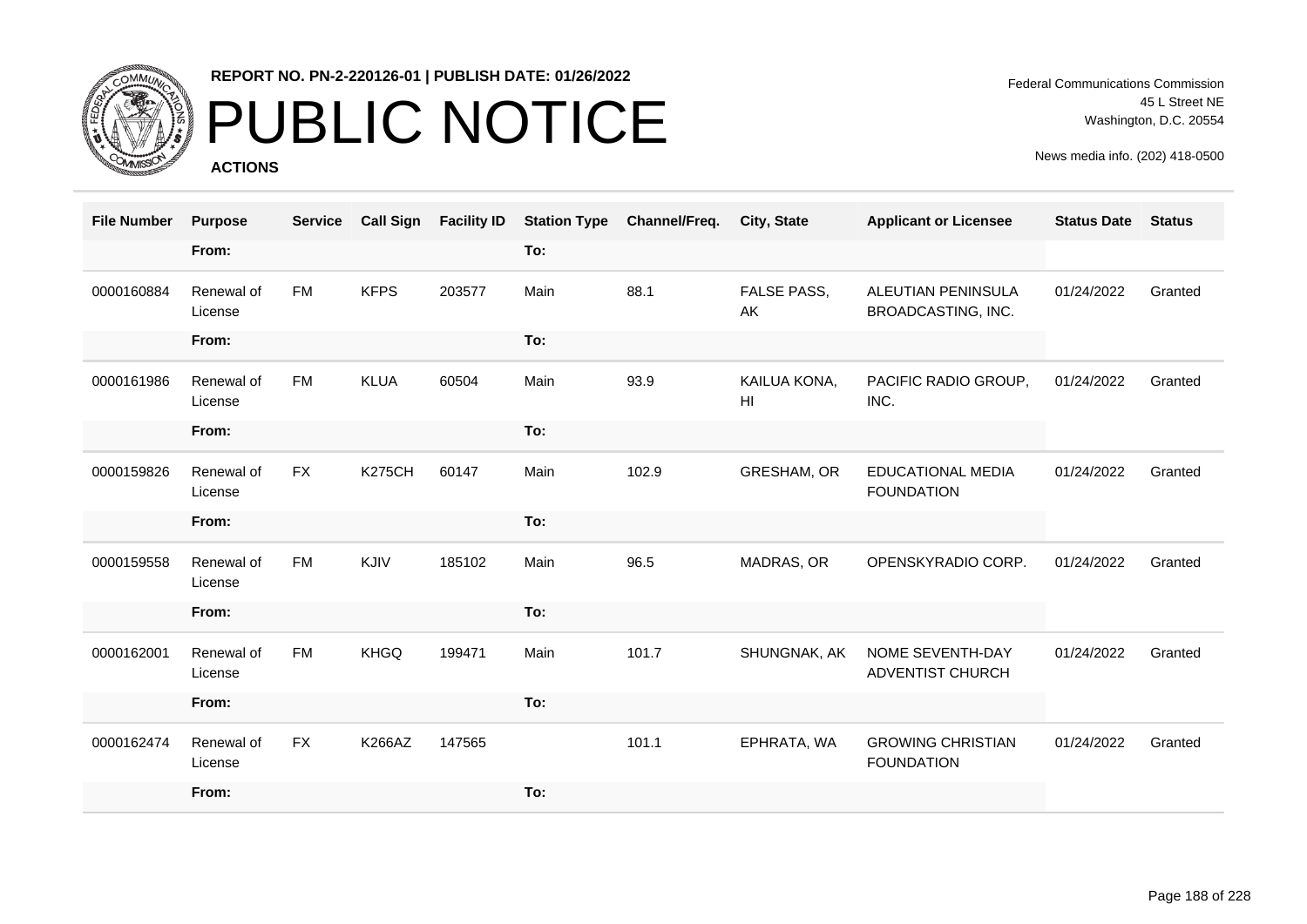

# PUBLIC NOTICE

**ACTIONS**

Federal Communications Commission 45 L Street NE Washington, D.C. 20554

| <b>File Number</b> | <b>Purpose</b>        | <b>Service</b> | <b>Call Sign</b> | <b>Facility ID</b> | <b>Station Type</b> | Channel/Freq. | <b>City, State</b>           | <b>Applicant or Licensee</b>                           | <b>Status Date</b> | <b>Status</b> |
|--------------------|-----------------------|----------------|------------------|--------------------|---------------------|---------------|------------------------------|--------------------------------------------------------|--------------------|---------------|
| 0000161009         | Renewal of<br>License | <b>FX</b>      | <b>K258CW</b>    | 140794             |                     | 99.5          | OAK HARBOR,<br><b>WA</b>     | New Age Media Ltd.                                     | 01/24/2022         | Granted       |
|                    | From:                 |                |                  |                    | To:                 |               |                              |                                                        |                    |               |
| 0000161476         | Renewal of<br>License | <b>FX</b>      | <b>K203FI</b>    | 50615              | Main                | 88.5          | <b>GLENEDEN</b><br>BEACH, OR | <b>OREGON PUBLIC</b><br><b>BROADCASTING</b>            | 01/24/2022         | Granted       |
|                    | From:                 |                |                  |                    | To:                 |               |                              |                                                        |                    |               |
| 0000163964         | Renewal of<br>License | FL.            | KLIU-LP          | 195394             |                     | 95.9          | UNALAKLEET,<br>AK            | <b>BERING LIGHT CORP</b>                               | 01/24/2022         | Granted       |
|                    | From:                 |                |                  |                    | To:                 |               |                              |                                                        |                    |               |
| 0000160808         | Renewal of<br>License | AM             | <b>KBBO</b>      | 49875              | Main                | 1390.0        | YAKIMA, WA                   | SMG-YAKIMA, LLC                                        | 01/24/2022         | Granted       |
|                    | From:                 |                |                  |                    | To:                 |               |                              |                                                        |                    |               |
| 0000162017         | Renewal of<br>License | <b>FM</b>      | KIJI             | 164176             | Main                | 104.3         | TUMON, GU                    | <b>CHOICE</b><br><b>BROADCASTING</b><br><b>COMPANY</b> | 01/24/2022         | Granted       |
|                    | From:                 |                |                  |                    | To:                 |               |                              |                                                        |                    |               |
| 0000162211         | Renewal of<br>License | <b>FM</b>      | <b>KUBE</b>      | 48387              | Main                | 93.3          | SEATTLE, WA                  | IHM LICENSES, LLC                                      | 01/24/2022         | Granted       |
|                    | From:                 |                |                  |                    | To:                 |               |                              |                                                        |                    |               |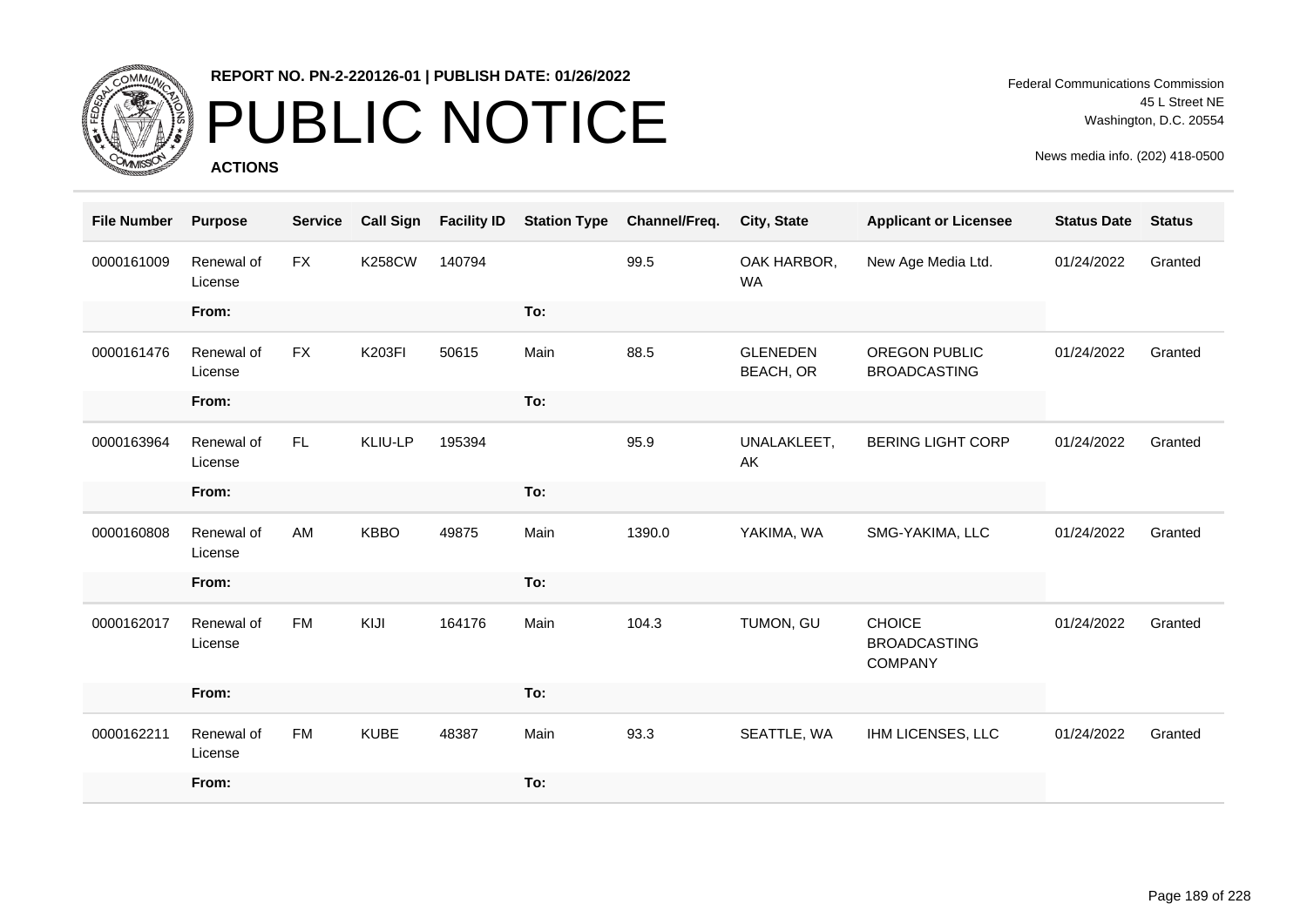

# PUBLIC NOTICE

**ACTIONS**

Federal Communications Commission 45 L Street NE Washington, D.C. 20554

| <b>File Number</b> | <b>Purpose</b>        | <b>Service</b> | <b>Call Sign</b>   | <b>Facility ID</b> | <b>Station Type</b> | Channel/Freq. | <b>City, State</b>       | <b>Applicant or Licensee</b>                                  | <b>Status Date</b> | <b>Status</b> |
|--------------------|-----------------------|----------------|--------------------|--------------------|---------------------|---------------|--------------------------|---------------------------------------------------------------|--------------------|---------------|
| 0000162375         | Renewal of<br>License | AM             | <b>KBSN</b>        | 35597              | Main                | 1470.0        | MOSES LAKE,<br><b>WA</b> | KSEM, Inc.                                                    | 01/24/2022         | Granted       |
|                    | From:                 |                |                    |                    | To:                 |               |                          |                                                               |                    |               |
| 0000162039         | Renewal of<br>License | FX             | <b>K267AX</b>      | 155378             |                     | 101.3         | BREWSTER,<br><b>WA</b>   | JERALD EDSON<br><b>ISENHART TRUST</b>                         | 01/24/2022         | Granted       |
|                    | From:                 |                |                    |                    | To:                 |               |                          |                                                               |                    |               |
| 0000161039         | Renewal of<br>License | <b>FM</b>      | <b>KNUL</b>        | 178863             | Main                | 99.1          | NULATO, AK               | <b>BIG RIVER PUBLIC</b><br><b>BROADCASTING</b><br>CORPORATION | 01/24/2022         | Granted       |
|                    |                       |                |                    |                    |                     |               |                          |                                                               |                    |               |
|                    | From:                 |                |                    |                    | To:                 |               |                          |                                                               |                    |               |
| 0000162219         | Renewal of<br>License | <b>FM</b>      | KZOK-<br><b>FM</b> | 20357              | Main                | 102.5         | SEATTLE, WA              | IHM LICENSES, LLC                                             | 01/24/2022         | Granted       |
|                    | From:                 |                |                    |                    | To:                 |               |                          |                                                               |                    |               |
| 0000161415         | Renewal of<br>License | <b>FX</b>      | <b>K210DK</b>      | 71035              | Main                | 89.9          | ELLENSBURG,<br><b>WA</b> | <b>WASHINGTON STATE</b><br><b>UNIVERSITY</b>                  | 01/24/2022         | Granted       |
|                    | From:                 |                |                    |                    | To:                 |               |                          |                                                               |                    |               |
| 0000160768         | Renewal of<br>License | <b>FX</b>      | <b>K260AN</b>      | 143010             |                     | 99.9          | CLARKSTON,<br><b>WA</b>  | <b>CSN INTERNATIONAL</b>                                      | 01/24/2022         | Granted       |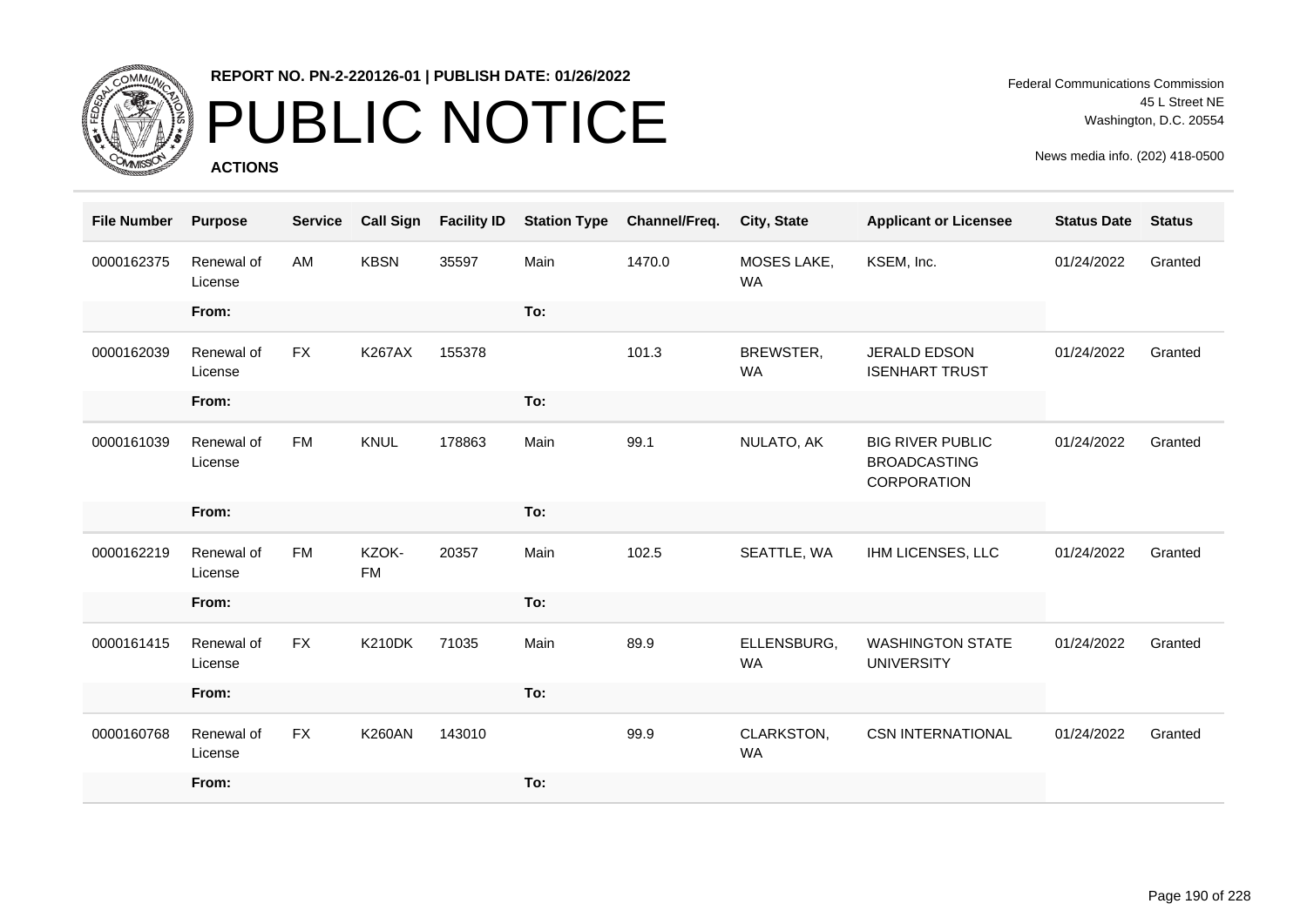

# PUBLIC NOTICE

**ACTIONS**

Federal Communications Commission 45 L Street NE Washington, D.C. 20554

| <b>File Number</b> | <b>Purpose</b>        | <b>Service</b> | <b>Call Sign</b> | <b>Facility ID</b> | <b>Station Type</b> | Channel/Freq. | City, State            | <b>Applicant or Licensee</b>                                   | <b>Status Date</b> | <b>Status</b> |
|--------------------|-----------------------|----------------|------------------|--------------------|---------------------|---------------|------------------------|----------------------------------------------------------------|--------------------|---------------|
| 0000161977         | Renewal of<br>License | <b>FX</b>      | <b>K257CQ</b>    | 9669               | Main                | 99.3          | KAHULUI, ETC.,<br>HI   | PACIFIC RADIO GROUP,<br>INC.                                   | 01/24/2022         | Granted       |
|                    | From:                 |                |                  |                    | To:                 |               |                        |                                                                |                    |               |
| 0000160885         | Renewal of<br>License | <b>FM</b>      | <b>KMOY</b>      | 177536             | Main                | 92.7          | DEDEDO, GU             | <b>MOY</b><br>COMMUNICATIONS, INC.                             | 01/24/2022         | Granted       |
|                    | From:                 |                |                  |                    | To:                 |               |                        |                                                                |                    |               |
| 0000159076         | Renewal of<br>License | <b>FX</b>      | <b>K257DT</b>    | 93694              | Main                | 99.3          | SUNRIVER, OR           | PACIFIC CASCADE<br><b>COMMUNICATIONS</b><br><b>CORPORATION</b> | 01/24/2022         | Granted       |
|                    | From:                 |                |                  |                    | To:                 |               |                        |                                                                |                    |               |
| 0000162135         | Renewal of<br>License | AM             | KAOI             | 70381              | Main                | 1110.0        | KIHEI, HI              | <b>VISIONARY RELATED</b><br>ENTERTAINMENT, INC.                | 01/24/2022         | Granted       |
|                    | From:                 |                |                  |                    | To:                 |               |                        |                                                                |                    |               |
| 0000159800         | Renewal of<br>License | <b>FX</b>      | <b>K248BS</b>    | 84930              | Main                | 97.5          | NEWBERG, OR            | <b>EDUCATIONAL MEDIA</b><br><b>FOUNDATION</b>                  | 01/24/2022         | Granted       |
|                    | From:                 |                |                  |                    | To:                 |               |                        |                                                                |                    |               |
| 0000161756         | Renewal of<br>License | <b>FM</b>      | <b>KMPQ</b>      | 89864              | Main                | 88.1          | ROSEBURG,<br><b>OR</b> | <b>LANE COMMUNITY</b><br>COLLEGE                               | 01/24/2022         | Granted       |
|                    | From:                 |                |                  |                    | To:                 |               |                        |                                                                |                    |               |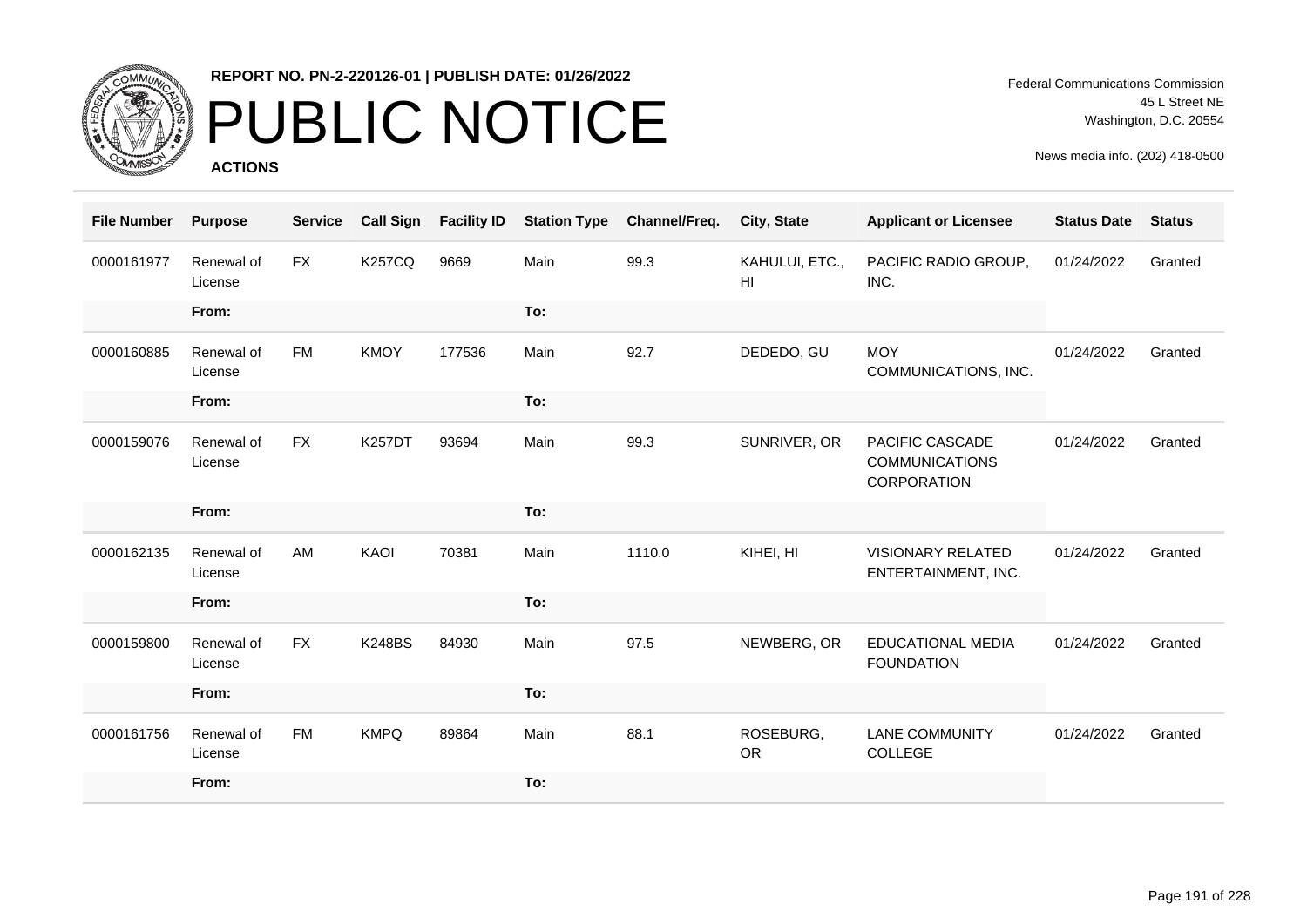

## PUBLIC NOTICE

**ACTIONS**

| <b>File Number</b> | <b>Purpose</b>        | <b>Service</b> | <b>Call Sign</b> | <b>Facility ID</b> | <b>Station Type</b> | Channel/Freq. | <b>City, State</b>             | <b>Applicant or Licensee</b>                                          | <b>Status Date</b> | <b>Status</b> |
|--------------------|-----------------------|----------------|------------------|--------------------|---------------------|---------------|--------------------------------|-----------------------------------------------------------------------|--------------------|---------------|
| 0000158619         | Renewal of<br>License | <b>FX</b>      | <b>K296BS</b>    | 71972              | Main                | 107.1         | MEDFORD, OR                    | <b>CSN INTERNATIONAL</b>                                              | 01/24/2022         | Granted       |
|                    | From:                 |                |                  |                    | To:                 |               |                                |                                                                       |                    |               |
| 0000159607         | Renewal of<br>License | AM             | <b>KLAY</b>      | 11890              | Main                | 1180.0        | LAKEWOOD,<br><b>WA</b>         | Sacred Heart Radio, Inc.                                              | 01/24/2022         | Granted       |
|                    | From:                 |                |                  |                    | To:                 |               |                                |                                                                       |                    |               |
| 0000159073         | Renewal of<br>License | <b>FX</b>      | <b>K288DF</b>    | 51182              | Main                | 105.5         | LAKEVIEW,<br>ETC., OR          | <b>PACIFIC CASCADE</b><br><b>COMMUNICATIONS</b><br><b>CORPORATION</b> | 01/24/2022         | Granted       |
|                    | From:                 |                |                  |                    | To:                 |               |                                |                                                                       |                    |               |
| 0000162196         | Renewal of<br>License | <b>FX</b>      | <b>K265AX</b>    | 49362              | Main                | 100.9         | CHELAN AND<br>MANSON, WA       | Cynthia Ennis                                                         | 01/24/2022         | Granted       |
|                    | From:                 |                |                  |                    | To:                 |               |                                |                                                                       |                    |               |
| 0000160762         | Renewal of<br>License | FL.            | KONA-<br>LP      | 194958             |                     | 100.5         | KAILUA-KONA,<br>H <sub>l</sub> | THE SANCTUARY OF<br><b>MANA KE'A GARDENS</b><br>DBA RADIO ALCHEMY     | 01/24/2022         | Granted       |
|                    | From:                 |                |                  |                    | To:                 |               |                                |                                                                       |                    |               |
| 0000161034         | Renewal of<br>License | AM             | <b>KTKN</b>      | 788                | Main                | 930.0         | KETCHIKAN, AK                  | ALASKA BROADCAST<br>COMMUNICATIONS, INC                               | 01/24/2022         | Granted       |
|                    | From:                 |                |                  |                    | To:                 |               |                                |                                                                       |                    |               |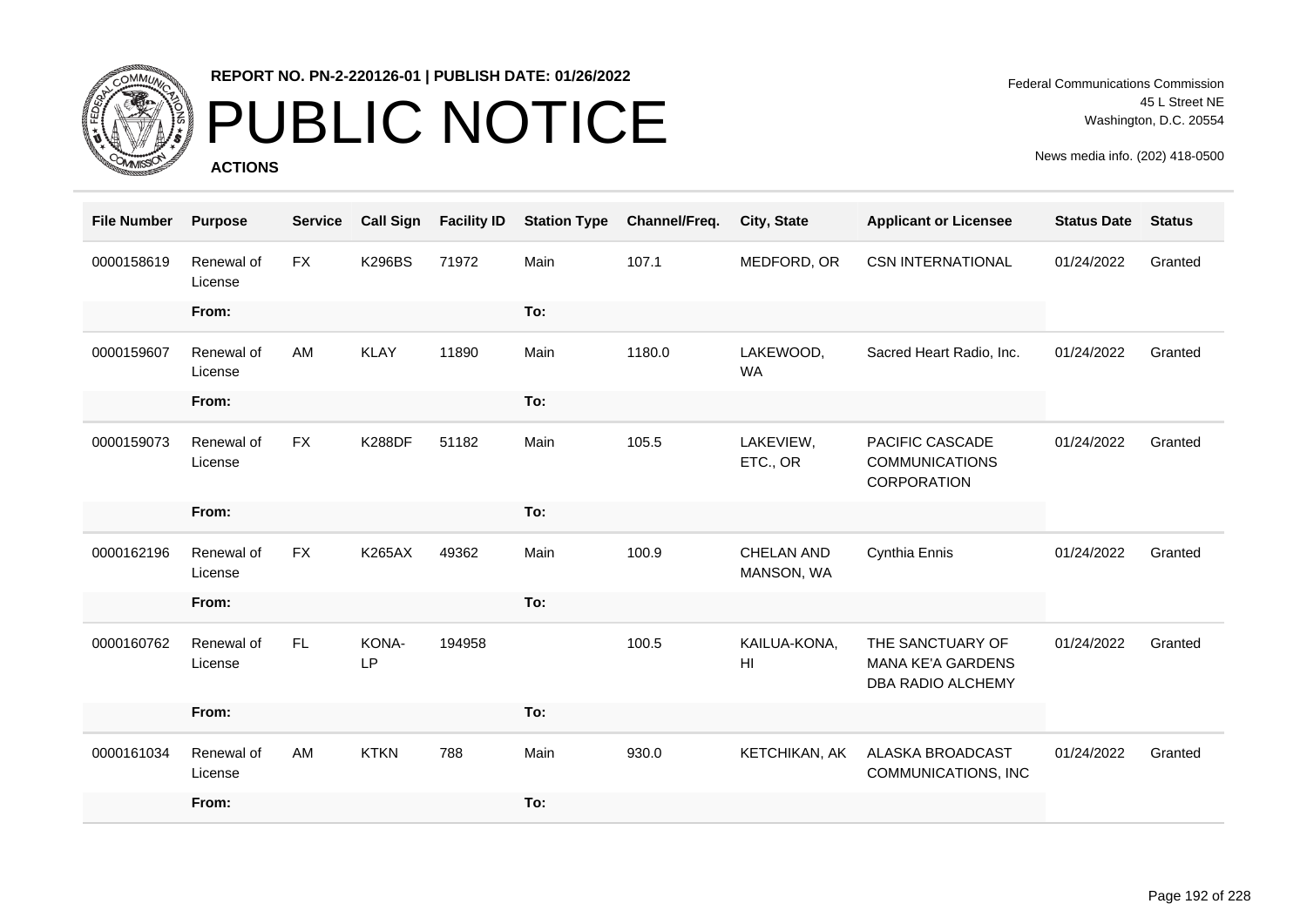

# PUBLIC NOTICE

**ACTIONS**

Federal Communications Commission 45 L Street NE Washington, D.C. 20554

| <b>File Number</b> | <b>Purpose</b>        | <b>Service</b> | <b>Call Sign</b>   | <b>Facility ID</b> | <b>Station Type</b> | Channel/Freq. | City, State                | <b>Applicant or Licensee</b>                   | <b>Status Date</b> | <b>Status</b> |
|--------------------|-----------------------|----------------|--------------------|--------------------|---------------------|---------------|----------------------------|------------------------------------------------|--------------------|---------------|
| 0000158994         | Renewal of<br>License | <b>FX</b>      | <b>K210DS</b>      | 92634              | Main                | 89.9          | BROOKINGS,<br><b>OR</b>    | <b>CSN INTERNATIONAL</b>                       | 01/24/2022         | Granted       |
|                    | From:                 |                |                    |                    | To:                 |               |                            |                                                |                    |               |
| 0000159726         | Renewal of<br>License | <b>FX</b>      | <b>K214BD</b>      | 54933              | Main                | 90.7          | NORTH POINT<br>HIGGINS, AK | RAINBIRD COMMUNITY<br><b>BROADCASTING CORP</b> | 01/24/2022         | Granted       |
|                    | From:                 |                |                    |                    | To:                 |               |                            |                                                |                    |               |
| 0000162765         | Renewal of<br>License | <b>FX</b>      | <b>K242AX</b>      | 147659             |                     | 96.3          | THE DALLES,<br><b>OR</b>   | THE KBOO FOUNDATION                            | 01/24/2022         | Granted       |
|                    | From:                 |                |                    |                    | To:                 |               |                            |                                                |                    |               |
| 0000179349         | License To<br>Cover   | <b>LPD</b>     | K32KY-D            | 188577             | Main                | 32            | PASCO, WA                  | Hispanavision, LLC                             | 01/24/2022         | Granted       |
|                    | From:                 |                |                    |                    | To:                 |               |                            |                                                |                    |               |
| 0000158999         | Renewal of<br>License | <b>FX</b>      | <b>K258AR</b>      | 139549             |                     | 99.5          | CLOVERDALE,<br><b>OR</b>   | <b>CSN INTERNATIONAL</b>                       | 01/24/2022         | Granted       |
|                    | From:                 |                |                    |                    | To:                 |               |                            |                                                |                    |               |
| 0000162347         | Renewal of<br>License | <b>FL</b>      | <b>KEFA-LP</b>     | 195791             |                     | 102.9         | WENATCHEE,<br><b>WA</b>    | Cor Christi Academy                            | 01/24/2022         | Granted       |
|                    | From:                 |                |                    |                    | To:                 |               |                            |                                                |                    |               |
| 0000160809         | Renewal of<br>License | <b>FM</b>      | KARY-<br><b>FM</b> | 53674              | Main                | 100.9         | GRANDVIEW,<br><b>WA</b>    | SMG-YAKIMA, LLC                                | 01/24/2022         | Granted       |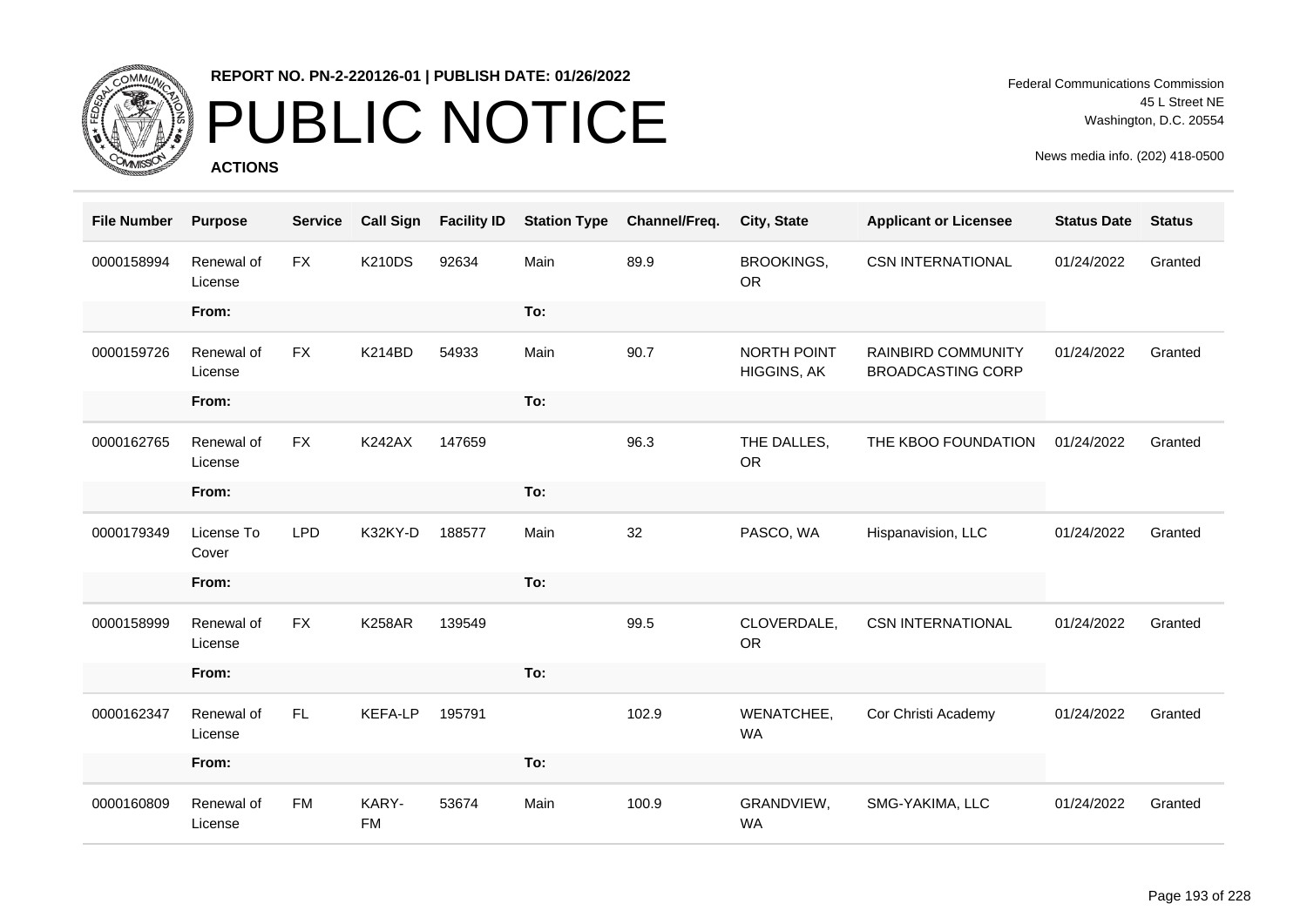

# PUBLIC NOTICE

**ACTIONS**

Federal Communications Commission 45 L Street NE Washington, D.C. 20554

| <b>File Number</b> | <b>Purpose</b>                     | <b>Service</b> | <b>Call Sign</b> | <b>Facility ID</b> | <b>Station Type</b> | Channel/Freq. | <b>City, State</b>         | <b>Applicant or Licensee</b>                            | <b>Status Date</b> | <b>Status</b> |
|--------------------|------------------------------------|----------------|------------------|--------------------|---------------------|---------------|----------------------------|---------------------------------------------------------|--------------------|---------------|
|                    | From:                              |                |                  |                    | To:                 |               |                            |                                                         |                    |               |
| 0000160233         | Renewal of<br>License              | AM             | <b>KSJK</b>      | 62157              | Main                | 1230.0        | TALENT, OR                 | SOUTHERN OREGON<br><b>UNIVERSITY</b>                    | 01/24/2022         | Granted       |
|                    | From:                              |                |                  |                    | To:                 |               |                            |                                                         |                    |               |
| 0000161975         | Renewal of<br>License              | <b>FX</b>      | <b>K234DF</b>    | 85914              | Main                | 94.7          | HANALEI, HI                | PACIFIC RADIO GROUP,<br>INC.                            | 01/24/2022         | Granted       |
|                    | From:                              |                |                  |                    | To:                 |               |                            |                                                         |                    |               |
| 0000158679         | Renewal of<br>License<br>Amendment | <b>FM</b>      | <b>KNCW</b>      | 49164              | Main                | 92.7          | OMAK, WA                   | <b>NORTH CASCADES</b><br>BROADCASTING, INC.             | 01/24/2022         | Granted       |
|                    | From:                              |                |                  |                    | To:                 |               |                            |                                                         |                    |               |
| 0000160173         | Renewal of<br>License              | <b>FX</b>      | <b>K220AC</b>    | 62955              | Main                | 91.9          | RIDDLE, ETC.,<br><b>OR</b> | SOUTHERN OREGON<br><b>UNIVERSITY</b>                    | 01/24/2022         | Granted       |
|                    | From:                              |                |                  |                    | To:                 |               |                            |                                                         |                    |               |
| 0000159081         | Renewal of<br>License              | <b>FX</b>      | K212DO           | 121246             |                     | 90.3          | OAKRIDGE, OR               | PACIFIC CASCADE<br><b>COMMUNICATIONS</b><br>CORPORATION | 01/24/2022         | Granted       |
|                    | From:                              |                |                  |                    | To:                 |               |                            |                                                         |                    |               |
| 0000159540         | Renewal of<br>License              | AM             | <b>KCIK</b>      | 161239             | Main                | 740.0         | KIHEI, HI                  | RELEVANT RADIO, INC.                                    | 01/24/2022         | Granted       |
|                    | From:                              |                |                  |                    | To:                 |               |                            |                                                         |                    |               |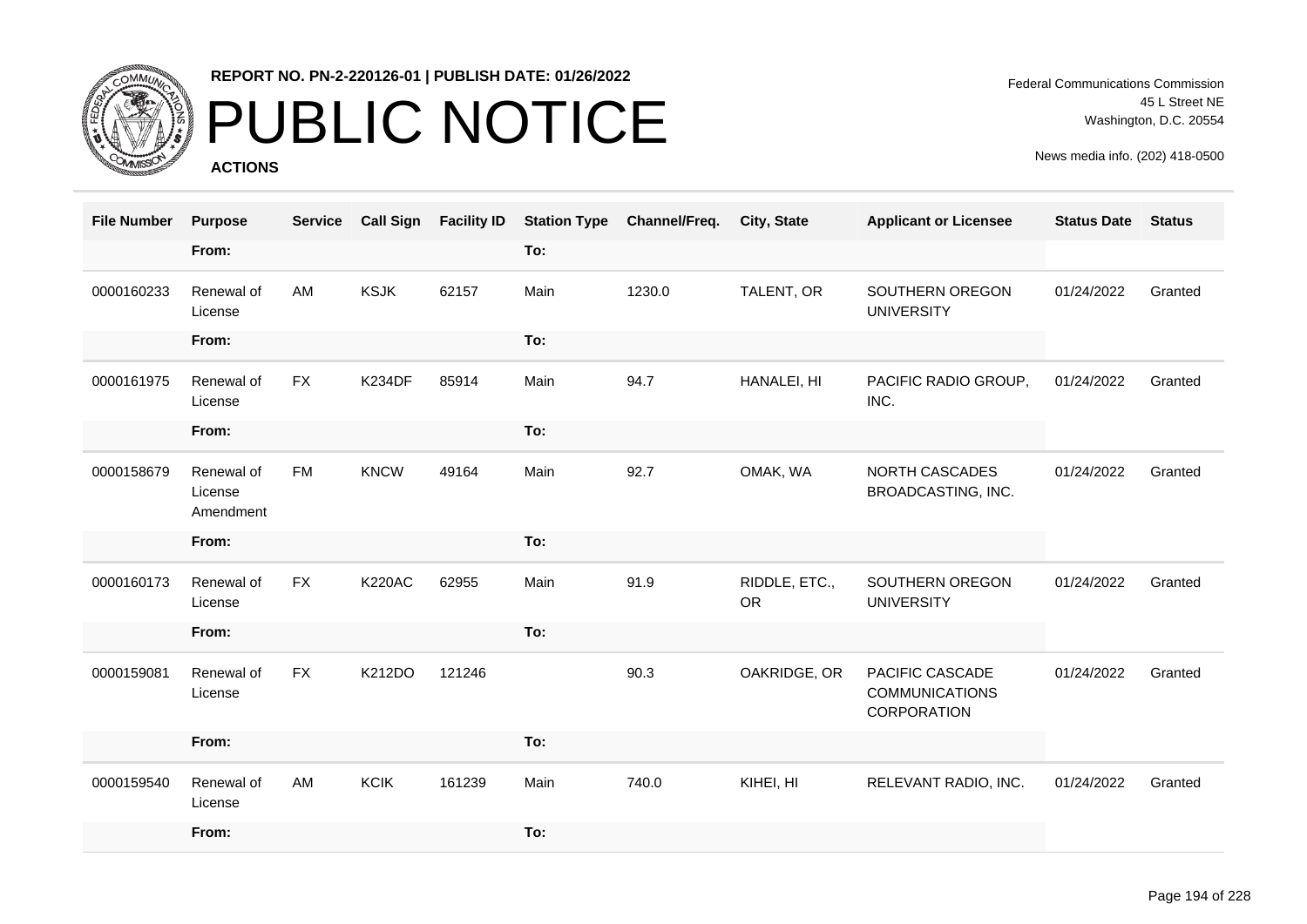

# PUBLIC NOTICE

**ACTIONS**

Federal Communications Commission 45 L Street NE Washington, D.C. 20554

| <b>File Number</b> | <b>Purpose</b>        | <b>Service</b> | <b>Call Sign</b> | <b>Facility ID</b> | <b>Station Type</b> | Channel/Freq. | City, State                    | <b>Applicant or Licensee</b>                  | <b>Status Date</b> | <b>Status</b> |
|--------------------|-----------------------|----------------|------------------|--------------------|---------------------|---------------|--------------------------------|-----------------------------------------------|--------------------|---------------|
| 0000158595         | Renewal of<br>License | <b>FX</b>      | <b>K240BX</b>    | 60400              | Main                | 95.9          | <b>CHRISTMAS</b><br>VALLEY, OR | SILVER LAKE TV<br><b>ASSOCIATION</b>          | 01/24/2022         | Granted       |
|                    | From:                 |                |                  |                    | To:                 |               |                                |                                               |                    |               |
| 0000159847         | Renewal of<br>License | <b>FM</b>      | <b>KLMD</b>      | 166023             |                     | 101.1         | TALENT, OR                     | <b>EDUCATIONAL MEDIA</b><br><b>FOUNDATION</b> | 01/24/2022         | Granted       |
|                    | From:                 |                |                  |                    | To:                 |               |                                |                                               |                    |               |
| 0000162504         | Renewal of<br>License | <b>FX</b>      | <b>K239BV</b>    | 144121             |                     | 95.7          | WAIMEA, HI                     | HAWAII PUBLIC RADIO,<br>INC.                  | 01/24/2022         | Granted       |
|                    | From:                 |                |                  |                    | To:                 |               |                                |                                               |                    |               |
| 0000160974         | Renewal of<br>License | <b>FX</b>      | <b>K264BR</b>    | 139535             |                     | 100.7         | ROSEBURG,<br><b>OR</b>         | <b>BROOKE</b><br>COMMUNICATIONS, INC.         | 01/24/2022         | Granted       |
|                    | From:                 |                |                  |                    | To:                 |               |                                |                                               |                    |               |
| 0000162449         | Renewal of<br>License | AM             | <b>KLDY</b>      | 3711               | Main                | 1280.0        | LACEY, WA                      | Iglesia Pentecostal<br>Vispera del Fin        | 01/24/2022         | Granted       |
|                    | From:                 |                |                  |                    | To:                 |               |                                |                                               |                    |               |
| 0000160632         | Renewal of<br>License | <b>FX</b>      | <b>K220JL</b>    | 155099             |                     | 91.9          | WALLA WALLA,<br>WA             | RADIO BY GRACE, INC.                          | 01/24/2022         | Granted       |
|                    | From:                 |                |                  |                    | To:                 |               |                                |                                               |                    |               |
| 0000160422         | Renewal of<br>License | <b>FM</b>      | <b>KZUS</b>      | 4042               | Main                | 92.3          | EPHRATA, WA                    | Bustos Media Holdings,<br><b>LLC</b>          | 01/24/2022         | Granted       |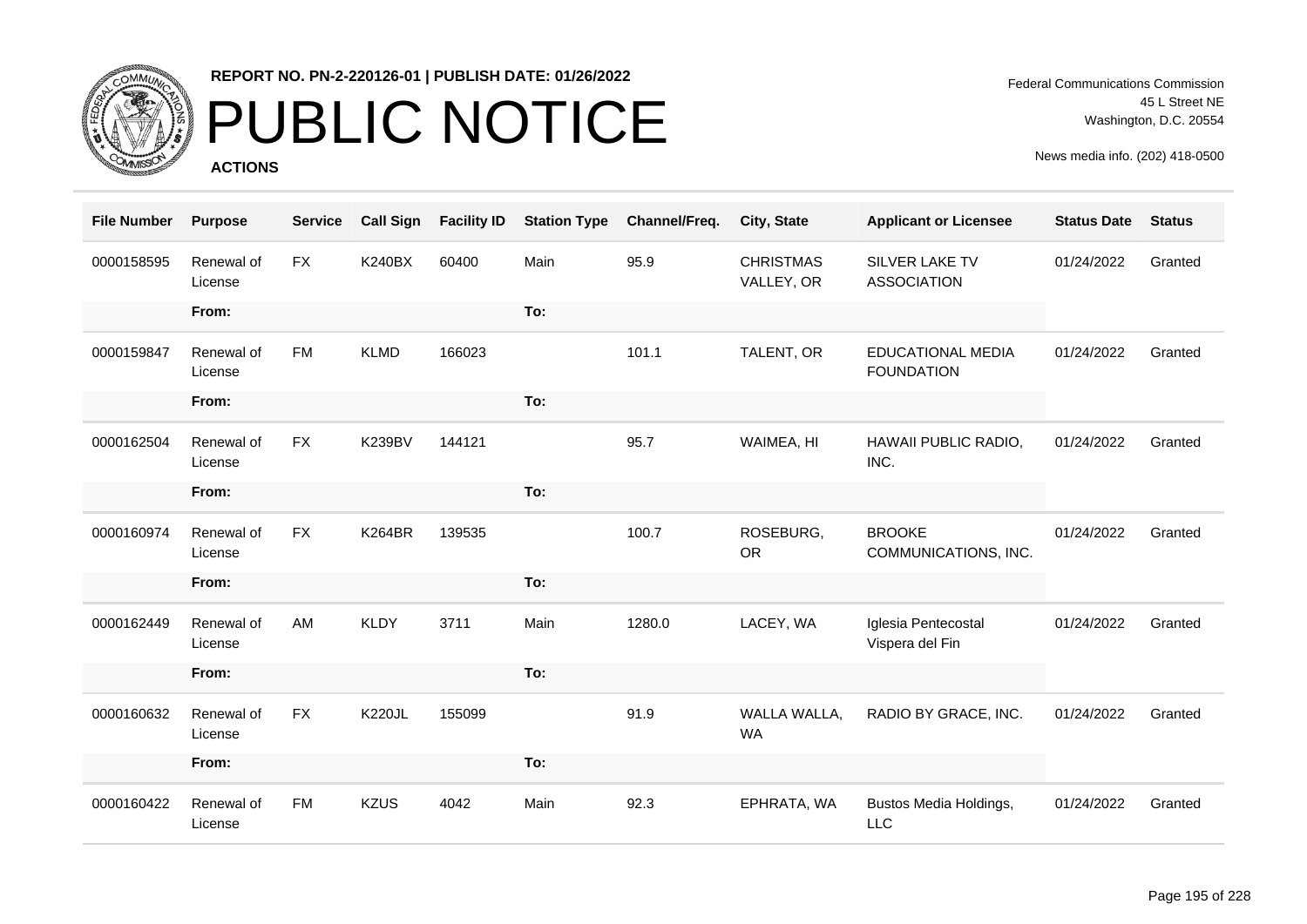

## PUBLIC NOTICE

**ACTIONS**

Federal Communications Commission 45 L Street NE Washington, D.C. 20554

| <b>File Number</b> | <b>Purpose</b>        | <b>Service</b> | <b>Call Sign</b>   | <b>Facility ID</b> | <b>Station Type</b> | Channel/Freq. | <b>City, State</b>                            | <b>Applicant or Licensee</b>              | <b>Status Date</b> | <b>Status</b> |
|--------------------|-----------------------|----------------|--------------------|--------------------|---------------------|---------------|-----------------------------------------------|-------------------------------------------|--------------------|---------------|
|                    | From:                 |                |                    |                    | To:                 |               |                                               |                                           |                    |               |
| 0000160409         | Renewal of<br>License | <b>FX</b>      | <b>K211FH</b>      | 92828              | Main                | 90.1          | SHELTON, WA                                   | <b>CSN INTERNATIONAL</b>                  | 01/24/2022         | Granted       |
|                    | From:                 |                |                    |                    | To:                 |               |                                               |                                           |                    |               |
| 0000161759         | Renewal of<br>License | <b>FM</b>      | <b>KLFR</b>        | 82437              | Main                | 89.1          | REEDSPORT,<br><b>OR</b>                       | <b>LANE COMMUNITY</b><br>COLLEGE          | 01/24/2022         | Granted       |
|                    | From:                 |                |                    |                    | To:                 |               |                                               |                                           |                    |               |
| 0000161729         | Renewal of<br>License | <b>FX</b>      | K203BE             | 36511              | Main                | 88.5          | ROSEBURG,<br><b>OR</b>                        | FAMILY STATIONS, INC.                     | 01/24/2022         | Granted       |
|                    | From:                 |                |                    |                    | To:                 |               |                                               |                                           |                    |               |
| 0000158607         | Renewal of<br>License | <b>FX</b>      | <b>K206DL</b>      | 92481              | Main                | 89.1          | <b>GRANITE</b><br><b>FALLS/EVERET</b><br>, WA | <b>CSN INTERNATIONAL</b>                  | 01/24/2022         | Granted       |
|                    | From:                 |                |                    |                    | To:                 |               |                                               |                                           |                    |               |
| 0000159406         | Renewal of<br>License | <b>FM</b>      | <b>KWCQ</b>        | 164221             | Main                | 106.1         | CONDON, OR                                    | <b>JACOBS RADIO</b><br><b>PROGRAMMING</b> | 01/24/2022         | Granted       |
|                    | From:                 |                |                    |                    | To:                 |               |                                               |                                           |                    |               |
| 0000160834         | Renewal of<br>License | <b>FM</b>      | KCMX-<br><b>FM</b> | 57434              | Main                | 101.9         | ASHLAND, OR                                   | SMG-MEDFORD, LLC                          | 01/24/2022         | Granted       |
|                    | From:                 |                |                    |                    | To:                 |               |                                               |                                           |                    |               |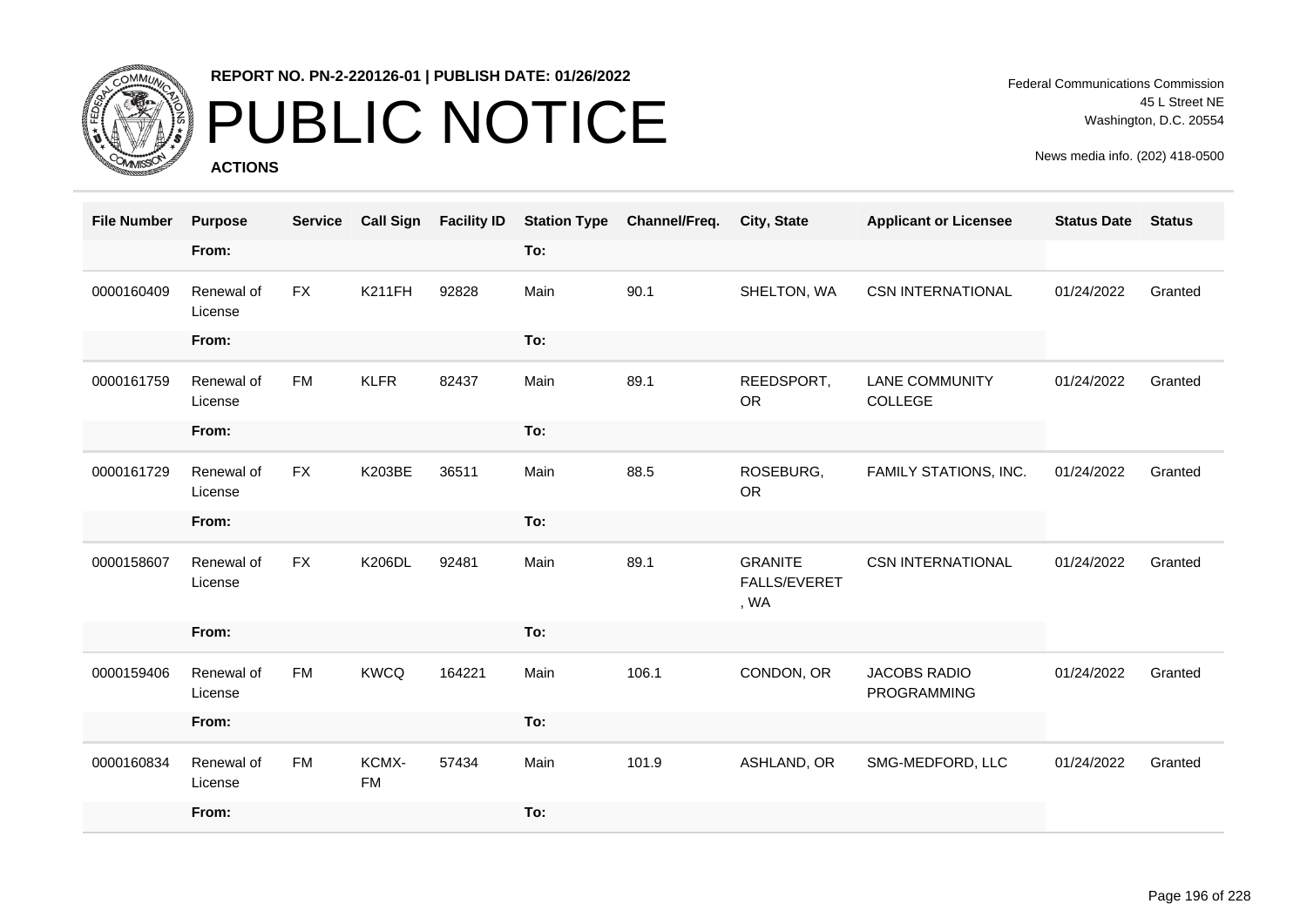

# PUBLIC NOTICE

**ACTIONS**

| <b>File Number</b> | <b>Purpose</b>        | <b>Service</b> | <b>Call Sign</b> | <b>Facility ID</b> | <b>Station Type</b> | Channel/Freq. | City, State                      | <b>Applicant or Licensee</b>                     | <b>Status Date</b> | <b>Status</b> |
|--------------------|-----------------------|----------------|------------------|--------------------|---------------------|---------------|----------------------------------|--------------------------------------------------|--------------------|---------------|
| 0000157458         | Renewal of<br>License | AM             | <b>KPHI</b>      | 88995              | Main                | 1130.0        | HONOLULU, HI                     | <b>HOCHMAN - MCCANN</b><br>HAWAII, INC.          | 01/24/2022         | Granted       |
|                    | From:                 |                |                  |                    | To:                 |               |                                  |                                                  |                    |               |
| 0000160081         | Renewal of<br>License | <b>FM</b>      | <b>KOLW</b>      | 51128              | Main                | 97.5          | <b>BASIN CITY, WA</b>            | Townsquare License, LLC                          | 01/24/2022         | Granted       |
|                    | From:                 |                |                  |                    | To:                 |               |                                  |                                                  |                    |               |
| 0000161427         | Renewal of<br>License | <b>FM</b>      | <b>KETP</b>      | 174467             | Main                | 88.7          | ENTERPRISE,<br><b>OR</b>         | OREGON PUBLIC<br><b>BROADCASTING</b>             | 01/24/2022         | Granted       |
|                    | From:                 |                |                  |                    | To:                 |               |                                  |                                                  |                    |               |
| 0000160981         | Renewal of<br>License | <b>FM</b>      | <b>KCEF</b>      | 758546             | Main                | 93.3          | CHEFORNAK,<br>AK                 | Bethel Broadcasting, Inc.                        | 01/24/2022         | Granted       |
|                    | From:                 |                |                  |                    | To:                 |               |                                  |                                                  |                    |               |
| 0000160427         | Renewal of<br>License | <b>FM</b>      | <b>KMMG</b>      | 4758               | Main                | 96.7          | <b>BENTON CITY,</b><br><b>WA</b> | Bustos Media Holdings,<br><b>LLC</b>             | 01/24/2022         | Granted       |
|                    | From:                 |                |                  |                    | To:                 |               |                                  |                                                  |                    |               |
| 0000158225         | Renewal of<br>License | <b>FM</b>      | <b>KWVA</b>      | 3025               | Main                | 88.1          | EUGENE, OR                       | UNIVERSITY OF<br>OREGON                          | 01/24/2022         | Granted       |
|                    | From:                 |                |                  |                    | To:                 |               |                                  |                                                  |                    |               |
| 0000161067         | Renewal of<br>License | <b>FM</b>      | <b>KTOG</b>      | 198456             | Main                | 91.9          | <b>TOGIAK, AK</b>                | <b>DILLINGHAM CITY</b><br><b>SCHOOL DISTRICT</b> | 01/24/2022         | Granted       |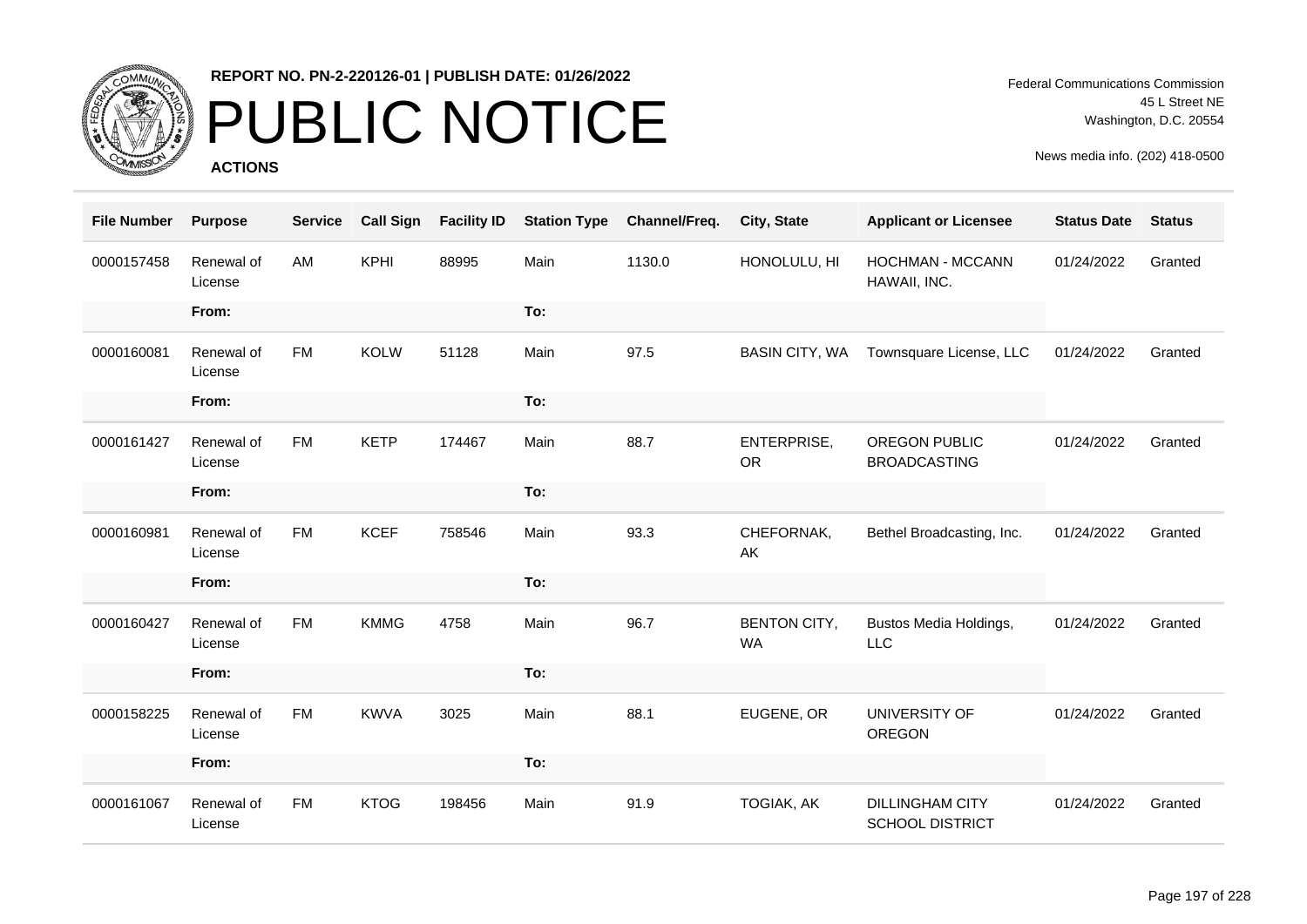

# PUBLIC NOTICE

**ACTIONS**

| <b>File Number</b> | <b>Purpose</b>        | <b>Service</b> | <b>Call Sign</b>   | <b>Facility ID</b> | <b>Station Type</b> | Channel/Freq. | City, State                           | <b>Applicant or Licensee</b>                    | <b>Status Date</b> | <b>Status</b> |
|--------------------|-----------------------|----------------|--------------------|--------------------|---------------------|---------------|---------------------------------------|-------------------------------------------------|--------------------|---------------|
|                    | From:                 |                |                    |                    | To:                 |               |                                       |                                                 |                    |               |
| 0000161927         | Renewal of<br>License | <b>FX</b>      | K273BK             | 155434             |                     | 102.5         | <b>EASTERN</b><br><b>DISTRICT, AS</b> | Leone Church of Christ                          | 01/24/2022         | Granted       |
|                    | From:                 |                |                    |                    | To:                 |               |                                       |                                                 |                    |               |
| 0000161022         | Renewal of<br>License | <b>FM</b>      | <b>KGTW</b>        | 789                | Main                | 106.7         | KETCHIKAN, AK                         | <b>ALASKA BROADCAST</b><br>COMMUNICATIONS, INC. | 01/24/2022         | Granted       |
|                    | From:                 |                |                    |                    | To:                 |               |                                       |                                                 |                    |               |
| 0000161128         | Renewal of<br>License | <b>FM</b>      | <b>KBCS</b>        | 4627               | Main                | 91.3          | BELLEVUE, WA                          | BELLEVUE COLLEGE                                | 01/24/2022         | Granted       |
|                    | From:                 |                |                    |                    | To:                 |               |                                       |                                                 |                    |               |
| 0000162204         | Renewal of<br>License | <b>FX</b>      | <b>K276CT</b>      | 49367              | Main                | 103.1         | TWISP, WA                             | Cynthia Ennis                                   | 01/24/2022         | Granted       |
|                    | From:                 |                |                    |                    | To:                 |               |                                       |                                                 |                    |               |
| 0000161528         | Renewal of<br>License | <b>FM</b>      | KZHC-<br><b>FM</b> | 62264              | Main                | 92.7          | <b>BURNS, OR</b>                      | KJDY, LLC                                       | 01/24/2022         | Granted       |
|                    | From:                 |                |                    |                    | To:                 |               |                                       |                                                 |                    |               |
| 0000179350         | License To<br>Cover   | <b>LPD</b>     | K21OT-D            | 57508              | Main                | 66.0          | PASCO-<br>KENNEWICK,<br><b>WA</b>     | Ron Bevins                                      | 01/24/2022         | Granted       |
|                    | From:                 |                |                    |                    | To:                 |               |                                       |                                                 |                    |               |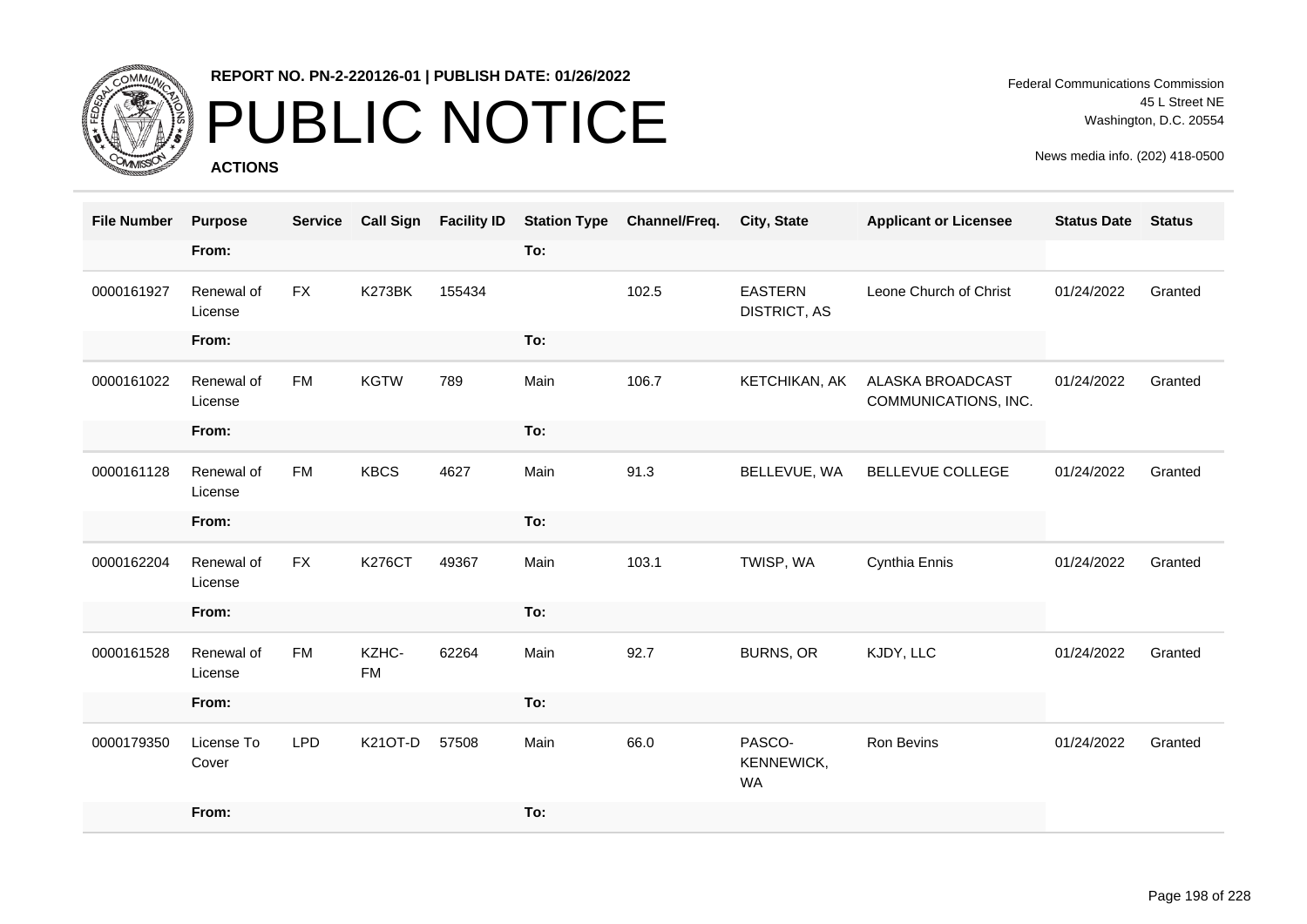

# PUBLIC NOTICE

**ACTIONS**

Federal Communications Commission 45 L Street NE Washington, D.C. 20554

| <b>File Number</b> | <b>Purpose</b>        | <b>Service</b> | <b>Call Sign</b>   | <b>Facility ID</b> | <b>Station Type</b> | Channel/Freq. | City, State                       | <b>Applicant or Licensee</b>                    | <b>Status Date</b> | <b>Status</b> |
|--------------------|-----------------------|----------------|--------------------|--------------------|---------------------|---------------|-----------------------------------|-------------------------------------------------|--------------------|---------------|
| 0000162186         | Renewal of<br>License | <b>FM</b>      | <b>KRYP</b>        | 82062              | Main                | 93.1          | GLADSTONE,<br><b>OR</b>           | <b>SALEM MEDIA OF</b><br>OREGON, INC.           | 01/24/2022         | Granted       |
|                    | From:                 |                |                    |                    | To:                 |               |                                   |                                                 |                    |               |
| 0000162137         | Renewal of<br>License | <b>FX</b>      | <b>K244AG</b>      | 33392              | Main                | 96.7          | MAUI, HI                          | <b>VISIONARY RELATED</b><br>ENTERTAINMENT, INC. | 01/24/2022         | Granted       |
|                    | From:                 |                |                    |                    | To:                 |               |                                   |                                                 |                    |               |
| 0000160869         | Renewal of<br>License | FL.            | KXRU-<br>LP        | 193303             |                     | 105.5         | PORTLAND, OR                      | PORTLAND RUSSIAN<br><b>MEDIA CENTER</b>         | 01/24/2022         | Granted       |
|                    | From:                 |                |                    |                    | To:                 |               |                                   |                                                 |                    |               |
| 0000160964         | Renewal of<br>License | <b>FM</b>      | KAKQ-<br><b>FM</b> | 12519              | Main                | 101.1         | FAIRBANKS, AK                     | IHM LICENSES, LLC                               | 01/24/2022         | Granted       |
|                    | From:                 |                |                    |                    | To:                 |               |                                   |                                                 |                    |               |
| 0000161976         | Renewal of<br>License | <b>FX</b>      | <b>K225BD</b>      | 35488              | Main                | 92.9          | MAALAEA, ETC.<br>, H <sub>l</sub> | PACIFIC RADIO GROUP,<br>INC.                    | 01/24/2022         | Granted       |
|                    | From:                 |                |                    |                    | To:                 |               |                                   |                                                 |                    |               |
| 0000159688         | Renewal of<br>License | <b>FM</b>      | KKBC-<br><b>FM</b> | 24795              | Main                | 95.3          | BAKER, OR                         | PACIFIC EMPIRE RADIO<br>CORPORATION             | 01/24/2022         | Granted       |
|                    | From:                 |                |                    |                    | To:                 |               |                                   |                                                 |                    |               |
| 0000162246         | Renewal of<br>License | <b>FM</b>      | KINE-FM            | 34553              | Main                | 105.1         | HONOLULU, HI                      | SM-KINE, LLC                                    | 01/24/2022         | Granted       |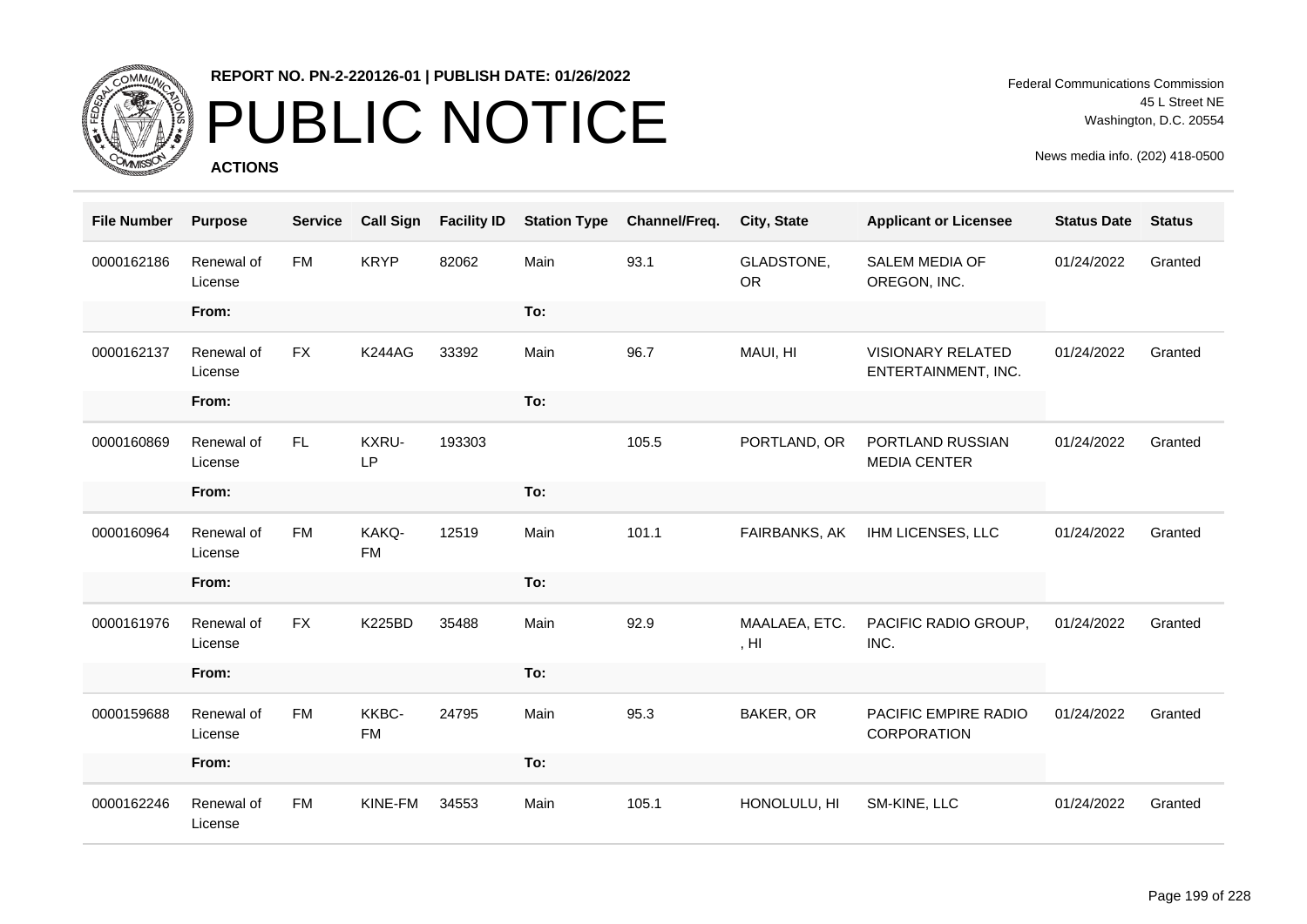

## PUBLIC NOTICE

**ACTIONS**

| <b>File Number</b> | <b>Purpose</b>        | <b>Service</b> | <b>Call Sign</b>   | <b>Facility ID</b> | <b>Station Type</b> | Channel/Freq. | City, State                     | <b>Applicant or Licensee</b>           | <b>Status Date</b> | <b>Status</b> |
|--------------------|-----------------------|----------------|--------------------|--------------------|---------------------|---------------|---------------------------------|----------------------------------------|--------------------|---------------|
|                    | From:                 |                |                    |                    | To:                 |               |                                 |                                        |                    |               |
| 0000158986         | Renewal of<br>License | <b>FM</b>      | KCLK-<br><b>FM</b> | 11721              | Main                | 94.1          | CLARKSTON,<br><b>WA</b>         | PACIFIC EMPIRE RADIO<br>CORPORATION    | 01/24/2022         | Granted       |
|                    | From:                 |                |                    |                    | To:                 |               |                                 |                                        |                    |               |
| 0000180338         | License To<br>Cover   | LPT            | K19AU-D            | 58687              | Main                | 500.0         | OMAK,<br>OKANOGAN,<br>ETC., WA  | Mountain Licenses, L.P.                | 01/24/2022         | Granted       |
|                    | From:                 |                |                    |                    | To:                 |               |                                 |                                        |                    |               |
| 0000162403         | Renewal of<br>License | <b>FM</b>      | <b>KSTI</b>        | 190439             | Main                | 102.1         | <b>PORT</b><br>ANGELES, WA      | RADIO PACIFIC, INC.                    | 01/24/2022         | Granted       |
|                    | From:                 |                |                    |                    | To:                 |               |                                 |                                        |                    |               |
| 0000160392         | Renewal of<br>License | <b>FX</b>      | <b>K202EH</b>      | 90256              | Main                | 88.3          | GOLD BEACH,<br><b>OR</b>        | <b>CSN INTERNATIONAL</b>               | 01/24/2022         | Granted       |
|                    | From:                 |                |                    |                    | To:                 |               |                                 |                                        |                    |               |
| 0000160257         | Renewal of<br>License | <b>FX</b>      | <b>K211BG</b>      | 55219              | Main                | 90.1          | SITKA, AK                       | <b>RAVEN RADIO</b><br>FOUNDATION, INC. | 01/24/2022         | Granted       |
|                    | From:                 |                |                    |                    | To:                 |               |                                 |                                        |                    |               |
| 0000160176         | Renewal of<br>License | <b>FX</b>      | K268BZ             | 62983              | Main                | 101.5         | <b>GRANTS PASS,</b><br>ETC., OR | SOUTHERN OREGON<br><b>UNIVERSITY</b>   | 01/24/2022         | Granted       |
|                    | From:                 |                |                    |                    | To:                 |               |                                 |                                        |                    |               |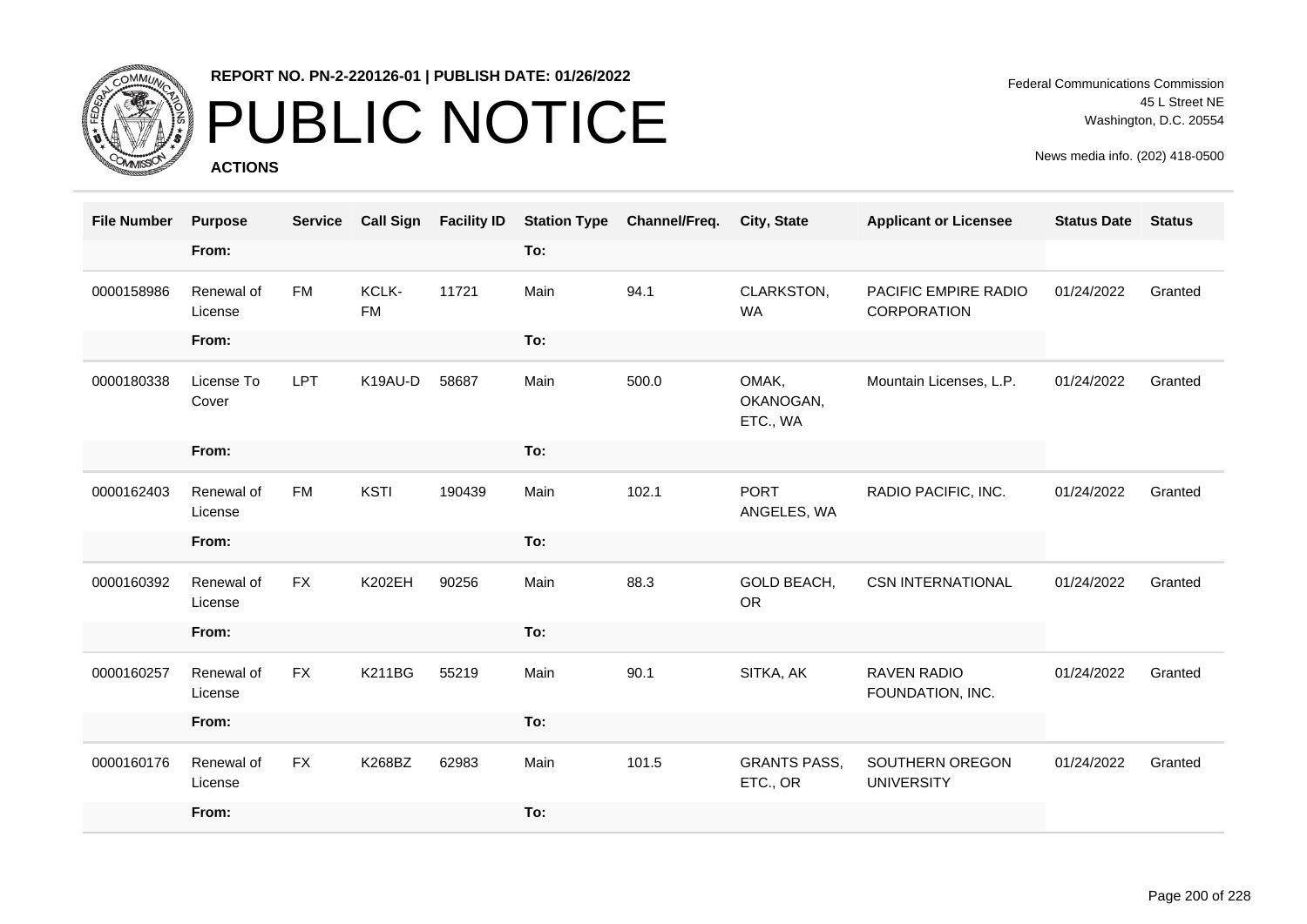

## PUBLIC NOTICE

**ACTIONS**

| <b>File Number</b> | <b>Purpose</b>        | <b>Service</b> | <b>Call Sign</b> | <b>Facility ID</b> | <b>Station Type</b> | Channel/Freq. | City, State             | <b>Applicant or Licensee</b>                     | <b>Status Date</b> | <b>Status</b> |
|--------------------|-----------------------|----------------|------------------|--------------------|---------------------|---------------|-------------------------|--------------------------------------------------|--------------------|---------------|
| 0000162271         | Renewal of<br>License | AM             | <b>KFXX</b>      | 57830              | Main                | 1080.0        | PORTLAND, OR            | Audacy License, LLC                              | 01/24/2022         | Granted       |
|                    | From:                 |                |                  |                    | To:                 |               |                         |                                                  |                    |               |
| 0000161063         | Renewal of<br>License | AM             | <b>KDLG</b>      | 16932              | Main                | 670.0         | DILLINGHAM,<br>AK       | <b>DILLINGHAM CITY</b><br><b>SCHOOL DISTRICT</b> | 01/24/2022         | Granted       |
|                    | From:                 |                |                  |                    | To:                 |               |                         |                                                  |                    |               |
| 0000162398         | Renewal of<br>License | <b>FM</b>      | <b>KSOH</b>      | 10023              | Main                | 89.5          | WAPATO, WA              | LIFETALK RADIO, INC.                             | 01/24/2022         | Granted       |
|                    | From:                 |                |                  |                    | To:                 |               |                         |                                                  |                    |               |
| 0000162729         | Renewal of<br>License | FL.            | KSAE-LP          | 194114             |                     | 94.3          | KENNEWICK,<br><b>WA</b> | Church of the Salvation<br>Arc                   | 01/24/2022         | Granted       |
|                    | From:                 |                |                  |                    | To:                 |               |                         |                                                  |                    |               |
| 0000160612         | Renewal of<br>License | FL.            | KOCF-<br>LP      | 192870             |                     | 92.7          | VENETA, OR              | THE OREGON<br><b>COUNTRY FAIR</b>                | 01/24/2022         | Granted       |
|                    | From:                 |                |                  |                    | To:                 |               |                         |                                                  |                    |               |
| 0000161110         | Renewal of<br>License | <b>FX</b>      | <b>K275AW</b>    | 141256             |                     | 102.9         | MANOKOTAK,<br>AK        | <b>Bay Broadcasting</b><br>Company               | 01/24/2022         | Granted       |
|                    | From:                 |                |                  |                    | To:                 |               |                         |                                                  |                    |               |
| 0000161893         | Renewal of<br>License | <b>FM</b>      | <b>KWLF</b>      | 6439               | Main                | 98.1          | FAIRBANKS, AK           | <b>TOR INGSTAD</b><br>LICENSES, LLC              | 01/24/2022         | Granted       |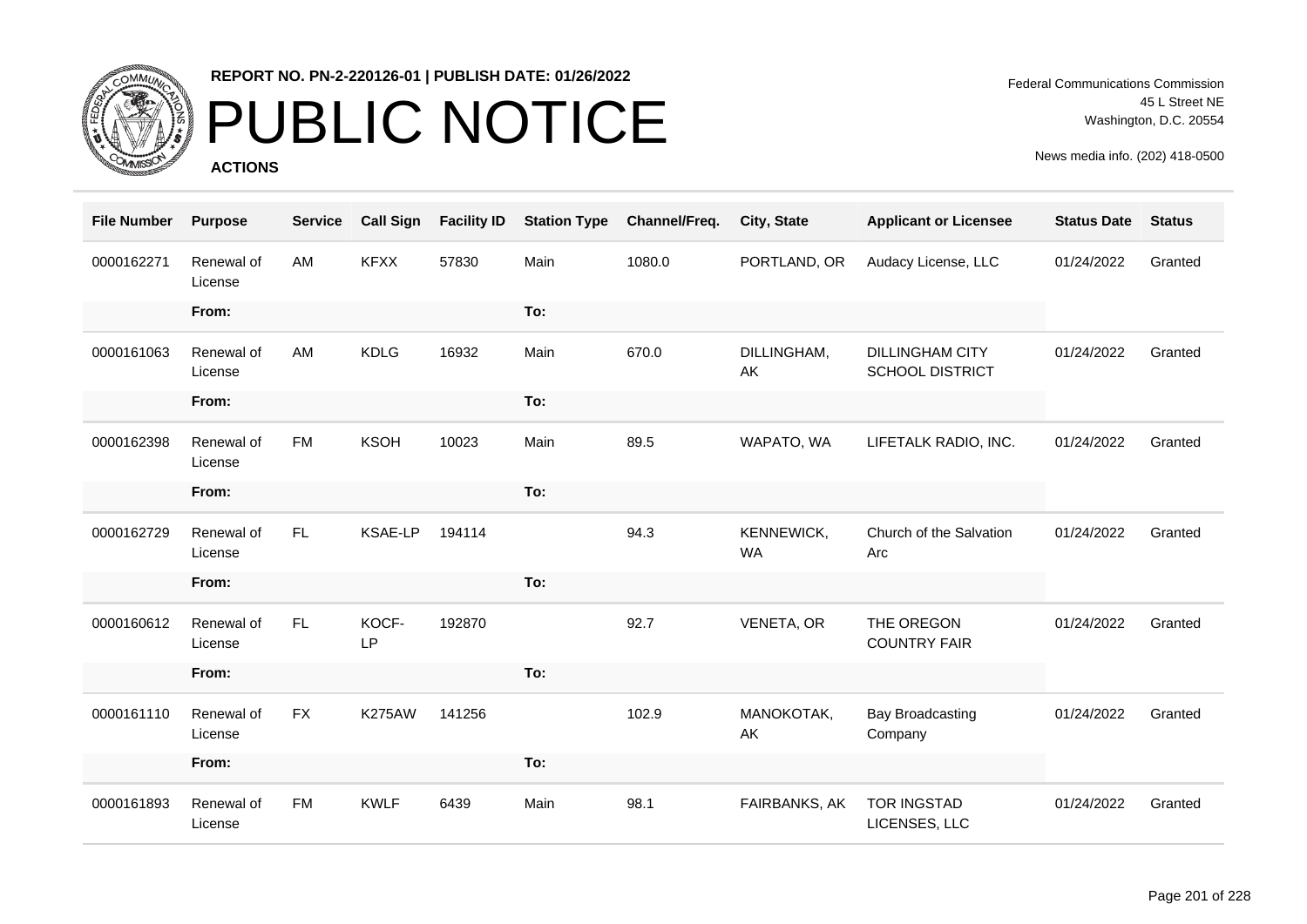

## PUBLIC NOTICE

**ACTIONS**

Federal Communications Commission 45 L Street NE Washington, D.C. 20554

| <b>File Number</b> | <b>Purpose</b>        | <b>Service</b> | <b>Call Sign</b> | <b>Facility ID</b> | <b>Station Type</b> | Channel/Freq. | City, State                     | <b>Applicant or Licensee</b>                | <b>Status Date</b> | <b>Status</b> |
|--------------------|-----------------------|----------------|------------------|--------------------|---------------------|---------------|---------------------------------|---------------------------------------------|--------------------|---------------|
|                    | From:                 |                |                  |                    | To:                 |               |                                 |                                             |                    |               |
| 0000160250         | Renewal of<br>License | FX             | <b>K239CM</b>    | 156576             |                     | 95.7          | EUGENE, OR                      | KORE BROADCASTING,<br><b>LLC</b>            | 01/24/2022         | Granted       |
|                    | From:                 |                |                  |                    | To:                 |               |                                 |                                             |                    |               |
| 0000161088         | Renewal of<br>License | <b>FM</b>      | <b>KKZX</b>      | 53146              | Main                | 98.9          | SPOKANE, WA                     | IHM LICENSES, LLC                           | 01/24/2022         | Granted       |
|                    | From:                 |                |                  |                    | To:                 |               |                                 |                                             |                    |               |
| 0000161454         | Renewal of<br>License | <b>FX</b>      | <b>K212AQ</b>    | 50598              | Main                | 90.3          | RILEY, OR                       | <b>OREGON PUBLIC</b><br><b>BROADCASTING</b> | 01/24/2022         | Granted       |
|                    | From:                 |                |                  |                    | To:                 |               |                                 |                                             |                    |               |
| 0000160804         | Renewal of<br>License | <b>FM</b>      | <b>KHHK</b>      | 36031              | Main                | 99.7          | YAKIMA, WA                      | SMG-YAKIMA, LLC                             | 01/24/2022         | Granted       |
|                    | From:                 |                |                  |                    | To:                 |               |                                 |                                             |                    |               |
| 0000156961         | Renewal of<br>License | FL.            | KHJJ-LP          | 195777             |                     | 105.3         | ALBANY, OR                      | KHJJ LTD.                                   | 01/24/2022         | Granted       |
|                    | From:                 |                |                  |                    | To:                 |               |                                 |                                             |                    |               |
| 0000161763         | Renewal of<br>License | <b>FX</b>      | <b>K214EW</b>    | 66609              | Main                | 90.7          | <b>BELLINGHAM,</b><br><b>WA</b> | THE UNIVERSITY OF<br><b>WASHINGTON</b>      | 01/24/2022         | Granted       |
|                    | From:                 |                |                  |                    | To:                 |               |                                 |                                             |                    |               |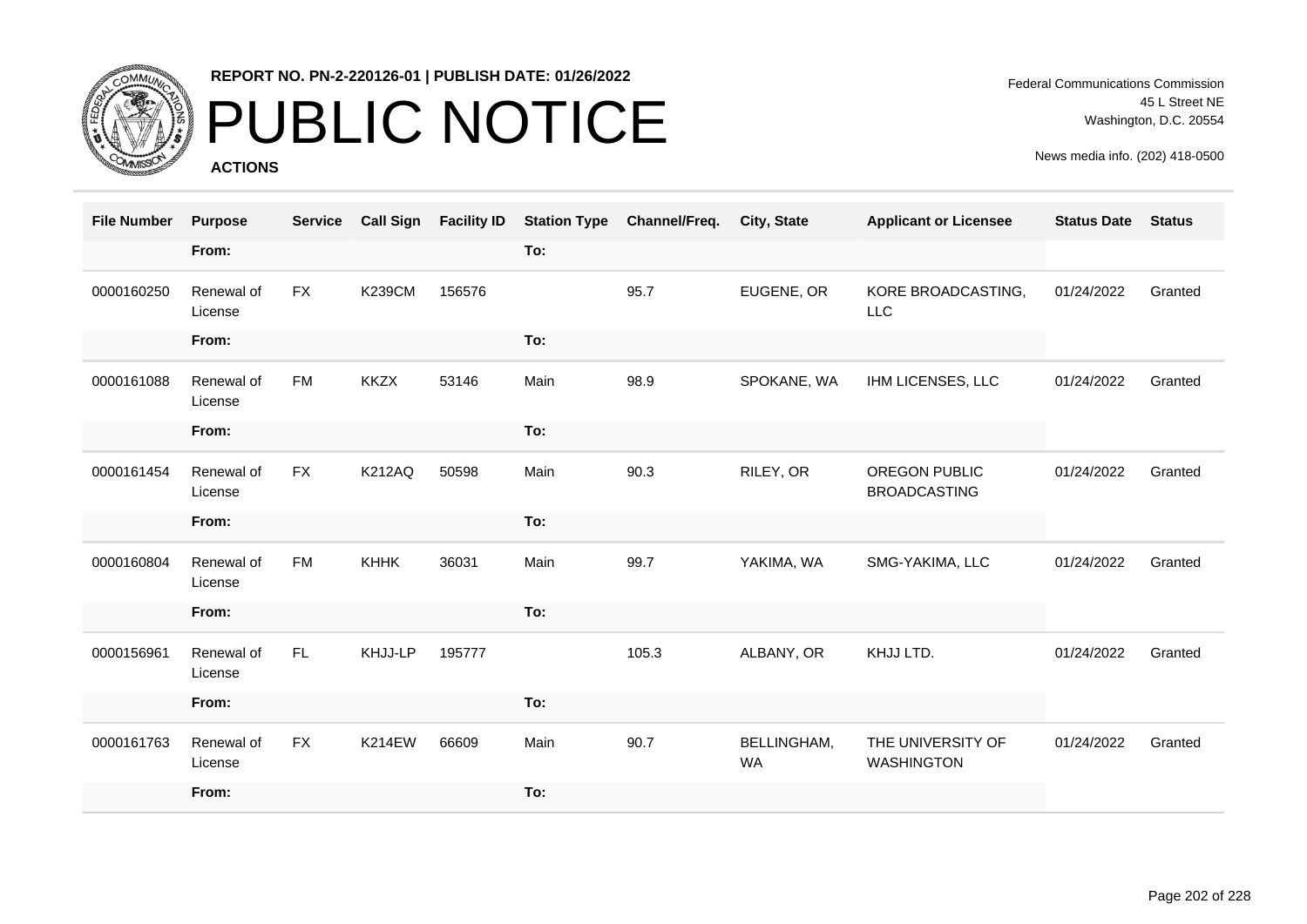

## PUBLIC NOTICE

**ACTIONS**

Federal Communications Commission 45 L Street NE Washington, D.C. 20554

| <b>File Number</b> | <b>Purpose</b>        | <b>Service</b> | <b>Call Sign</b>   | <b>Facility ID</b> | <b>Station Type</b> | Channel/Freq. | <b>City, State</b>                     | <b>Applicant or Licensee</b>                 | <b>Status Date</b> | <b>Status</b> |
|--------------------|-----------------------|----------------|--------------------|--------------------|---------------------|---------------|----------------------------------------|----------------------------------------------|--------------------|---------------|
| 0000159479         | Renewal of<br>License | <b>FM</b>      | <b>KANL</b>        | 92531              | Main                | 90.7          | BAKER, OR                              | <b>AMERICAN FAMILY</b><br><b>ASSOCIATION</b> | 01/24/2022         | Granted       |
|                    | From:                 |                |                    |                    | To:                 |               |                                        |                                              |                    |               |
| 0000161432         | Renewal of<br>License | AM             | <b>KOAC</b>        | 50587              | Main                | 550.0         | CORVALLIS, OR                          | OREGON PUBLIC<br><b>BROADCASTING</b>         | 01/24/2022         | Granted       |
|                    | From:                 |                |                    |                    | To:                 |               |                                        |                                              |                    |               |
| 0000162240         | Renewal of<br>License | <b>FM</b>      | <b>KSWD</b>        | 20356              | Main                | 94.1          | SEATTLE, WA                            | AUDACY LICENSE, LLC                          | 01/24/2022         | Granted       |
|                    | From:                 |                |                    |                    | To:                 |               |                                        |                                              |                    |               |
| 0000161263         | Renewal of<br>License | AM             | KIXI               | 4629               | Main                | 880.0         | <b>MERCER</b><br>ISLAND/SEATTL<br>, WA | Seattle FCC License Sub,<br><b>LLC</b>       | 01/24/2022         | Granted       |
|                    | From:                 |                |                    |                    | To:                 |               |                                        |                                              |                    |               |
| 0000162264         | Renewal of<br>License | <b>FM</b>      | KWJJ-<br>FM        | 13738              | Main                | 99.5          | PORTLAND, OR                           | Audacy License, LLC                          | 01/24/2022         | Granted       |
|                    | From:                 |                |                    |                    | To:                 |               |                                        |                                              |                    |               |
| 0000161474         | Renewal of<br>License | <b>FM</b>      | KTVR-<br><b>FM</b> | 94194              | Main                | 90.3          | LA GRANDE,<br><b>OR</b>                | <b>OREGON PUBLIC</b><br><b>BROADCASTING</b>  | 01/24/2022         | Granted       |
|                    | From:                 |                |                    |                    | To:                 |               |                                        |                                              |                    |               |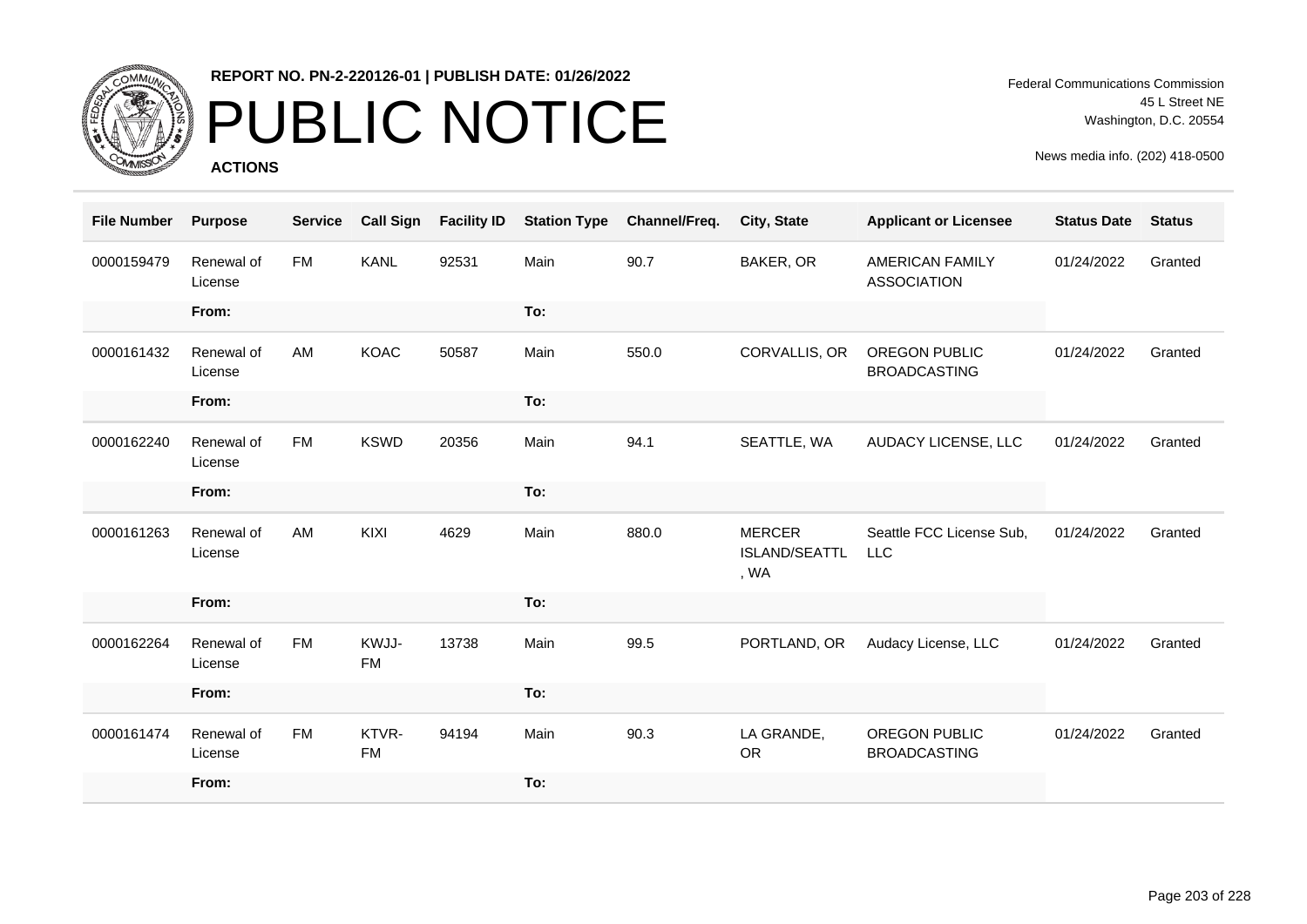

# PUBLIC NOTICE

**ACTIONS**

Federal Communications Commission 45 L Street NE Washington, D.C. 20554

| <b>File Number</b> | <b>Purpose</b>        | <b>Service</b> | <b>Call Sign</b> | <b>Facility ID</b> | <b>Station Type</b> | Channel/Freq. | City, State                     | <b>Applicant or Licensee</b>                  | <b>Status Date</b> | <b>Status</b> |
|--------------------|-----------------------|----------------|------------------|--------------------|---------------------|---------------|---------------------------------|-----------------------------------------------|--------------------|---------------|
| 0000157588         | Renewal of<br>License | <b>FX</b>      | <b>K300DR</b>    | 203220             |                     | 107.9         | <b>KENAI-</b><br>SOLDOTNA, AK   | <b>PENINSULA</b><br><b>COMMUNICATIONS INC</b> | 01/24/2022         | Granted       |
|                    | From:                 |                |                  |                    | To:                 |               |                                 |                                               |                    |               |
| 0000162505         | Renewal of<br>License | FM             | <b>KIPH</b>      | 172436             | Main                | 88.3          | HANA, HI                        | HAWAII PUBLIC RADIO,<br>INC.                  | 01/24/2022         | Granted       |
|                    | From:                 |                |                  |                    | To:                 |               |                                 |                                               |                    |               |
| 0000162496         | Renewal of<br>License | <b>FM</b>      | <b>KSHK</b>      | 62228              | Main                | 103.1         | HANAMAULU,<br>H <sub>l</sub>    | PACIFIC RADIO GROUP,<br>INC.                  | 01/24/2022         | Granted       |
|                    | From:                 |                |                  |                    | To:                 |               |                                 |                                               |                    |               |
| 0000157604         | Renewal of<br>License | FL.            | KTFJ-LP          | 195933             |                     | 104.7         | <b>BURLINGTON,</b><br><b>WA</b> | <b>SKAGIT VALLEY FAMILY</b><br><b>RADIO</b>   | 01/24/2022         | Granted       |
|                    | From:                 |                |                  |                    | To:                 |               |                                 |                                               |                    |               |
| 0000162004         | Renewal of<br>License | <b>FM</b>      | <b>KQQN</b>      | 176907             | Main                | 89.3          | NOME, AK                        | NOME SEVENTH-DAY<br>ADVENTIST CHURCH          | 01/24/2022         | Granted       |
|                    | From:                 |                |                  |                    | To:                 |               |                                 |                                               |                    |               |
| 0000160167         | Renewal of<br>License | <b>FX</b>      | <b>K217AF</b>    | 63006              | Main                | 91.3          | LANGLOIS, OR                    | SOUTHERN OREGON<br><b>UNIVERSITY</b>          | 01/24/2022         | Granted       |
|                    | From:                 |                |                  |                    | To:                 |               |                                 |                                               |                    |               |
| 0000162197         | Renewal of<br>License | AM             | <b>KKEA</b>      | 34551              | Main                | 1420.0        | HONOLULU, HI                    | BLOW UP, LLC                                  | 01/24/2022         | Granted       |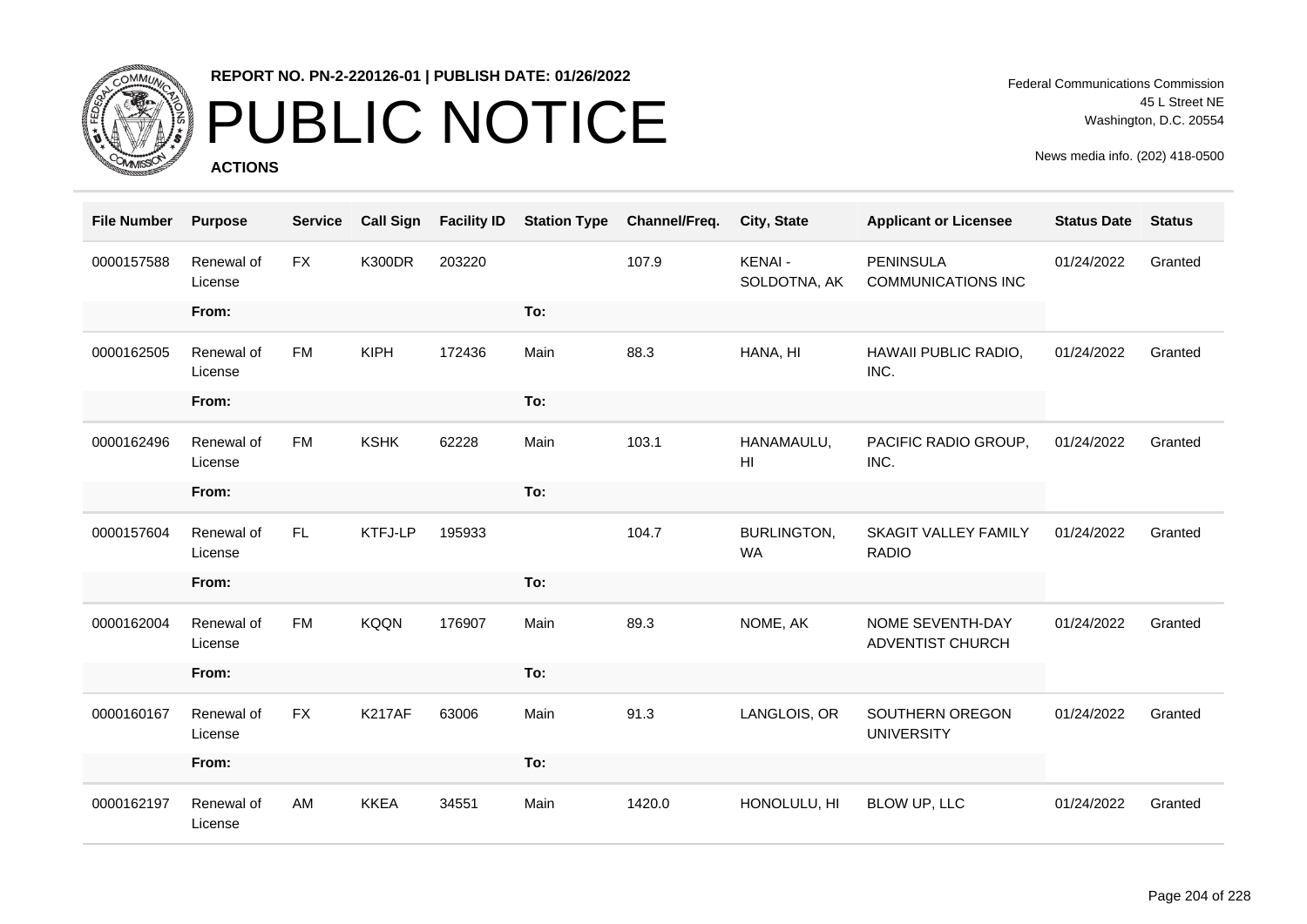

# PUBLIC NOTICE

**ACTIONS**

Federal Communications Commission 45 L Street NE Washington, D.C. 20554

| <b>File Number</b> | <b>Purpose</b>        | <b>Service</b> | <b>Call Sign</b> | <b>Facility ID</b> | <b>Station Type</b> | Channel/Freq. | <b>City, State</b> | <b>Applicant or Licensee</b>           | <b>Status Date</b> | <b>Status</b> |
|--------------------|-----------------------|----------------|------------------|--------------------|---------------------|---------------|--------------------|----------------------------------------|--------------------|---------------|
|                    | From:                 |                |                  |                    | To:                 |               |                    |                                        |                    |               |
| 0000159810         | Renewal of<br>License | FX             | <b>K219CK</b>    | 21055              | Main                | 91.7          | COOS BAY, OR       | EDUCATIONAL MEDIA<br><b>FOUNDATION</b> | 01/24/2022         | Granted       |
|                    | From:                 |                |                  |                    | To:                 |               |                    |                                        |                    |               |
| 0000160261         | Renewal of<br>License | <b>FX</b>      | <b>K288CZ</b>    | 55221              | Main                | 105.5         | ANGOON, AK         | <b>RAVEN RADIO</b><br>FOUNDATION, INC. | 01/24/2022         | Granted       |
|                    | From:                 |                |                  |                    | To:                 |               |                    |                                        |                    |               |
| 0000160813         | Renewal of<br>License | AM             | <b>KTCR</b>      | 7918               | Main                | 980.0         | SELAH, WA          | SMG-YAKIMA, LLC                        | 01/24/2022         | Granted       |
|                    | From:                 |                |                  |                    | To:                 |               |                    |                                        |                    |               |
| 0000161857         | Renewal of<br>License | <b>FM</b>      | <b>KXJM</b>      | 12551              | Main                | 107.5         | <b>BANKS, OR</b>   | IHM LICENSES, LLC                      | 01/24/2022         | Granted       |
|                    | From:                 |                |                  |                    | To:                 |               |                    |                                        |                    |               |
| 0000162507         | Renewal of<br>License | <b>FM</b>      | <b>KIPO</b>      | 26440              | Main                | 89.3          | HONOLULU, HI       | HAWAII PUBLIC RADIO,<br>INC.           | 01/24/2022         | Granted       |
|                    | From:                 |                |                  |                    | To:                 |               |                    |                                        |                    |               |
| 0000158603         | Renewal of<br>License | <b>FX</b>      | <b>K221DV</b>    | 92815              | Main                | 92.1          | KAMILCHE, WA       | <b>CSN INTERNATIONAL</b>               | 01/24/2022         | Granted       |
|                    | From:                 |                |                  |                    | To:                 |               |                    |                                        |                    |               |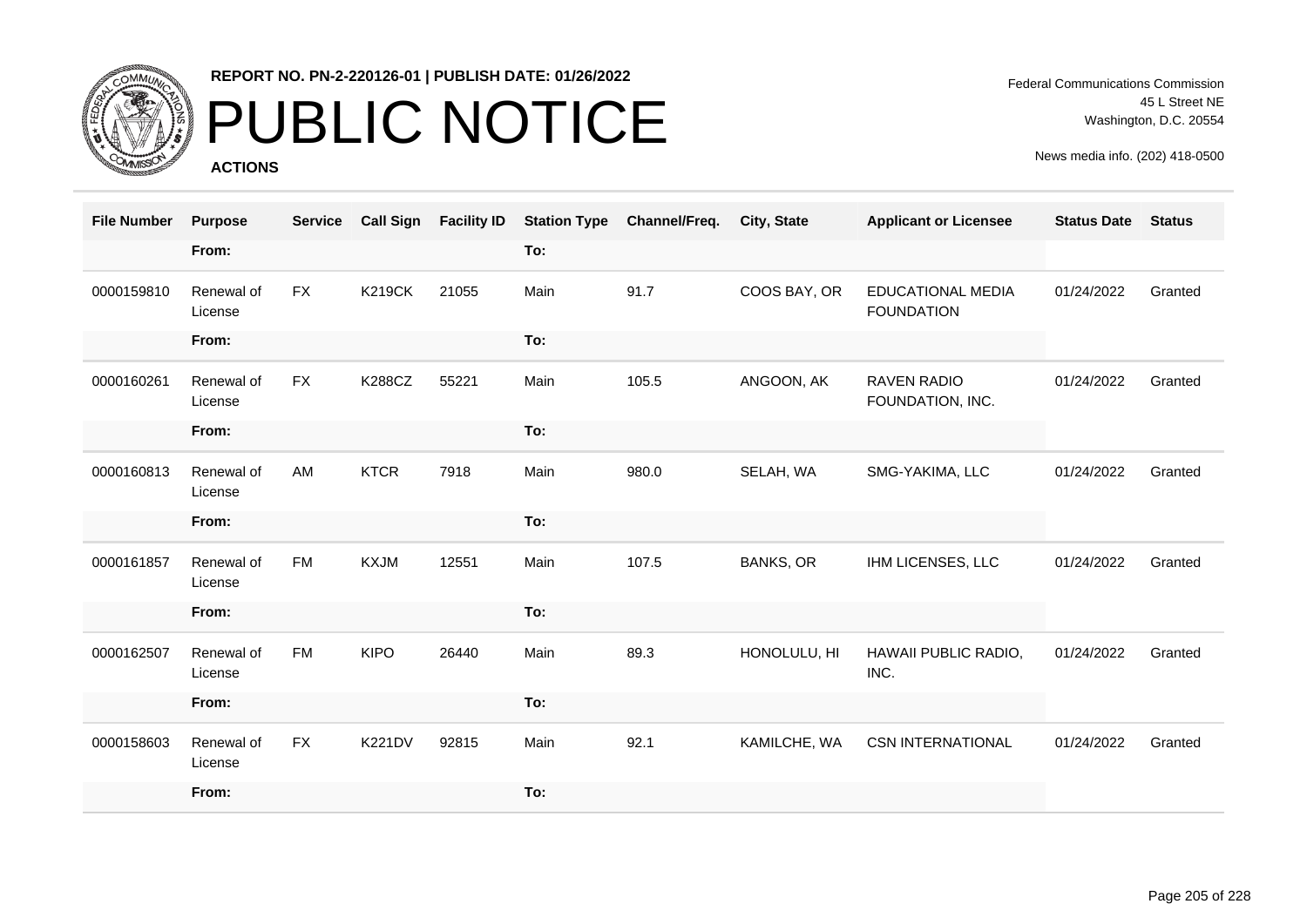

# PUBLIC NOTICE

**ACTIONS**

Federal Communications Commission 45 L Street NE Washington, D.C. 20554

| <b>File Number</b> | <b>Purpose</b>        | <b>Service</b> | <b>Call Sign</b> | <b>Facility ID</b> | <b>Station Type</b> | Channel/Freq. | City, State                 | <b>Applicant or Licensee</b>              | <b>Status Date</b> | <b>Status</b> |
|--------------------|-----------------------|----------------|------------------|--------------------|---------------------|---------------|-----------------------------|-------------------------------------------|--------------------|---------------|
| 0000161111         | Renewal of<br>License | <b>FX</b>      | <b>K280FE</b>    | 138011             |                     | 103.9         | EGEGIK, AK                  | <b>Bay Broadcasting</b><br>Company        | 01/24/2022         | Granted       |
|                    | From:                 |                |                  |                    | To:                 |               |                             |                                           |                    |               |
| 0000159679         | Renewal of<br>License | <b>FX</b>      | <b>K267CF</b>    | 157118             |                     | 101.3         | <b>KLAMATH</b><br>FALLS, OR | theDove Media, Inc.                       | 01/24/2022         | Granted       |
|                    | From:                 |                |                  |                    | To:                 |               |                             |                                           |                    |               |
| 0000162415         | Renewal of<br>License | <b>FX</b>      | <b>K288FO</b>    | 148235             |                     | 105.5         | UNION, OR                   | <b>WALLA WALLA</b><br><b>UNIVERSITY</b>   | 01/24/2022         | Granted       |
|                    | From:                 |                |                  |                    | To:                 |               |                             |                                           |                    |               |
| 0000162478         | Renewal of<br>License | FL.            | KHRA-<br>LP      | 195110             |                     | 94.1          | ANCHORAGE,<br>AK            | <b>HOLY ROSARY</b><br><b>ACADEMY</b>      | 01/24/2022         | Granted       |
|                    | From:                 |                |                  |                    | To:                 |               |                             |                                           |                    |               |
| 0000159706         | Renewal of<br>License | <b>FM</b>      | <b>KICE</b>      | 190435             | Main                | 94.9          | TERREBONNE,<br><b>OR</b>    | theDove Media, Inc.                       | 01/24/2022         | Granted       |
|                    | From:                 |                |                  |                    | To:                 |               |                             |                                           |                    |               |
| 0000161517         | Renewal of<br>License | AM             | <b>KEJO</b>      | 39573              | Main                | 1240.0        | CORVALLIS, OR               | <b>BICOASTAL MEDIA</b><br>LICENSES V, LLC | 01/24/2022         | Granted       |
|                    | From:                 |                |                  |                    | To:                 |               |                             |                                           |                    |               |
| 0000158554         | Renewal of<br>License | FL             | KHRB-<br>LP      | 134838             |                     | 92.3          | HARRISBURG,<br><b>OR</b>    | <b>Rock Solid Ministries</b>              | 01/24/2022         | Granted       |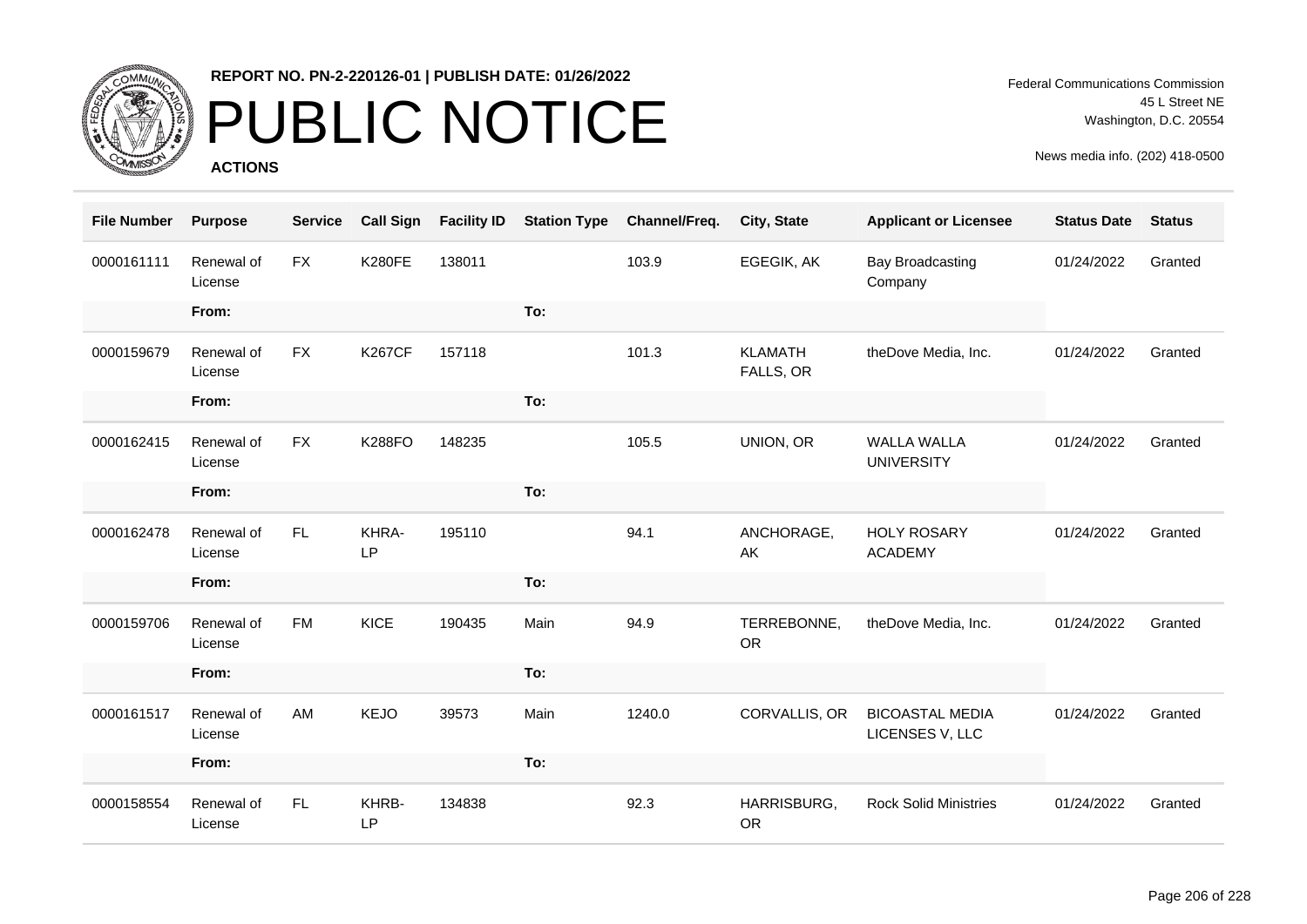

# PUBLIC NOTICE

**ACTIONS**

Federal Communications Commission 45 L Street NE Washington, D.C. 20554

| <b>File Number</b> | <b>Purpose</b>        | <b>Service</b> | <b>Call Sign</b> | <b>Facility ID</b> | <b>Station Type</b> | Channel/Freq. | City, State             | <b>Applicant or Licensee</b>                        | <b>Status Date</b> | <b>Status</b> |
|--------------------|-----------------------|----------------|------------------|--------------------|---------------------|---------------|-------------------------|-----------------------------------------------------|--------------------|---------------|
|                    | From:                 |                |                  |                    | To:                 |               |                         |                                                     |                    |               |
| 0000160459         | Renewal of<br>License | <b>FX</b>      | <b>K231CW</b>    | 156664             |                     | 94.1          | MEDFORD, OR             | <b>COMMUNITY MEDIA</b><br><b>ASSISTANCE PROJECT</b> | 01/24/2022         | Granted       |
|                    | From:                 |                |                  |                    | To:                 |               |                         |                                                     |                    |               |
| 0000161824         | Renewal of<br>License | <b>FX</b>      | <b>K252CP</b>    | 32955              | Main                | 98.3          | ROSEBURG,<br><b>OR</b>  | <b>RAIDER</b><br>COMMUNICATIONS, INC.               | 01/24/2022         | Granted       |
|                    | From:                 |                |                  |                    | To:                 |               |                         |                                                     |                    |               |
| 0000159735         | Renewal of<br>License | AM             | <b>KWIP</b>      | 32965              | Main                | 880.0         | DALLAS, OR              | VALLEY<br><b>BROADCASTING</b><br>ASSOCIATES, LLC    | 01/24/2022         | Granted       |
|                    | From:                 |                |                  |                    | To:                 |               |                         |                                                     |                    |               |
| 0000161312         | Renewal of<br>License | <b>FM</b>      | <b>KSJJ</b>      | 63433              | Main                | 102.9         | REDMOND, OR             | GCC BEND, LLC                                       | 01/24/2022         | Granted       |
|                    | From:                 |                |                  |                    | To:                 |               |                         |                                                     |                    |               |
| 0000162433         | Renewal of<br>License | <b>FM</b>      | KQMI             | 173887             | Main                | 88.9          | MANZANITA,<br><b>OR</b> | ALL CLASSICAL PUBLIC<br>MEDIA, INC.                 | 01/24/2022         | Granted       |
|                    | From:                 |                |                  |                    | To:                 |               |                         |                                                     |                    |               |
| 0000162404         | Renewal of<br>License | <b>FX</b>      | <b>K295AU</b>    | 156740             |                     | 106.9         | MOSES LAKE,<br>WA       | <b>WALLA WALLA</b><br><b>UNIVERSITY</b>             | 01/24/2022         | Granted       |
|                    | From:                 |                |                  |                    | To:                 |               |                         |                                                     |                    |               |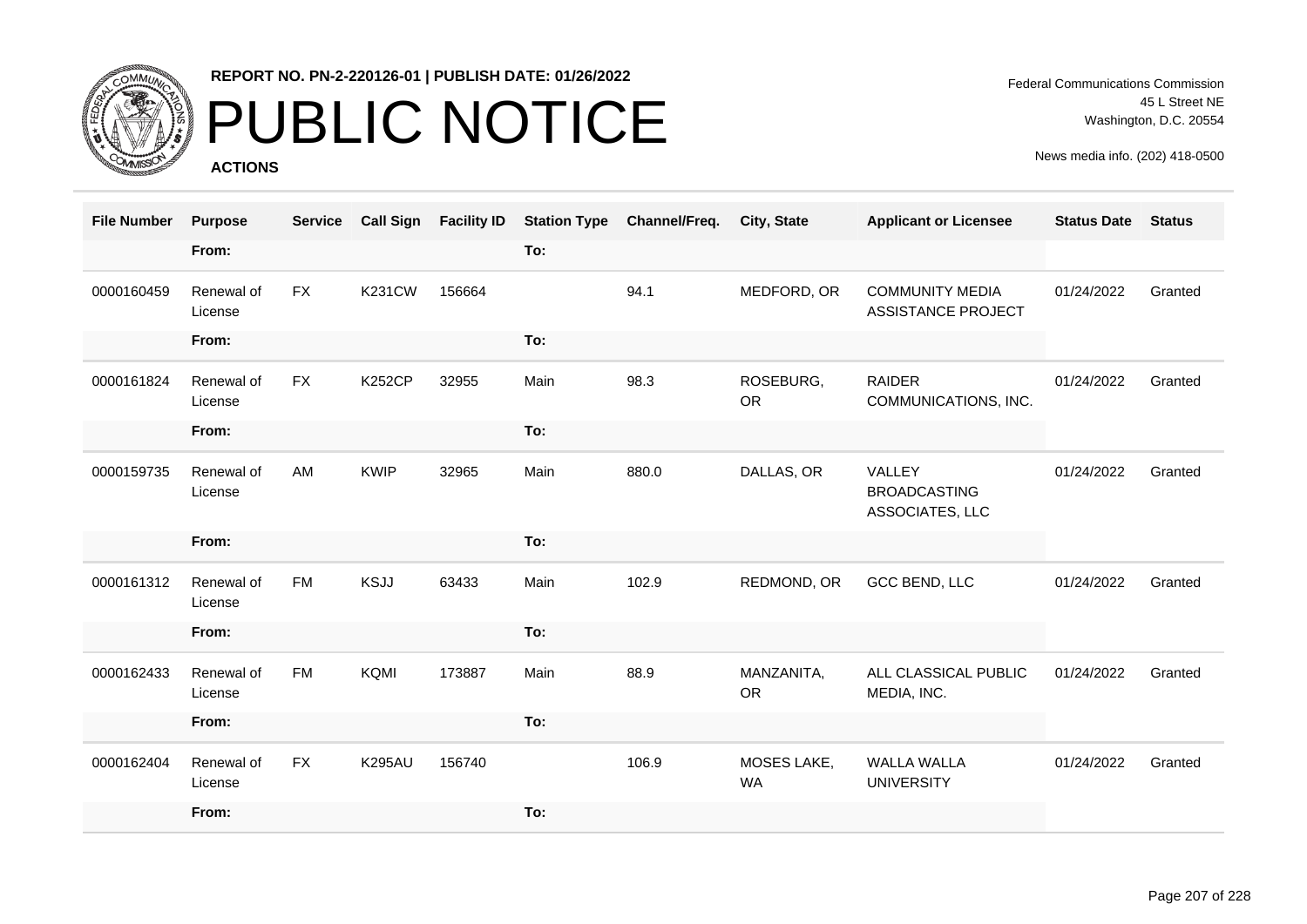

# PUBLIC NOTICE

**ACTIONS**

Federal Communications Commission 45 L Street NE Washington, D.C. 20554

| <b>File Number</b> | <b>Purpose</b>        | <b>Service</b> | <b>Call Sign</b> | <b>Facility ID</b> | <b>Station Type</b> | Channel/Freq. | <b>City, State</b>               | <b>Applicant or Licensee</b>                             | <b>Status Date</b> | <b>Status</b> |
|--------------------|-----------------------|----------------|------------------|--------------------|---------------------|---------------|----------------------------------|----------------------------------------------------------|--------------------|---------------|
| 0000161441         | Renewal of<br>License | AM             | KAJO             | 24822              | Main                | 1270.0        | <b>GRANTS PASS,</b><br><b>OR</b> | <b>GRANTS PASS</b><br><b>BROADCASTING</b><br>CORPORATION | 01/24/2022         | Granted       |
|                    | From:                 |                |                  |                    | To:                 |               |                                  |                                                          |                    |               |
| 0000158997         | Renewal of<br>License | <b>FX</b>      | <b>K201DV</b>    | 77718              | Main                | 88.1          | <b>BROOKINGS,</b><br><b>OR</b>   | <b>CSN INTERNATIONAL</b>                                 | 01/24/2022         | Granted       |
|                    | From:                 |                |                  |                    | To:                 |               |                                  |                                                          |                    |               |
| 0000162473         | Renewal of<br>License | <b>FX</b>      | <b>K223BK</b>    | 147241             |                     | 92.5          | CASHMERE,<br><b>WA</b>           | <b>GROWING CHRISTIAN</b><br><b>FOUNDATION</b>            | 01/24/2022         | Granted       |
|                    | From:                 |                |                  |                    | To:                 |               |                                  |                                                          |                    |               |
| 0000158658         | Renewal of<br>License | <b>FM</b>      | KGHI             | 177202             | Main                | 91.1          | WESTPORT,<br><b>WA</b>           | <b>GRAYS HARBOR</b><br><b>INSTITUTE</b>                  | 01/24/2022         | Granted       |
|                    | From:                 |                |                  |                    | To:                 |               |                                  |                                                          |                    |               |
| 0000159802         | Renewal of<br>License | <b>FX</b>      | <b>K279BO</b>    | 60141              | Main                | 103.7         | PORTLAND, OR                     | <b>EDUCATIONAL MEDIA</b><br><b>FOUNDATION</b>            | 01/24/2022         | Granted       |
|                    | From:                 |                |                  |                    | To:                 |               |                                  |                                                          |                    |               |
| 0000160358         | Renewal of<br>License | <b>FX</b>      | <b>K232ER</b>    | 138978             |                     | 94.3          | ANIAK, AK                        | <b>VOICE FOR CHRIST</b><br>MINISTRIES, INC.              | 01/24/2022         | Granted       |
|                    | From:                 |                |                  |                    | To:                 |               |                                  |                                                          |                    |               |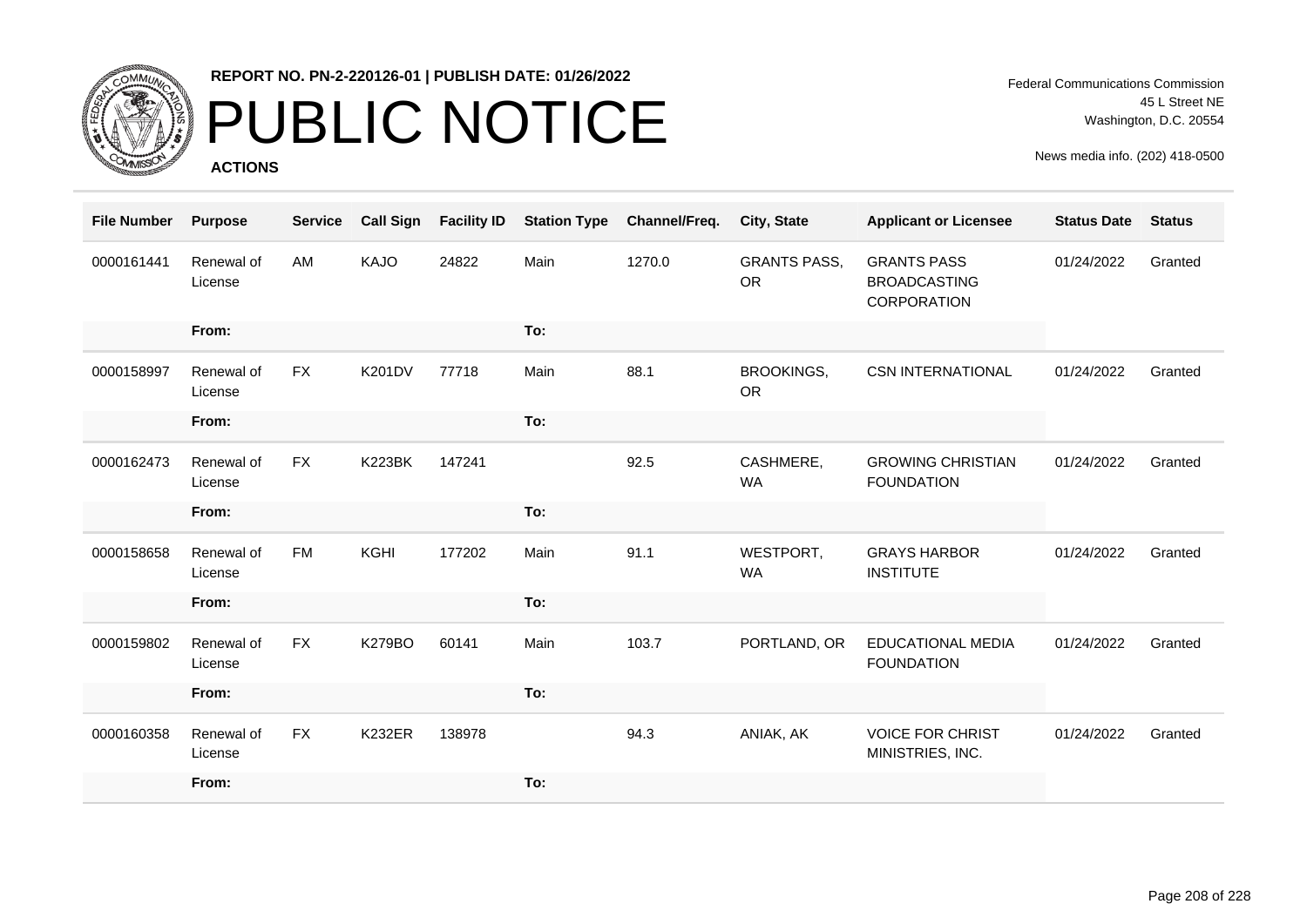

# PUBLIC NOTICE

**ACTIONS**

| <b>File Number</b> | <b>Purpose</b>                | <b>Service</b> | <b>Call Sign</b> | <b>Facility ID</b> | <b>Station Type</b> | Channel/Freq. | <b>City, State</b>          | <b>Applicant or Licensee</b>                       | <b>Status Date</b> | <b>Status</b> |
|--------------------|-------------------------------|----------------|------------------|--------------------|---------------------|---------------|-----------------------------|----------------------------------------------------|--------------------|---------------|
| 0000162441         | Renewal of<br>License         | AM             | <b>KFJL</b>      | 160256             | Main                | 1400.0        | <b>CENTRAL</b><br>POINT, OR | GO AND TELL, INC.                                  | 01/24/2022         | Granted       |
|                    | From:                         |                |                  |                    | To:                 |               |                             |                                                    |                    |               |
| 0000167223         | New NCE<br>FM CP<br>Amendment | <b>FM</b>      |                  | 768408             | Main                | 90.3          | NEWMAN, CA                  | Modesto Independent<br>Media                       | 01/24/2022         | Granted       |
|                    | From:                         |                |                  |                    | To:                 |               |                             |                                                    |                    |               |
| 0000161349         | Renewal of<br>License         | <b>FX</b>      | <b>K222BP</b>    | 138061             |                     | 92.3          | PROSSER, WA                 | <b>FIRST BAPTIST</b><br><b>CHURCH OF RIVERVIEW</b> | 01/24/2022         | Granted       |
|                    | From:                         |                |                  |                    | To:                 |               |                             |                                                    |                    |               |
| 0000161310         | Renewal of<br>License         | <b>FM</b>      | <b>KRXF</b>      | 49913              | Main                | 92.9          | BEND, OR                    | GCC BEND, LLC                                      | 01/24/2022         | Granted       |
|                    | From:                         |                |                  |                    | To:                 |               |                             |                                                    |                    |               |
|                    |                               |                |                  |                    |                     |               |                             |                                                    |                    |               |
| 0000161783         | Renewal of<br>License         | <b>FM</b>      | <b>KIFS</b>      | 42657              | Main                | 107.5         | ASHLAND, OR                 | <b>BICOASTAL MEDIA</b><br>LICENSES VI, LLC         | 01/24/2022         | Granted       |
|                    | From:                         |                |                  |                    | To:                 |               |                             |                                                    |                    |               |
| 0000161540         | Renewal of<br>License         | <b>FX</b>      | K284BM           | 38908              | Main                | 104.7         | LONGVIEW, WA                | PACIFIC PUBLIC MEDIA                               | 01/24/2022         | Granted       |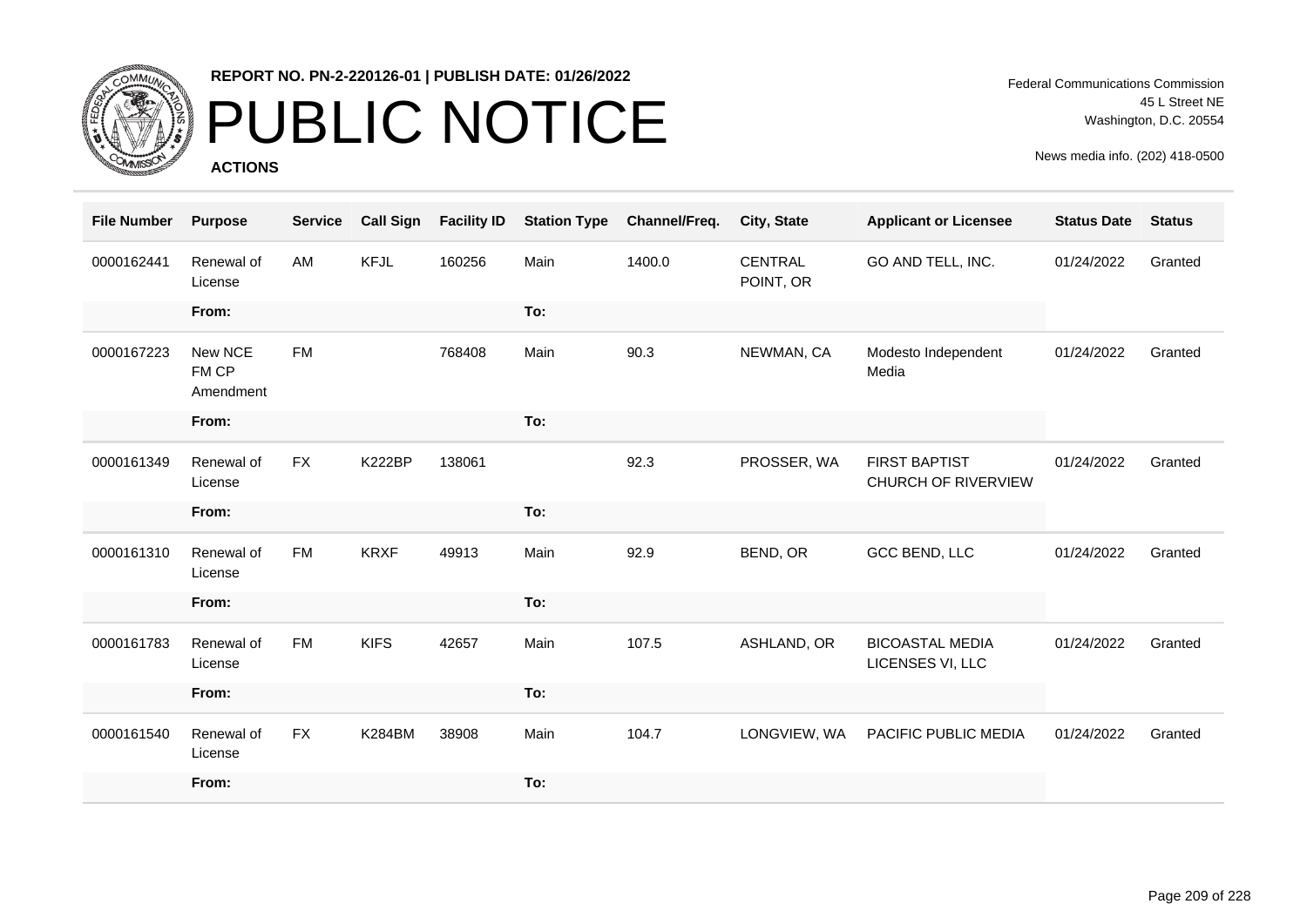

# PUBLIC NOTICE

**ACTIONS**

| <b>File Number</b> | <b>Purpose</b>        | <b>Service</b> | <b>Call Sign</b>   | <b>Facility ID</b> | <b>Station Type</b> | Channel/Freq. | City, State            | <b>Applicant or Licensee</b>                      | <b>Status Date</b> | <b>Status</b> |
|--------------------|-----------------------|----------------|--------------------|--------------------|---------------------|---------------|------------------------|---------------------------------------------------|--------------------|---------------|
| 0000158493         | Renewal of<br>License | FL.            | <b>KBFG-LP</b>     | 193253             |                     | 107.3         | SEATTLE, WA            | <b>FULCRUM COMMUNITY</b><br><b>COMMUNICATIONS</b> | 01/24/2022         | Granted       |
|                    | From:                 |                |                    |                    | To:                 |               |                        |                                                   |                    |               |
| 0000162187         | Renewal of<br>License | AM             | <b>KHKA</b>        | 31600              | Main                | 1500.0        | HONOLULU, HI           | BLOW UP, LLC                                      | 01/24/2022         | Granted       |
|                    | From:                 |                |                    |                    | To:                 |               |                        |                                                   |                    |               |
| 0000158507         | Renewal of<br>License | <b>FM</b>      | KYTT-<br><b>FM</b> | 29596              | Main                | 98.7          | COOS BAY, OR           | <b>LIGHTHOUSE RADIO</b><br><b>GROUP</b>           | 01/24/2022         | Granted       |
|                    | From:                 |                |                    |                    | To:                 |               |                        |                                                   |                    |               |
| 0000162106         | Renewal of<br>License | <b>FM</b>      | <b>KZMI</b>        | 28865              | Main                | 103.9         | GARAPAN-<br>SAIPAN, MP | <b>HOLONET</b><br>CORPORATION.                    | 01/24/2022         | Granted       |
|                    | From:                 |                |                    |                    | To:                 |               |                        |                                                   |                    |               |
| 0000159710         | Renewal of<br>License | FL.            | KUHH-<br>LP        | 194991             |                     | 101.1         | HILO, HI               | UNIVERSITY OF HAWAII<br>AT HILO                   | 01/24/2022         | Granted       |
|                    | From:                 |                |                    |                    | To:                 |               |                        |                                                   |                    |               |
| 0000160822         | Renewal of<br>License | AM             | <b>KGA</b>         | 11234              | Main                | 1510.0        | SPOKANE, WA            | SMG-SPOKANE, LLC                                  | 01/24/2022         | Granted       |
|                    | From:                 |                |                    |                    | To:                 |               |                        |                                                   |                    |               |
| 0000160401         | Renewal of<br>License | <b>FX</b>      | <b>K209FQ</b>      | 91130              | Main                | 89.7          | SHELTON, WA            | <b>CSN INTERNATIONAL</b>                          | 01/24/2022         | Granted       |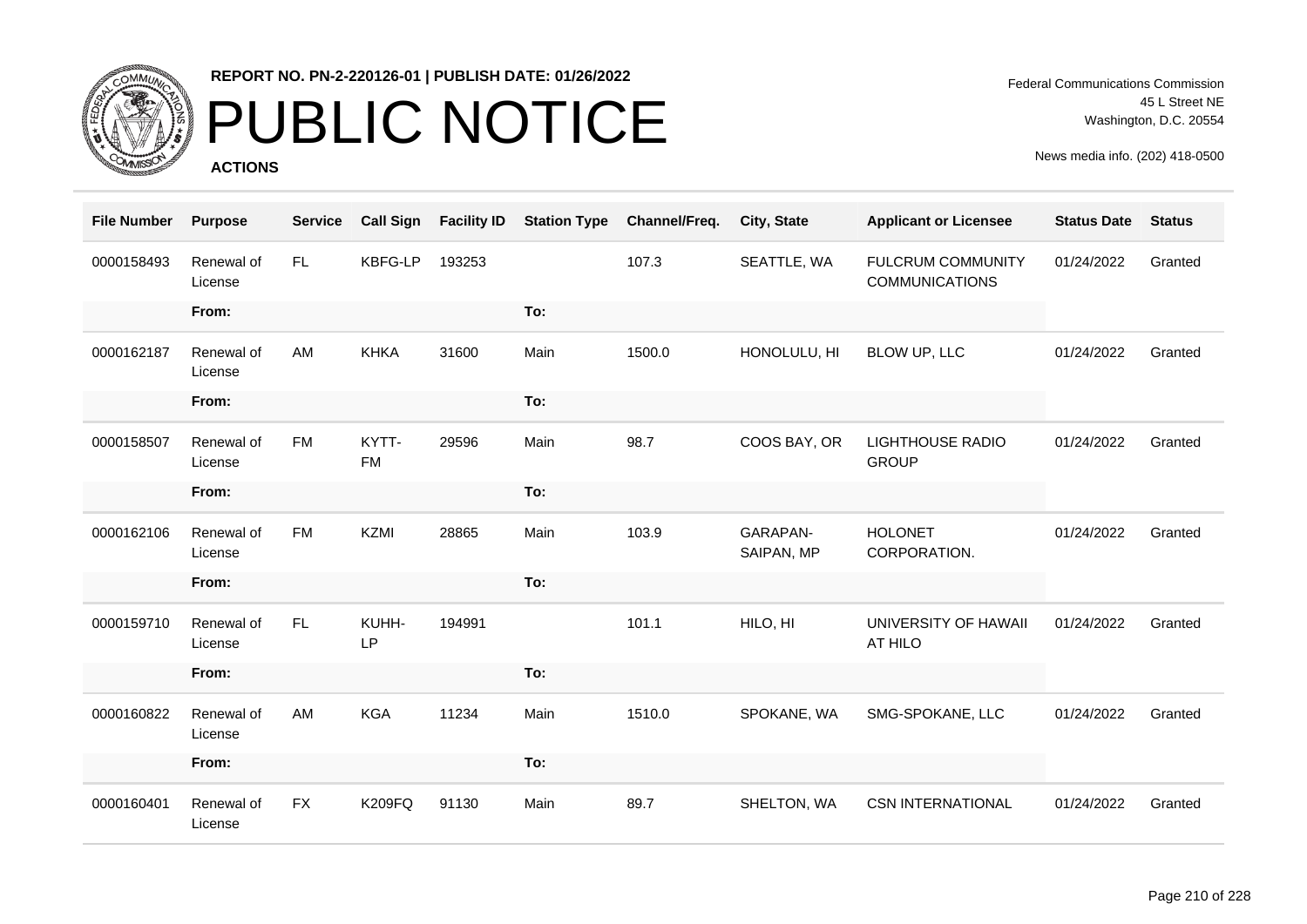

# PUBLIC NOTICE

**ACTIONS**

| <b>File Number</b> | <b>Purpose</b>        | <b>Service</b> | <b>Call Sign</b> | <b>Facility ID</b> | <b>Station Type</b> | Channel/Freq. | <b>City, State</b>      | <b>Applicant or Licensee</b>                            | <b>Status Date</b> | <b>Status</b> |
|--------------------|-----------------------|----------------|------------------|--------------------|---------------------|---------------|-------------------------|---------------------------------------------------------|--------------------|---------------|
|                    | From:                 |                |                  |                    | To:                 |               |                         |                                                         |                    |               |
| 0000161179         | Renewal of<br>License | AM             | <b>KAPL</b>      | 17468              | Main                | 1300.0        | PHOENIX, OR             | APPLEGATE MEDIA, INC.                                   | 01/24/2022         | Granted       |
|                    | From:                 |                |                  |                    | To:                 |               |                         |                                                         |                    |               |
| 0000159071         | Renewal of<br>License | <b>FM</b>      | <b>KMWR</b>      | 93386              | Main                | 90.7          | BROOKINGS,<br><b>OR</b> | PACIFIC CASCADE<br><b>COMMUNICATIONS</b><br>CORPORATION | 01/24/2022         | Granted       |
|                    | From:                 |                |                  |                    | To:                 |               |                         |                                                         |                    |               |
| 0000160078         | Renewal of<br>License | <b>FM</b>      | <b>KEYW</b>      | 68846              | Main                | 98.3          | PASCO, WA               | Townsquare License, LLC                                 | 01/24/2022         | Granted       |
|                    | From:                 |                |                  |                    | To:                 |               |                         |                                                         |                    |               |
| 0000162708         | Renewal of<br>License | FL.            | KCSC-<br>LP      | 194117             |                     | 101.9         | MUKILTEO, WA            | Slavic Church "Sulamita"                                | 01/24/2022         | Granted       |
|                    | From:                 |                |                  |                    | To:                 |               |                         |                                                         |                    |               |
| 0000160254         | Renewal of<br>License | <b>FM</b>      | <b>KCAW</b>      | 55213              | Main                | 104.7         | SITKA, AK               | <b>RAVEN RADIO</b><br>FOUNDATION, INC.                  | 01/24/2022         | Granted       |
|                    | From:                 |                |                  |                    | To:                 |               |                         |                                                         |                    |               |
| 0000162402         | Renewal of<br>License | <b>FM</b>      | <b>KXGA</b>      | 65235              | Main                | 90.5          | GLENNALLEN,<br>AK       | TERMINAL RADIO, INC.                                    | 01/24/2022         | Granted       |
|                    | From:                 |                |                  |                    | To:                 |               |                         |                                                         |                    |               |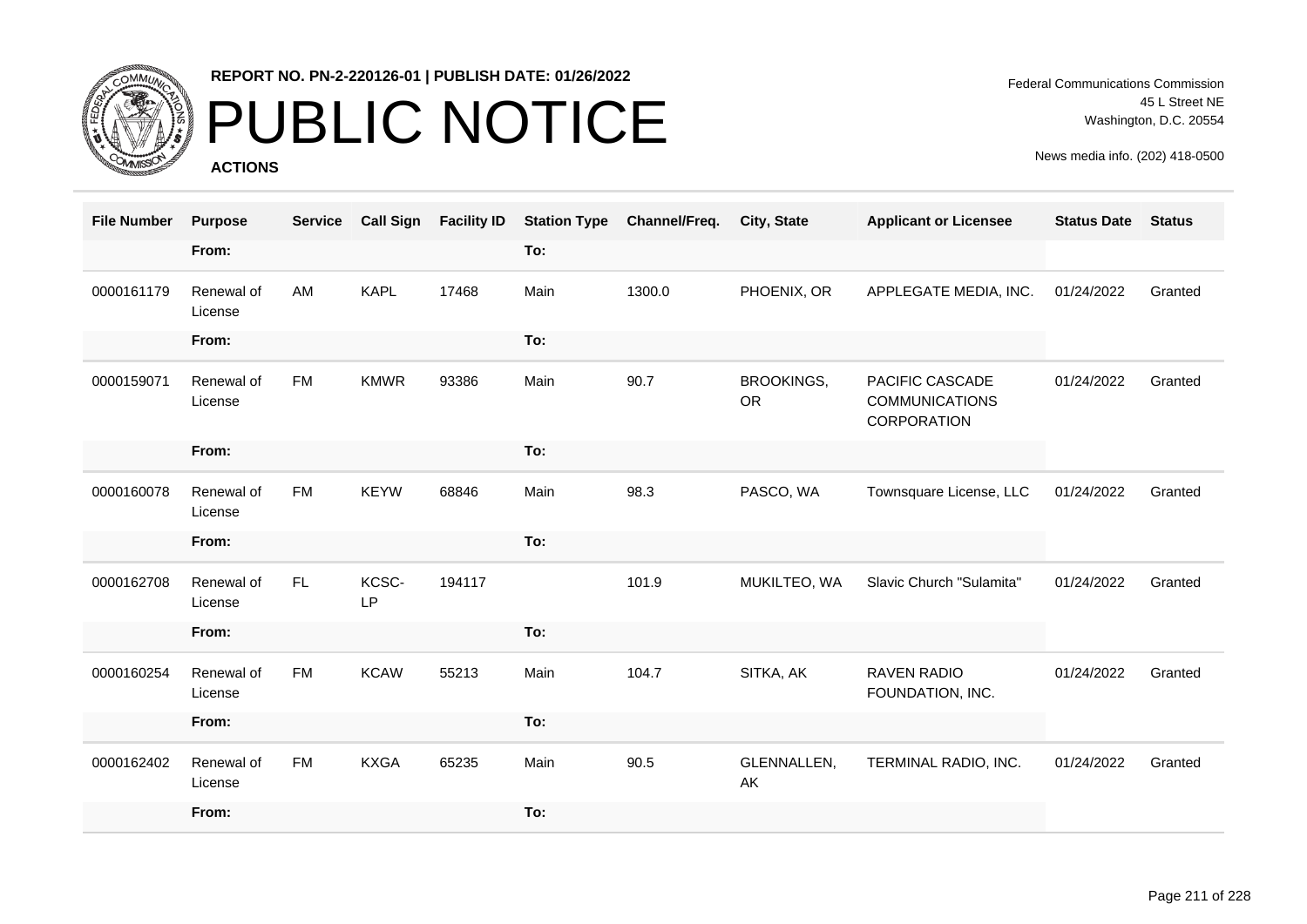

# PUBLIC NOTICE

**ACTIONS**

Federal Communications Commission 45 L Street NE Washington, D.C. 20554

| <b>File Number</b> | <b>Purpose</b>        | <b>Service</b> | <b>Call Sign</b>   | <b>Facility ID</b> | <b>Station Type</b> | Channel/Freq. | City, State                   | <b>Applicant or Licensee</b>                   | <b>Status Date</b> | <b>Status</b> |
|--------------------|-----------------------|----------------|--------------------|--------------------|---------------------|---------------|-------------------------------|------------------------------------------------|--------------------|---------------|
| 0000161382         | Renewal of<br>License | <b>FM</b>      | <b>KSWS</b>        | 81162              | Main                | 88.9          | CHEHALIS, WA                  | <b>WASHINGTON STATE</b><br><b>UNIVERSITY</b>   | 01/24/2022         | Granted       |
|                    | From:                 |                |                    |                    | To:                 |               |                               |                                                |                    |               |
| 0000160399         | Renewal of<br>License | <b>FX</b>      | <b>K207DQ</b>      | 93077              | Main                | 89.3          | FLORENCE, OR                  | <b>CSN INTERNATIONAL</b>                       | 01/24/2022         | Granted       |
|                    | From:                 |                |                    |                    | To:                 |               |                               |                                                |                    |               |
| 0000162418         | Renewal of<br>License | <b>FX</b>      | <b>K289BJ</b>      | 138052             |                     | 105.7         | ARLINGTON,<br><b>OR</b>       | <b>WALLA WALLA</b><br><b>UNIVERSITY</b>        | 01/24/2022         | Granted       |
|                    | From:                 |                |                    |                    | To:                 |               |                               |                                                |                    |               |
| 0000161222         | Renewal of<br>License | <b>FM</b>      | <b>KZNR</b>        | 180911             | Main                | 91.1          | <b>RED DOG MINE</b><br>, $AK$ | <b>KOTZEBUE</b><br>BROADCASTING, INC.          | 01/24/2022         | Granted       |
|                    | From:                 |                |                    |                    | To:                 |               |                               |                                                |                    |               |
| 0000160331         | Renewal of<br>License | <b>FM</b>      | KNOM-<br><b>FM</b> | 9339               | Main                | 96.1          | NOME, AK                      | KNOM RADIO MISSION,<br>INC.                    | 01/24/2022         | Granted       |
|                    | From:                 |                |                    |                    | To:                 |               |                               |                                                |                    |               |
| 0000160206         | Renewal of<br>License | <b>FX</b>      | <b>K221AA</b>      | 70439              | Main                | 92.1          | <b>BETTLES, AK</b>            | <b>VOICE FOR CHRIST</b><br>MINISTRIES, INC     | 01/24/2022         | Granted       |
|                    | From:                 |                |                    |                    | To:                 |               |                               |                                                |                    |               |
| 0000156871         | Renewal of<br>License | <b>FX</b>      | K234AD             | 70757              | Main                | 94.7          | ENTERPRISE,<br><b>OR</b>      | THE MOODY BIBLE<br><b>INSTITUTE OF CHICAGO</b> | 01/24/2022         | Granted       |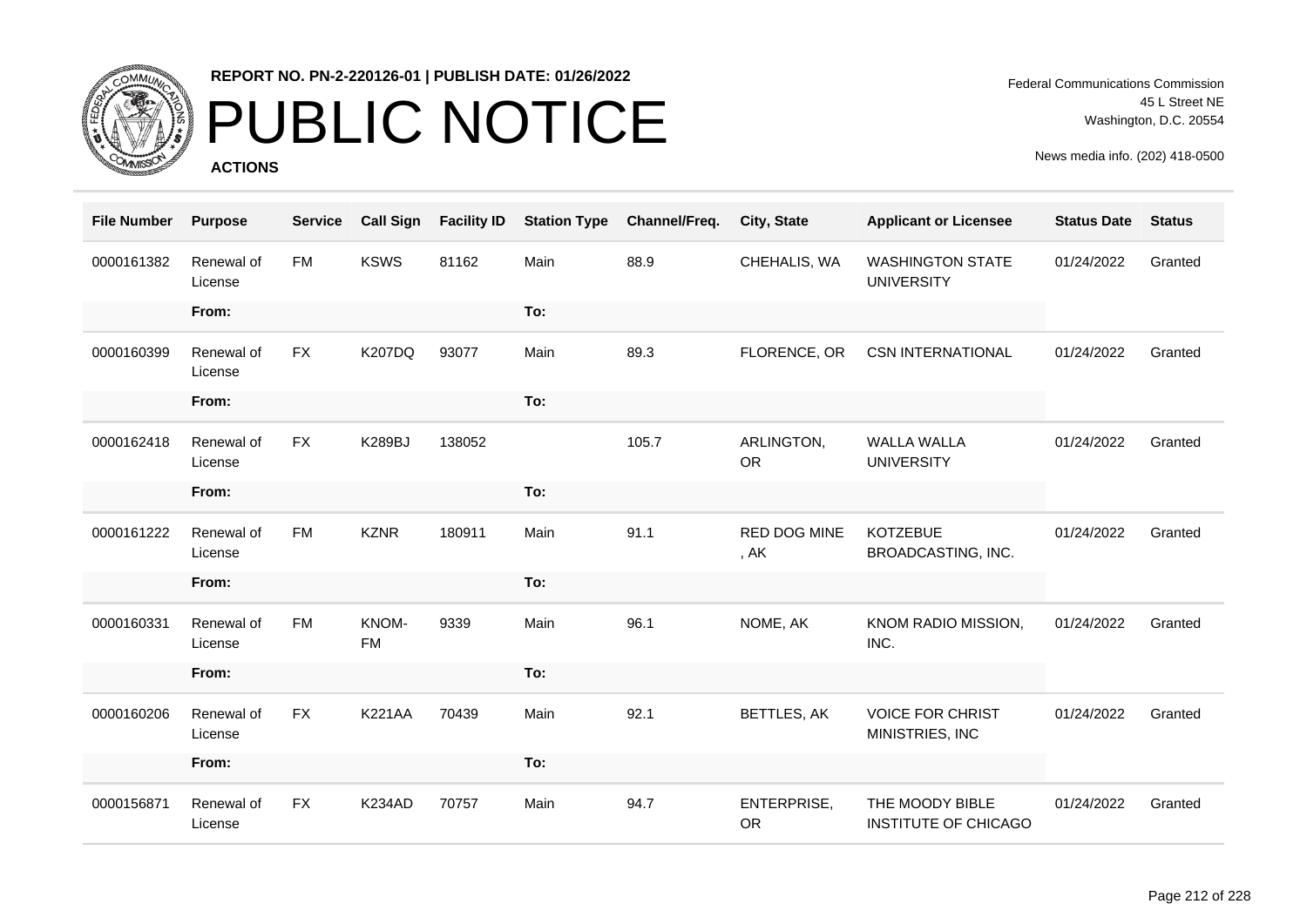

# PUBLIC NOTICE

**ACTIONS**

Federal Communications Commission 45 L Street NE Washington, D.C. 20554

| <b>File Number</b> | <b>Purpose</b>        | <b>Service</b> | <b>Call Sign</b> | <b>Facility ID</b> | <b>Station Type</b> | Channel/Freq. | City, State                      | <b>Applicant or Licensee</b>                | <b>Status Date</b> | <b>Status</b> |
|--------------------|-----------------------|----------------|------------------|--------------------|---------------------|---------------|----------------------------------|---------------------------------------------|--------------------|---------------|
|                    | From:                 |                |                  |                    | To:                 |               |                                  |                                             |                    |               |
| 0000161115         | Renewal of<br>License | FL.            | KOPO-<br>LP      | 131709             |                     | 88.9          | PAIA, HI                         | PAIA YOUTH COUNCIL<br>INC.                  | 01/24/2022         | Granted       |
|                    | From:                 |                |                  |                    | To:                 |               |                                  |                                             |                    |               |
| 0000164648         | Renewal of<br>License | FL.            | <b>KBAV-LP</b>   | 134923             |                     | 103.9         | COOS BAY, OR                     | COOS BAY GOSPEL<br>MINISTRY, INC            | 01/24/2022         | Granted       |
|                    | From:                 |                |                  |                    | To:                 |               |                                  |                                             |                    |               |
| 0000161452         | Renewal of<br>License | <b>FX</b>      | <b>K298AC</b>    | 50611              | Main                | 107.5         | ONTARIO, OR                      | <b>OREGON PUBLIC</b><br><b>BROADCASTING</b> | 01/24/2022         | Granted       |
|                    | From:                 |                |                  |                    | To:                 |               |                                  |                                             |                    |               |
| 0000160411         | Renewal of<br>License | <b>FX</b>      | <b>K208FX</b>    | 88141              | Main                | 89.5          | TWISP, WA                        | <b>CSN INTERNATIONAL</b>                    | 01/24/2022         | Granted       |
|                    | From:                 |                |                  |                    | To:                 |               |                                  |                                             |                    |               |
| 0000161846         | Renewal of<br>License | <b>FM</b>      | <b>KKCW</b>      | 68210              | Main                | 103.3         | BEAVERTON,<br><b>OR</b>          | IHM LICENSES, LLC                           | 01/24/2022         | Granted       |
|                    | From:                 |                |                  |                    | To:                 |               |                                  |                                             |                    |               |
| 0000160831         | Renewal of<br>License | <b>FX</b>      | <b>K221CP</b>    | 60310              | Main                | 92.1          | <b>GRANTS PASS,</b><br><b>OR</b> | SMG-MEDFORD, LLC                            | 01/24/2022         | Granted       |
|                    | From:                 |                |                  |                    | To:                 |               |                                  |                                             |                    |               |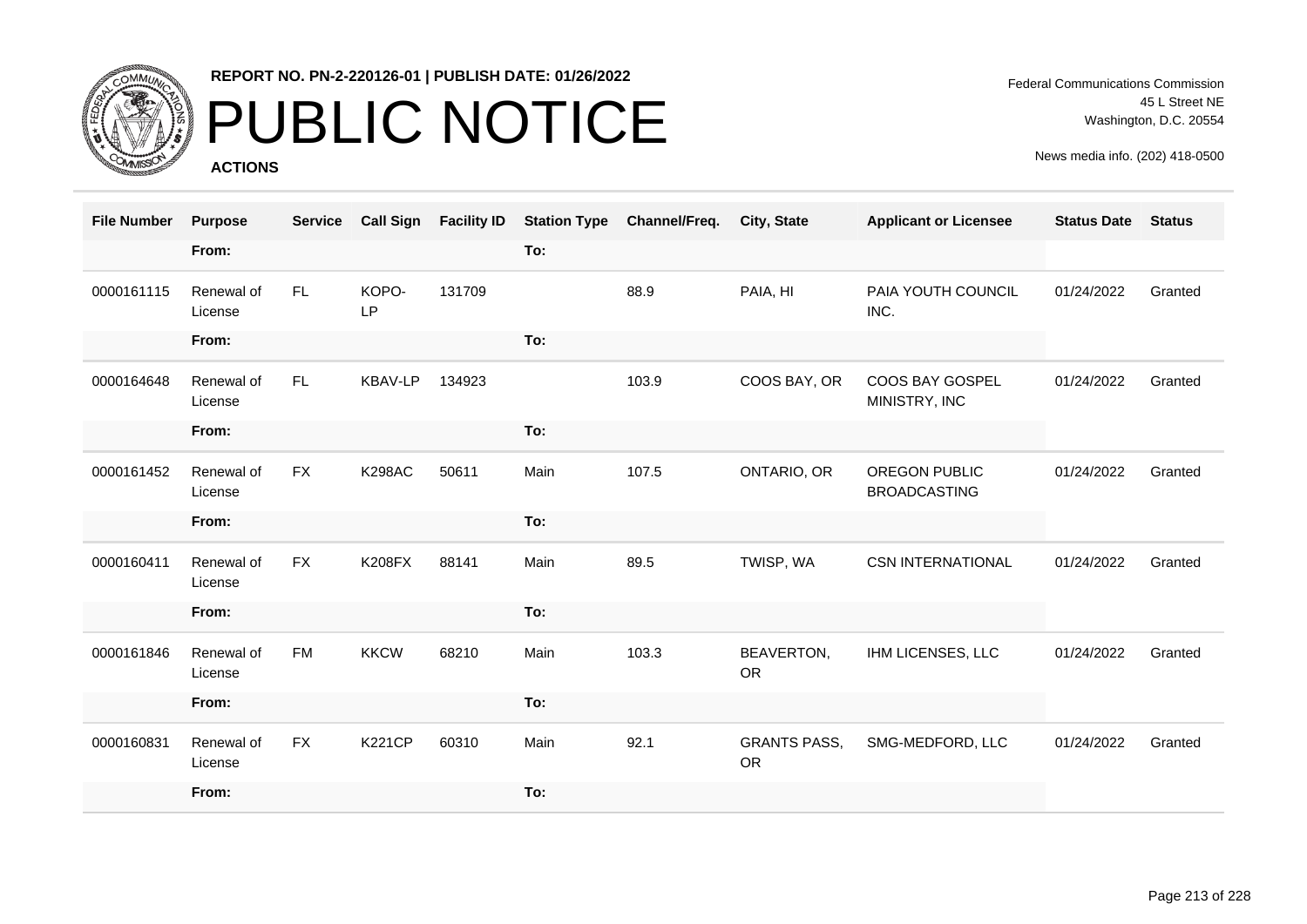

# PUBLIC NOTICE

**ACTIONS**

Federal Communications Commission 45 L Street NE Washington, D.C. 20554

| <b>File Number</b> | <b>Purpose</b>                     | <b>Service</b> | <b>Call Sign</b> | <b>Facility ID</b> | <b>Station Type</b> | Channel/Freq. | City, State              | <b>Applicant or Licensee</b>          | <b>Status Date</b> | <b>Status</b> |
|--------------------|------------------------------------|----------------|------------------|--------------------|---------------------|---------------|--------------------------|---------------------------------------|--------------------|---------------|
| 0000160953         | Renewal of<br>License              | <b>FM</b>      | <b>KKMX</b>      | 67650              | Main                | 104.3         | TRI CITY, OR             | <b>BROOKE</b><br>COMMUNICATIONS, INC. | 01/24/2022         | Granted       |
|                    | From:                              |                |                  |                    | To:                 |               |                          |                                       |                    |               |
| 0000158956         | Renewal of<br>License              | <b>FM</b>      | <b>KTDD</b>      | 3915               | Main                | 104.9         | EATONVILLE,<br><b>WA</b> | <b>W247 BROADCASTING</b><br>LLC       | 01/24/2022         | Granted       |
|                    | From:                              |                |                  |                    | To:                 |               |                          |                                       |                    |               |
| 0000161696         | Renewal of<br>License              | AM             | <b>KUIK</b>      | 17063              | Main                | 1360.0        | HILLSBORO,<br><b>OR</b>  | FLYING ANT, LLC                       | 01/24/2022         | Granted       |
|                    | From:                              |                |                  |                    | To:                 |               |                          |                                       |                    |               |
| 0000161214         | Renewal of<br>License              | <b>FM</b>      | <b>KORI</b>      | 180891             | Main                | 91.9          | NOORVIK, AK              | <b>KOTZEBUE</b><br>BROADCASTING, INC. | 01/24/2022         | Granted       |
|                    | From:                              |                |                  |                    | To:                 |               |                          |                                       |                    |               |
| 0000161870         | Renewal of<br>License              | <b>FX</b>      | <b>K289BE</b>    | 43926              | Main                | 105.7         | KAWAIHAE, HI             | MOUNT WILSON FM<br>BROADCASTERS, INC. | 01/24/2022         | Granted       |
|                    | From:                              |                |                  |                    | To:                 |               |                          |                                       |                    |               |
| 0000158684         | Renewal of<br>License<br>Amendment | <b>FX</b>      | <b>K257DN</b>    | 6759               | Main                | 99.3          | BREWSTER,<br><b>WA</b>   | NORTH CASCADES<br>BROADCASTING, INC.  | 01/24/2022         | Granted       |
|                    | From:                              |                |                  |                    | To:                 |               |                          |                                       |                    |               |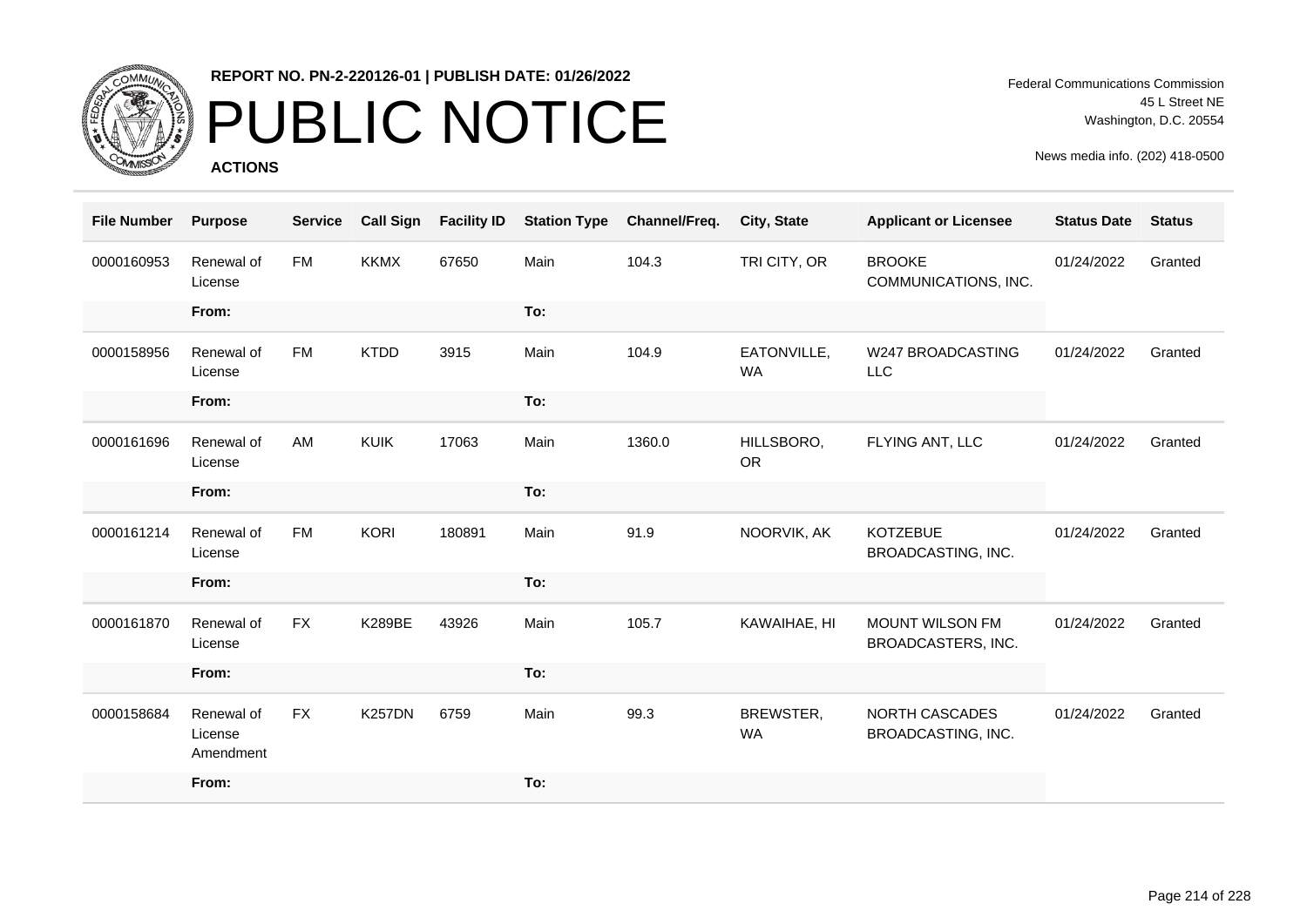

## PUBLIC NOTICE

**ACTIONS**

Federal Communications Commission 45 L Street NE Washington, D.C. 20554

| <b>File Number</b> | <b>Purpose</b>        | <b>Service</b> | <b>Call Sign</b>   | <b>Facility ID</b> | <b>Station Type</b> | Channel/Freq. | City, State                     | <b>Applicant or Licensee</b>                     | <b>Status Date</b> | <b>Status</b> |
|--------------------|-----------------------|----------------|--------------------|--------------------|---------------------|---------------|---------------------------------|--------------------------------------------------|--------------------|---------------|
| 0000164604         | Renewal of<br>License | <b>FM</b>      | <b>KRGW</b>        | 199506             | Main                | 106.9         | FAIRBANKS, AK                   | <b>ADVENTIST RADIO</b><br>ALASKA CORPORATION     | 01/24/2022         | Granted       |
|                    | From:                 |                |                    |                    | To:                 |               |                                 |                                                  |                    |               |
| 0000157526         | Renewal of<br>License | <b>FX</b>      | <b>K243AH</b>      | 817                | Main                | 96.5          | <b>KACHEMAK</b><br>CITY, AK     | <b>ALASKA VILLAGE</b><br>MISSIONS, INC.          | 01/24/2022         | Granted       |
|                    | From:                 |                |                    |                    | To:                 |               |                                 |                                                  |                    |               |
| 0000160259         | Renewal of<br>License | <b>FX</b>      | <b>K220CH</b>      | 55215              | Main                | 91.9          | <b>PORT</b><br>ALEXANDER,<br>AK | <b>RAVEN RADIO</b><br>FOUNDATION, INC.           | 01/24/2022         | Granted       |
|                    | From:                 |                |                    |                    | To:                 |               |                                 |                                                  |                    |               |
| 0000160448         | Renewal of<br>License | <b>FM</b>      | KBLU-<br><b>FM</b> | 173820             | Main                | 90.5          | PILOT ROCK,<br><b>OR</b>        | <b>BLUE MOUNTAIN</b><br>COMMUNITY RADIO,<br>INC. | 01/24/2022         | Granted       |
|                    | From:                 |                |                    |                    | To:                 |               |                                 |                                                  |                    |               |
| 0000157593         | Renewal of<br>License | <b>FX</b>      | <b>K265CK</b>      | 52154              | Main                | 100.9         | <b>KACHEMAK</b><br>CITY, AK     | <b>PENINSULA</b><br>COMMUNICATIONS, INC.         | 01/24/2022         | Granted       |
|                    | From:                 |                |                    |                    | To:                 |               |                                 |                                                  |                    |               |
| 0000157450         | Renewal of<br>License | <b>FX</b>      | <b>K268BE</b>      | 148546             |                     | 101.5         | HONOLULU, HI                    | <b>HOCHMAN HAWAII-</b><br>THREE, INC.            | 01/24/2022         | Granted       |
|                    | From:                 |                |                    |                    | To:                 |               |                                 |                                                  |                    |               |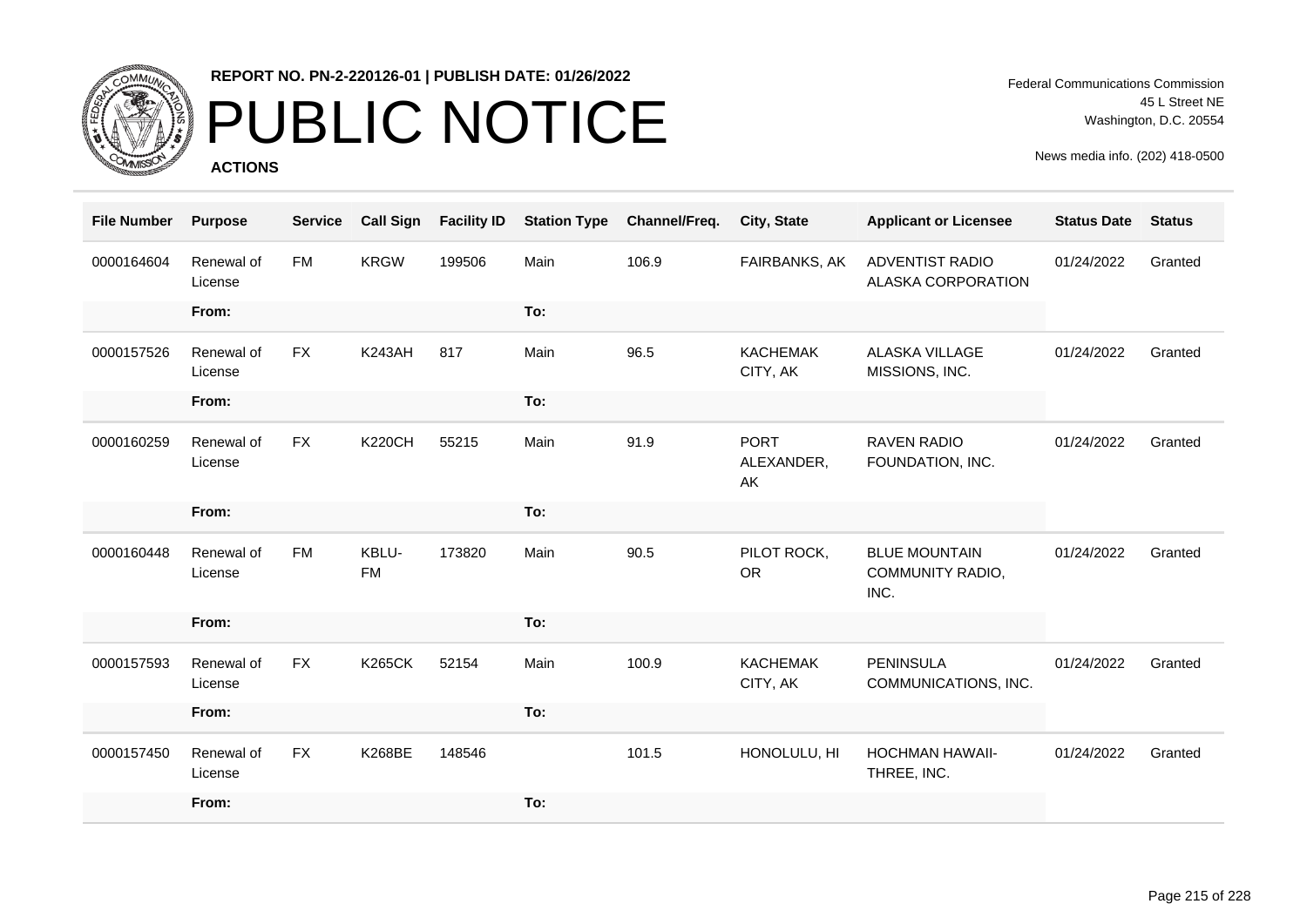

# PUBLIC NOTICE

**ACTIONS**

Federal Communications Commission 45 L Street NE Washington, D.C. 20554

| <b>File Number</b> | <b>Purpose</b>        | <b>Service</b> | <b>Call Sign</b> | <b>Facility ID</b> | <b>Station Type</b> | Channel/Freq. | City, State                      | <b>Applicant or Licensee</b>                     | <b>Status Date</b> | <b>Status</b> |
|--------------------|-----------------------|----------------|------------------|--------------------|---------------------|---------------|----------------------------------|--------------------------------------------------|--------------------|---------------|
| 0000162063         | Renewal of<br>License | FX             | K269AZ           | 35340              | Main                | 101.7         | OLD HARBOR,<br>AK                | Kodiak Public<br><b>Broadcasting Corporation</b> | 01/24/2022         | Granted       |
|                    | From:                 |                |                  |                    | To:                 |               |                                  |                                                  |                    |               |
| 0000159839         | Renewal of<br>License | <b>FM</b>      | <b>KTSL</b>      | 63869              | Main                | 101.9         | <b>MEDICAL LAKE</b><br>, WA      | <b>EDUCATIONAL MEDIA</b><br><b>FOUNDATION</b>    | 01/24/2022         | Granted       |
|                    | From:                 |                |                  |                    | To:                 |               |                                  |                                                  |                    |               |
| 0000161725         | Renewal of<br>License | <b>FM</b>      | <b>KAVE</b>      | 132574             | Main                | 88.5          | OAKRIDGE, OR                     | LANE COUNTY SCHOOL<br><b>DISTRICT 4J</b>         | 01/24/2022         | Granted       |
|                    | From:                 |                |                  |                    | To:                 |               |                                  |                                                  |                    |               |
| 0000162450         | Renewal of<br>License | <b>FX</b>      | <b>K221GR</b>    | 202411             |                     | 92.1          | LACEY, WA                        | Iglesia Pentecostal<br>Vispera del Fin           | 01/24/2022         | Granted       |
|                    | From:                 |                |                  |                    | To:                 |               |                                  |                                                  |                    |               |
| 0000160277         | Renewal of<br>License | <b>FX</b>      | <b>K201AL</b>    | 47412              | Main                | 88.1          | <b>PORT</b><br>PROTECTION,<br>AK | <b>NARROWS</b><br><b>BROADCASTING CORP.</b>      | 01/24/2022         | Granted       |
|                    | From:                 |                |                  |                    | To:                 |               |                                  |                                                  |                    |               |
| 0000162065         | Renewal of<br>License | <b>FX</b>      | <b>K269AW</b>    | 35346              | Main                | 101.7         | LARSEN BAY,<br>AK                | Kodiak Public<br><b>Broadcasting Corporation</b> | 01/24/2022         | Granted       |
|                    | From:                 |                |                  |                    | To:                 |               |                                  |                                                  |                    |               |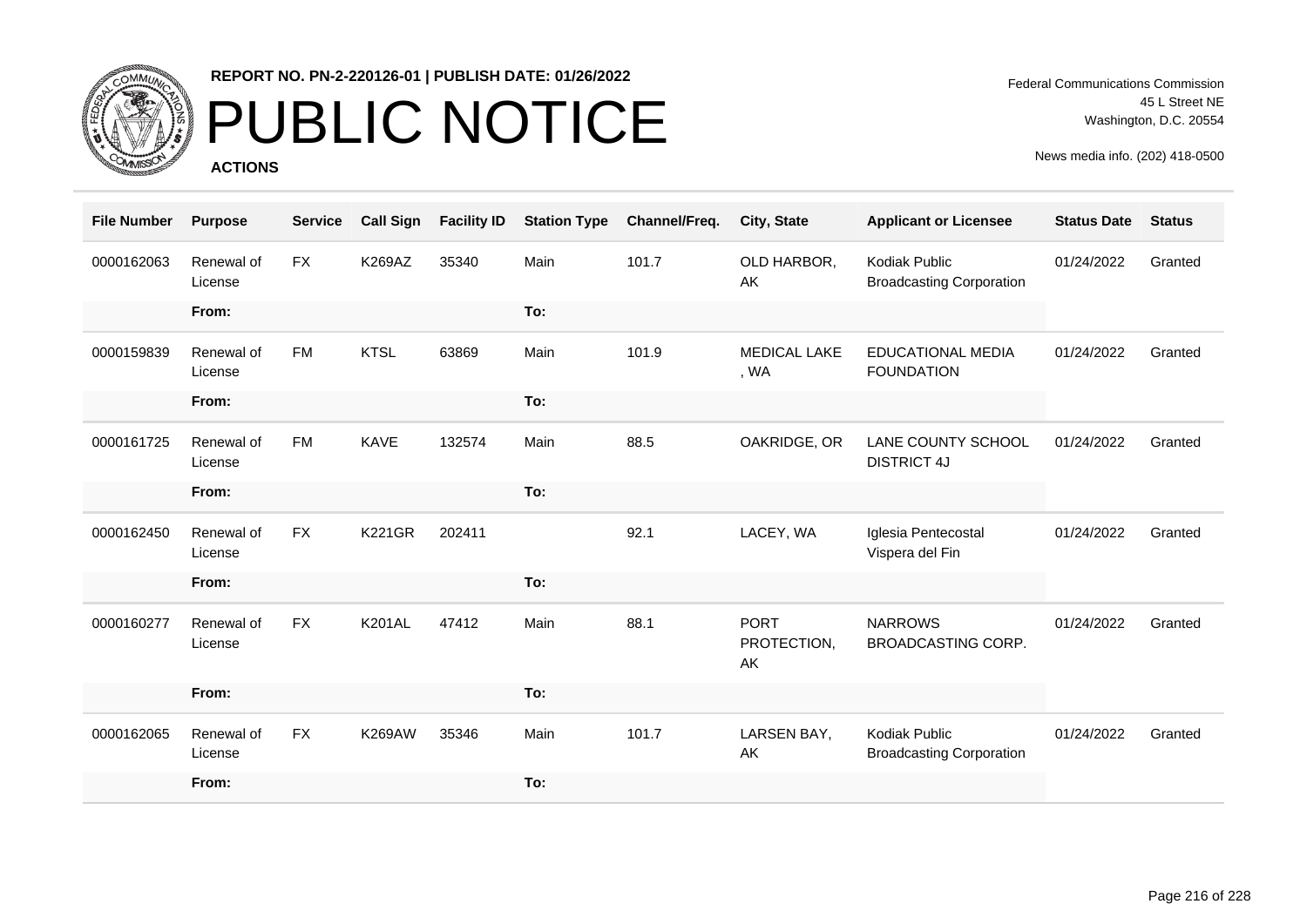

# PUBLIC NOTICE

**ACTIONS**

Federal Communications Commission 45 L Street NE Washington, D.C. 20554

| <b>File Number</b> | <b>Purpose</b>        | <b>Service</b> | <b>Call Sign</b>   | <b>Facility ID</b> | <b>Station Type</b> | Channel/Freq. | City, State                    | <b>Applicant or Licensee</b>                                    | <b>Status Date</b> | <b>Status</b> |
|--------------------|-----------------------|----------------|--------------------|--------------------|---------------------|---------------|--------------------------------|-----------------------------------------------------------------|--------------------|---------------|
| 0000162350         | Renewal of<br>License | <b>FX</b>      | <b>K247CH</b>      | 142921             |                     | 97.3          | ENTIAT, WA                     | <b>DIVINE MERCY</b><br><b>BROADCASTING</b>                      | 01/24/2022         | Granted       |
|                    | From:                 |                |                    |                    | To:                 |               |                                |                                                                 |                    |               |
| 0000160631         | Renewal of<br>License | <b>FX</b>      | <b>K262CI</b>      | 155285             |                     | 100.3         | TACOMA, WA                     | RADIO BY GRACE, INC.                                            | 01/24/2022         | Granted       |
|                    | From:                 |                |                    |                    | To:                 |               |                                |                                                                 |                    |               |
| 0000159685         | Renewal of<br>License | <b>FM</b>      | <b>KDOB</b>        | 172931             | Main                | 91.5          | <b>BROOKINGS,</b><br><b>OR</b> | theDove Media, Inc.                                             | 01/24/2022         | Granted       |
|                    | From:                 |                |                    |                    | To:                 |               |                                |                                                                 |                    |               |
| 0000160512         | Renewal of<br>License | <b>FX</b>      | <b>K230AD</b>      | 40891              | Main                | 93.9          | COTTAGE<br>GROVE, OR           | <b>MCKENZIE RIVER</b><br><b>BROADCASTING</b><br>COMPANY, INC.   | 01/24/2022         | Granted       |
|                    | From:                 |                |                    |                    | To:                 |               |                                |                                                                 |                    |               |
| 0000162011         | Renewal of<br>License | FL.            | KEGB-<br>LP        | 193068             |                     | 102.1         | BEND, OR                       | <b>EVERLASTING GOSPEL</b><br><b>BROADCASTING</b><br>CORPORATION | 01/24/2022         | Granted       |
|                    | From:                 |                |                    |                    | To:                 |               |                                |                                                                 |                    |               |
| 0000161747         | Renewal of<br>License | <b>FM</b>      | KPOV-<br><b>FM</b> | 174895             | Main                | 88.9          | BEND, OR                       | <b>WOMEN'S CIVIC</b><br><b>IMPROVEMENT</b><br>LEAGUE, INC.      | 01/24/2022         | Granted       |
|                    | From:                 |                |                    |                    | To:                 |               |                                |                                                                 |                    |               |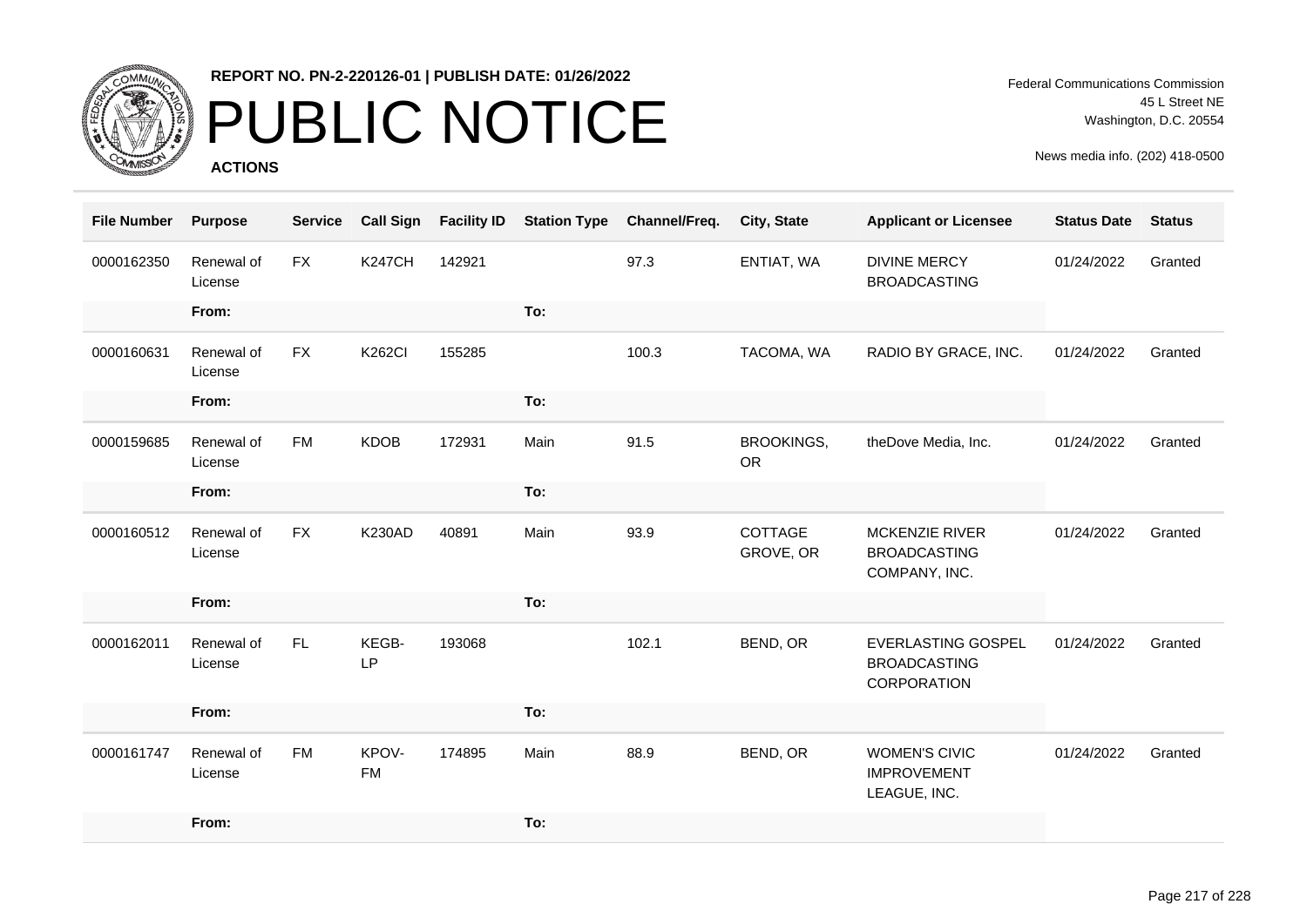

# PUBLIC NOTICE

**ACTIONS**

Federal Communications Commission 45 L Street NE Washington, D.C. 20554

| <b>File Number</b> | <b>Purpose</b>                     | <b>Service</b> | <b>Call Sign</b>   | <b>Facility ID</b> | <b>Station Type</b> | Channel/Freq. | <b>City, State</b>         | <b>Applicant or Licensee</b>                  | <b>Status Date</b> | <b>Status</b> |
|--------------------|------------------------------------|----------------|--------------------|--------------------|---------------------|---------------|----------------------------|-----------------------------------------------|--------------------|---------------|
| 0000158681         | Renewal of<br>License<br>Amendment | <b>FX</b>      | <b>K236AH</b>      | 84431              | Main                | 95.1          | SYNAREP, WA                | <b>NORTH CASCADES</b><br>BROADCASTING, INC.   | 01/24/2022         | Granted       |
|                    | From:                              |                |                    |                    | To:                 |               |                            |                                               |                    |               |
| 0000160599         | Renewal of<br>License              | <b>FL</b>      | <b>KPIK-LP</b>     | 133093             |                     | 96.5          | STAYTON, OR                | <b>SANTIAM COMMUNITY</b><br>RADIO CORPORATION | 01/24/2022         | Granted       |
|                    | From:                              |                |                    |                    | To:                 |               |                            |                                               |                    |               |
| 0000159793         | Renewal of<br>License              | <b>FX</b>      | <b>K300AP</b>      | 142749             |                     | 107.9         | SUNNYSIDE,<br><b>WA</b>    | <b>EDUCATIONAL MEDIA</b><br><b>FOUNDATION</b> | 01/24/2022         | Granted       |
|                    | From:                              |                |                    |                    | To:                 |               |                            |                                               |                    |               |
| 0000160249         | Renewal of<br>License              | AM             | <b>KORE</b>        | 64034              | Main                | 1050.0        | SPRINGFIELD-<br>EUGENE, OR | KORE BROADCASTING,<br><b>LLC</b>              | 01/24/2022         | Granted       |
|                    | From:                              |                |                    |                    | To:                 |               |                            |                                               |                    |               |
| 0000160995         | Renewal of<br>License              | <b>FM</b>      | KYUK-<br><b>FM</b> | 172683             | Main                | 90.3          | BETHEL, AK                 | <b>BETHEL</b><br>BROADCASTING, INC.           | 01/24/2022         | Granted       |
|                    | From:                              |                |                    |                    | To:                 |               |                            |                                               |                    |               |
| 0000160177         | Renewal of<br>License              | <b>FX</b>      | <b>K219AP</b>      | 62982              | Main                | 91.7          | CHILOQUIN, OR              | SOUTHERN OREGON<br><b>UNIVERSITY</b>          | 01/24/2022         | Granted       |
|                    | From:                              |                |                    |                    | To:                 |               |                            |                                               |                    |               |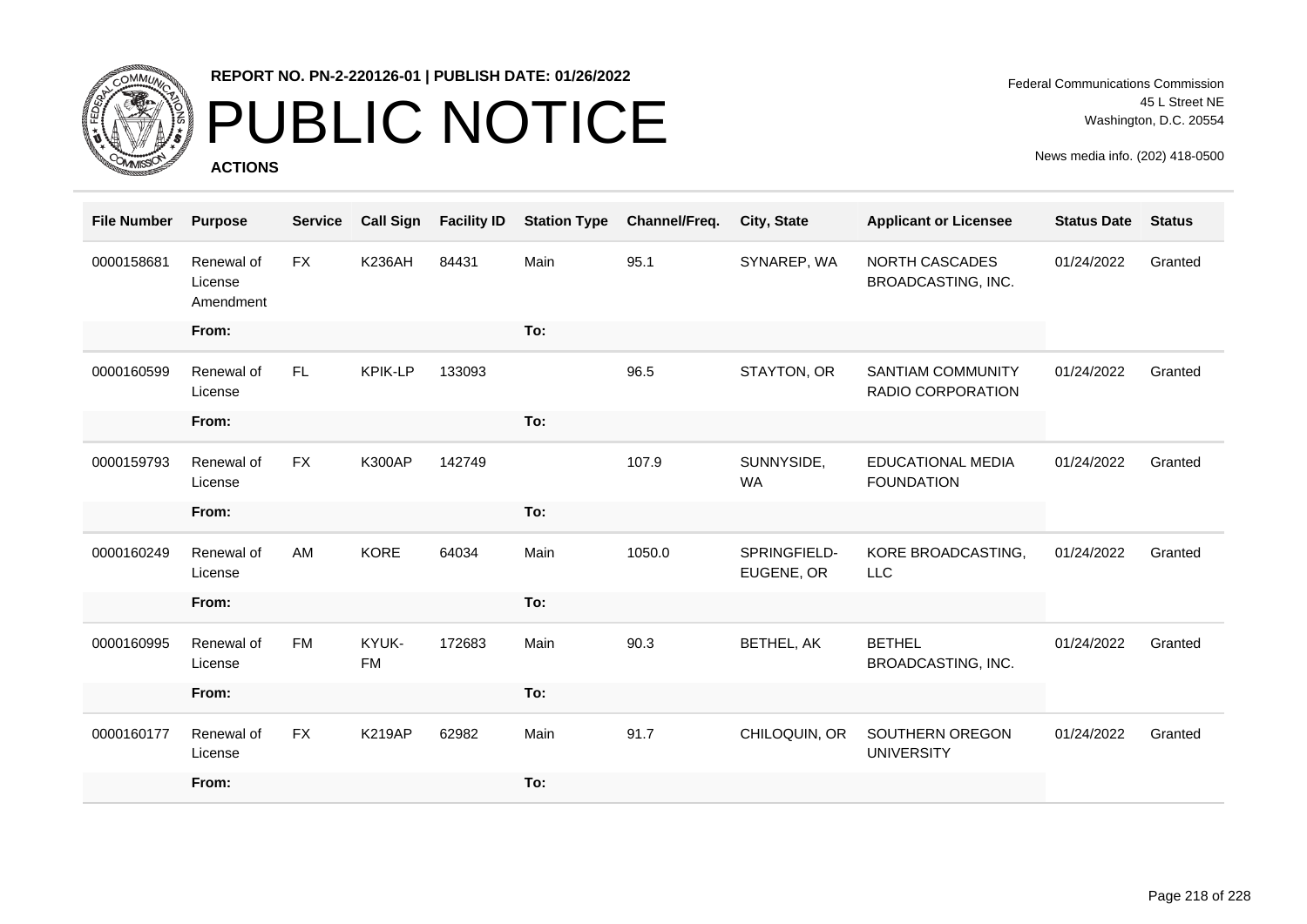

# PUBLIC NOTICE

**ACTIONS**

Federal Communications Commission 45 L Street NE Washington, D.C. 20554

| <b>File Number</b> | <b>Purpose</b>        | <b>Service</b> | <b>Call Sign</b>   | <b>Facility ID</b> | <b>Station Type</b> | Channel/Freq. | City, State                         | <b>Applicant or Licensee</b>                 | <b>Status Date</b> | <b>Status</b> |
|--------------------|-----------------------|----------------|--------------------|--------------------|---------------------|---------------|-------------------------------------|----------------------------------------------|--------------------|---------------|
| 0000161413         | Renewal of<br>License | <b>FX</b>      | <b>K212FK</b>      | 71037              | Main                | 90.3          | WENATCHEE,<br>ETC., WA              | <b>WASHINGTON STATE</b><br><b>UNIVERSITY</b> | 01/24/2022         | Granted       |
|                    | From:                 |                |                    |                    | To:                 |               |                                     |                                              |                    |               |
| 0000161981         | Renewal of<br>License | <b>FM</b>      | <b>KPVS</b>        | 51240              | Main                | 95.9          | HILO, HI                            | PACIFIC RADIO GROUP,<br>INC.                 | 01/24/2022         | Granted       |
|                    | From:                 |                |                    |                    | To:                 |               |                                     |                                              |                    |               |
| 0000162463         | Renewal of<br>License | AM             | <b>KOAN</b>        | 12961              | Main                | 1080.0        | ANCHORAGE,<br>AK                    | Iglesia Pentecostal<br>Vispera del Fin       | 01/24/2022         | Granted       |
|                    | From:                 |                |                    |                    | To:                 |               |                                     |                                              |                    |               |
| 0000161081         | Renewal of<br>License | AM             | <b>KZFS</b>        | 53149              | Main                | 1280.0        | SPOKANE, WA                         | IHM LICENSES, LLC                            | 01/24/2022         | Granted       |
|                    | From:                 |                |                    |                    | To:                 |               |                                     |                                              |                    |               |
| 0000179434         | License To<br>Cover   | <b>LPD</b>     | <b>W32FY-</b><br>D | 186777             | Main                | 32            | CLARKSBURG,<br><b>WV</b>            | Lowcountry 34 Media, LLC                     | 01/24/2022         | Granted       |
|                    | From:                 |                |                    |                    | To:                 |               |                                     |                                              |                    |               |
| 0000160993         | Renewal of<br>License | AM             | <b>KYUK</b>        | 4963               | Main                | 640.0         | BETHEL, AK                          | <b>BETHEL</b><br>BROADCASTING, INC.          | 01/24/2022         | Granted       |
|                    | From:                 |                |                    |                    | To:                 |               |                                     |                                              |                    |               |
| 0000162434         | Renewal of<br>License | <b>FM</b>      | <b>KQOC</b>        | 91191              | Main                | 88.1          | <b>GLENEDEN</b><br><b>BEACH, OR</b> | ALL CLASSICAL PUBLIC<br>MEDIA, INC.          | 01/24/2022         | Granted       |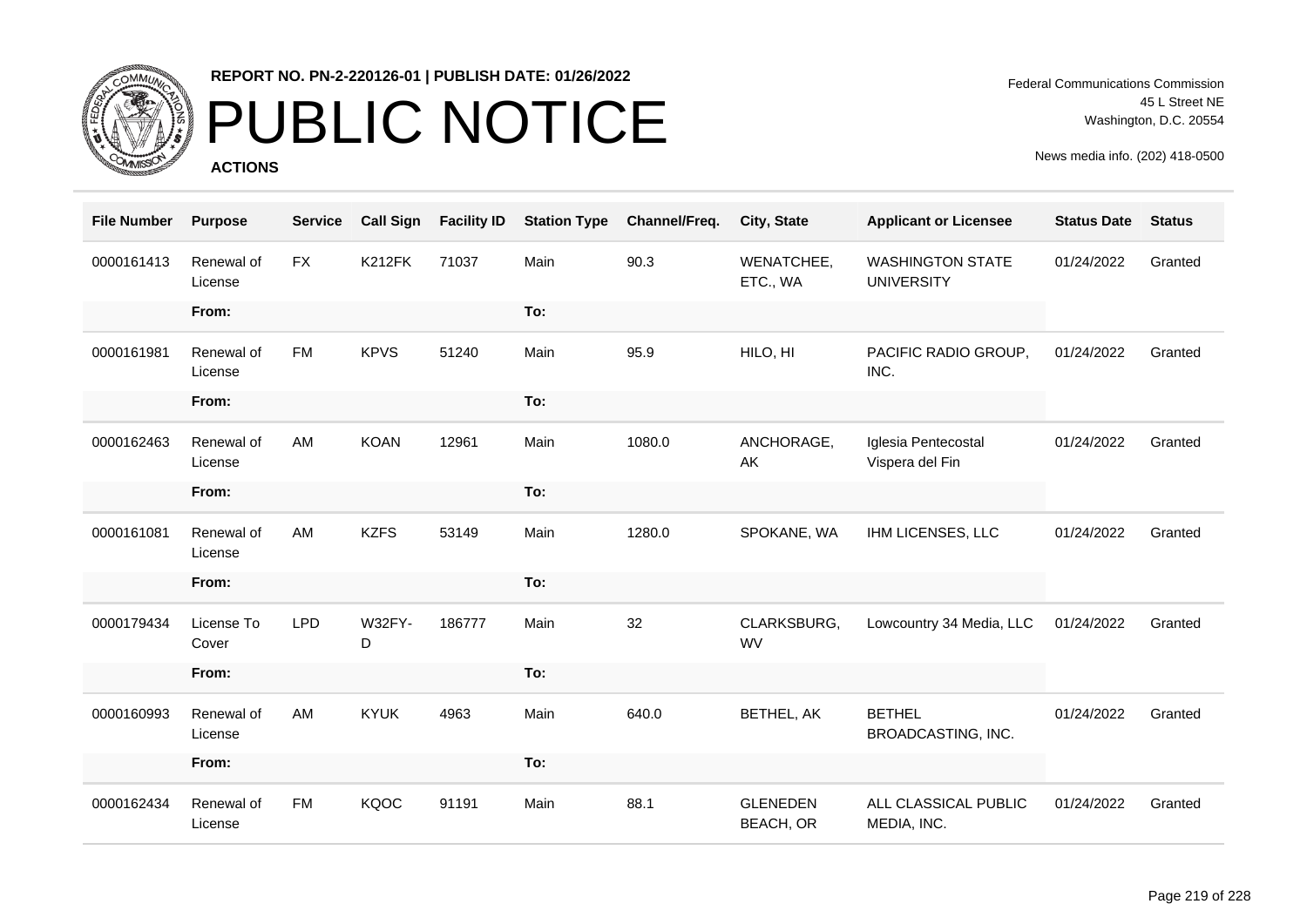

# PUBLIC NOTICE

**ACTIONS**

Federal Communications Commission 45 L Street NE Washington, D.C. 20554

| <b>File Number</b> | <b>Purpose</b>        | <b>Service</b> | <b>Call Sign</b> | <b>Facility ID</b> | <b>Station Type</b> | Channel/Freq. | City, State             | <b>Applicant or Licensee</b>                                     | <b>Status Date</b> | <b>Status</b> |
|--------------------|-----------------------|----------------|------------------|--------------------|---------------------|---------------|-------------------------|------------------------------------------------------------------|--------------------|---------------|
|                    | From:                 |                |                  |                    | To:                 |               |                         |                                                                  |                    |               |
| 0000159846         | Renewal of<br>License | <b>FX</b>      | <b>K257GG</b>    | 141059             |                     | 99.3          | WASILLA, AK             | <b>EDUCATIONAL MEDIA</b><br><b>FOUNDATION</b>                    | 01/24/2022         | Granted       |
|                    | From:                 |                |                  |                    | To:                 |               |                         |                                                                  |                    |               |
| 0000160790         | Renewal of<br>License | FL.            | KOTU-<br>LP      | 195833             |                     | 107.7         | RIDDLE, OR              | PIONEER CHRISTIAN<br>RADIO, INC.                                 | 01/24/2022         | Granted       |
|                    | From:                 |                |                  |                    | To:                 |               |                         |                                                                  |                    |               |
| 0000161727         | Renewal of<br>License | <b>FX</b>      | <b>K214BO</b>    | 21021              | Main                | 90.7          | ASHLAND, OR             | FAMILY STATIONS, INC.                                            | 01/24/2022         | Granted       |
|                    | From:                 |                |                  |                    | To:                 |               |                         |                                                                  |                    |               |
| 0000164499         | Renewal of<br>License | FL.            | KTYG-LP          | 196632             |                     | 106.7         | CENTRALIA,<br><b>WA</b> | <b>LEWIS COUNTY</b><br><b>EDUCATIONAL</b><br><b>BROADCASTING</b> | 01/24/2022         | Granted       |
|                    | From:                 |                |                  |                    | To:                 |               |                         |                                                                  |                    |               |
| 0000160945         | Renewal of<br>License | <b>FM</b>      | <b>KPRG</b>      | 25515              | Main                | 89.3          | AGANA, GU               | <b>GUAM EDUCATIONAL</b><br>RADIO FOUNDATION                      | 01/24/2022         | Granted       |
|                    | From:                 |                |                  |                    | To:                 |               |                         |                                                                  |                    |               |
| 0000160955         | Renewal of<br>License | AM             | <b>KFBX</b>      | 12518              | Main                | 970.0         | FAIRBANKS, AK           | IHM LICENSES, LLC                                                | 01/24/2022         | Granted       |
|                    | From:                 |                |                  |                    | To:                 |               |                         |                                                                  |                    |               |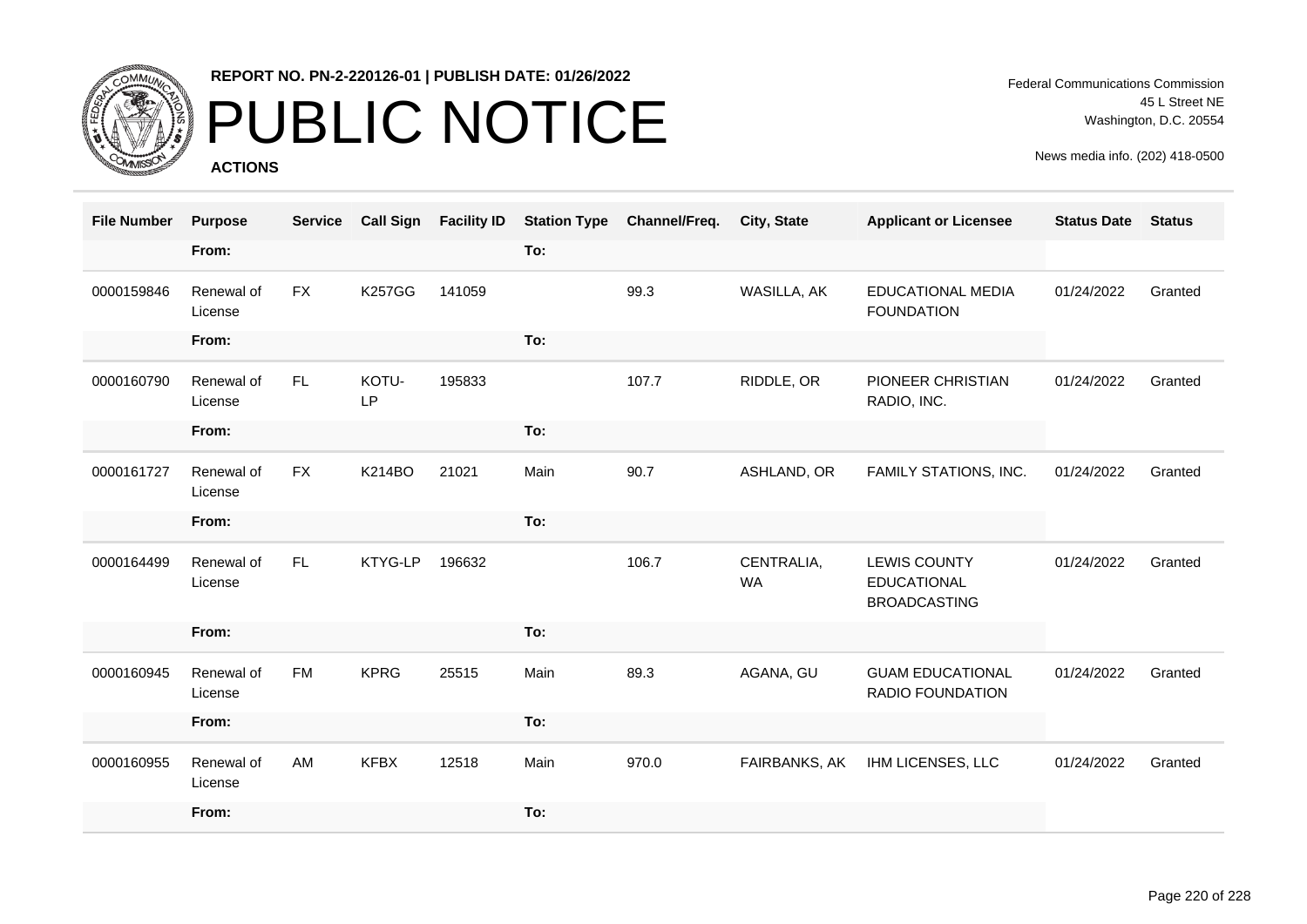

### PUBLIC NOTICE

**ACTIONS**

Federal Communications Commission 45 L Street NE Washington, D.C. 20554

| <b>File Number</b> | <b>Purpose</b>        | <b>Service</b> | <b>Call Sign</b> | <b>Facility ID</b> | <b>Station Type</b> | Channel/Freq. | City, State             | <b>Applicant or Licensee</b>                                                  | <b>Status Date</b> | <b>Status</b> |
|--------------------|-----------------------|----------------|------------------|--------------------|---------------------|---------------|-------------------------|-------------------------------------------------------------------------------|--------------------|---------------|
| 0000160630         | Renewal of<br>License | FL.            | KCUW-<br>LP      | 134558             |                     | 104.3         | PENDLETON,<br><b>OR</b> | CONFEDERATED<br>TRIBES OF THE<br><b>UMATILLA INDIAN</b><br><b>RESERVATION</b> | 01/24/2022         | Granted       |
|                    | From:                 |                |                  |                    | To:                 |               |                         |                                                                               |                    |               |
| 0000161566         | Renewal of<br>License | <b>FX</b>      | <b>K229AX</b>    | 141813             |                     | 93.7          | JOHN DAY, OR            | KJDY, LLC                                                                     | 01/24/2022         | Granted       |
|                    | From:                 |                |                  |                    | To:                 |               |                         |                                                                               |                    |               |
| 0000160349         | Renewal of<br>License | FL.            | KGTC-<br>LP      | 134798             |                     | 93.1          | OROVILLE, WA            | Ruth's House of Hope                                                          | 01/24/2022         | Granted       |
|                    | From:                 |                |                  |                    | To:                 |               |                         |                                                                               |                    |               |
| 0000160589         | Renewal of<br>License | AM             | <b>KEED</b>      | 40889              | Main                | 1450.0        | EUGENE, OR              | John Mielke                                                                   | 01/24/2022         | Granted       |
|                    | From:                 |                |                  |                    | To:                 |               |                         |                                                                               |                    |               |
| 0000161028         | Renewal of<br>License | <b>FM</b>      | KALG             | 178864             | Main                | 98.1          | KALTAG, AK              | <b>BIG RIVER PUBLIC</b><br><b>BROADCASTING</b><br>CORPORATION                 | 01/24/2022         | Granted       |
|                    | From:                 |                |                  |                    | To:                 |               |                         |                                                                               |                    |               |
| 0000161559         | Renewal of<br>License | AM             | <b>KTHH</b>      | 39485              | Main                | 990.0         | ALBANY, OR              | <b>BICOASTAL MEDIA</b><br>LICENSES V, LLC                                     | 01/24/2022         | Granted       |
|                    | From:                 |                |                  |                    | To:                 |               |                         |                                                                               |                    |               |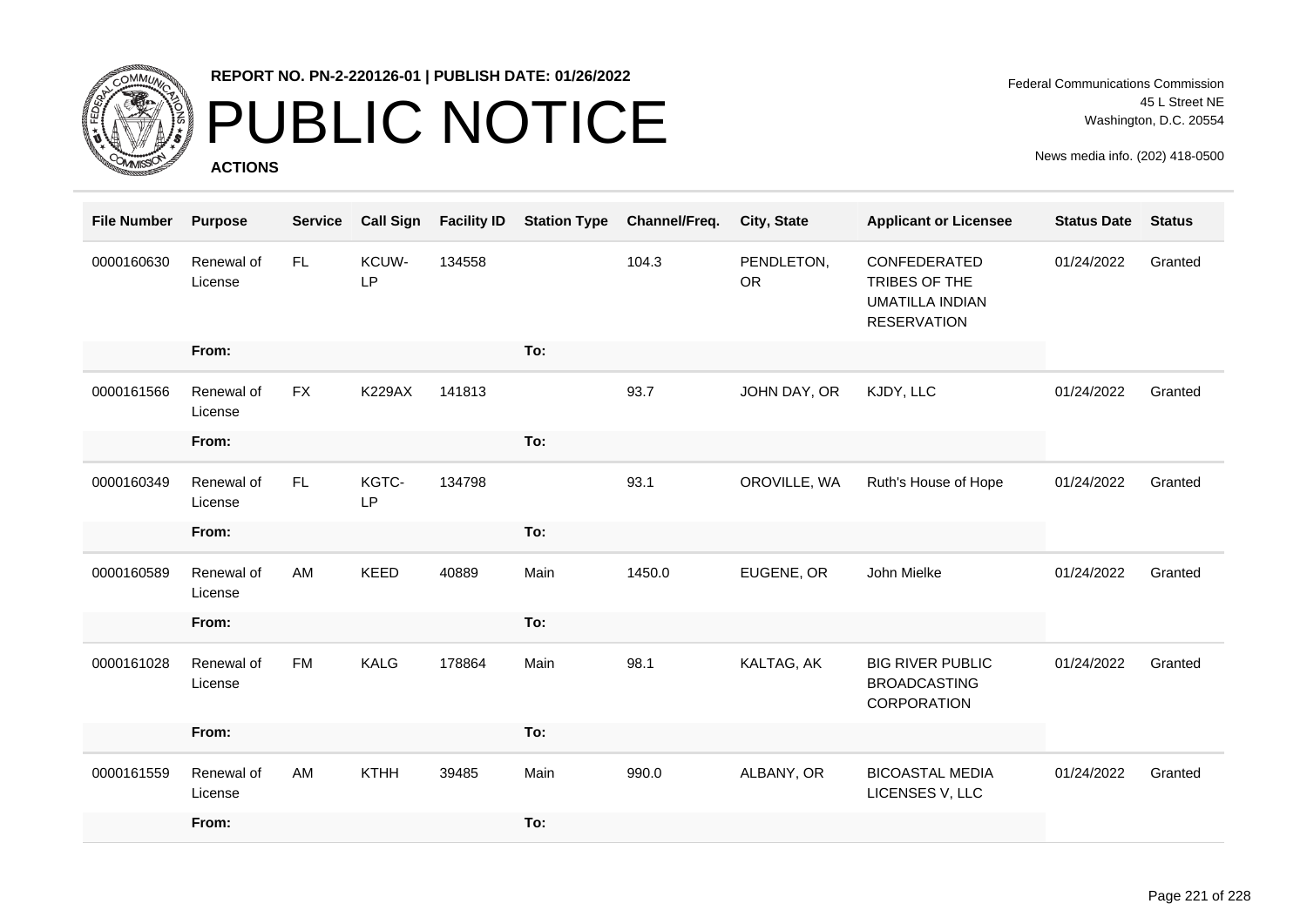

# PUBLIC NOTICE

**ACTIONS**

| <b>File Number</b> | <b>Purpose</b>        | <b>Service</b> | <b>Call Sign</b> | <b>Facility ID</b> | <b>Station Type</b> | Channel/Freq. | City, State  | <b>Applicant or Licensee</b>                                 | <b>Status Date</b> | <b>Status</b> |
|--------------------|-----------------------|----------------|------------------|--------------------|---------------------|---------------|--------------|--------------------------------------------------------------|--------------------|---------------|
| 0000162165         | Renewal of<br>License | AM             | <b>KEWE</b>      | 161045             | Main                | 1240.0        | KAHULUI, HI  | <b>VISIONARY RELATED</b><br><b>ENTERTAINMENT 11,</b><br>INC. | 01/24/2022         | Granted       |
|                    | From:                 |                |                  |                    | To:                 |               |              |                                                              |                    |               |
| 0000159890         | Renewal of<br>License | <b>FM</b>      | <b>KHSS</b>      | 34540              | Main                | 100.7         | ATHENA, OR   | <b>Two Hearts</b><br>Communications, LLC                     | 01/24/2022         | Granted       |
|                    | From:                 |                |                  |                    | To:                 |               |              |                                                              |                    |               |
| 0000161020         | Renewal of<br>License | AM             | <b>KXPA</b>      | 11752              | Main                | 1540.0        | BELLEVUE, WA | <b>Multicultural Radio</b><br>Broadcasting Licensee,<br>LLC  | 01/24/2022         | Granted       |
|                    | From:                 |                |                  |                    | To:                 |               |              |                                                              |                    |               |
| 0000159441         | Renewal of<br>License | <b>FX</b>      | <b>K259BG</b>    | 140810             |                     | 99.7          | CHEHALIS, WA | SOUTH SOUND<br><b>BROADCASTING, LLC</b>                      | 01/24/2022         | Granted       |
|                    | From:                 |                |                  |                    | To:                 |               |              |                                                              |                    |               |
| 0000159816         | Renewal of<br>License | <b>FM</b>      | <b>KPOR</b>      | 91542              | Main                | 90.3          | WELCHES, OR  | <b>EDUCATIONAL MEDIA</b><br><b>FOUNDATION</b>                | 01/24/2022         | Granted       |
|                    | From:                 |                |                  |                    | To:                 |               |              |                                                              |                    |               |
| 0000161037         | Renewal of<br>License | AM             | <b>KARI</b>      | 5351               | Main                | 550.0         | BLAINE, WA   | Way Broadcasting<br>Licensee, LLC                            | 01/24/2022         | Granted       |
|                    | From:                 |                |                  |                    | To:                 |               |              |                                                              |                    |               |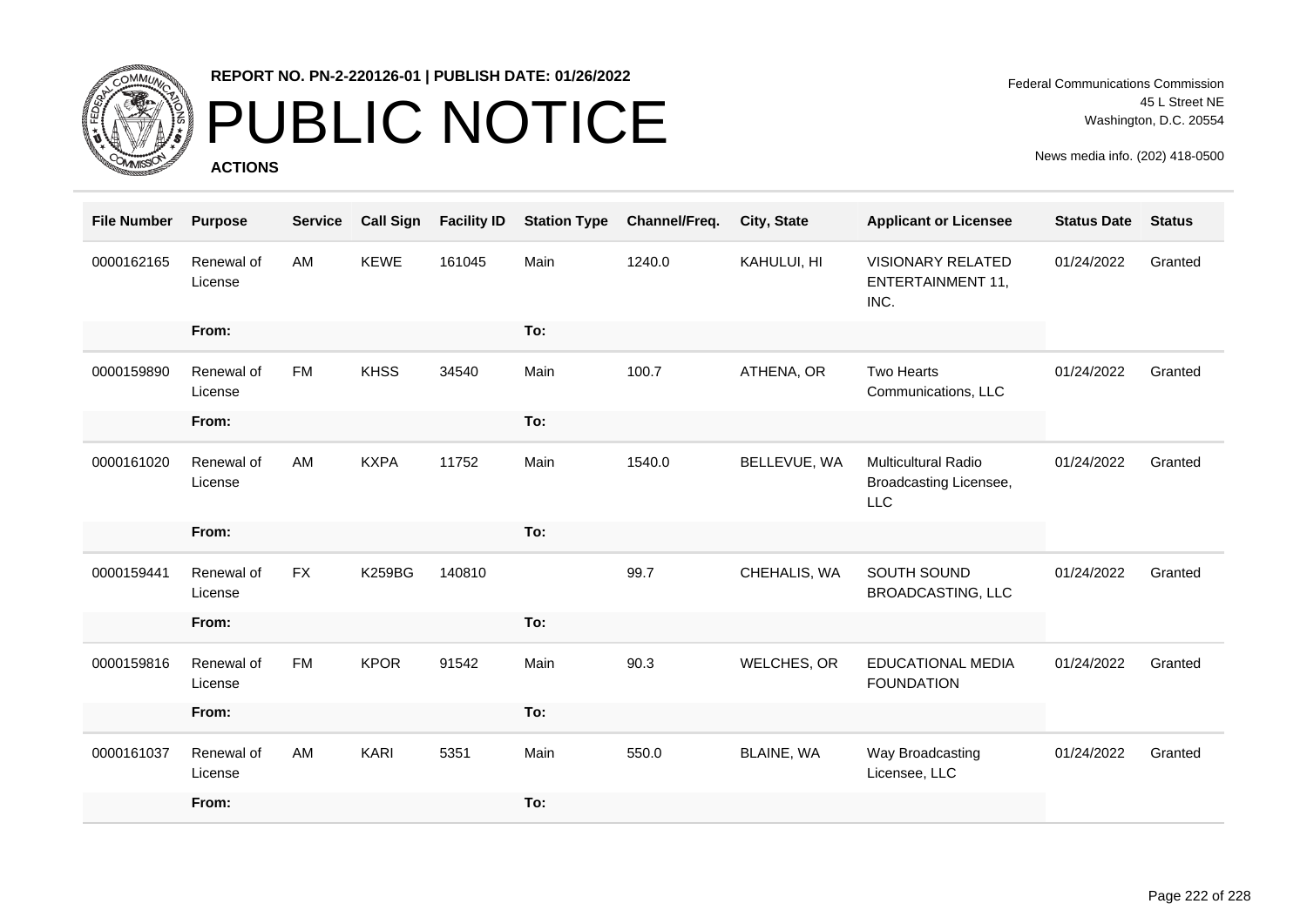

# PUBLIC NOTICE

**ACTIONS**

Federal Communications Commission 45 L Street NE Washington, D.C. 20554

| <b>File Number</b> | <b>Purpose</b>        | <b>Service</b> | <b>Call Sign</b> | <b>Facility ID</b> | <b>Station Type</b> | Channel/Freq. | City, State          | <b>Applicant or Licensee</b>                    | <b>Status Date</b> | <b>Status</b> |
|--------------------|-----------------------|----------------|------------------|--------------------|---------------------|---------------|----------------------|-------------------------------------------------|--------------------|---------------|
| 0000158716         | Renewal of<br>License | <b>FM</b>      | <b>KNHC</b>      | 59526              | Main                | 89.5          | SEATTLE, WA          | SEATTLE PUBLIC<br><b>SCHOOLS</b>                | 01/24/2022         | Granted       |
|                    | From:                 |                |                  |                    | To:                 |               |                      |                                                 |                    |               |
| 0000159813         | Renewal of<br>License | FM             | <b>KGRI</b>      | 91560              | Main                | 88.1          | LEBANON, OR          | <b>EDUCATIONAL MEDIA</b><br><b>FOUNDATION</b>   | 01/24/2022         | Granted       |
|                    | From:                 |                |                  |                    | To:                 |               |                      |                                                 |                    |               |
| 0000162010         | Renewal of<br>License | <b>FL</b>      | KWRG-<br>LP      | 124854             |                     | 99.9          | WRANGELL, AK         | <b>WRANGELL ADVENTIST</b><br>BROADCASTING CORP. | 01/24/2022         | Granted       |
|                    | From:                 |                |                  |                    | To:                 |               |                      |                                                 |                    |               |
| 0000159402         | Renewal of<br>License | <b>FM</b>      | <b>KEUB</b>      | 191527             | Main                | 93.3          | <b>GEARHART, OR</b>  | <b>JACOBS RADIO</b><br>PROGRAMMING, LLC         | 01/24/2022         | Granted       |
|                    | From:                 |                |                  |                    | To:                 |               |                      |                                                 |                    |               |
| 0000161024         | Renewal of<br>License | <b>FX</b>      | <b>K258AD</b>    | 791                | Main                | 99.5          | CRAIG, AK            | ALASKA BROADCAST<br>COMMUNICATIONS, INC.        | 01/24/2022         | Granted       |
|                    | From:                 |                |                  |                    | To:                 |               |                      |                                                 |                    |               |
| 0000160671         | Renewal of<br>License | <b>FX</b>      | <b>K244DL</b>    | 49820              | Main                | 96.7          | COTTAGE<br>GROVE, OR | <b>CUMULUS LICENSING</b><br><b>LLC</b>          | 01/24/2022         | Granted       |
|                    | From:                 |                |                  |                    | To:                 |               |                      |                                                 |                    |               |
| 0000159573         | Renewal of<br>License | <b>FX</b>      | <b>K281AH</b>    | 81842              | Main                | 104.1         | FLORENCE, OR         | COAST BROADCASTING<br><b>COMPANY</b>            | 01/24/2022         | Granted       |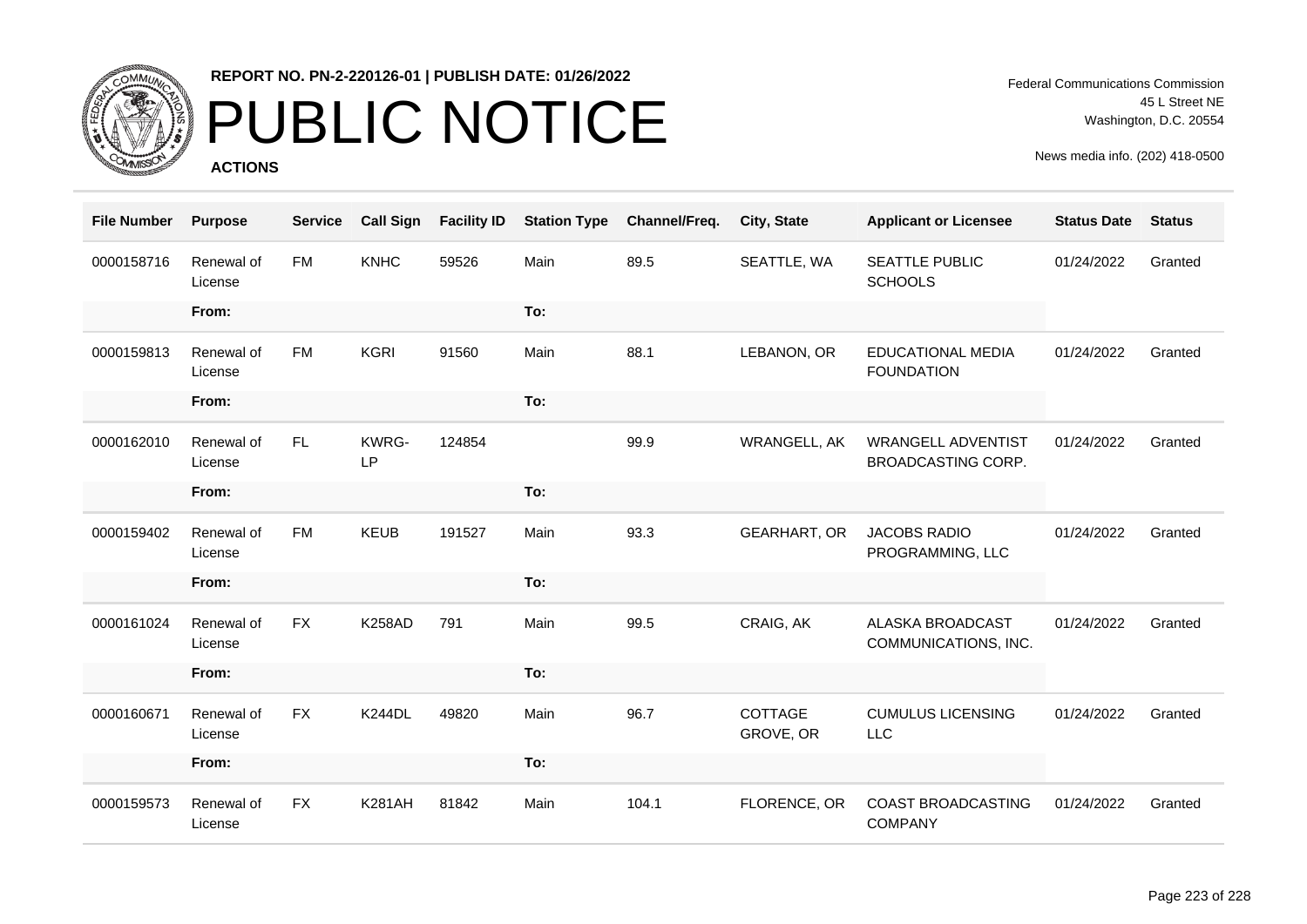

### PUBLIC NOTICE

**ACTIONS**

Federal Communications Commission 45 L Street NE Washington, D.C. 20554

| <b>File Number</b> | <b>Purpose</b>        | <b>Service</b> | <b>Call Sign</b>   | <b>Facility ID</b> | <b>Station Type</b> | Channel/Freq. | <b>City, State</b>                         | <b>Applicant or Licensee</b>                            | <b>Status Date</b> | <b>Status</b> |
|--------------------|-----------------------|----------------|--------------------|--------------------|---------------------|---------------|--------------------------------------------|---------------------------------------------------------|--------------------|---------------|
|                    | From:                 |                |                    |                    | To:                 |               |                                            |                                                         |                    |               |
| 0000160870         | Renewal of<br>License | <b>FM</b>      | KSSK-<br><b>FM</b> | 48775              | Main                | 92.3          | WAIPAHU, HI                                | IHM LICENSES, LLC                                       | 01/24/2022         | Granted       |
|                    | From:                 |                |                    |                    | To:                 |               |                                            |                                                         |                    |               |
| 0000160169         | Renewal of<br>License | <b>FX</b>      | <b>K206AF</b>      | 62072              | Main                | 89.1          | <b>BEAVER</b><br>MARSH, ETC.,<br><b>OR</b> | SOUTHERN OREGON<br><b>UNIVERSITY</b>                    | 01/24/2022         | Granted       |
|                    | From:                 |                |                    |                    | To:                 |               |                                            |                                                         |                    |               |
| 0000159086         | Renewal of<br>License | <b>FX</b>      | <b>K202DH</b>      | 122071             |                     | 88.3          | CONDON, OR                                 | PACIFIC CASCADE<br><b>COMMUNICATIONS</b><br>CORPORATION | 01/24/2022         | Granted       |
|                    | From:                 |                |                    |                    | To:                 |               |                                            |                                                         |                    |               |
| 0000160397         | Renewal of<br>License | <b>FX</b>      | <b>K213DX</b>      | 92774              | Main                | 90.5          | HINES, OR                                  | <b>CSN INTERNATIONAL</b>                                | 01/24/2022         | Granted       |
|                    | From:                 |                |                    |                    | To:                 |               |                                            |                                                         |                    |               |
| 0000161912         | Renewal of<br>License | <b>FM</b>      | <b>KORV</b>        | 48649              | Main                | 93.5          | LAKEVIEW, OR                               | M&J RADIO, LLC                                          | 01/24/2022         | Granted       |
|                    | From:                 |                |                    |                    | To:                 |               |                                            |                                                         |                    |               |
| 0000162464         | Renewal of<br>License | <b>FX</b>      | <b>K236CG</b>      | 138130             |                     | 95.1          | ANCHORAGE,<br>AK                           | Iglesia Pentecostal<br>Vispera del Fin                  | 01/24/2022         | Granted       |
|                    | From:                 |                |                    |                    | To:                 |               |                                            |                                                         |                    |               |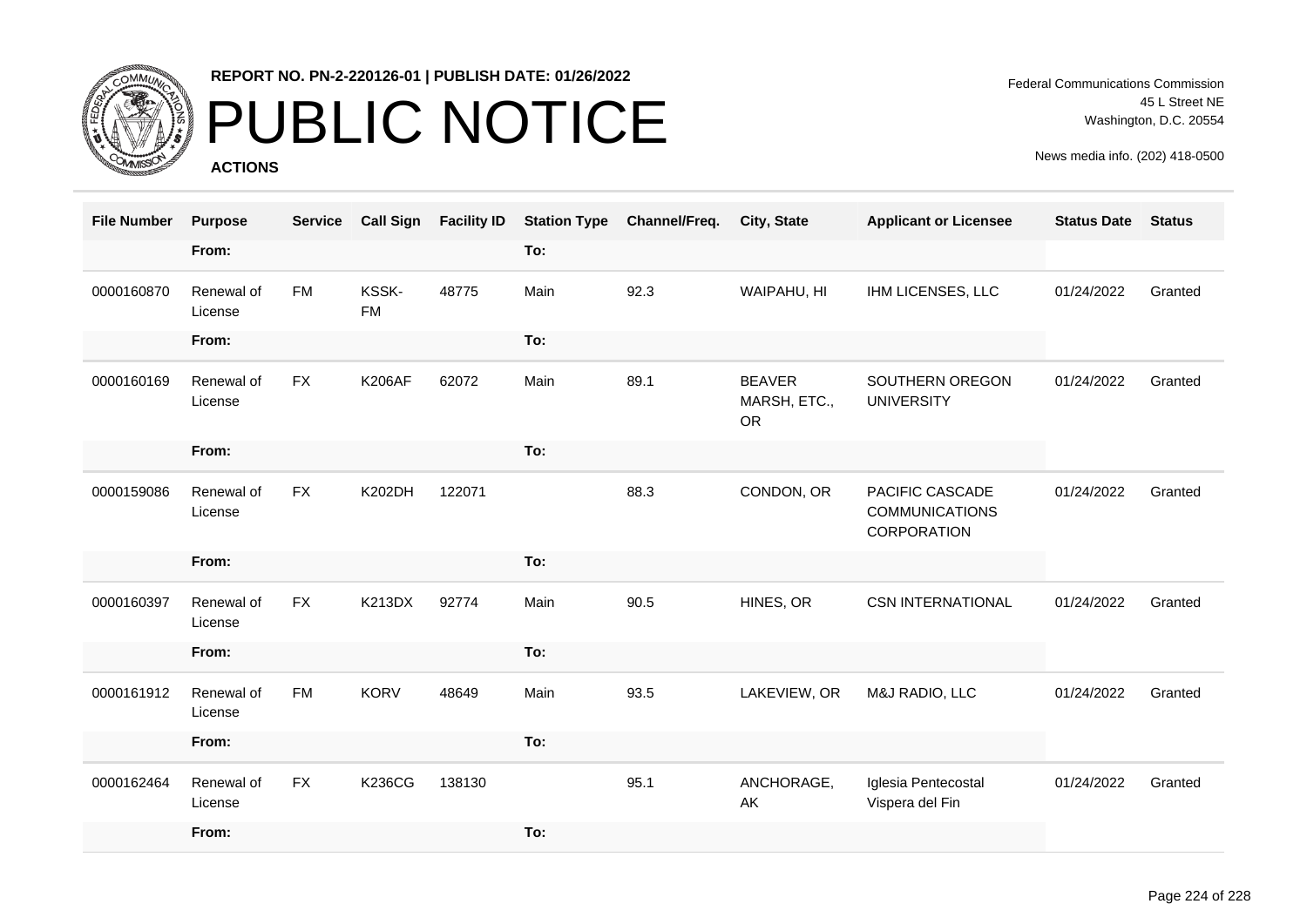

# PUBLIC NOTICE

**ACTIONS**

Federal Communications Commission 45 L Street NE Washington, D.C. 20554

| <b>File Number</b> | <b>Purpose</b>        | <b>Service</b> | <b>Call Sign</b> | <b>Facility ID</b> | <b>Station Type</b> | Channel/Freq. | City, State               | <b>Applicant or Licensee</b>                                      | <b>Status Date</b> | <b>Status</b> |
|--------------------|-----------------------|----------------|------------------|--------------------|---------------------|---------------|---------------------------|-------------------------------------------------------------------|--------------------|---------------|
| 0000161366         | Renewal of<br>License | <b>FM</b>      | <b>KZAZ</b>      | 49599              | Main                | 91.7          | BELLINGHAM,<br><b>WA</b>  | <b>WASHINGTON STATE</b><br><b>UNIVERSITY</b>                      | 01/24/2022         | Granted       |
|                    | From:                 |                |                  |                    | To:                 |               |                           |                                                                   |                    |               |
| 0000161745         | Renewal of<br>License | <b>FX</b>      | <b>K283BU</b>    | 156912             |                     | 104.5         | WALLA WALLA,<br><b>WA</b> | Thomas D Hodgins                                                  | 01/24/2022         | Granted       |
|                    | From:                 |                |                  |                    | To:                 |               |                           |                                                                   |                    |               |
| 0000162074         | Renewal of<br>License | <b>FX</b>      | K272EP           | 142657             |                     | 102.3         | CHEHALIS, WA              | <b>CHEHALIS VALLEY</b><br><b>EDUCATIONAL</b><br><b>FOUNDATION</b> | 01/24/2022         | Granted       |
|                    | From:                 |                |                  |                    | To:                 |               |                           |                                                                   |                    |               |
| 0000162373         | Renewal of<br>License | <b>FM</b>      | <b>KDRM</b>      | 35596              | Main                | 99.3          | MOSES LAKE,<br><b>WA</b>  | KSEM, Inc.                                                        | 01/24/2022         | Granted       |
|                    | From:                 |                |                  |                    | To:                 |               |                           |                                                                   |                    |               |
| 0000162161         | Renewal of<br>License | <b>FX</b>      | <b>K250CC</b>    | 148023             |                     | 97.9          | KIHEI, HI                 | <b>VISIONARY RELATED</b><br>ENTERTAINMENT.INC                     | 01/24/2022         | Granted       |
|                    | From:                 |                |                  |                    | To:                 |               |                           |                                                                   |                    |               |
| 0000161552         | Renewal of<br>License | <b>FM</b>      | <b>KYVT</b>      | 74320              | Main                | 88.5          | YAKIMA, WA                | YAKIMA SCHOOL<br><b>DISTRICT NO. 7</b>                            | 01/24/2022         | Granted       |
|                    | From:                 |                |                  |                    | To:                 |               |                           |                                                                   |                    |               |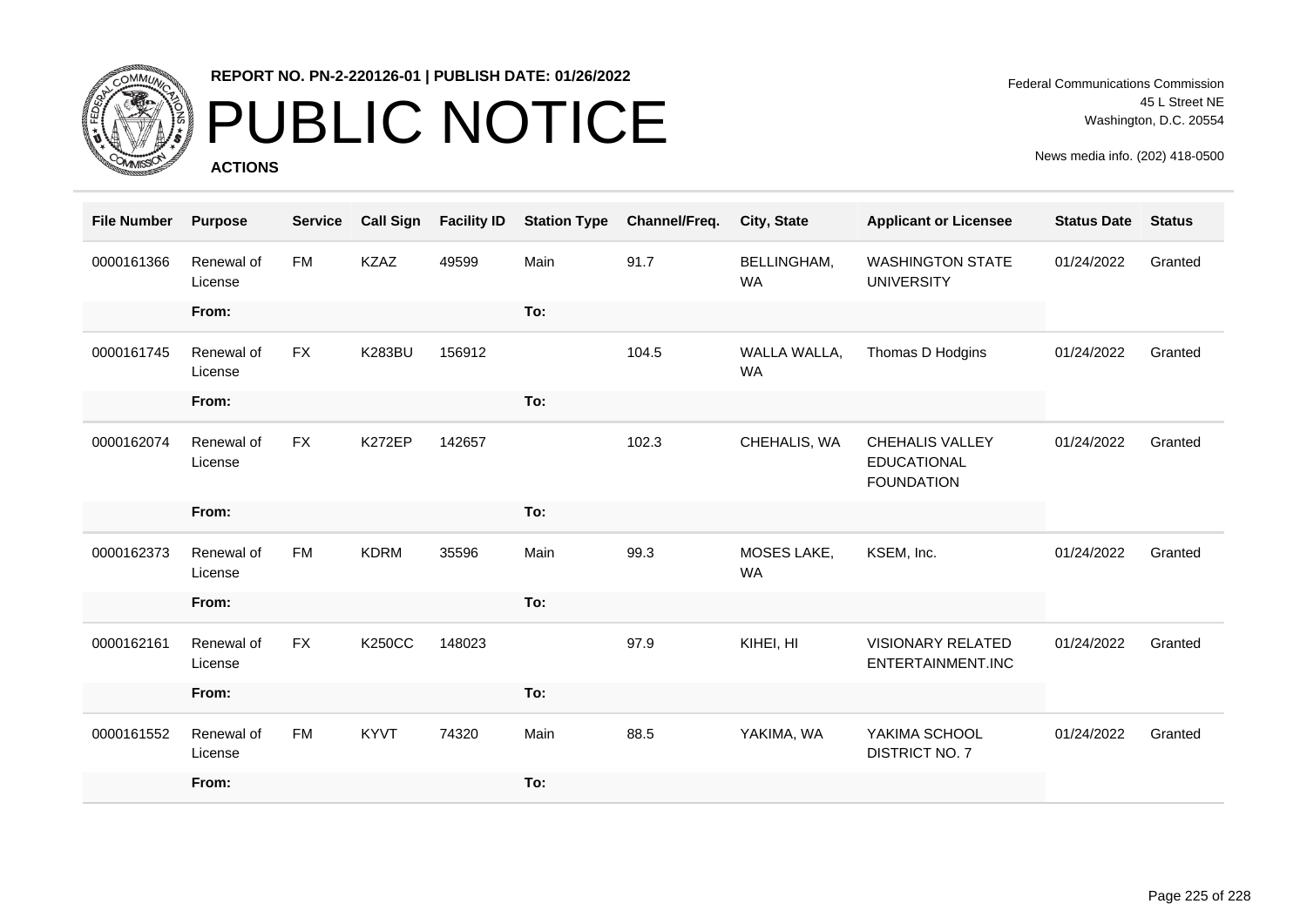

# PUBLIC NOTICE

**ACTIONS**

| <b>File Number</b> | <b>Purpose</b>        | <b>Service</b> | <b>Call Sign</b>   | <b>Facility ID</b> | <b>Station Type</b> | Channel/Freq. | City, State   | <b>Applicant or Licensee</b>                  | <b>Status Date</b> | <b>Status</b> |
|--------------------|-----------------------|----------------|--------------------|--------------------|---------------------|---------------|---------------|-----------------------------------------------|--------------------|---------------|
| 0000161951         | Renewal of<br>License | <b>FM</b>      | KAJC               | 91565              | Main                | 90.1          | SALEM, OR     | <b>KAJC FM</b>                                | 01/24/2022         | Granted       |
|                    | From:                 |                |                    |                    | To:                 |               |               |                                               |                    |               |
| 0000161718         | Renewal of<br>License | <b>FX</b>      | <b>K223AO</b>      | 36515              | Main                | 92.5          | FLORENCE, OR  | FAMILY STATIONS, INC.                         | 01/24/2022         | Granted       |
|                    | From:                 |                |                    |                    | To:                 |               |               |                                               |                    |               |
| 0000162406         | Renewal of<br>License | AM             | KCHU               | 65232              | Main                | 770.0         | VALDEZ, AK    | TERMINAL RADIO, INC.                          | 01/24/2022         | Granted       |
|                    | From:                 |                |                    |                    | To:                 |               |               |                                               |                    |               |
| 0000159860         | Renewal of<br>License | <b>FX</b>      | <b>K233DC</b>      | 146163             |                     | 94.5          | KAILUA, HI    | <b>EDUCATIONAL MEDIA</b><br><b>FOUNDATION</b> | 01/24/2022         | Granted       |
|                    | From:                 |                |                    |                    | To:                 |               |               |                                               |                    |               |
| 0000158003         | Renewal of<br>License | FL.            | KYAC-LP            | 192441             |                     | 94.9          | MILL CITY, OR | SANTIAM HEARTS TO<br><b>ARTS</b>              | 01/24/2022         | Granted       |
|                    | From:                 |                |                    |                    | To:                 |               |               |                                               |                    |               |
| 0000162459         | Renewal of<br>License | AM             | <b>KZGD</b>        | 72475              | Main                | 1390.0        | SALEM, OR     | Iglesia Pentecostal<br>Vispera del Fin        | 01/24/2022         | Granted       |
|                    | From:                 |                |                    |                    | To:                 |               |               |                                               |                    |               |
| 0000162489         | Renewal of<br>License | <b>FM</b>      | KQNG-<br><b>FM</b> | 58937              | Main                | 93.5          | LIHUE, HI     | PACIFIC RADIO GROUP,<br>INC.                  | 01/24/2022         | Granted       |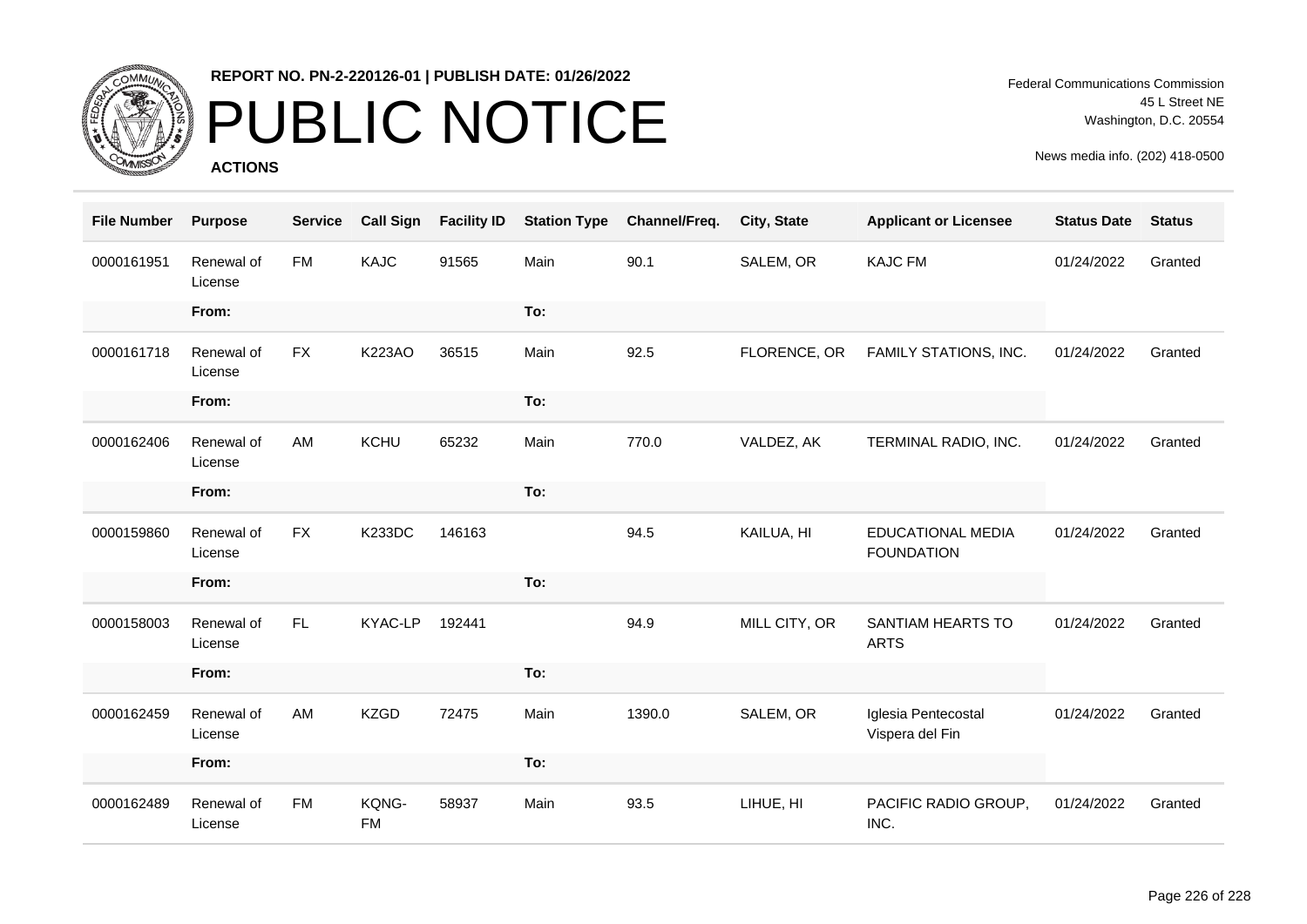

# PUBLIC NOTICE

**ACTIONS**

Federal Communications Commission 45 L Street NE Washington, D.C. 20554

| <b>File Number</b> | <b>Purpose</b>        | <b>Service</b> | <b>Call Sign</b> | <b>Facility ID</b> | <b>Station Type</b> | Channel/Freq. | City, State              | <b>Applicant or Licensee</b>                          | <b>Status Date</b> | <b>Status</b> |
|--------------------|-----------------------|----------------|------------------|--------------------|---------------------|---------------|--------------------------|-------------------------------------------------------|--------------------|---------------|
|                    | From:                 |                |                  |                    | To:                 |               |                          |                                                       |                    |               |
| 0000158704         | Renewal of<br>License | FM             | <b>KNEE</b>      | 199595             | Main                | 95.1          | NENANA, AK               | 40 BELOW<br><b>BROADCASTING</b>                       | 01/24/2022         | Granted       |
|                    | From:                 |                |                  |                    | To:                 |               |                          |                                                       |                    |               |
| 0000160991         | Renewal of<br>License | <b>FM</b>      | <b>KWTB</b>      | 758534             | Main                | 92.3          | ALAKANUK, AK             | Bethel Broadcasting, Inc.                             | 01/24/2022         | Granted       |
|                    | From:                 |                |                  |                    | To:                 |               |                          |                                                       |                    |               |
| 0000159723         | Renewal of<br>License | <b>FM</b>      | <b>KRBD</b>      | 54928              | Main                | 105.3         | KETCHIKAN, AK            | <b>RAINBIRD COMMUNITY</b><br><b>BROADCASTING CORP</b> | 01/24/2022         | Granted       |
|                    | From:                 |                |                  |                    | To:                 |               |                          |                                                       |                    |               |
| 0000160213         | Renewal of<br>License | <b>FX</b>      | K232DZ           | 139016             |                     | 94.3          | MCGRATH, AK              | <b>VOICE FOR CHRIST</b><br>MINISTRIES, INC            | 01/24/2022         | Granted       |
|                    | From:                 |                |                  |                    | To:                 |               |                          |                                                       |                    |               |
| 0000161412         | Renewal of<br>License | <b>FM</b>      | <b>KLWS</b>      | 71043              | Main                | 91.5          | MOSES LAKE,<br><b>WA</b> | <b>WASHINGTON STATE</b><br><b>UNIVERSITY</b>          | 01/24/2022         | Granted       |
|                    | From:                 |                |                  |                    | To:                 |               |                          |                                                       |                    |               |
| 0000161873         | Renewal of<br>License | <b>FM</b>      | <b>KUCB</b>      | 171909             | Main                | 89.7          | UNALASKA, AK             | <b>UNALASKA COMMUNITY</b><br>BROADCASTING, INC.       | 01/24/2022         | Granted       |
|                    | From:                 |                |                  |                    | To:                 |               |                          |                                                       |                    |               |